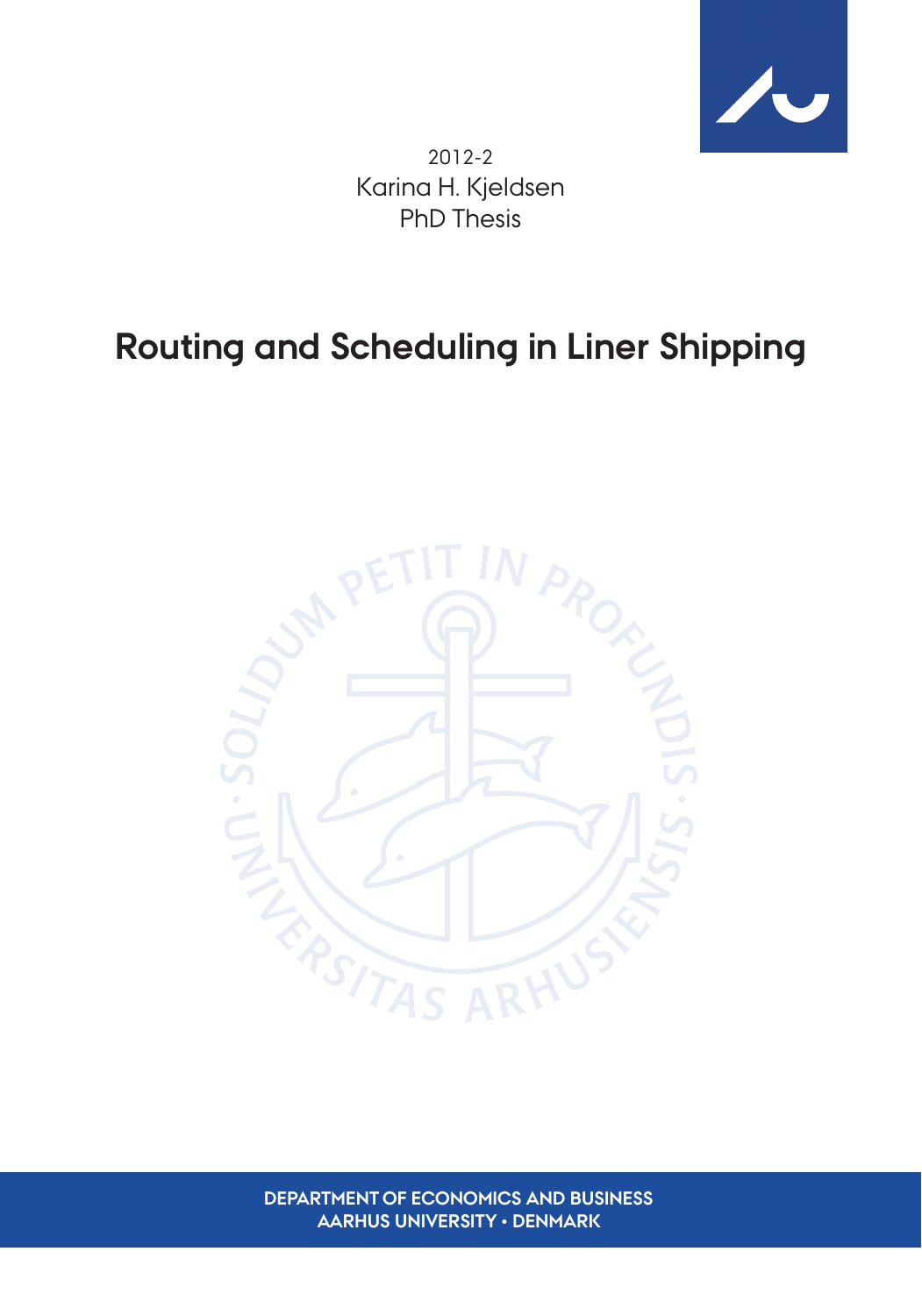# ROUTING AND SCHEDULING IN LINER SHIPPING

Ph.D. Dissertation

# KARINA H. KJELDSEN

SUPERVISOR: JENS LYSGAARD



CORAL DEPARTMENT OF ECONOMICS AND BUSINESS BUSINESS AND SOCIAL SCIENCES A ARHUS U NIVERSITY

D ECEMBER 2011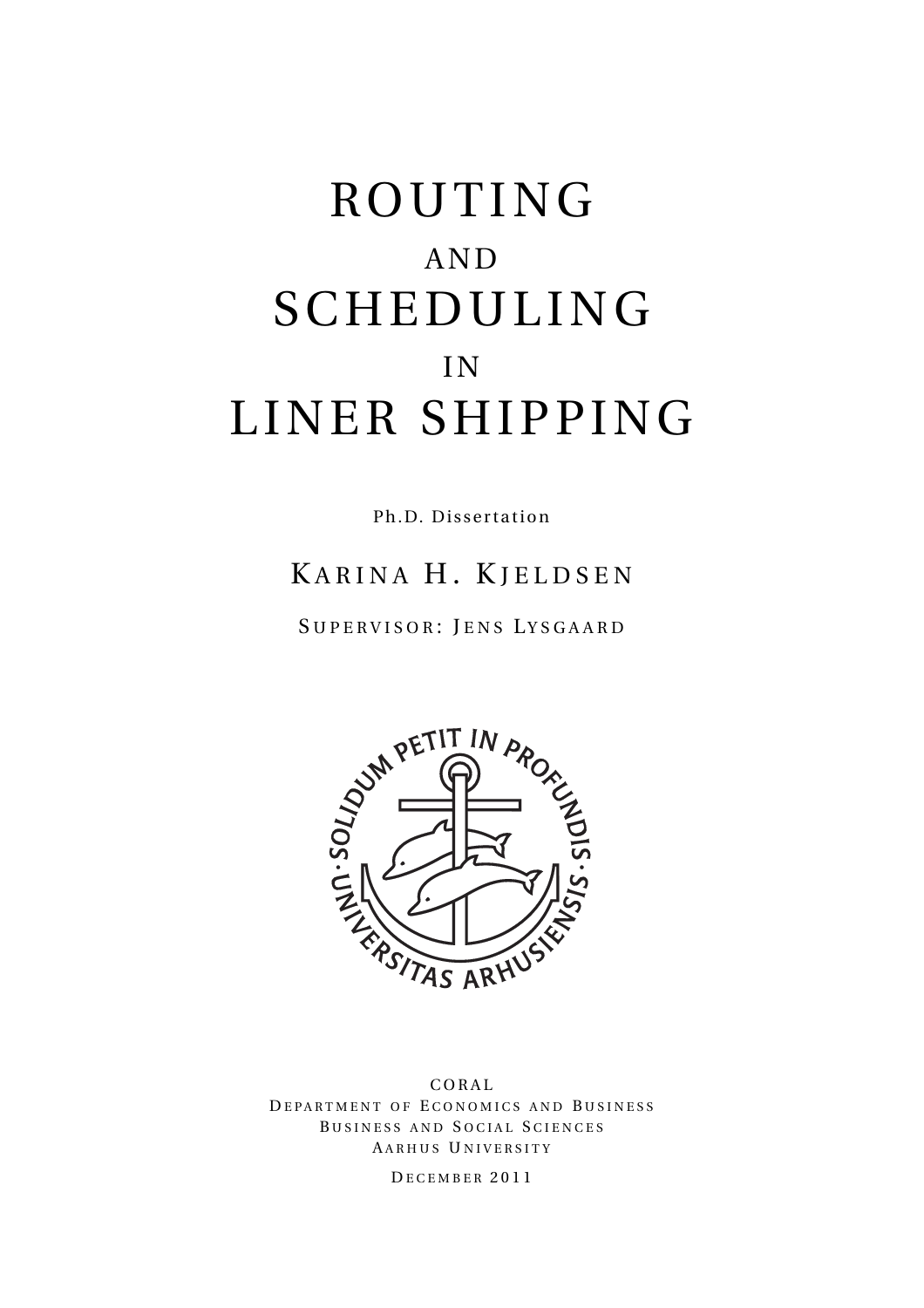# **Contents**

| Acknowledgements |                                                                          |                                                                               |                |  |  |  |  |
|------------------|--------------------------------------------------------------------------|-------------------------------------------------------------------------------|----------------|--|--|--|--|
| Summary          |                                                                          |                                                                               |                |  |  |  |  |
|                  | Resumé<br>vii                                                            |                                                                               |                |  |  |  |  |
|                  |                                                                          | Introduction                                                                  | ix             |  |  |  |  |
|                  |                                                                          |                                                                               | ix             |  |  |  |  |
|                  | Planning levels and terminology of liner shipping                        |                                                                               |                |  |  |  |  |
|                  | Articles                                                                 |                                                                               |                |  |  |  |  |
|                  |                                                                          |                                                                               | xxi            |  |  |  |  |
|                  |                                                                          |                                                                               | xxii           |  |  |  |  |
| $\mathbf 1$      | Classification of ship routing and scheduling problems in liner shipping |                                                                               |                |  |  |  |  |
|                  | 1.1                                                                      |                                                                               | $\overline{2}$ |  |  |  |  |
|                  | 1.2                                                                      |                                                                               | 6              |  |  |  |  |
|                  | 1.3                                                                      |                                                                               | 17             |  |  |  |  |
|                  | 1.4                                                                      | Classification of the liner shipping literature $\ldots \ldots \ldots \ldots$ | 19             |  |  |  |  |
|                  | 1.5                                                                      |                                                                               | 30             |  |  |  |  |
|                  | 1.6                                                                      |                                                                               | 31             |  |  |  |  |
|                  |                                                                          |                                                                               | 32             |  |  |  |  |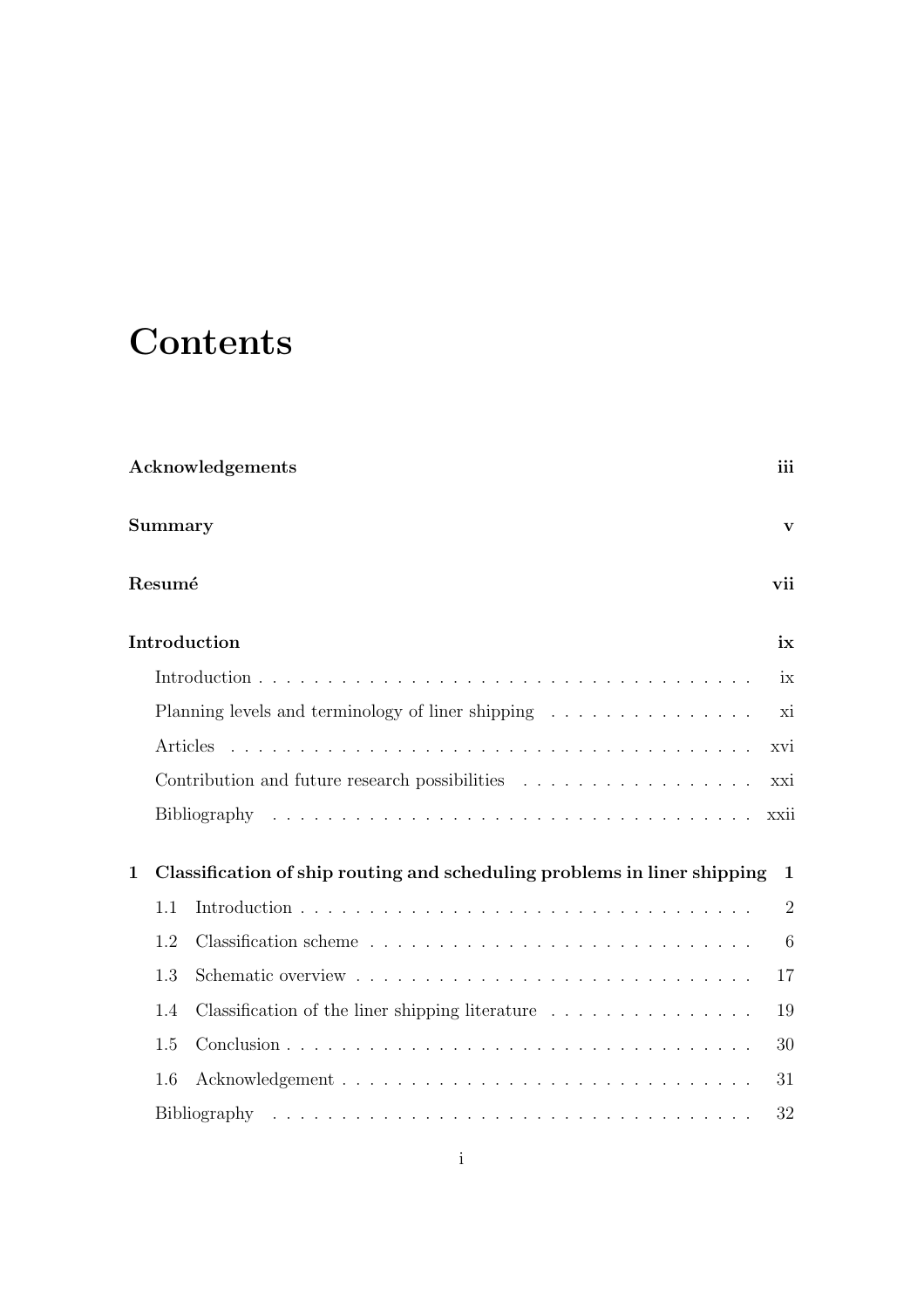| $\bf{2}$ |                | A column generation based heuristic for routing ships and cargo in                       |     |  |  |  |  |
|----------|----------------|------------------------------------------------------------------------------------------|-----|--|--|--|--|
|          | liner shipping |                                                                                          |     |  |  |  |  |
|          | 2.1            |                                                                                          | 38  |  |  |  |  |
|          | 2.2            |                                                                                          | 39  |  |  |  |  |
|          | 2.3            |                                                                                          | 41  |  |  |  |  |
|          | 2.4            |                                                                                          | 49  |  |  |  |  |
|          | 2.5            |                                                                                          | 64  |  |  |  |  |
|          | 2.6            | Concluding remarks and future research                                                   | 79  |  |  |  |  |
|          | 2.A            |                                                                                          | 81  |  |  |  |  |
|          | 2.B            |                                                                                          | 98  |  |  |  |  |
|          | 2.C            |                                                                                          | 99  |  |  |  |  |
|          | 2.D            |                                                                                          | 100 |  |  |  |  |
|          | 2.E            | Ship information $\ldots \ldots \ldots \ldots \ldots \ldots \ldots \ldots \ldots \ldots$ | 101 |  |  |  |  |
|          |                |                                                                                          |     |  |  |  |  |
|          |                |                                                                                          |     |  |  |  |  |
| 3        |                | Rescheduling ships and cargo in liner shipping in the event of dis-                      |     |  |  |  |  |
| ruptions |                |                                                                                          | 105 |  |  |  |  |
|          | 3.1            |                                                                                          | 106 |  |  |  |  |
|          | 3.2            |                                                                                          | 110 |  |  |  |  |
|          | 3.3            | Modeling and notation $\ldots \ldots \ldots \ldots \ldots \ldots \ldots \ldots \ldots$   | 112 |  |  |  |  |
|          | 3.4            |                                                                                          | 123 |  |  |  |  |
|          | 3.5            |                                                                                          | 128 |  |  |  |  |
|          | 3.6            |                                                                                          | 133 |  |  |  |  |
|          |                |                                                                                          | 135 |  |  |  |  |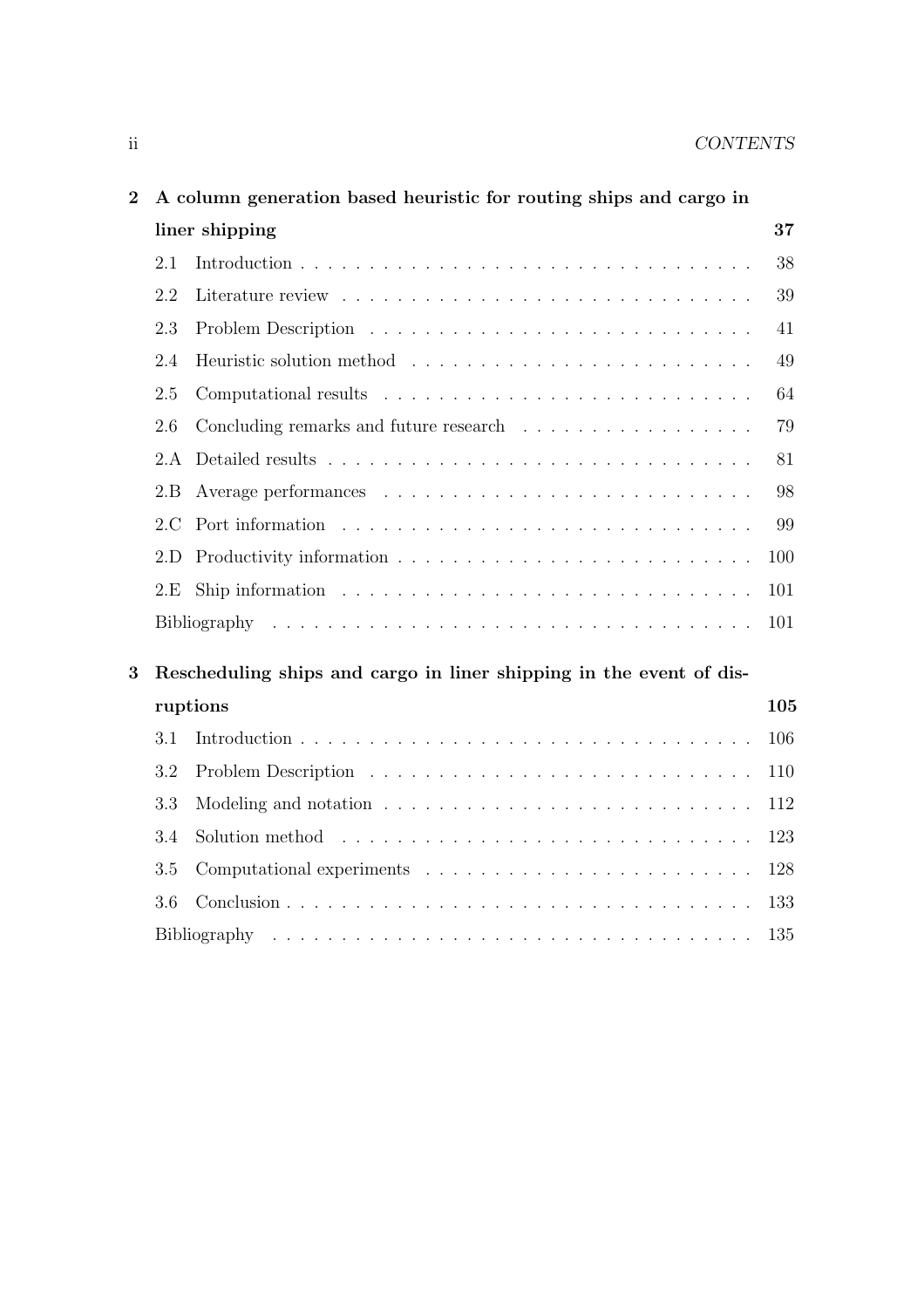# **Acknowledgements**

It has been a pleasure to be part of CORAL and the former Department of Business Studies for the past 4 years. I would like to thank the administrative staff for helping me solve the administrative mysteries and for a large number of language revisions. I would like to thank the scientific staff for many interesting discussions on a large variety of topics and general inspiration. My fellow PhD students, both past and current, deserve a special thank you for creating a great atmosphere in the BS PhD corridor.

A special thank you is due to my advisor Professor Jens Lysgaard, who has been a steadying influence throughout the writing of this thesis. His constructive comments and guidance have been vital for the development of my thesis.

During my PhD study, I was fortunate to spend six months as a visiting scholar at both CIRRELT in Montreal, Canada, and at the School of Industrial and Systems Engineering at Georgia Tech in Atlanta, USA. I would like to thank Professor Gilbert Laporte for inviting me to visit CIRRELT and for introducing me to a number of interesting people. One of those people is Assistant Professor Oguz Solyali whom I would like to thank for many fruitful discussions on how to decompose my problem. I would also like to thank Associate Professor Ozlem Ergun for inviting me to Georgia Tech and for valuable comments and great discussions. The same thanks go to Associate Professor Alan Erera at Georgia Tech. In addition, I am grateful to Ferdinand Sallings Mindefond for financially supporting my two stays abroad as well as numerous conferences.

Finally, I would like to thank my family and friends for their encouragement and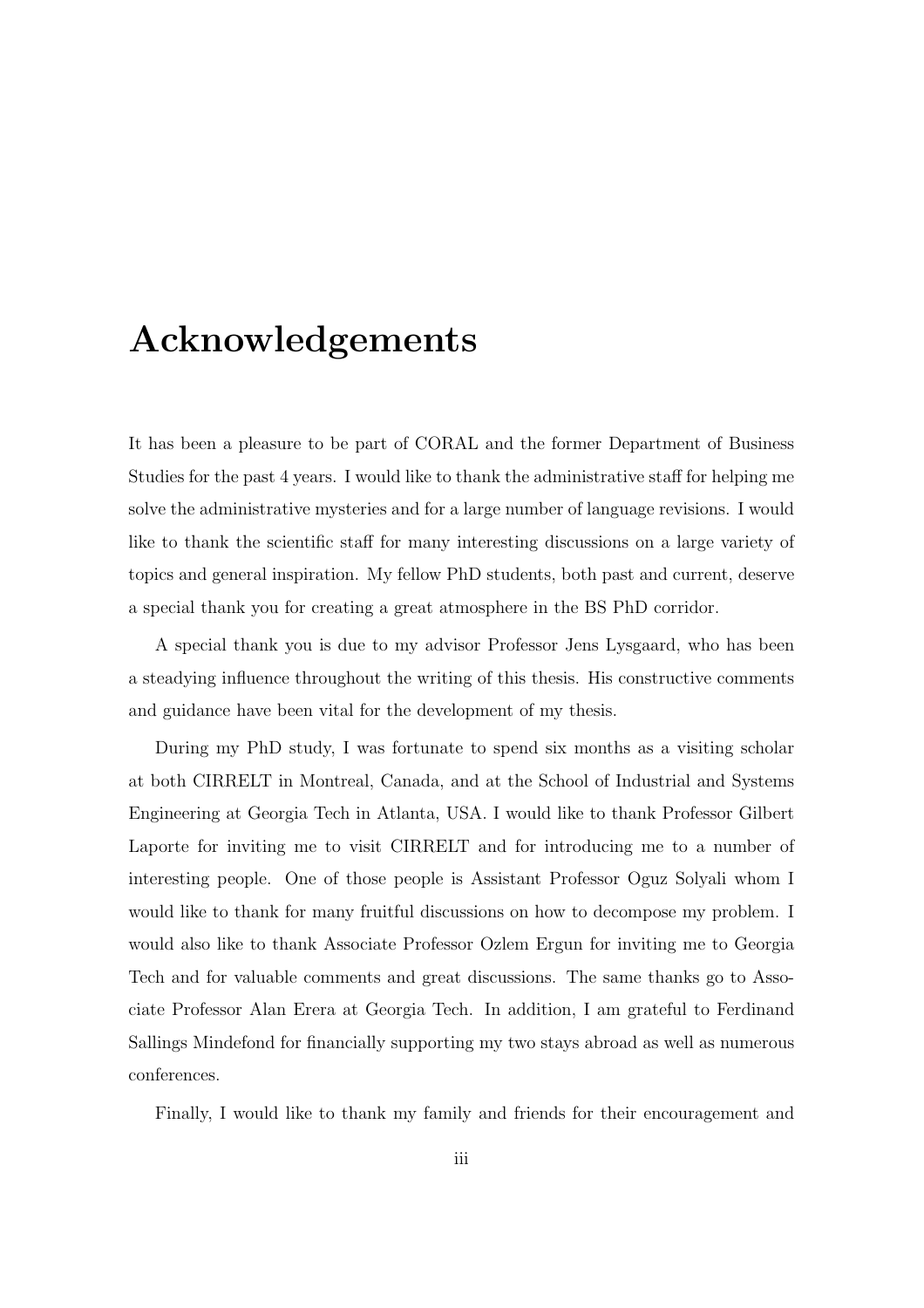support throughout the past four years. A special thanks to Stig for always being there even when sailing the seven seas, for your insights into all things ship related, and for never letting me give up.

Sincerely,

Karina H. Kjeldsen Aarhus, December 2011.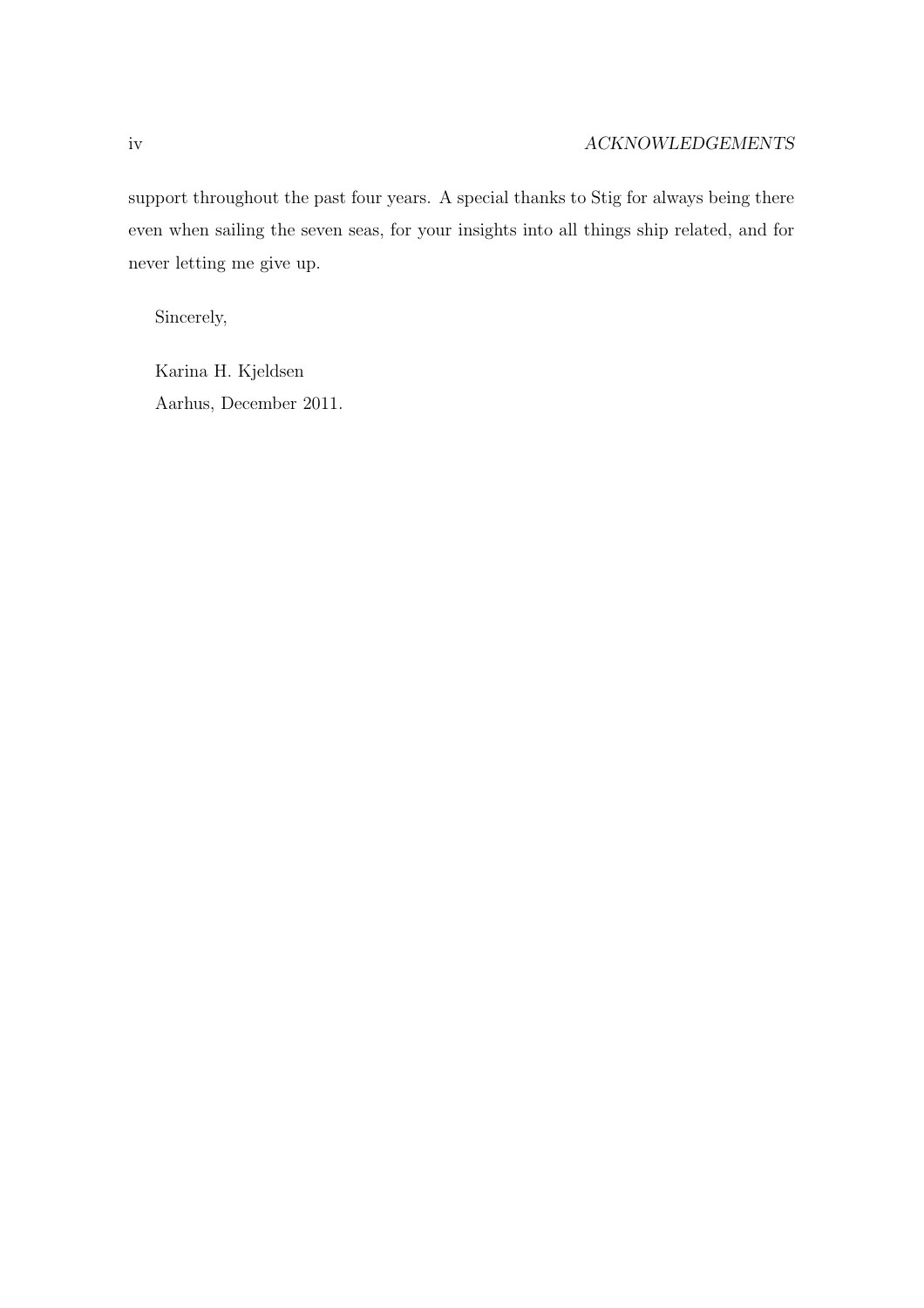# **Summary**

The thesis consists of three papers all related to routing and scheduling of ships and cargo in liner shipping.

**Classification of ship routing and scheduling problems in liner shipping** The first article provides a classification scheme for ship routing and scheduling problems in liner shipping in line with the current and future operational conditions of the liner shipping industry. Based on the classification, the literature consisting of twenty four articles is divided into four groups whose main characteristics are described. The literature within each group is reviewed, much of it for the first time.

**A column generation based heuristic for routing ships and cargo in liner shipping** The second article introduces a flow model for the routing of ships and cargo in liner shipping. The problem consists of establishing the routes to be sailed, which ship type to be used for each route, and the cargo routing. The weekly frequency predominant in the liner shipping industry is exploited to establish the number of ships to use per route and their speed. To find a solution to the flow model a Dantzig-Wolfe decomposition is applied. The master problem is solved by commercial software while a heuristic is developed for column generation.

**Rescheduling ships and cargo in liner shipping in the event of disruptions** The third paper introduces a new mathematical model for the simultaneous rescheduling of ships and cargo in liner shipping in the event of disruptions. The problem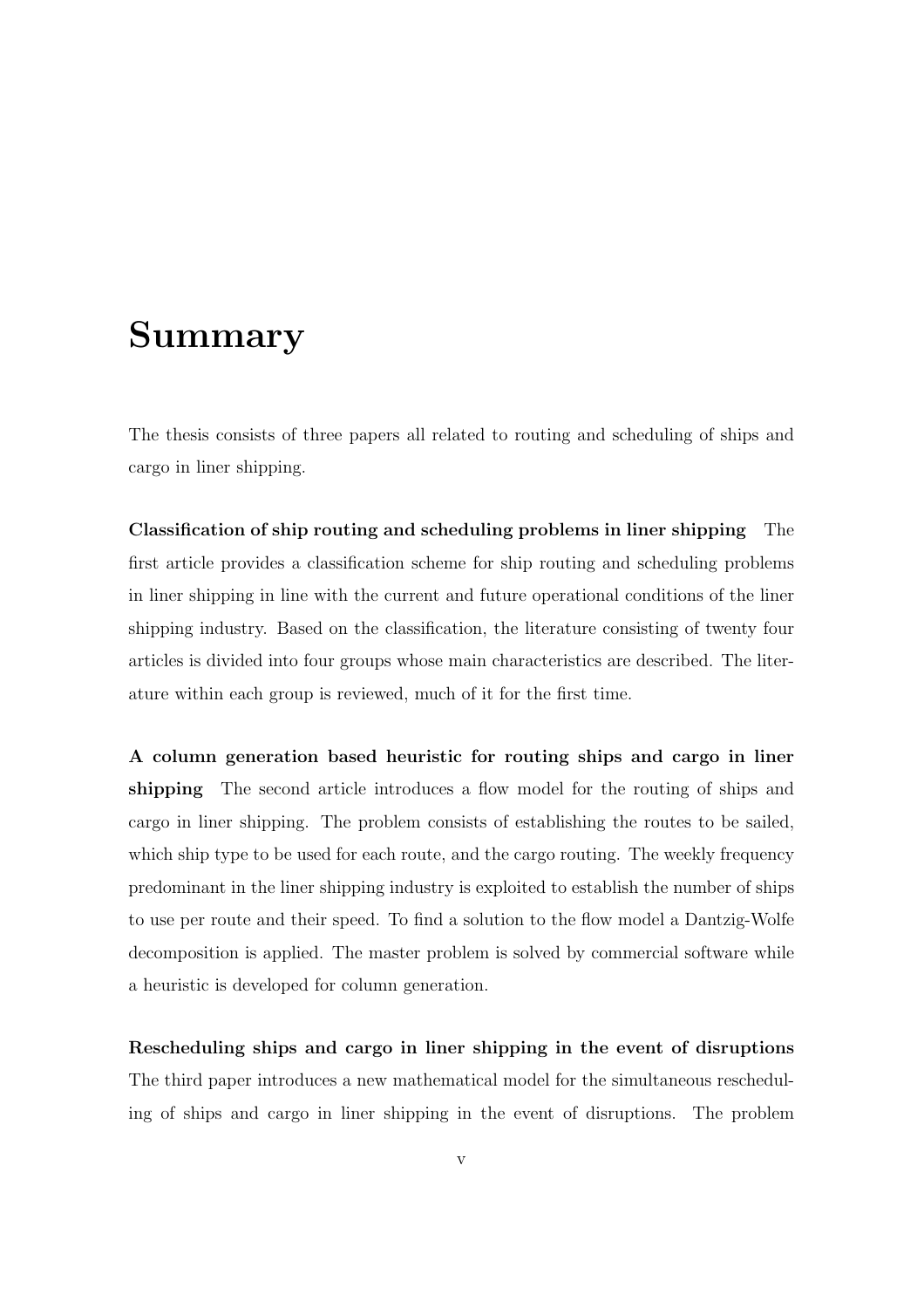is modeled as a multicommodity flow problem with side constraints based on a timespace network. Given a list of disruptions, the planning period, and the ships and ports involved, the problem consists of constructing a set of ship schedules and cargo routings that allow the resumption of scheduled service at the end of the planning period while minimizing the operating cost. A Large Neighborhood Search (LNS) heuristic is developed to solve the problem. The LNS is tested on 20 test instances and the best objective value for all test instances is found within 3 minutes.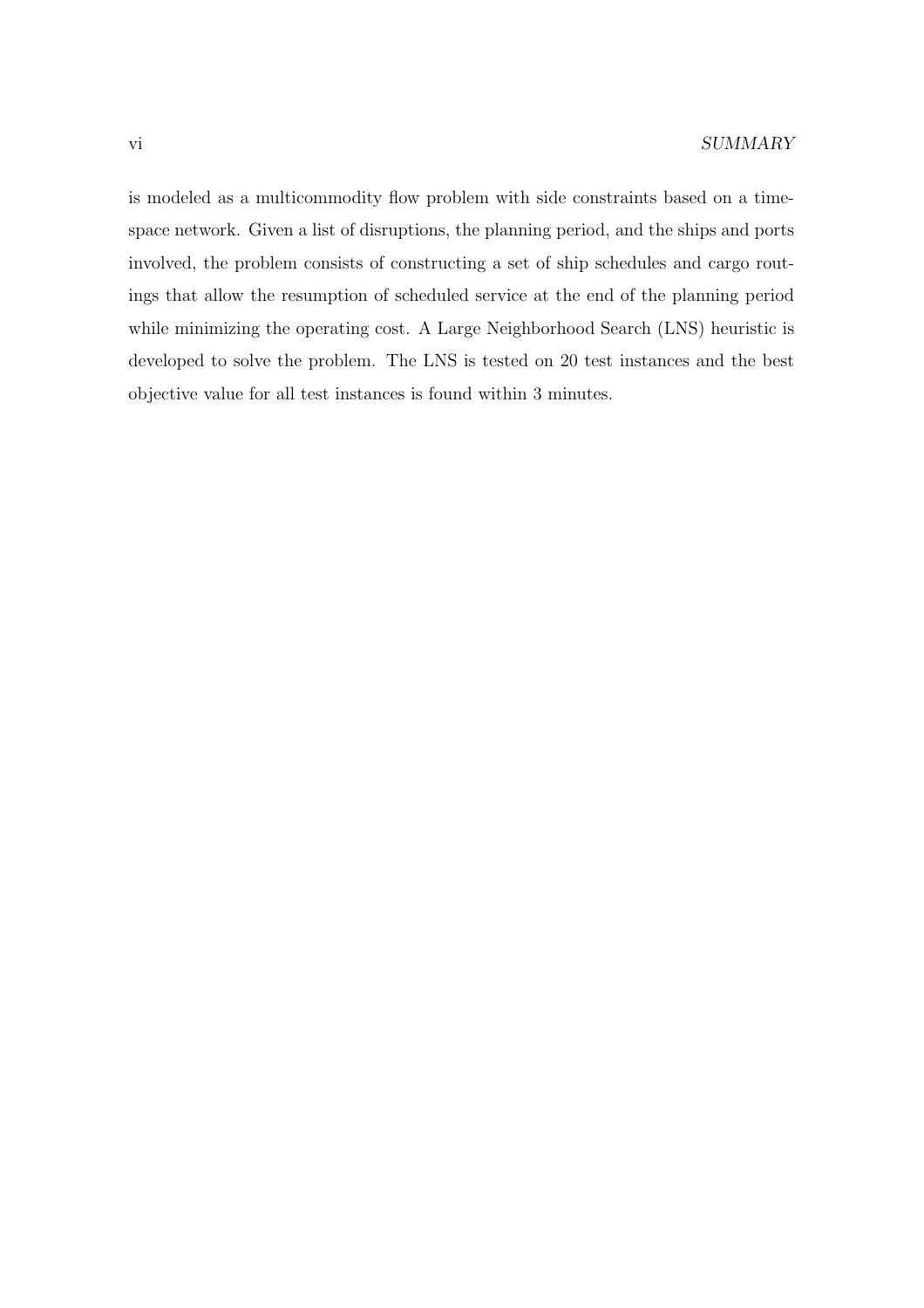# **Resum´e**

Denne afhandling består af tre artikler om routing og scheduling af skibe og last inden for linjefart.

**Classification of ship routing and scheduling problems in liner shipping** Den første artikel introducerer et klassifikationssystem til routing og scheduling problemer for skibe i linjefart. Klassifikationssystemet er i overensstemmelse med både nuværende og fremtidige driftsmæssige betingelser for linjefart. Litteraturen, der består af 24 artikler, klassificeres i henhold til det udviklede klassifikationssystem. Baseret på klassificeringen kan litteraturen inddeles i fire grupper, hvis vigtigste egenskaber beskrives. Litteraturen inden for hver gruppe bliver gennemgået - meget af det for første gang.

**A column generation based heuristic for routing ships and cargo in liner shipping** Den anden artikel introducerer en flow model for routing af skibe og last i linjefart. Problemet består i at lave sejlruter, bestemme hvilken skibstype, der skal anvendes på hver sejlrute samt at fastlægge en rute for lasten. Den ugentlige frekvens, som er fremherskende inden for linjefart, udnyttes til at fastsætte såvel antallet af skibe, der anvendes per rute og deres hastighed. For at finde en løsning på flow modellen anvendes Dantzig-Wolfe dekomposition. Masterproblemet bliver løst ved hjælp af kommercielt software og subproblemet bliver løst ved hjælp af en heuristik.

**Rescheduling ships and cargo in liner shipping in the event of disruptions** Den tredje artikel introducerer en ny matematisk model, der sikrer den simultane plan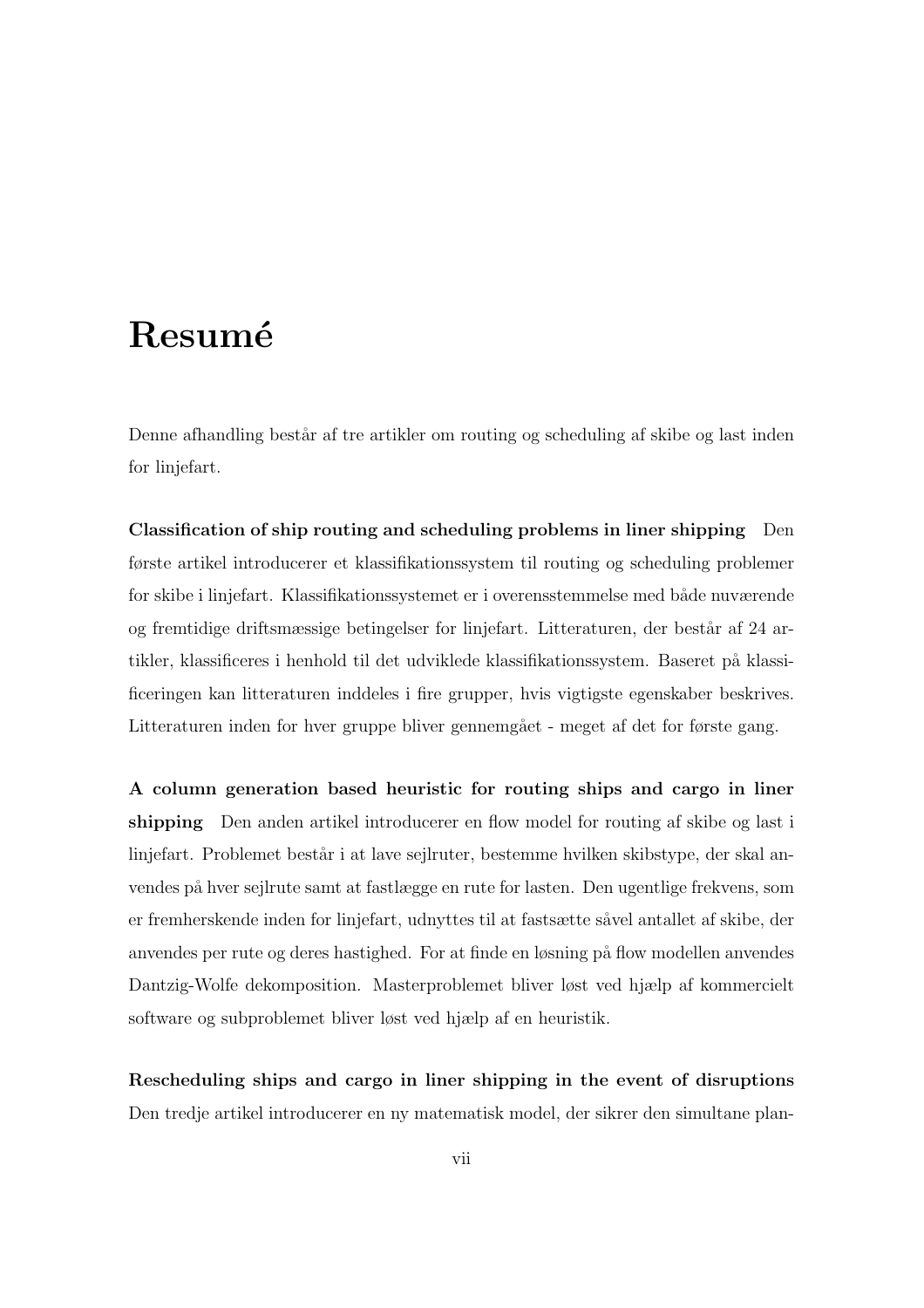lægning af sejlplaner og fragtruter i tilfælde af disruptions. Problemet er modelleret som et multicommodity flow problem med sidebegrænsninger baseret på et time-spacenetwork. Givet en liste af disruptions, en planlægningsperiode samt de involverede skibe og havne, består problemet i at konstruere nye sejlplaner for de involverede skibe og nye fragtruter, der sikrer at de oprindelige sejlplaner og fragtruter kan genoptages ved afslutningen af planlægningsperioden samtidig med, at driftsomkostningerne minimeres. En Large Neighborhood Search heuristik er udviklet til at løse problemet. Heuristikken testes på 20 testinstanser, og den bedste objektværdi for hver testinstans fremkommer inden for tre minutter.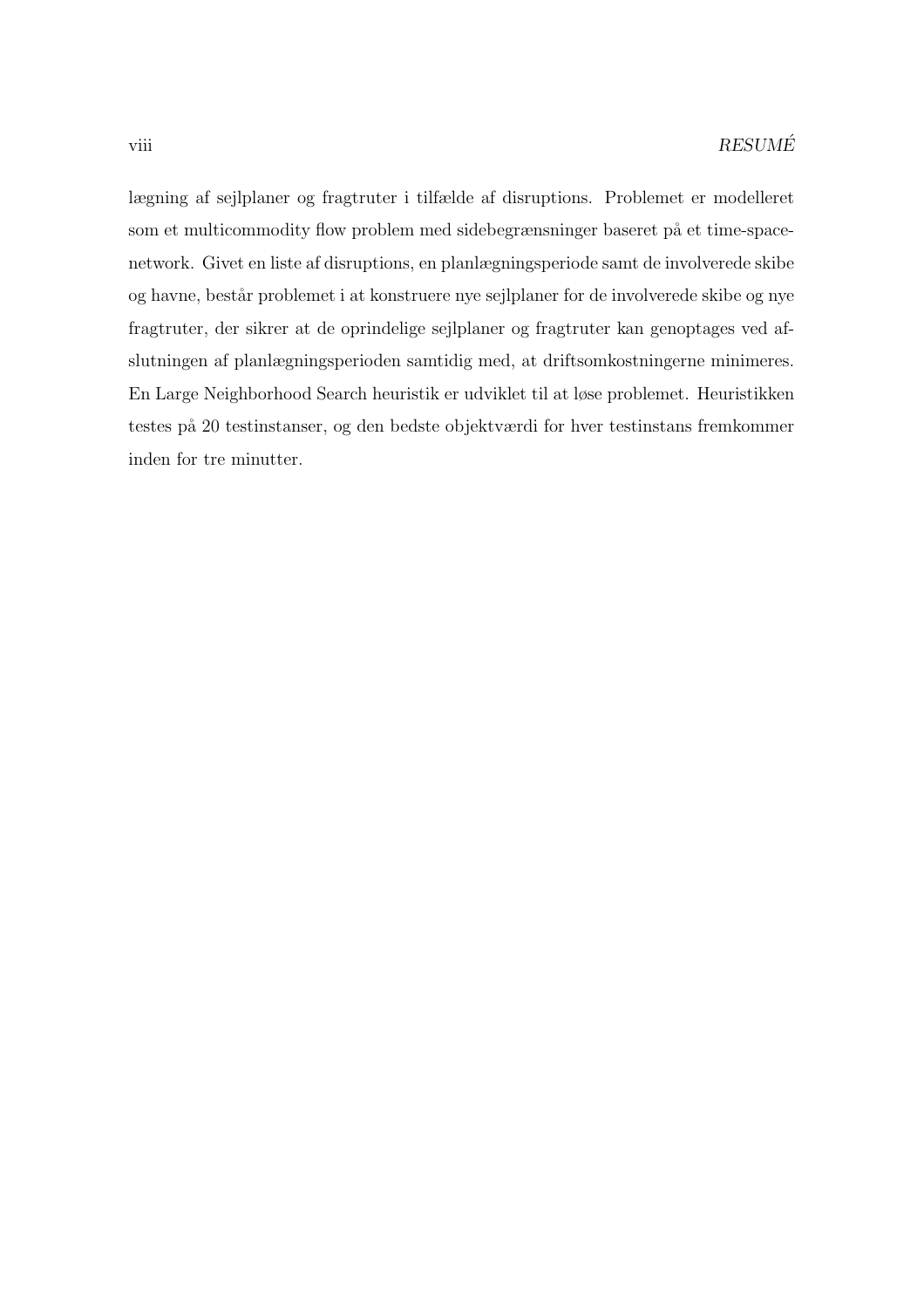# **Introduction**

### **Introduction**

Routing and scheduling is a large research area within communication and transportation. Within transportation there are four distinct modes which are truck, train, aircraft and ship. Shipping differs from trucking in that for example the draft of a ship is a function of how much weight is loaded on the ship whereby the ship-port compatibility is affected by the cargo loaded. Ships can also be diverted at sea and their voyages span days or weeks both of which are not true for trucks. The major differences between the transportation modes ship and train are that for trains the power unit is not an integral part of the transportation unit which it is for ships. In addition, by adding rail cars the transportation unit size for trains can be enlarged which is not possible for ships. Both planes and ships require large capital investment, they both pay port fees, and both operate internationally. However, airplanes come only in few varieties and do not operate around the clock whereas ships come in a large variety and do operate around the clock, making the two modes unlike as well. Because ships operate under different conditions than the other modes the ship routing and scheduling problems are also different (Christiansen et al., 2004).

Within sea transportation there is a distinction between three separate modes of operation: industrial, tramp and liner (Lawrence, 1972). In industrial shipping the cargo owner also owns the ship. Tramp ships are like taxis as they follow the available cargo and liner ships are operated on published schedule that affect the demand for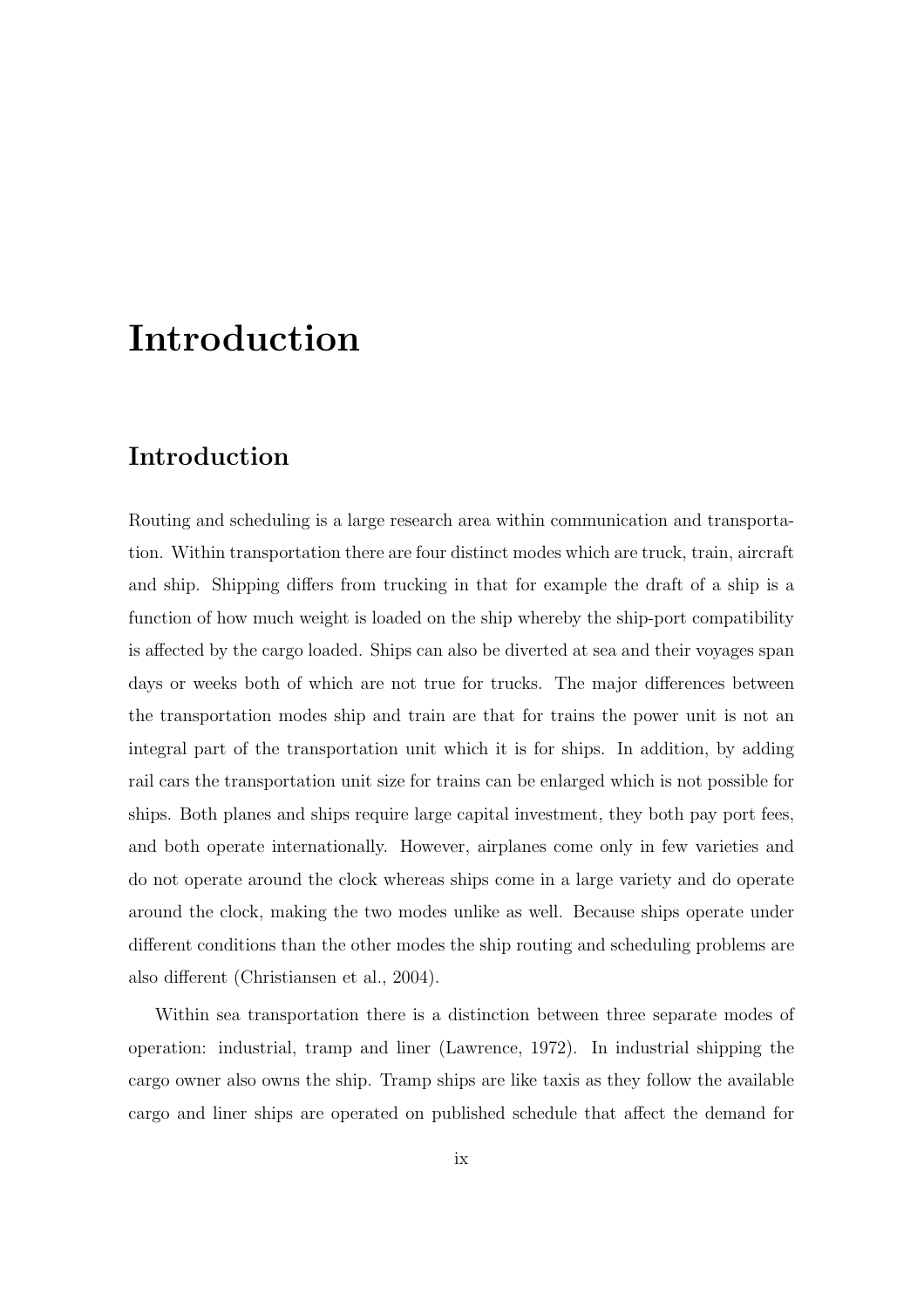their services and where each cargo only constitutes a small part of the ship capacity (Ronen, 1983). Continuing growth in the world population, increasing globalization, and the extensive depletion of local resources have resulted in increased world trade. Since there is already a heavy pressure on the road and air networks (Christiansen et al., 2004) and only little possibility of extending them, transportation by ship has experienced a rapid growth.

Today more than 80% of international trade in goods is carried by sea (UNCTAD, 2010b). The majority of these goods is presently transported by ships deployed in the industrial and tramp segments. However, 70% of the seaborne trade, in terms of value, is transported by container ships (WTO, 2008). The container ship fleet, which is exclusively deployed in liner shipping, constituted  $13.3\%$  of the world fleet's total deadweight tonnage in 2010. Since 1980 the share of containerized tonnage has increased eightfold, which is a reflection of the increased containerization of the trade in consumer and manufactured goods (UNCTAD, 2010a,c). Despite the growth in the liner shipping segment of the industry, there has been very little research to support it (Sigurd et al., 2007).

In 2005 the notoriously fragmented liner shipping industry saw several high profile acquisitions as Hapaq-Lloyd took over CP Ships, CMA CMG bought Delmas from the Bolloré Group, and A.P. Moller-Maersk acquired Royal P&O Nedlloyd. Despite this, the industry is still highly fragmented compared to other global industries and further mergers and acquisitions are expected (Leach, 2007). Prior to the mergers most scheduling was done manually, but the increased fleet sizes have made this increasingly difficult if an optimal fleet schedule is required (Christiansen et al., 2004).

The current financial crisis has had a tremendous impact on the liner shipping industry. As a consequence of the lower than expected demand for liner shipping transportation services there has been an excess of ship capacity resulting in very low freight rates. As a result, a large number of shipping lines are operating their services with losses. According to Alphaliner (2011), 14 out of 15 surveyed liner shipping companies posted operating losses ranging from -3% to -25% for the 3rd quarter of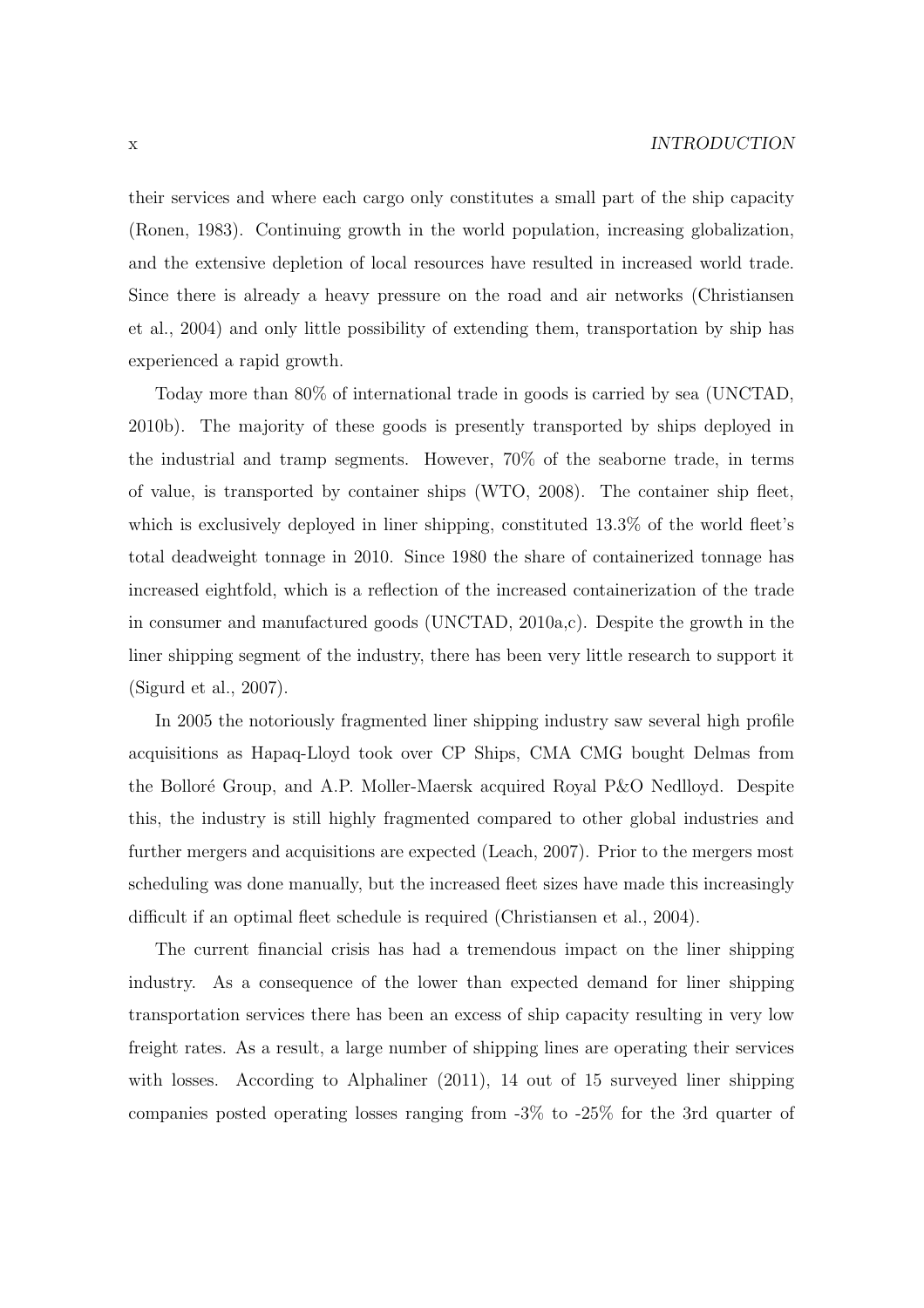

Figure 1: Operating margins for liner shipping companies surveyed by Alphaliner

2011. The decreasing profits have led to increased focus on improving asset utilization and minimizing the major operating costs.

The growth in the importance of the liner shipping industry, the increased fleet sizes operated by the liner shipping companies and increased focus on improving asset utilization and minimizing the major operating costs make it imperative that good solutions are found to the various routing and scheduling related problems in the industry.

### **Planning levels and terminology of liner shipping**

Planning problems in liner shipping can be divided into three planning levels: strategic, tactical, and operational. Despite the heavy integration, especially between liner shipping companies and terminal operators, my focus will be on planning problems relating to the routing and scheduling of ships. Thus, I will not include problems such as terminal design, berth scheduling, or crew assignment. Before proceeding with the discussions of the three planning levels, it is worthwhile to clarify the terminology used both in the discussions and in the following articles.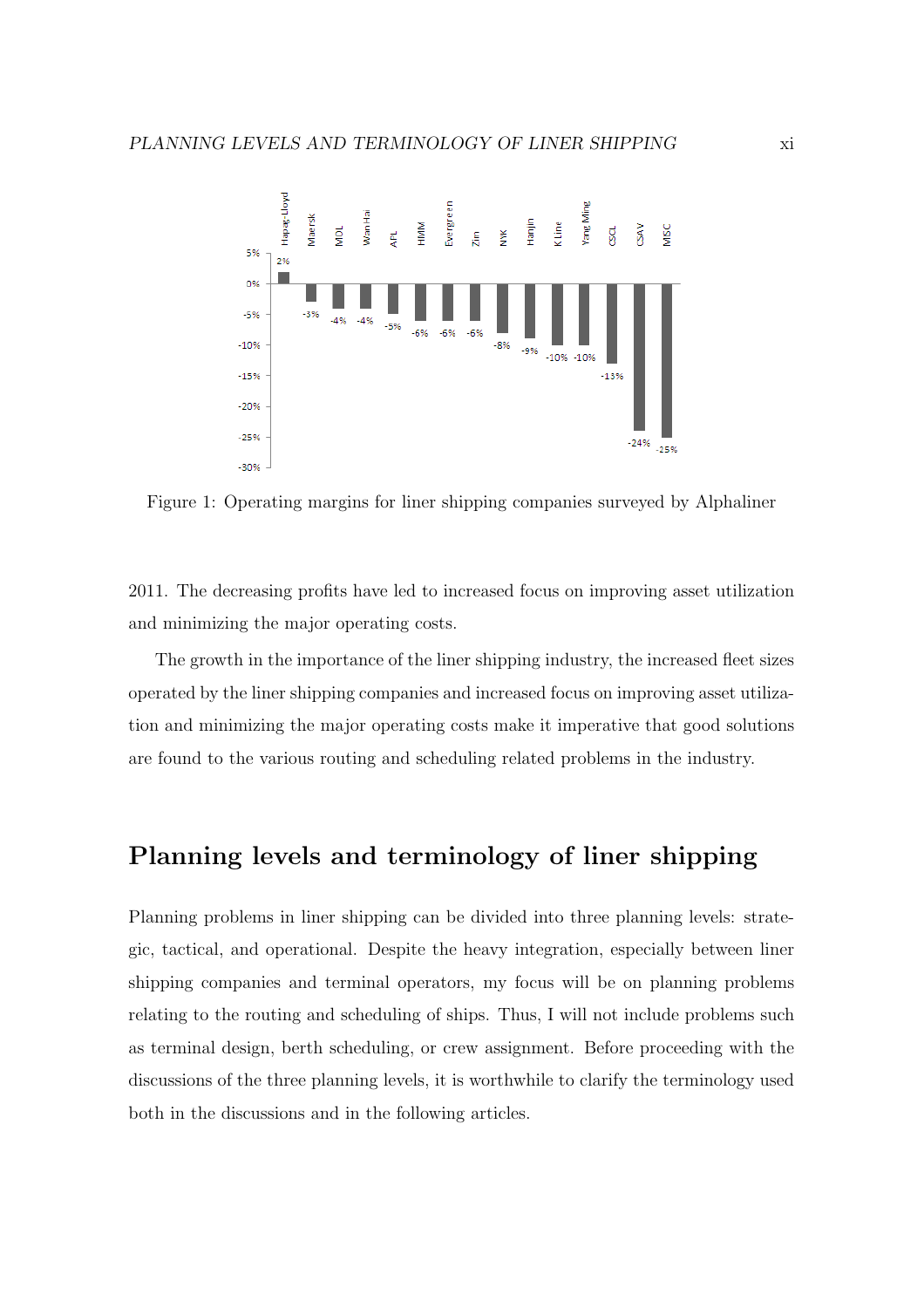### **Terminology**

Throughout this introduction to the thesis and in the following articles the terminology below is used. Note that some words have a different meaning than their general usage when used in connection with liner shipping .

- The *shipper* is the owner of the transported cargo and contracts with a liner shipping company for the transportation.
- A cargo is a set of containers shipped from a single origin to a single destination. The volume of a cargo is given in TEU.
- TEU stands for Twenty-foot Equivalent Unit which is the most common size for a container. The measurement is often used to indicate volume of cargo and capacity of ships.
- Routing is the sequencing of port calls to be made by the available ships and the result is one or more routes. When a company involved in liner shipping creates routes, the company will often associate a ship type with each route in order to ensure adequate cargo capacity and compatibility between the ships and the ports that they visit.
- Scheduling is concerned with sequencing port calls and fixing the time of each port call for all ships involved.
- Deployment refers to the decisions on which of the available ships to use, which ships to use on a specific route and at what speed the ships should sail.
- Fleet management is concerned with laying up ships, chartering ships in or out of the fleet as well as the deployment of the ships.
- A service is the voyages provided by the collection of ships sailing on a specific route.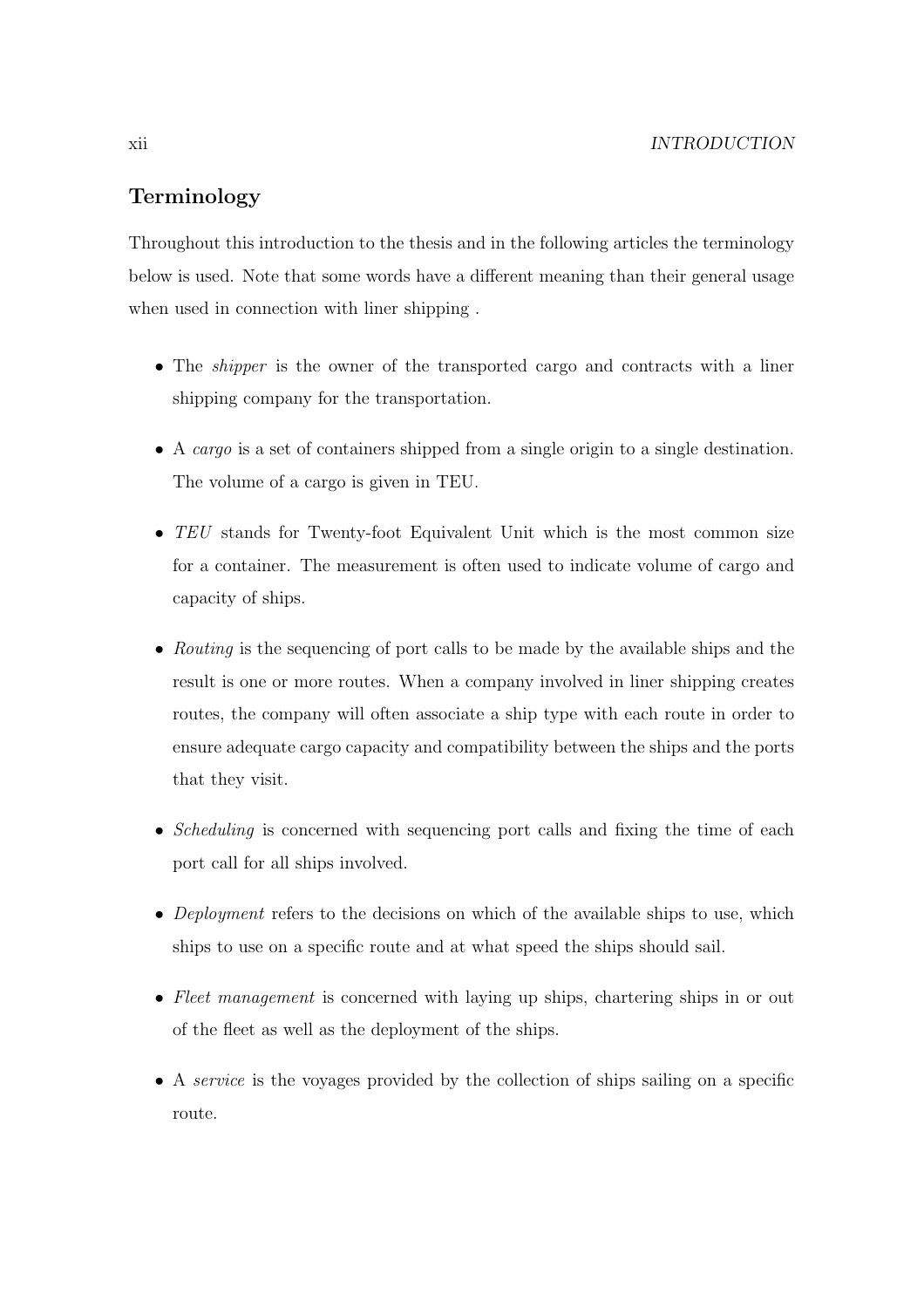- A *voyage* is one traversal of a route starting at a port specified by the ship operator. It is usually one of the primary loading ports.
- A move is the act of loading or discharging one container from a ship.
- Slow steaming is a term used when the average speed of a voyage is less than the commercial speed. The term comes in three degrees: slow steaming, extra slow steaming, and super slow steaming.

#### **Strategic planning**

Strategic planning is concerned with decisions that are medium to long term and sets the stage for the tactical and operational planning. In liner shipping strategic decisions span 1–5 years with some decisions such as new building schemes and green field terminal projects extending 5–10 years into the future. Due to the length of the time horizon and the volatility of the liner shipping industry, knowledge about the future is limited and associated with a high degree of uncertainty. Therefore, strategic decisions are based on aggregated information.

Four of the most important strategic decisions for a liner shipping company are which trade lanes to participate in, the target market share, the long term fleet mix and size, and port choices. Initially, a company has to decide in which trade lanes to participate. Currently, only a handful of shipping lines operate globally and the majority of shipping lines has a regional base. Entry into new trade lanes can be very expensive since it takes time to obtain the volume needed to achieve the economies of scale enjoyed by the present operators. For each chosen trade lane the company has to decide how big a market share it wishes to obtain. Since shipping lines compete for cargo, such a decision influences the service level, e.g. the frequency that the shipping line must provide.

The trade lanes and market share, along with the shipping line's expectations to market growth influence the fleet size and mix problem. Together these aspects give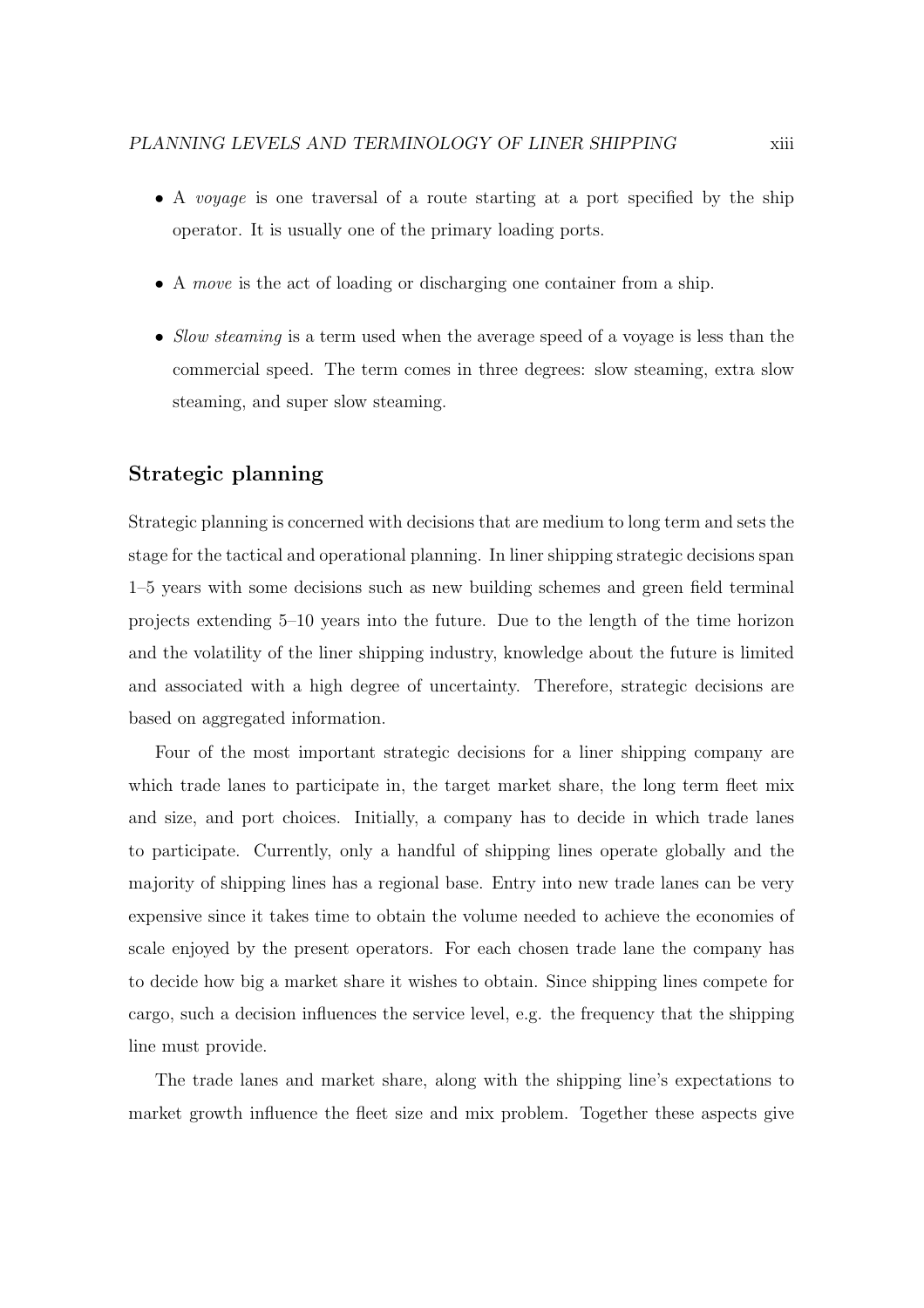aggregated volumes which can be used to estimate the required ship capacity while the choice of trade lanes decides the types of ships required. If the Far East–Europe trade lane is chosen, the shipping line will require very large ships to compete on economies of scale, and if the choice is the South America–Europe trade lane, ships with plenty of reefer plugs to transport refrigerated food are required. In addition, the shipping line has to decide the desired ratio between company owned and chartered ships. With regard to port choices, the main ports on each trade lane must be decided and so must the main transshipment ports that will connect the network. These decisions must be made in conjunction with the decisions on the fleet size and mix as they influence one another.

Additional strategic decisions for the shipping lines can be found in Christiansen et al. (2004), Christiansen et al. (2007) and Andersen (2010).

#### **Tactical planning**

Tactical planning focuses on decisions that are medium term which in liner shipping generally span anywhere from 2 months up to 1 year. The tactical decisions are based on the decisions made at the strategic level and will impact the operational planning decisions. Due to the shorter time horizon, the available information is more reliable, thus making it possible to make decisions based on the information directly rather than on the aggregation of information. In liner shipping, this means that rather than having volume information per trade lane, the volume information is on a port-to-port basis.

According to Christiansen et al. (2007), the main decision at the tactical planning level for liner shipping companies is fleet deployment. According to Andersen (2010) the main decisions at the tactical planning level also include the route design and the scheduling. The three decisions are interrelated and dependent on the strategic decisions made.

The route design or routing problem is the construction of a sequence of port calls that constitutes a route. For each trade lane a number of routes will often be constructed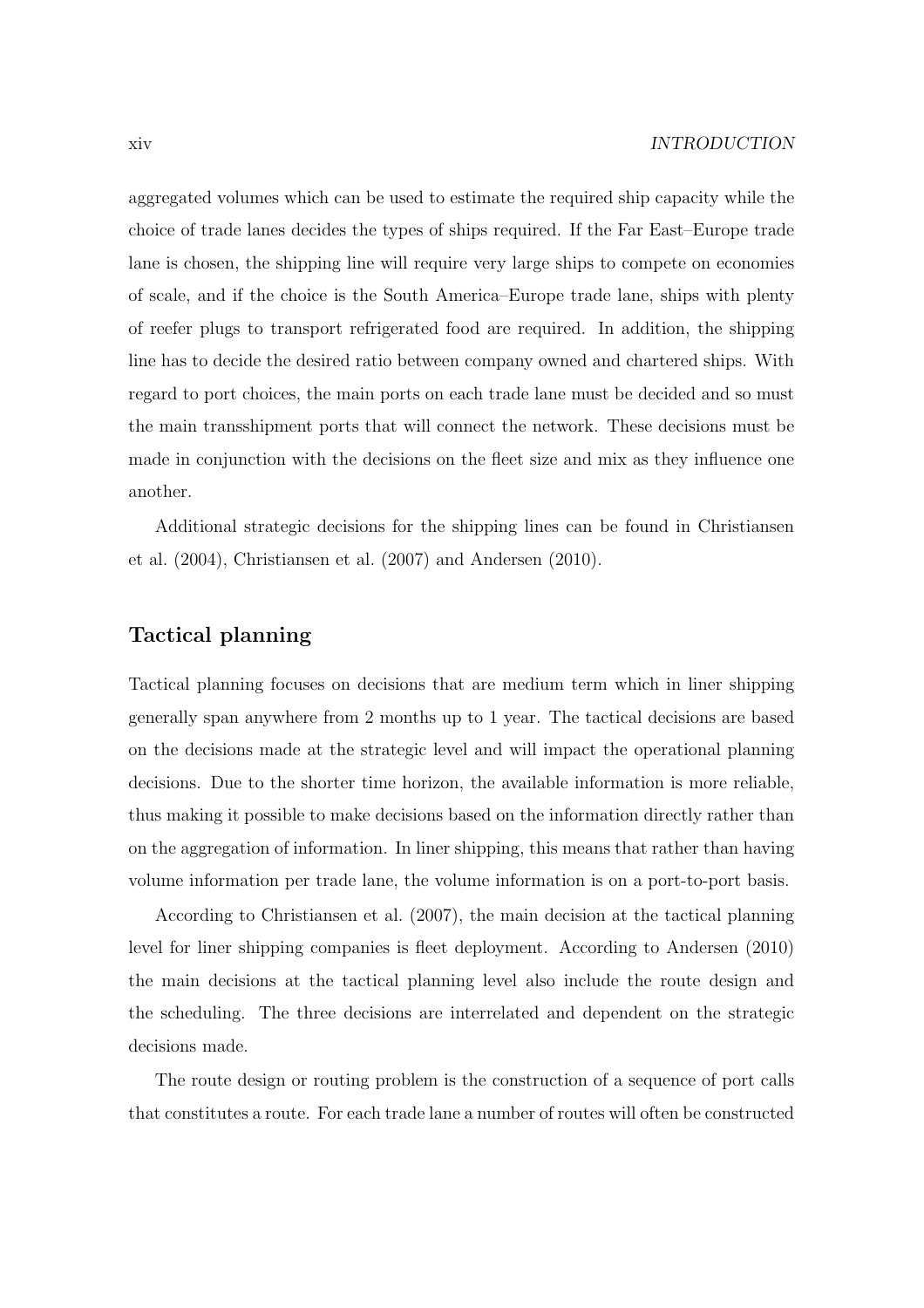and some routes will cover more than one trade lane. When a liner shipping company creates routes, the company will often associate a ship type with each route in order to ensure adequate cargo capacity and compatibility between the ships and the ports that they visit. The allocation of ship types to routes constitutes part of the deployment decisions.

Scheduling, as opposed to routing, also includes the actual timing of the port calls and thus includes additional deployment decisions for all ships involved. The creation of a schedule includes the decision on which ship to deploy on the schedule and at what speed. All the schedules pertaining to one service are identical except for a time lag corresponding to the service frequency. This means that for each sea leg all the ships assigned to the schedules must maintain the same speed. The complete set of schedules for a liner shipping company constitutes the company's deployment decisions.

The schedules resulting from solving the scheduling problem are normally published for the coming 6 months. However, the published schedule may be changed later as a consequence of other tactical planning problems. Such tactical problems include planning for dry docking of ships in connection with the periodic surveys required for the ships to remain in class and the decision on whether to lay up ships or slow steam in case of excess ship capacity. Other tactical problems relevant for liner shipping companies can be found in Christiansen et al. (2004), Christiansen et al. (2007) and Andersen (2010).

#### **Operational planning**

Operational planning is concerned with the short term decisions which span anywhere from a few hours to a few months. The operational decisions are dependant upon the decisions taken at the strategic and tactical planning levels. Due to the short time horizon of this type of problems, information at this planning level is often based on a specific port, ship or cargo.

When a set of schedules from the tactical planning level has to be implemented, each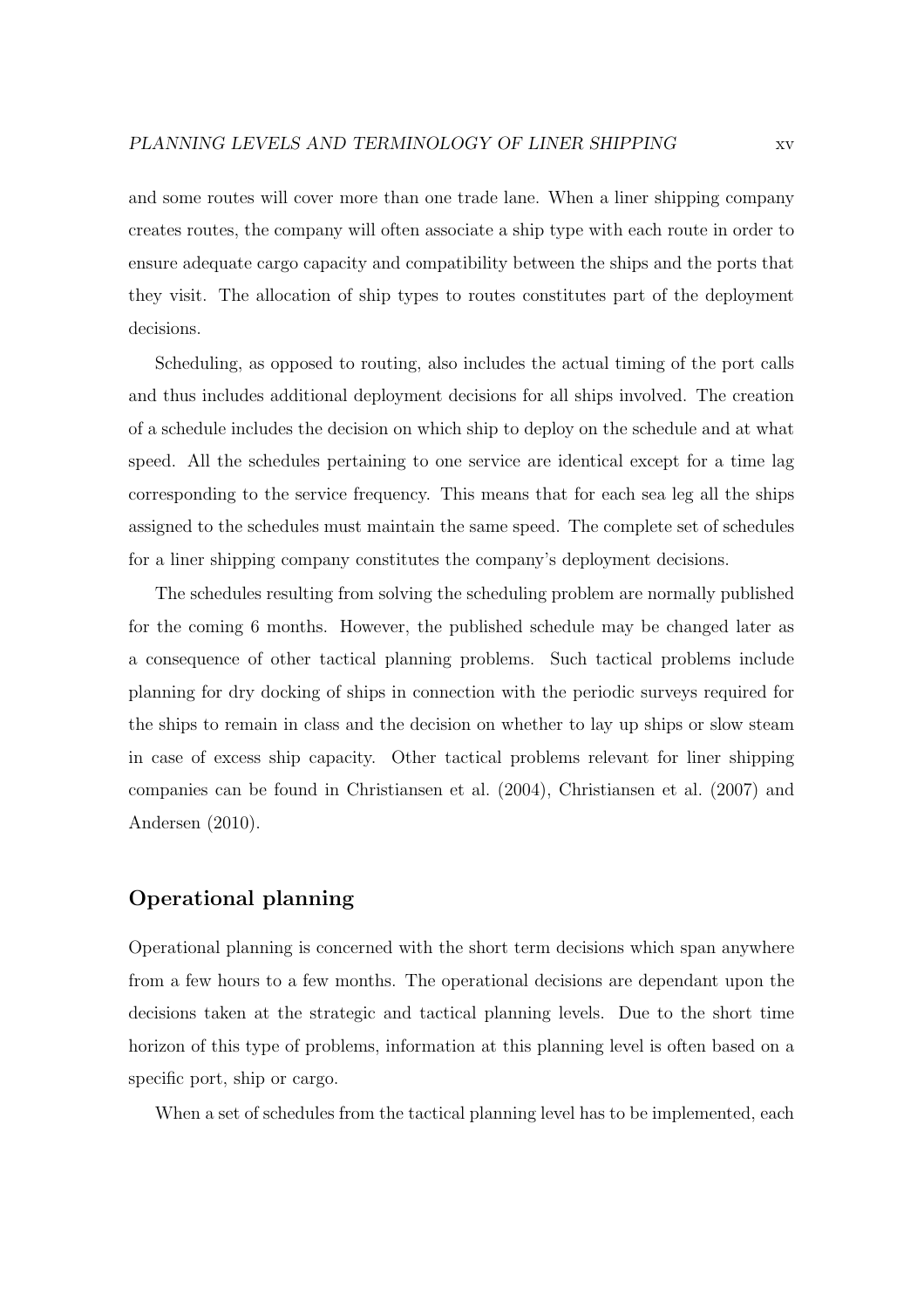ship in the fleet has to transition from its old schedule to its new schedule. When a chartered ship has to be returned to (received from) the owner, it has to be phased out of (in to) service. In both cases the transition that must be planned is an operational problem. Another type of transition problem, named disruption management, arises when the liner shipping company faces or will face a disruption. Disruption management consists of getting the ships and cargos back on the published schedule within a given recovery period with as little cost as possible.

Another operational problem is the problem of choosing a sailing route between two ports known as route planning or environmental routing (Christiansen et al., 2007). The navigator has to take water depths, currents, tides, waves, winds and company regulations into account. However, if the two ports are separated by a large body of water such as the Pacific or the Atlantic ocean, the navigator is aided by meteorologic services to adequately take into account prevalent weather and currents known as weather routing.

As a result of the trade imbalance large quantities of empty containers build up in ports with net imports. The empty container relocation problem consists of routing the empty containers on the existing network to ports with net exports. Additional operational planning problems appearing in liner shipping can be found in Christiansen et al. (2004), Christiansen et al. (2007) and Andersen (2010).

### **Articles**

Based on the above, I have written three articles concerned with routing and scheduling problems in liner shipping. The first article: Classification of ship routing and scheduling problems in liner shipping covers all three planning levels as it surveys all articles on routing and scheduling in liner shipping. The second article: A column generation based heuristic for routing ships and cargo in liner shipping is concerned with the tactical problem of routing a given fleet in order to transport a set of known cargos. The last article: Rescheduling ships and cargo in liner shipping in the event of disruptions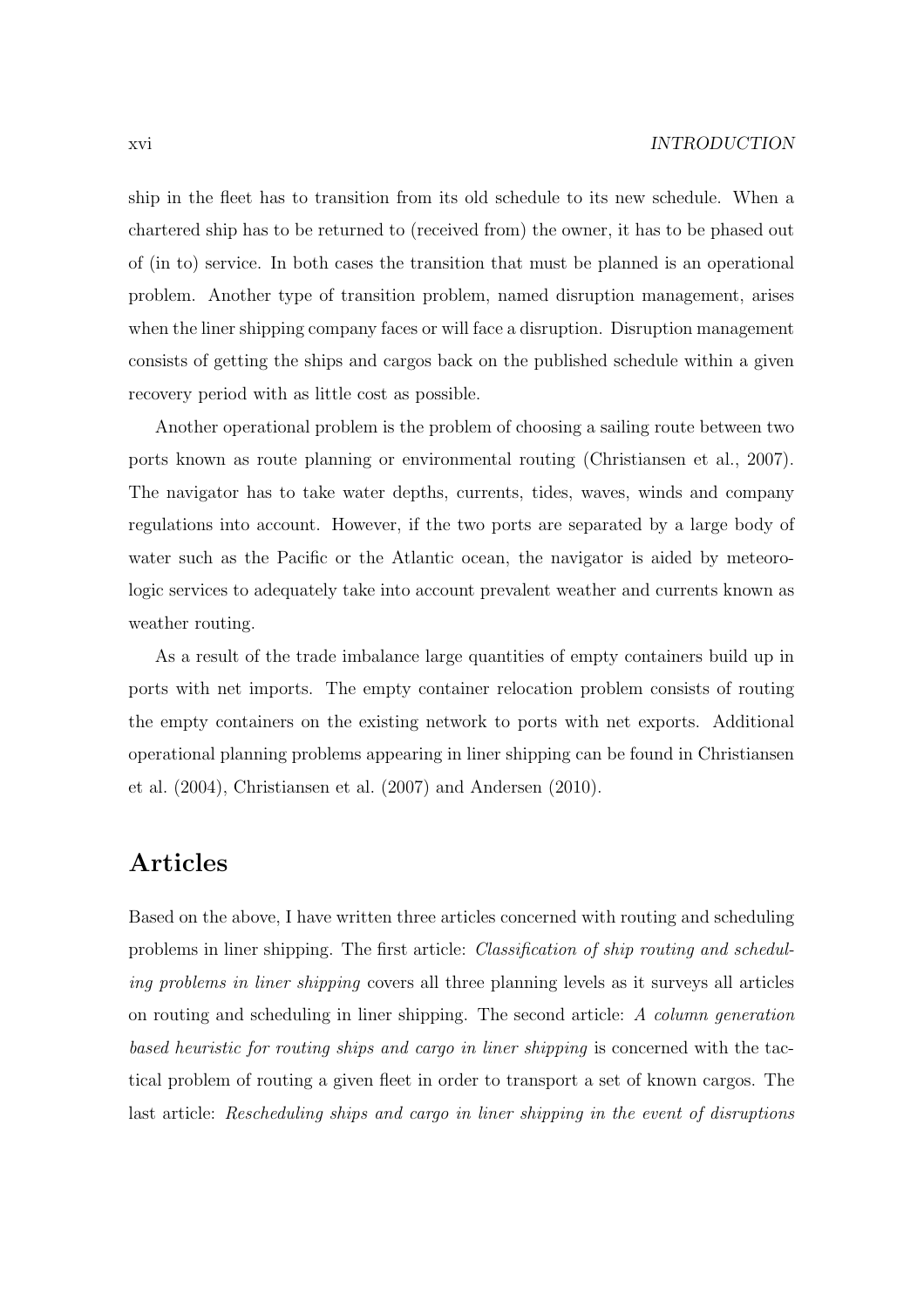#### ARTICLES xvii

focuses on the operational problem of disruption management.

## **Classification of ship routing and scheduling problems in liner shipping**

The first article presents a classification scheme for ship routing and scheduling problems in liner shipping and subsequently classifies existing literature on the subject according to the developed classification. The development of the classification scheme was based on the fact that there was no existing scheme exclusively concerned with liner shipping. The only prior classification scheme concerned with maritime transportation was done by Ronen (1983) but it encompasses all three operation modes in shipping. Since the three operation modes have significantly different characteristics, the newly developed classification scheme exclusively for liner shipping is different from the one developed by Ronen (1983). The literature on routing and scheduling in liner shipping is largely concerned with specific applications wherefore the problem formulations and solution methods are very diverse. This makes the development of a classification scheme important, as it may serve as a first step towards developing a general model or a group of models that cover the main problems within ship routing and scheduling in liner shipping.

The main problem was to determine which fields should be incorporated in the classification scheme and to establish why they are important. In addition, articles pertaining to routing and scheduling in liner shipping had to be classified according to the developed classification scheme. The purpose of the article is to give an overview of the models developed so far, their assumptions, constraints and solution methods. As such, the article presents the state-of-the-art within the area. This will enable a more informed choice of which model to use in a specific case. In addition, the article can be used for establishing which assumptions and constraints should be included in a generic model.

The method used is a review of existing taxonomies and classification schemes within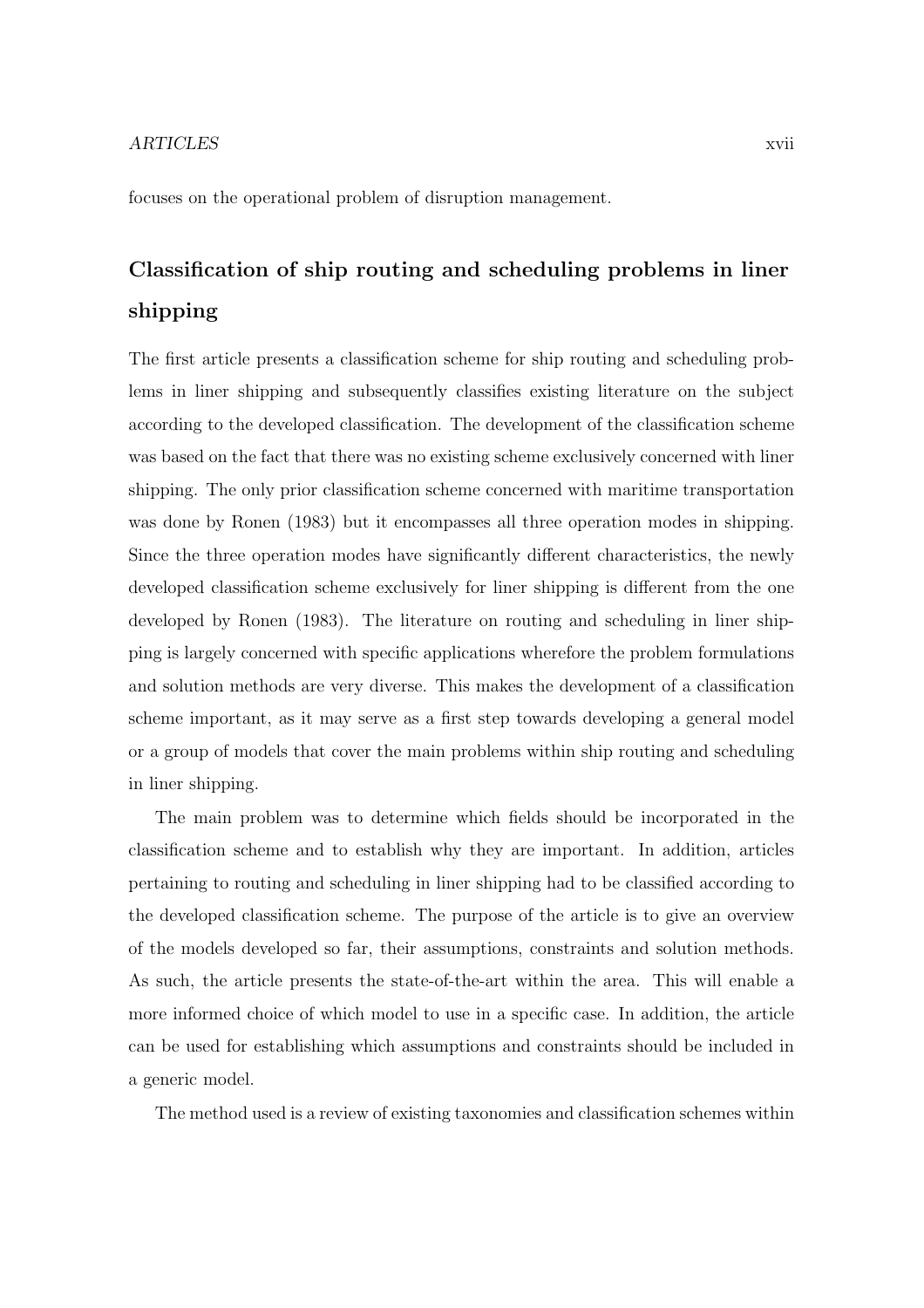the area of routing and scheduling combined with a review of the articles that define liner shipping as well as the current literature on routing and scheduling within liner shipping. Lawrence (1972), Ronen (1983), Ronen (1993), and Christiansen et al. (2004) are the main articles used for defining liner shipping. A number of taxonomies and classification schemes exist within the area of routing and scheduling. Bodin and Golden (1981), Bodin et al. (1983) and Desrochers et al. (1990) have all developed classification schemes for vehicle routing and scheduling problems. Assad (1988) also considers the routing and scheduling of the crew which is required to follow the vehicle. Based on the previously noted classifications, Ronen (1983) developed a scheme for use in connection with ship routing and scheduling problems in maritime transportation. Another application-specific scheme was developed later by Ronen (1988) with application to trucks.

The classification scheme has eighteen characteristics with anywhere from two to eight possible options. Twenty-four articles within ship routing and scheduling in liner shipping are classified and all but one option are used. The number of articles was rather small; however, this may be ascribed to the fact that articles concerning fleet management problems were only classified if they also consider routing or scheduling. By characterizing and considering the problems described in the articles, it is possible to divide the articles into groups according to the three problem types: Scheduling, routing and fleet management. Table 1 shows the number of classified articles that fall into each of the three problem types and the four possible combinations of the three problem types. There is a clear focus on problems involving fleet management aspects while scheduling without fleet management is rarely considered in the literature.



Table 1: Classification of liner shipping articles according to problem types.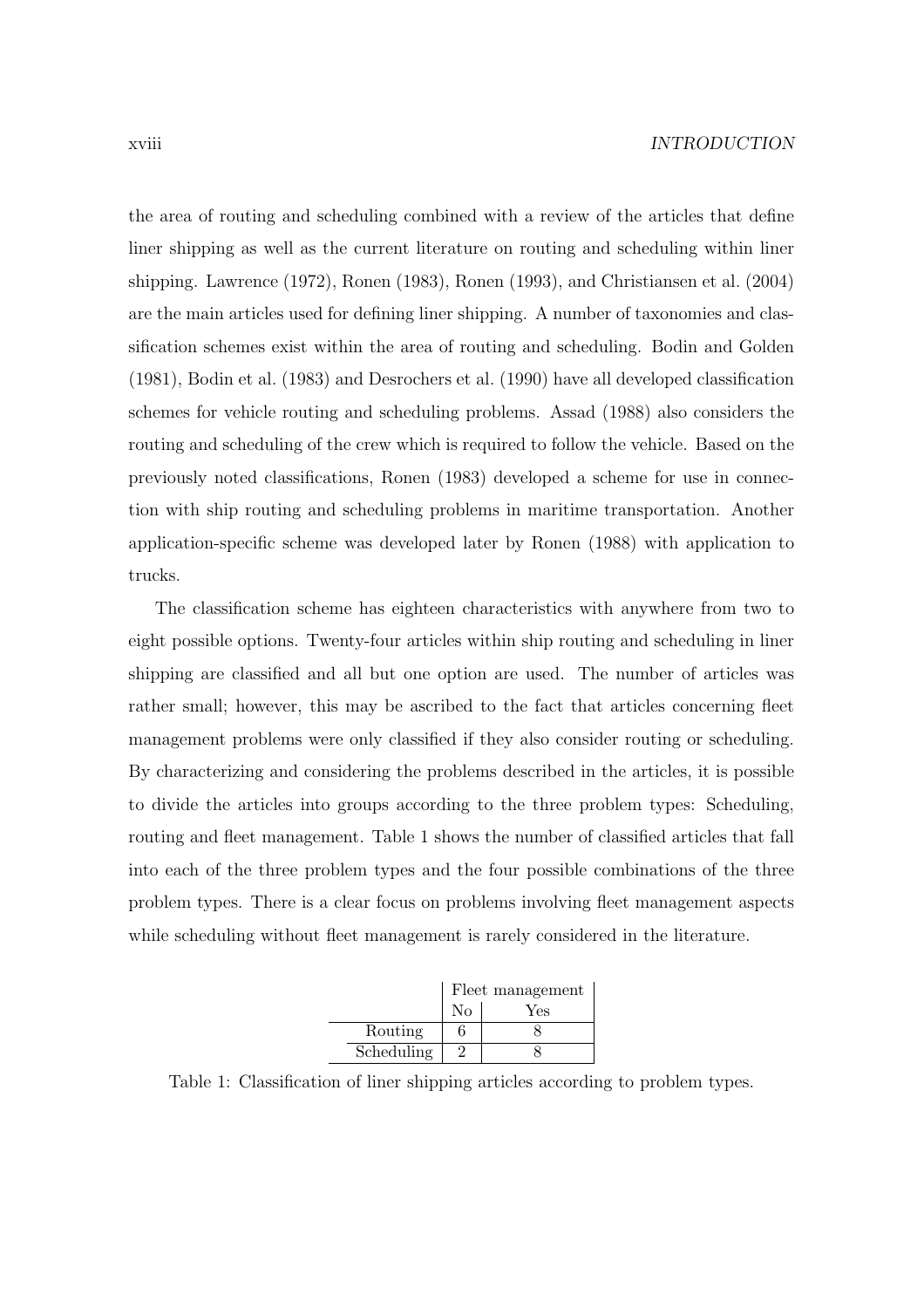## **A column generation based heuristic for routing ships and cargo in liner shipping**

The background for this article is the lack of models and solution methods that adequately reflect todays problems in the liner shipping industry. As mentioned above, one part of the literature deals with specific problems and another part of the literature only treats the most standard constraints. Furthermore, Rana and Vickson (1991) state that heuristics might be the only procedure that can solve the larger and more complex problems within liner shipping. This indicates heuristics are needed in future research.

The article has two objectives. The first objective is to develop a mathematical model for the routing of ships and cargo which considers various deployment issues, such as which ships to use on which routes and the speed of the ships. The focus on variable speed is based on the high correlation between speed and fuel consumption (Ronen, 1982) and the current fuel prices. Since the traversal time available for a route is fixed, the speed is influenced by the time spent in the various ports on the route. The most accurate estimate on the time spend in port is obtained if the ship, the port, and the volume of cargo are all taken into account as suggested by Lane et al. (1987). The resulting model is a flow model that incorporates all major aspects of the problem as experienced by the liner shipping companies including variable speed and variable time in port. In addition, the model exploits the weekly frequency generally used in the liner shipping industry to be able to compare the weekly cost of routes with varying time spans.

The second objective is to develop a heuristic which can handle the larger and more complex problems present in todays liner shipping problems. The developed heuristic is based on Dantzig-Wolfe decomposition and column generation. The decomposition splits the problem into a master problem which is a generalized set covering problem and a subproblem which generates promising columns for the master problem. The master problem is solved by commercial software while a heuristic is developed for column generation. The heuristic generates three types of columns a priori, namely dummy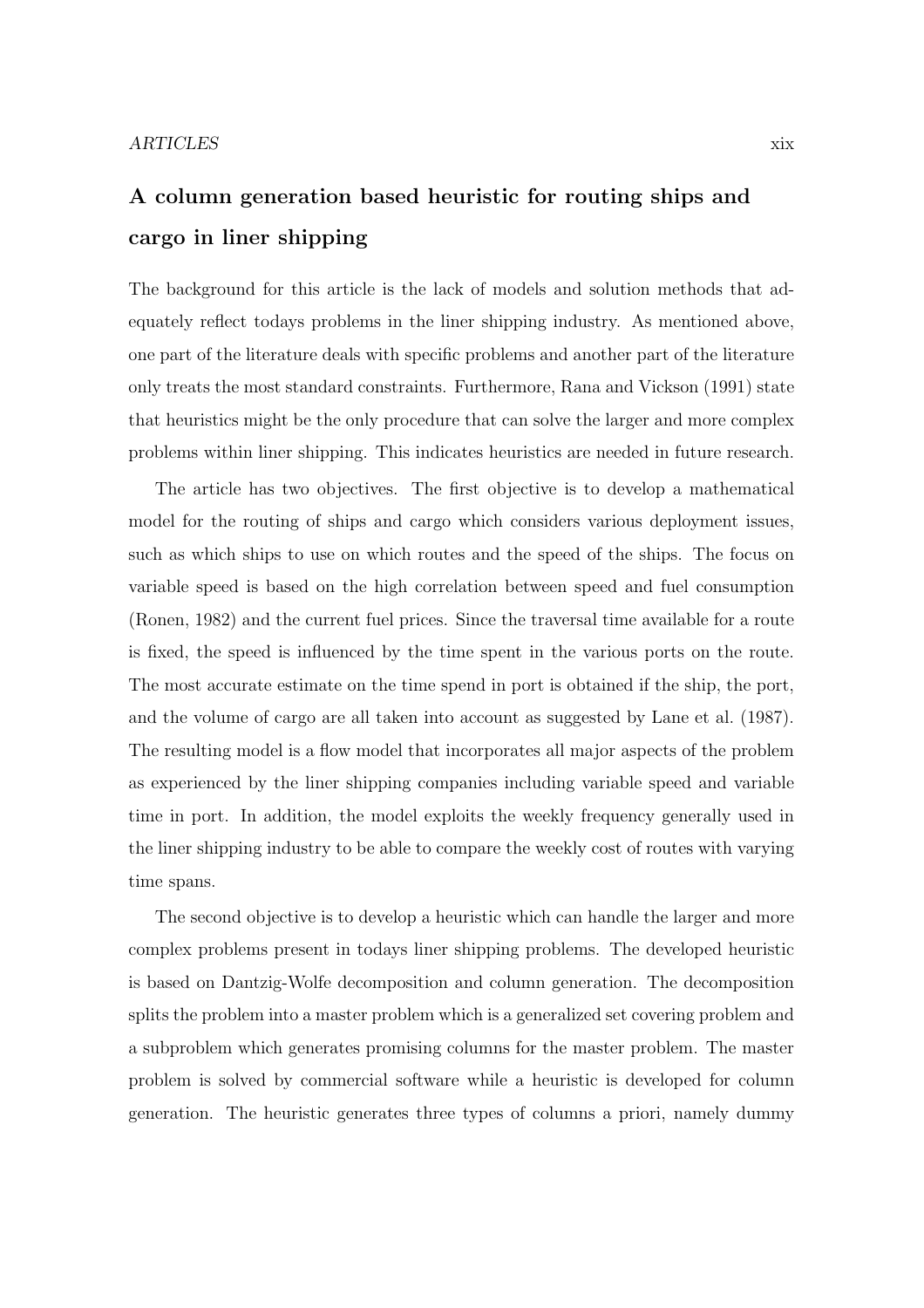columns, transshipment columns, and route columns. Furthermore, the heuristic uses delayed column generation to generate route columns. In order to minimize the number of initial route columns, each column must adhere to five criteria relating to ports and regions when creating port sequences. Once the port sequences are established, four different methods are used for assigning cargo. All four procedures give preference to direct cargo over transshipment cargo.

To test the performance of the heuristic, 24 instance subsets, each containing between 2 and 12 test instances, are generated. The four methods for assigning cargo are tested and the Random method is considered the best. The effectiveness of the methods for restricting the set of allowable routes is tested as well. The methods can reduce the number of initial columns without excluding good solutions. The heuristic can solve problems that has the size of a feeder network and will do so reasonably fast. The longest time spent by the best cargo assigning method, Random, in reaching the final solution is less than an hour. Considering that the problem is tactical and only solved every six months, it is a reasonable time frame.

### **Rescheduling ships and cargo in liner shipping in the event of disruptions**

According to Kohl et al. (2007) one of the objectives of disruption management in the airline industry is to get back to the plan as soon as possible. The motivation for this in the airline industry may be debatable (Kohl et al., 2007) but in liner shipping punctuality and reliability with regard to the published schedules have become a competitive requirement. This is underscored by several studies concerning service attributes such as Matear and Gray (1993), Suthiwartnarueput (1988) and Chiu (1996) who all name punctuality and reliability as one of the most important service attributes. Therefore the need to resolve disruptions and get the ships back on schedule as fast as possible in the least costly fashion are vital issues for the liner industry and as such an interesting area for research.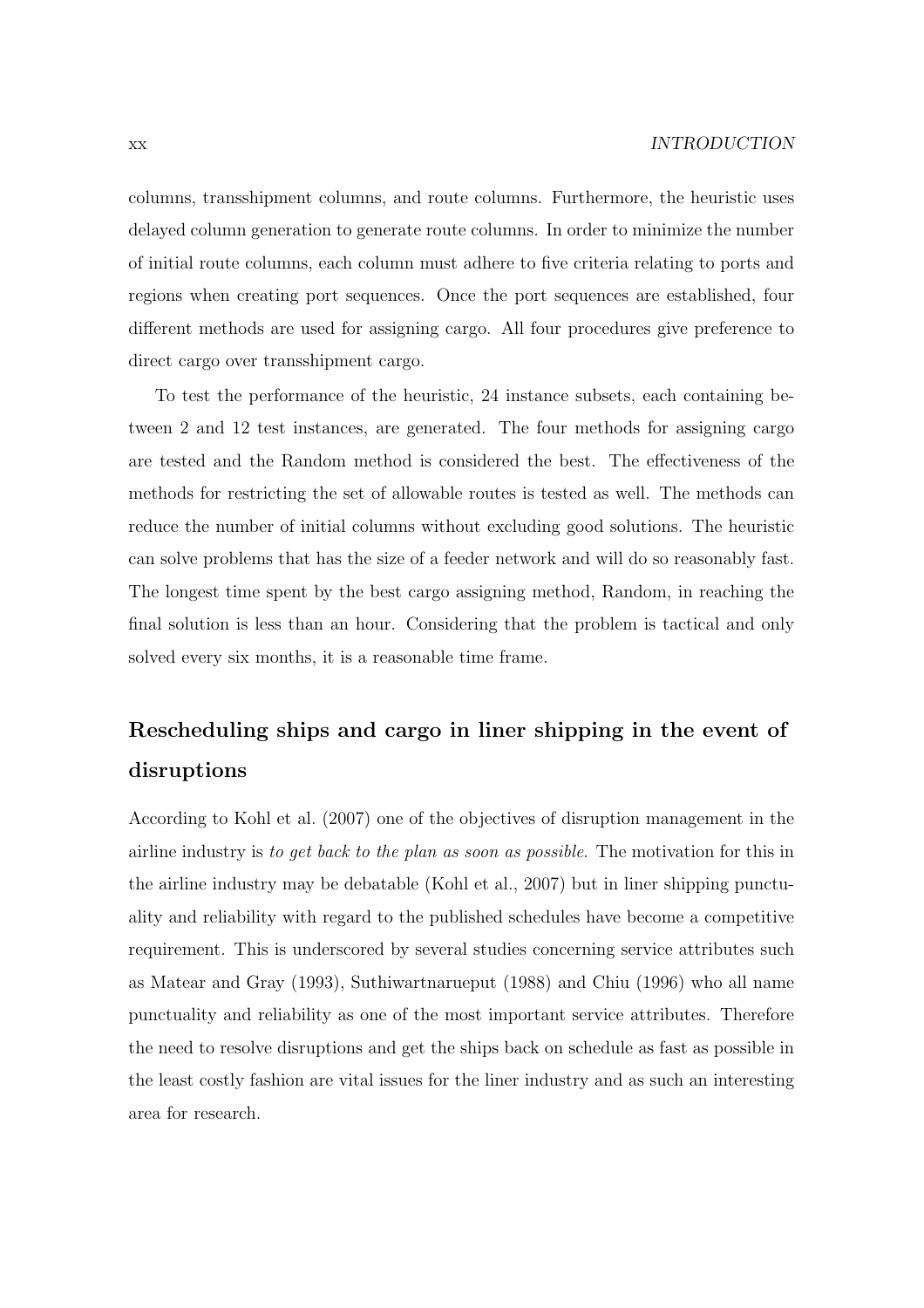The purpose of this article is to introduce the problem of rescheduling ships and cargo in liner shipping when facing one or more past, current or future known disruptions and to present a method for solving the problem. Given the ships and cargo involved, a list of disruptions, and a recovery period, the problem consists of creating new schedules for the involved ships that adequately take into account the disruptions and new routings for the involved cargos that allow the network to return to its normal state of operation at the end of the recovery period at the minimum cost possible. When rescheduling the ships and rerouting cargos, there is a number of operational constraints that must be taken into account, including (but not limited to) ships' capacities, the ships' minimum and maximum service speed, and the productivity in the ports for the individual ship. The problem is modeled as a multicommodity flow problem with side constraints based on a time-space network.

To solve the problem, a Large Neighborhood Search (LNS) heuristic is developed. The heuristic, which alternates between a construction and a repair phase, iteratively destroys and repairs parts of the solution. The aim of the construction phase is to produce a set of feasible ship schedules given the disruptions. The construction phase may result in destroyed cargo routings. The repair phase attempts to repair the cargo routings destroyed by the disruptions and the construction phase. To diversify the search, randomness is included in both phases. The LNS is tested on 20 test instances and the best objective value for each test instance is found within 3 minutes. Considering that the problem is operational, the solution time is very satisfactory.

### **Contribution and future research possibilities**

The contributions of this PhD project are a classification scheme and a classification of the existing literature on ship routing and scheduling in liner shipping as well as two generic models and solution methods, all of which add to the theory concerning routing and scheduling problems in liner shipping and aligns it with current industry standards and requirements. Furthermore, the developed models and methods can be used in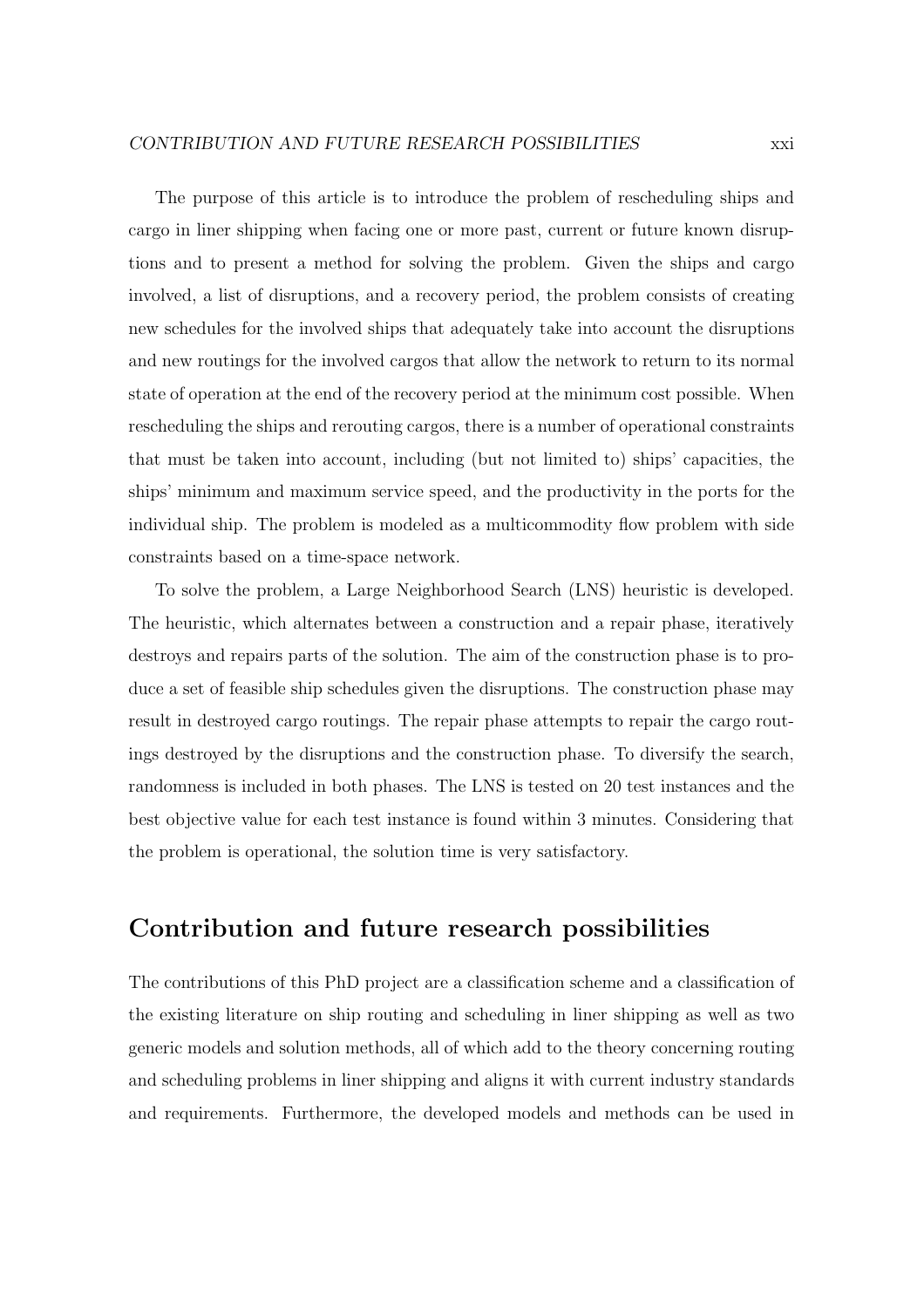decision support systems in the industry to ensure low cost delivery of the increasing global trade at the right time, at the right place thereby allowing global manufacturers to pursue production philosophies such as JIT and Lean.

A number of future research possibilities arise in connection with the performed research. Each article describes a number of future research possibilities related to the topic of the article. However, there is also a vast number of future research possibilities that are not directly related to the topics of the three articles in this project but which relate to the general topic of the project, namely routing and scheduling in liner shipping. One avenue for future research would be the simultaneous planning of operations at a dedicated terminal and the scheduling of ships calling the terminal. This would mean taking into account issues such as inventory cost and the impact of container dwell time on terminal productivity. Another possibility is to consider where ships should refuel when planning the ship routing. Both the cost of fuel and the availability of fuel vary greatly from port to port. Hence, considering refueling options may very well save money as well as ensure a steady supply of fuel when needed. A third area of possible future research is the simultaneous scheduling of multiple modes of transportation. It would be especially relevant to examine the interaction between ship and train schedules as terminals are often directly connected to the national train network.

### **Bibliography**

Alphaliner (2011). Alphaliner - wekly newsletter. Alphaliner 48, 1–3.

- Andersen, M. W. (2010). Service Network Design and Management in Liner Container Shipping Applications. Ph. D. thesis, Technical University of Denmark.
- Assad, A. A. (1988). Modeling and implementation issues in vehicle routing. In Vehicle Routing: Methods and Studies, Chapter 2. Elsevier.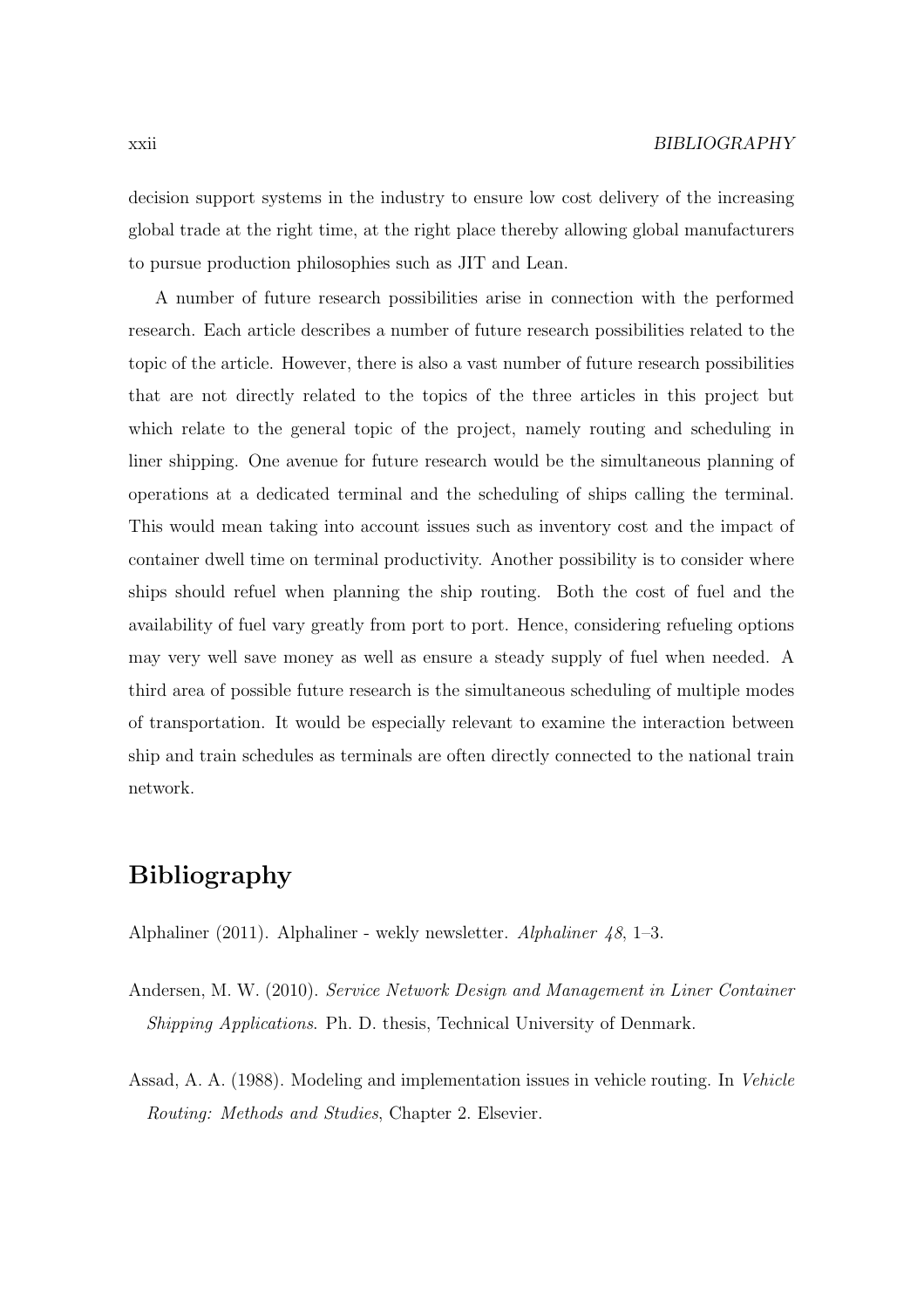- Bodin, L. D. and B. L. Golden (1981). Classification in vehicle routing and scheduling. Networks 11, 97–108.
- Bodin, L. D., B. L. Golden, A. A. Assad, and M. O. Ball (1983). Routing and scheduling of vehicles and crews: The state of the art. Computers  $\mathcal C$  Operations Research 10, 63–211.
- Chiu, R. (1996). Logistics Performance of Liner Shipping in Taiwan. Ph. D. thesis, Department of Maritime Studies and International Transport, University of Wales, College of Cardiff.
- Christiansen, M., K. Fagerholt, B. Nygreen, and D. Ronen (2007). Maritime transportation. In C. Barnhart and G. Laporte (Eds.), Transportation, Chapter 4. North-Holland.
- Christiansen, M., K. Fagerholt, and D. Ronen (2004). Ship routing and scheduling: Status and perspective. Transportation Science 38, 1–18.
- Desrochers, M., J. K. Lenstra, and M. W. P. Savelsbergh (1990). A classification scheme for vehicle routing and scheduling problems. European Journal of Operational Research 46, 322–332.
- Kohl, N., A. Larsen, J. Larsen, A. Ross, and S. Tiourine (2007). Airline disruption management - perspectives, experiences and outlook. Journal of Air Transport Management 13, 149–162.
- Lane, D. E., T. D. Heaver, and D. Uyeno (1987). Planning and scheduling for efficiency in liner shipping. Maritime Policy & Management 14, 109-125.
- Lawrence, S. A. (Ed.) (1972). International Sea Transport: The Years Ahead. Lexington Books.
- Leach, P. T. (2007). Sea hunt. Journal of Commerce 8, 28–30.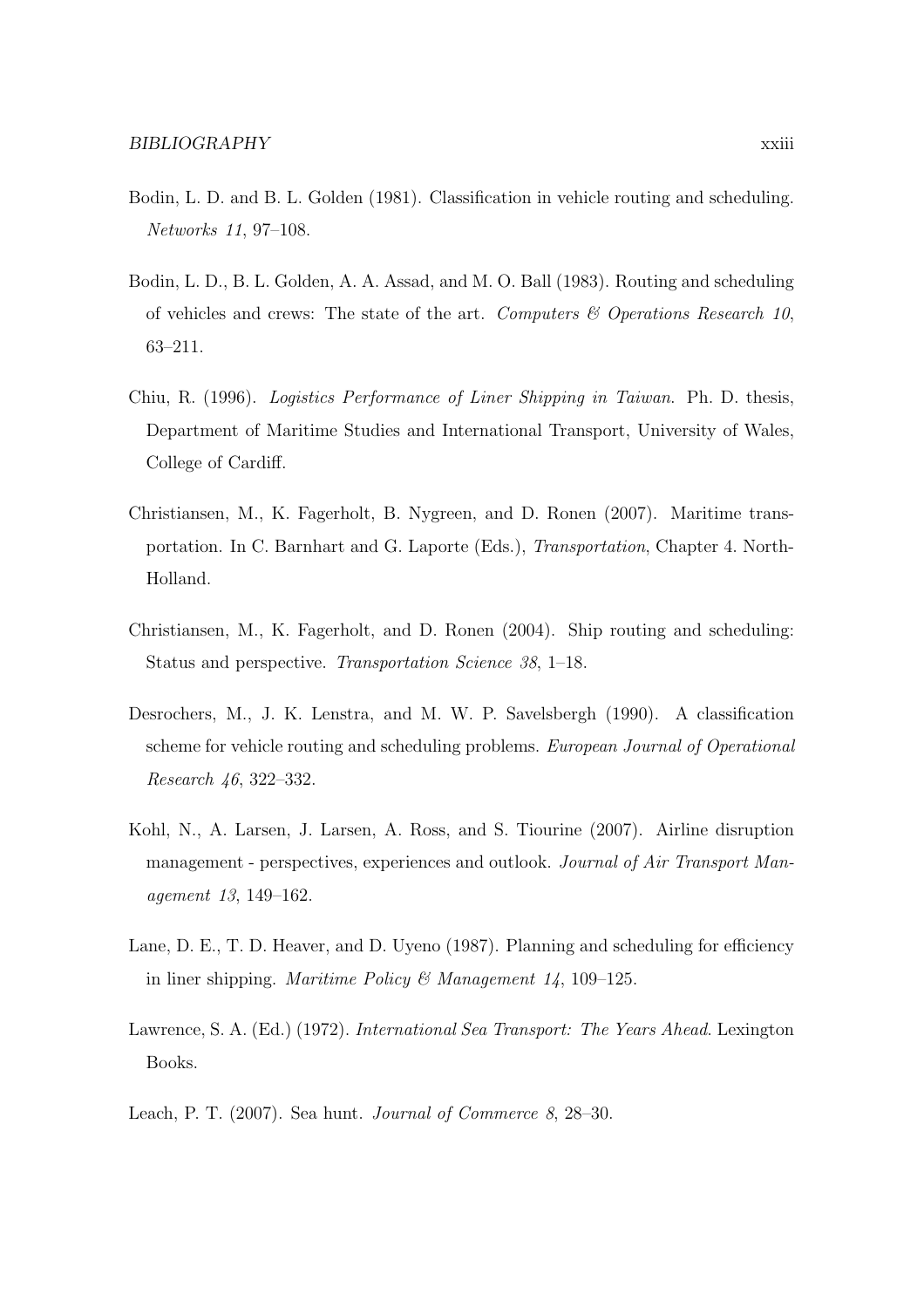- Matear, S. and R. Gray (1993). Factors influencing freight service choice for shippers and freight suppliers. International Journal of Physical Distribution and Logistics Management 23, 25–35.
- Rana, K. and R. G. Vickson (1991). Routing container ships using lagrangean relaxation and decomposition. Transportation Science 25, 201–214.
- Ronen, D. (1982). The effect of oil prices on the optimal speed of ships. Journal of the Operational Research Society 33, 1035–1040.
- Ronen, D. (1983). Cargo ship routing and scheduling: Survey of models and problems. European Journal of Operational Research 12, 119–126.
- Ronen, D. (1988). Perspective on practical aspects of truck routing and scheduling. European Journal of Operational Research 35, 137–145.
- Ronen, D. (1993). Ship scheduling: The last decade. European Journal of Operational Research 71, 325–333.
- Sigurd, M. M., N. L. Ulstein, B. Nygreen, and D. M. Ryan (2007). Ship scheduling with recurring visits and visit separation requirements. In G. Desaulniers, J. Desrosiers, and M. M. Solomon (Eds.), Column Generation, Chapter 8. Springer.
- Suthiwartnarueput, K. (1988). The Exploration of Sea Transport Efficiency: with a Concentration of the Case of Thailand. Ph. D. thesis, Department of Maritime Studies and International Transport, University of Wales, College of Cardiff.
- UNCTAD (2010a). Developments in international seaborn trade. See (UNCTAD, 2010b), Chapter 1.
- UNCTAD (2010b). Review of Maritime Transportation 2010. United Nations.
- UNCTAD (2010c). Structure, ownership and registration of the world fleet. See (UNC-TAD, 2010b), Chapter 2.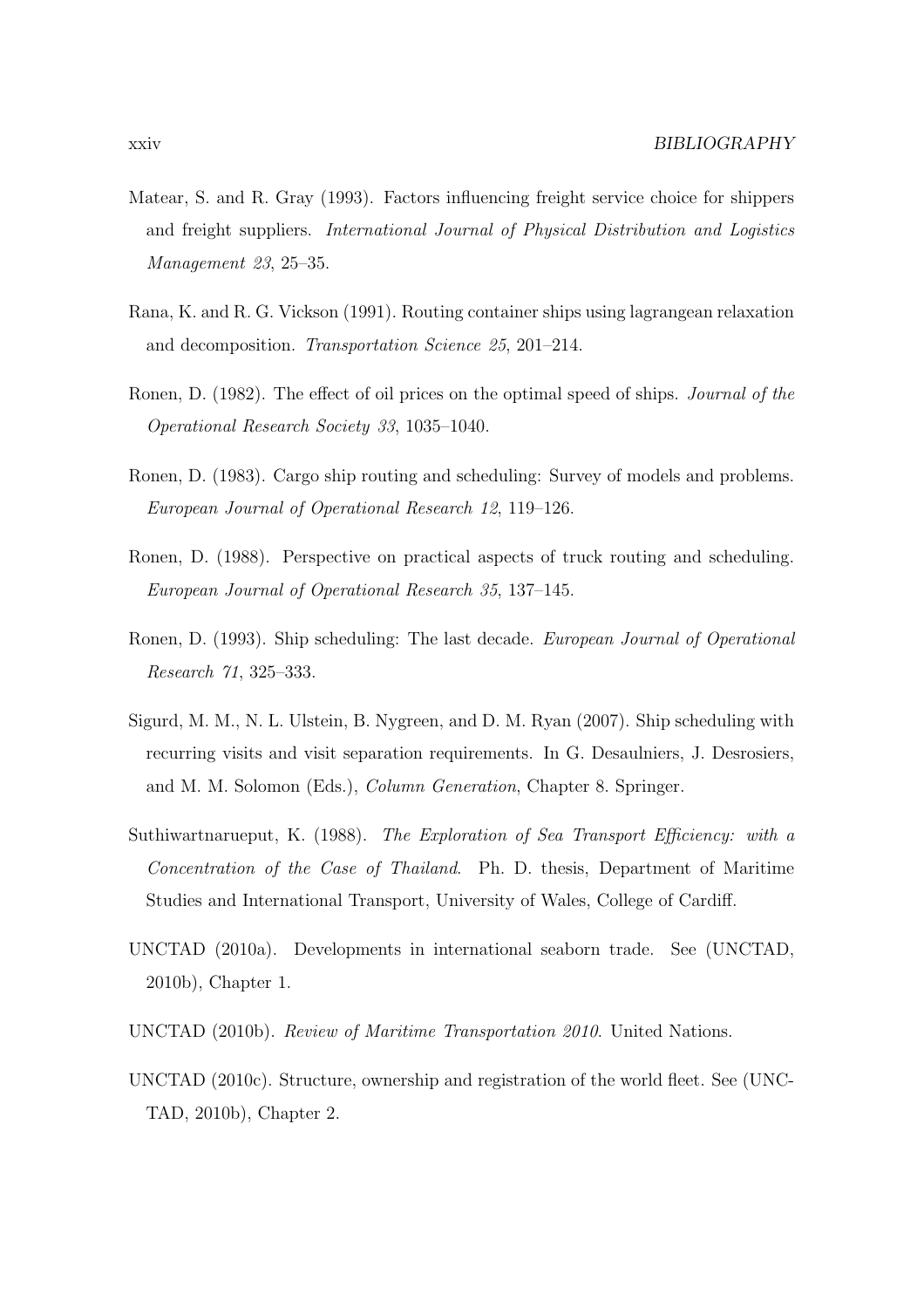WTO (2008). World trade report 2008 - trade in a globalizing world. Technical report, World Trade Organization.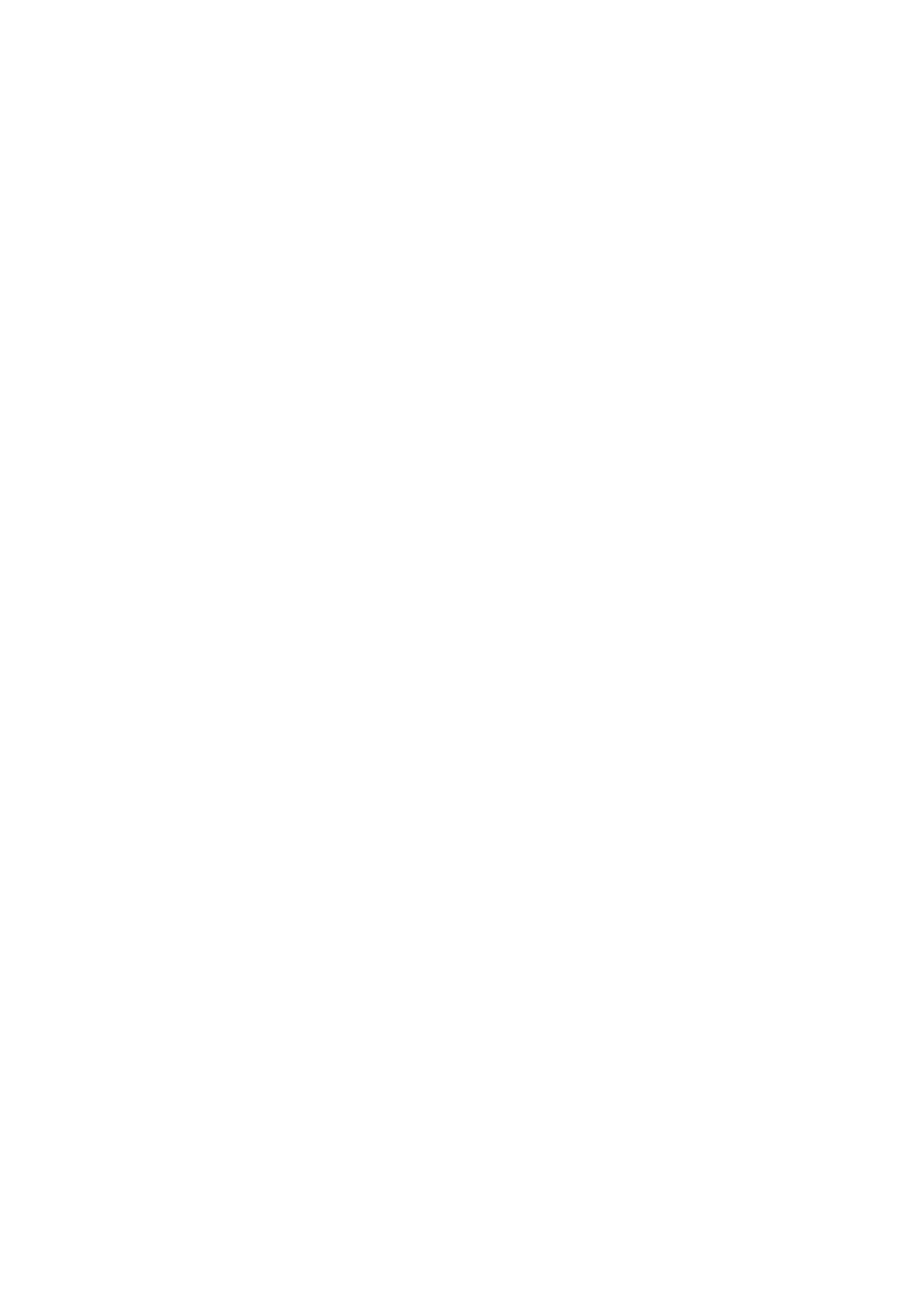# **Chapter 1**

# **Classification of ship routing and scheduling problems in liner shipping**

Karina H. Kjeldsen

CORAL, Department of Economics and Business Business and Social Sciences, Aarhus University Fuglesangs All´e 4, DK-8210 Aarhus V, Denmark e-mail: kahk@asb.dk

#### **Abstract**

This article provides a classification scheme for ship routing and scheduling problems in liner shipping in line with the current and future operational conditions of the liner shipping industry. Based on the classification, the literature is divided into groups whose main characteristics are described. The literature within each group is reviewed, much of it for the first time.

**K**ey words: Transportation, routing, scheduling, classification scheme, maritime transportation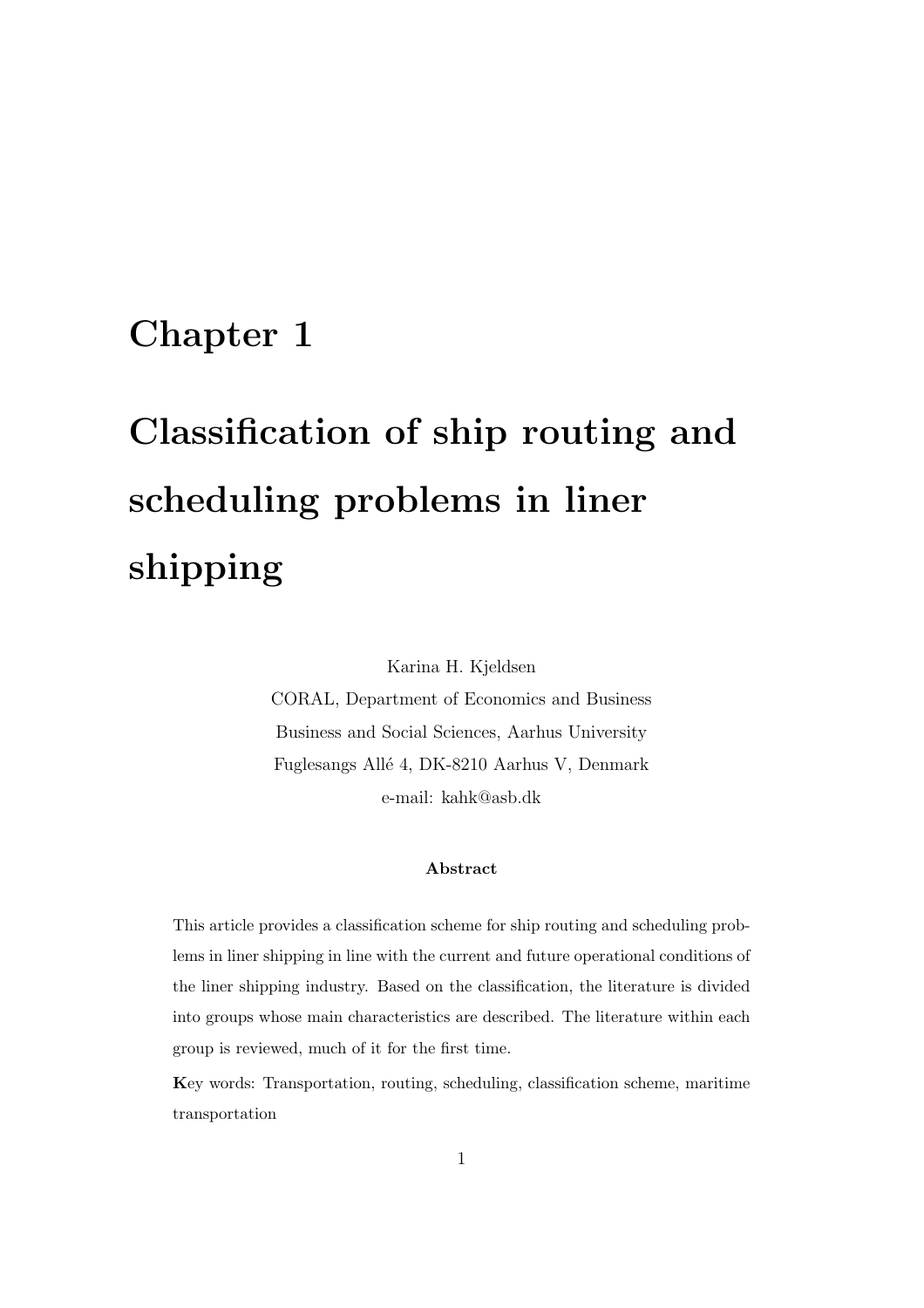Published in INFOR, Vol. 49, No. 2, May 2011, pp. 139–152.

### **1.1 Introduction**

The majority of international trade is transported by ships as the maritime shipping industry is the major provider of transportation of large volumes over great distances. The shipping industry is generally sub-categorized into three modes of operation namely industrial, tramp and liner (Lawrence, 1972). In industrial shipping, the owner of the cargo is also the owner of the ships. Tramp shipping resembles a taxi company in that the ships are sent to the port from which cargo is to be transported. Liner shipping resembles a bus network as it publishes schedules and competes for cargo based on the service provided (Ronen, 1983).

Within liner shipping, network design is deciding on which ports are to be used as hubs, considering factors such as operational constraints and costs, long-term fleet planning in terms of fleet size and mix as well as the routes and their frequency. The decision on which ports are established as hub ports also reflects the considerations concerning hub-and-spoke versus direct shipment for the various origin-destination pairs, which in turn reflects deliberations regarding transit times for the origin-destination pairs. The approximate transit times together with the frequency of the routes are major contributors in establishing the volume of cargo that the network will be able to garner from liner shipping customers (Christiansen et al., 2007; Reinhardt et al., 2007; Shintani et al., 2007; Agarwal and Ergun, 2008; Gelareh et al., 2010). For companies involved in liner shipping, network design is a strategic problem with a fairly long time horizon given that building new ships and container terminals typically has a completion time of two to five years. The routing problem appears both as part of the network design and as a separate problem with a shorter time horizon of generally six to eighteen months. In both cases, routing in liner shipping is the sequencing of port calls to be made by the available ships. An example of a route can be seen in Figure 1.1. When a company involved in liner shipping creates routes, the company will often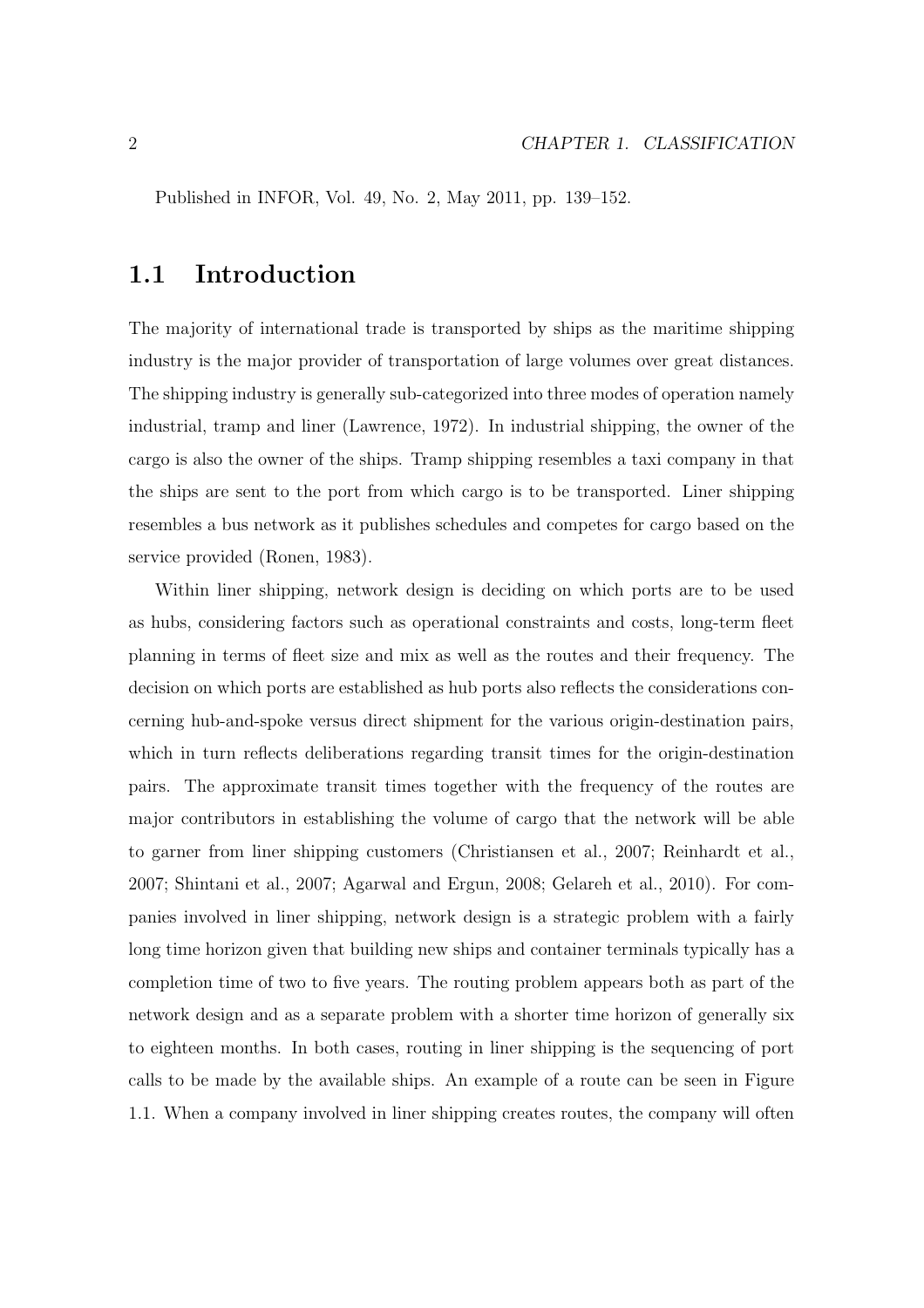#### 1.1. INTRODUCTION 3



Figure 1.1: A ship route connecting Asia and Northern Europe

associate a ship type with each route in order to ensure adequate cargo capacity and compatibility between the ships and the ports that they visit.

While the routing problem is concerned with sequencing port calls, the scheduling problem is concerned with sequencing port calls and fixing the time of each port call for all ships involved. The two problem types are thus mutually exclusive. Should the sequence of the ports be given, then fixing the time of the port calls is known as a timetabling problem (French, 1982) which is a subproblem of a scheduling problem as the result is a schedule. Table 1.1 shows a schedule for a ship sailing between Asia and Northern Europe. Schedules, such as this, are published by the liner shipping companies with a time horizon of three to six months. When a company involved in liner shipping creates schedules, the company will most often associate a specific ship with each schedule in order to ensure that the published schedules are viable. Viability is required both at the start of the schedule period and on a continuous basis. Initially, the ship must be able to reach the phase-in port at the scheduled time considering the current position of the ship. On a continuous basis, the ship-port compatibility must be such that the ports can maintain a level of productivity on the ship that ensures that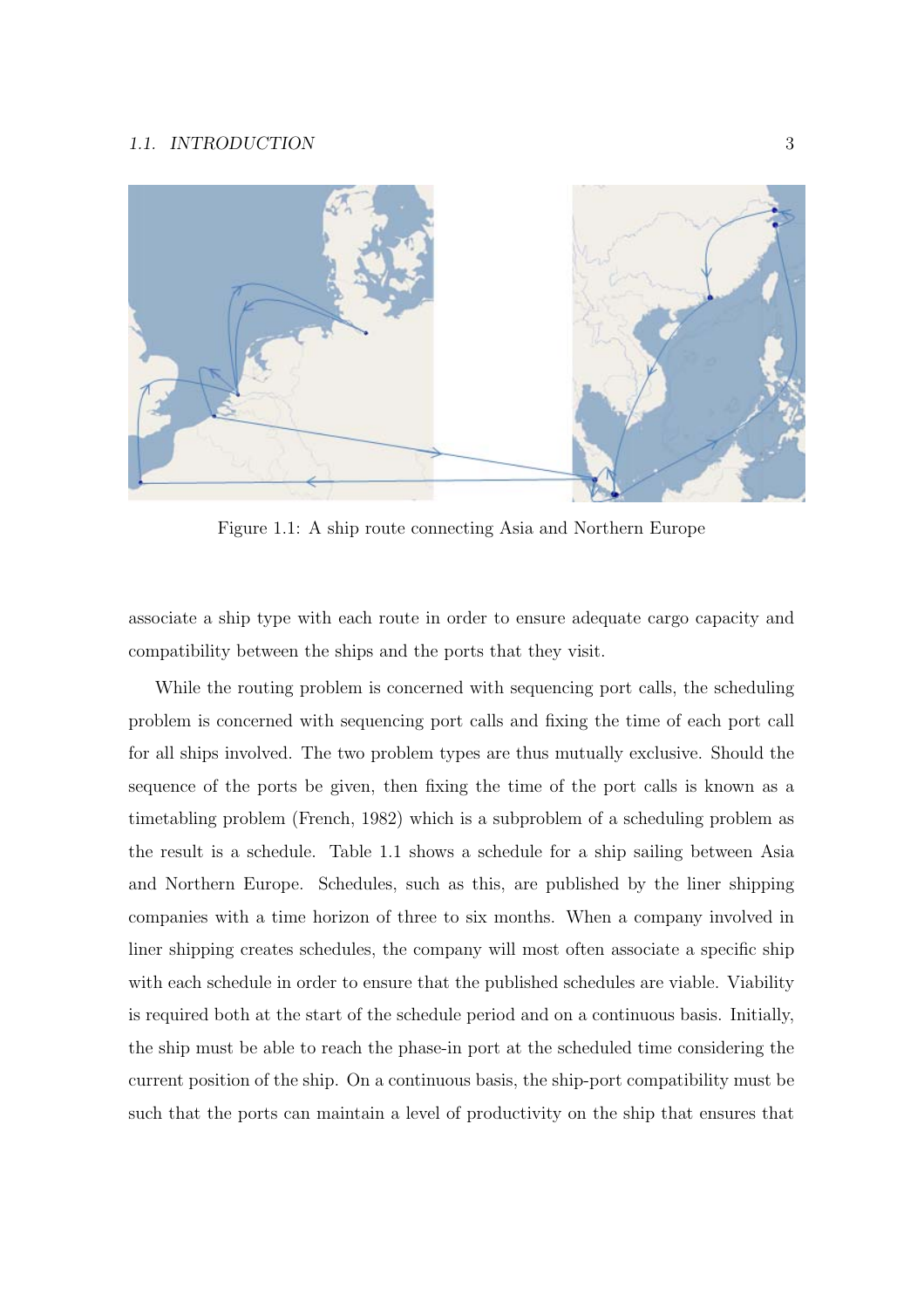the port call can be finished within the time allotted in the schedule. In addition, the ship must be able to maintain the speed required to remain on schedule. Scheduling often involves a high number of deployment decisions which are decisions on which of the available ships to use, at what speed the ships should sail and which ship to use on a specific route. In liner shipping, deployment of the existing fleet is a part of fleet management which in connection with routing and scheduling in liner shipping is concerned with laying up ships, chartering ships in or out of the fleet as well as the deployment of the ships.

| Port Name   | Arrival Date     | Departure Date   |
|-------------|------------------|------------------|
| Singapore   | 25-11-2010 02:00 | 25-11-2010 22:00 |
| Busan       | 01-12-2010 18:00 | 02-12-2010 10:00 |
| Xingang     | 04-12-2010 03:30 | 04-12-2010 23:30 |
| Dalian      | 05-12-2010 15:00 | 06-12-2010 04:00 |
| Qingdao     | 07-12-2010 06:00 | 07-12-2010 16:00 |
| Kwangyang   | 09-12-2010 16:00 | 10-12-2010 10:00 |
| Shanghai    | 11-12-2010 20:00 | 12-12-2010 16:00 |
| Suez Canal  | 27-12-2010 01:00 | 27-12-2010 17:00 |
| Bremerhaven | 04-01-2011 06:00 | 05-01-2011 14:00 |
| Hamburg     | 06-01-2011 07:00 | 07-01-2011 03:00 |
| Rotterdam   | 08-01-2011 11:00 | 09-01-2011 07:00 |
| Felixstowe  | 10-01-2011 07:00 | 11-01-2011 15:00 |
| Antwerp     | 12-01-2011 06:00 | 12-01-2011 22:00 |
| Suez Canal  | 20-01-2011 19:00 | 21-01-2011 17:00 |
| Singapore   | 03-02-2011 02:00 | 04-02-2011 15:00 |

Table 1.1: Schedule for Maersk Seville as found on Maerskline.com.

Ships deployed in liner shipping usually operate on closed routes consisting of a sequence of ports where each port may appear more than once in the sequence. Once a ship is assigned to a route, it will often perform multiple voyages where a voyage is one traversal of the route. Due to the closed routes and the fact that ships often load and discharge in each port of call, the ships are rarely if ever empty and it is therefore difficult to define the origin and destination of a voyage (Ronen, 1983). Furthermore, liner shipping is characterized by heavy containerization and the possibility of transshipping containers between routes. Based on these characteristics, and on the fact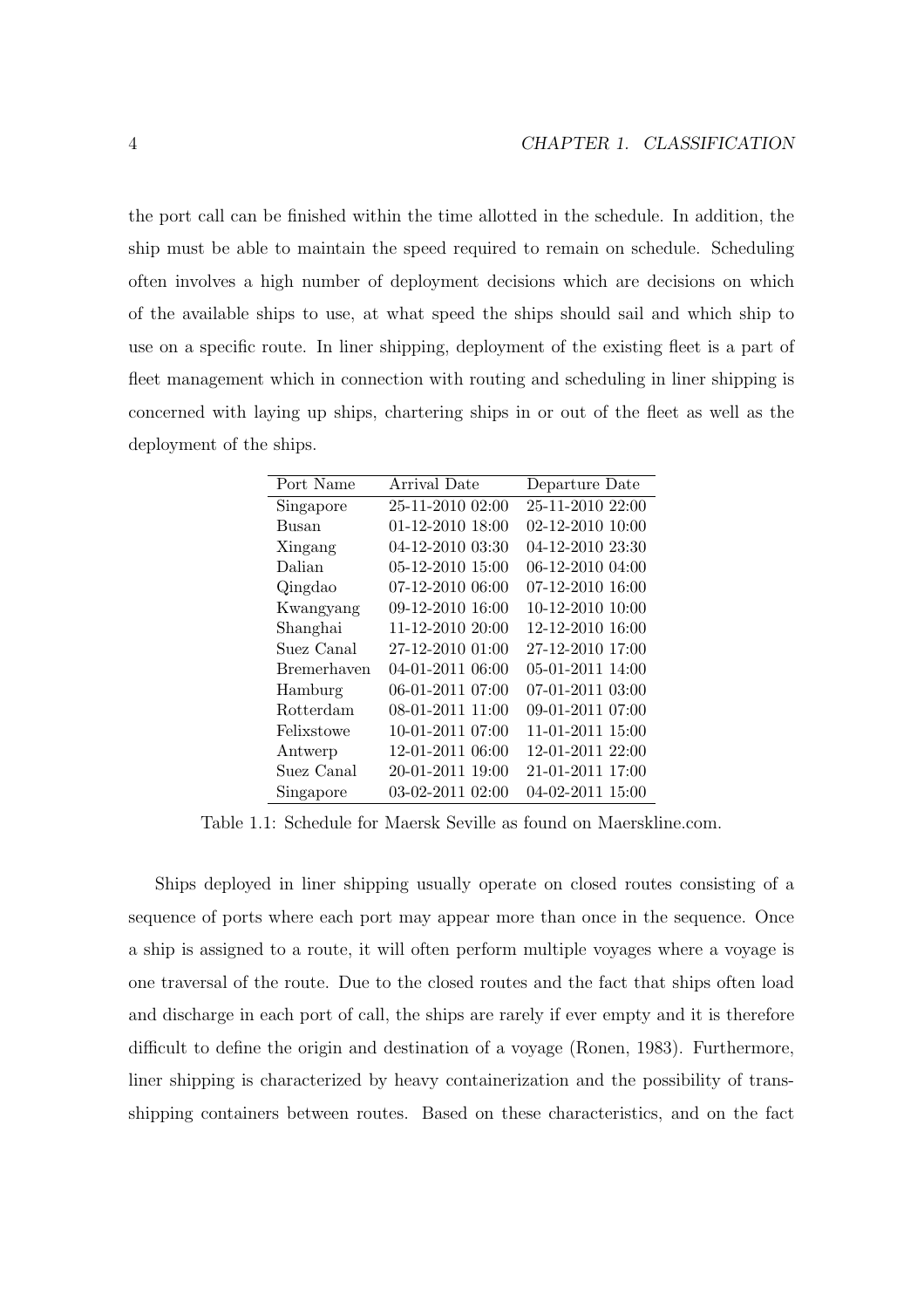that, according to Alphaliner (2010), the 100 largest liner shipping companies account for 95% of the TEU capacity and have an average of 48 ships and a minimum of 4 ships, it is unlikely that a liner shipping routing or scheduling problem would contain only one ship.

Between 1990 and 2007, the volume of containers carried in liner shipping had an average annual growth rate of 9.8%. As a result, liner shipping expanded from transporting 5.1% in 1980 to 25.4% in 2008 of the world's dry cargo transported by sea (UNCTAD, 2008). The majority of cargo transported by liner ships is manufactured goods and high-value bulk commodities which have a higher value than the commodities transported in industrial and tramp shipping. Despite the growth in liner shipping and the increasing importance of the industry, research on routing and scheduling has been scarce until 2004, as reported by Christiansen et al. (2004). However, since then the volume of research in the area has been increasing steadily.

There are a number of classification schemes for routing and scheduling problems in transportation, but most are concerned with vehicle routing. Ronen (1983) is the only classification scheme that deals with maritime transportation. This scheme was created to cover all three operational modes of maritime transportation. The first characteristic of the classification scheme relates to the mode of operation but otherwise the scheme assumes that the same operational characteristics are relevant for routing and scheduling problems within the three modes of maritime transportation. Besides the classification scheme, Ronen (1983) also provides a review of ship routing and scheduling and closely related models in the literature. Similar reviews were published in Ronen (1993) and Christiansen et al. (2004), each covering the literature published in the decade between the reviews.

Since the publication of Ronen (1983), the liner shipping industry has developed considerably in terms of operational conditions, and liner shipping now differs significantly from the other two modes of maritime transportation with regard to routing and scheduling problems (Christiansen et al., 2004). Thus, the classification scheme developed by Ronen (1983) no longer reflects the operational conditions of the liner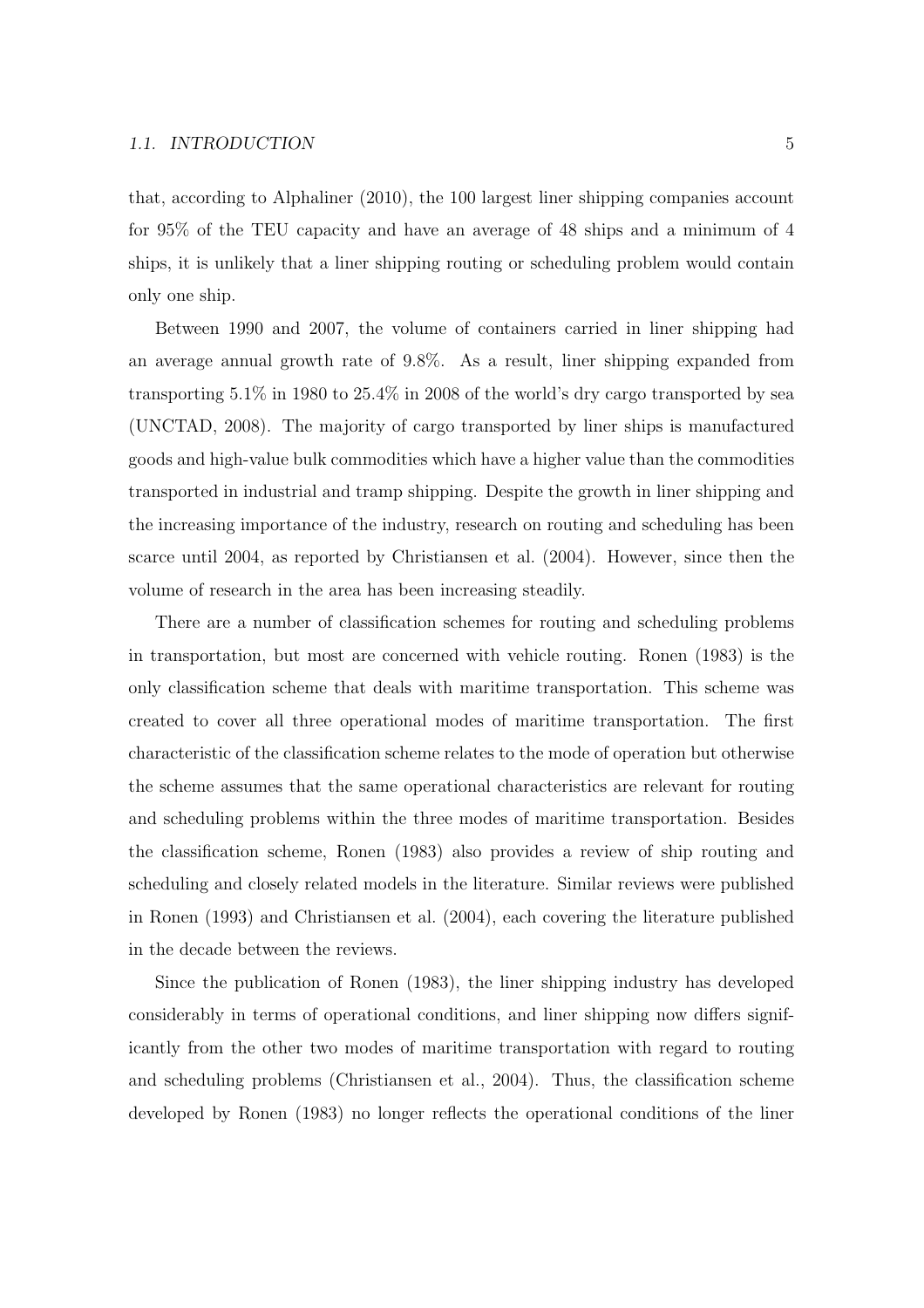shipping industry. Along with the recent developments in the liner shipping industry, there has been an increase in the number of articles published on the subject of routing and scheduling related problems in liner shipping. This influx of articles has yet to be reviewed as the majority have been published after Christiansen et al. (2004).

The objective of this paper is twofold. First, we want to develop a classification scheme reflecting the operational conditions of ships in liner shipping today and aspects which will become important in the future. Secondly, we want to review the literature concerning routing and scheduling of ships in liner shipping. The articles are grouped according to the developed classification scheme.

The remainder of this paper is organized as follows. In section 2, a classification scheme is developed for routing and scheduling problems in liner shipping. Section 3 presents the classification scheme in a schematic overview and the literature within routing and scheduling in liner shipping is classified according to the developed scheme. In section 4, articles concerning routing and scheduling in liner shipping are grouped based on the classification scheme and subsequently reviewed. Finally, section 5 concludes the paper.

### **1.2 Classification scheme**

The developed classification scheme is based on classification schemes from the vehicle routing and scheduling literature and on the literature concerned with liner shipping. The general classification schemes used can be found in Assad (1988), Bodin and Golden (1981), Bodin et al. (1983) and Desrochers et al. (1990). Ronen (1983) and Ronen (1988) are classification schemes for routing and scheduling of ships and trucks respectively which are also used. The most widely used literature concerning liner shipping is Christiansen et al. (2004) and Ronen (1983). In addition, several of the articles to be reviewed are used to exemplify some of the characteristics.

Though pure liner shipping routing and scheduling problems are substantially different from standard routing and scheduling problems, the classification schemes for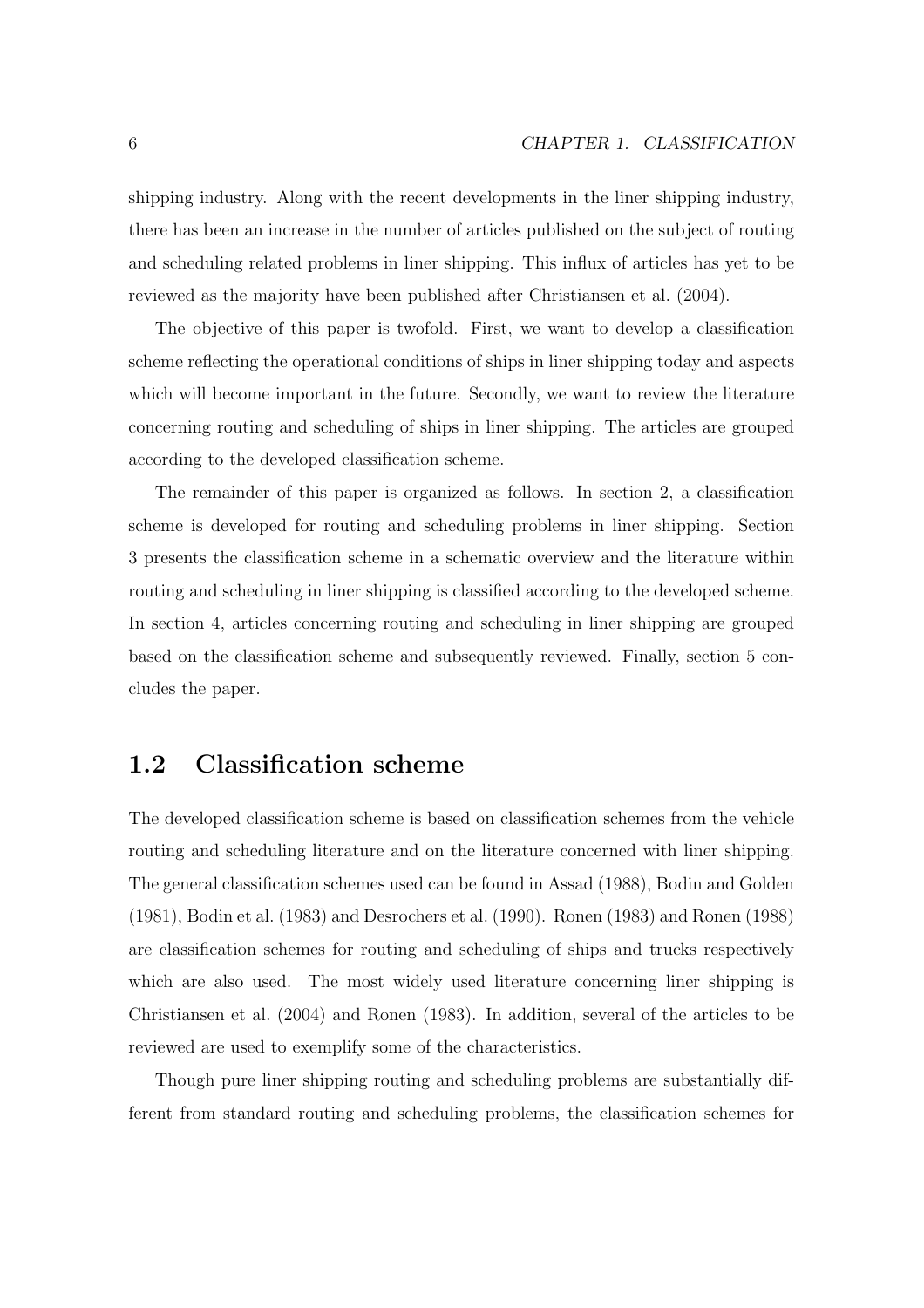the latter constitute a good base for the developed classification scheme. The reason is that the developed classification scheme is supposed to cover all kinds of liner shipping routing and scheduling problems, some of which contain elements that are not generally found in liner shipping. This is also why the articles to be reviewed are addressed while developing the classification scheme. An example is the characteristic Number of starting points found in section 1.2.1. According to the definition of liner shipping by Ronen (1983), there should be no such characteristic since liner shipping routes are closed loops without origin and destination, which means that there is no starting point. However, within the RoRo (Roll-on, Roll-of) segment of the liner shipping industry routes are not required to be closed loops and the ships do not necessarily operate on only one route, thus the ships will often have a starting point as will the routes. This is also the case in a large portion of the articles on liner shipping routing and scheduling problems to be reviewed. Hence, in order to cover the full spectrum of liner shipping routing and scheduling problems in the literature, this characteristic has to be included despite being irrelevant according to the definition of liner shipping. A number of the characteristics are based on a compromise between the three forms of literature that have gone into the development of the classification scheme.

#### **1.2.1 Number of starting points**

This characteristic is concerned with the number of starting points imposed on each ship or route. A starting point is a port or a position at sea which a route or ship is forced to call. Starting points come in various forms, but share the commonality that they require ships to call certain places or routes to include certain ports. Starting points can for example be the two extreme points between which a route has to be planned as in Rana and Vickson (1991). A starting point can also be the actual starting position at sea or in port for ships at the beginning of the planning horizon as in the RoRo application by Fagerholt et al. (2009). A starting point may also refer to a depot which all routes must contain as is the case in Fagerholt and Lindstad (2000). Within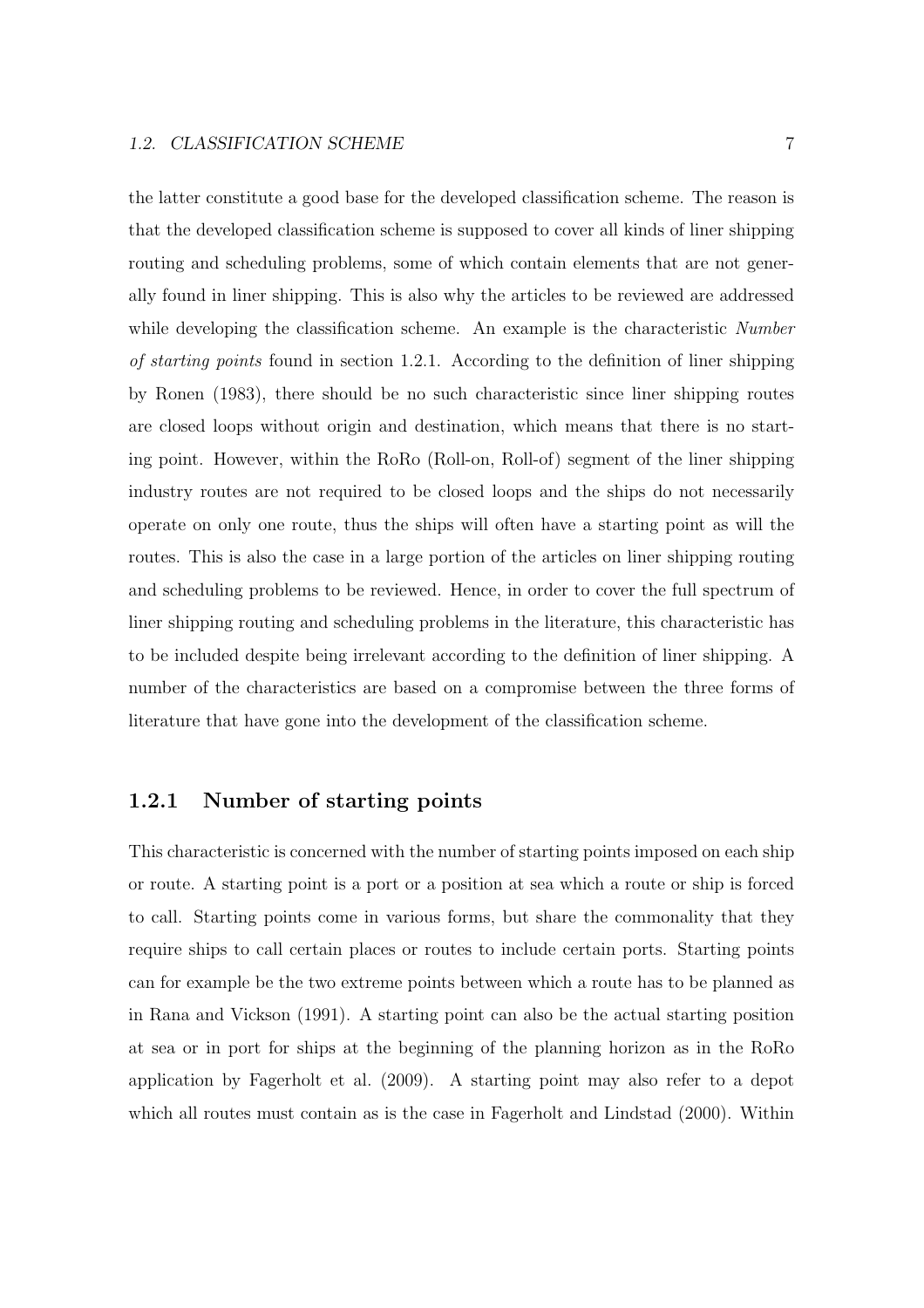vehicle routing a starting point is a depot, and the possibilities are either one depot or multiple depots (Assad, 1988; Bodin and Golden, 1981; Bodin et al., 1983; Desrochers et al., 1990; Ronen, 1988). These are also the possibilities in Ronen (1983) where depots are termed origins. As in the cited classification schemes, the choices of one or multiple starting points are included which is further supported by the liner shipping articles mentioned earlier in this section. However, in line with the definition of liner shipping which states that a liner shipping voyage may not have an origin or destination as the voyages are closed loops (Ronen, 1983), the option of no starting points is also included. The characteristic thus becomes Number of starting points with the choices None, One and Multiple.

#### **1.2.2 Type of operation**

The demand experienced in liner shipping is characterized by an origin and destination pair. However, the type of operation varies. The various classification schemes (Assad, 1988; Bodin and Golden, 1981; Bodin et al., 1983; Desrochers et al., 1990; Ronen, 1983, 1988) have different alternatives for the type of operation such as delivery, pick-up and combinations of the two. In Ronen (1983) the alternatives emerge when answering One or Multiple to the two characteristics The number of discharging ports per vessel voyage and The number of loading ports per vessel voyage. The answer Multiple to both of these characteristics for example indicates a pick-up and delivery problem. However, it gives no indication of whether the actions take place simultaneously or not. If they take place simultaneously, then the problem has interwoven pick-ups and deliveries; otherwise pick-ups and deliveries are separated. The two types of problems differ wherefore it may be valuable to incorporate both possibilities in the classification scheme, as is done in Ronen (1983). However, it can be argued that if liner shipping follows the definition given by Ronen (1983) and consequently loading and discharging take place in each port of call, then an interwoven structure of deliveries and pick-ups should be the predominant alternative. Despite this, there are articles on routing and scheduling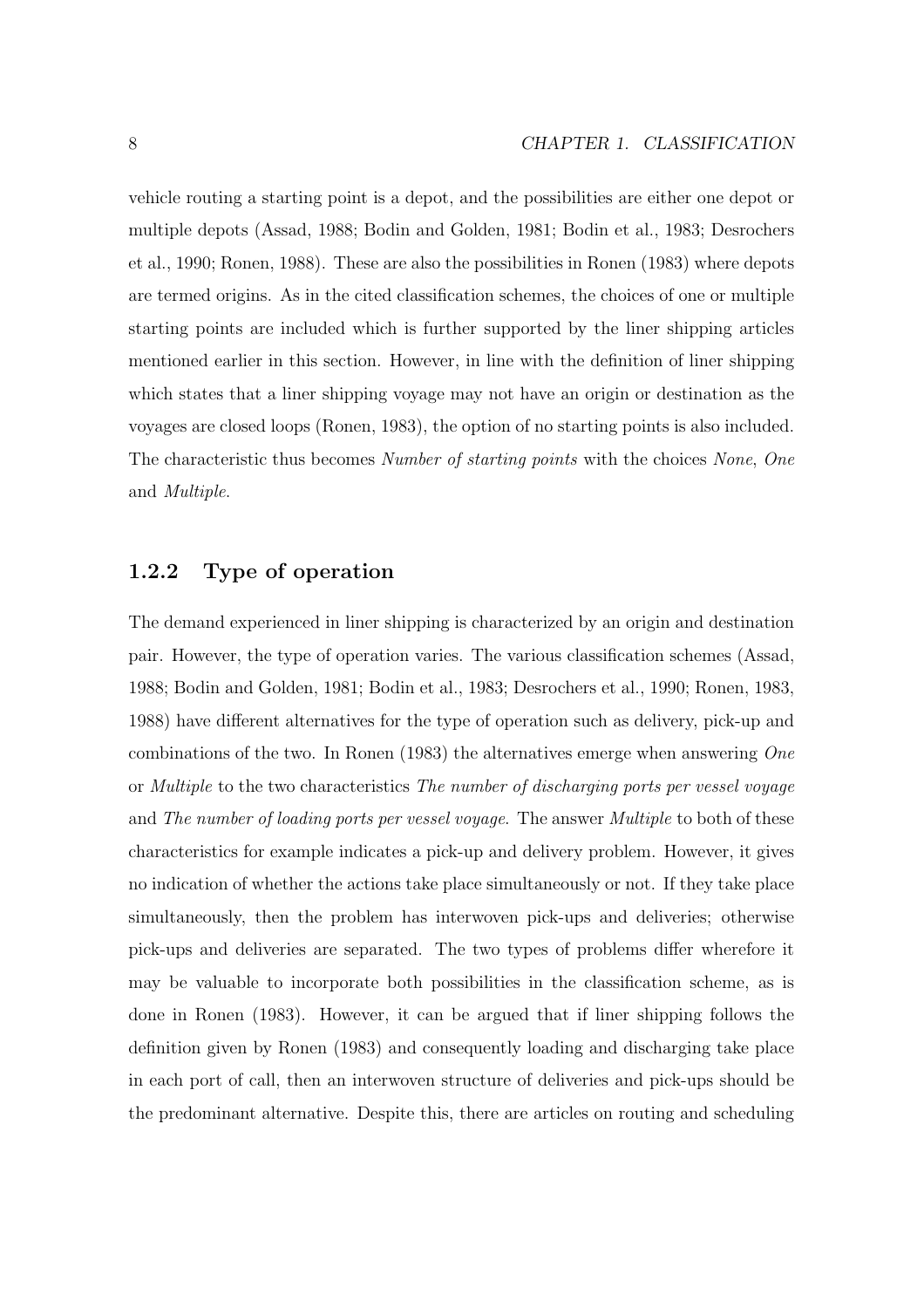in liner shipping which describe a delivery operation (Fagerholt and Lindstad, 2000) while other articles treat a pick-up operation (Fagerholt, 1999). Therefore the following four choices will be available for the characteristic concerning the type of operation encountered in a problem: Delivery, Pick-up, Pick-up and delivery separated and Pickup and delivery interwoven.

#### **1.2.3 Nature of demand**

The inclusion of the nature of demand as a characteristic is supported by Assad (1988), Bodin and Golden (1981), Bodin et al. (1983), Desrochers et al. (1990), Ronen (1983) and Ronen (1988). The choices are deterministic demand, stochastic demand and demand dependent on service. The first two choices are the standards in most of the cited classification schemes where demand is either predetermined or stochastic and hence described by a statistical distribution. If the demand is uncertain, a statistical distribution is most often assumed in order to more easily incorporate the demand into a model. The possibility of demand depending on the service provided is considered by Ronen (1983), and it is valid in liner shipping as the demand experienced by the individual liner company is expected to depend on the service that the company provides (Bendall and Stent, 2001; Boffey et al., 1979; Ronen, 1983, 1988). The characteristic Nature of demand thus includes the following three choices: Deterministic, Stochastic and Demand dependent on service.

#### **1.2.4 Scheduling constraints at the ports**

Issues regarding scheduling constraints at the ports are present in Assad (1988), Bodin and Golden (1981), Desrochers et al. (1990) and Ronen (1983), hence supporting the inclusion of a temporal aspect relating to ports in the classification scheme. Both Bodin and Golden (1981) and Ronen (1983) work with three possibilities concerning the time at which a port can be serviced. The first option is that the time to service a certain port is specified and fixed in advance. The second option is that time windows exist in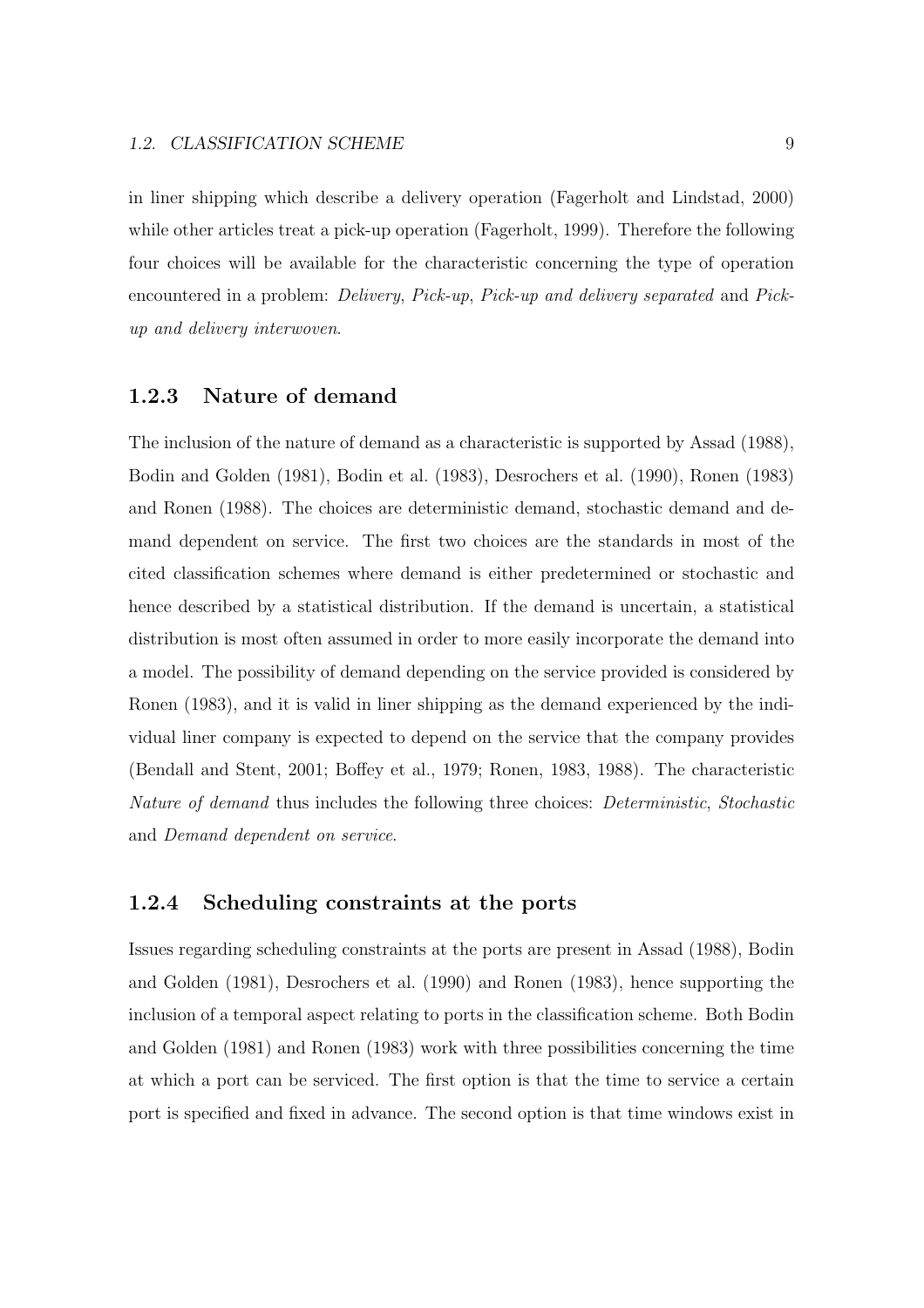which a port can be serviced. The last option is that there are no restrictions on when a port is to be serviced. In Desrochers et al. (1990), the choice concerning time windows is either one or multiple time windows. The number of time windows will not affect the nature of the problem; therefore the choices for this characteristic in the classification scheme are Time of service fixed in advance, Time windows and No restrictions.

## **1.2.5 Number of ships**

A characteristic concerning the fleet size is included in Assad (1988), Bodin and Golden (1981), Bodin et al. (1983), Desrochers et al. (1990), Ronen (1983) and Ronen (1988), and the articles thereby support the inclusion of a similar characteristic in the scheme to be developed. Most of the classification schemes include the possibility of a fleet size of one. This is improbable in liner shipping as, according to Lawrence (1972), firms that operate ships in liner service "advertise a scheduled service between specified ports" and "employ a more extensive network of cargo solicitors and agents" which are both highly unlikely in the event that the firm only operates one ship. Assad (1988), Desrochers et al. (1990) and Ronen (1983) include the possibility that the size of the fleet is variable. A variable fleet size indicates that the problem involves fleet management aspects. The choices are therefore that either the fleet size and composition are fixed, or they can be changed. If the fleet is fixed, then the description of the problem will reveal the fleet size. If it can be changed, then the fleet size and composition are determined by the solution, and they are either constant or change over the scheduling period. The problems related to fixed fleet size are short-term problems, and the problems involving changeable fleets can change are medium to long-term problems (Ronen, 1983). The characteristic *Number of ships* is included with the following three choices: Fixed, Changeable – constant over scheduling period and Changeable – changes over scheduling period.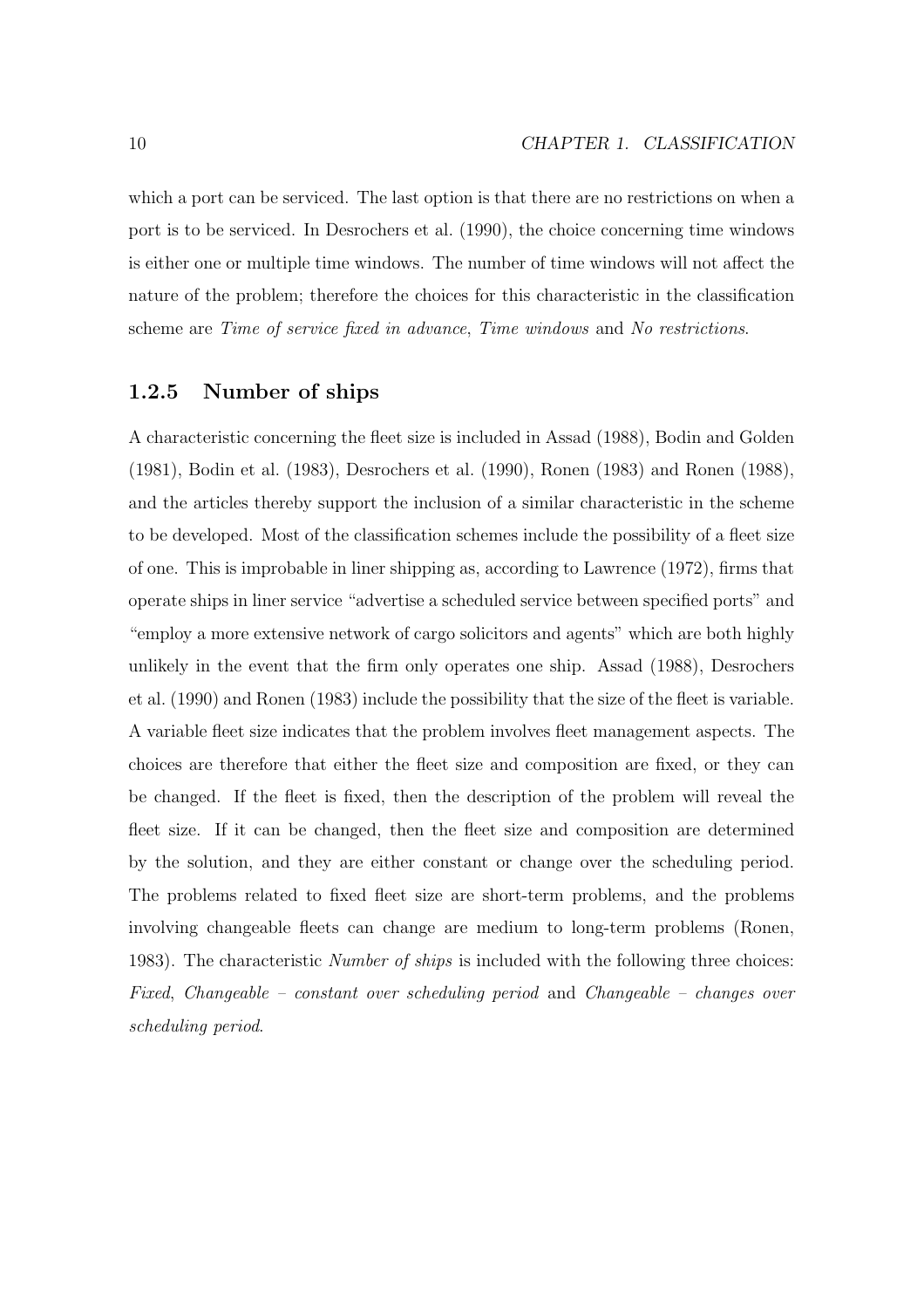## **1.2.6 Fleet composition**

The inclusion of the characteristic Fleet composition is supported by Assad (1988), Bodin and Golden (1981), Bodin et al. (1983), Ronen (1983) and Ronen (1988) as these include the same or a similar field. Either the fleet consists of ships that are identical in all important aspects, and hence the fleet is homogenous, or the ships differ from each other on some or all important aspects, and the fleet is considered heterogeneous. What constitutes important aspects will be defined from problem to problem; however, it is likely to include the aspects of capacity, speed and size in terms of draught, length and width. Since capacity is considered an important aspect and is therefore included in fleet composition, the inclusion of a characteristic for capacity restrictions, as done by Bodin and Golden (1981) and Bodin et al. (1983), is considered redundant. In Desrochers et al. (1990) the possibility of having no capacity restrictions is available. This is unlikely in liner shipping as there are few problems, if any, where it would be possible a priori to discern that no capacity constraints exist. Hence, the possibility of having no capacity constraints will not be included. The characteristic Fleet composition will therefore be included with the choices Heterogeneous and Homogenous.

## **1.2.7 Cruising speed**

This characteristic is concerned with whether or not cruising speed is a decision variable, and the inclusion is supported by Ronen (1983). Ships are not restricted on speed in the same fashion as trucks which have to adhere to the prevalent speed limits as for example indicated by the inclusion of the characteristic Vehicle speed depends on type of road in Ronen (1988). Instead ships have a maximum speed, and they can sail at any speed up to this limit. However, the cost incurred while sailing is closely related to the chosen speed as the fuel consumption is strongly dependent on the speed (Perakis and Jeramillo, 1991). Consequently, the possibility of adjusting the speed is an option that can heavily influence the daily cost of a vessel (Ronen, 1983). Therefore the characteristic Cruising speed is included in the classification scheme with the choices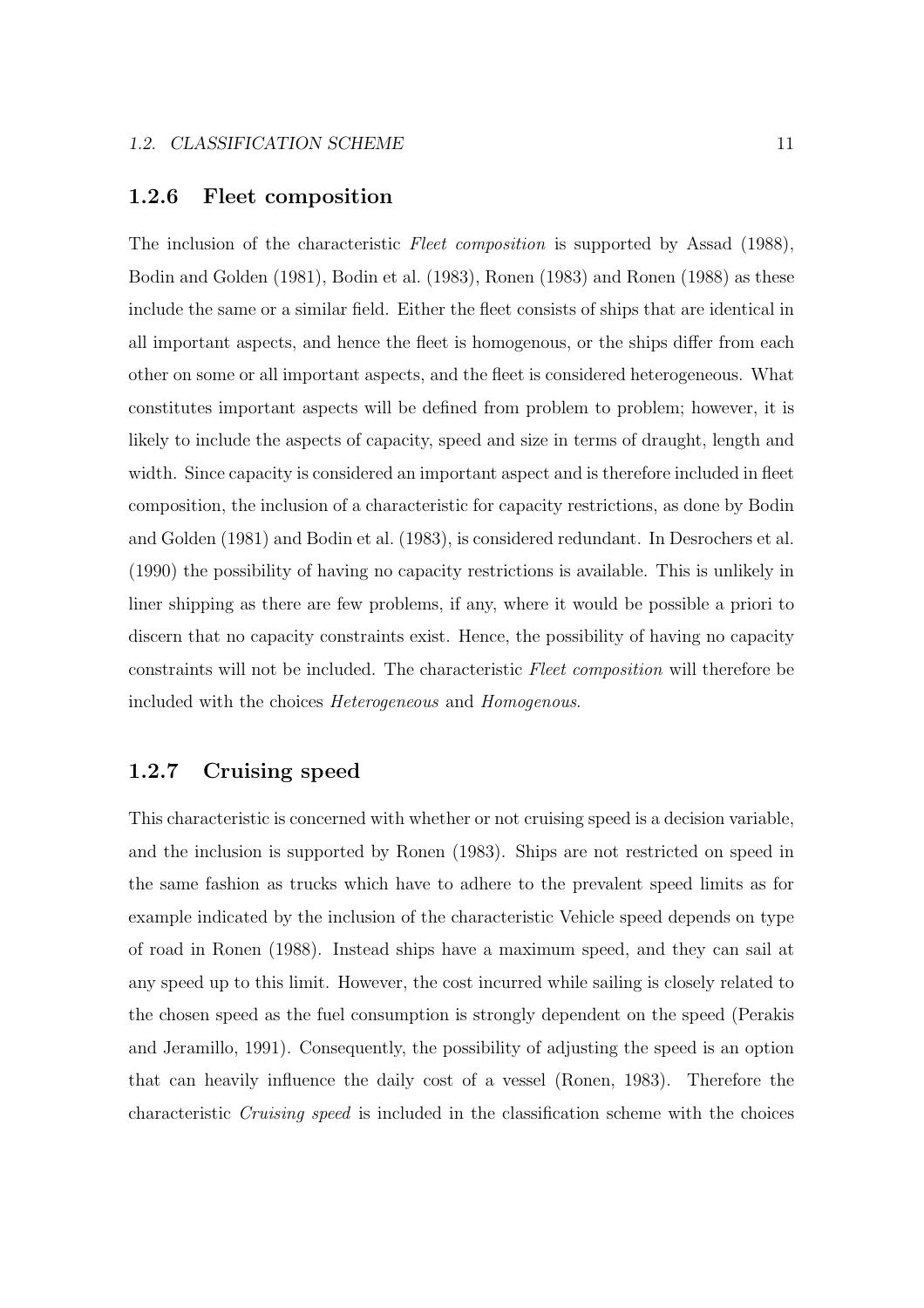Yes or No.

## **1.2.8 Demand splitting**

Since demand is characterized by an origin and destination pair, and it therefore cannot be satisfied from a different origin, demand splitting between ports is not relevant in liner shipping. However, splitting of demand between ships is relevant and this is the form that demand splitting takes in liner shipping. Demand splitting between ships can happen when a demand is to be transported from port A to port B and there are two or more services connecting port A and port B. The split takes place when part of the demand is shipped on one service and the remaining demand is shipped on one or more other services. The inclusion of demand splitting as a characteristic is supported by Bodin et al. (1983) which operates with either allowing or disallowing demand splitting. In Desrochers et al. (1990) it is important whether the splitting is allowed a priori or a posteriori. A posteriori splitting is only relevant when demand is stochastic. Since there are no articles on routing and scheduling in liner shipping which have both stochastic demand and allow splitting of demand, differentiating on the timing of the splitting is likely to be of little, if any, use in liner shipping. As differentiating on the timing of the splitting is not supported by other classification schemes either, it is not included in this scheme. In Assad (1988) the question is whether there are any rules for split deliveries, and Ronen (1988) looks at whether demand splitting is allowed between trucks or sources of origin, which in liner shipping would be ships and ports, respectively. Therefore, *Demand splitting* is included with the choices Allowed and Not allowed.

## **1.2.9 Partial satisfaction of demand**

This characteristic is concerned with whether or not partial satisfaction of demand is allowed. The inclusion is supported by Bodin et al. (1983), Ronen (1983) and Ronen (1988) as these include the same or a similar characteristic. There can be several reasons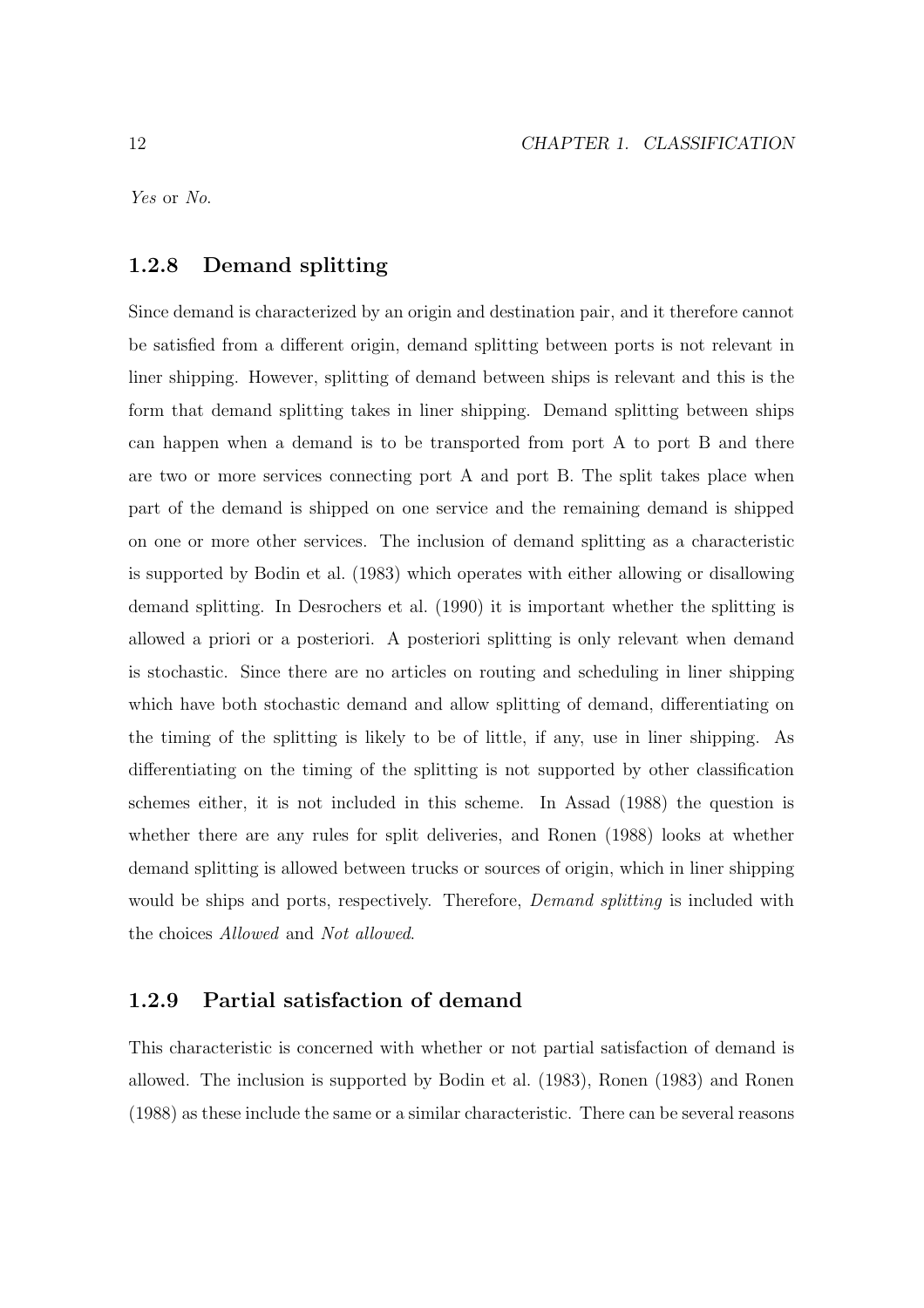for not wishing to load certain cargoes; however, the most prevalent is likely to be that the cost of transporting the cargo is higher than the income that it generates. The characteristic Partial satisfaction of demand is included with the choices Allowed and Not allowed.

## **1.2.10 Number of capacity types**

In liner shipping the majority of the loaded cargo is either containerized or rolling stock, i.e. cars, trucks etc. The capacity for containers is most often measured in TEU (Twenty-foot Equivalent Unit) while the capacity for rolling stock is often measured in CEU (Car Equivalent Unit). In these cases, there is one capacity type. However, if for example container capacity is instead given as one capacity for twenty-foot containers and one capacity for forty-foot containers, as in Reinhardt et al. (2007), then there are multiple capacity types. This is also the case if the capacity is given as TEU capacity and reefer plug capacity. As multiple capacity types are very relevant for real-life problem instances within liner shipping and increase the complexity of the problem, the characteristic Number of capacity types is included with the choices One and Multiple.

## **1.2.11 Cargo transshipment**

This characteristic is concerned with whether or not transshipment of cargo is allowed. The inclusion is supported by Desrochers et al. (1990), Ronen (1983) and Ronen (1988). The last article discusses transshipment between vehicles but in shipping transshipment has to include a port as transfer point. The reason is that the transfer of cargo from one ship to another at sea is likely to cause damage to either the ships or the cargo due to the risk of collision. The possibility of transshipment is important in liner shipping as it is imperative for hub-and-spoke networks which are used increasingly by the liner operators (Baird, 2006). Consequently, the characteristic is included in the classification scheme with the choices Allowed and Not allowed.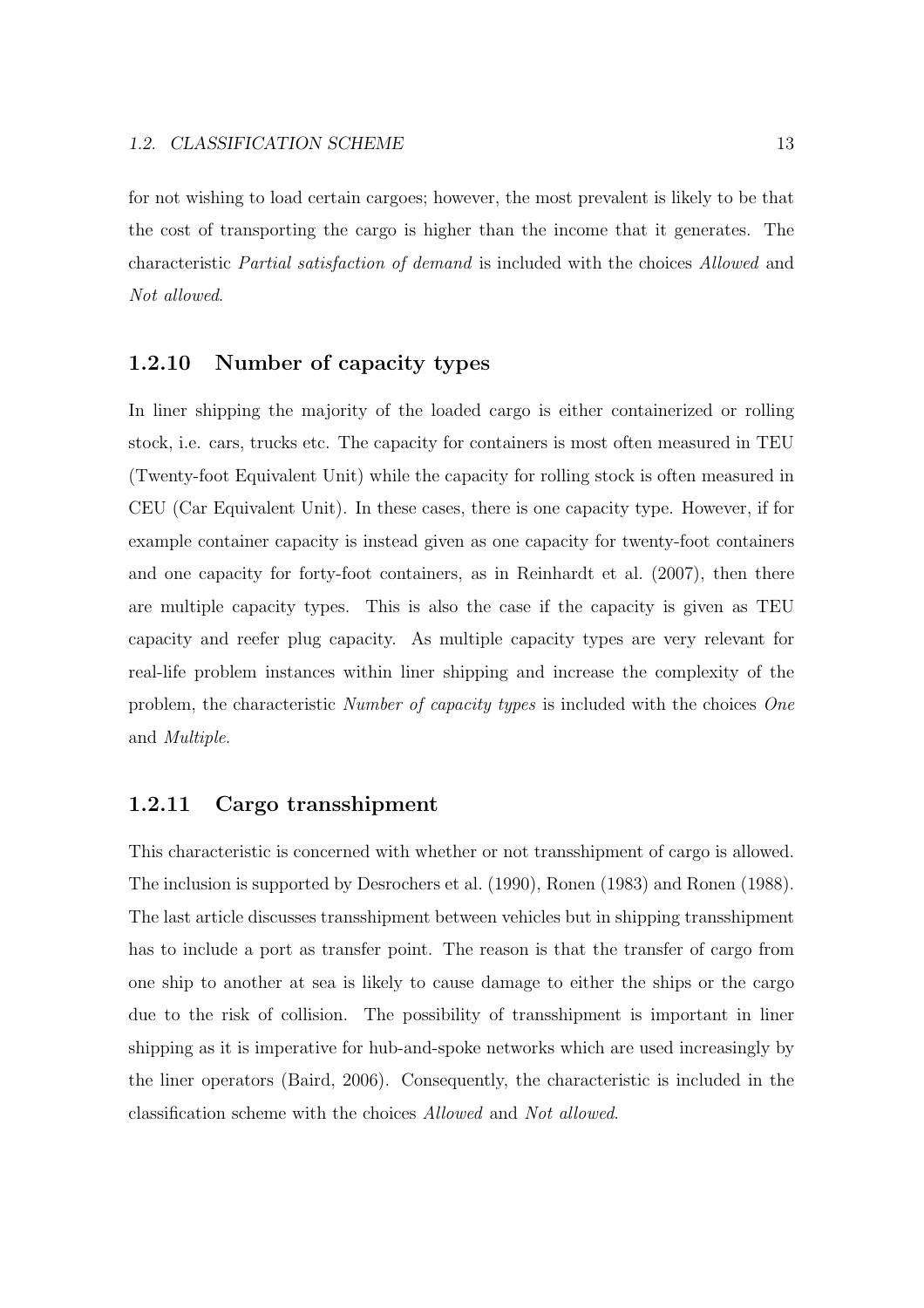## **1.2.12 Number of routes per ship**

One of the characteristics of liner shipping is that once a ship is assigned to a route, it will remain on the route performing multiple voyages of it during the planning period (Ronen, 1983). While this is true for the containerized liner shipping companies, the RoRo liner shipping companies seldom restrict their ships to one route only. Other applications also permit a ship to be assigned to several different routes during the planning period, to be sailed one after the other (Pesenti, 1995; Cho and Perakis, 1996). The inclusion of this characteristic is further supported by Assad (1988), Desrochers et al. (1990) and Ronen (1988). The last two of the cited articles include the choices one and multiple, which means that either a ship may only operate on one route during the planning period, or it may operate on several different routes during the planning period. The characteristic Number of routes per ship is included with the choices One and Multiple.

## **1.2.13 Planning horizon**

This characteristic is concerned with the planning horizon, and whether or not it is defined as part of the problem description. If it is defined, then the choice is whether or not the routes must be completed within the planning horizon. The last premise is supported by Ronen (1988). The inclusion is important since the calculation of the objective function varies depending on whether all routes are completed within the given period or not. If they are not, then a rule must be established to take into account the partial routes and thereby the partial incomes and expenses that follow. The characteristic Planning horizon is included with the choices Defined – ships must finish routes in the planning horizon, Defined – ships need not finish routes in the planning horizon and Undefined.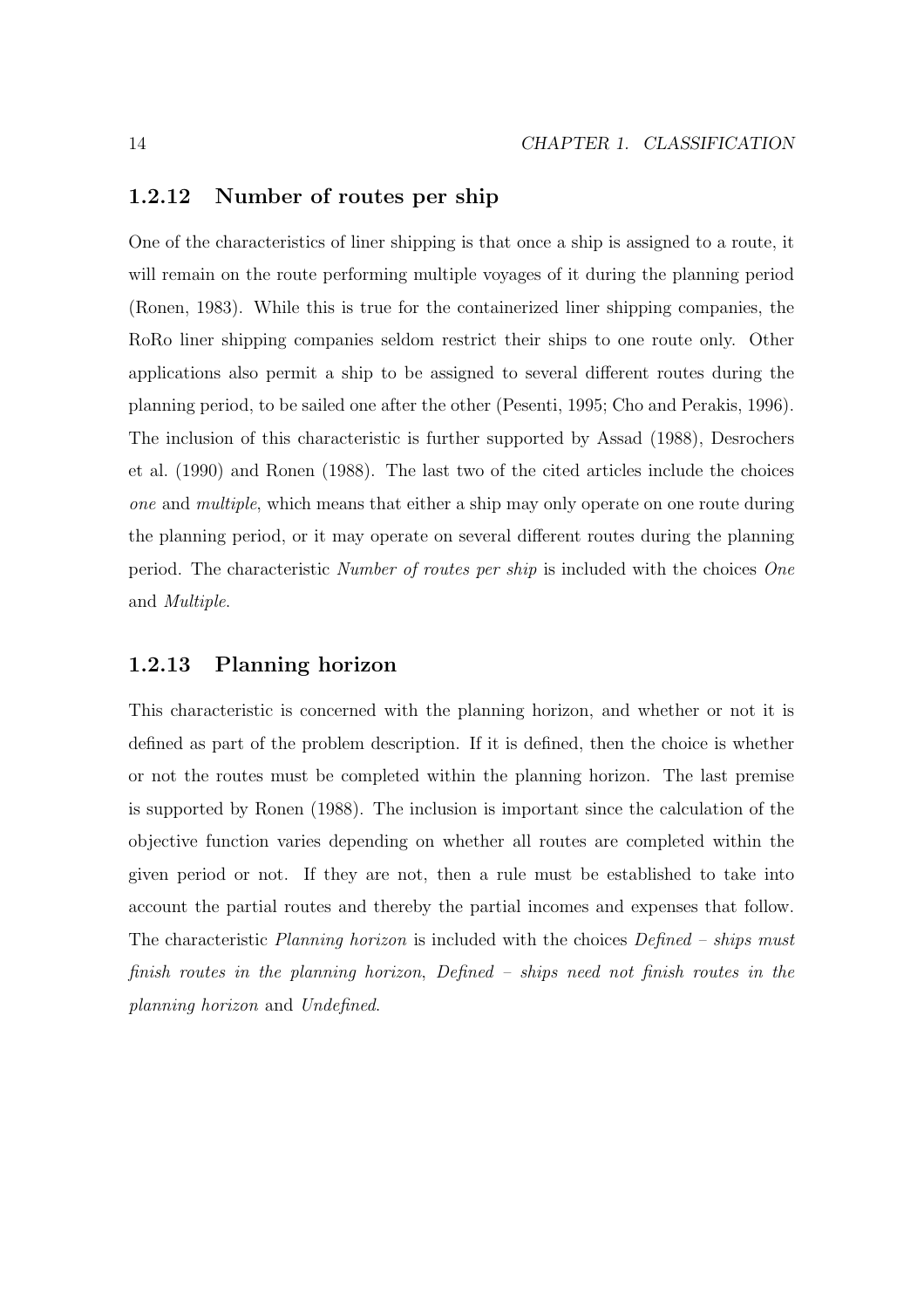## **1.2.14 Ships required to be empty**

According to the definition of liner shipping given by Ronen (1983), ships may never be empty. Despite this, a large portion of the articles on the routing and scheduling of ships in liner shipping require that the ships have to be empty at some point. This characteristic is therefore concerned with whether the ships must be empty at some point or not. The choices are that either the ships are not required to be empty at any point on a route, or they are required to be empty at least once on a route. The distinction is important as the demand for the ships to be empty in one or more ports drastically reduces the level of complexity of the capacity calculations. This is due to the fact that if the ships are not required to be empty in one or more ports, then the capacity calculations have to take into account cargo carried over from previous routes and voyages. Furthermore, the requirement is found in case studies and often it is used as a way of making the problem more tractable. The characteristic thus warns readers of potential simplifications in the articles where the requirement is present.

In the articles where the ships are required to be empty, the requirement is either fulfilled at the starting point, as is the case in Bendall and Stent (2001) and Sigurd et al. (2007), or at the starting points for both the outbound and the inbound voyages, as in Rana and Vickson (1991), where the ship is required to be empty twice on a route. The characteristic *Ships required to be empty* is included with the choices Yes and No.

#### **1.2.15 Port precedence requirement**

A relationship between two ports exists when one has to be serviced before the other. This is a port precedence requirement, and it either exists or it does not. The inclusion of the characteristic is supported by Desrochers et al. (1990), Ronen (1983) and Ronen (1988). A precedence relationship can either be explicitly stated in a problem or it can be implied in the problem description. In liner shipping problems, when the type of demand is pick-up and delivery interwoven, then precedence is implied if the ship has to be empty at a given port, and transshipment is not allowed. The reason is that under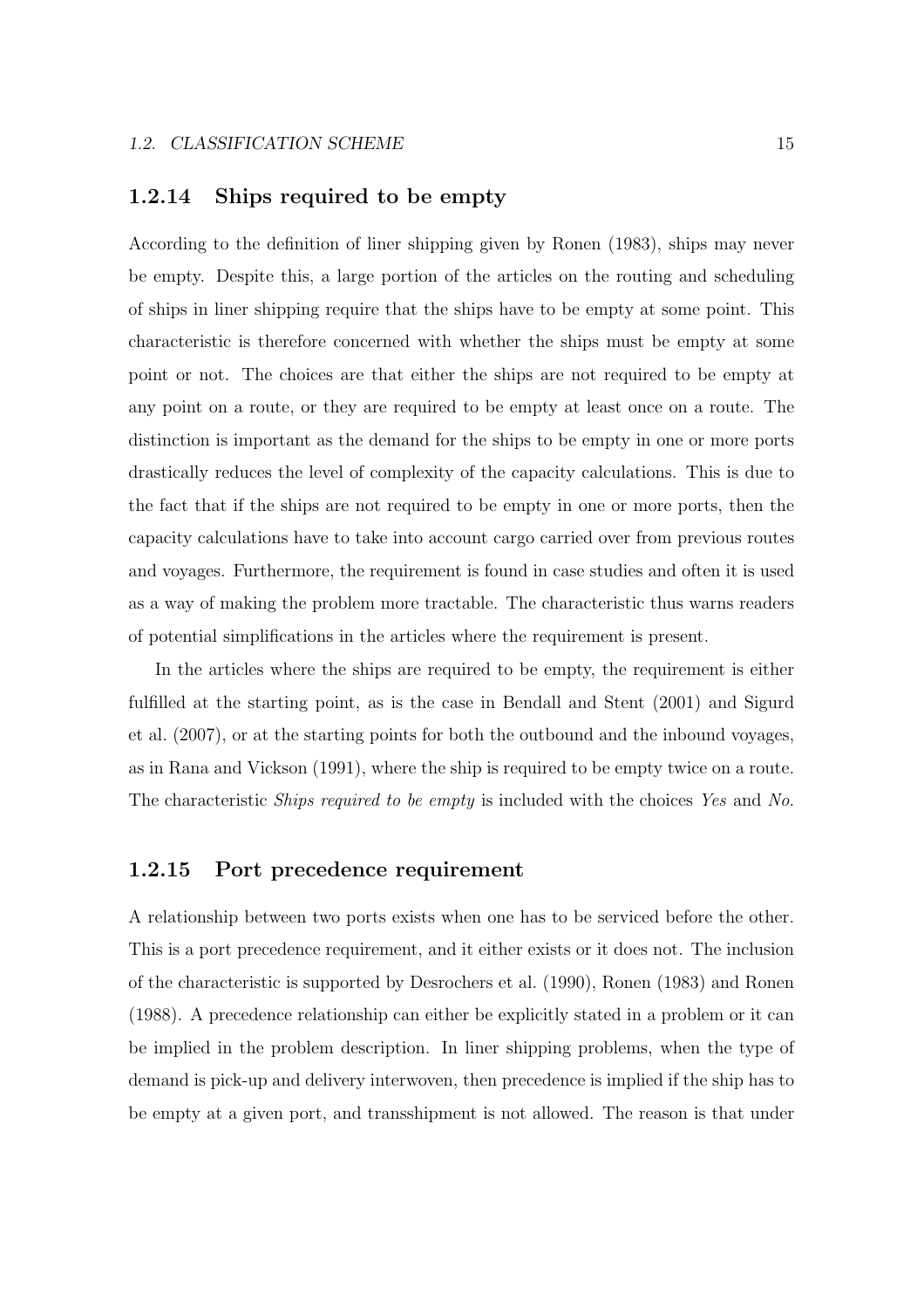these restrictions the only possibility of transporting cargo from the pick-up port  $(A)$ to the delivery port (B) is by loading it on a ship in A sailing towards B and reaching B without encountering a port with an empty requirement. The characteristic Port precedence requirement is included with the choices Exists and None.

## **1.2.16 Requirement for compatibility between ships and ports**

This characteristic is concerned with whether or not there is one or more requirements for compatibility between ships and ports. Compatibility covers various issues  $-$  e.g. whether a ship can enter a port given the size of the ship (Ronen, 1983). With the increasing size of the liner ships this becomes more and more relevant as the largest ships can only call at a limited number of ports in the world due to their size (Baird, 2006). Only by taking this into account when constructing networks and routes, will these ships provide the optimal results in terms of carrying capacity and savings. Another compatibility issue is the availability of cranes. If a port is not equipped with cranes, it is paramount that the ships calling at the port have cranes. The inclusion of the characteristic is supported by Assad (1988), Desrochers et al. (1990) and Ronen (1988). Requirement for compatibility between ships and ports is included in the classification scheme with the choices Exists and None.

#### **1.2.17 Cost types**

The taxonomies by Bodin and Golden (1981), Bodin et al. (1983), Desrochers et al. (1990), Ronen (1983) and Ronen (1988) all include a characteristic concerning cost types; however, the content varies considerably. The most common cost types are variable or routing costs, fixed operating and capital costs and cost of unserviced demand. The last cost type arises for example when unserviced demand is expected to result in lost sales in which case the cost of unserviced demand is the cost of the lost sales. The overall division of costs will be based on the thus described tripartition. The cost types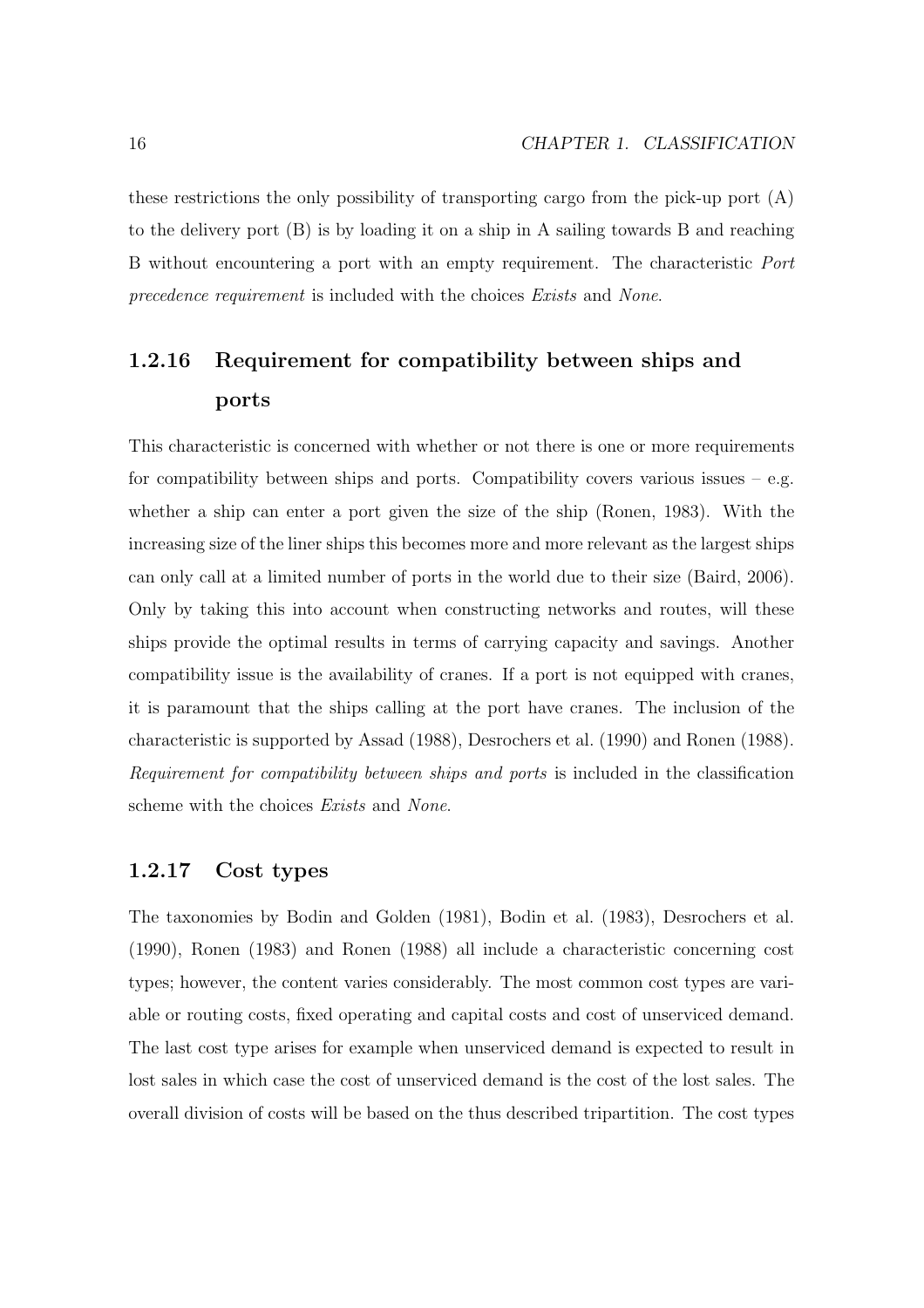mentioned in Ronen (1983) and in the literature concerning routing and scheduling in liner shipping constitute the base for the cost types included in this taxonomy. The cost types are then as follows: the fixed costs include the fixed cost while in operation and while in lay-up, the variable costs include the steaming cost, the cost of entering a port, the cost of spending time in a port, the cost of cargo operation and the cost of transshipment. The cost of unserviced demand remains a separate category.

#### **1.2.18 Objective**

The last characteristic to be included in the classification scheme is the objective. The characteristic is considered in Bodin and Golden (1981), Bodin et al. (1983), Desrochers et al. (1990), Ronen (1983) and Ronen (1988). Historically, objectives have mainly focused on either monetary issues or maximizing utility. The definition of liner shipping states that the objective of liner operations is usually to maximize profits (Ronen, 1983). In case of lacking information minimizing cost can be utilized as the objective as it requires less information (Reinhardt et al., 2007). In light of the increasing focus on environmental issues it is relevant to include an objective concerned with minimizing the environmental impact. The impact could be  $CO<sub>2</sub>$  emission or the emission of other damaging substances. Hence the choices for the characteristic Objective become Minimize cost, Maximize profit and Minimize environmental impact.

## **1.3 Schematic overview**

Based on the characteristics discussed in the previous sections, a schematic overview of the classification scheme for routing and scheduling problems for ships in liner shipping is developed.

In accordance with the objective of this paper, only articles concerned with routing or scheduling of ships involved in liner shipping are included in the overview. Timetabling of given liner shipping routes has also been included as this is consid-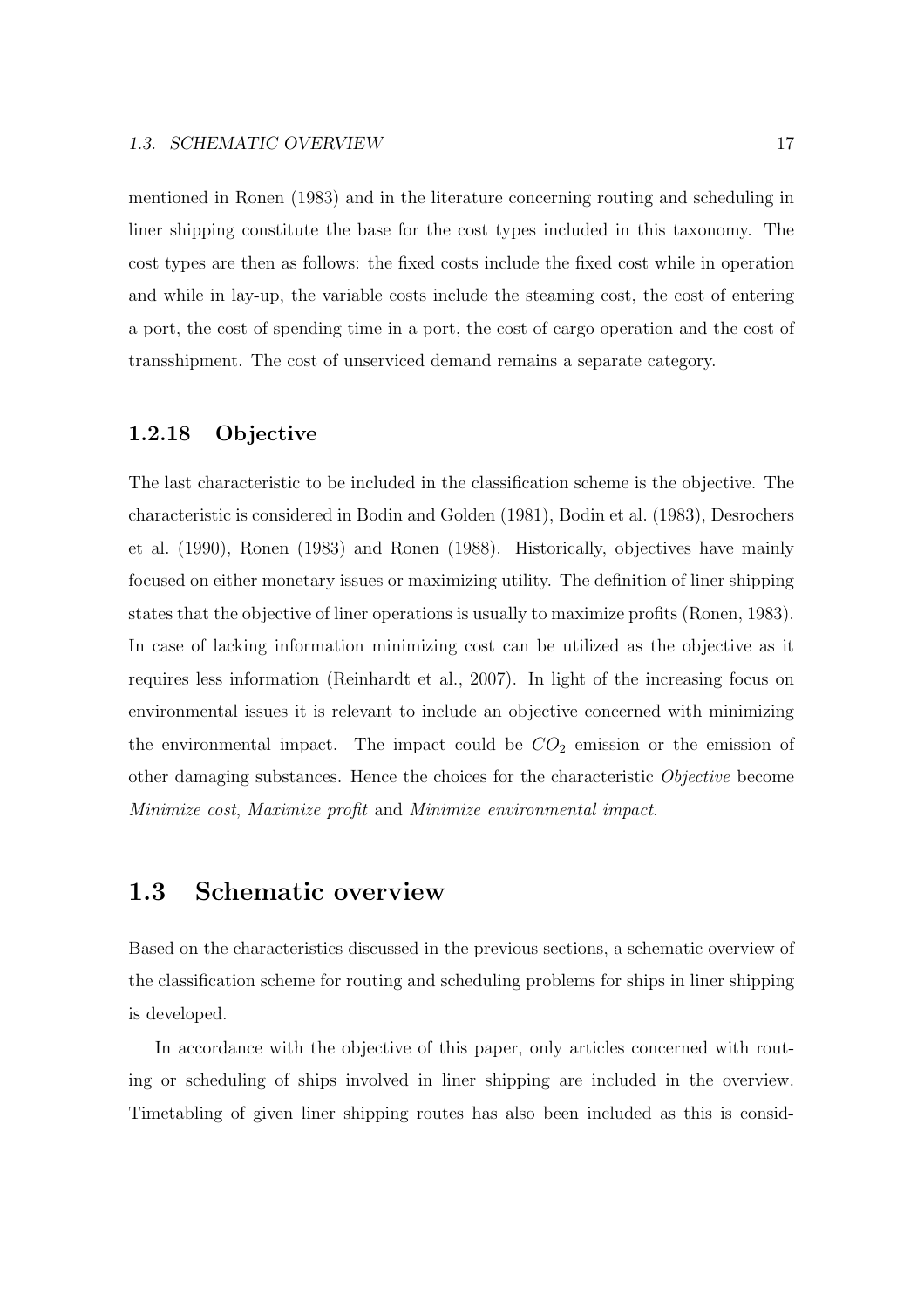ered a scheduling problem. Two types of closely related problems are excluded from the classification. The first is concerned with ships in liner shipping but not with the routing and scheduling of these. This includes problems related to pure fleet management and thus fleet deployment. Within liner shipping, ships are expected to remain on a closed route once assigned to it and to perform multiple voyages. Hence, from a deployment perspective the ships are assigned to one route and on the basis of this, other deployment decisions such as speed can be decided. However, if a problem does not match this expectation, a ship may be assigned to multiple routes, as is the case in Perakis and Jeramillo (1991) where the model determines how many voyages each ship has to make on each route. One could construe that new routes are being constructed; however, as per Perakis and Jeramillo (1991), this is a deployment problem and not a routing problem. The second type of related problems not included in the classification is concerned with routing and scheduling in liner shipping but not with the routing and scheduling of ships. There are a number of research areas that fall into this category, some of which are routing of empty and laden containers, routing on terminals of terminal equipment and scheduling of quay cranes for loading and discharging sequences. Obviously, these areas of research are outside the scope of this article. This leaves twenty-four articles relating to routing and scheduling of ships in liner shipping which are classified according to the developed classification scheme.

For the sake of convenience each article is assigned a number as shown in Table 1.2. In the schematic overview in Table 1.3 the number is used to indicate which characteristics are applicable for the individual article.

The list of problem characteristics covers the recurring characteristics of routing and scheduling problems in liner shipping. Most problems, however, have their individual idiosyncrasies, and these are not included in the classification scheme as they are particular to a specific problem and therefore not applicable to the problems in liner shipping in general. The references demonstrate that the current literature does not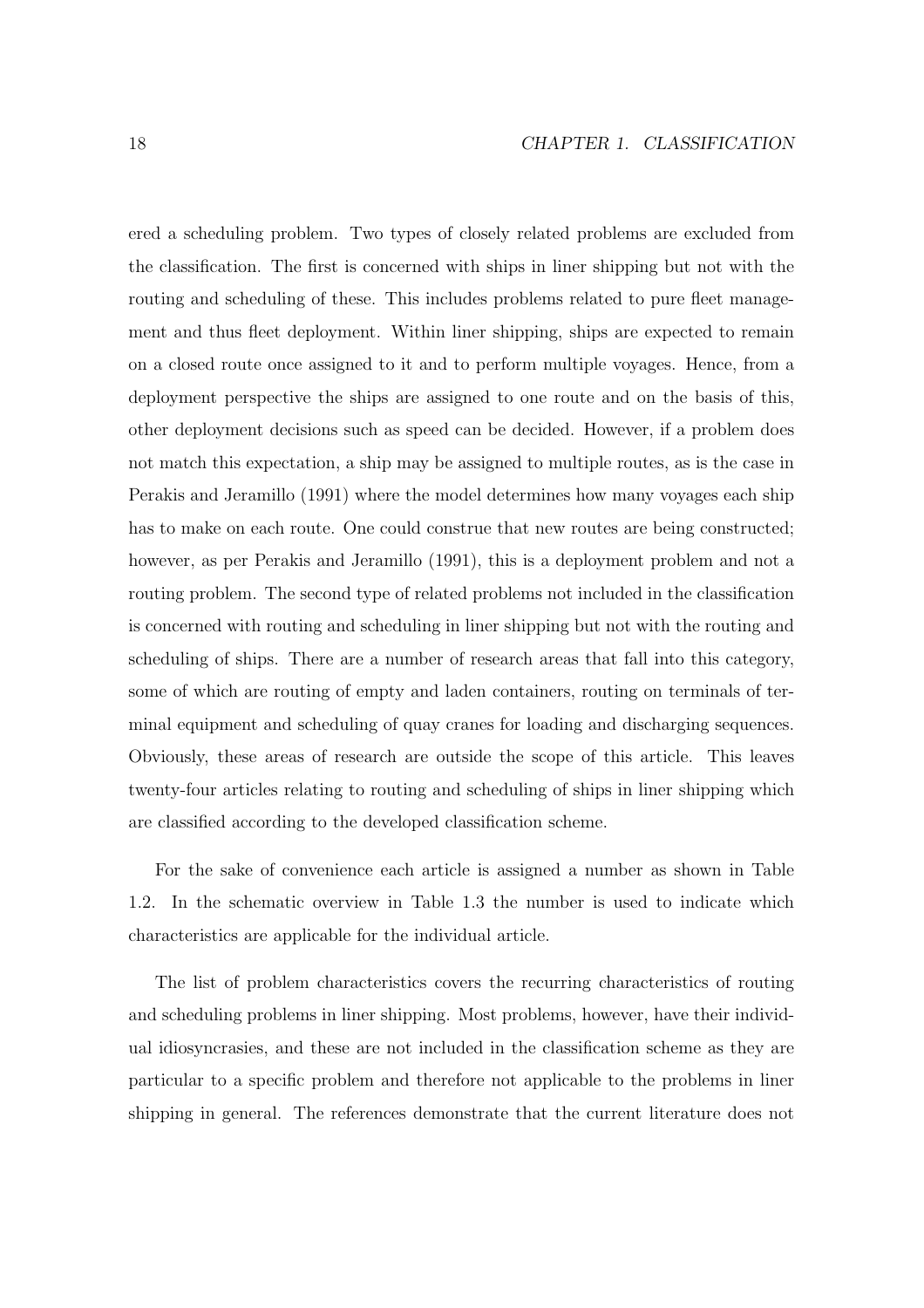| $1 -$ Kydland (1969)                | $13$ – Fagerholt $(2004)$          |
|-------------------------------------|------------------------------------|
| $2 -$ Olson et al. (1969)           | $14$ – Sambracos et al. (2004)     |
| $3 -$ Boffey et al. $(1979)$        | $15$ – Reinhardt et al. $(2007)$   |
| $4 -$ Lane et al. (1987)            | $16$ – Shintani et al. $(2007)$    |
| $5 -$ Rana and Vickson (1991)       | $17 -$ Sigurd et al. $(2007)$      |
| $6 -$ Pesenti (1995)                | $18 -$ Agarwal and Ergun (2008)    |
| $7$ – Cho and Perakis (1996)        | $19 - \text{Alvarez} (2009)$       |
| $8 - Fagerholt (1999)$              | $20$ – Fagerholt et al. $(2009)$   |
| $9$ – Fagerholt and Lindstad (2000) | $21 - \text{Imai}$ et al. $(2009)$ |
| 10 --Bendall and Stent $(2001)$     | $22 -$ Karlaftis et al. (2009)     |
| 11 – Mourão et al. $(2001)$         | $23 -$ Yan et al. $(2009)$         |
| 12 –Ting and Tzeng $(2003)$         | $24$ – Chuang et al. $(2010)$      |

Table 1.2: Numbers assigned to articles.

utilize all available choices. These choices are nevertheless included as the literature on routing and scheduling in liner shipping by no means is exhaustive and therefore cannot be expected to touch upon all facets of liner shipping. In addition, not all the articles are characterized according to all eighteen characteristics. This is due to omitted characteristics not being documented in the articles in question.

## **1.4 Classification of the liner shipping literature**

The objectives of this section are first to divide the articles concerning routing and scheduling of ships in liner shipping into broad categories and second to review the articles based on the classification scheme developed. As routing and scheduling are mutually exclusive the three problem aspects, scheduling, routing and fleet management, can be combined into four different problem types as can be seen in Table 1.4. The problem types containing neither routing nor scheduling aspects are not treated as per section 1.3. The numbers in the body of Table 1.4 refer to the sections in which each problem type is treated. By characterizing the problems described in the articles according to three of the characteristics in the classification scheme while also considering the models presented in the articles, it is possible to categorize the articles in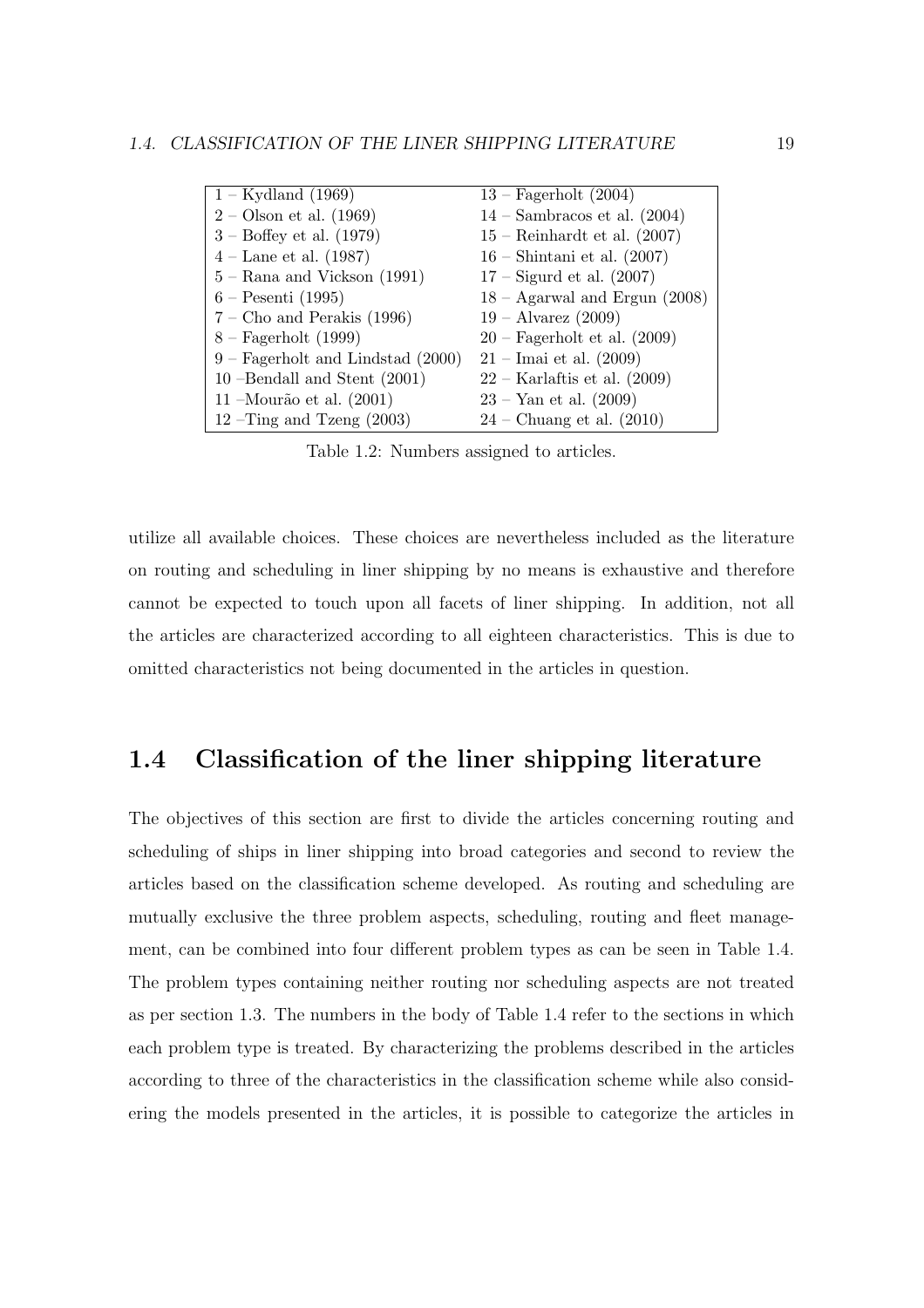| No.            | Characteristics            | Options                                        | Articles                                                          |
|----------------|----------------------------|------------------------------------------------|-------------------------------------------------------------------|
|                | Number of                  | None                                           | 18-20, 23                                                         |
| $\mathbf{1}$   | starting                   | One                                            | $1, 6, 8-14, 16-17, 22, 24$                                       |
|                | points                     | Multiple                                       | $3 - 5$                                                           |
|                | Type of                    | Delivery                                       | 6, 9                                                              |
| $\overline{2}$ | operation                  | Pick-up                                        | 8, 13                                                             |
|                |                            | Pick-up and delivery separated                 | 20, 24                                                            |
|                |                            | Pick-up and delivery interwoven                | $1-5, 7, 10-12, 14-19, 21-23$                                     |
|                | Nature of                  | Deterministic                                  | $2, 4-9, 11-23$                                                   |
| 3              | demand                     | Stochastic                                     | 1, 24                                                             |
|                |                            | Dependent on service                           | 3, 10                                                             |
|                | Scheduling                 | Time of service fixed in advance               | $\overline{2}$                                                    |
| $\overline{4}$ | constraints                | Time windows                                   | $4, 9, 11-12, 17-18, 20, 22-23$                                   |
|                | at the port                | No restrictions                                | $1, 3, 5-8, 10, 13-16, 19, 21, 24$                                |
|                | Number of                  | Fixed                                          | $3, 5, 12-13, 15, 21, 23-24$                                      |
| 5              | ships                      | $Changeable - constant over scheduling period$ | $1, 4, 6, 8-11, 14, 16-19, 22$                                    |
|                |                            | Changeable - changes over scheduling period    | 2, 7, 20                                                          |
|                | Fleet                      | Heterogenous                                   | $2, 4-9, 11-13, 15-20, 23$                                        |
| 6              | composition                | Homogeneous                                    | $1, 3, 10, 14, 21-22, 24$                                         |
|                | Cruising                   | Yes                                            | 12, 16, 19                                                        |
| 7              | speed                      | No                                             | $1-11, 13-15, 17-18, 20-24$                                       |
|                | Demand                     | Allowed                                        | $1-2, 5, 9-11, 15, 18-19, 23$                                     |
| 8              | splitting                  | Not allowed                                    | $3-4, 6-8, 12-14, 16-17, 20-22, 24$                               |
|                | Partial satisfaction       | Allowed                                        | $1, 3, 5-6, 10, 16, 18-19, 23-24$                                 |
| 9              | of demand                  | Not allowed                                    | $2, 7-9, 11-15, 17, 20-22$                                        |
|                | Number of                  | One                                            | $3-8, 10-14, 16-17, 19-24$                                        |
| 10             | capacity types             |                                                |                                                                   |
|                |                            | Multiple<br>Allowed                            | $1-2, 9, 15, 18$                                                  |
| 11             | Cargo<br>transshipment     | Not allowed                                    | $11, 14-15, 18-19, 23$                                            |
|                | Number of                  | One                                            | $1-10, 12-13, 16-17, 20-22, 24$<br>$1, 4-5, 12, 15, 17-19, 21-24$ |
| 12             | routes per ship            | Multiple                                       |                                                                   |
|                | Planning                   | Defined - ships must finish routes             | $2, 6-11, 13, 16, 20$<br>$3, 5, 8-18, 20, 22$                     |
| 13             | horizon                    | Defined - ships need not finish routes         |                                                                   |
|                |                            | Undefined                                      | 2, 4, 7, 19, 21, 23<br>1, 6, 24                                   |
|                | Ships required             | Yes                                            | $1, 5, 8-10, 13-14, 17, 20, 22, 24$                               |
| 14             | to be empty                | No                                             |                                                                   |
|                |                            |                                                | $2-4, 6-7, 11-12, 15-16, 18-19, 21, 23$                           |
|                | Port precedence            | Exists<br>None                                 | $1-2, 5, 10, 17, 24$                                              |
| 15             | requirement                | Exists                                         | $3-4, 6-9, 11-16, 18-22$                                          |
|                | Ship-port<br>compatibility | None                                           | 2, 7, 11, 17, 19-20                                               |
| 16             |                            |                                                | $1, 3-6, 8-10, 12-16, 18, 21-24$                                  |
|                | Cost types                 | Fixed costs                                    |                                                                   |
|                |                            | in operation                                   | $1, 6-8, 10-11, 16-17, 19, 21$                                    |
|                |                            | $-$ in lay-up                                  | 2, 7, 19                                                          |
|                |                            | Variable costs                                 |                                                                   |
| 17             |                            | $-$ steaming costs                             | $1-2, 4-5, 7-8, 10-11, 13-20, 22-24$                              |
|                |                            | $-$ port entry charges                         | $1, 4-5, 8, 10-11, 13-14, 16, 18, 23$                             |
|                |                            | $-$ time spent in port                         | $4, 18, 23 - 24$                                                  |
|                |                            | $-$ cargo operation                            | $1-2, 4, 10, 14, 19-20, 23$                                       |
|                |                            | $-$ transshipment                              | 15, 19, 23                                                        |
|                |                            | Cost of unserviced demand                      | 19                                                                |
|                | Objective                  | Minimize costs                                 | 4, 7-9, 11, 13-15, 17, 19-20, 22                                  |
| 18             |                            | Maximize profits                               | $1-3, 5-7, 10, 16, 18, 23-24$                                     |
|                |                            | Minimizing environmental impact                |                                                                   |

Table 1.3: Schematic overview of the classification scheme and the classified articles.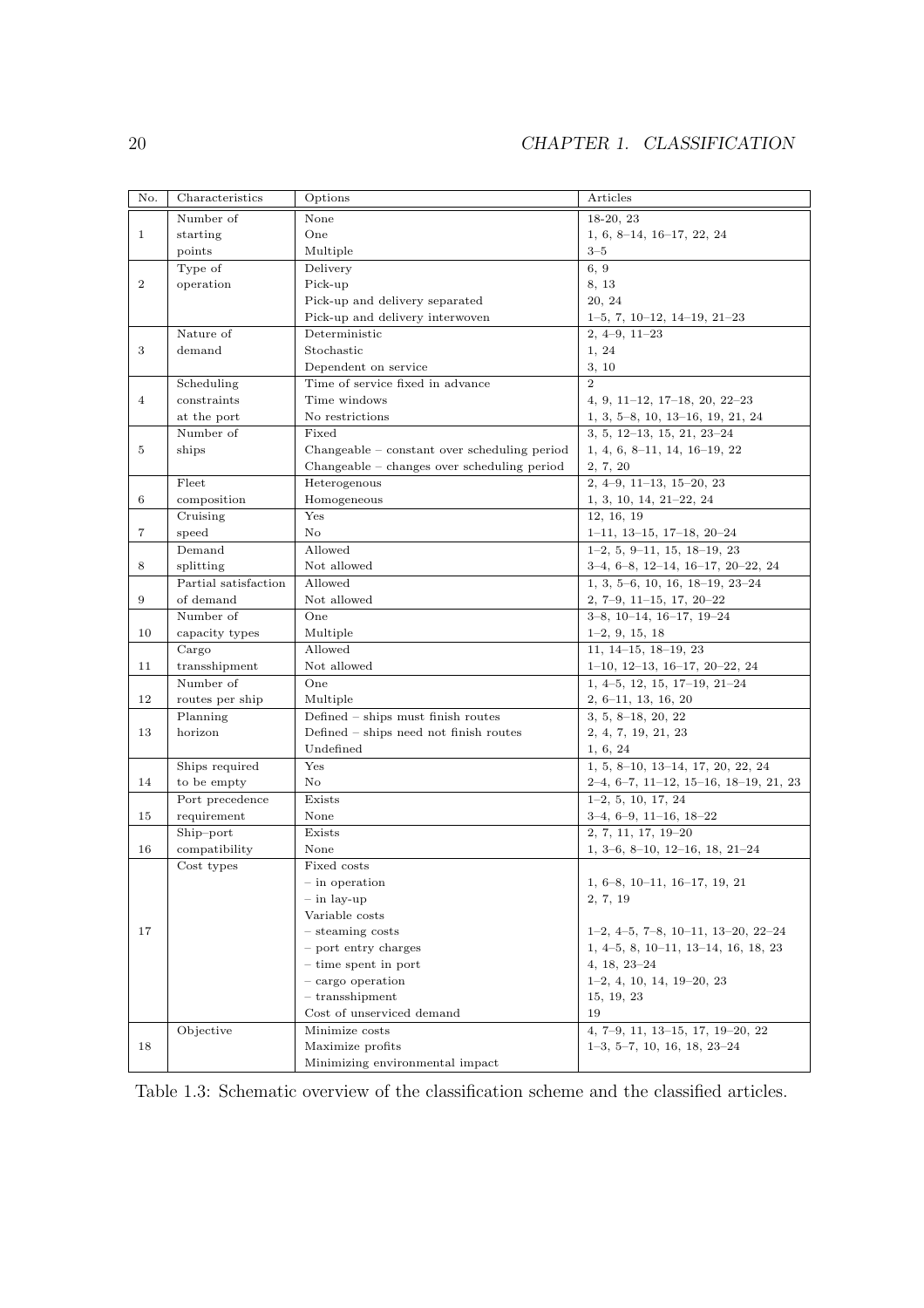|            | Fleet management |       |
|------------|------------------|-------|
|            | No               | Yes   |
| Routing    | 1.4.1            | 1.4.3 |
| Scheduling | 1.4.2            | 144   |

Table 1.4: Defining the problem type.

accordance with the problem types mentioned in Table 1.4.

Characteristic (4) Scheduling constraints at the ports gives an indication of whether a problem is a routing or a scheduling problem. If the time of service is fixed in advance for one or more ports, it is highly likely that the problem is a scheduling problem. If there are time windows in the problem, it is likely that the problem is a scheduling problem but it depends on whether the width of the time windows is restrictive enough to fix a schedule. In both cases, the problem is only a scheduling problem if the result of the model is a schedule. If the problem is characterized by No restrictions in characteristic (4), then the problem is a routing problem.

When deciding whether a problem is a fleet management problem, there are three aspects to consider. First, there is the aspect of fleet size and mix. This is identified by characteristic (5) Number of ships. As described in section 1.2.5, the two changeable choices indicate a fleet management problem, while the value Fixed confirms that the fleet size and mix cannot be changed. Secondly, there is the aspect of speed as a decision variable in the model. This aspect is considered in characteristic (7) Cruising speed. If characteristic (7) takes the value Yes, then the problem is a fleet management problem since the deployment decision of setting the speed is considered. Should characteristic  $(7)$  take the value No, then the speed is given. The last aspect is the assignment of ships to routes. This aspect can only be ascertained by looking at the model. If the model assigns ships to routes, then the underlying problem is a fleet management problem. Only when the fleet size and mix cannot be changed, when the speed is given and the model does not assign ships to routes, is it possible to conclude that the problem is not a fleet management problem.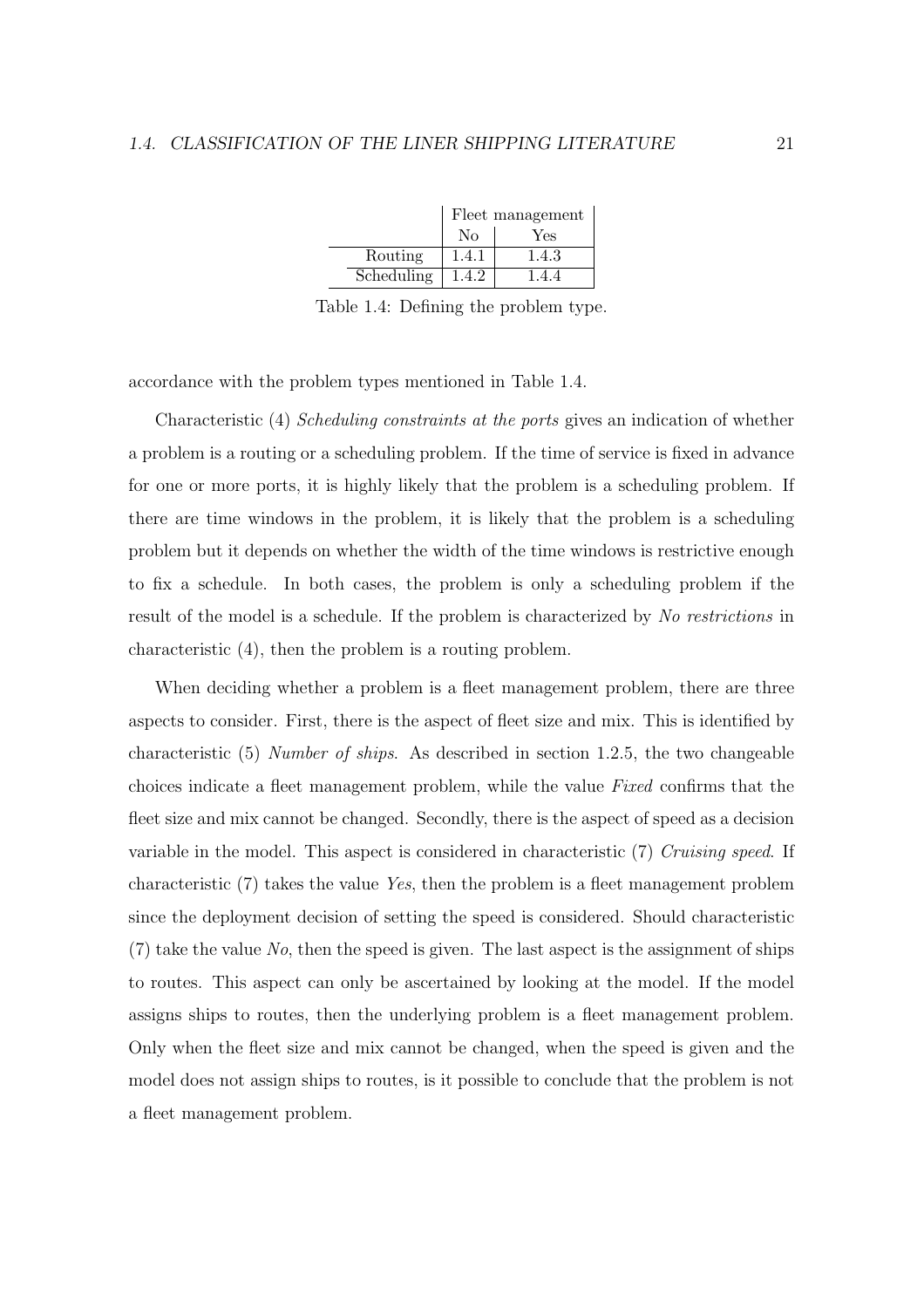#### **1.4.1 Routing without fleet management**

The basic routing problem consists of a set of ports to be serviced by a number of ships. The problem is to construct a feasible set of routes while adhering to the dictates of the objective. A solution describes a route for each ship where the route is a sequence of ports which the ship has to visit along with an indication of the service to be provided at each location. Whatever temporal restrictions may exist have no impact on the result of the model. To ensure that there are no fleet management decisions in the problem, characteristic (5) must take the value Fixed, characteristic (7) must take the value No and the model must not assign ships to routes.

The article by Boffey et al. (1979) describes an interactive program and a heuristic method for solving the routing problem. The interactive program uses routes introduced by management; hence, only the problem described to demonstrate the heuristic method will be characterized in the following. All costs are assumed to be fixed in the short to medium term, and the objective is therefore to maximize revenue, which in this case is equivalent to maximizing profit. The demand is dependent on the service provided, and the critical service parameter is the transit time. The demand between two ports is fixed as long as the transit time remains below a stipulated critical limit. Once the transit time exceeds the limit, demand decreases at a fall-off rate which is dependent on the port pair in question.

In the article by Rana and Vickson (1991), the company has the possibility of not loading all available cargo, for example if it is not profitable to transport the cargo or if more profitable cargo is available in another port. Each ship is allowed one route which must be traversed an integer number of times in the planning horizon. However, as defined by Rana and Vickson (1991) a route can contain loops, and one route containing one or more loops can also be viewed as two or more connected routes. An example would be the route 2-4-5-6-4-3-2 where each number indicates a port. The voyage starts and ends in port 2, but it can also be viewed as the two routes 4-3-2-4 and 4-5-6-4 which are connected in port 4. In this case, the demand for one route per ship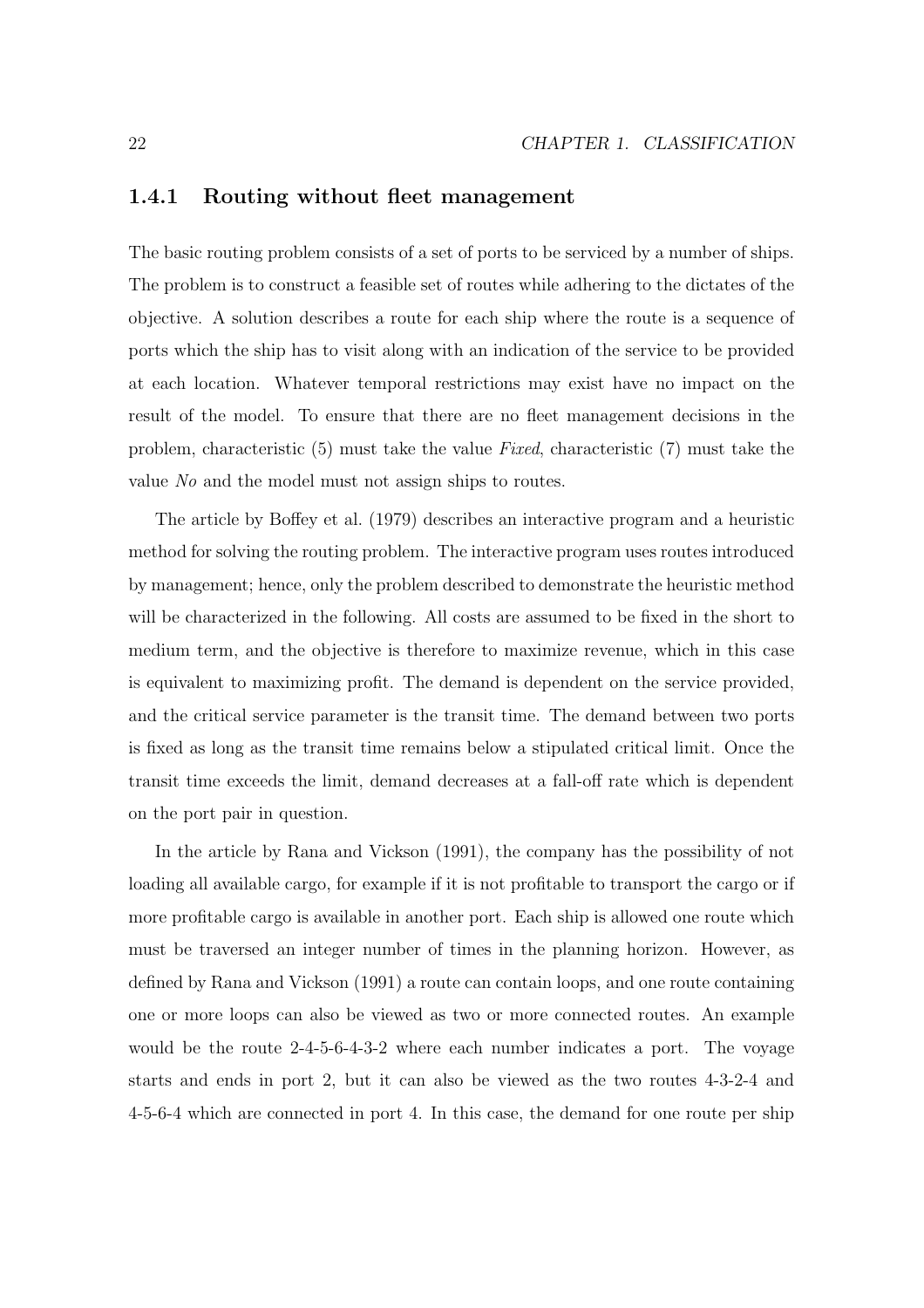which is traversed an integer number of times is merely a demand for the routes to be connected and for the connected string of routes to be repeated an integer number of times.

The problem described by Fagerholt (2004) requires that each ship must sail at least one route. The problem is planned as a pick-up problem though in fact it involves interwoven pick-up and delivery. The reason for the simplification is that the empty containers delivered are not expected to influence the capacity constraints, and the problem has been simplified accordingly. The planning horizon is one week, and voyages consisting of multiple routes are expected to finish within this time horizon.

The article by Reinhardt et al. (2007) argues that in order for liner shipping problems to mirror the problems experienced in the industry, loops must be allowed in the developed routes. However, when the formulation is made linear, only simple routes are allowed. In both cases the formulation only permits one route per ship and this route is then repeated throughout the planning horizon. The problem considers multiple commodities because the different container types are considered as separate commodities also with regard to the capacity calculations as the ships have a separate capacity for each of the different container types. Transshipment is allowed and is associated with a cost. Since the cost varies from port to port, the solution to the problem shows the optimal ports for transshipment, the choice of which is part of designing a network.

The article by Imai et al. (2009) compares multi-port calling and hub-and-spoke networks by analyzing the container management cost for various scenarios. The routing problem is connected to the multi-port calling problem where a genetic algorithm is used in an attempt to minimize the distance of travel for the demands weighted by the volume. The problem characteristics reported in Table 1.3 are only related to the multi-port calling problem.

In the article by Chuang et al. (2010), a genetic algorithm is used to find one route for the ports in the problem. The genetic algorithm starts from an initial solution given by experts. The starting port is also the final port of the route and cannot be changed by the algorithm; the remaining ports can be excluded or repeated on the route as the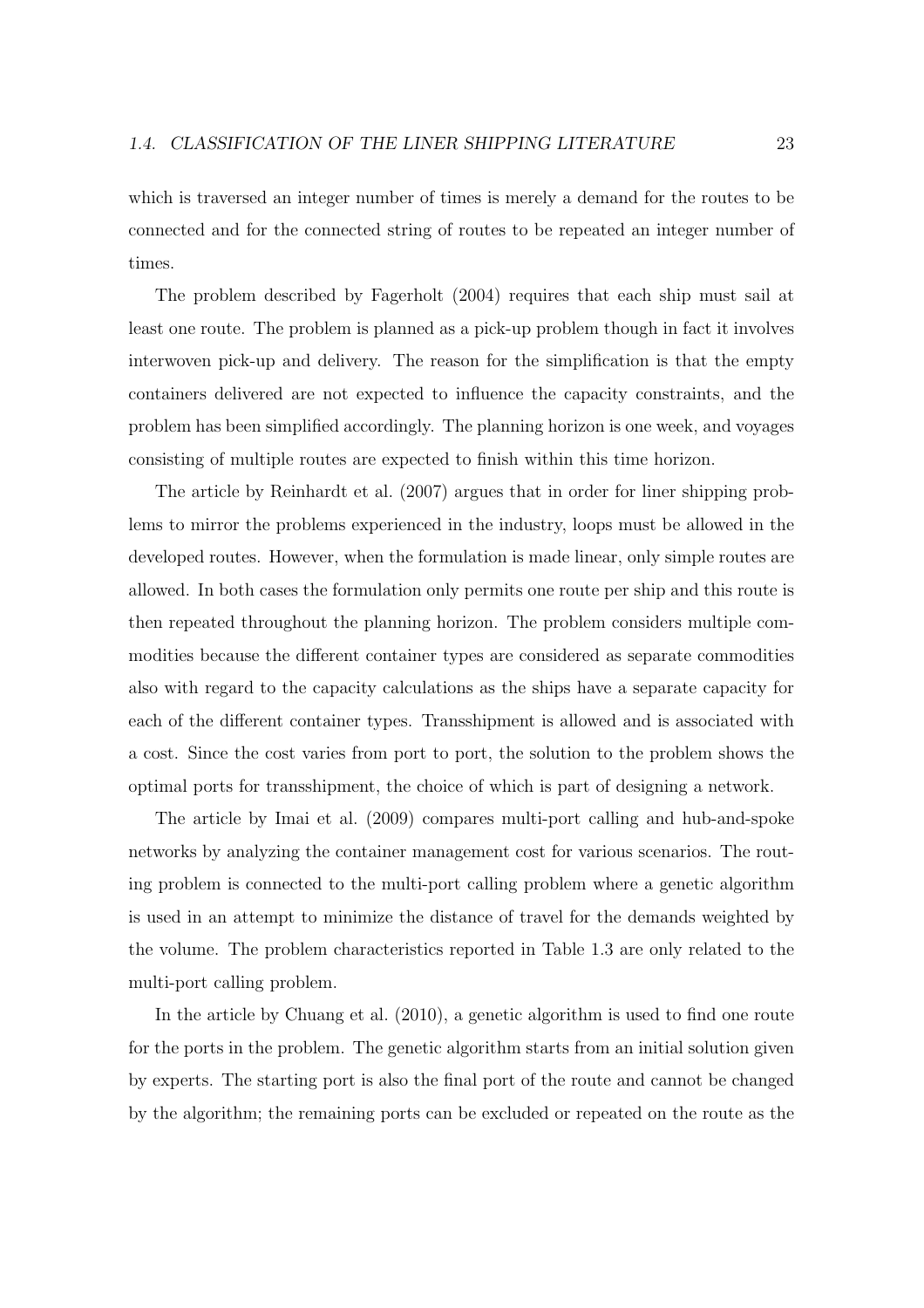algorithm sees fit. The fitness function is based on profit per time unit. The revenue is based on the cargo transported. Cargo is only transported from a load port if the next port on the route is the destination of the cargo. This means that there is never more than one cargo on board at a time. The cost is a combination of the cost of sailing from port to port and the cost of berthing in the ports based on the time spent at berth.

## **1.4.2 Scheduling without fleet management**

The scheduling problem consists of constructing a feasible set of schedules while adhering to the dictates of the objective. The scheduling problem is characterized by either Time windows or Time of service fixed in advance in characteristic (4). However, to ensure that the problem is in fact a scheduling problem, the result of the model must be a schedule. As in the previous type of problem, characteristic (5) must take the value Fixed, characteristic (7) must take the value No and the model must not assign ships to routes.

The problem described in Ting and Tzeng (2003) involves several different types of time windows. There are hard time windows in busy ports and soft time windows in less busy ports where in fact the soft time windows are treated as a lack of time window constraints. In addition, either end of a hard time window may be soft. The goal of the applied dynamic programming algorithm is to minimize the total expected variation in time from available time windows to the estimated time windows. The algorithm starts with a preferred port sequence; however, if the time windows cannot be satisfied by adjusting cruising speed, buffer time and quay crane productivity, then the order of ports located on the same continent may be changed.

Yan et al. (2009) are concerned with the timetabling of two a priori planned routes and with planning the container shipments. The problem is modeled on a time-space network and as an integer multiple commodity network flow problem. The model works with an upper limit on the transit time for the cargo expected to be loaded during the planning horizon. The cost function of the model includes a holding cost which is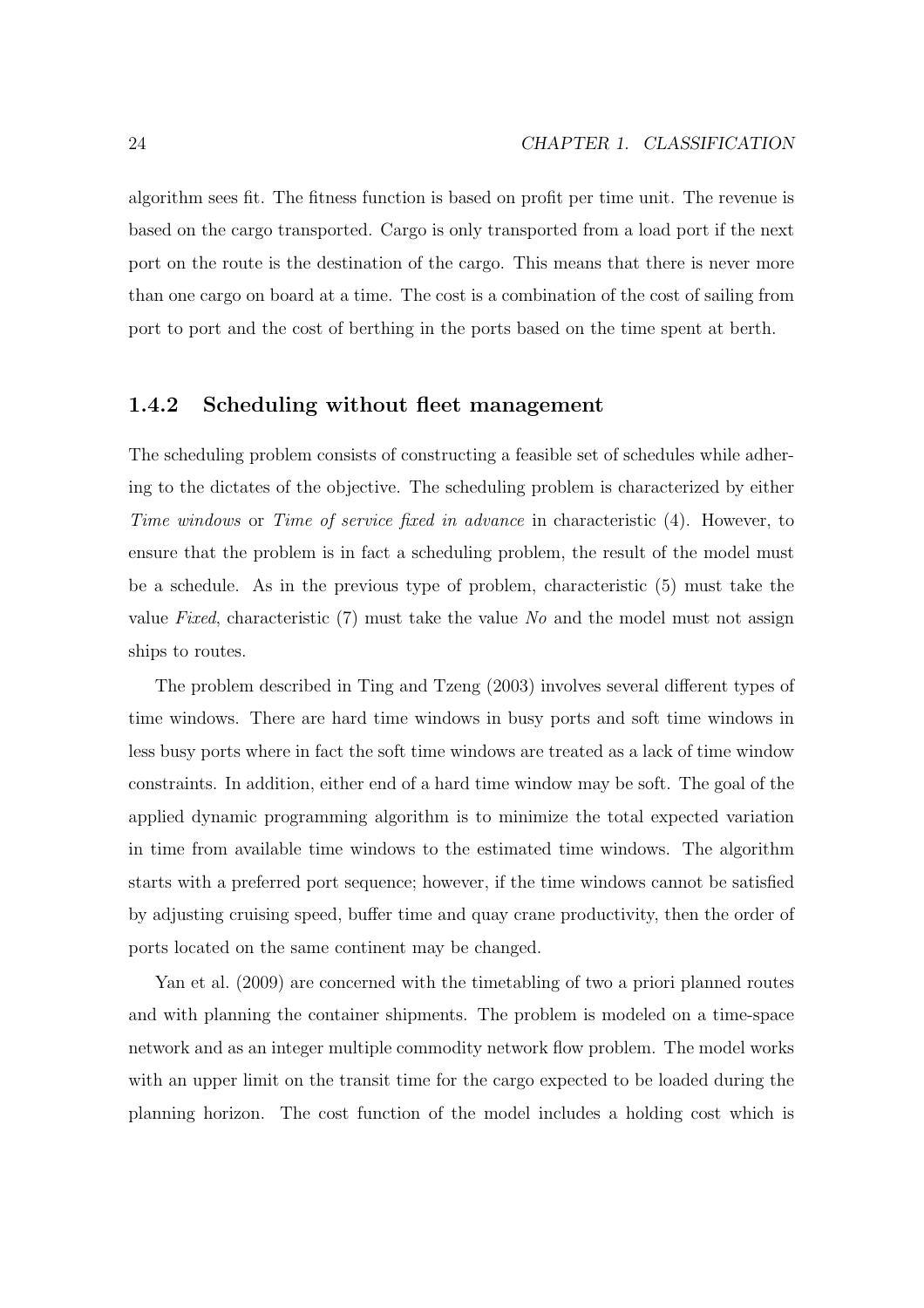accrued whenever a cargo is in a port other than the destination port. The capacity constraints of the model vary by voyage leg, which indicates that the model is able to incorporate the issue of draught restrictions.

#### **1.4.3 Routing with fleet management**

The routing problem with fleet management is a combination of a routing problem as described in section 1.4.1 and a fleet management problem. This means that besides constructing a feasible set of routes, the model also determines either the number and the types of ships to be used, the deployment of the ships, or both. For a problem of this type, at least one of the following three must be true: i) characteristic (5) takes one of the changeable characteristics, ii) characteristic (7) takes the value Yes or iii) the model assigns ships to routes.

Kydland (1969) was one of the first to address the problem of routing and fleet management in liner shipping. The model established by Kydland uses a large number of simulations to establish the optimal port rotation, the number of ships and the type of ships. There are several types of ships under consideration, but each simulation is done with a homogenous fleet. The model permits partial loading of cargo in a port. The cargo not loaded will then be available for the next departure, but if it is not loaded on that departure either, the cargo disappears. The model is described with stochastic demand, though it is also possible to use deterministic demand in the model. The ships are required to be empty at the starting point; however, this restriction can be relaxed in which case the method becomes an approximation, but the degree of approximation can be good if the port with the least amount of cargo in transit is chosen as the starting point.

Pesenti (1995) presents a hierarchical decision model for a heterogeneous fleet for both liner and tramp services. The possible routes are decided a priori by the strategic decision makers wherefore port precedence is not relevant for this article. Because the possible routes have already been established, the deterministic demand is given on a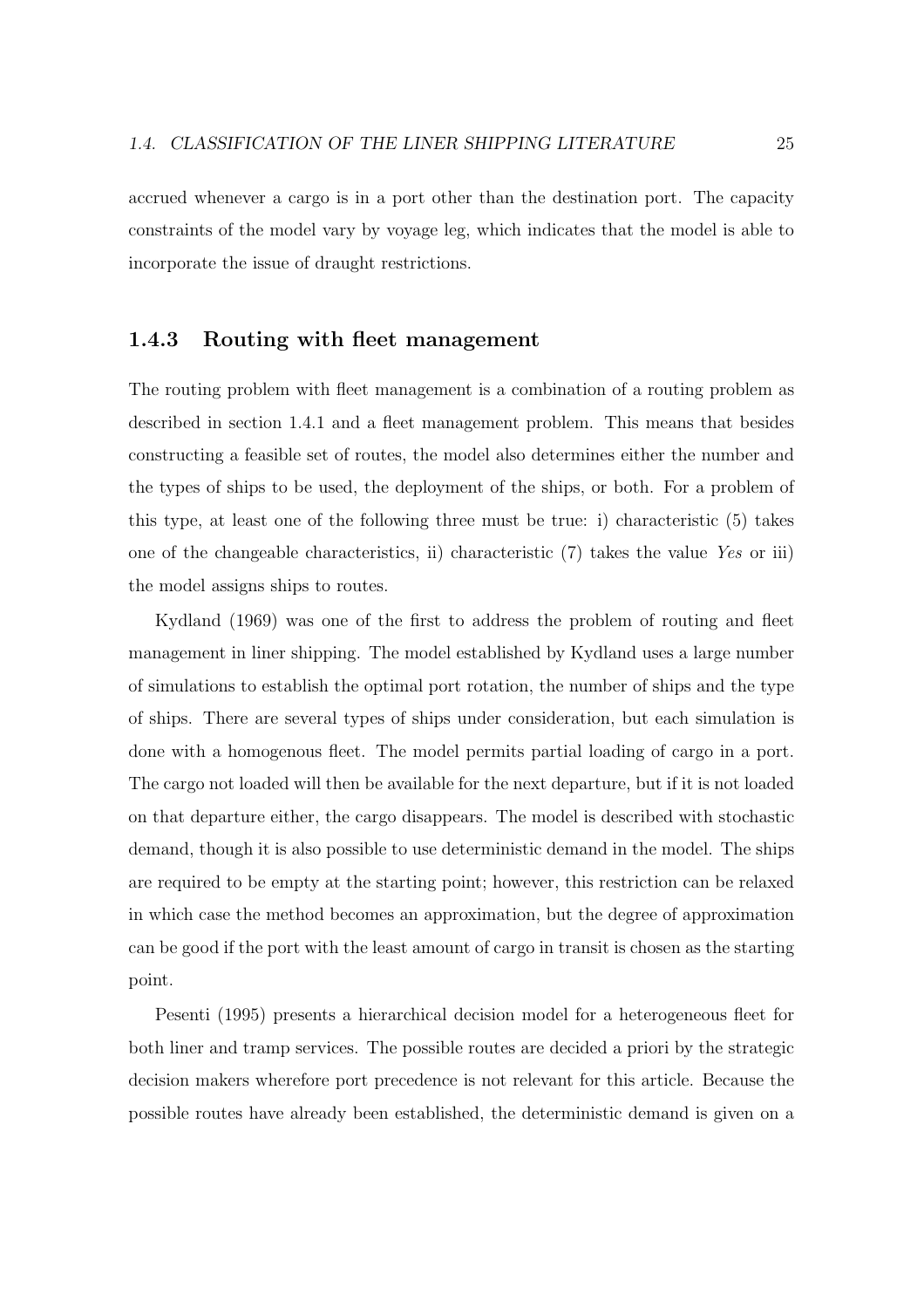per route basis. This indicates that there is little, if any, interaction between the various routes, and consequently transshipment and splitting of demand between services are not allowed. The company is, however, allowed not to load all available cargo.

The article by Cho and Perakis (1996) presents a strategic routing problem with two optimization models for the problem. The two models differ as the first model has a given fleet size, and profit is maximized. The second model establishes the fleet size and minimizes the cost. Both models include the possibility of laying up ships and thereby changing the number of ships available over the scheduling period. There is no requirement for the ships to finish the planned routes within the planning horizon. This is a consequence of the fact that there is no integrality constraint for the variable that denotes the number of voyages that a ship has on a route during the planning horizon.

The problem presented in Fagerholt (1999) is a pick-up problem, and all the cargo moves from the ports to the starting point. In this problem the starting point is where the described feeder network connects to the main network. The fleet is heterogeneous only with respect to capacity as the speed and loading/unloading capacity are assumed to be identical for the different ship types. The routes are combined to finish within the planning horizon of one week. Thus, by repeating the obtained routings a weekly service of all ports is achieved. The required fleet size is then chartered for the expected duration of the plan.

The article by Sambracos et al. (2004) presents a much aggregated model and a solution that establishes the optimal fleet size and the routing of same. The model allows the possibility of transshipping cargo at all locations, and the solution shows that several transshipment centers are to be used. Since the model is built on the assumption that ports can accommodate any number and any type of ship, the solution provides a guideline as to where port expansions must be undertaken to support the optimal cargo transportation. The model is based on one commodity, namely containers, but the containers envisioned for use in the network are smaller than the standard sizes.

In the article by Shintani et al. (2007) focus is on empty containers, demonstrating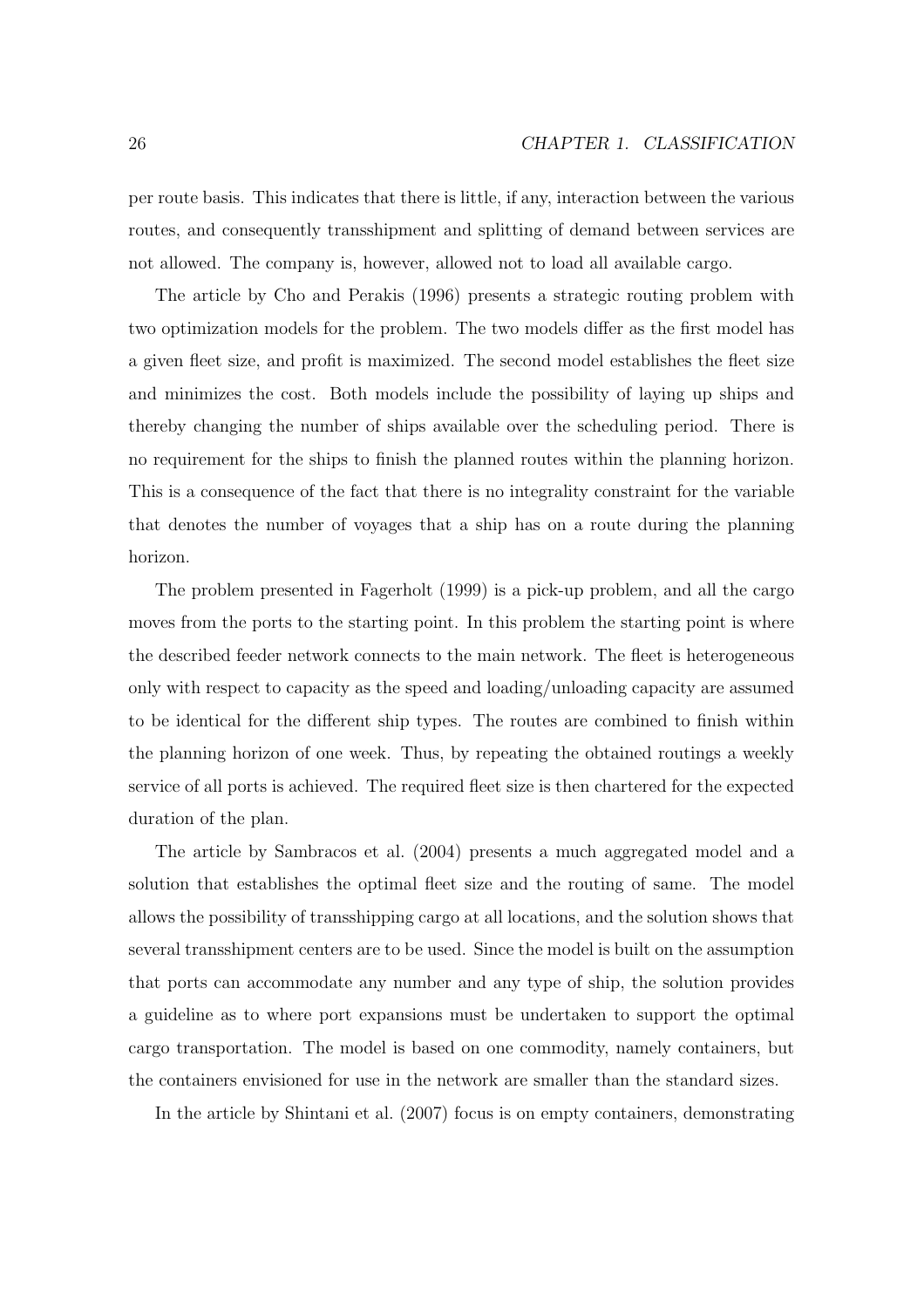that profits increase when repositioning of empty containers is considered if constructing routes. The problem description includes a requirement for weekly service, which means that when setting the planning horizon, the number of ships is fixed and vice versa. In the example the time horizon is fixed at twenty-one days wherefore the number of ships to be used is fixed at three as this is the number required to make weekly calls on a twenty-one-day roundtrip. The cruising speed is a decision variable, and the cost of proceeding at a given speed is included in the total shipping cost.

The article by Alvarez (2009) presents a joint routing and deployment problem where the possibility of rejecting cargo is available. This possibility ensures that the developed model always has a feasible solution. The rejection of cargo affects the objective function as there is a penalty cost associated with each TEU which is not loaded. There is no service requirement incorporated into the model, which means that the service provided to the ports is erratic and has varying transit times. The developed heuristic is fast and should be able to handle problem instances similar to the problems experienced by the major global liner shipping companies.

In the article by Karlaftis et al. (2009) one of the decisions to be made is which of the available ships to include. However, as there is no cost associated with including ships, the developed model focuses solely on minimizing the distance traveled. A genetic algorithm is used to generate a string of ports that can be divided into routes. To ensure that the typical operators in genetic algorithms can be used, the string does not include the main port. The string is divided into trips by a heuristic focusing on utilizing the ships to maximum capacity, thereby countering part of the effect of the fitness function which focuses on minimizing the total time spent. The problem includes a delivery deadline for all cargoes which is the upper limit of the soft time window which – when violated – gives rise to a penalty that is added to the fitness function.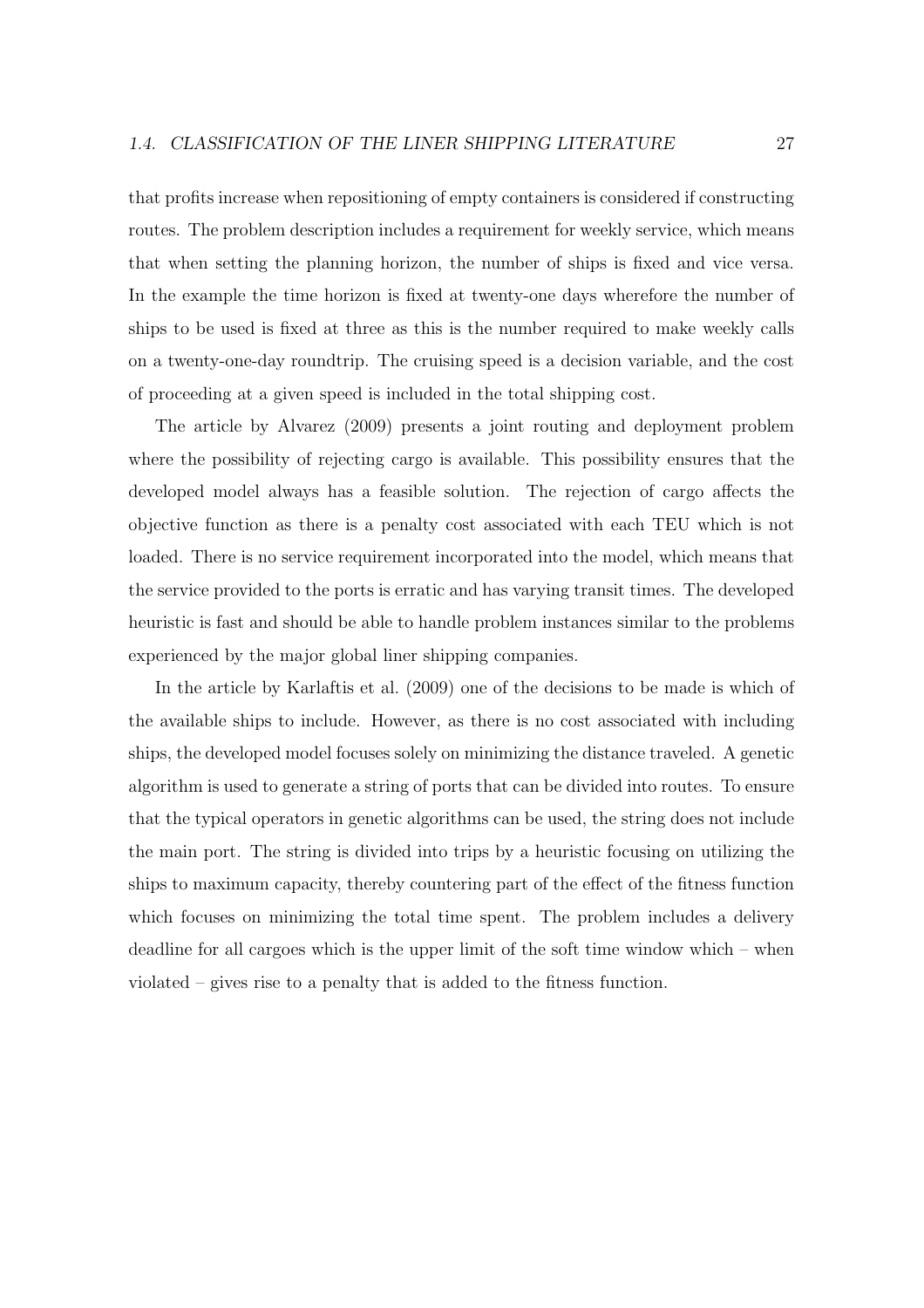## **1.4.4 Scheduling with fleet management**

The scheduling problem with fleet management is a combination of a scheduling problem as described in section 1.4.2 and a fleet management problem. This means that besides constructing a feasible set of schedules, the model also determines either the number and the types of ships to be used, the deployment of the ships, or both. For a problem of this type, at least one of the following three must be true: i) characteristic (5) takes one of the changeable characteristics, ii) characteristic (7) takes the value Yes or iii) the model assigns ships to routes.

One of the first articles concerning with scheduling and fleet management problem in liner shipping was written by Olson et al. (1969). The authors developed a computer program to solve the problem under consideration. The procedure used by the program only remembers the last region visited by a ship and not the previous port, hence it cannot return a ship to its starting port. Therefore there are no starting points. The possibility of laying up a vessel at a given cost is used to control the number of available ships during the scheduling period. The procedure establishes a schedule based on the initial positions of the ships in the fleet. Once the first port for a ship has been decided, the initial positions together with the fixed speed ensure that the time of service is fixed for the first port.

In the article by Lane et al. (1987) the cargo becomes available for shipping at given times. Since there is a cost per unit of time that the cargo is waiting for loading, and a cost per unit of time that the ship is idle waiting for cargo, this gives rise to soft time windows. The ships must be taken from a pool of available ships, and the fleet size and types of ships to be used are part of the solution. Hence, the fleet can both increase and decrease within a given range. However, once the fleet has been established, it is fixed for the planning horizon, and within this period each ship is expected to perform its assigned route, though the ships are not required to finish the routes within the period.

The problem in Fagerholt and Lindstad (2000) is a delivery problem where cargo is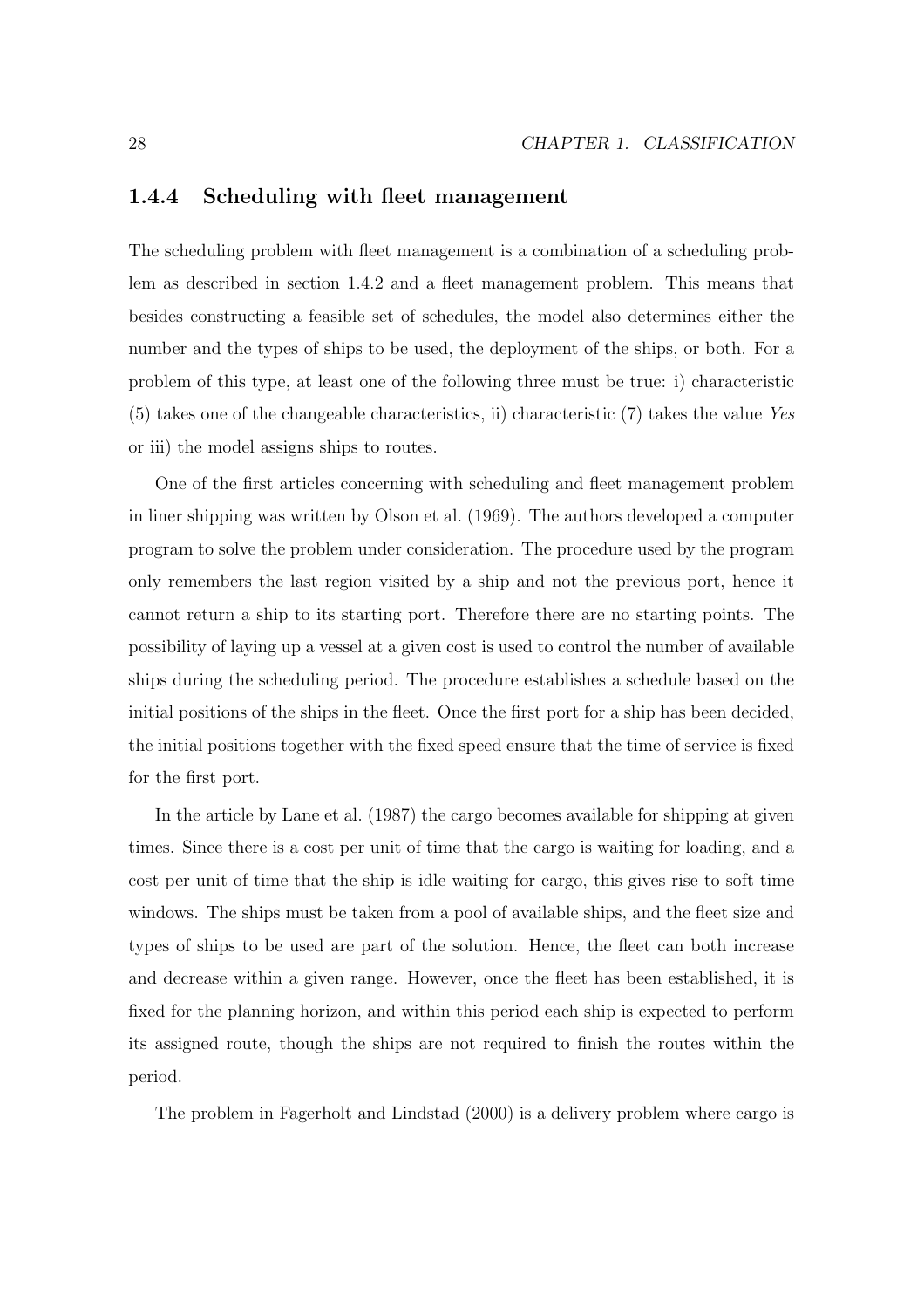loaded from the starting point which, in this case, also functions as the storage location for the cargo. There are three or four weekly calls to each location, and demand is estimated on a weekly basis, which indicates that splitting of demand is necessary. The nature of demand is stochastic; however, it is transformed to a deterministic demand by setting it at 150% of the average weekly demand. Time windows exist because the depot has fixed working hours and several of the installations are closed for operation at night.

In the article by Bendall and Stent (2001) demand depends on the service provided. The number of port calls in a given port during the planning period determines the size of the demand in that port. Port precedence exists because there is a 'natural predetermined pattern' (Bendall and Stent, 2001) for the spoke ports coupled with the fact that all routes also end at the point of starting, here named the hub port. The problem is solved in two stages. In the first stage the number of voyages to be made is found by a linear model, and in stage two these voyages are scheduled manually while taking into account a 24-hour non-operating period for maintenance and repair. The week-long schedule is subsequently repeated for successive time horizon periods.

In the article by Mourão et al. (2001), transshipment is a requirement rather than a possibility, the reason being that transshipment is the only method of getting cargo from the medium network to the feeder network. The two networks are connected in one starting point, namely the hub which is where the transshipment takes place. The ships deployed on one network cannot be used on the other network due to the demand for compatibility between ships and ports. The problem takes into account the ports' physical and logistical conditions and consequently operates with two ship types. The model chooses between different schedules named for the day of the week that the hub port is called.

The article presented by Sigurd et al. (2007) considers the compatibility between ports and ships. The ships have to finish the routes within the planning horizon, but there is no requirement that the ships commence at a specific starting point as long as they wrap around and call at the port from which they started one planning period later.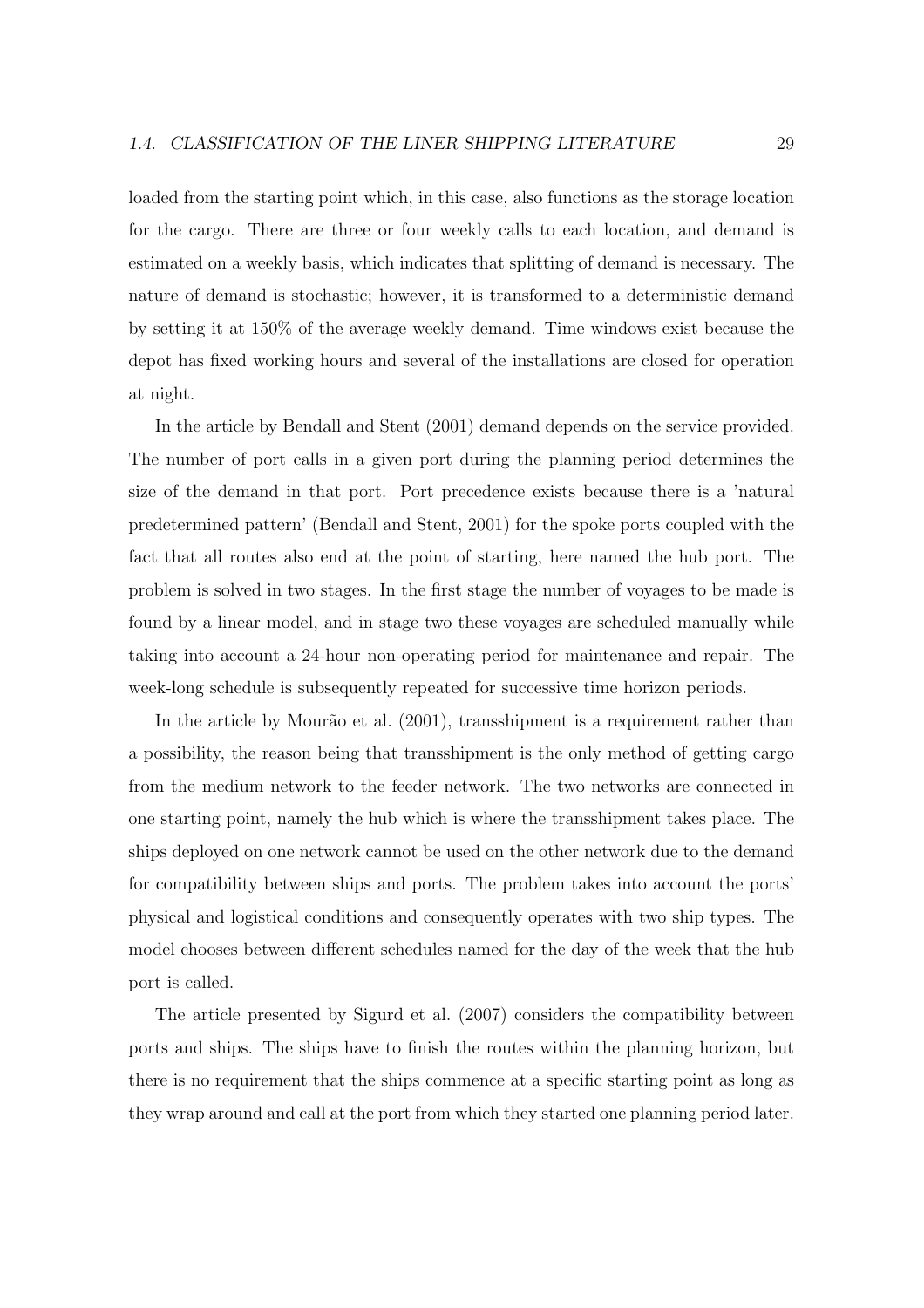This ties in with the fact that the two-week plan developed by the model is repeated over a longer period. For some problem instances the time windows in connection with the demand for visit separation and lead time restrictions may lead to several ports having the time of service fixed in advance.

In the problem presented by Agarwal and Ergun (2008), demand is treated as a set of commodities. The demand is identified by a demand triplet, which is an origin port, a destination port and the day of the week when the demand becomes available. The last fact paired with the cost of storing cargo establishes soft time windows. Transshipment is used extensively, but no cost is associated with the transshipments.

In the article by Fagerholt et al. (2009), the problem consists of transporting a specified volume on given trade routes. Each trade route has to be covered by a predetermined number of voyages, each with a time window attached in which a ship will have to commence operation in the first port on the route. The duration of the voyage depends on which ship is assigned to the voyage. The model takes into account the starting position of all own ships and allows for chartering additional ships if this is the most cost efficient way of covering the required voyages. The model can be extended to include spot cargo, in which case the objective of the model changes to profit maximization.

## **1.5 Conclusion**

In the first part of the article we develop a classification scheme for scheduling and routing problems in liner shipping, taking into account current operational conditions and aspects which will become important in the future. One of the main changes in the operational conditions is the increasing connectivity of the networks operated in the liner shipping industry which has prompted the addition of characteristic  $(8)$  – Demand splitting and the addition in characteristic  $(17)$  of the cost type transshipment. Furthermore, the industry is moving towards a setup more in line with the description of liner shipping found in Ronen (1983). This has led to the inclusion of several characteristics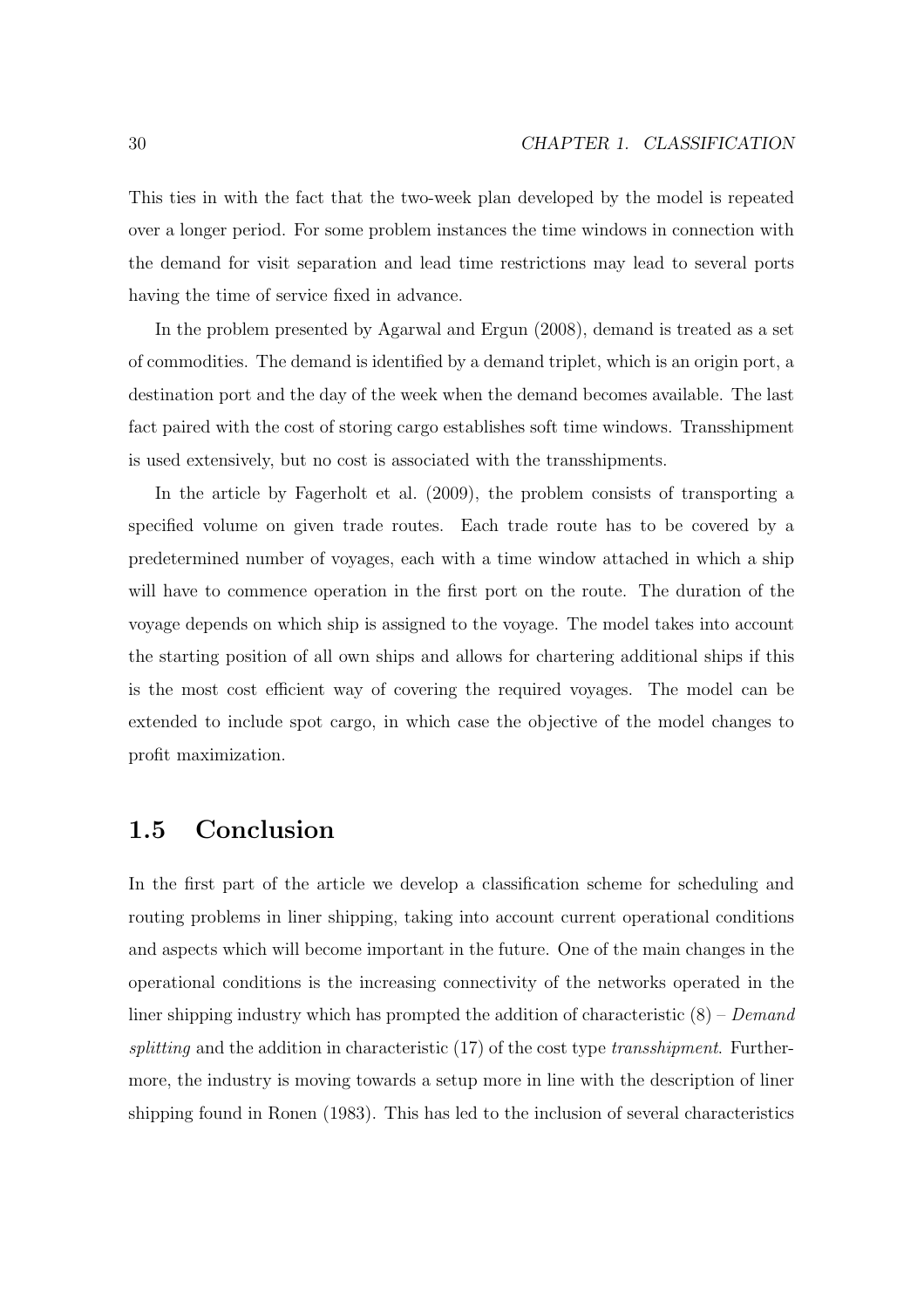to support a similar development in the literature. An example is characteristic (12) Number of routes which reflects the tendency towards ships remaining on the same route throughout the planning horizon. As a consequence of this the ships may no longer be empty at any port and for that reason characteristic (14) Ships required to be empty has been included. With the ships remaining on one route and retaining cargo onboard at all times, it is relevant to include the choice *None* in characteristic  $(1)$  Number of starting points as no starting point is required for such an operation. Based on an increasing awareness of especially the carbon emissions in the liner shipping industry, the choice Minimizing environmental impact has been included as a possible objective. The choice has yet to be used in the literature; however, as the carbon footprint has become a selling point for the liner shipping companies, it is likely to appear in future literature.

In the second part of the article, twenty-four articles are reviewed, fourteen of which have not previously been included in any of the three previous reviews concerned with routing and scheduling in maritime transportation. It is interesting to note that the two important characteristics Cargo transshipment and Cruising speed have only been included in articles in the past ten years. It is evident from the reviews that the majority of the work within routing and scheduling in liner shipping contains an element of fleet management; this is the case with sixteen of the twenty-four articles reviewed in sections 1.4.3 and 1.4.4. It is worth noting that the articles are evenly split between routing with fleet management and scheduling with fleet management. On the other hand, there are only two articles on scheduling without fleet management, which is in line with the comment in section 1.1 stating that scheduling often involves a high number of deployment decisions and thereby includes fleet management.

## **1.6 Acknowledgement**

The author wishes to thank several anonymous referees whose helpful comments led to an improved paper.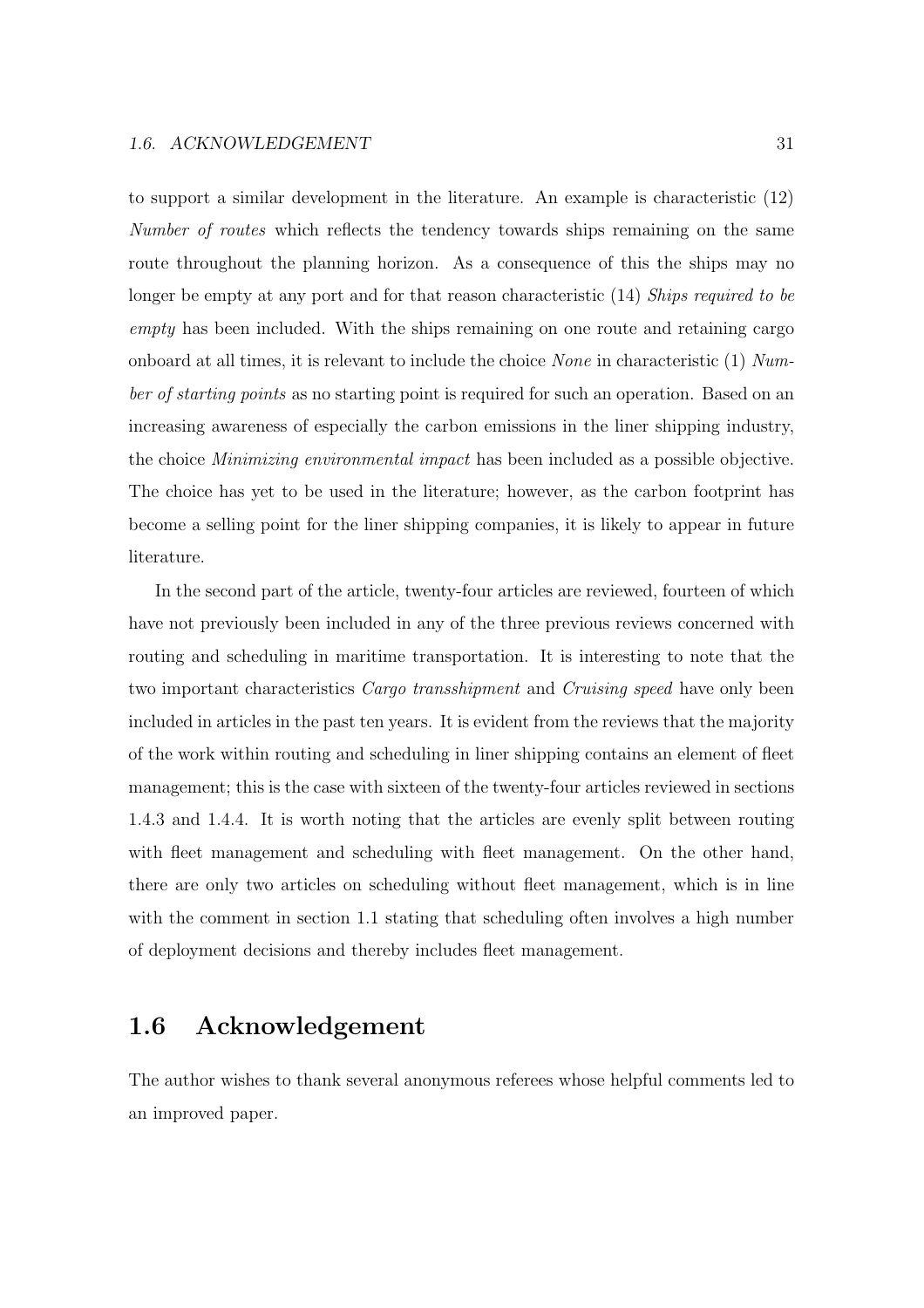## **Bibliography**

- Agarwal, R., and Ergun, Ö. (2008), "Ship scheduling and network design for cargo routing in liner shipping", Transportation Science 42, 175–196.
- Alvarez, J.F. (2009), "Joint routing and deployment of a fleet of container vessels", Maritime Economics & Logistics 11, 186–208.
- http://www.alphaliner.com/top100/index.php, November 16, 2010.
- Assad, A.A. (1988), "Modeling and implementation issues in vehicle routing". In Golden, B.L., and Assad, A.A. (eds), Vehicle Routing: Methods and Studies, North-Holland, Amsterdam, pp. 7–45.
- Baird, A.J. (2006), "Optimising the container transhipment hub location in northern europe", Journal of Transport Geography 14, 195–214.
- Bendall, H.B., and Stent, A.F. (2001), "A scheduling model for a high speed containership service: A hub and spoke short-sea application", International Journal of Maritime Economics 3, 262–277.
- Bodin, L.D., and Golden, B.L. (1981), "Classification in vehicle routing and scheduling", Networks 11, 97–108.
- Bodin, L.D., Golden, B.L., Assad, A.A., and Ball, M.O. (1983), "Routing and scheduling of vehicles and crews: The state of the art", Computers & Operations Research 10, 63–211.
- Boffey, T.B., Edmond, E.D., Hinxman, A.I., and Pursglove, C.J. (1979), "Two approaches to scheduling container ships with an application to the north atlantic route", Journal of the Operational Research Society 30, 413–425.
- Cho, S., and Perakis, A.N. (1996), "Optimal liner fleet routeing strategies", Maritime Policy & Management 23, 249–259.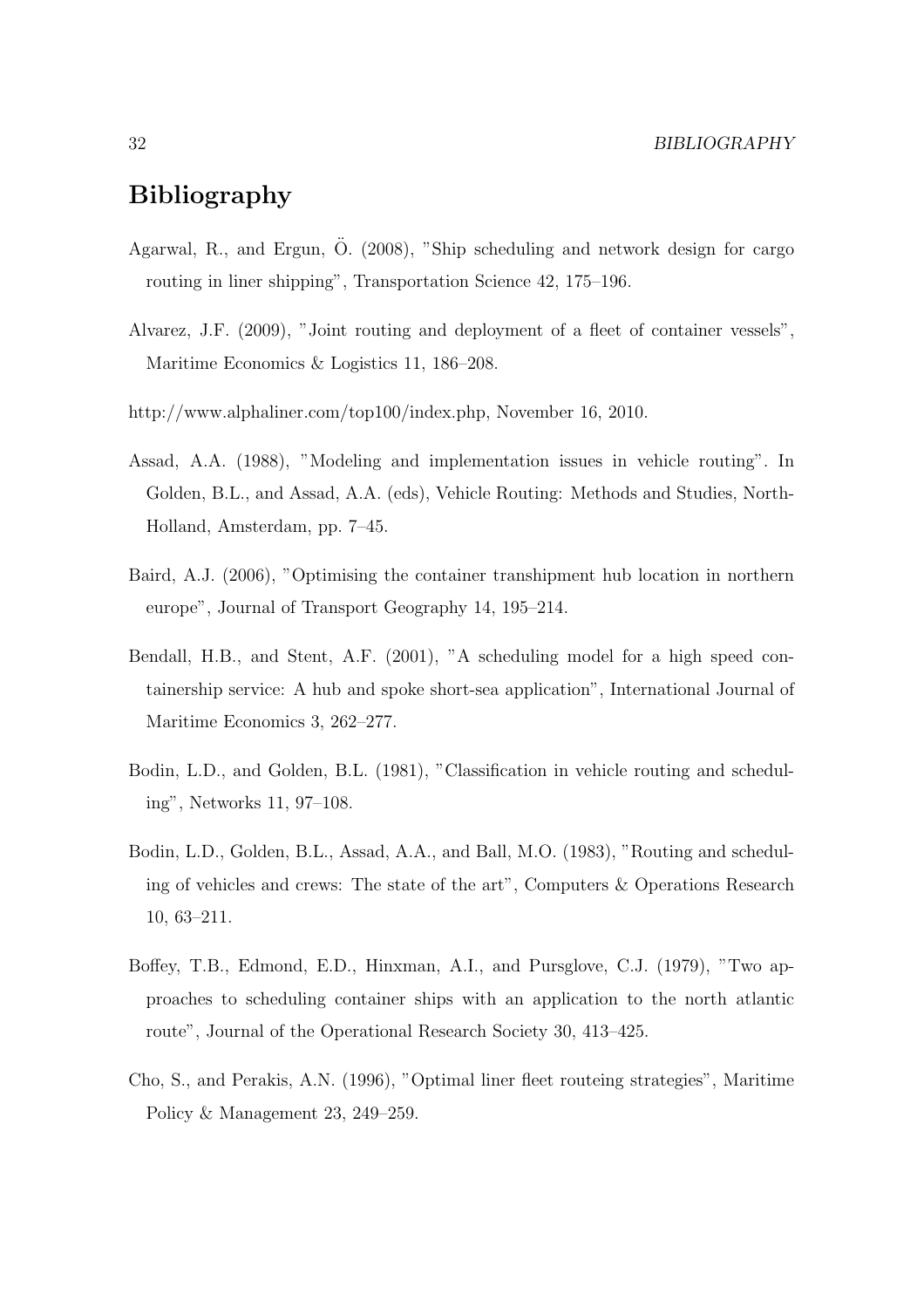- Christiansen, M., Fagerholt, K., Nygreen, B., and Ronen, D. (2007), "Maritime transportation". In Barnhart, C., and Laporte, G. (eds), Transportation Handbooks in Operations Research and Management Science, Vol. 14 North-Holland, Amsterdam, pp. 189–284.
- Christiansen, M., Fagerholt, K., and Ronen, D. (2004), "Ship routing and scheduling: Status and perspectives", Transportation Science 38, 1–18.
- Chuang, T.-N., Lin, C.-T., Kung, J.-Y., and Lin, M.-D. (2010), "Planning the route of container ships: A fuzzy genetic approach", Expert Systems with Applications 37, 2948–2956.
- Desrochers, M., Lenstra, J.K., and Savelsbergh, M.W.P. (1990), "A classification scheme for vehicle routing and scheduling problems", European Journal of Operational Research 46, 322–332.
- Fagerholt, K. (1999), "Optimal fleet design in a ship routing problem", International Transactions in Operational Research 6, 453–464.
- Fagerholt, K. (2004), "Designing optimal routes in a liner shipping problem", Maritime Policy & Management 31, 259–268.
- Fagerholt, K., Johnsen, T., and Lindstad, H. (2009), "Fleet deployment in liner shipping: a case study", Maritime Policy & Management 36, 397–409.
- Fagerholt, K., and Lindstad, H. (2000), "Optimal policies for maintaining a supply service in the norwegian sea", Omega 28, 269–275.
- French, S. (1982), Sequencing and Scheduling: An Introduction to the Mathematics of the Job-Shop, John Wiley and Sons, New York.
- Gelareh, S., Nickel, S., and Pisinger, D. (2010), "Liner shipping hub network design in a competitive environment", Transportation Research Part E 46, 991–1004.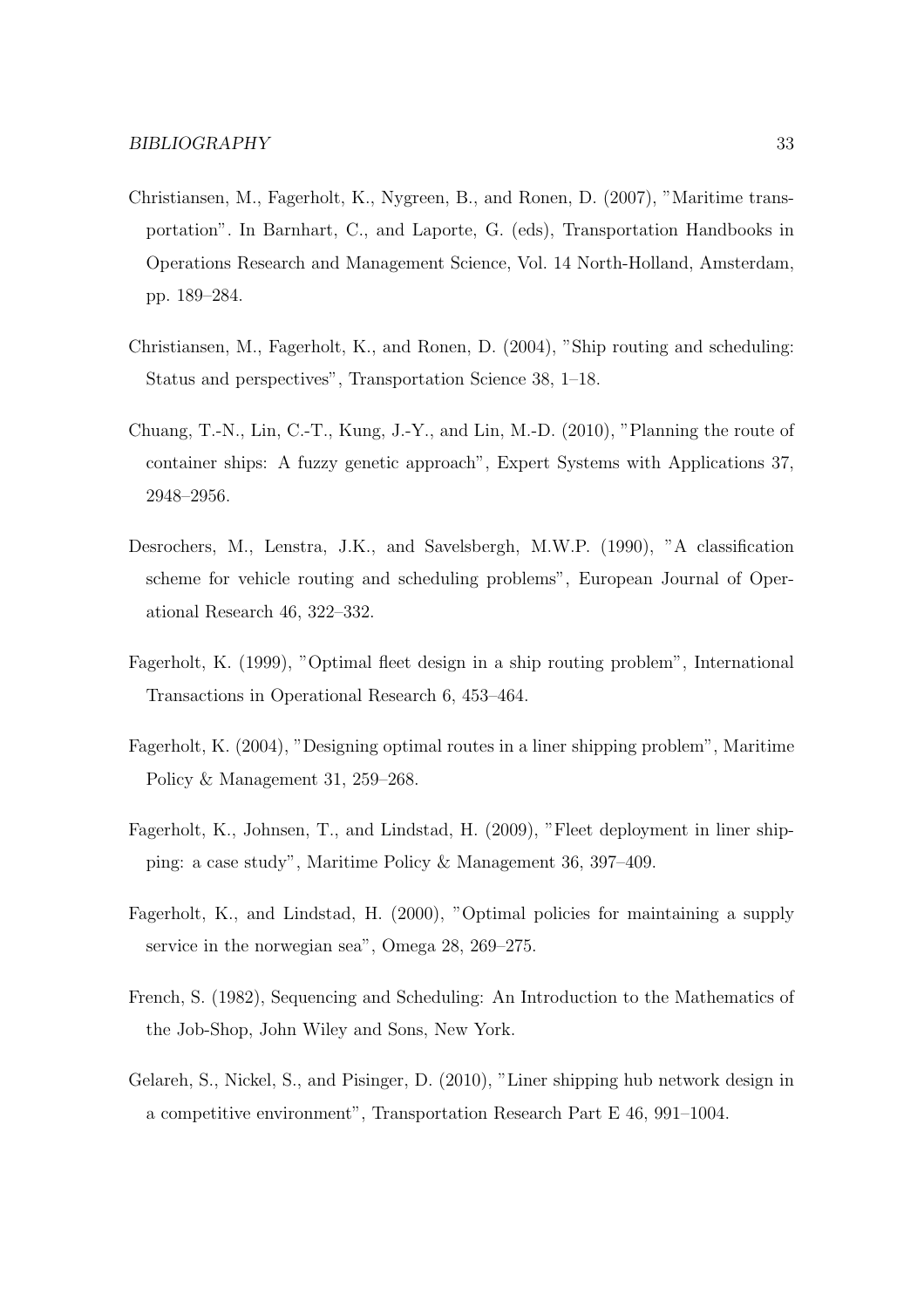- Imai, A., Shintani, K., and Papadimitriou, S. (2009), "Multi-port vs. Hub-and-Spoke port calls by containerships", Transportation Research Part E 45, 740–757.
- Karlaftis, M.G., Kepaptsoglou, K., and Sambracos, E. (2009), "Containership routing with time deadlines and simultaneous deliveries and pick-ups", Transportations Research Part E 45, 210–221.
- Kydland, F. (1969), Simulation of Liner Operations, Institute for Shipping Research, Bergen.
- Lane, D.E., Heaver, T.D., and Uyeno, D. (1987), "Planning and scheduling for efficiency in liner shipping", Maritime Policy & Management 14, 109–125.
- Lawrence, S.A. (1972), International Sea Transport: The Years Ahead, Lexington Books, Lexington, MA.
- Mourão, M.C., Pato, M.V., and Paixão, A.C. (2001), "Ship assignment with hub and spoke constraints", Maritime Policy & Management 29, 135–150.
- Olson, C.A., Sorenson, E.E., and Sullivan, W.J. (1969), "Medium-range scheduling for a freighter fleet", Operations Research 17, 565–582.
- Perakis, A.N., and Jeramillo, D.I. (1991), "Fleet deployment optimization for liner shipping part 1. background, problem formulation and solution approaches", Maritime Policy & Management 18, 183–200.
- Pesenti, R. (1995), "Hierarchical resource planning for shipping companies", European Journal of Operational Research 86, 91–102.
- Rana, K., and Vickson, R.G. (1991), "Routing container ships using lagrangean relaxation and decomposition", Transportation Science 25, 201–214.
- Reinhardt, L.B., Kallehauge, B., Nørrelund, A., and Olsen, A. (2007), "Network design models for container shipping", Technical report, Centre for Traffic and Transport, Technical University of Denmark.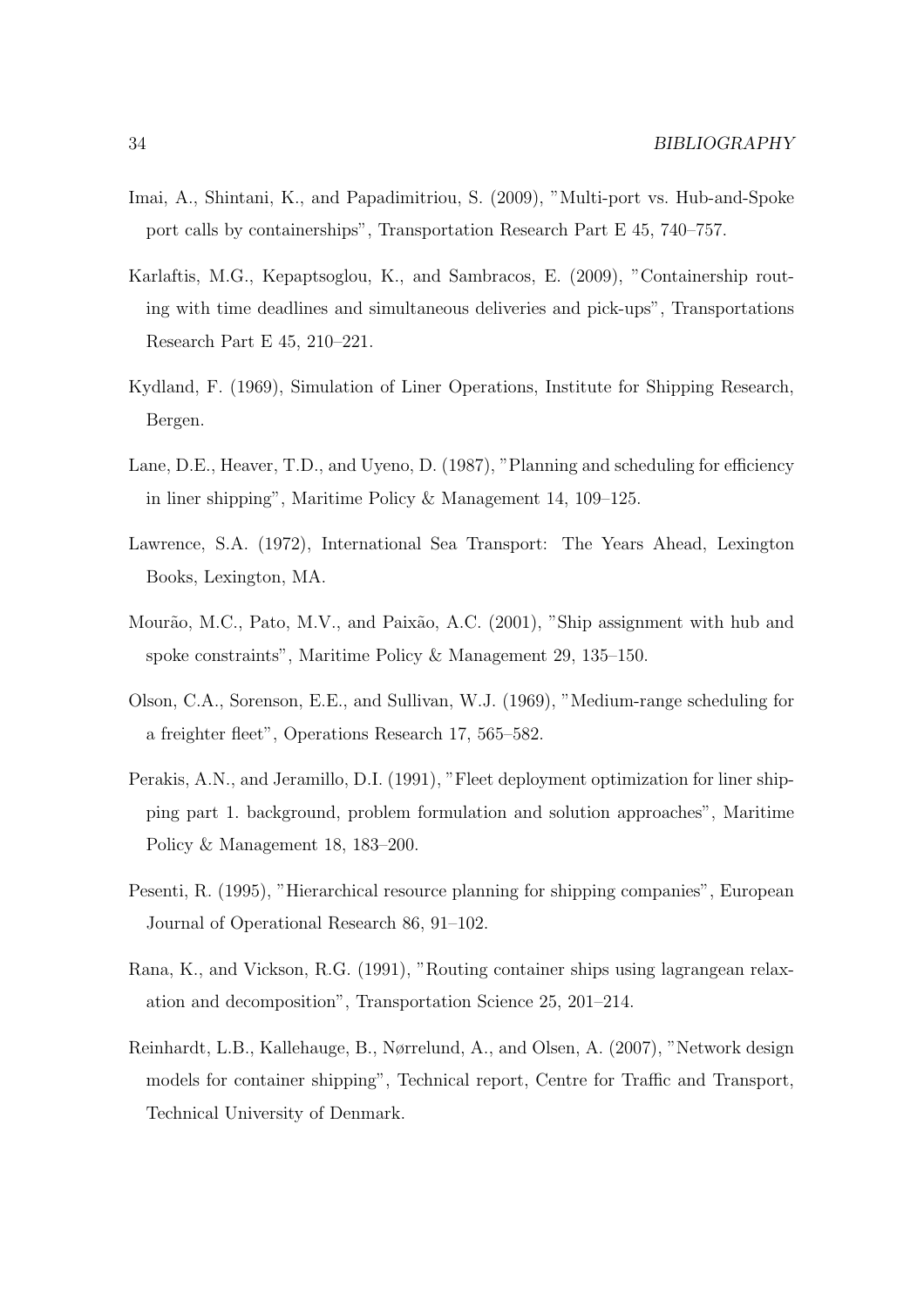- Ronen, D. (1983), "Cargo ship routing and scheduling: Survey of models and problems", European Journal of Operational Research 12, 119–126.
- Ronen, D. (1988), "Perspective on practical aspects of truck routing and scheduling", European Journal of Operational Research 35, 137–145.
- Ronen, D. (1993), "Ship scheduling: The last decade", European Journal of Operational Research 71, 325–333.
- Sambracos, E., Paravantis, J.A., Tarantilis, C.D., and Kiranoudis, C.T. (2004), "Dispatching of small containers via coastal freight liners: The case of the aegean sea", European Journal of Operational Research 152, 365–381.
- Shintani, K., Imai, A., Nishimura, E., and Papadimitriou, S. (2007), "The container shipping network design problem with empty container repositioning", Transportation Research Part E 43, 39–59.
- Sigurd, M.M., Ulstein, N.L., Nygreen, B., and Ryan, D.M. (2007), "Ship scheduling with recurring visits and visit separation requirements". In Desaulniers, G., Desrosiers, J., and Solomon, M.M. (eds), Column Generation, Springer-Verlag, New York, pp. 225–245.
- Ting, S., and Tzeng, G. (2003), "Ship Scheduling and Cost Analysis for Route Planning in Liner Shipping", Maritime Economics & Logistics 5, 378–392.
- United Nations Conference on Trade and Development (2008), Developments in International Seaborn Trade. In Review of Maritime Transportation, United Nations, pp. 1–29.
- Yan, S., Chen, C.-Y., and Lin, S.-C. (2009), "Ship scheduling and container shipment planning for liners in short-term operations", Journal of Marine Science and Technology 14, 417–435.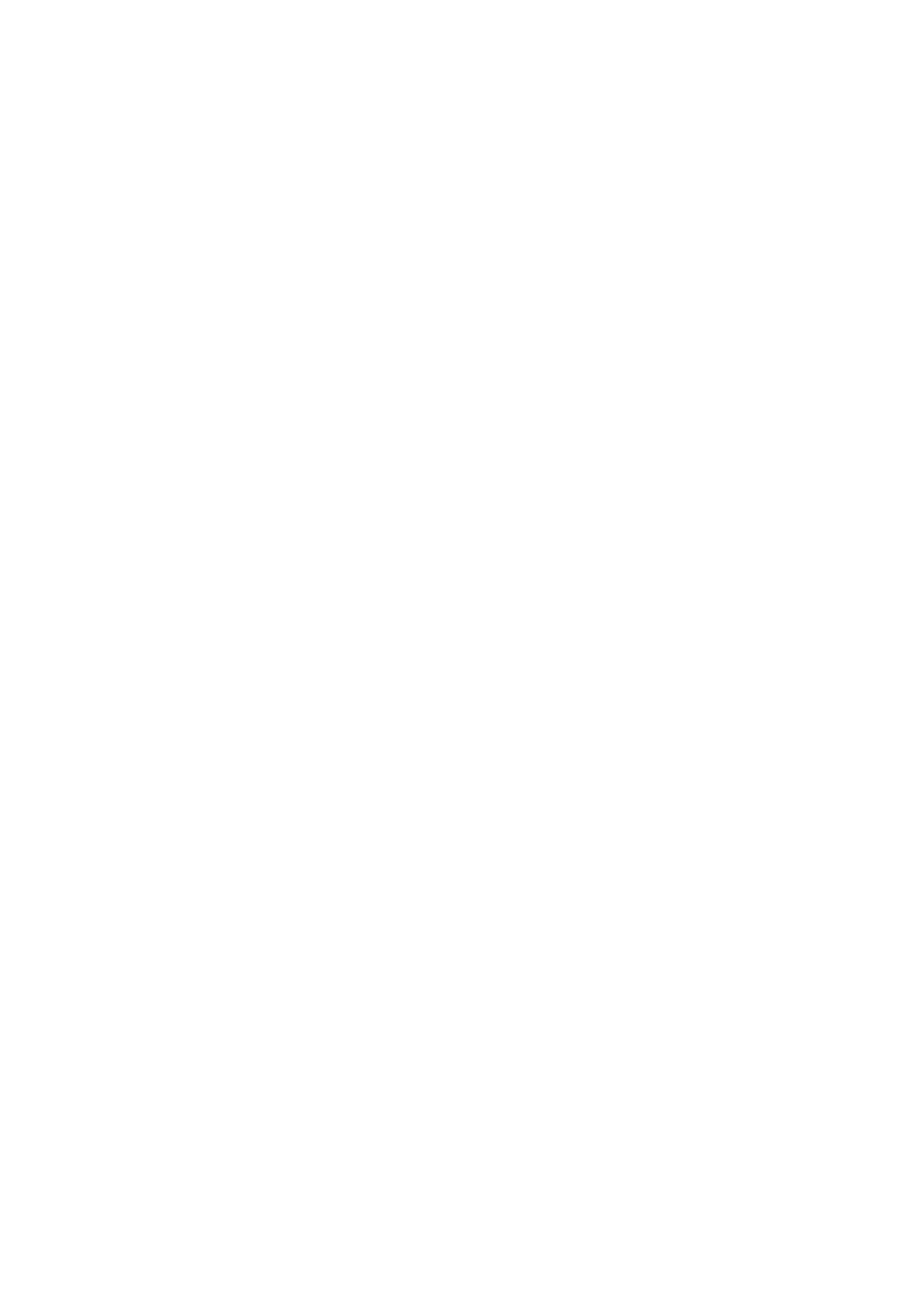## **Chapter 2**

# **A column generation based heuristic for routing ships and cargo in liner shipping**

Karina H. Kjeldsen\* and Jens Lysgaard CORAL, Department of Economics and Business Business and Social Sciences, Aarhus University Fuglesangs All´e 4, DK-8210 Aarhus V, Denmark e-mail: {kahk,lys}@asb.dk \*Corresponding author

#### **Abstract**

The main problem in the liner shipping industry is designing the service network. The design process consists of deciding the frequency of service between port pairs, establishing the routes to be sailed and which ship type to be used for each route. Furthermore, the cargo-routing must be decided. The weekly frequency predominant in the liner shipping industry is exploited to establish the number of ships to use per route and their speed. A flow model representing the problem is developed. To find a solution to the flow model a Dantzig-Wolfe decomposition is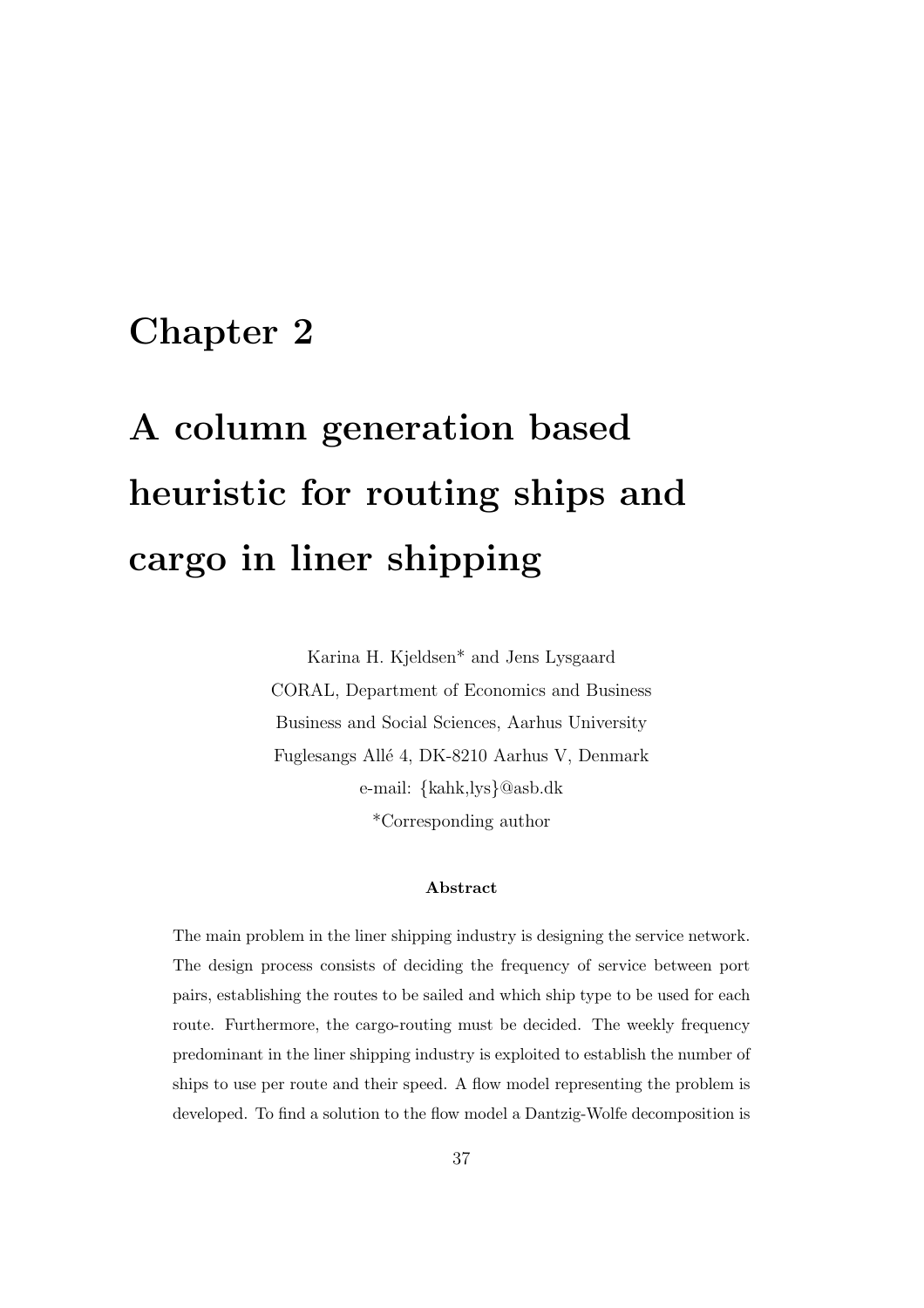applied. The master problem is solved by commercial software, while a heuristic is developed for column generation.

**K**ey words: Transportation, routing, network design, maritime transportation

## **2.1 Introduction**

In the last decade a large number of mergers and acquisitions have taken place within the liner shipping industry. This has resulted in larger controlled fleets which in turn have made it impossible to create optimal fleet schedules by pen and paper as done traditionally (Christiansen et al., 2004). Furthermore, the shipping industry has experienced decreasing profits which have led to an increased focus on improving asset utilization and minimizing the major operating cost including fuel consumption. The combination of these factors is the motivation for seeking improved methods for routing and fleet deployment in liner shipping that take into account fuel consumption.

One of the major influences on fuel consumption is the speed at which the ships sail. The speed of a ship is in turn impacted by the time spent in the various ports on a route. This is due to the fact that a fixed amount of time is available for traversing the route and the more time the ship spends in port, the faster it will have to sail in order to make up for lost time. The most accurate estimate on time spent in port is obtained if the ship type, the port, and the volume of cargo are all taken into account as suggested by Lane et al. (1987). Within routing and fleet deployment in liner shipping only Shintani et al. (2007) and Alvarez (2009) consider the speed as a variable rather than a given input. However, in Alvarez (2009) the time in port is fixed for each portship combination while Shintani et al. (2007) considers the cargo volumes and the port. Hence neither of the two consider all three aspects influencing the time spent in port.

The model considered in this article includes the speed of the ships as a decision variable. Thus the speed for each ship must be decided. The chosen speed has a tremendous influence on fuel consumption. According to the description of the relationship between speed and fuel consumption in (Ronen, 1982), a ship with a maximum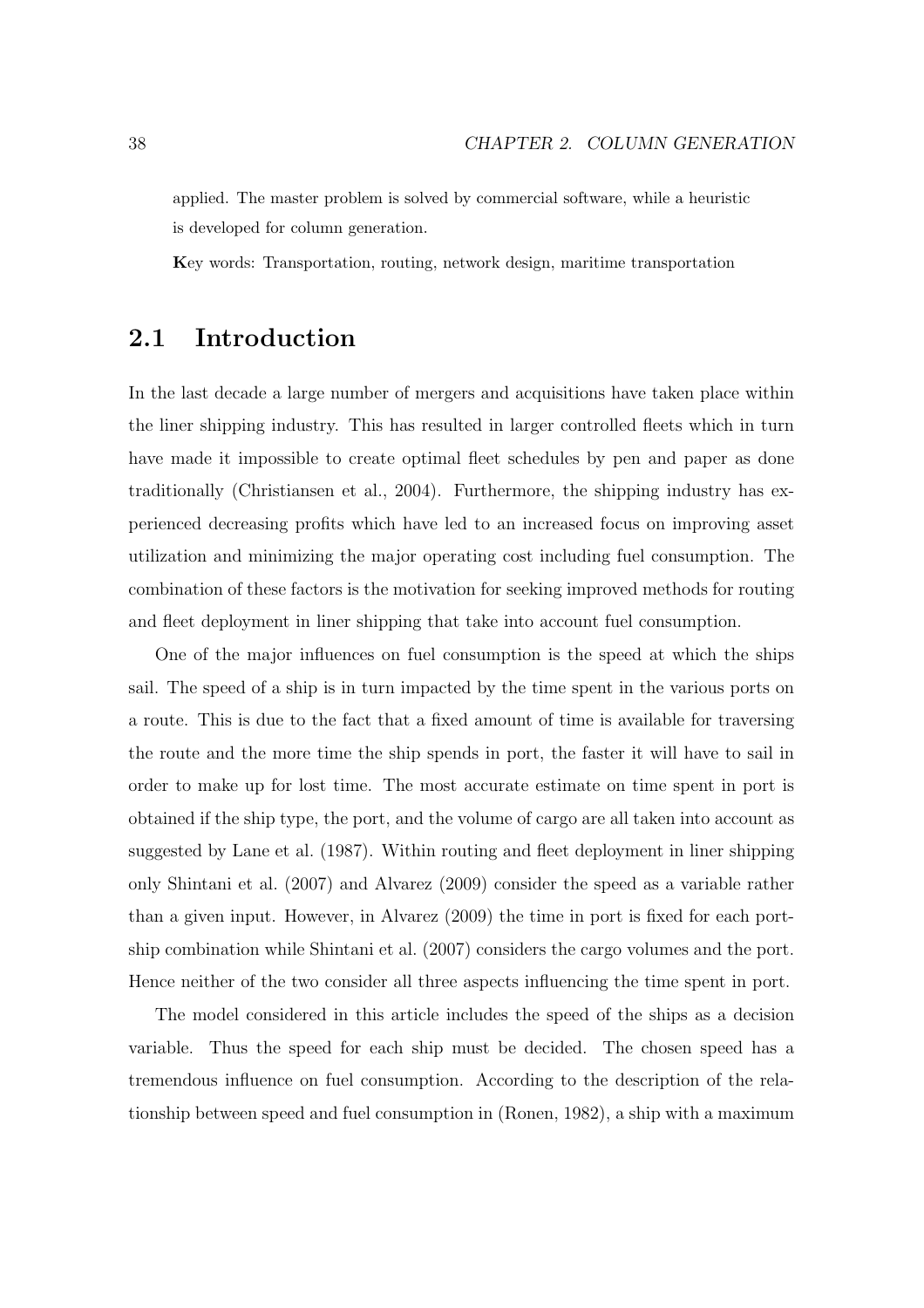speed of 25 knots can save 36 % fuel by reducing the speed to 20 knots. In addition, the model takes into account the interplay between port, ship type, and cargo volume when estimating the time spent in port. When considering cargo volumes in a liner shipping perspective, it is important to take into account the additional volumes that will be added in some ports due to transshipment.

The objective of the project is twofold. First of all, the objective is to develop a mathematical flow model for the routing of ships and cargo in liner shipping while also considering various deployment issues such as which ships to use on which routes and what speed the ships should maintain. The model incorporates all major aspects of the problem as experienced by the liner shipping companies including the described aspects of variable speed, transshipment, and time in port. Secondly, a heuristic is developed based on Dantzig-Wolfe decomposition and column generation. As part of the heuristic, the performance of various methods for assigning cargo to routes are tested in terms of solution quality and the time required to obtain the solution. In addition, various methods for minimizing the set of allowable routes are tested as well.

In section 2.2 a literature review is introduced. In section 2.3 the problem and the assumptions as well as the notation and the mathematical flow model are described. In section 2.4 the heuristic is presented and in section 2.5 the computational results are discussed. Finally, in section 2.6 concluding remarks are presented.

## **2.2 Literature review**

Despite the fact that maritime transportation is paramount for global trade, the volume of research on ship routing and scheduling is still rather low. However, it has been increasing steadily in the last 15 years. This is especially true for ship routing and scheduling within liner shipping where the number of articles have more than doubled within the last decade. The very first articles on ship routing and scheduling were reviewed by Ronen (1983) and included all three modes of maritime transportation. A decade later a review of the intervening work on ship routing and scheduling was done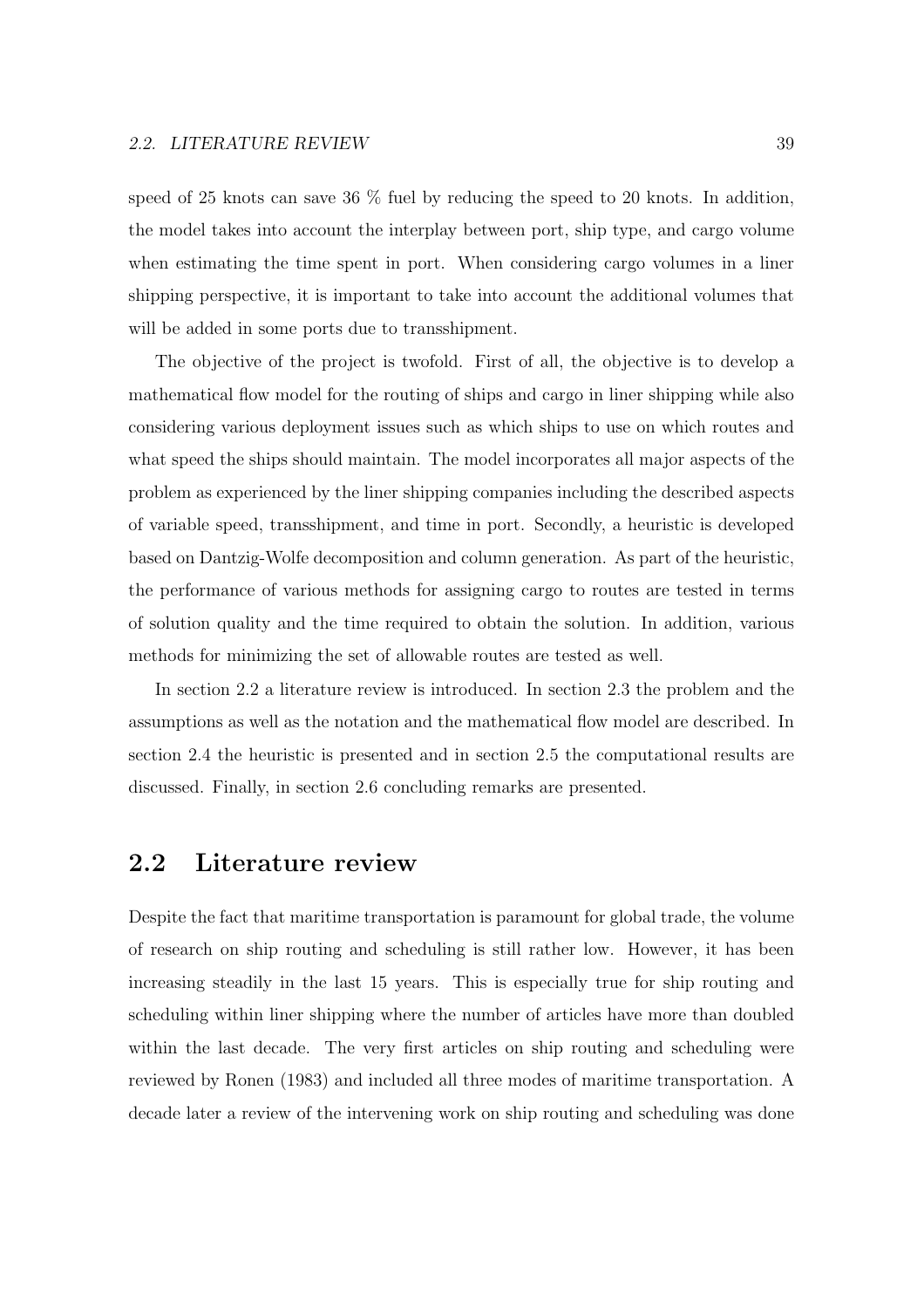by Ronen (1993). This was followed by Christiansen et al. (2004) which reflected the increasing focus on maritime transportation. The review by Kjeldsen (2011) covered the entire period but focused solely on routing and scheduling problems as they appear in connection with liner shipping.

Within scheduling in liner shipping, the following four articles touch upon one or more of the aspects mentioned in section 2.1. Ting and Tzeng (2003) include the speed as a variable but the cost of changing the speed is not considered. Port productivity is considered when creating schedules hence the time spent in port depends on the volume and the port but not on the ship. Yan et al. (2009) allow transshipment and include the cost of same in the objective function. The two articles presented in Lane et al. (1987) and Agarwal and Ergun (2008) include the aspect of fleet deployment on top of the scheduling aspects. Lane et al. (1987) introduce the idea that the time in port is dependent on the ship, the port, and the cargo volume, but it is unclear how they use this dependency in the model. In Agarwal and Ergun (2008) the length of a port stay comes in multiples of days and is not dependent on neither cargo volume, port nor ship. The cost of transshipment is investigated during the computational studies in Agarwal and Ergun (2008), although the cost of transshipment is not considered in their initial model.

The following three articles are concerned with the routing problem in liner shipping and consider either the speed, transshipment, or the time spent in port. Reinhardt et al. (2007) impose a demand for weekly service. In addition, the authors allow transshipment of cargo and they include the cost of transshipment in the objective function. Shintani et al. (2007) include the deployment decisions as the speed is variable. The cost of a chosen speed is considered when making decisions. The time spent in port is dependent on the cargo volume and the port. In Alvarez (2009) the speed of the ships also has to be established and the cost of the chosen speeds constitutes a part of the total cost. Transshipment is allowed and has an associated cost. The time spent in port is dependent on the ship type and port but not on the cargo volume.

Set partitioning and column generation techniques are widely used for solving land-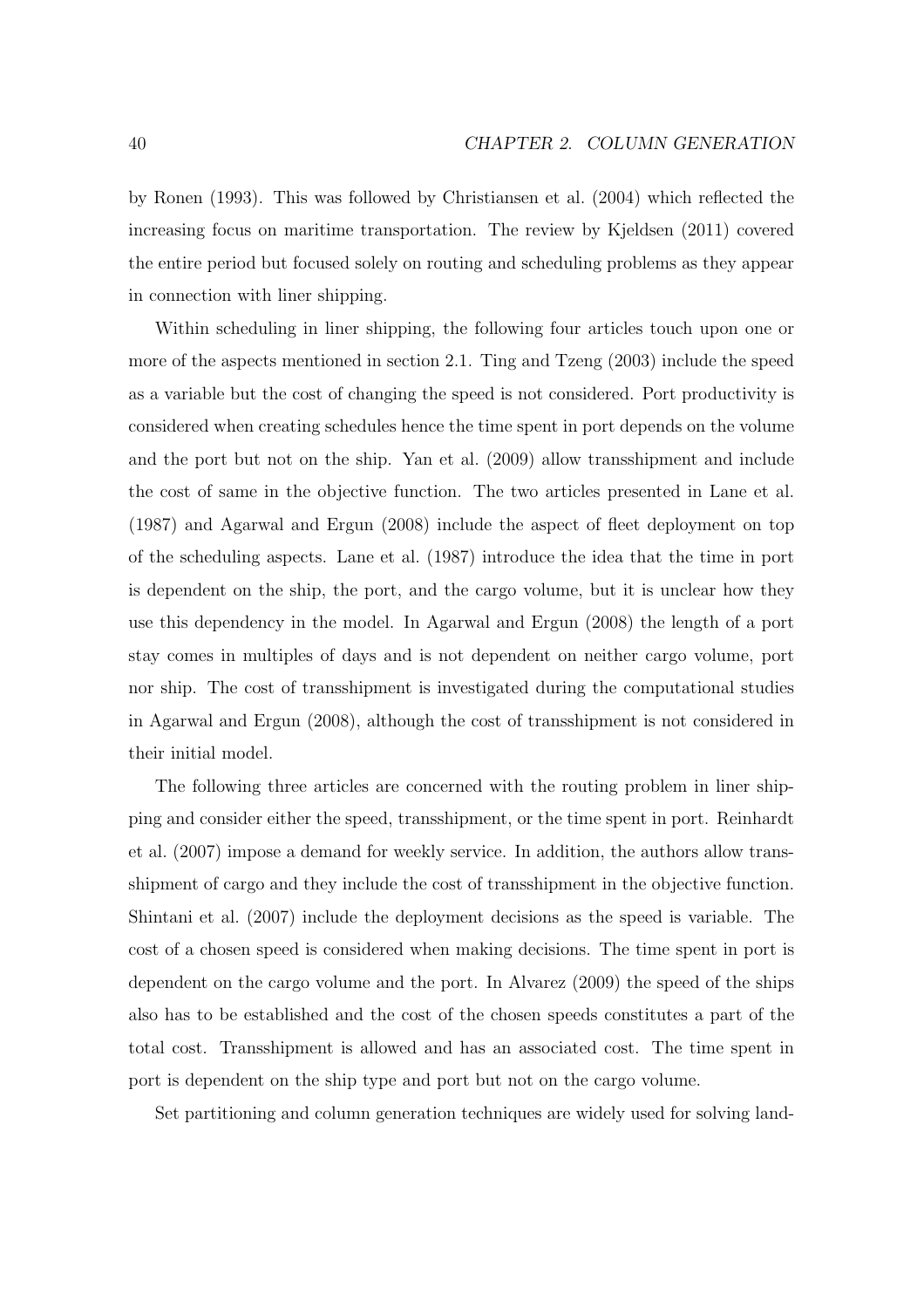based transportation problems. Within maritime transportation the techniques have been applied less frequently, though there are a number of applications within tramp and industrial shipping. Appelgren (1969) applies the Dantzig-Wolfe decomposition to a shipping application with fixed and spot cargo. Kim and Lee (2005) is an example of a tramp application with fixed cargo sizes, whereas Brønmo et al. (2010) is an example of scheduling of tramp ships with flexible cargo sizes. Christiansen and Fagerholt (2002) and Bausch et al. (1998) are examples from industrial shipping. In addition, Christiansen and Nygreen (1998) and Persson and Göthe-Lundgreen (2005) use column generation to solve marine inventory routing problems. In liner shipping set partitioning and column generation has been applied in Lane et al. (1987) where a set of columns are generated a priori at the discretion of an analyst and the set partitioning problem chooses the least cost set of columns which satisfies all requirements. In Fagerholt (1999) the set partitioning problem has the same function and all viable columns are generated a priori based on combining single routes into multiple routes. Sigurd et al. (2007) use delayed column generation where columns are added in the branching process.

## **2.3 Problem Description**

The liner shipping problem consists of creating routes for a heterogenous fleet of ships that ensure that all demands between the ports are delivered at the lowest possible cost. The pick-up and deliveries are interwoven and each demand is known by the port pair that stipulates the origin and destination. In liner shipping demand is considered to be dependent on the service that the liner shipping company provides (Bendall and Stent, 2001; Boffey et al., 1979; Ronen, 1983, 1988). One of the most important service parameters is the frequency of service offered for each port pair (Brooks, 1985). Hence by fixing the frequency it is possible to fix the demand to some extend. The major liner shipping companies such as Maersk Line (Maersk, 2011), MSC (MSC, 2011), CMA-CMG (CMA-CMG, 2011), Evergreen (Evergreen, 2011) and Hapag-Lloyd (Hapag-Lloyd, 2011) use weekly frequency for most of their services. Weekly frequency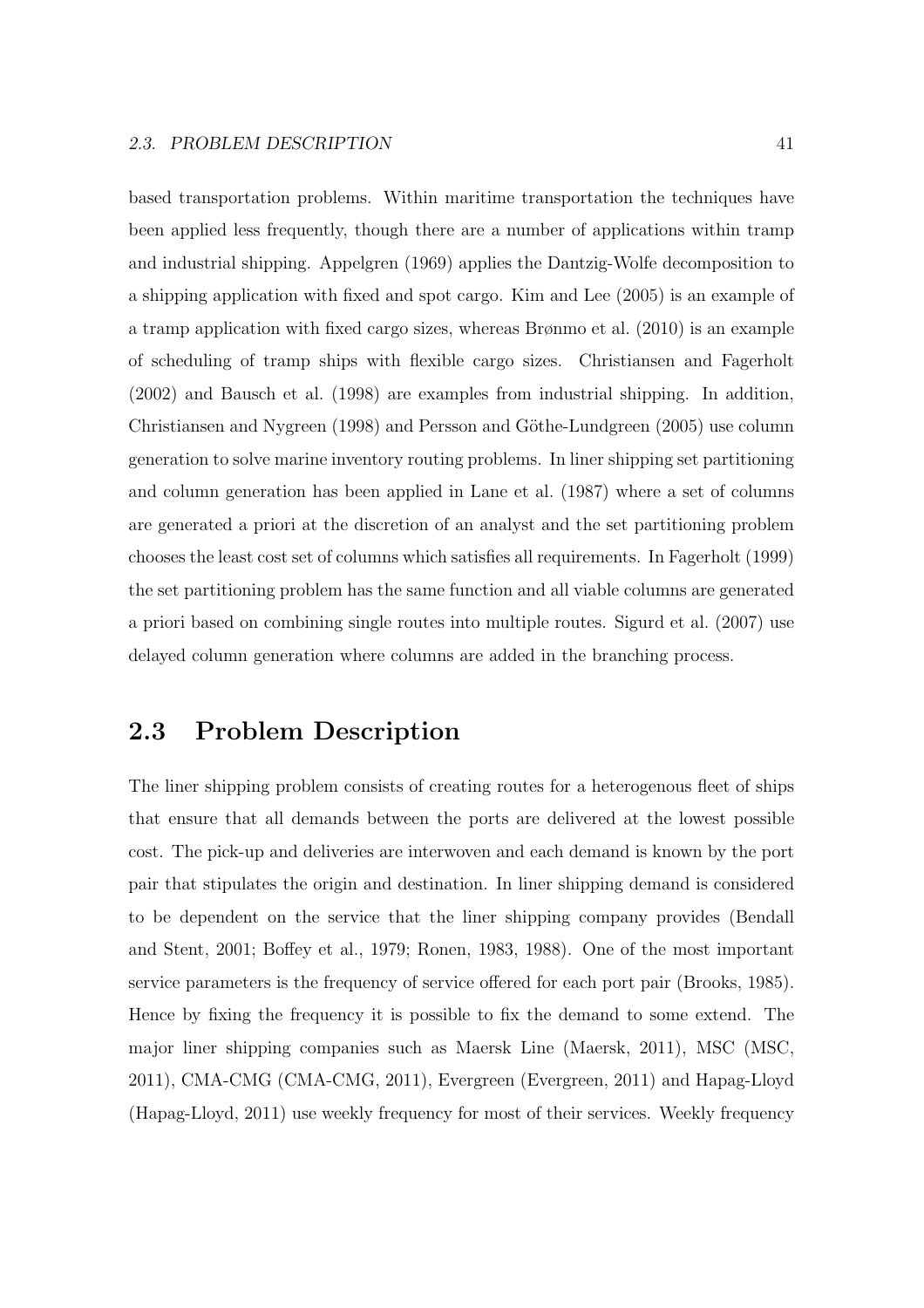is also used in the model by (Reinhardt et al., 2007), (Agarwal and Ergun, 2008), and (Yan et al., 2009), wherefore this frequency has been chosen. When the frequency is fixed, the use of deterministic demand becomes less of an approximation.

Splitting demand on different routes is not allowed. This is mainly due to the fact that the effect of splitting demand is very small when the individual demands are small compared to the size of the ships (Dror and Trudeau, 1990) and when splitting demand would likely lead to an increase in port calls (Fagerholt, 2004) both of which is the case for a global liner shipping company. Partial satisfaction of demand is not allowed, because if it was allowed while the objective is to reduce the cost, then no cargo would be loaded, the ships would not be used, and the cost would be zero.

All demand is shipped in containers which come in several sizes. The two most prevailing sizes are TEUs (Twenty-foot Equivalent unit) and FEUs (Forty-foot Equivalent Unit). The number of TEUs is easily obtained as one FEU is equivalent to two TEUs. In the following, demand and ship capacities are measured in TEUs. When the liner shipping companies estimate the cost of transshipment and the time spent on discharges, loadings and transshipment, the measurement used is the number of moves. A move is the action of discharging or loading a container regardless of the container size. Thus there will not be the same number of moves as the number of TEUs when for example discharging at a port. However, the major shipping lines have a more or less fixed ratio between TEU and FEU for most trades. This ratio is used to correct the cost per transshipment and the time consumption per move so that the transshipment cost is per TEU and the time consumption is per TEU. The time consumption per TEU is dependent on the port and ship type; the port because each port has different ground handling capabilities and number of cranes, and the ship type because the size of the ship decides how many cranes can be operated on it simultaneously.

Transshipment is an intrinsic part of liner shipping. Since this is a tactical problem, port capacities and capabilities are fixed when it comes to transshipment. Therefore only a limited number of ports can function as transshipment hubs. This results in a limited number of transshipment options for each demand. The number of options will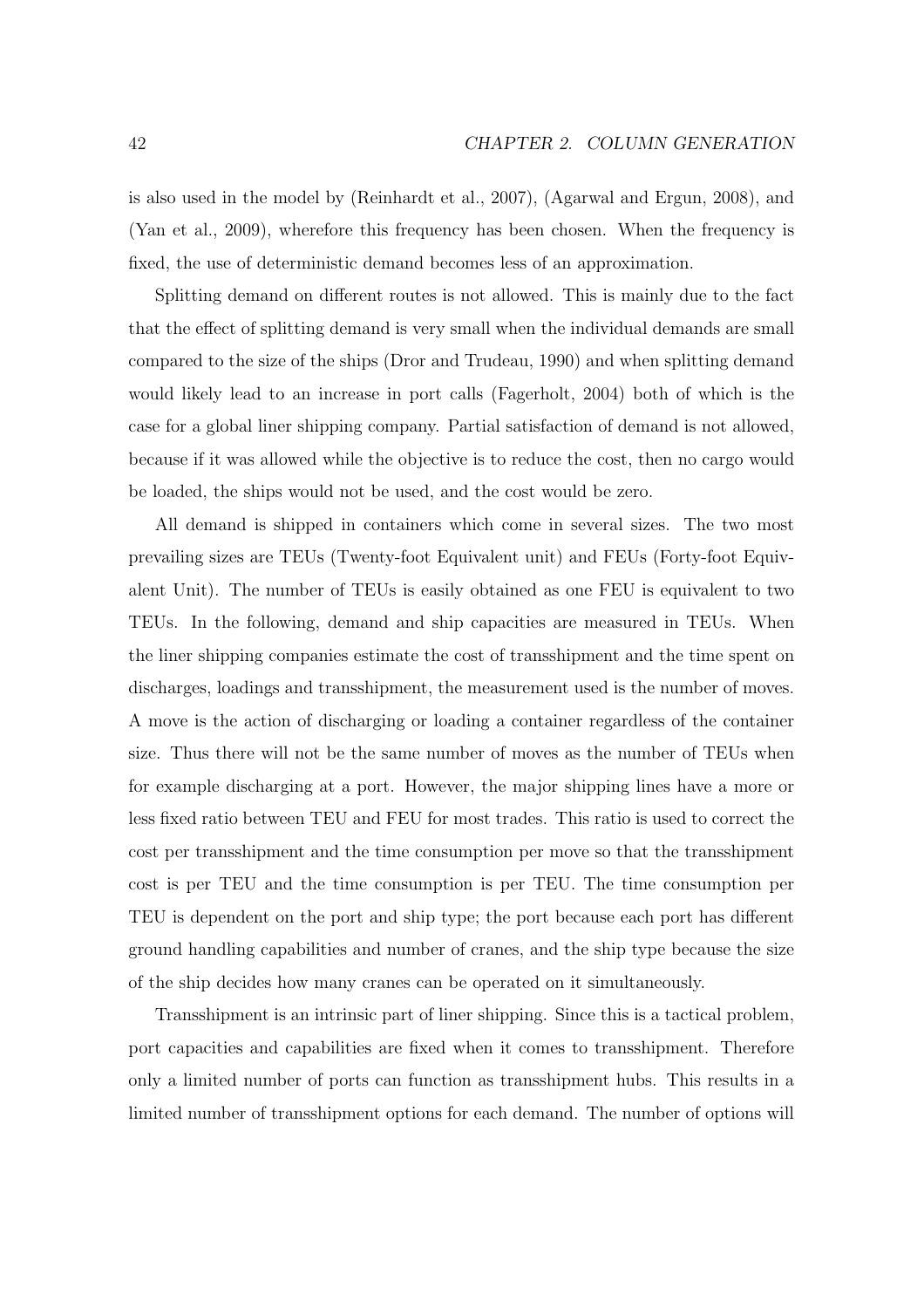

Figure 2.1: a) and b) show two variants of the routes 1-2-6-5 and 1-4-3-7.

depend on the number of ports in the network that has transshipment capabilities.

Ships involved in liner shipping are never expected to be empty (Ronen, 1983). Routes are cyclic and a ship is assigned to one route which it sails continuously. Therefore, all cargos loaded in a port can eventually be discharged in any other port on the route and thus there is no need for a port precedence requirement. Compatibility between ships and ports is required to ensure that ports can accommodate the ships calling and to ensure that cranes are available either in the ports or on the ships.

The fleet consists of a number of ships that can be divided into ship types. Ships of the same type will have similar physical characteristics such as speed capabilities, fuel consumption, draft and capacity. The major shipping lines have a number of ships of each type, and there seems to be a strong preference for similar ships on a route. Since all routes are sailed every week and the demand is identical week after week, this ensures that all cargo can be accommodated. This further guarantees that the number of ships required will be fixed. The speed of the ships is included as a decision variable because the time required to traverse each route greatly depends on the chosen speed as does the cost.

The weekly frequency on a route is obtained by having ships sail in a staggered pattern so that any two consecutive ships are exactly one week apart. This can be achieved by choosing a speed that ensures that the route takes an integer number of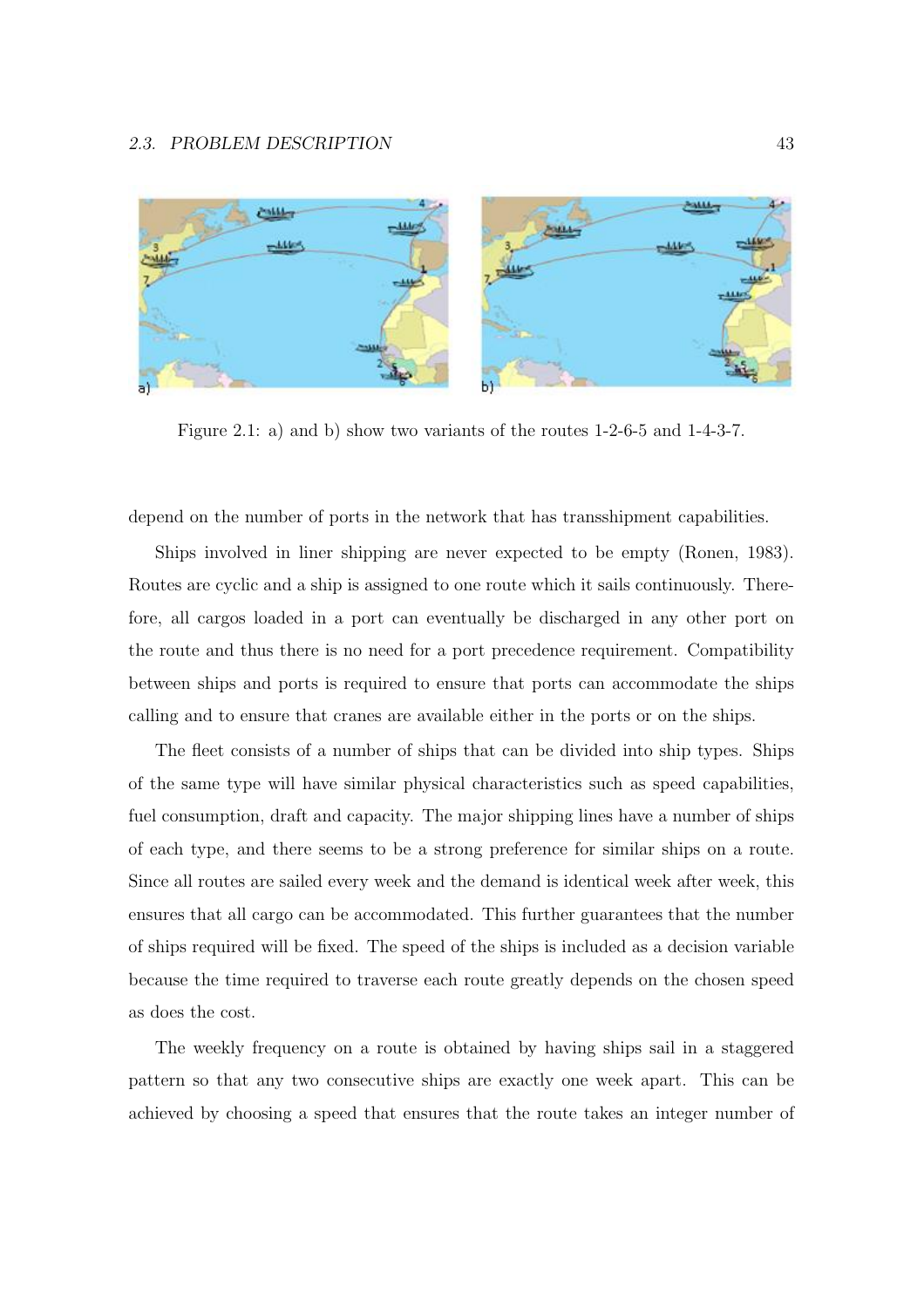weeks to perform and then have the same number of ships sail the route exactly one week apart. That is, the number of ships sailing the route equals the route's duration measured in weeks.

This is exemplified in figure 2.1 where the routes in a) and b) have the same port sequences. However, they differ with respect to the durations and the number of ships sailing the routes. For example, in a) the upper route is a four week round trip sailed by four ships at a speed of 13.3 knots, whereas in b) the upper route is a five week round trip sailed by five ships at the lower speed of 10.5 knots. The idea of having the number of ships on a route equal the route's duration measured in weeks is also found in Agarwal and Ergun (2008). However, they present a model where each ship type has a fixed speed rather than a variable speed as is the case here.

Since the duration of a route in weeks is identical to the number of ships assigned to a route, the weekly cost of sailing a route (in total over all ships on the route) is equal to the cost of having one ship sail the entire route (in total over the duration of the route). Using this relation, the weekly cost of including any route is available irrespective of its duration, whereby it becomes possible to compare routes with varying time spans. As such, the length of the planning horizon is not required in the model. This is a central element in this paper's model construction. The corresponding mathematical aspects are explained further in subsection 2.3.1.

#### **2.3.1 Notation**

The mathematical model for the liner shipping problem is based on a flow formulation. Let N be the set of ports, and let A be the set of arcs  $(i, j)$  with  $i, j \in N$  so that one or more ship types can feasibly sail from port i to port j if and only if (iff)  $(i, j) \in A$ . The distance from port i to port j, measured in nautical miles, is denoted  $d_{ij}$ . The set of ship types is denoted T. The port set  $N_t \subseteq N$  is the set of feasible ports for ships of type t, and  $A_t \subseteq A$  is the set of feasible arcs for ships of type t, i.e., a ship of type t can feasibly sail from port i to port j iff  $(i, j) \in A_t$ . Each ship type t has an upper and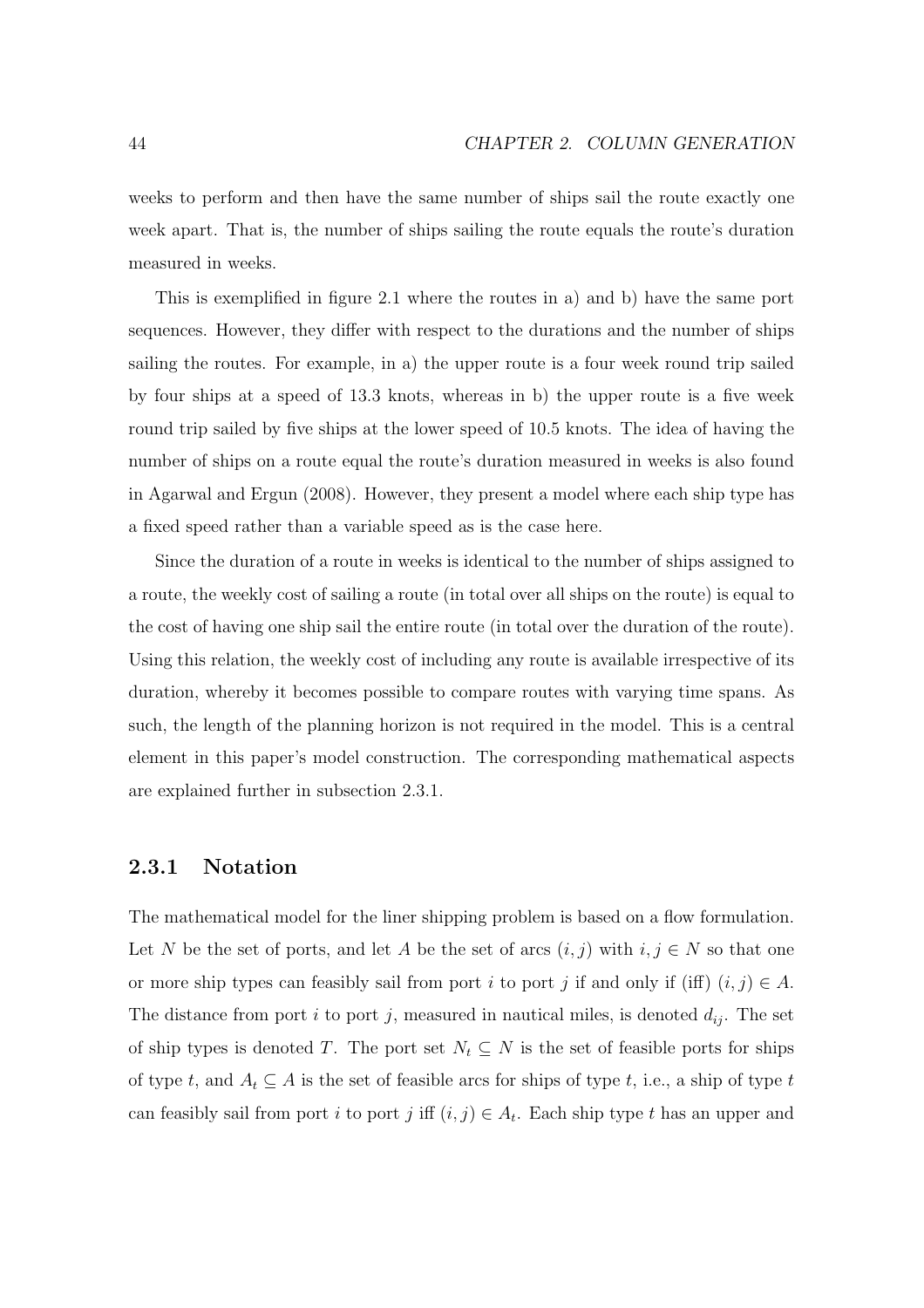lower bound on the speed that the ships of that type can maintain over an extended period of time, these are denoted by  $S_t^-$  and  $S_t^+$ . In addition each ship type t has a given capacity denoted by  $Q_t$ .  $F_t$  is the fuel in tons per day consumed by a ship of type t when sailing at speed  $S_t^+$ . For each ship type t,  $V_t$  is the set of ships of type t indexed by v where  $V_i \cap V_j = \emptyset$  for all  $i \neq j$ .

The set of cargos is denoted  $M$ . The volume of cargo  $m$ , measured in TEUs, is denoted  $G_m$ , and  $K_{mi}$  indicates whether there is a supply of cargo m available in port *i* or not. The origin and destination ports for cargo m are denoted  $O_m$  and  $D_m$ , respectively. The set of ports in which transshipment of cargo  $m$  is permitted is denoted  $Z_m \subset N$ . The time, measured in days, required in port i to either discharge one TEU from a ship or load one TEU onto a ship of type t is denoted  $E_{it}$ . Finally, B denotes the maximum number of times a port may be visited on one route.

There are four cost types in the model. The cost of one ton of fuel is denoted by  $C^F$ ,  $C_t^U$  is the cost incurred when a ship of type t is used,  $C_i^T$  is the cost of loading or discharging one TEU at port *i* in connection with a transshipment, and  $C_i^P$  is the cost sustained when a ship of type  $t$  calls at port  $i$ .

The definition of decision variables in the model is somewhat untraditional for a flow model and should be viewed in close relation to the aspects related to the possibly different route durations. The general idea in the model is that any route is associated with a single ship as far as the mathematical representation is concerned, even if the duration of the route is more than one week. The model has a decision variable which represents the total duration in weeks of any route. In order to ensure that sufficiently many ships of each type are available for sailing each route, the model places an upper bound on the total duration of all routes that are assigned to ships of each type. This upper bound is equal to the number of available ships of that particular type.

The following decision variables are used and involve the above mentioned interpretation of the use of ships. The binary variable  $x_{ijv}$  equals 1 iff ship v sails directly from port i to port j, the binary variable  $y_{iv}$  equals 1 iff port i is called by ship v, and the binary variable  $u_{ijvm}$  equals 1 iff cargo m is transported from port i to port j on ship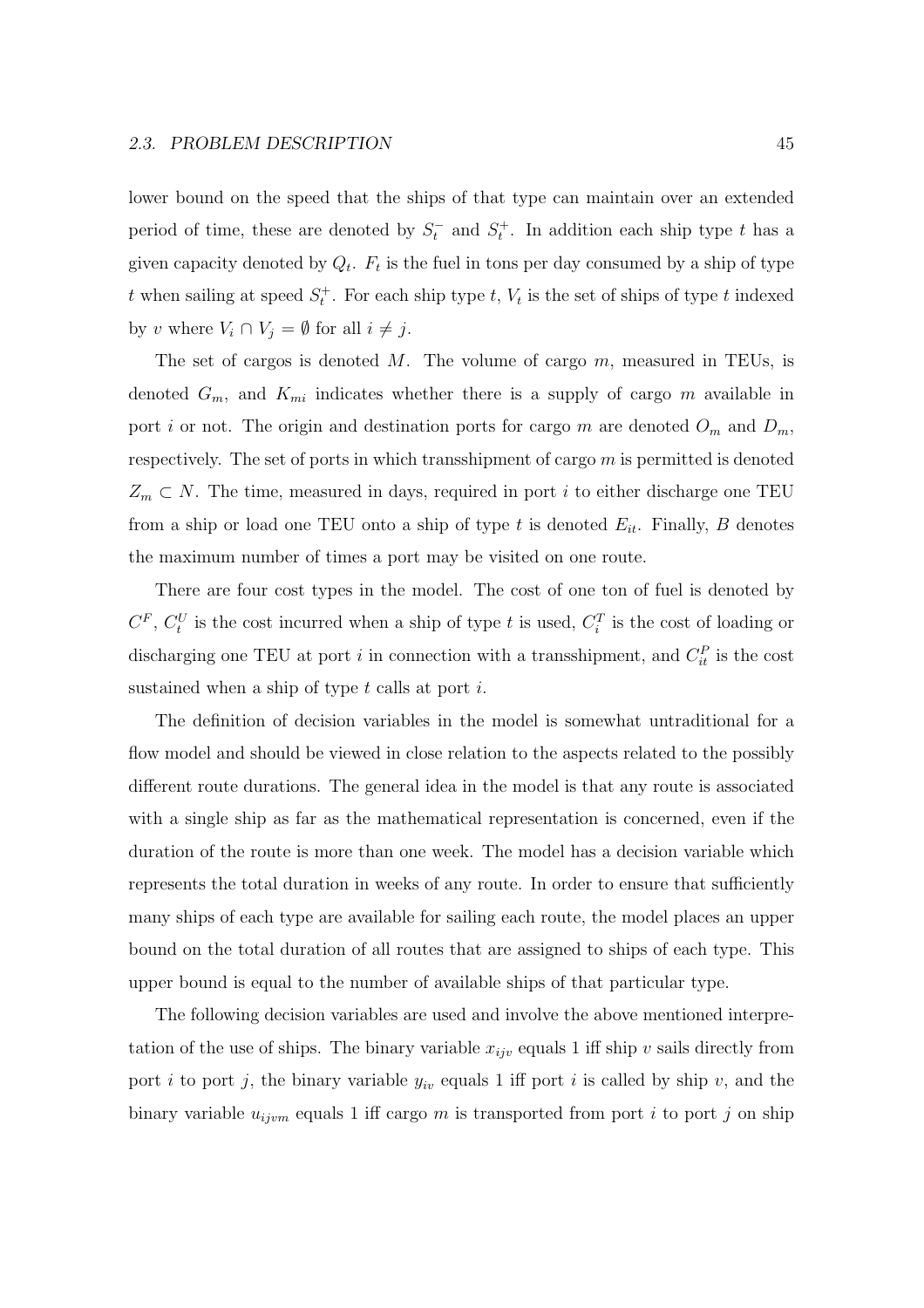v. In addition, variables  $\delta$  and  $\gamma$  are introduced in order to identify whether a cargo is discharged (loaded) in other ports than the cargo's destination (origin). This takes place in the following way: the binary variable  $\delta_{ivm}$  equals 1 iff cargo m is discharged in port  $i \neq D_m$  from ship v, and  $\gamma_{ivm}$  equals 1 iff cargo m is loaded on ship v in port  $i \neq O_m$ . Moreover,  $\beta_v$  is the duration in weeks of the route assigned to ship v. Finally,  $S_v$  is the continuous variable denoting the speed for ship v (measured in nautical miles per day).

## **2.3.2 Mathematical Model**

Ñ

$$
\min \sum_{t \in T} \sum_{v \in V_t} C^F F_t \left( \frac{S_v}{S_t^+} \right)^3 \sum_{(i,j) \in A_t} \frac{d_{ij} x_{ijv}}{S_v} + \sum_{t \in T} \sum_{v \in V_t} C_t^U \beta_v + \sum_{t \in T} \sum_{i \in N_t} \sum_{v \in V_t} \sum_{m \in M} C_i^T (\delta_{ivm} + \gamma_{ivm}) G_m + \sum_{t \in T} \sum_{v \in V_t} \sum_{i \in N_t} C_{it}^P y_{iv}
$$
\n(2.1)

s.t. 
$$
\sum_{j \in N_t} u_{ijvm} - \sum_{j \in N_t} u_{jivm} = 0,
$$
  
\n
$$
\forall t \in T, v \in V_t, m \in M, i \in N_t \setminus (Z_m \cup \{O_m, D_m\}),
$$
\n(2.2)

$$
\sum_{j \in N_t} u_{jivm} - \sum_{j \in N_t} u_{ijvm} \le \delta_{ivm}, \forall t \in T, v \in V_t, m \in M, i \in Z_m,
$$
\n(2.3)

$$
\sum_{j \in N_t} u_{ijvm} - \sum_{j \in N_t} u_{jivm} \le \gamma_{ivm}, \forall t \in T, v \in V_t, m \in M, i \in Z_m,
$$
\n(2.4)

$$
\sum_{t \in T} \sum_{v \in V_t} \sum_{j \in N_t} u_{ijvm} - \sum_{t \in T} \sum_{v \in V_t} \sum_{j \in N_t} u_{jvm} = K_{mi},
$$

$$
\forall m \in M, i \in Z_m \cup \{O_m, D_m\},\tag{2.5}
$$

$$
x_{ijv}Q_t \ge \sum_{m \in M} G_m u_{ijvm}, \forall t \in T, v \in V_t, (i, j) \in A_t,
$$
\n(2.6)

$$
S_t^- \le S_v \le S_t^+, \forall t \in T, v \in V_t, (i, j) \in A_t,
$$
\n(2.7)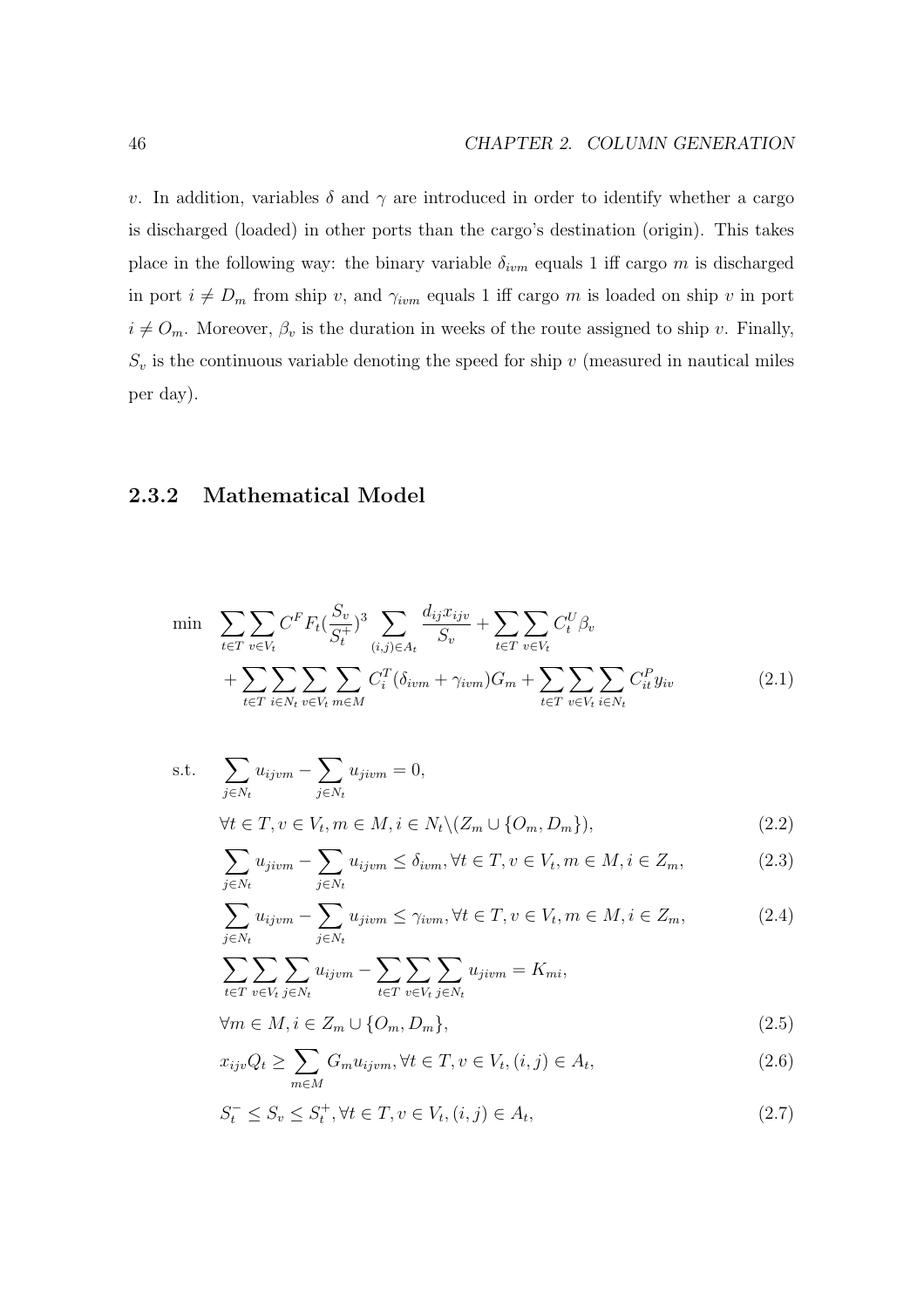$$
\frac{\sum_{(i,j)\in A_t} d_{ij}x_{ijv}}{S_v} + \sum_{m\in M} \sum_{i\in Z_m} \sum_{j\in N_t} G_m E_{it}(\delta_{ivm} + \gamma_{ivm}) + \sum_{m\in M} \sum_{i\in \{O_m, D_m\}} \sum_{j\in N_t} G_m E_{it} x_{ijv} \le 7\beta_v, \forall t \in T, v \in V_t,
$$
\n(2.8)

$$
\sum_{v \in V_t} \beta_v \le |V_t|, \forall t \in T,
$$
\n(2.9)

$$
\sum_{j \in N_t} x_{ijv} - \sum_{j \in N_t} x_{jiv} = 0, \forall t \in T, v \in V_t, i \in N_t,
$$
\n(2.10)

$$
\sum_{i \in S} \sum_{j \in \overline{S}} x_{ijv} \ge y_{\tau v} + y_{\sigma v} - 1,
$$
\n
$$
y_{\sigma} = \sum_{i \in \overline{S}} \sum_{j \in \overline{S}} x_{ijv} \ge y_{\tau v} + y_{\sigma v} - 1,
$$
\n
$$
(2.11)
$$

$$
\forall S \subset N, \bar{S} = N \backslash S, \tau \in S, \sigma \in \bar{S}, t \in T, v \in V_t,
$$
\n
$$
(2.11)
$$

$$
By_{iv} \ge \sum_{j \in N_t \setminus \{i\}} x_{ijv}, \forall t \in T, v \in V_t, i \in N_t,
$$
\n
$$
(2.12)
$$

$$
x_{ijv} \in \{0, 1\}, \forall t \in T, v \in V_t, (i, j) \in A_t,
$$
\n(2.13)

$$
y_{iv} \in \{0, 1\}, \forall t \in T, v \in V_t, i \in N_t,
$$
\n(2.14)

$$
\delta_{ivm}, \gamma_{ivm} \in \{0, 1\}, \forall t \in T, v \in V_t, m \in M, i \in Z_m,
$$
\n
$$
(2.15)
$$

$$
u_{ijvm} \in \{0, 1\}, \forall t \in T, v \in V_t, (i, j) \in A_t, m \in M,
$$
\n(2.16)

$$
\beta_v \ge 0 \text{ and integer}, \forall t \in T, v \in V_t,
$$
\n(2.17)

where the value of  $K_{mi}$  in (2.5) is given as follows:

$$
K_{mi} = \begin{cases} 1, & \text{when } i = O_m \\ -1, & \text{when } i = D_m \\ 0, & \text{otherwise.} \end{cases}
$$

The objective (2.1) defines the total cost which is to be minimized. There are four terms in the objective function. The first term is the cost of fuel for sailing the routes. The second term is the cost of using the ships that must be deployed. The third term is the cost of transshipment. The last term is the cost of the calls to various ports.

Constraints (2.2) ensure that the cargo is not loaded or discharged in a port which is neither approved for transshipment of the cargo nor is it the origin or destination of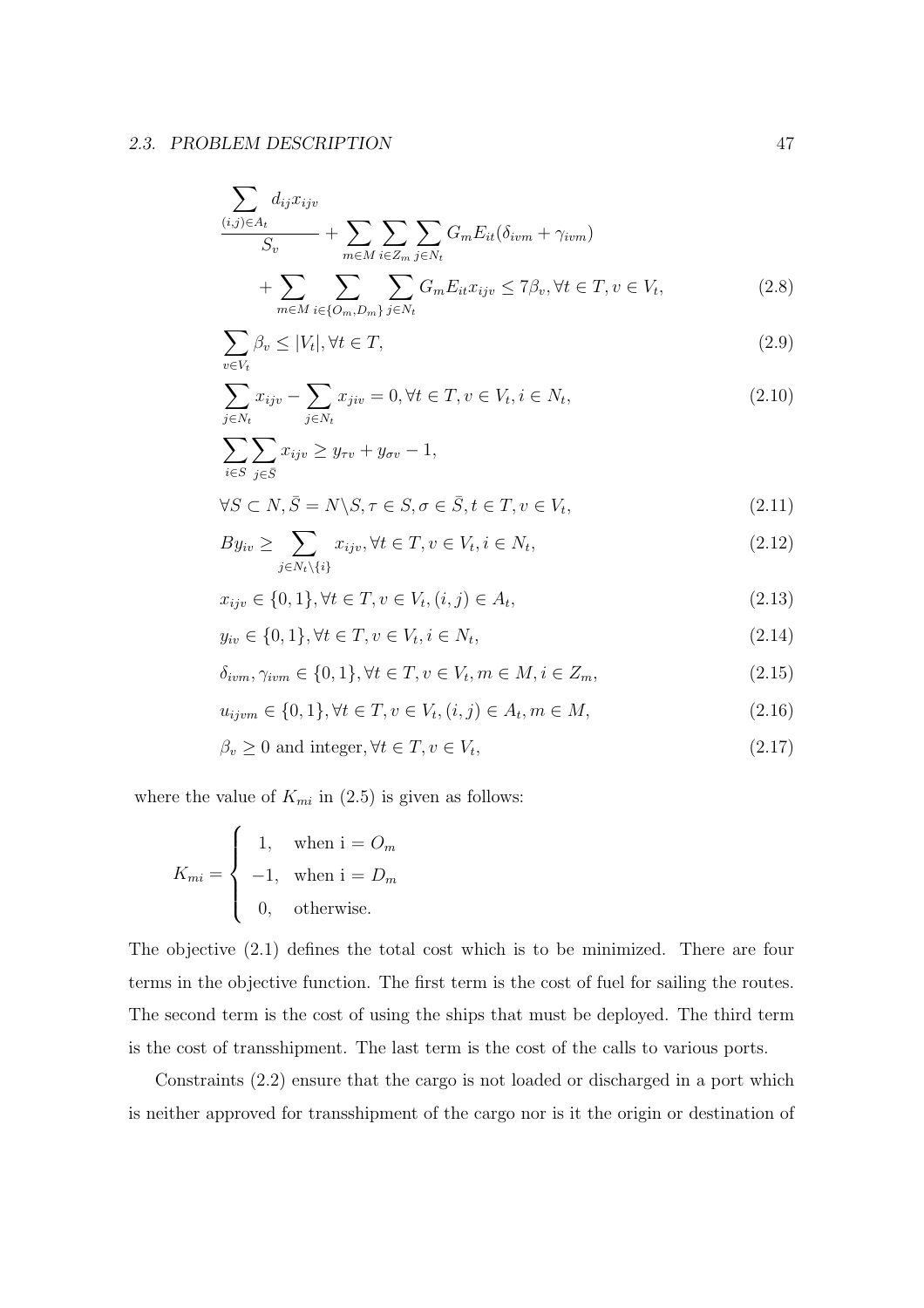the cargo. Together with constraints (2.5), constraints (2.2) also ensure that only the intended transshipment ports are used for transshipment purposes.

Constraints  $(2.3)$  together with constraints  $(2.15)$  ensure that if cargo m can be discharged in port  $i$  from ship  $v$  for transshipment, then either all or none of the cargo is discharged for transshipment. Constraints (2.4) together with constraints (2.15) ensure that the loading of transshipment cargo  $m$  in port i onto ship v is restricted in the same fashion. Constraints (2.3) and (2.4) are only enforced for transshipment ports as constraints (2.5) ensure that no other ports will have cargo for transshipment.

Constraints (2.5) together with the possible values of  $K_{mi}$  guarantee the proper flow of transshipment cargo. This is achieved by requiring that if cargo  $m$  has neither origin nor destination in port  $i$  ( $K_{mi} = 0$ ) and it is loaded onto or discharged from ship v in port i, then the reverse action must also take place for cargo  $m$  in port i (this will then be done on another ship). Furthermore, the constraints ensure that cargo  $m$  is loaded at its origin and discharged at its destination.

Constraints (2.6) ensure that the capacity available on ship v sailing from i to j is sufficiently large to accommodate all the cargos loaded on ship v sailing from i to j. Constraints (2.7) ensure that each ship maintains a speed that is within the given lower and upper bounds.

The left-hand side of constraints (2.8) is the time (measured in days) required to perform the route planned for ship  $v$ . The first term is the time spent sailing the route. This is found by calculating the length of the route divided by the speed of the ship. The second term is the time spent in port by the ship in order to perform the transshipment moves. The last term is the time spent on loading cargos at their origin and and discharging them at their destinations. The right-hand side of (2.8) is the duration of the route measured in days, so that  $\beta_v$  is the duration of the route measured in weeks. As  $\beta_v$  is required to be integer (2.17), the duration of the route is a whole number of weeks.

Constraints (2.8) are modeled as inequalities rather than equalities as a consequence of the lower bound on ship speeds. In order to obtain an exact whole number of weeks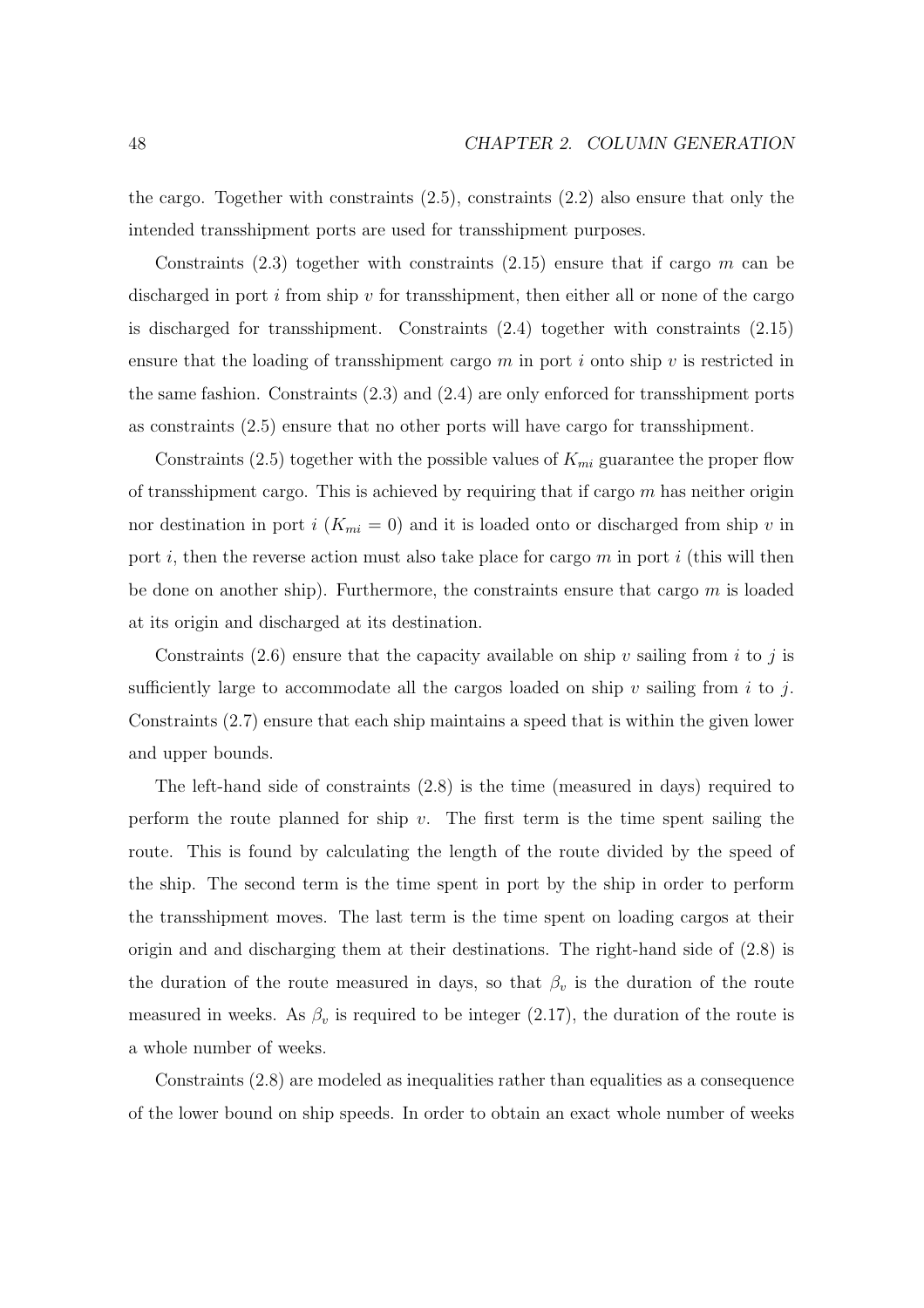as the duration of a route, it may be necessary to add idle time for the individual ship. Specifically, it is not safe to assume that the ship can just lower the speed until the left-hand side equals a given right-hand side since this may require a speed which is lower than the lower bound on the speed of the ship. Therefore, it may be necessary to include idle time on the route. This idle time is not included on the left-hand side of (2.8). Instead, idle time is given by the slack of the corresponding inequality.

As explained in subsection 2.3.1, the interpretation of the decision variables implies that whenever a route with a duration of  $\beta_v$  weeks is planned for a ship v of type t, then the solution should be interpreted so that  $\beta_v$  ships of type t are assigned to that particular route. Constraints (2.9) ensure that sufficiently many ships of each type are available by requiring that the total duration (measured in weeks) of all routes planned for ships of type  $t$  does not exceed the available number of ships of type  $t$ .

Constraints  $(2.10)$  ensure that the routes are cyclic by requiring that ship v departs from port i iff it arrives at port i. Constraints  $(2.11)$  and  $(2.12)$  ensure that the routes are connected. Furthermore, constraints (2.12) ensure adherence to the upper bound on the number of calls that one route may have to the same port.

Finally, constraints (2.13)-(2.16) restrict variables x, y,  $\delta$ ,  $\gamma$ , and u to be binary, and constraints (2.17) restrict the  $\beta$  variables to be nonnegative integers.

# **2.4 Heuristic solution method**

The model presented in section 2.3.2 is solved by a heuristic based on Dantzig-Wolfe decomposition. The decomposition splits the problem into a master problem and a subproblem. The master problem is a generalized set covering problem and the subproblem is the problem of generating promising columns for the master problem.

The heuristic produces solutions for the case that  $B = 1$ , i.e., all routes in the heuristic solution are elementary.

In the following sections, the main components of the heuristic will be explained. The restricted master problem is presented in section 2.4.1. The model's transshipment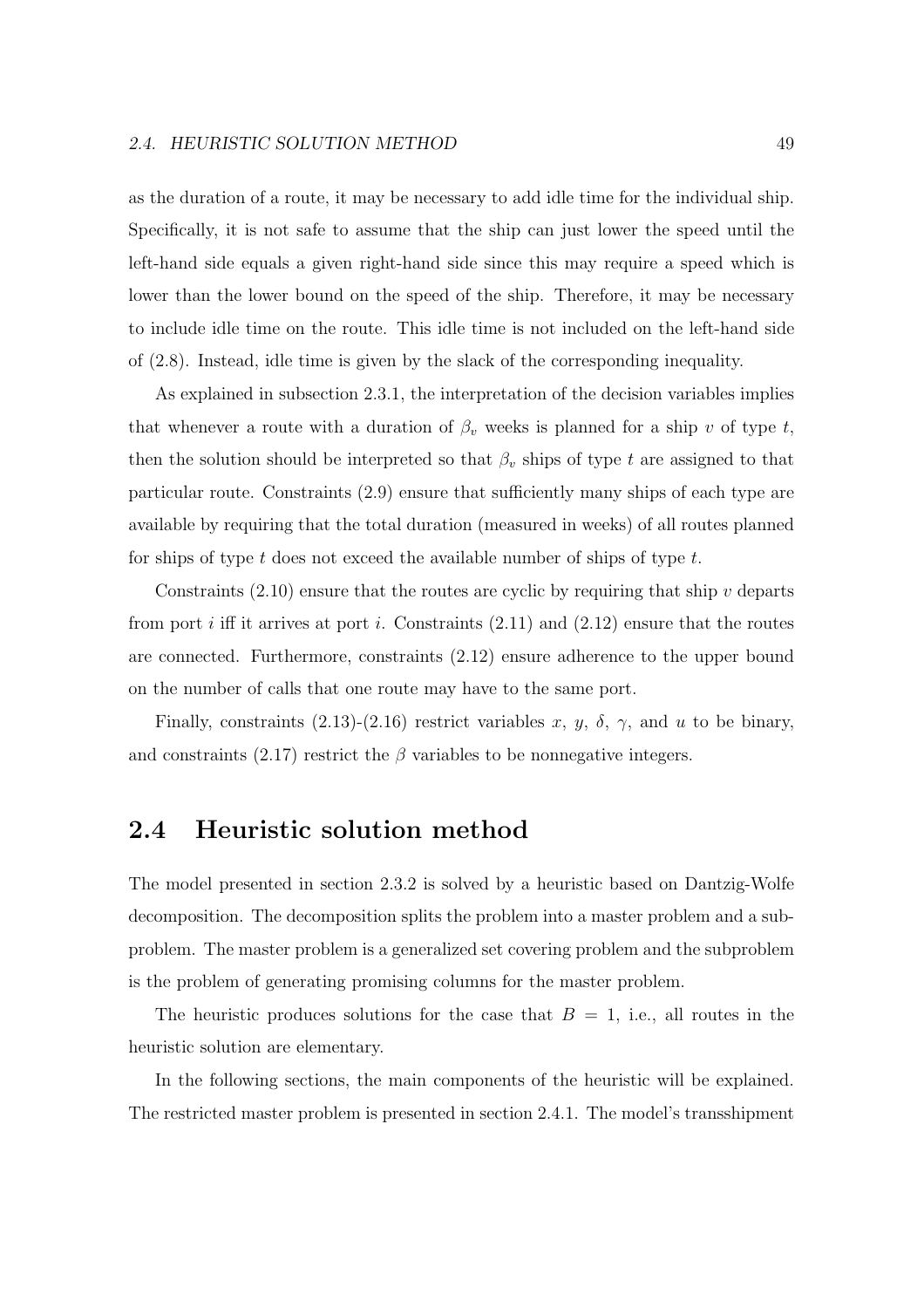columns are described in section 2.4.2, and the model's route columns are described in section 2.4.3. Finally, a brief overview of the heuristic as a whole is described in section 2.4.4.

## **2.4.1 The restricted master problem**

The restricted master problem is a generalized set covering problem that incorporates the global constraints mentioned in the flow model. The formulation contains three types of columns, namely i) dummy columns, ii) transshipment columns, and iii) route columns. The nature of these columns are as follows.

For each cargo  $m \in M$ , the model contains one dummy column and an associated binary decision variable  $\omega_m$ . The dummy columns serve only to ensure that the mathematical model has a feasible solution even if one or more cargos are not actually transported in the solution. Specifically,  $\omega_m = 1$  iff cargo m is not transported in the solution. Accordingly, the cost (denoted by  $\Omega^P$ ) of a dummy column is set to a prohibitively large value.

The transshipment columns can be explained as follows. Each cargo m has a number of possible paths from its origin to its destination. One of these paths is the direct connection, i.e., a path consisting of only the single arc  $(O_m, D_m)$ . Each of the other paths for cargo m is called a transshipment option and is represented by a corresponding transshipment column. The set of transshipment options for cargo  $m$  is denoted  $P_m$ . A binary decision variable  $\theta_{mp}$  is associated with the p'th transshipment option of cargo m, so that  $\theta_{mp} = 1$  iff transshipment option  $p \in P_m$  is used. The cost of transshipment option p for cargo m is denoted by  $\Omega_{mp}^T$  (the calculation of this cost is described in section 2.4.2).

A transshipment option is given by a sequence of two or more arcs. Let the set of arcs in transshipment option p for cargo m be denoted by  $\Gamma_{mp}$ . It is noted that the same arc  $(i, j)$  may be included in more than one transshipment option for cargo m. The set of all arcs which occur in one or more transshipment options for cargo  $m$  is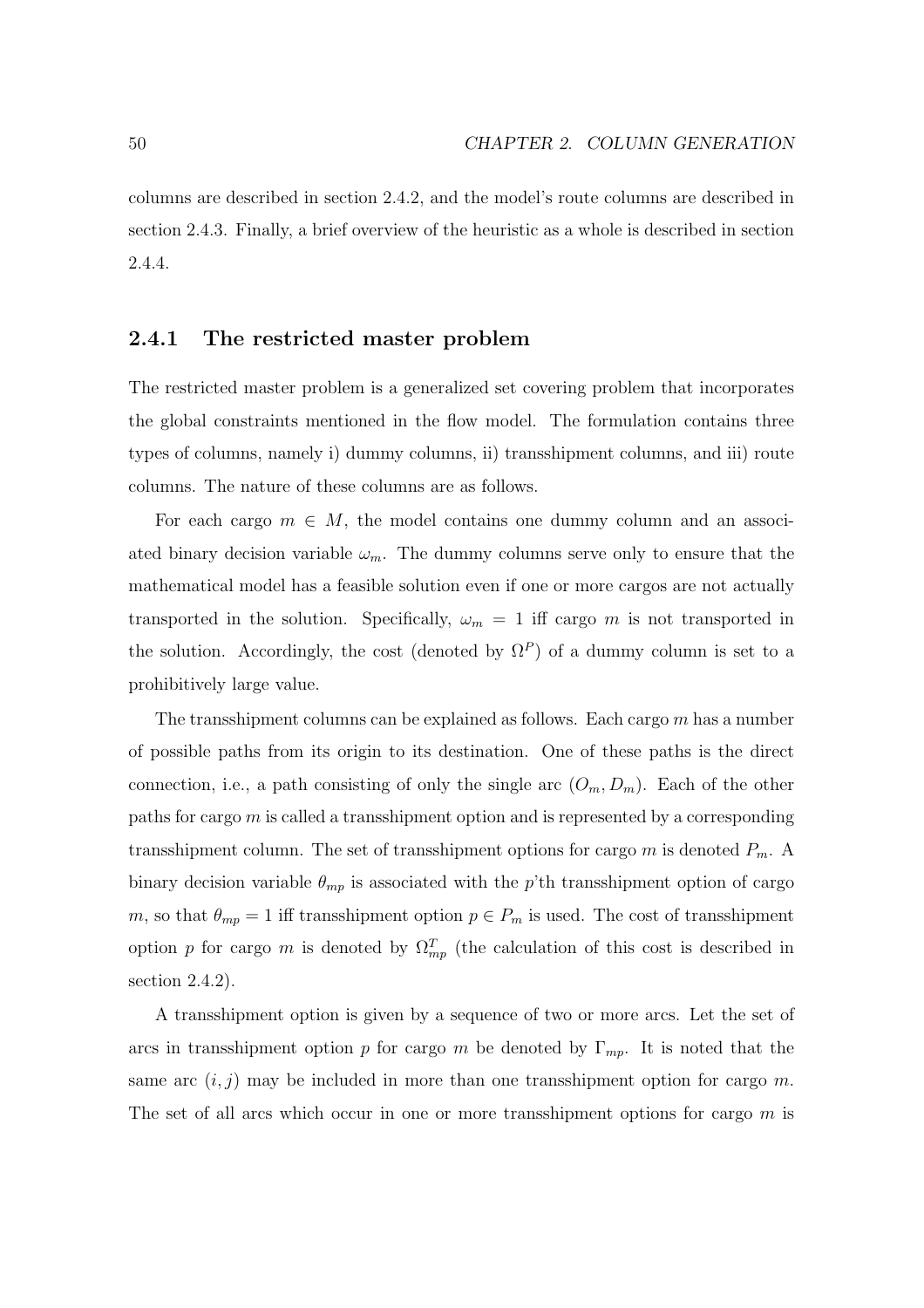denoted  $\Psi_m$ , i.e.,  $\Psi_m = \bigcup_{p \in P_m} \Gamma_{mp}$ .

Each route column represents a route for one or more ships. The characteristics of a route, including cost calculations, are given in section 2.4.3.1. A binary decision variable  $\lambda_r$  is associated with each route column r, so that  $\lambda_r = 1$  iff route r is used in the solution. The cost of route column r is denoted by  $\Omega_r^R$ .

Let the coefficient  $\Delta_{mr} = 1$  if cargo m is transported directly from  $O_m$  to  $D_m$ on route r, and  $\Delta_{mr} = 0$  otherwise. Further, to represent the use of transshipment options, the coefficient  $\Lambda_{mrij} = 1$  if cargo m is transported along  $(i, j) \in \Psi_m$  on route r, and  $\Lambda_{mrij} = 0$  otherwise. The coefficient  $\Phi_{tr}$  represents the number of ships of type t assigned to route  $r$ .

In order to keep the model tractable, only a subset  $R$  of all feasible routes is considered. The routes in the model are constructed in two stages. The construction of initial route columns is described in section 2.4.3.1, and the construction of additional route columns is described in section 2.4.3.2.

This leads to the formulation given by  $(2.18)$ – $(2.24)$ .

$$
\min \quad \sum_{m \in M} \Omega^P \omega_m + \sum_{m \in M} \sum_{p \in P_m} \Omega_{mp}^T \theta_{mp} + \sum_{r \in R} \Omega_r^R \lambda_r \tag{2.18}
$$

s.t. 
$$
\omega_m + \sum_{p \in P_m} \theta_{mp} + \sum_{r \in R} \Delta_{mr} \lambda_r \ge 1, \forall m \in M,
$$
 (2.19)

$$
-\sum_{p \in P_m|(i,j) \in \Gamma_{mp}} \theta_{mp} + \sum_{r \in R} \Lambda_{mrij} \lambda_r \ge 0, \forall m \in M, (i,j) \in \Psi_m,
$$
\n(2.20)

$$
\sum_{r \in R} \Phi_{tr} \lambda_r \le |V_t|, \forall t \in T,
$$
\n(2.21)

$$
\omega_m \in \{0, 1\}, \forall m \in M,\tag{2.22}
$$

 $\theta_{mn} \in \{0, 1\}, \forall m \in M, p \in P_m,$  (2.23)

$$
\lambda_r \in \{0, 1\}, \forall r \in R. \tag{2.24}
$$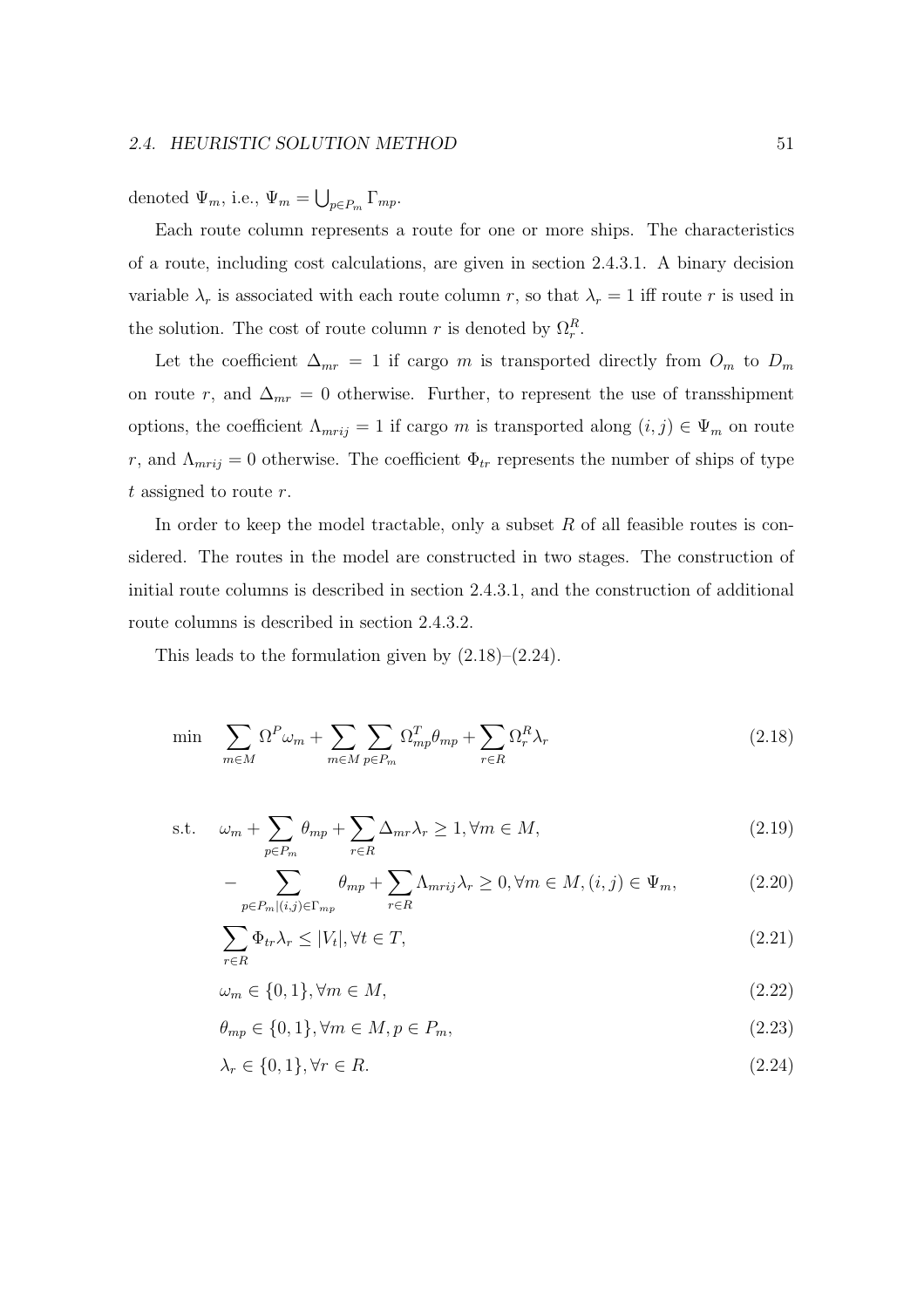Equation (2.18) minimizes the cost of the selected columns. Constraints (2.19) ensure, for each cargo, that either the cargo is transported at least once—either as direct cargo or via one of the transshipment options—or the cargo is not transported as represented by selecting the cargo's associated dummy column.

Constraints (2.20) ensure that the selected routes will provide transportation on all arcs of that transshipment option if the demand is being transported via one of the transshipment options. Constraints (2.21) ensure that the number of ships used of each ship type on all the selected routes does not exceed the number of ships available of each ship type. The last constraints  $(2.22)$ – $(2.24)$  ensure that the decision variables are either 0 or 1.

The restricted IP master is given by  $(2.18)$ – $(2.24)$ . The restricted LP master is a relaxation of the restricted IP master where the binary requirements in  $(2.22)$ – $(2.24)$ are replaced by nonnegativity constraints.

Table 2.1 shows an example of a master problem and the columns required. For notational convenience in this example, cargos are named according to their origin and destination, e.g., 2-4 is a cargo with origin in port 2 and destination in port 4.

The first 14 columns are the dummy columns, the next 13 columns are the transshipment columns, and the last 5 columns are the route columns.

Cargo 2-4 must be transported either directly from 2 to 4 or by using the transshipment option along the path 2-1-4, i.e., with transshipment in port 1. The last transshipment column represents this transshipment option. If this option is chosen, then the cost is incurred of transshipping cargo 2-4 in port 1, and the model ensures that the two legs  $(2, 1)$  and  $(1, 4)$  are serviced by the chosen route columns, as represented by the last two constraints. Moreover, if the option is chosen, then the direct transportation of 2-4 is not required as constraint  $C16(2-4)$  is satisfied by the contribution from the transshipment column.

Regardless of whether it is the restricted LP master problem or the restricted IP master problem that is solved, the solution is found by using commercial software. In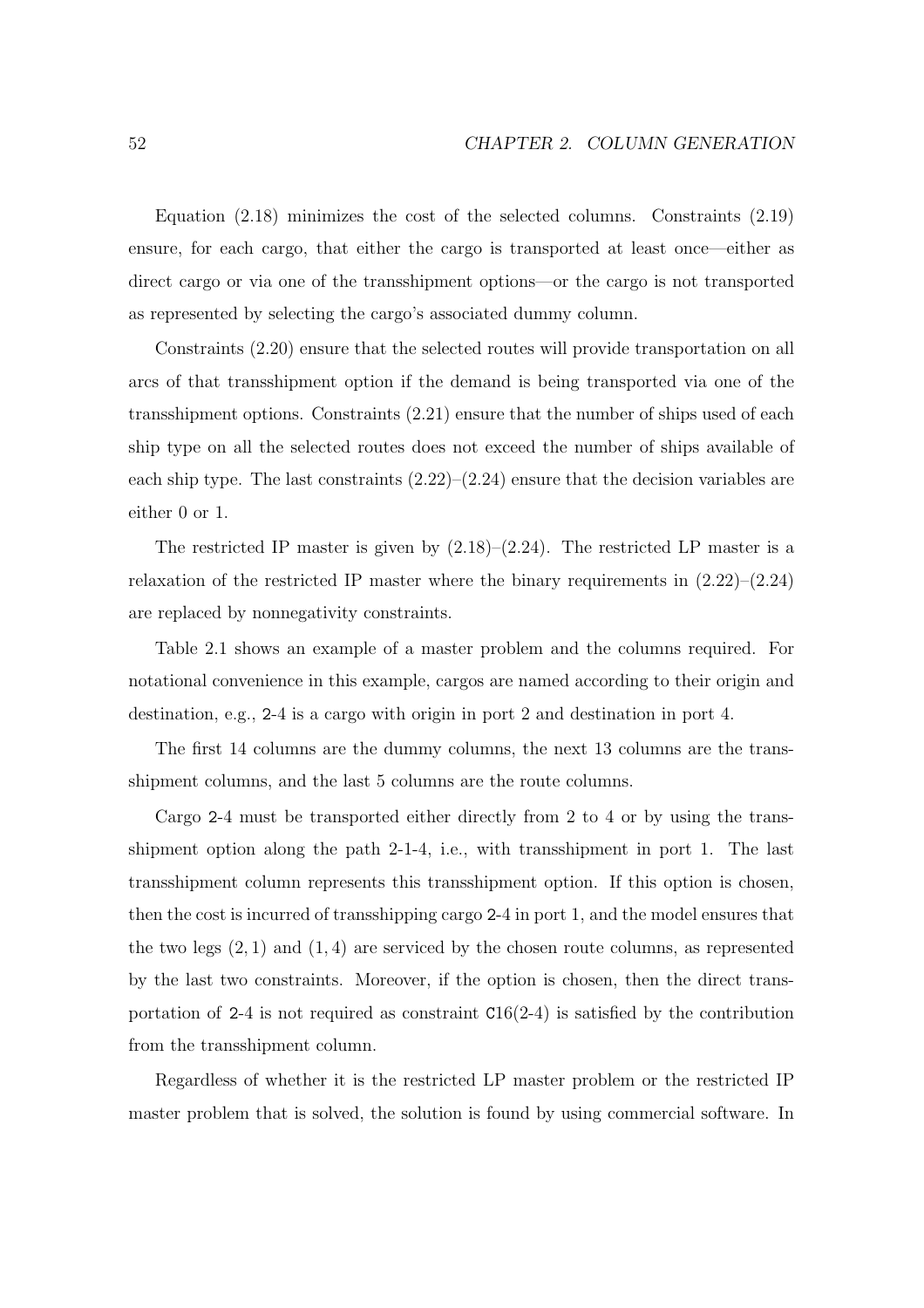| RHS<br>LO.<br>$\overline{1}$                                                     |                                                                                                                                                                                                                                                       | $\circ \circ \circ \circ$<br>$\circ$ $\circ$ $\circ$<br>$\circ$<br>$\circ$<br>$\circ$<br>$\circ$ $\circ$<br>$\circ$<br>$\circ$<br>$\circ$<br>$\circ$<br>$\circ$<br>$\circ$<br>$\circ$<br>$\circ$<br>$\circ$<br>$\circ$ $\circ$<br>$\circ$<br>$\circ$<br>$\circ$                                                                                                |                                                                                         |
|----------------------------------------------------------------------------------|-------------------------------------------------------------------------------------------------------------------------------------------------------------------------------------------------------------------------------------------------------|----------------------------------------------------------------------------------------------------------------------------------------------------------------------------------------------------------------------------------------------------------------------------------------------------------------------------------------------------------------|-----------------------------------------------------------------------------------------|
| VI VI<br>$\mathbb{I}$<br>$\mathbb{I}$<br>$\mathbb{I}$                            | $\parallel$<br>$\begin{array}{c} \hline \end{array}$<br>$\lvert \rvert$<br>$\mathbb{I}$<br>$\mathbb{I}$<br>$\mathbb{I}$<br>$\mathbb{I}$<br>Ш<br>$\mathbb{I}$<br>$\mathbb{I}$<br>$\parallel$                                                           | $\parallel$ $\parallel$<br>$\parallel$<br>$\parallel$<br>$\parallel$<br>$\parallel$<br>$\mathbb{I}$<br>$\mathbb{I}$<br>$\parallel$<br>$\parallel$<br>$\parallel$<br>$\mathbf{I}$<br>$\ $<br>$   \cdot   $<br>Ш<br>$\mathbb{I}$<br>$\mathbb{I}$<br>$\mathbb{I}$<br>$\mathbb{I}$<br>$\mathbb{I}$<br>$\mathbb{I}$<br>$\mathbb{I}$<br>$\mathbb{I}$<br>$\mathbb{I}$ |                                                                                         |
| 46                                                                               |                                                                                                                                                                                                                                                       | $\overline{710}$<br>$\circ\circ\circ\circ$<br>$\circ$ $\circ$<br>$\circ$<br>$\circ$                                                                                                                                                                                                                                                                            |                                                                                         |
| $\circ$                                                                          |                                                                                                                                                                                                                                                       | 489<br>$\overline{\phantom{a}}$                                                                                                                                                                                                                                                                                                                                | $\blacksquare$                                                                          |
| <b>LO</b>                                                                        |                                                                                                                                                                                                                                                       | $\overline{510}$<br>$\overline{ }$                                                                                                                                                                                                                                                                                                                             |                                                                                         |
| 4                                                                                |                                                                                                                                                                                                                                                       | 588                                                                                                                                                                                                                                                                                                                                                            |                                                                                         |
| S                                                                                |                                                                                                                                                                                                                                                       | 199                                                                                                                                                                                                                                                                                                                                                            |                                                                                         |
| X52 X53 X97 X98 X99 LHS<br>4                                                     |                                                                                                                                                                                                                                                       |                                                                                                                                                                                                                                                                                                                                                                | $\overline{\phantom{a}}$                                                                |
|                                                                                  |                                                                                                                                                                                                                                                       | $\frac{198}{1}$                                                                                                                                                                                                                                                                                                                                                | $\frac{4}{5}$                                                                           |
|                                                                                  |                                                                                                                                                                                                                                                       | $\overline{\tau}$ $\overline{\tau}$                                                                                                                                                                                                                                                                                                                            |                                                                                         |
|                                                                                  |                                                                                                                                                                                                                                                       | $7 - 7$<br>$14\,$                                                                                                                                                                                                                                                                                                                                              | Ξ                                                                                       |
|                                                                                  |                                                                                                                                                                                                                                                       | $10 -$<br>$7\,$ $7\,$                                                                                                                                                                                                                                                                                                                                          |                                                                                         |
|                                                                                  |                                                                                                                                                                                                                                                       | $\circ$<br>$\overline{1}$ $\overline{1}$                                                                                                                                                                                                                                                                                                                       |                                                                                         |
|                                                                                  |                                                                                                                                                                                                                                                       | 82<br>$\overline{u}$ $\overline{u}$                                                                                                                                                                                                                                                                                                                            |                                                                                         |
|                                                                                  |                                                                                                                                                                                                                                                       | $\overline{\phantom{a}}$ .<br>88                                                                                                                                                                                                                                                                                                                               |                                                                                         |
|                                                                                  |                                                                                                                                                                                                                                                       | $\overline{\phantom{a}}$ .<br>$\overline{5}$                                                                                                                                                                                                                                                                                                                   |                                                                                         |
|                                                                                  |                                                                                                                                                                                                                                                       | ${}^{\circ}$<br>$\overline{\phantom{a}}$ .                                                                                                                                                                                                                                                                                                                     |                                                                                         |
|                                                                                  |                                                                                                                                                                                                                                                       | $\overline{\mathbb{R}}$ . $\overline{\mathbb{R}}$<br>$\frac{1}{2}$                                                                                                                                                                                                                                                                                             |                                                                                         |
|                                                                                  |                                                                                                                                                                                                                                                       | $\overline{\phantom{a}}$ .                                                                                                                                                                                                                                                                                                                                     |                                                                                         |
|                                                                                  |                                                                                                                                                                                                                                                       | $\overline{24}$                                                                                                                                                                                                                                                                                                                                                |                                                                                         |
|                                                                                  |                                                                                                                                                                                                                                                       | $\overline{\phantom{a}}$ .<br>$\frac{6}{3}$                                                                                                                                                                                                                                                                                                                    |                                                                                         |
|                                                                                  |                                                                                                                                                                                                                                                       | $\overline{42}$<br>$\overline{u}$ .                                                                                                                                                                                                                                                                                                                            |                                                                                         |
|                                                                                  |                                                                                                                                                                                                                                                       |                                                                                                                                                                                                                                                                                                                                                                |                                                                                         |
|                                                                                  |                                                                                                                                                                                                                                                       | H H<br>68                                                                                                                                                                                                                                                                                                                                                      |                                                                                         |
| X15 X16 X17 X18 X19 X20 X21 X22 X23 X24 X25 X26 X27                              | $\overline{\phantom{0}}$                                                                                                                                                                                                                              | $\vert$ $\vert$                                                                                                                                                                                                                                                                                                                                                |                                                                                         |
|                                                                                  |                                                                                                                                                                                                                                                       | $\mathbb{Z}$                                                                                                                                                                                                                                                                                                                                                   |                                                                                         |
|                                                                                  |                                                                                                                                                                                                                                                       | $\mathbb{Z}$                                                                                                                                                                                                                                                                                                                                                   |                                                                                         |
|                                                                                  |                                                                                                                                                                                                                                                       | $\mathbb{Z}$                                                                                                                                                                                                                                                                                                                                                   |                                                                                         |
|                                                                                  |                                                                                                                                                                                                                                                       |                                                                                                                                                                                                                                                                                                                                                                |                                                                                         |
|                                                                                  |                                                                                                                                                                                                                                                       | $\mathbb{Z}$                                                                                                                                                                                                                                                                                                                                                   |                                                                                         |
|                                                                                  |                                                                                                                                                                                                                                                       | $\mathbb{Z}$                                                                                                                                                                                                                                                                                                                                                   | solve the master problem for instance T1.5. A cost coefficient of 'M' represents a very |
| X8 X9 X10 X11 X12 X13 X14                                                        |                                                                                                                                                                                                                                                       | $\geq$<br>$\vert$ $\vert$                                                                                                                                                                                                                                                                                                                                      |                                                                                         |
| X7                                                                               |                                                                                                                                                                                                                                                       | $\mathbb{Z}$                                                                                                                                                                                                                                                                                                                                                   |                                                                                         |
| $_{\rm X6}$<br>X5                                                                |                                                                                                                                                                                                                                                       | $\mathbb{Z}$                                                                                                                                                                                                                                                                                                                                                   |                                                                                         |
| X4                                                                               |                                                                                                                                                                                                                                                       | $\mathbb{Z}$                                                                                                                                                                                                                                                                                                                                                   |                                                                                         |
| $_{\rm X3}$                                                                      |                                                                                                                                                                                                                                                       | Σ                                                                                                                                                                                                                                                                                                                                                              |                                                                                         |
| X <sub>2</sub>                                                                   |                                                                                                                                                                                                                                                       | $\mathbb{Z}$                                                                                                                                                                                                                                                                                                                                                   |                                                                                         |
| $_{\rm X1}$                                                                      |                                                                                                                                                                                                                                                       | $\mathbb{Z}$                                                                                                                                                                                                                                                                                                                                                   |                                                                                         |
| $\widehat{\mathcal{C}}$                                                          |                                                                                                                                                                                                                                                       |                                                                                                                                                                                                                                                                                                                                                                |                                                                                         |
| (Type 1)<br>$(Typ$ e<br>$\left(1-5\right)$<br>$(1-2)$                            |                                                                                                                                                                                                                                                       | $(4-2)$<br>$(1-4)$<br>$(1-4)$<br>$(6-4)$<br>$(4-5)$<br>$(4-6)$<br>$(2-4)$<br>$(5-4)$<br>$(1-3)$<br>$(4-1)$<br>$(1-1)$<br>$(1-2)$<br>$(3-1)$<br>$(1-4)$<br>$(4-3)$<br>$(1-4)$<br>$(4-1)$<br>$(1 - 7)$<br>$(4-1)$<br>$(2-1)$<br>$(4-1)$<br>$\left(4-1\right)$<br>$(4 - 7)$                                                                                       |                                                                                         |
| C <sub>4</sub><br>$\mathcal{C}^2$<br>5<br>$_{\rm C3}$<br>$_{\rm Cargo}$<br>Ships | $C12(4-3)$<br>$C14(7-2)$<br>$C15(3-2)$<br>$C16(2-4)$<br>$C13(6-1)$<br>$\begin{array}{l} \text{C5 (1-6)} \\ \text{C6 (2-1)} \\ \text{C7 (1-4)} \\ \text{C8 (1-3)} \\ \text{C9 (5-1)} \\ \text{C1 (1-7)} \\ \text{C10 (1-7)} \\ \end{array}$<br>C11(47) | $\overline{\text{Cost}}(1000)$<br>$C40(1-2)$<br>$C42(1-4)$<br>$\overline{CI7(1-4)}$<br>C19<br>C20<br>$\frac{0.35}{0.36}$<br>C39<br>$_{\rm C18}$<br>C <sub>23</sub><br>C38<br>$\frac{\text{C}24}{\text{C}25}$<br>$\mathbf{C}37$<br>C41<br>T/5                                                                                                                   | Table 2.1: The columns needed to<br>Choice                                              |

# 2.4. HEURISTIC SOLUTION METHOD 53

large value.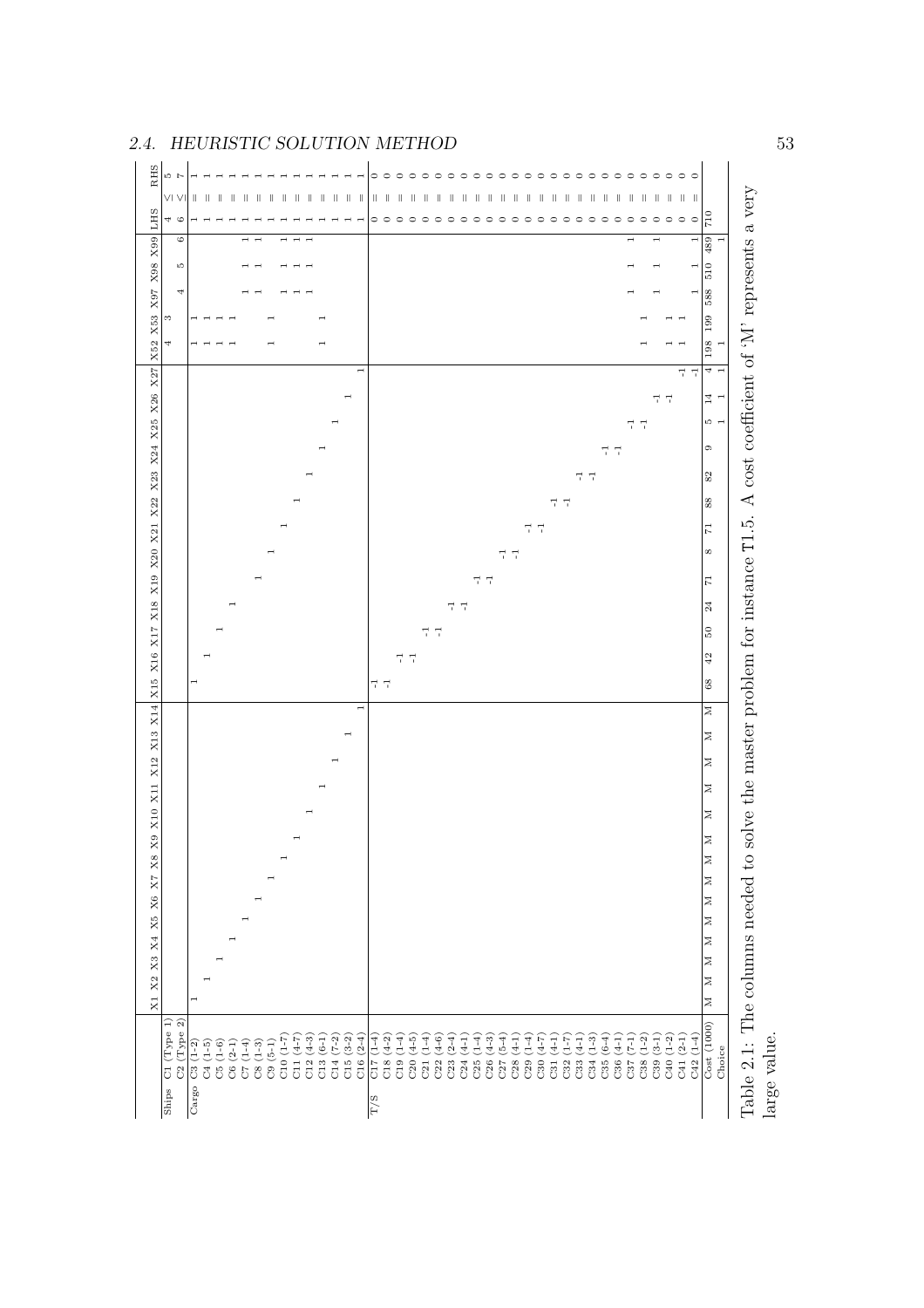order to speed up the solution process, cuts are added to the problem before the commercial solver is used. The cuts are the discrete dual-feasible function (DFF) presented in Clautiaux et al. (2010) which is the discrete equivalent of the DFF presented in Fekete and Schepers (2001). The cuts are added for constraints (2.21) and the heuristic produces one inequality for each pair of  $(t, k)$  with  $t \in T$  and  $1 \leq k \leq \min\{|V_t| - 2, 4\}.$ The upper bound of 4 on the k-value is set to ensure that only a manageable number of inequalities are added. The inequalities are added before the commercial solver solves the restricted master problem and are removed again once the solution has been extracted.

## **2.4.2 Transshipment columns**

Together with the other parts of the model, the transshipment columns serve the purpose of ensuring that the following aspects are dealt with in the model:

- 1. A cargo is either loaded directly or transshipped.
- 2. If a transshipment option is chosen, then all arcs of that transshipment option are covered by the selected routes.
- 3. The cost of transshipment is included in the total cost of the solution, as the objective coefficient of a transshipment column is the total cost of transshipping that particular cargo along the corresponding path from the cargo's origin to its destination.

Since each transshipment option for a cargo gives rise to a transshipment column, the number of transshipment options must be limited in order to keep the model at a manageable size. We have chosen to limit the transshipment options to one per cargo. For each cargo we have chosen the transshipment port which leads to the smallest distance deviation compared to traveling directly between origin and destination. If there are only two transshipment ports in a network, then cargo between these two ports will not have a transshipment option available.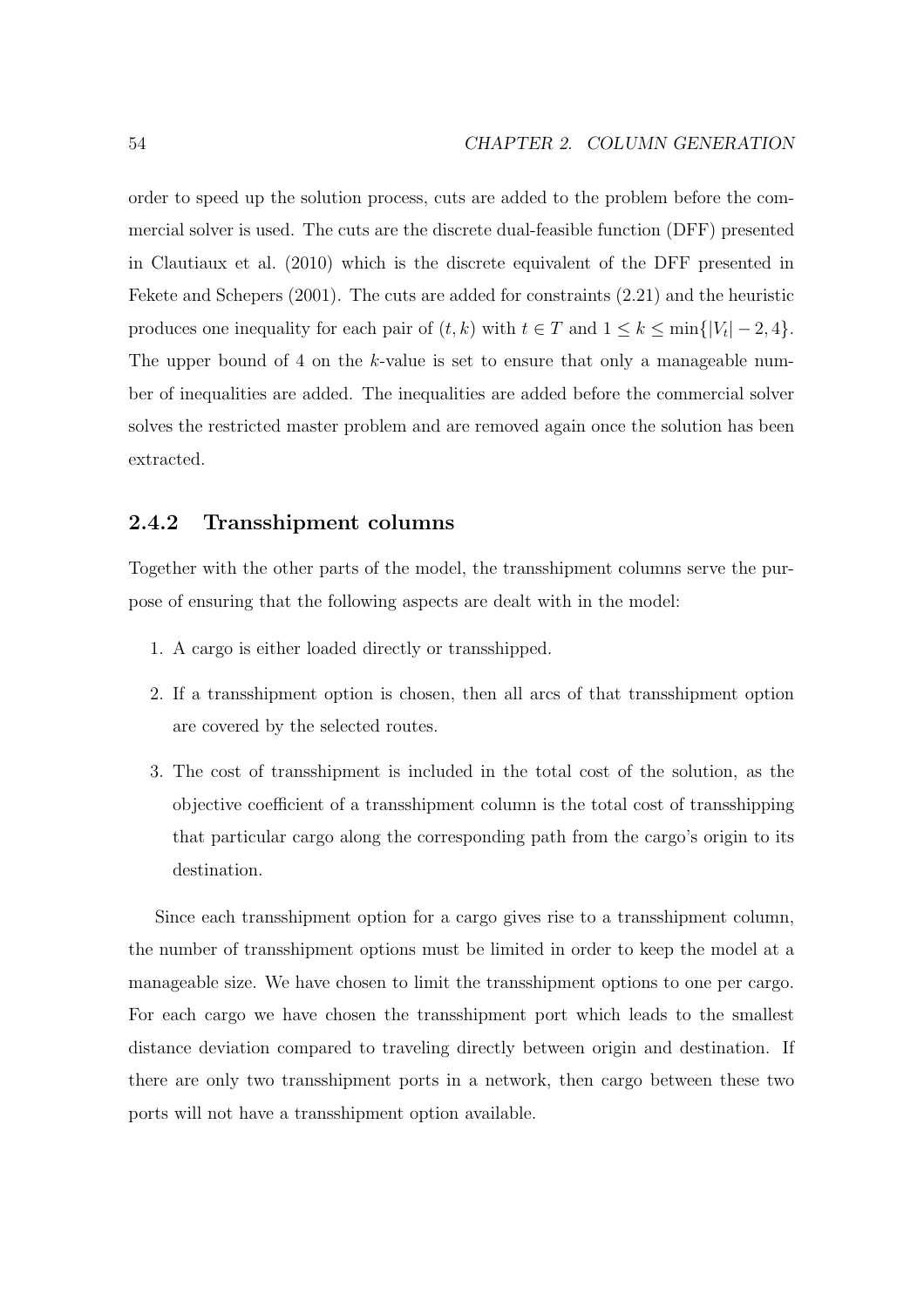The transshipment columns are generated initially in the solution process.

## **2.4.3 Route columns**

Each route column represents a route which is given by the cargos transported, the ship type used, and the number of ships used. Furthermore, the column represents a choice of which ports to service, which order they are serviced in, and the speed of the ships. These aspects are contained implicitly in the cost of the column.

In the suggested heuristic, a large number of route columns are created a priori as described in section 2.4.3.1, whereas a smaller number of columns are created in a delayed refinement process as described in section 2.4.3.2.

#### **2.4.3.1 Initial route columns**

The heuristic commences by generating all possible sets of port combinations, subject to certain restrictions. The heuristic generates the individual set no more than once, rather than generating all permutations of the same set.

**Set restrictions and port sequencing** The following restrictions are introduced to ensure that the number of sets generated remains manageable. Restrictions iii) and iv) are based on the fact that ports are divided into regions. A region is a clearly defined set of ports that, with respect to the entire network, are comparatively close to each other as for example the Baltic Sea, the North American West Coast, or West Africa.

i) The number of ports in the sets must remain within an upper and lower bound. The idea of an upper bound stems from Agarwal and Ergun (2008) where the upper bound depends on the size of the area the routes need to cover. The routes published by global liner companies such as Maersk Line (Maersk, 2011) and CMA CMG (CMA-CMG, 2011) range between 3 and 20 ports. Based on this the lower bound has been fixed to 3, while the upper bound depends on the size of the network in question. Therefore, the upper bound is input to the heuristic.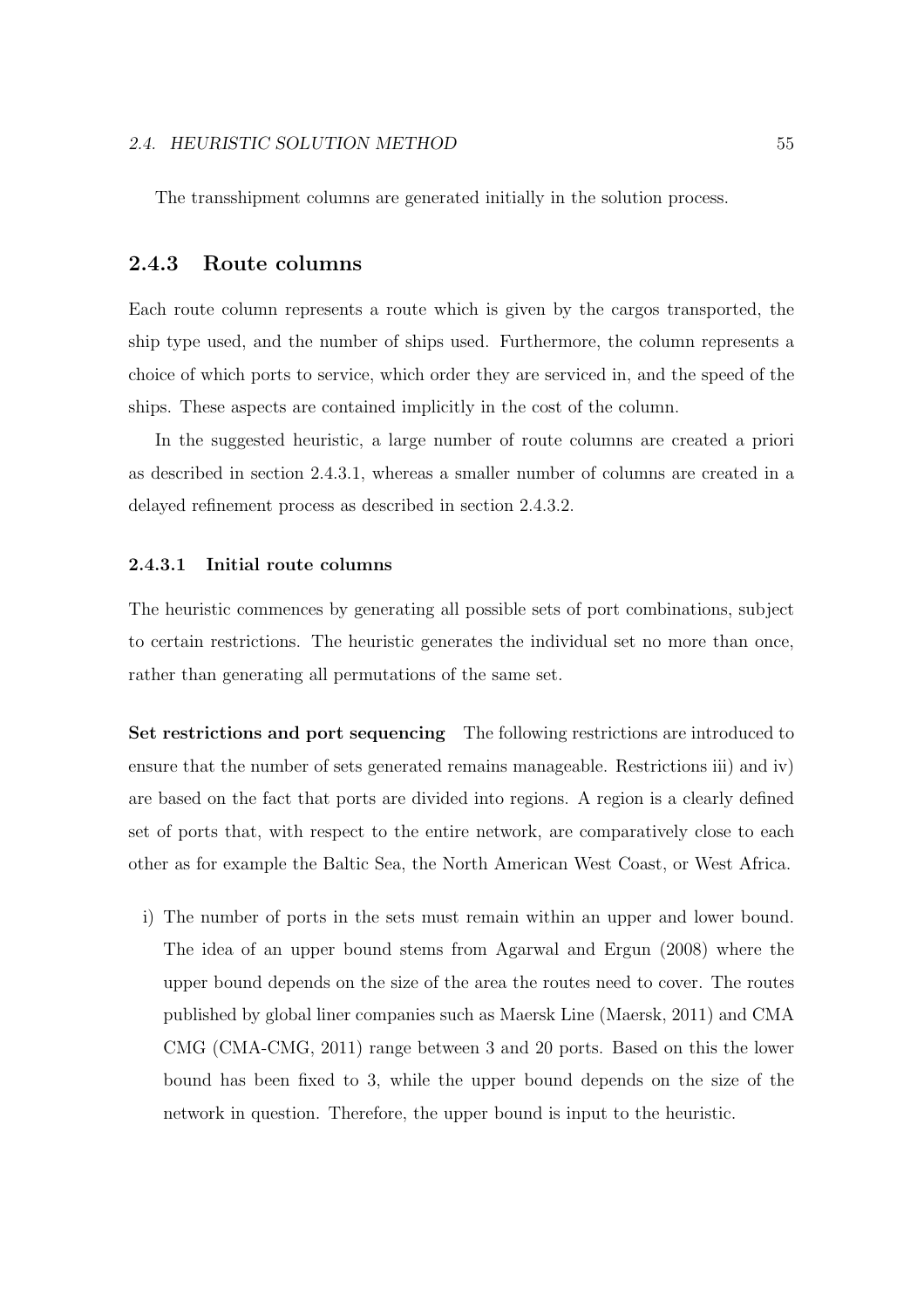- ii) To ensure that all routes are connected to the rest of the network, any single route must contain at least one port with transshipment capabilities. Since the liner shipping companies have access to a limited number of ports with transshipment capabilities, the restriction diminishes the number of possible sets substantially.
- iii) If a route visits a port in a region, then the route must visit at least two ports or a transshipment port in the region.
- iv) The number of regions visited on a route cannot exceed a given maximum. The maximum is input to the heuristic. The number will largely depend on the size of the network and on how the regions are defined.
- v) All ports on a route must be needed in order to transport the planned cargo. This restriction is added to ensure that we do not create routes to transport cargo which could just as well have been transported by a shorter route.

Both iii) and iv) are based on the current practices of the major shipping lines such as Maersk Line, MSC, and CMA CMG (Maersk, 2011; MSC, 2011; CMA-CMG,  $2011$ ). All restrictions ii)–v), but especially ii) and iii), will limit the number of possible ports on a route, and the limitation may be less restrictive than the upper bound in restriction i). Despite these limitations on the number of ports in a set, all port pairs will be represented in the generated columns several times.

The heuristic solves a traveling salesman problem (TSP) for each set. The solution to the TSP provides the sequence (a circuit) of the ports in the set. This implies that all routes in a solution are elementary, i.e., multiple calls to the same port on the individual route are not considered in this heuristic.

**Cargo selection** For any port sequence that has been established, a decision must be made as to which cargos should be transported on the route. For this purpose, the heuristic considers the ship types individually, and the ship types are considered in increasing order of capacity. Before assigning cargo to a route, the heuristic verifies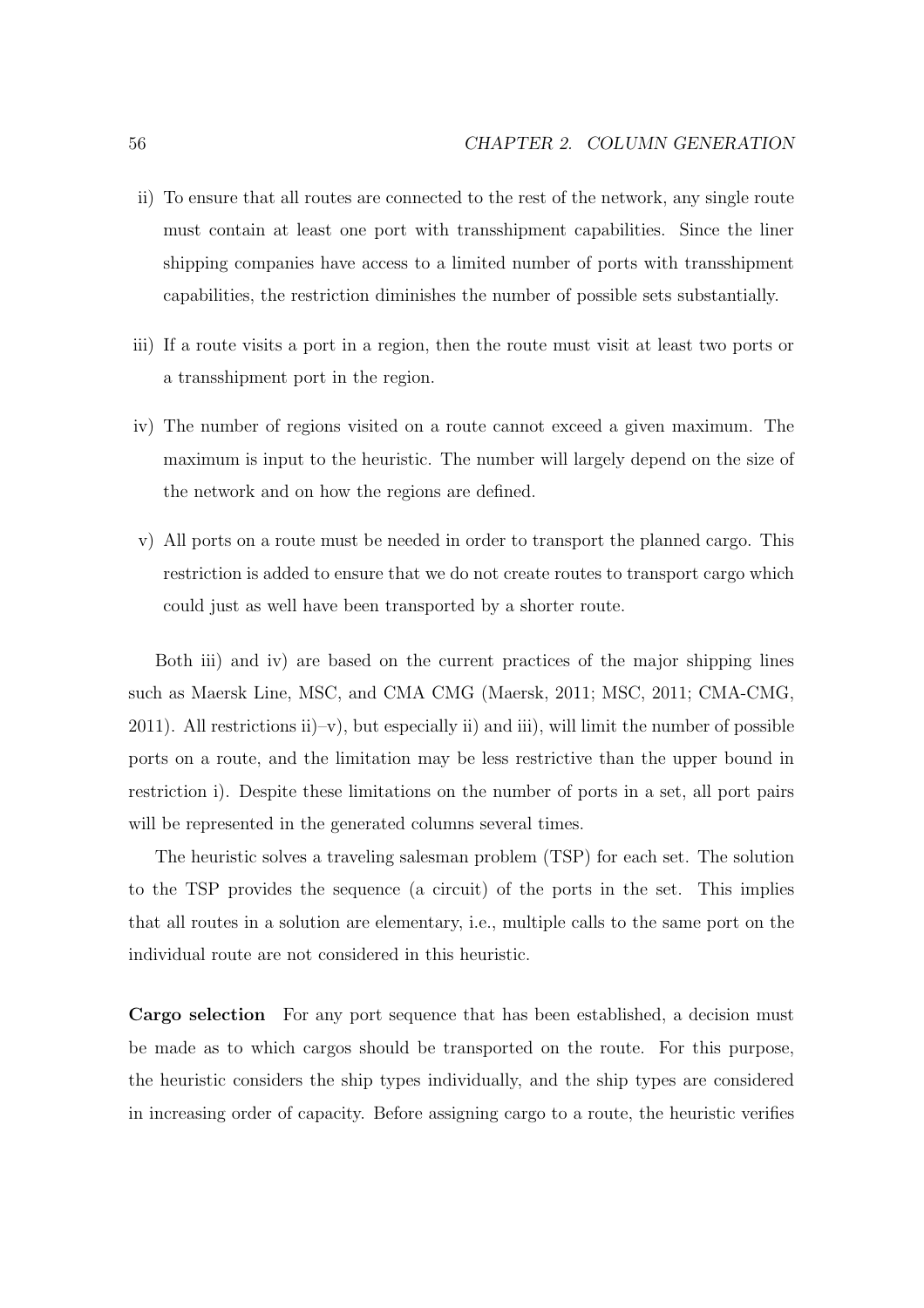that the ship-port compatibility is adhered to as well as whether there are sufficient ships to provide a weekly service on the route, given the upper bound on the speed.

For a given combination of route and ship type, four separate procedures have been established. All four procedures give preference to direct cargo over transshipment cargo. This preference is installed to mitigate the fact that customers rarely approve of seeing their cargo transshipped if there is a direct service. Before any of the procedures are commenced, the heuristic creates a list of possible cargos. The list of possible cargos consists of two segments. The first segment contains the direct cargos, i.e., cargos whose origin and destination ports are on the route. The second segment contains the transshipment cargos whose transshipment port and either origin or destination are on the route. Within each of the two segments, the order in which the cargos occur on the list is the same as the cargos' order in the input data. The first segment is placed at the top of the list and it has consequently higher priority than segment two whenever the cargos are considered from top to bottom on the list.

The first procedure is a greedy method for selecting cargos (Greedy). Given the list of possible cargos the greedy method goes through the list from top to bottom and simply adds the individual cargo if the capacity allows it. In any case, the procedure then proceeds to the next cargo on the list. How well this procedure performs is dependent on the order of the cargo in the input.

The second procedure incorporates an element of randomness (Random) in order to mitigate this weakness. Rather than picking the cargos in the listed order, this procedure picks them randomly within each of the two segments (still considering direct cargos before transshipped cargos). Otherwise, this procedure proceeds as the previous procedure.

The third procedure is somewhat more elaborate as the goal is to maximize the number of cargo-miles, i.e., cargo volume transported times the distance that the cargo is transported (MaxDist). The reason for looking at this rather than just the cargo volume transported is that cargos which have a long way to go are given priority as these cargos can be more difficult to transport. The procedure solves a mixed integer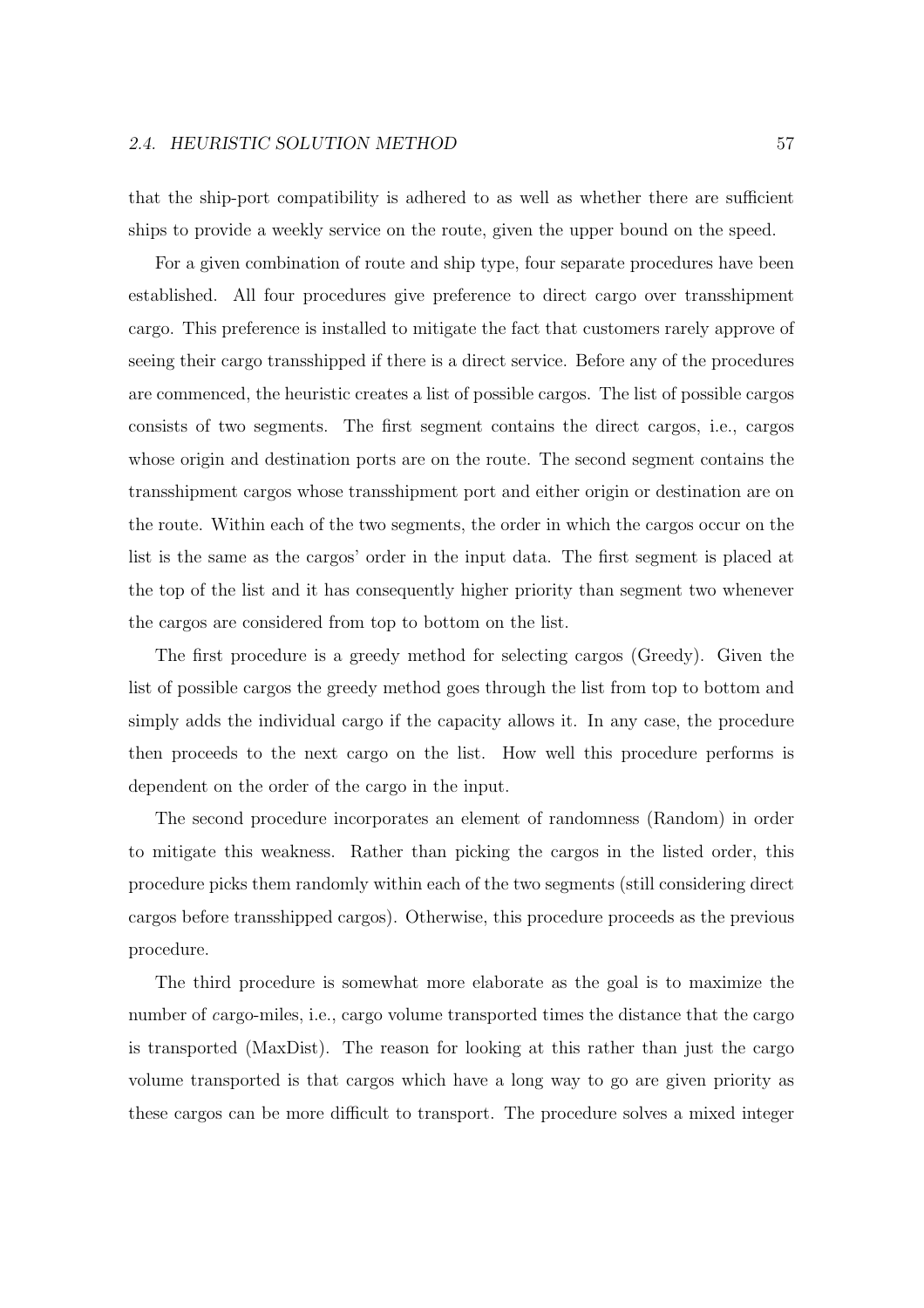problem that maximizes the number of cargo-miles while adhering to the capacity constraint of the ship type. To give direct cargo priority over transshipment cargo, the objective coefficient of direct cargo is doubled. The mixed integer problem is solved via CPLEX.

The last procedure is based on the fact that in liner shipping routes often contain a transshipment port out of which the ship is transporting the maximum volume for the route (MaxVol). To emulate this, the procedure maximizes the cargo volume out of the route's smallest indexed transshipment port. This is done by solving a knapsack problem using dynamic programming. Once this is achieved, a similar knapsack problem is solved for each of the other ports on the route. Each such knapsack problem maximizes the volume on the ship when it leaves the given port, subject to the decisions made with respect to the cargos out of the already considered ports. At each stage, when choosing the next port to consider, the port with the smallest unused capacity on departure from the port is chosen.

In all four cases the procedure is carried out for both directions of the route. If the selected cargos differ for the two directions, then they are both added. Otherwise, the one with the smallest number of cargo-miles is added so that the cargo is onboard for as little time as possible.

**Ship assignment** For any circuit of ports and associated set of cargos, the number of ships—of the given type—to deploy on the route must be determined. For each route there may be several feasible numbers of ships to be deployed, each with its own cost. In order to establish which numbers of ships are feasible, the time spent in port must first be calculated. The time spent in a port is decided by the number of moves required to ensure complete loading and discharge of the planned cargo and by the port productivity for the given ship type. Once the time in port has been established, the heuristic considers the number of ships in increasing order and continues as long as an additional ship leads to a lower total cost. The number of available ships of the given ship type is an upper bound on the number of ships that can be considered on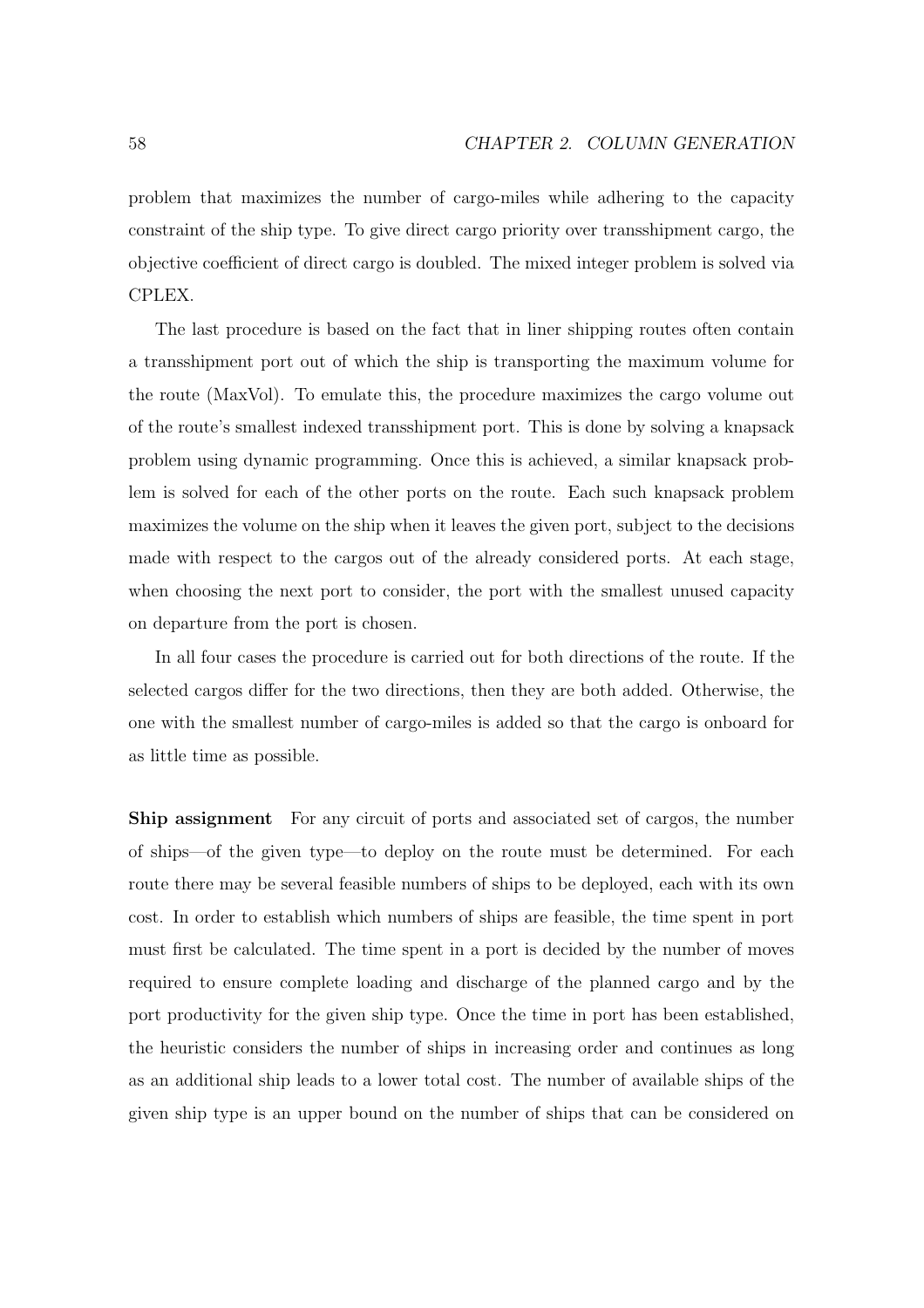the route. In order for a number of ships to be feasible, the speed required to sail the route must be within the upper and lower bound on the speed for the given ship type.

**Cost calculations** For each of the possibly several feasible numbers of ships, the heuristic calculates the cost of sailing the route at the calculated speed and the cost of including the established number of ships of the chosen ship type. The heuristic also adds the port costs. The total cost calculated is the objective coefficient for the column.

#### **2.4.3.2 Additional column generation**

The restricted LP master and IP master may be solved several times. Irrespective of whether it is the LP master or the IP master that has been (re-)optimized, it is investigated whether one or more cargos are being transported more than once in the solution, represented by surplus in the set covering constraints (2.19) and (2.20). If so, an attempt is made to produce new columns based on existing columns, with the purpose of eliminating excess transportation of the individual cargos.

The general idea is that a new column is generated as a copy of an existing column except that the new column covers only a subset of those cargos covered by the original column.

In particular, if a cargo m is transported more than once on an arc  $(i, j)$ , then there is potential for improving the solution simply by i) copying one of the columns on which cargo m is transported on arc  $(i, j)$ , ii) removing the transport of cargo m on arc  $(i, j)$ in the created copy, and iii) adding the created copy to the restricted master problem. Provided that the new column has smaller cost than the column from which it was created, the addition of the column will result in a solution of lower cost.

In order to describe the procedure in detail, a bit of additional notation is introduced. Let  $y_r^*$  represent the value of  $y_r$  in the current solution to the restricted master problem. Moreover, let  $s_m^*$  represent the slack of constraint  $(2.19)$  corresponding to cargo m, and let  $s_{mij}^*$  represent the slack of constraint (2.20) corresponding to cargo m on arc  $(i, j)$ .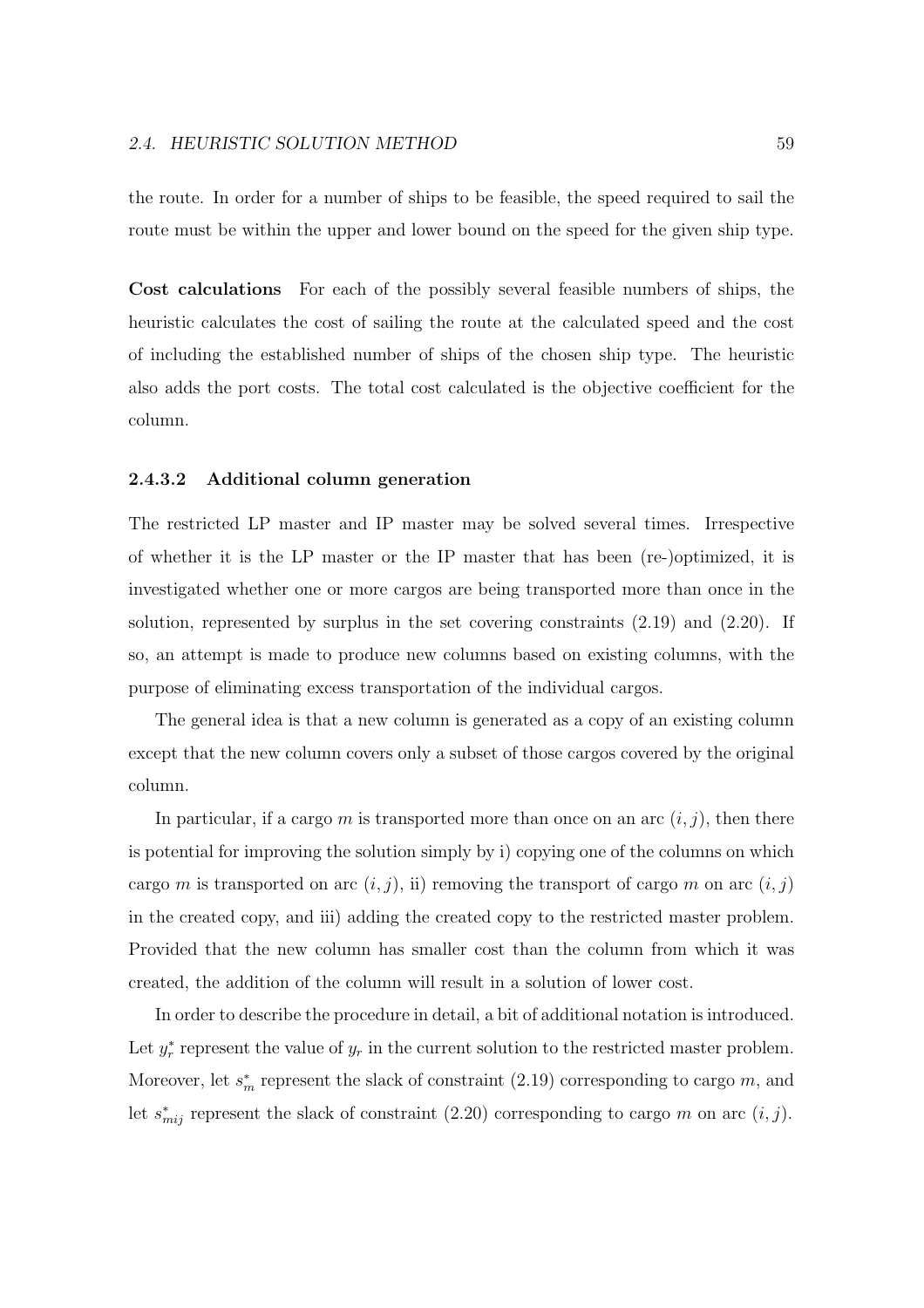The generation of new route columns is done by going through all route columns in the restricted master problem. In the following, a column from which other columns are produced is called a *source column*. The process involved in producing new columns is described in the following. Let  $\alpha$  denote a new column produced from source column r.

- i) Some of the coefficients of value 1 in source column  $r$  are given the value 0 in column α. Specifically, the change of coefficient from  $\Gamma_{mrij} = 1$  to  $\Gamma_{m\alpha ij} = 0$  is carried out for all combinations of m and  $(i, j)$  for which  $y_r^* \leq s_{mij}^*$ . The corresponding change is carried out in (2.19) from  $\Delta_{mr} = 1$  to  $\Delta_{m\alpha} = 0$  for any m for which  $y_r^* \leq s_m^*$ . As a consequence, a new column can replace its source column without affecting the rest of the solution.
- ii) For the set of cargos resulting from i), the heuristic tries in turn a number of ship types, namely the current ship type for route  $r$  and those other ship types of smaller capacity whose capacity is sufficiently large to accommodate the newly identified cargos on the route. For each ship type considered, the heuristic goes through all possible values of the number of ships assigned to the route. All combinations of ship type and number of ships which lead to a feasible route are considered for producing new columns.

As such, a current route may lead to a number of new routes, all carrying the same set of cargos but with different ship types and a different number of ships.

The following restrictions and relaxations are introduced in relation to the generation of new route columns:

- a) A column r is used as a source column only if  $y_r^* > 0.1$ . This limits the number of source columns with the intention of limiting the total computing time spent on additional column generation.
- b) As a relaxation of the requirement in section 2.4.3.1 for the port sets, it is no longer required that the resulting route has either a transshipment port or at least two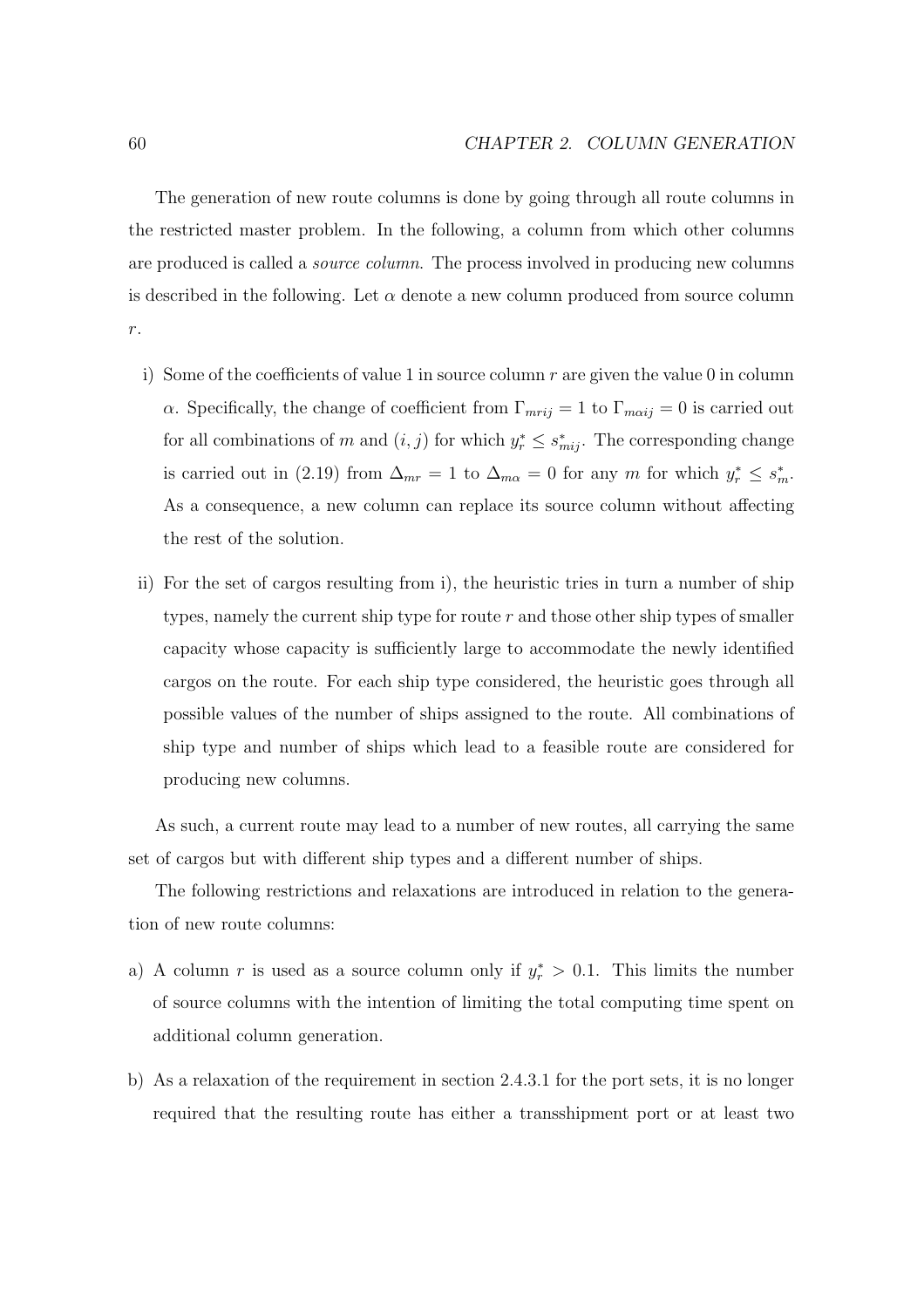ports in each visited region. Furthermore the lower bound on the number of ports on a route is no longer imposed.

- c) The removal of cargos when producing a new column from the source column may result in one or more ports becoming obsolete, i.e., there is no transport of cargos from/to the ports. Any obsolete ports are then removed from the route.
- d) When removing cargos and ports from a column, the new speed will in most cases be smaller than the speed for the source column. However, the speed may not be lowered as much as indicated by the removal of cargos and ports, due to the lower bound on the speed. In such cases, the cost of the column is calculated as if the ships continuously sail at minimum speed. In practice the ships will be idle for the remaining time available.

The cost is calculated as for the initial columns. The cost of a new column can be higher than the cost of its source column because it is possible to create columns with different ship types. However, it is much more likely that the cost decreases as a consequence of the removal of cargos, for the following reasons:

- 1) Removal of cargos results in spending less time in port for loading and discharging thereby leaving more time for the sea passage. This allows for a reduction in speed which reduces the cost of sailing the route.
- 2) If the speed decreases sufficiently, then it may become possible to perform the route with a smaller number of ships thereby lowering the cost of including ships.
- 3) Lower volumes can result in a lower maximum volume which may lead to the possibility of using smaller ships which will decrease port costs, the inclusion costs, and possibly the sailing costs.

Since the cargos of the new column can always be transported in the same manner as in the source column, there will always be at least one new column with the same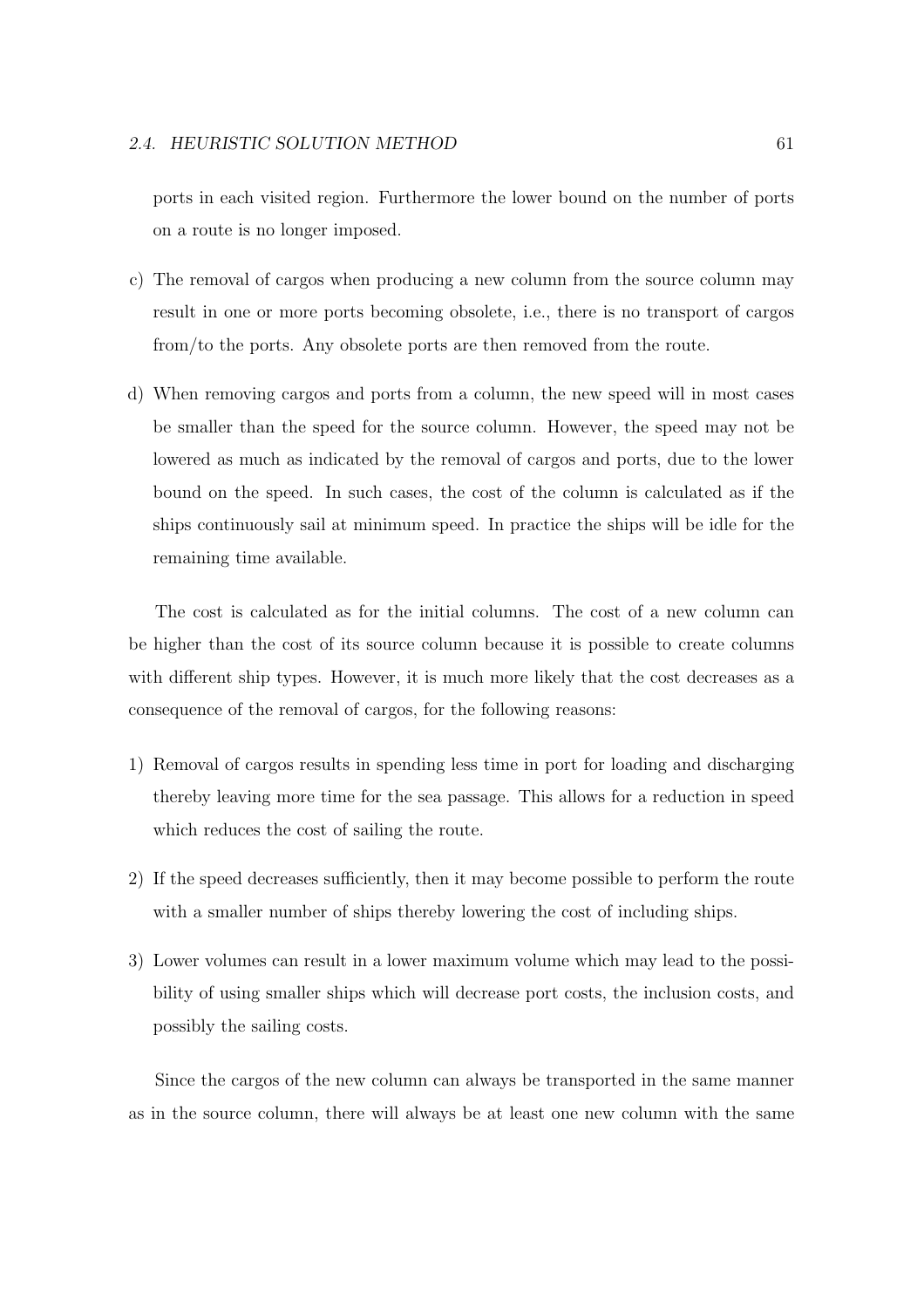or lower cost as the source column. Therefore, the cost of the new solution will be the same as or lower than the cost of the previous solution.

As an example, table 2.2 illustrates the columns with positive  $\eta$ -values after the initial columns have been generated and the restricted master problem has been solved. The column furthest to the right shows the surplus for each set covering constraint, i.e., the amount by which the left-hand side (LHS) exceeds the right-hand side (RHS). Columns X40 and X43 will result in at least one new column each. In fact, the two columns result in the generation of 10 new columns. Column X43 results in the creation of the new column X99 which is shown in table 2.1. The number and type of ship remains the same, but the speed decreases and therefore so does the cost.

## **2.4.4 Overview of solution method**

The heuristic starts with generating the support columns mentioned in section 2.4.2 and then proceeds to generate the route columns mentioned in section 2.4.3. The restricted LP master described in section 2.4.1 is then solved as described. Subsequently the solution is examined to locate any surplus in the set covering constraints. If surplus exists, then additional columns are generated as described in section 2.4.3.2. Once all the additional columns are generated, the restricted LP master is reoptimized as described in section 2.4.1 and the process continues.

If no new columns are added to the restricted LP master, or if the restricted LP master's objective value is unchanged after the latest LP iteration, then the integrality constraints are added and the restricted IP master is solved. The heuristic continues with the integrality constraints permanently added. Hence, if the solution to the restricted IP master contains surplus, then the heuristic proceeds by generating new columns on the same premisses as previously described. This process continues until no further surplus exists after which the solution is the final solution to the problem.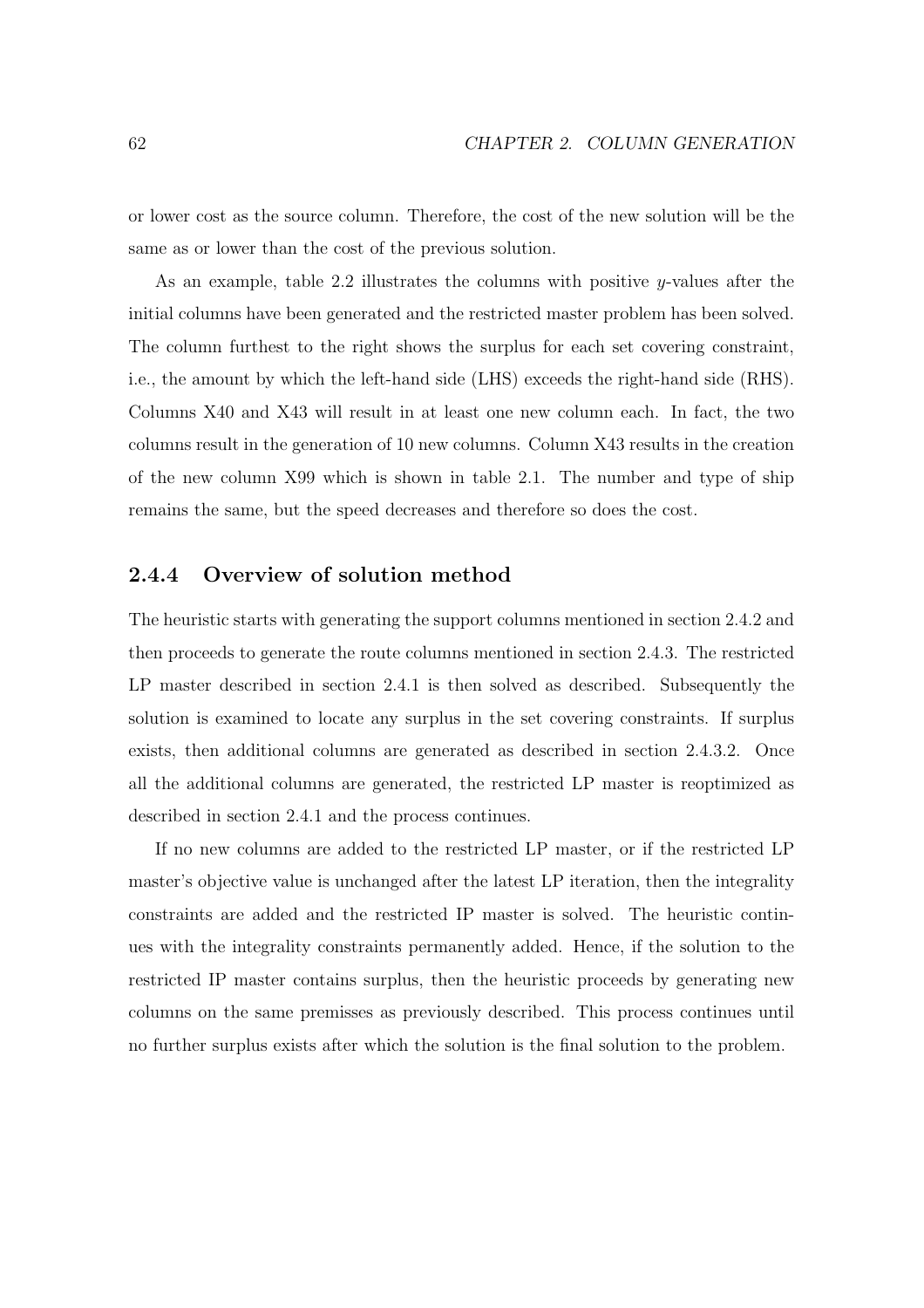|               | $\rm X25$   | $\rm X26$ | $\rm X27$ | X40            | $\rm X43$      | $\rm X53$      | X54            | LHS            | $\mathbf{R}\mathbf{H}\mathbf{S}$ | Surplus        |
|---------------|-------------|-----------|-----------|----------------|----------------|----------------|----------------|----------------|----------------------------------|----------------|
| $C1$ (Type 1) |             |           |           | $\overline{5}$ |                | $\overline{3}$ | $\overline{2}$ | $\bf 5$        | $\bf 5$                          |                |
| $C2$ (Type 2) |             |           |           |                | $\,6\,$        |                |                | $\sqrt{3}$     | $\,7$                            | $\overline{4}$ |
| $C3(1-2)$     |             |           |           |                |                | $\,1\,$        | $\mathbf{1}$   | $\overline{1}$ | $\,1\,$                          |                |
| $C4(1-5)$     |             |           |           |                |                | $\,1$          | $\,1$          | $\,1\,$        | $\,1$                            |                |
| $C5(1-6)$     |             |           |           |                |                | $\,1\,$        | $\,1$          | $\mathbf{1}$   | $\,1\,$                          |                |
| $C6(2-1)$     |             |           |           |                |                | $\mathbf{1}$   | $\,1$          | $\mathbf{1}$   | $\,1\,$                          |                |
| $C7(1-4)$     |             |           |           | $\,1\,$        | $\,1$          |                |                | $\mathbf{1}$   | $\,1\,$                          |                |
| $C8(1-3)$     |             |           |           | $\,1\,$        | $\,1\,$        |                |                | $\mathbf{1}$   | $\,1$                            |                |
| $C9(5-1)$     |             |           |           |                |                | $\,1\,$        | $\mathbf{1}$   | $\,1\,$        | $\mathbf{1}$                     |                |
| $C10(1-7)$    |             |           |           | $\,1\,$        | $\,1$          |                |                | $\,1$          | $\,1\,$                          |                |
| $C11(4-7)$    |             |           |           | $\,1\,$        | $\,1\,$        |                |                | $\mathbf 1$    | $\,1\,$                          |                |
| $C12(4-3)$    |             |           |           | $\,1\,$        | $\,1$          |                |                | $\,1\,$        | $\,1\,$                          |                |
| $C13(6-1)$    |             |           |           |                |                | $\,1\,$        | $\mathbf 1$    | $\,1\,$        | $\,1\,$                          |                |
| $C14(7-2)$    | $\,1$       |           |           |                |                |                |                | $\,1\,$        | $1\,$                            |                |
| $C15(3-2)$    |             | $\,1$     |           |                |                |                |                | $\mathbf{1}$   | $\,1\,$                          |                |
| $C16(2-4)$    |             |           | $\,1$     |                |                |                |                | $\,1$          | $\,1\,$                          |                |
| $C17(1-4)$    |             |           |           | $\overline{1}$ | $\overline{1}$ |                |                | $\overline{1}$ |                                  | $\mathbf{1}$   |
| $C18(4-2)$    |             |           |           |                |                |                |                |                |                                  |                |
| $C19(1-4)$    |             |           |           |                | $\,1$          |                |                | $0.5\,$        |                                  | $0.5\,$        |
| $C20(4-5)$    |             |           |           |                |                |                |                |                |                                  |                |
| $C21(1-4)$    |             |           |           | $\,1\,$        | $\,1$          |                |                | $\,1\,$        |                                  | $\,1$          |
| $C22(4-6)$    |             |           |           |                |                |                |                |                |                                  |                |
| $C23(2-4)$    |             |           |           |                |                |                |                |                |                                  |                |
| $C24(4-1)$    |             |           |           | $\,1$          | $\,1$          |                |                | $\,1\,$        |                                  | $\mathbf{1}$   |
| $C25(1-4)$    |             |           |           |                |                |                |                |                |                                  |                |
| $C26(4-3)$    |             |           |           |                |                |                |                |                |                                  |                |
| $C27(5-4)$    |             |           |           |                |                |                |                |                |                                  |                |
| $C28(4-1)$    |             |           |           | $\,1$          | $\,1$          |                |                | $\,1\,$        |                                  | $\mathbf{1}$   |
| $C29(1-4)$    |             |           |           |                |                |                |                |                |                                  |                |
| $C30(4-7)$    |             |           |           |                |                |                |                |                |                                  |                |
| $C31(4-1)$    |             |           |           |                |                |                |                |                |                                  |                |
| $C32(1-7)$    |             |           |           |                |                |                |                |                |                                  |                |
| $C33(4-1)$    |             |           |           |                |                |                |                |                |                                  |                |
| $C34(1-3)$    |             |           |           |                |                |                |                |                |                                  |                |
| $C35(6-4)$    |             |           |           |                |                |                |                |                |                                  |                |
| $C36(4-1)$    |             |           |           | $\mathbf{1}$   | $\mathbf{1}$   |                |                | $\,1$          |                                  | $\mathbf{1}$   |
| $C37(7-1)$    | $-1$        |           |           | $\,1\,$        | $\,1$          |                |                |                |                                  |                |
| $C38(1-2)$    | $^{\rm -1}$ |           |           |                |                | $\mathbf{1}$   | $\mathbf{1}$   |                |                                  |                |
| $C39(3-1)$    |             | $-1$      |           | $\mathbf{1}$   | $\,1$          |                |                |                |                                  |                |
| $C40(1-2)$    |             | $-1$      |           |                |                | $\,1$          | $\mathbf 1$    |                |                                  |                |
| $C41(2-1)$    |             |           | $-1$      |                |                | $\,1$          | $\mathbf{1}$   |                |                                  |                |
| $C42(1-4)$    |             |           | $-1$      | $\,1\,$        | $\,1\,$        |                |                |                |                                  |                |
| Cost(1000)    | $\bf 5$     | 14        | $\,4\,$   | $362\,$        | $\!96$         | $199\,$        | $301\,$        | $702\,$        |                                  |                |
| Choice        | $\,1$       | $\,1$     | $\,1$     | 0.5            | $0.5\,$        | $0.5\,$        | $0.5\,$        |                |                                  |                |

Table 2.2: The initial columns with positive *y*-values for instance T1.4. All empty entries contain zeros.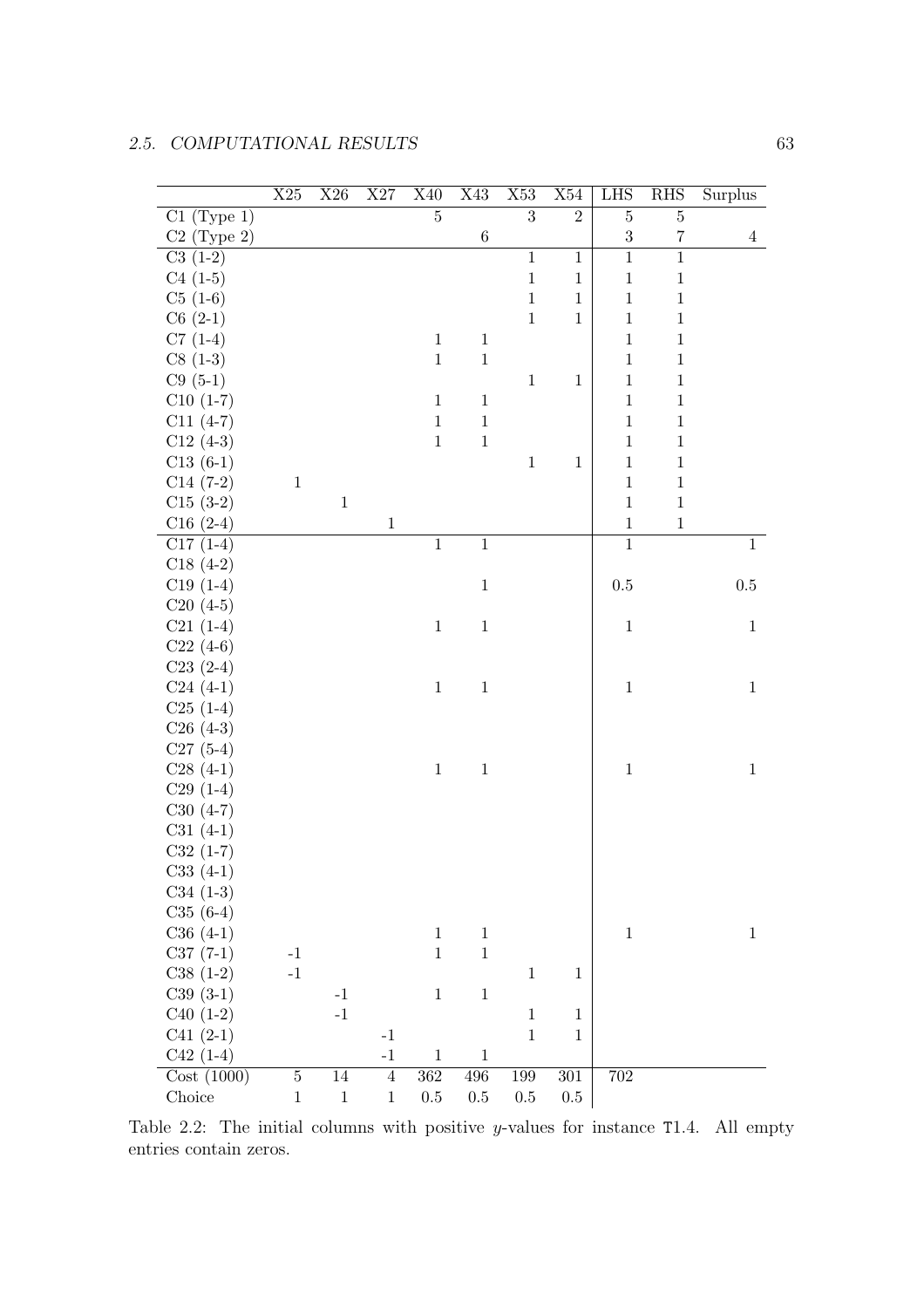# **2.5 Computational results**

In this section, the results of the computational study are presented after a description of how the test instances are generated. First, we establish the superiority of the random method over the three other methods, i.e., Greedy, MaxDist, and MaxVol, when it comes to assigning cargo to routes. Next, a deeper analysis of the random method is presented. Finally, some of the interesting characteristics of the solutions obtained by the heuristic are discussed. The heuristic is implemented in C++ in a Windows environment with extensive use of CPLEX 12.0. All computational experiments are performed on an HP EliteBook with an 2.53 GHz Intel Duo P8700 processor and 1.86 GB RAM. All times are reported in whole seconds.

## **2.5.1 Data Generation**

A number of instances with varying characteristics are generated to test the robustness of the heuristic. The entire set of instances is divided into subsets, so that all instances in the same subset differ only wrt. the maximum number of ports allowed on a route. In the following, each subset of instances will be referred to as an instance subset. Table 2.3 shows the characteristics for each of the 24 instance subsets.

Each row in table 2.3 shows the number of the instance subset, the number of ports, ship types, ships, cargos, hubs, and regions, respectively, and the range for the maximum number of ports allowed on a route. The number of instances in the individual instance subset is given by the number of different values in the range for the maximum number of ports allowed on a route. In the following, an entire instance subset will be referred to using the notation Ts, where s is the instance subset number. The individual instances will be referred to using the notation Ts.m, where m is the maximum number of ports on a route. As such, instance subset T1 contains the two instances T1.4 and T1.5. The minimum number of ports on a route is 3 in all instances.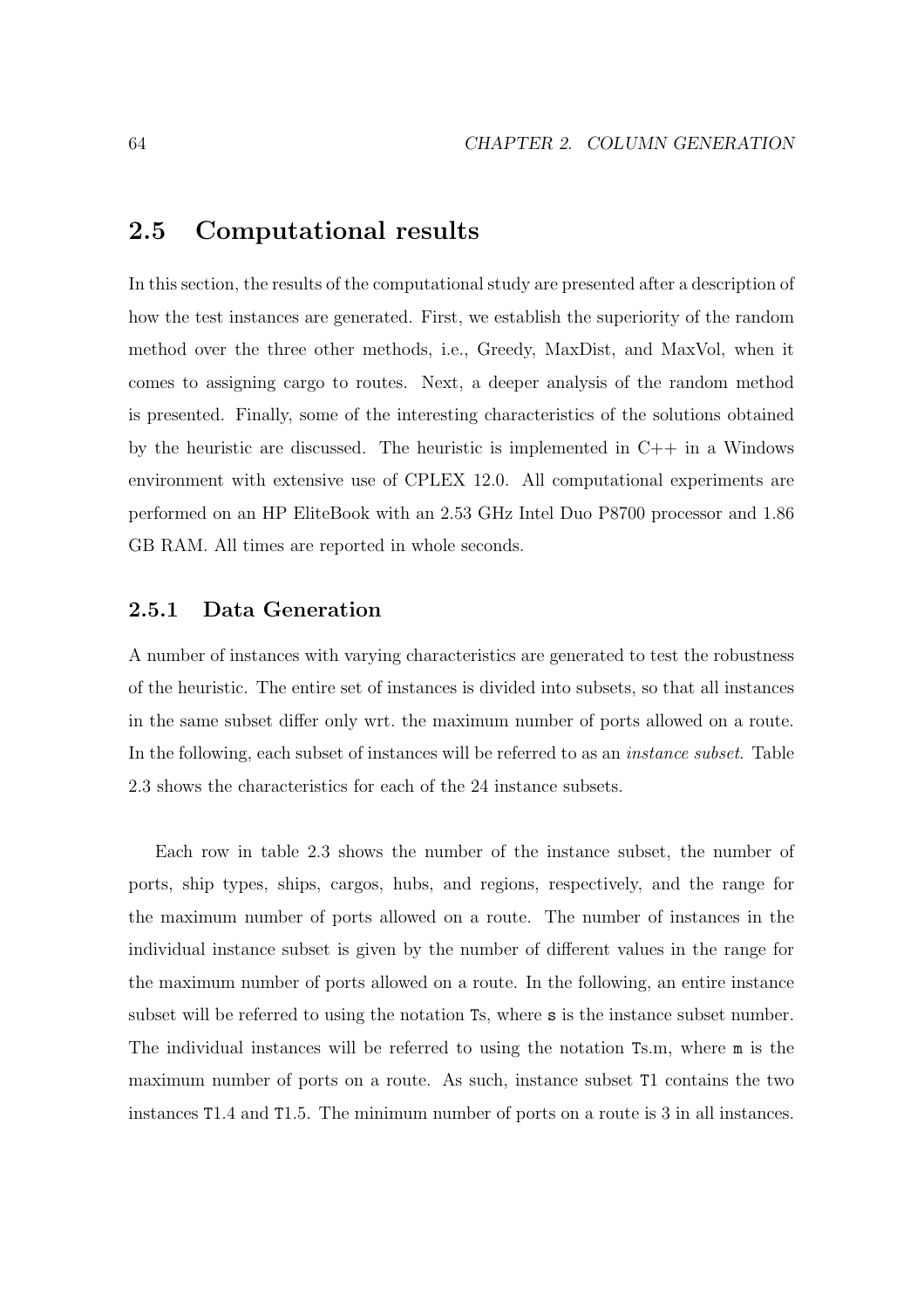| Instance       |                | $\overline{\text{Ship}}$ |          |          |                |                  | Max. ports |
|----------------|----------------|--------------------------|----------|----------|----------------|------------------|------------|
| subset         | Ports          | types                    | Ships    | Cargos   | Hubs           | Regions          | per route  |
| 1              | $\overline{7}$ | $\overline{2}$           | $12\,$   | 14       | $\overline{2}$ | 3                | $4 - 5$    |
| $\overline{2}$ | $\overline{7}$ | $\overline{2}$           | 12       | 21       | $\overline{2}$ | 3                | $4 - 5$    |
| 3              | $\overline{7}$ | $\overline{2}$           | 16       | 14       | $\overline{2}$ | 3                | $4 - 5$    |
| $\overline{4}$ | $\overline{7}$ | $\overline{2}$           | 16       | 21       | $\overline{2}$ | 3                | $4 - 5$    |
| $\overline{5}$ | $\overline{7}$ | $\mathbf{1}$             | 12       | 21       | $\overline{2}$ | 3                | $4 - 5$    |
| 6              | 7              | $\mathbf 1$              | 16       | 21       | $\overline{2}$ | 3                | $4 - 5$    |
| $\overline{7}$ | $\overline{7}$ | $\overline{2}$           | 16       | 14       | $\overline{7}$ | 3                | $4 - 5$    |
| 8              | $\overline{7}$ | $\overline{2}$           | 16       | 14       | $\overline{2}$ | $\mathbf{1}$     | $4 - 7$    |
| 9              | $15\,$         | $\overline{3}$           | $21\,$   | $30\,$   | $\overline{3}$ | $\overline{3}$   | $4 - 12$   |
| 10             | 15             | 3                        | $21\,$   | $\rm 45$ | 3              | 3                | $4 - 12$   |
| 11             | 15             | 3                        | $27\,$   | 30       | 3              | 3                | $4 - 12$   |
| 12             | $15\,$         | 3                        | $27\,$   | $\rm 45$ | 3              | 3                | $4 - 12$   |
| 13             | $15\,$         | $\mathbf{1}$             | 21       | 45       | 3              | 3                | $4 - 12$   |
| 14             | $15\,$         | $\mathbf{1}$             | $27\,$   | $\rm 45$ | 3              | 3                | $4 - 12$   |
| $15\,$         | $15\,$         | 3                        | $27\,$   | 30       | 15             | $\boldsymbol{3}$ | $4 - 12$   |
| 16             | $15\,$         | 3                        | 27       | 30       | 3              | $\mathbf{1}$     | $4 - 15$   |
| 17             | $25\,$         | $\overline{5}$           | $35\,$   | $50\,$   | $\overline{4}$ | $\overline{4}$   | $4 - 6$    |
| 18             | 25             | $\overline{5}$           | $35\,$   | 75       | $\overline{4}$ | $\overline{4}$   | $4 - 6$    |
| 19             | 25             | $\overline{5}$           | $45\,$   | 50       | $\overline{4}$ | $\overline{4}$   | $4 - 6$    |
| $20\,$         | 25             | 5                        | $45\,$   | 75       | 4              | $\overline{4}$   | $4 - 6$    |
| 21             | 25             | $\mathbf{1}$             | $35\,$   | $75\,$   | 4              | 4                | $4 - 6$    |
| $22\,$         | 25             | $\mathbf{1}$             | $\rm 45$ | 75       | $\overline{4}$ | $\overline{4}$   | $4 - 6$    |
| $23\,$         | 25             | $\overline{5}$           | $\rm 45$ | $50\,$   | 25             | 4                | $4 - 6$    |
| $24\,$         | 25             | $\overline{5}$           | $45\,$   | 50       | $\overline{4}$ | $\mathbf{1}$     | $4 - 6$    |

Table 2.3: Characteristics of the instances.

As such, in T1.4 all routes are required to visit either 3 or 4 ports. In T1.5 all routes are required to visit 3, 4, or 5 ports.

The 24 instance subsets are divided into three groups (T1–T8, T9–T16, and T17–T24). The instances within the same group have the same ports. The ports are actual ports distributed across Africa, Europe, and North America. The sailing distances between ports are obtained from Netpas Distance 2.7 (Build 2715). The port cost and port productivity are both dependent on the port as well as the ship type. The port costs are estimated based on the web pages of various ports presented in appendix 2.C. The productivity for the port-ship type combinations is estimated based on information gathered from the ports (appendix 2.C) and from terminal operators and others with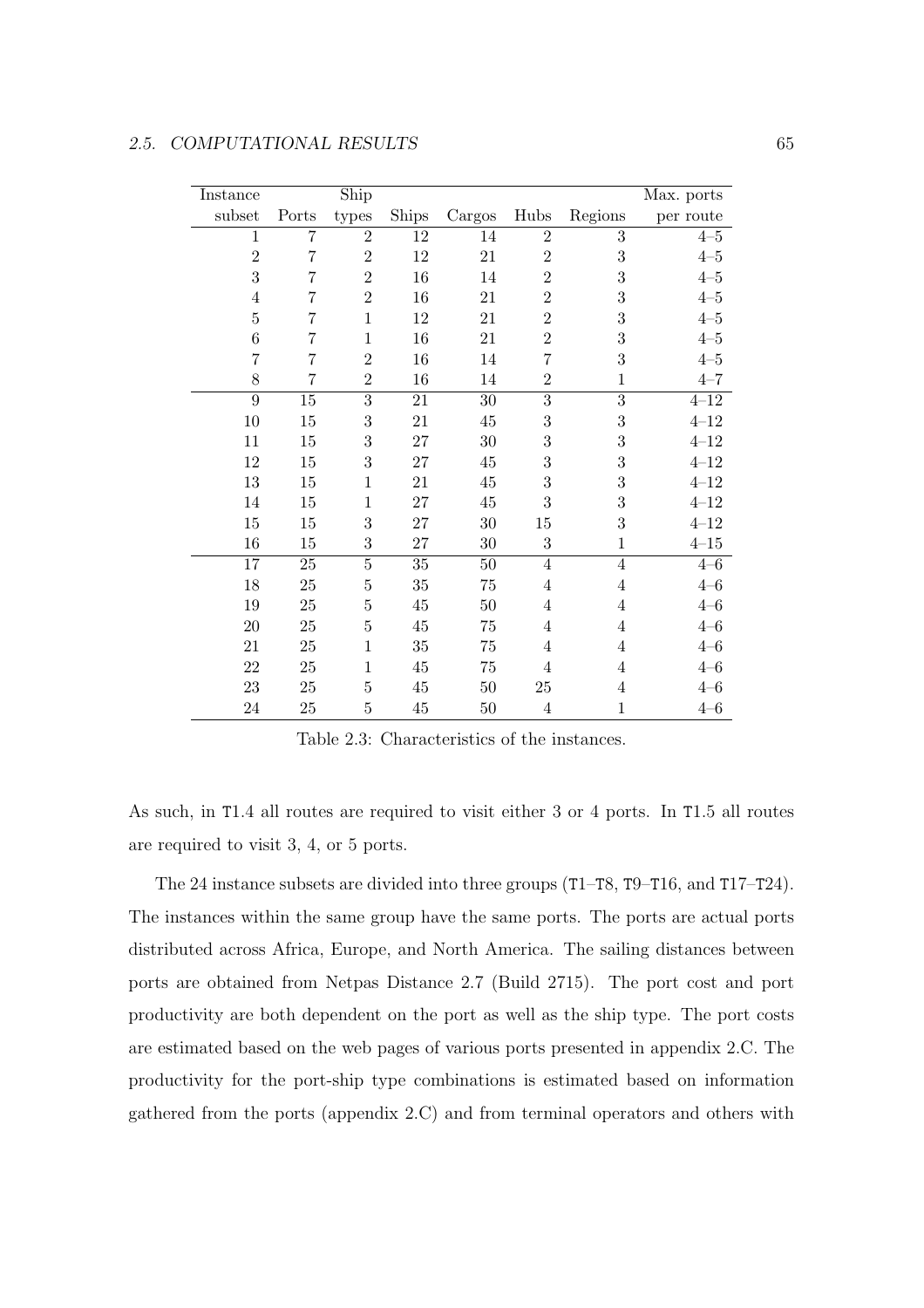information on port and crane productivity (appendix 2.D).

The number of ship types for each group is based on the number of ships so as to achieve 6–9 ships per ship type which is within industry standards. For each group of instances there is a large and a small number of ships. The smaller of the numbers is based on the ratio between ships and ports as experienced by the liner shipping companies MSC and COSCO (MSC, 2011; COSCO, 2011; Alphaliner, 2011). The larger number is achieved by adding approximately 1/3 in terms of ships evenly to all ship types. The ship types used are based on ships found in the Maersk Line fleet (Maersk, 2011). Information such as capacity, maximum speed, fuel consumption and port compatibility comes from ship owners and operators (appendix 2.E) and port authorities (appendix 2.C). Ideally, minimum speed should be the speed resulting from the minimum safe operating load of the engine. However, this information is not available wherefore the minimum speed in the instances has been fixed to the minimum speed required to maneuver the ships. The cost of including the various ships is estimated based on Alphaliner's 07/2011 evolution of charter rates for cellular ships fall 2009 (Alphaliner, 2011). Each group includes two instance subsets with only one ship type which is constructed as the weighted average of the original ship types.

The number of cargos is the double or the triple of the number of ports. The origindestination pair for each cargo is chosen based on general trade patterns. The demand quantities are randomly generated within intervals which vary dependent on the total ship capacity and sailing distances involved. The quantity interval is [5;400], [5;450], and [5;900], for the group of instances with 7, 15, and 25 ports, respectively. The generated volumes are assigned to port pairs based on existing trade patterns. Within each group of instances the cargos are the same. Hence, all instances in T9–T16 have 30 cargos in common, and all instances in T10, T12, T13, and T14 have 45 cargos in common.

A hub is a port with transshipment capabilities. The number of hubs chosen for each group is based on estimates of the required number of hubs given the number of ports. Within each region, the hubs are chosen randomly among the ports currently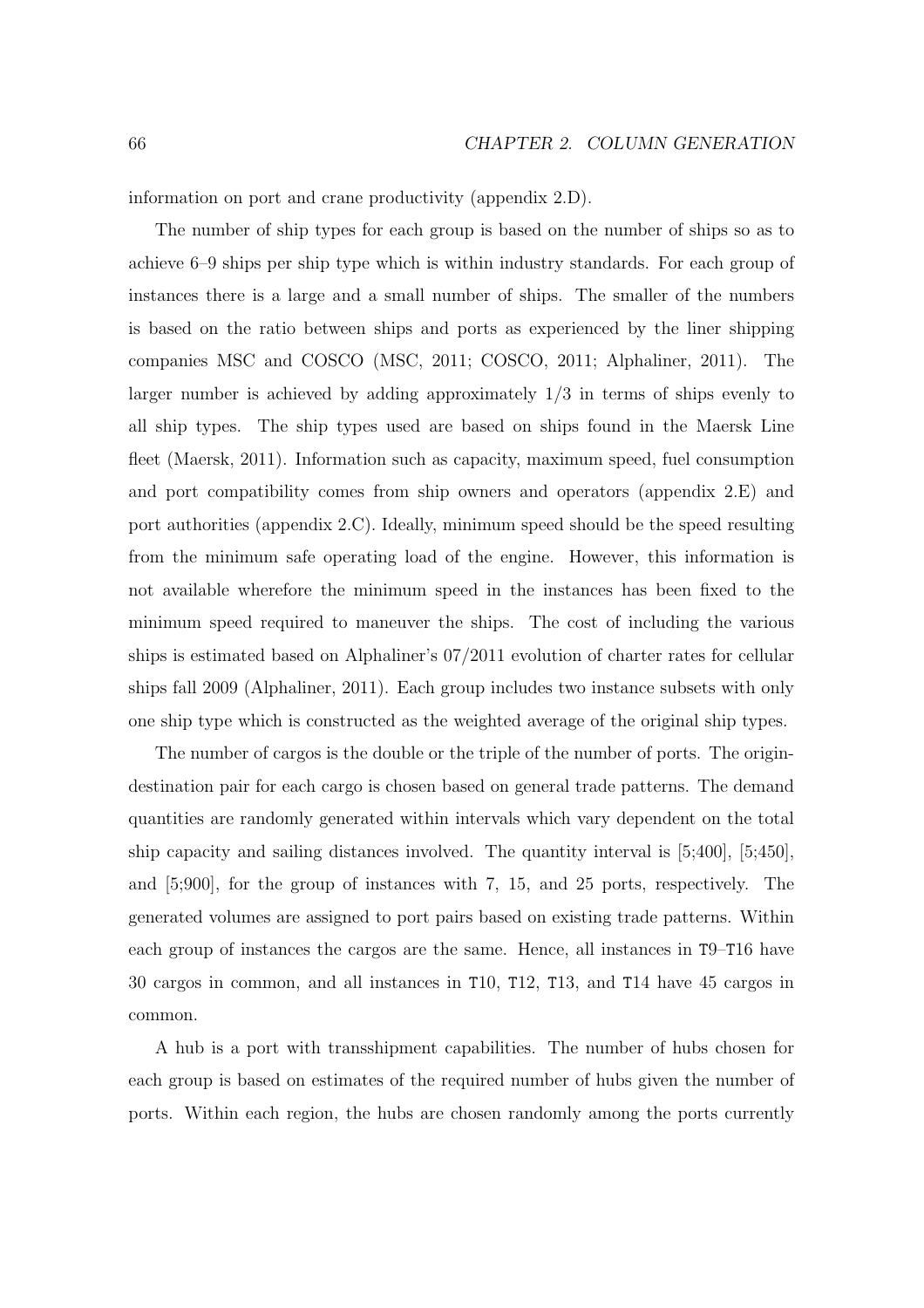functioning as hubs for one or more of the liner shipping companies. The cost of a transshipment is estimated based on port information (appendix 2.C) and on terminal information (appendix 2.D).

For one instance subset in each of the three groups, namely T7, T15, and T23, all ports are hubs hence transshipment can take place in all ports. The cost of a transshipment is the same in all ports.

The number of regions is based on a natural geographic division of the ports. In T1–T8 the regions are Africa, Europe and North America, in T9–T16 the regions are Africa, Northern Europe and Southern Europe, and in T17–T24 the regions are Africa, Northern Europe, Southern Europe, and the Mediterranean. For all instances, the upper limit on the number of regions a route can visit is set to two.

The maximum number of ports on a route is within a range with four as the lower limit. The upper limit depends on the instance subset as follows. For T1–T7 and T9–T15, the restriction on at most two regions per route, together with the ports' distribution across regions, result in a maximum value of five ports per route for T1–T7 and a maximum value of 12 ports per route for T9–T15. For T8 and T16, where there is only one region, the maximum number of ports on a route varies in the range from four up to the total number of ports in the instance. The larger number of ports in T17–T24 has resulted in a more restrictive limitation on the number of ports on a route. The purpose of this is to avoid excessive computational effort, so that the maximum value is six ports per route for all these instances.

To summarize, in total there are 18 instances with 7 ports, 75 instances with 15 ports, and 24 instances with 25 ports.

## **2.5.2 Effectiveness of the cargo assigning algorithms**

In this section the four methods for assigning cargo to routes are compared in terms of ability to solve the test instances, the objective value, and the time needed to reach the solution. The comparison will result in a choice of one of the methods to be used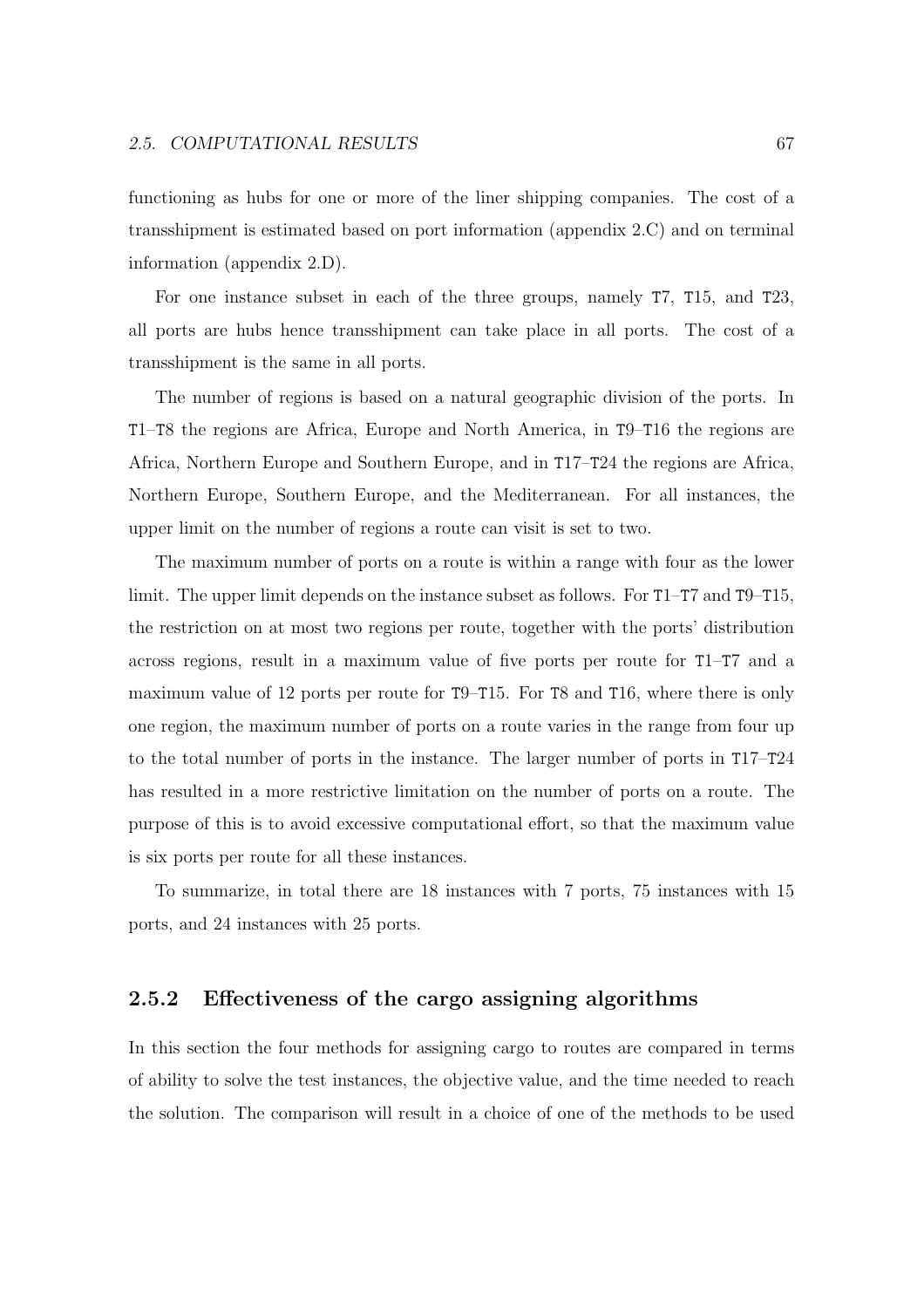for the remainder of the article.

Each instance is solved by the three methods Greedy, MaxDist, and MaxVol. In addition, the method Random is run 10 times on each instance. The results reported are the average, the minimum, and the maximum of the 10 runs. Detailed results for all four methods can be found in appendix 2.A.

#### **2.5.2.1 Ability to solve the test instances**

All instances in T1–T8 can be solved by all four methods. Table 2.4 shows the performance of each of the four methods on T9–T16 and T17–T24.

| Method  | $T9 - T16$ | $T17 - T24$ | Total |
|---------|------------|-------------|-------|
| MaxVol  | 75/75      | 19/24       | 94/99 |
| MaxDist | 75/75      | 20/24       | 95/99 |
| Random  | 71/75      | 19/24       | 90/99 |
| Greedy  | 67/75      | 16/24       | 83/99 |

Table 2.4: Number of solved instances.

A total of 96 out of 99 instances were solved by one or more methods. In total over the two groups of instances, the two more complex methods MaxVol and MaxDist are more likely to find a solution than Random and Greedy, with Greedy being the least likely of the four methods to solve all instances. When an instance cannot be solved, it is most often because it is too large for the MIP solver in CPLEX. Only in rare cases is the LP solver in CPLEX unable to solve the instance.

#### **2.5.2.2 Objective values and computing times**

For all instances in T1–T8, all four methods give the same results in terms of both objective value and computing time (the computing time is negligible, i.e., less than a second, for all four methods).

However, the methods are not equally good for the remaining two groups of instances. In the following the methods are compared wrt. three performance measures,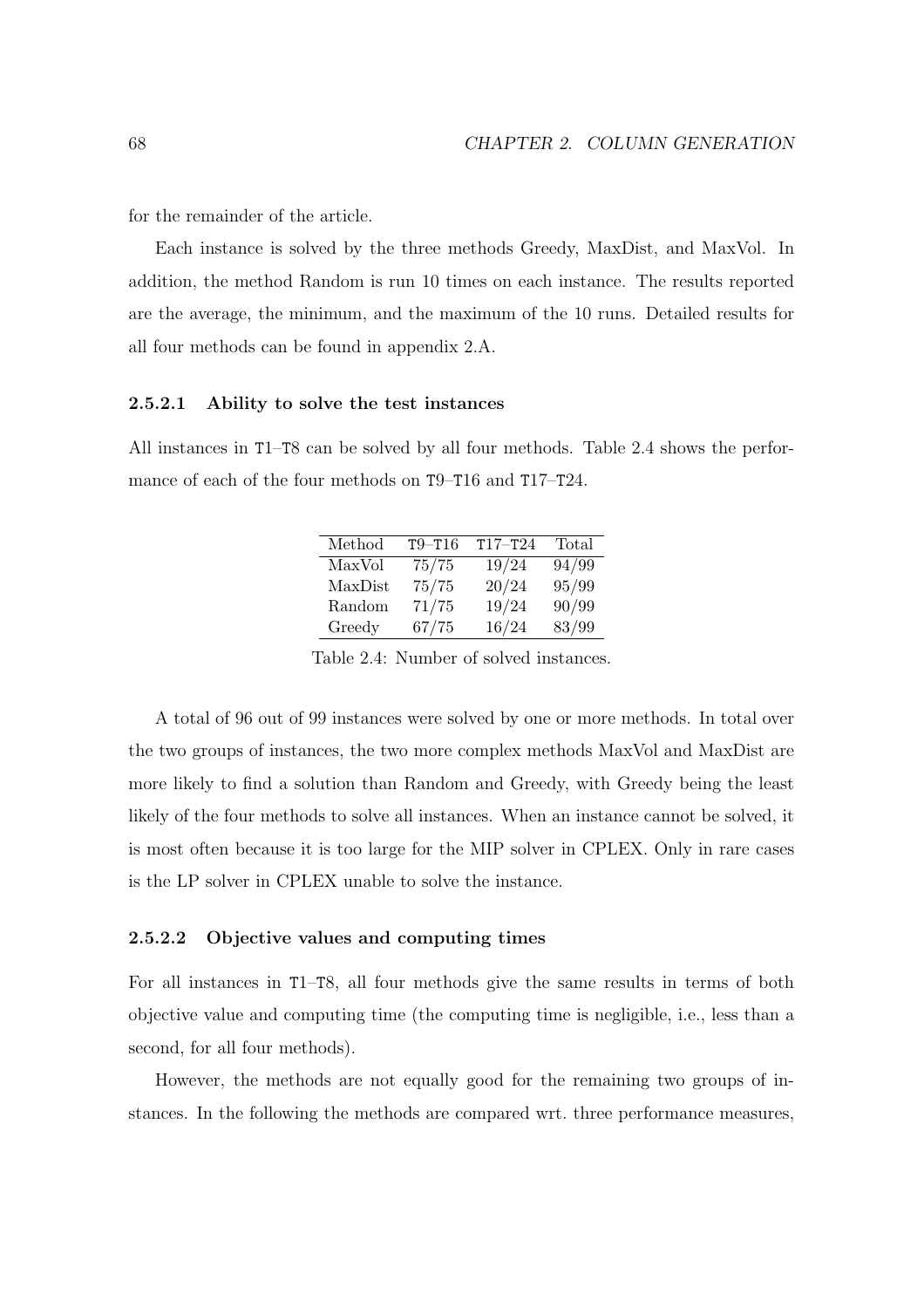namely frequency of best performance, average performance, and worst case performance.

**Frequency of best performance** It is observed which method performed best wrt. objective value and computing time, respectively, across the 96 instances solved by one or more methods. The results are summarized in table 2.5 which shows how often each of the four methods have had the best performance in terms of objective value and computing time, respectively. Table 2.5 shows that Random has the best objective value in 57 instances despite only solving 90 instances. With respect to computing time, Random has the best performance in 32 instances. This is only surpassed by Greedy which solves 44 instances in the shortest time.

Either MaxVol or MaxDist produces the best solution in terms of objective value for 15 instances, out of which 6 instances have not been solved by neither Greedy nor Random. Hence MaxVol or MaxDist is able to produce the best solution for only 10% of those instances which have also been solved by Greedy or by Random.

|         | Best objective |             |       |  | Best computing time |             |       |  |
|---------|----------------|-------------|-------|--|---------------------|-------------|-------|--|
| Method  | $T9 - T16$     | $T17 - T24$ | Total |  | $T9-T16$            | $T17 - T24$ | Total |  |
| MaxVol  | 9              |             |       |  | 17                  |             | 21    |  |
| MaxDist | 9              |             | 12    |  |                     |             |       |  |
| Random  | 45             | 19          | 57    |  | 27                  |             | 32    |  |
| Greedy  | 20             |             | 25    |  | 32                  | 19          | 44    |  |

Table 2.5: Frequencies of best performance.

**Average performance** The average performance of a method is important as it gives insight into what can be expected of the method in the long run. For the two groups of instances with 15 and 25 ports, respectively, the average index for both the objective value and the time spent is shown in table 2.6. Each 'Total' column is obtained as a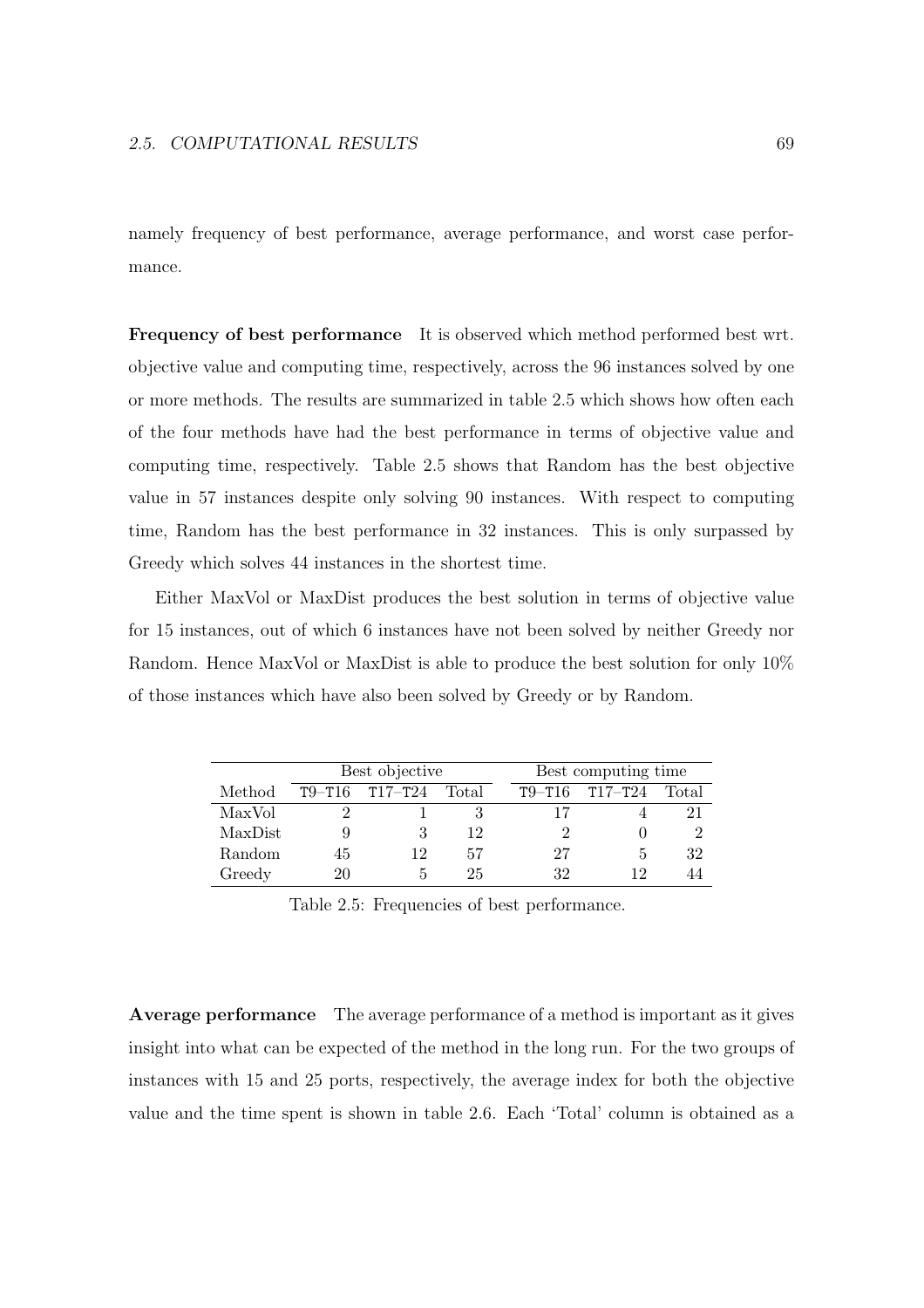|         |            | Average objective index |       | Average time index |          |             |       |
|---------|------------|-------------------------|-------|--------------------|----------|-------------|-------|
| Method  | $T9 - T16$ | $T17 - T24$             | Total |                    | $T9-T16$ | $T17 - T24$ | Total |
| MaxVol  | 113        | 137                     | 118   |                    | 542      | 538         | 541   |
| MaxDist | 111        | 117                     | 112   |                    | 956      | 1091        | 984   |
| Random  | 102        | 100                     | 102   |                    | 246      | 378         | 274   |
| Greedy  | 109        | 103                     | 108   |                    | 267      | 118         | 238   |

Table 2.6: Average performance indices. Best result is fixed to index 100.

weighted average based on the number of solved instances as reported in table 2.4.

For the instances T9–T16, the methods MaxVol, MaxDist, and Greedy have approximately the same performance in terms of objective value, while Random outperforms them with an index of 102. In terms of time consumption, Random and Greedy have the better performance. However, this can be ascribed to the appalling performance of the two other methods.

For the instances T17–T24 the performance is much more varied. MaxVol performs the worst with an index of 137 which indicates that on average the method produces results for this set of instances that are 37% above the best objective value found. Greedy and Random outperform the two other methods with 3% and 0% above the best solution, respectively. Regarding time, Greedy outperforms the other methods with an index of 118. MaxDist has the worst performance with an index of 1091, which means that on average solving the cargo assignment problem with this method is 11 times slower than the fastest solution.

Looking at the two groups of instances combined, Random has the best performance in terms of objective value with an average index value of 102. This number is obviously low partially due to the high number of best solutions produced by Random. However, if these instances are not taken into account, the value only increases to 104 which is still much lower than the second lowest index which is 111 produced by Greedy (see table 2.14). This means that when Random does not produce the best solution, on average the solution produced is only 4% above the best solution. The conclusion that Random has by far the best average performance in terms of objective value and that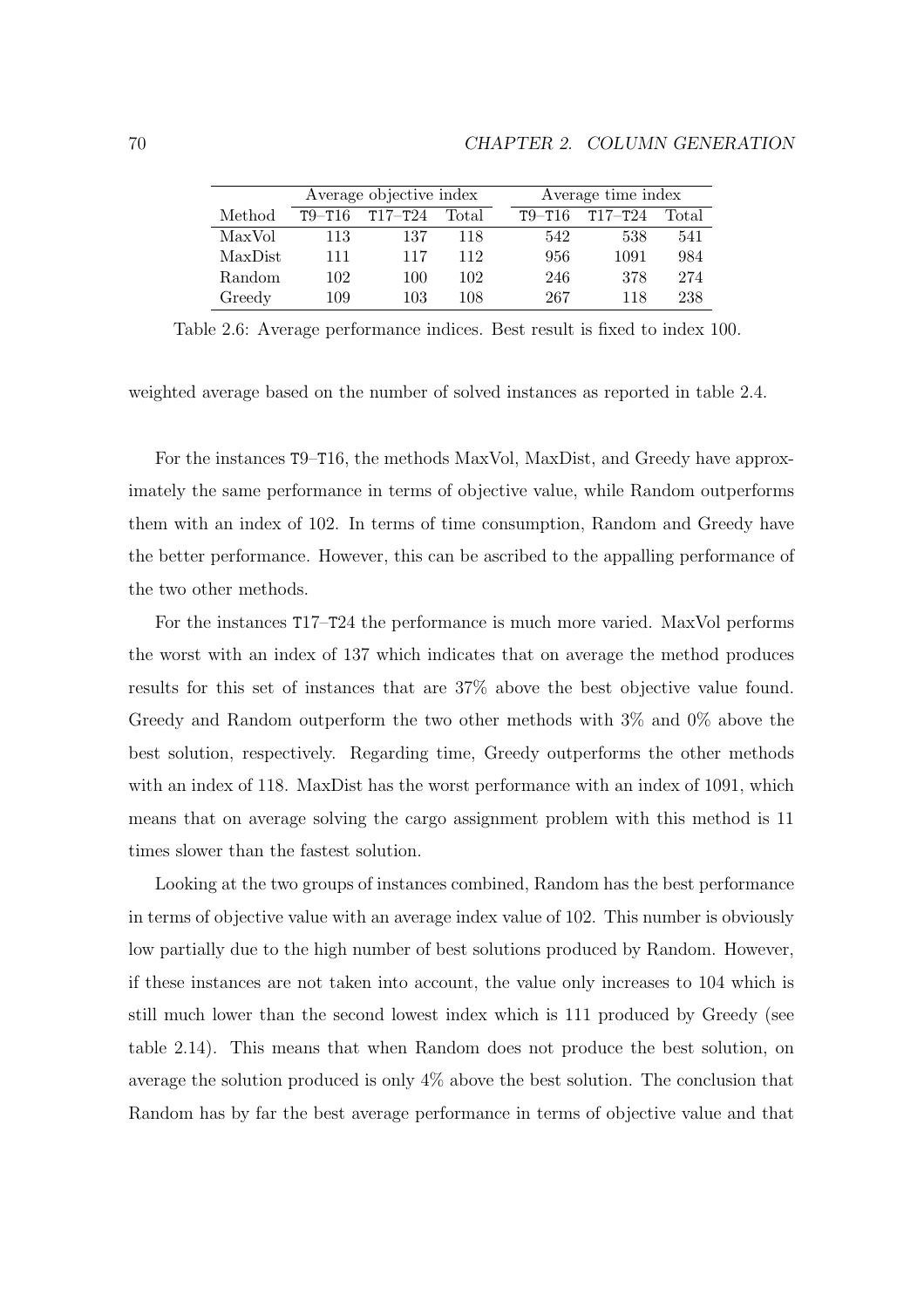on average Greedy is the fastest at finding the solution is supported by tables 2.13 and 2.15 which show the average deviation from the best in terms of dollars and seconds.

**Worst case performance** While it is important for a method to be able to come up with the best solution and have a good average performance, it is also important that a method always produces fairly good solutions. Hence, the worst case performance of a method should rarely or better yet never be horrendous.

The worst performances of the methods on the instances T9–T16 and T17–T24 are presented in table 2.7 together with a specification of the instance on which the individual method produced that particular result. Instance T13.4 causes 3 out of 4 of the worst performances for T9–T16, while T21.4 causes 3 out of 4 of the worst performances for T17–T24. This is interesting as the two instances share the same characteristics as they both have one region, the smaller number of ships, and the larger number of cargos. This type of problem is obviously difficult to solve well and considering that it is two different methods (MaxDist and Random) that find the best solution, one could speculate that finding a good solution for this type of problem depends on chance rather than the design of the four methods. Instance set T21 causes poor performance for all other methods than Random. If removing the two worst instances for each method, the worst case performance of the four methods ranges from 101 to 129 with Random outperforming the other methods and producing the two lowest worst cases at 101 and 104.

MaxDist and MaxVol both solve more instances than Greedy and Random, but they perform poorly in terms of solution quality and time spent achieving the solution. Greedy is by far the best when it comes to time spent finding the solutions. Random is the method most likely to find the best solution, and even when it does not find the best solution, the solutions found are rarely really bad.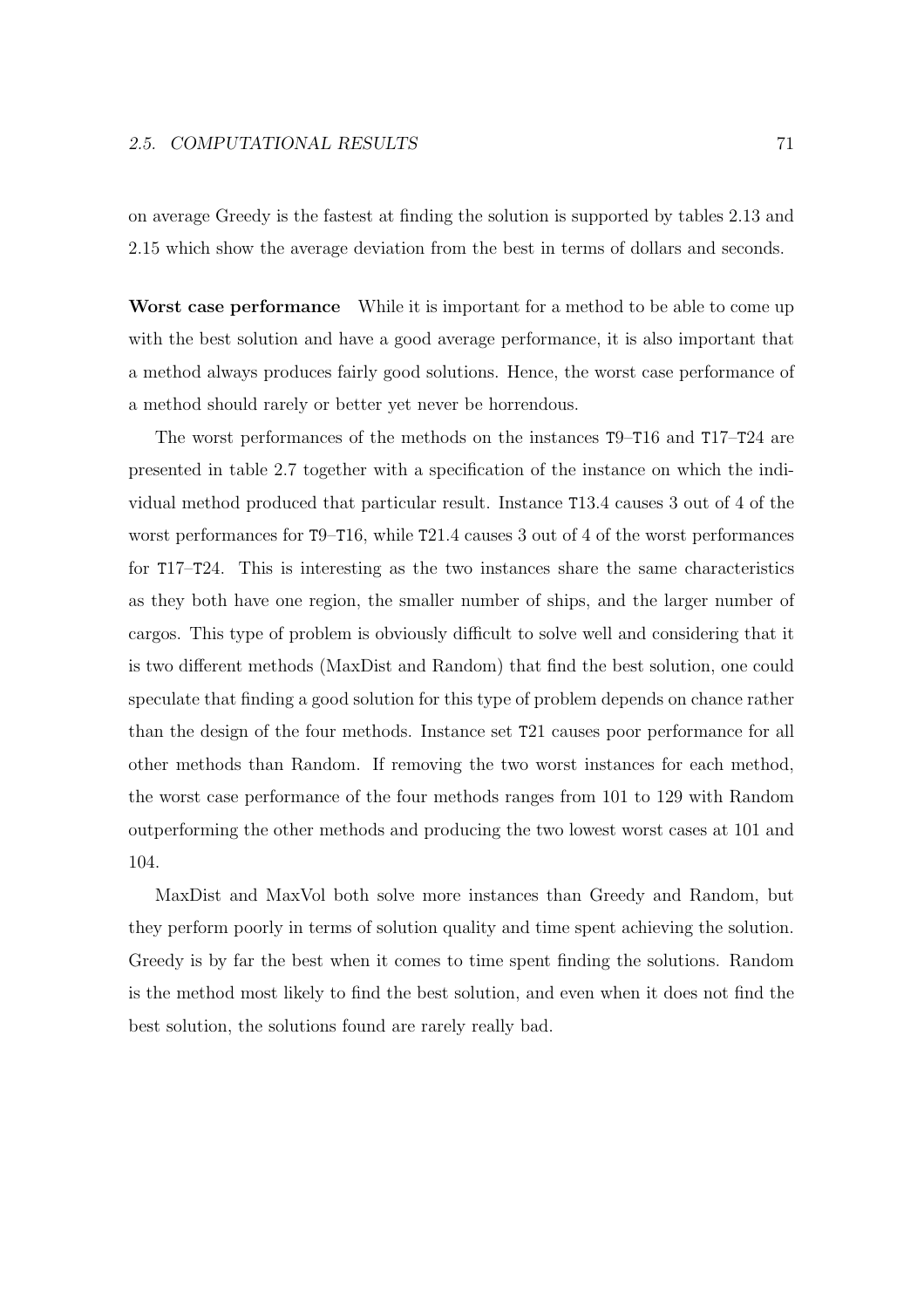|             |         | Worst          |                   |       | 2nd worst          | 3rd worst |                    |
|-------------|---------|----------------|-------------------|-------|--------------------|-----------|--------------------|
| Group       | Method  | $_{\rm Index}$ | Instance          | Index | Instance           | Index     | Instance           |
|             | MaxVol  | 373            | T <sub>13.4</sub> | 131   | T16.15             | 129       | T16.11             |
| $T9 - T16$  | MaxDist | 413            | T10.4             | 125   | T16.15             | 123       | T16.11             |
|             | Random  | 160            | T <sub>13.4</sub> | 135   | T10.4              | 104       | $\ast$             |
|             | Greedy  | 367            | T <sub>13.4</sub> | 117   | T <sub>11.12</sub> | 117       | T <sub>11.11</sub> |
|             | MaxVol  | 558            | T21.4             | 129   | T21.5              | 124       | T21.6              |
|             | MaxDist | 331            | T21.4             | 118   | T21.6              | 116       | T21.5              |
| $T17 - T24$ | Random  | 103            | T20.5             | 102   | T <sub>18.5</sub>  | 101       | $\ast$             |
|             | Greedy  | 116            | T21.4             | 106   | T21.5              | 105       | T <sub>17.4</sub>  |

Table 2.7: Empirical worst case performances. Best objective value is fixed to index 100. A \* means that the result was obtained on multiple instances.

## **2.5.2.3 Choice of method**

Based on the observed characteristics of the four cargo assigning methods, we have chosen to work with Random in the remainder of this article.

## **2.5.3 Analysis of the solutions**

Using the Random method for assigning cargo to routes we will look at various problem aspects and their impact on the characteristics of the solutions. The first aspect to be discussed is the impact of having a heterogenous fleet of ships versus a homogenous fleet of ships. Secondly, we will discuss the impact of the number of cargos and ships on the number of columns generated, the LP iterations, and the total time required to solve the problem. Lastly, we will discuss the impact of the various actions taken to minimize the number of routes generated. This includes fixing the maximum number of ports per route, requiring a minimum of one hub per route, and regional restrictions.

The data and conclusions presented throughout section 2.5.3 are based on appendix 2.A.

## **2.5.3.1 Heterogenous versus homogenous ships**

In order to empirically observe an effect of having heterogenous instead of homogenous ships, the number of initial columns produced has been recorded for certain pairs of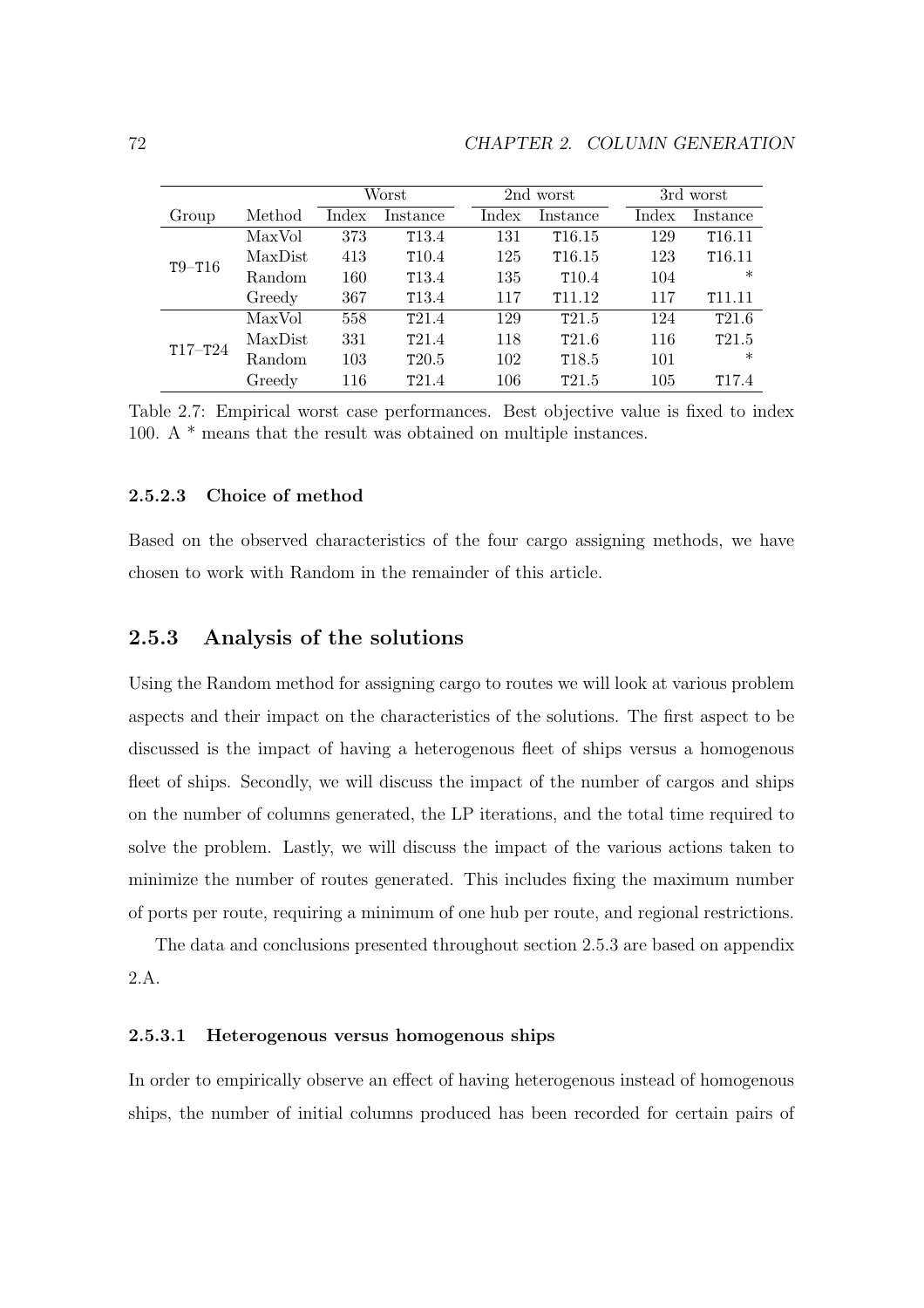instances. In particular, the number of initial columns has been recorded for each instance in four instance sets as shown in table 2.8.

Instance sets T10 and T13 both have 7 ports, 21 ships, and 45 cargos, but they differ wrt. the number of ship types. In T13 there is only one ship type while T10 has 3 ship types each with 7 ships. Column 4 shows the decrease from T10.m to T13.m, i.e., the increase in number of columns as an effect of heterogenous instead of homogenous ships.

Similarly, instance sets T12 and T14 also differ only wrt. heterogenous versus homogenous ships, but here there are 27 ships instead of the 21 ships in T10 and T13. The 27 ships in T14 are of one type only whereas T12 has 3 ship types each with 9 ships.

| m              | T10.m | T13.m | Diff.    | T12.m | T14.m | Diff. |
|----------------|-------|-------|----------|-------|-------|-------|
| $\overline{4}$ | 3567  | 2899  | 668      | 4759  | 2919  | 1840  |
| 5              | 9395  | 8920  | 475      | 13115 | 8995  | 4120  |
| 6              | 17416 | 18856 | $-1440$  | 24998 | 19052 | 5946  |
| 7              | 24743 | 30215 | $-5472$  | 36075 | 30467 | 5608  |
| 8              | 29306 | 38475 | $-9169$  | 42967 | 38795 | 4172  |
| 9              | 31203 | 42403 | $-11200$ | 46016 | 42843 | 3173  |
| 10             | 31693 | 43617 | $-11924$ | 46819 | 44064 | 2755  |
| 11             | 31788 | 43897 | $-12109$ | 46955 | 44361 | 2594  |
| 12             | 31821 | 43929 | $-12108$ | 46952 | 44330 | 2622  |

Table 2.8: The number of initial columns for instances in different instance sets. The difference columns show the number of additional columns resulting from having heterogenous ships compared to homogenous ships.

In general, there may be two opposite effects of introducing different ship types for a fixed total number of ships. On one hand, different ship types may lead to more columns. This is simply due to the fact that for a given route one column can be created for every ship type that is capable of performing the route. This effect is present in particular when plenty of ships are available. On the other hand, different ship types may lead to fewer columns. Since the number of ships available is given, the number of ships available per ship type decreases as the number of ship types increases. In light of the requirement that the ships on a route must all be of the same ship type,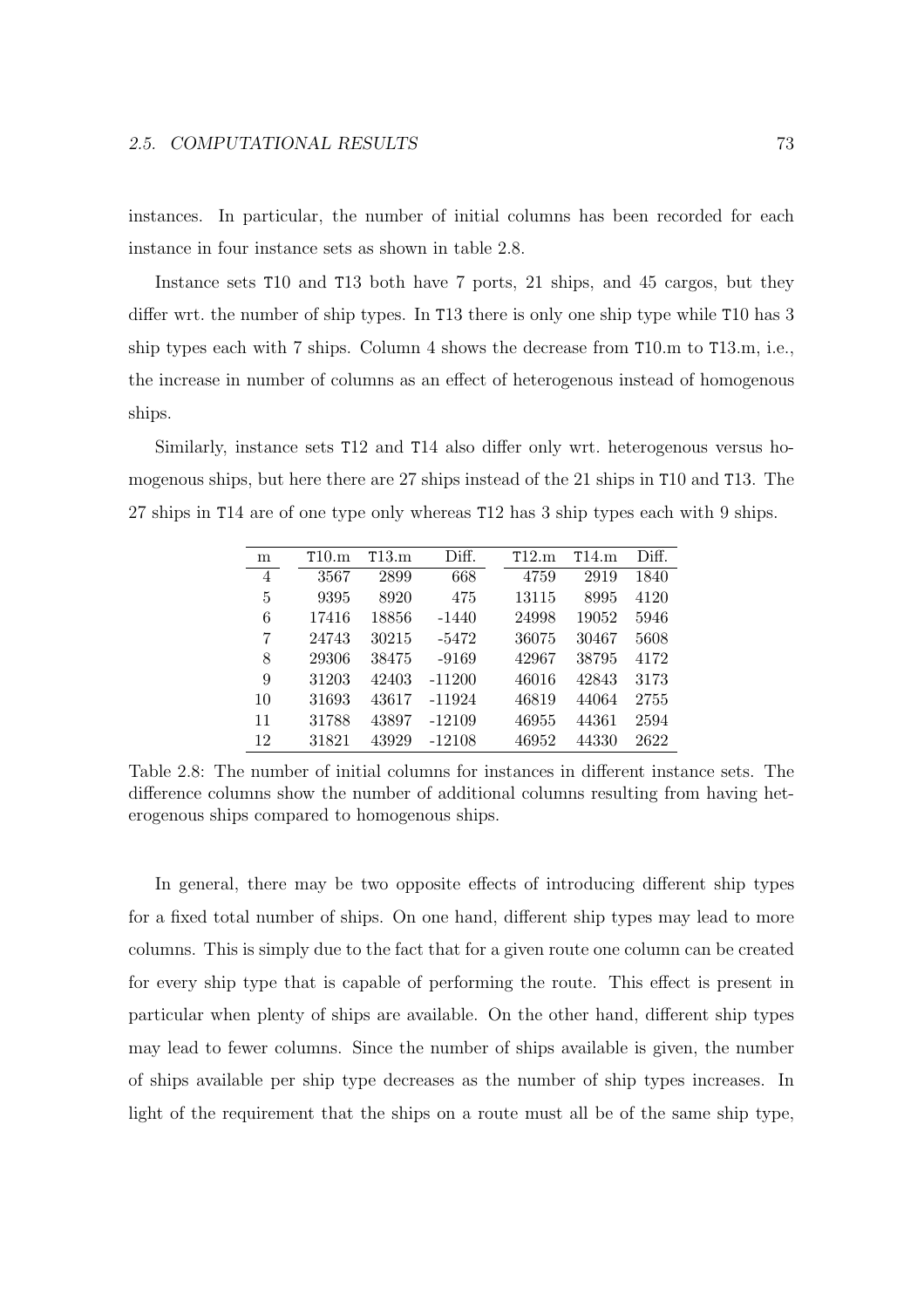fewer ships per ship type restrict the possibilities of creating columns for relatively long routes. This effect is particularly remarkable when all or almost all available ships are needed in a feasible solution.

Both effects can be seen from the results in table 2.8. Instance sets T12 and T14 have a relatively large number of ships available, and the effect of having multiple ship types is that more columns are generated. On the other hand, for instance sets T10 and T13 where the number of ships is relatively small, the effect is both positive and negative. For the smaller routes (with up to 5 ports per route) more columns are generated when there are multiple ship types. However, as the routes grow longer, having multiple ship types results in fewer columns.

Liner shipping companies generally work to utilize all available ships, wherefore a plenitude of ships will rarely occur. Considering this and the fact that many liner shipping networks have very long routes, the idea of working with different ship types in the model is likely to ensure that fewer columns are generated.

#### **2.5.3.2 Number of cargos and ships**

The number of cargos and the number of ships impact the search for a solution. If the number of cargos is increased, the number of columns generated increases. This can be ascertained by doing a pairwise comparison of instance subsets which differ only wrt. the number of cargos. For example, T1 is compared to T2. Similarly, T3 is compared to T4, T9 to T10, T11 to T12, T17 to T18, and T19 to T20. The percentage of port pairs between which there is cargo must increase as the number of cargos increases. With more connected port pairs more routes are likely to pass the requirement that all ports on a route must be needed in order to transport the planned cargos on the route (requirement v) in section 2.4.3.1), and thus more columns are generated.

Similarly, the effect of the number of ships can be ascertained by pairwise comparisons, this time between T1 and T3, T2 and T4, T9 and T11, T10 and T12, T17 and T19, and T18 and T20. If the number of ships is increased, the number of generated columns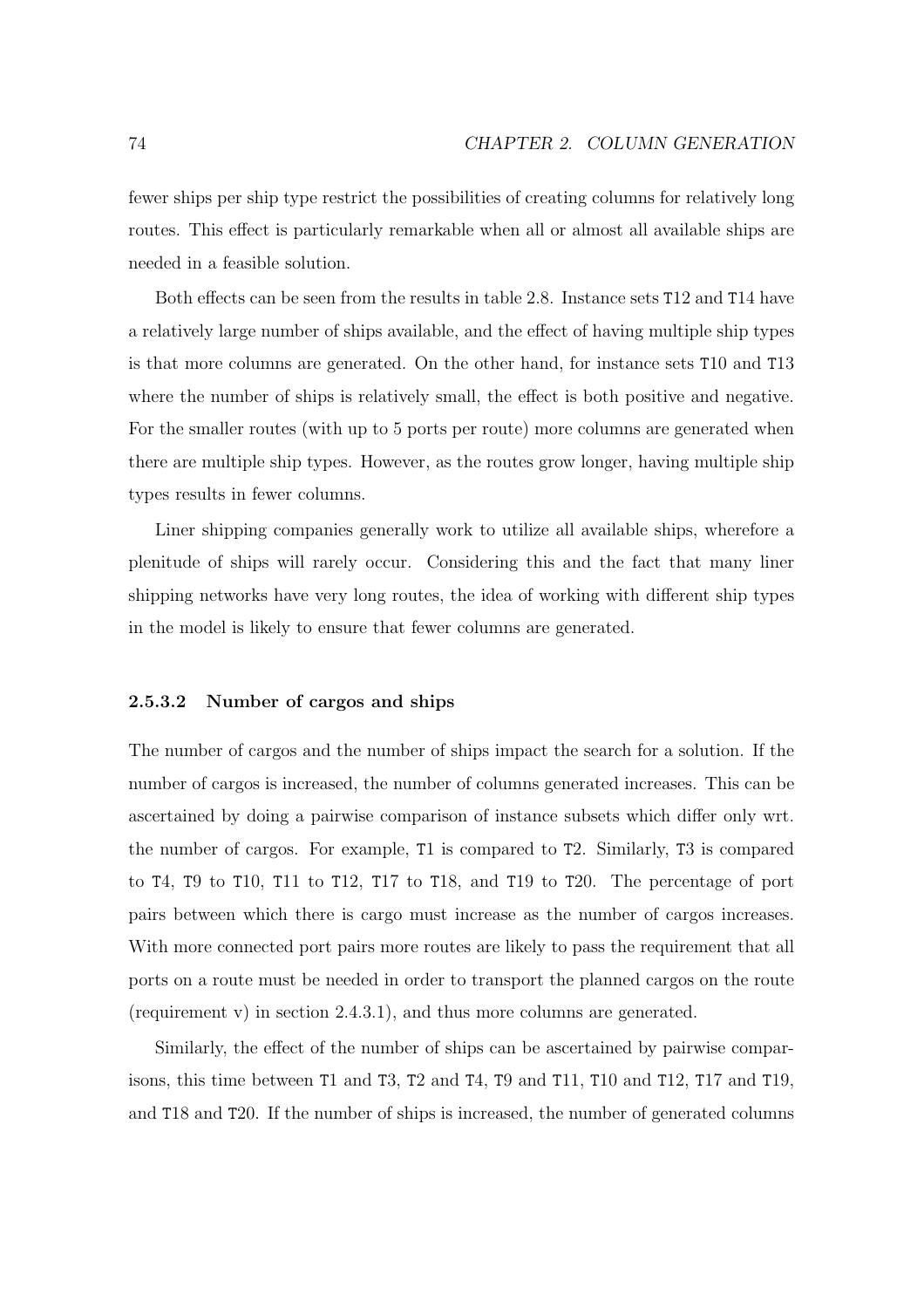#### increases.

The size of the problem in terms of the number of ships and the number of cargos has a strong influence on the computing time. For the instances with 7 ports, the computing time is negligible. However, the computing times of the two groups of instances with 15 and 25 ports are sufficiently large to allow comparison. Accordingly, table 2.9 shows the computing times for different instance subsets.

| Instance set                      | TQ. | T10 |       | T11 T12 T17 T18 T19       |      |        |     | T20  |
|-----------------------------------|-----|-----|-------|---------------------------|------|--------|-----|------|
| Number of cargos                  | 30  | 45  | 30    | 45                        | 50 — | 75     | 50  | 75   |
| Number of ships                   | 21. | 21  | 27    | 27                        | 35   | 35     | 45  | 45   |
| Computing time (seconds)          | -3  | -35 | $5 -$ | 53                        |      | 68 612 | 93  | -839 |
| Number of $LP/MIP$ iterations 3.1 |     | 3.9 |       | $3.0 \quad 3.6 \quad 3.1$ |      | 4.5    | 2.9 |      |

Table 2.9: Average computing times and number of iterations.

Table 2.9 shows that there is a sharp increase in the computing time as a result of increasing the number of cargos. However, increasing the number of ships leads to a much smaller increase in the computing time. As the time used to generate the initial columns is negligible, the vast majority of the time reported in table 2.9 is spent on generating additional columns and solving the various LPs and MIPs. While the number of LP and MIP iterations increases as the number of cargos increases, the number of iterations does not always increase when the number of ships increases. It is evident that the number of cargos will have a huge impact on the computing time as the problems grows larger.

#### **2.5.3.3 Limiting the number of generated columns**

We now look at the impact of the various actions implemented in the heuristic in an attempt to limit the number of columns generated.

**Number of ports allowed per route** This action affects both the solvability of the problem and the solution quality as measured in objective value. The impact on the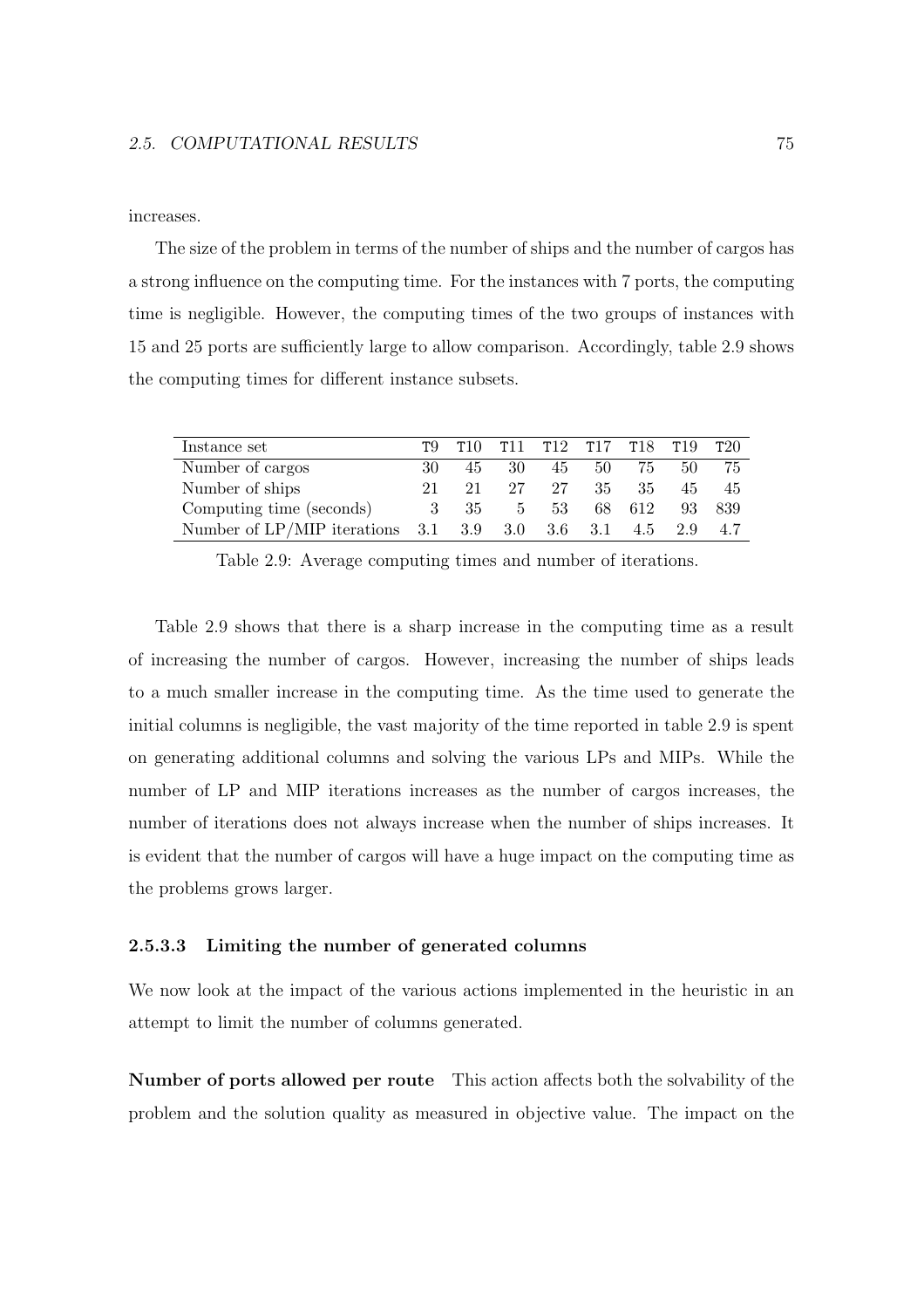solvability is apparent when looking at the group of instances with 25 ports. As the number of ports allowed on a route increases, the number of instances solved decreases.

We have observed the general pattern: increasing the number of allowed ports per route improves the objective value significantly as long as the number of allowed ports per route is below a certain value, above which there is a remarkable tailing off effect.

Specifically, for the instances with 7 ports it has no effect to increase the number of allowed ports per route from 4 to 5, with instance set T7 being the only exception.

For the instances with 15 ports, the effect of increasing the number of allowed ports per route tapers off above 9 ports per route. This is true for all the test instances within the group. The average objective values for all instances in T9–T16, except the three instances in T16 with more than 12 ports allowed on a route, are shown in table 2.10.

| m  | T9.m | T10.m | T11.m | T12.m | T13.m | T14.m | T15.m | T16.m |
|----|------|-------|-------|-------|-------|-------|-------|-------|
| 4  | 100  | 100   | 100   | 100   | 100   | 100   | 100   | 100   |
| 5  | 85   | 50    | 82    | 73    | 39    | 70    | 84    | 79    |
| 6  | 78   | 49    | 76    | 71    | 36    | 66    | 72    | 69    |
| 7  | 74   | 47    | 72    | 68    | 30    | 61    | 68    | 63    |
| 8  | 71   | 45    | 70    | 66    | 30    | 59    | 65    | 60    |
| 9  | 71   | 42    | 69    | 64    | 29    | 58    | 65    | 60    |
| 10 | 70   | 42    | 69    | 63    | 29    | 58    | 64    |       |
| 11 | 70   | 42    | 68    | 63    | 29    | 56    | 64    | 56    |
| 12 | 70   | 42    | 69    | 63    | 29    | 58    | 64    |       |

Table 2.10: Indexed objective values for the instances with 15 ports. The indices are calculated based on the objective value obtained by  $m = 4$  within the same instance subset. A solution was not obtained for the instances T16.10 and T16.12.

For the instances with 25 ports, the effect of increasing the number of allowed ports per route has been significant for the number of ports that has been tested in the experiments. This indicates that allowing more than 6 ports per route could decrease the objective value even further.

To summarize, setting the number of ports allowed per route too low will result in increased cost. On the other hand, it is possible to limit the number of ports allowed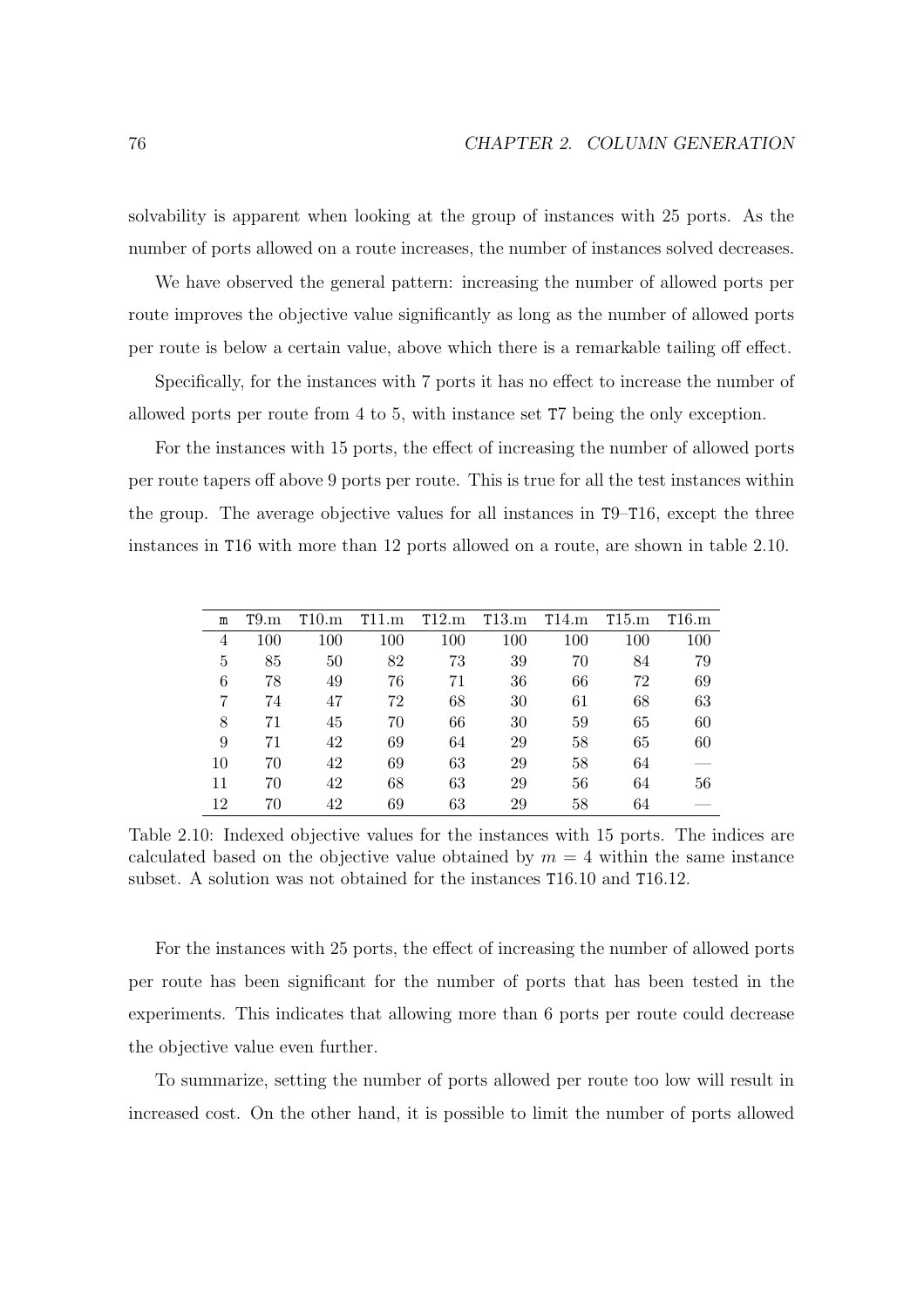per route thereby decreasing the number of columns without losing large reductions in cost. The challenge then becomes one of finding the value for the upper limit on the number of ports per route that has the effect of limiting the number of columns without too great an increase in cost.

**Minimum one hub per route** The effect of this requirement has not been analyzed directly, but removing this requirement has instead been approximated by giving all ports hub status. Unfortunately, this has the added effect of changing the transshipment patterns so any changes in the objective value may as well stem from these changes as from any changes in the route structure. The increase in the number of initial columns, however, predominantly arises from the change in the route structure as the change in transshipment patterns may decrease or increase the number of columns only slightly. The impact of removing the requirement can be seen by comparing the number of initial columns in test cases 3 and 7, 11 and 15, and 19 and 23 (see appendix 2.A).

| m  | T11.m | T15.m | Diff. | Diff. $%$ |
|----|-------|-------|-------|-----------|
| 4  | 3314  | 6584  | 3270  | 99        |
| 5  | 9137  | 15664 | 6526  | 71        |
| 6  | 17803 | 28253 | 10450 | 59        |
| 7  | 26576 | 39906 | 13330 | 50        |
| 8  | 32505 | 47221 | 14716 | 45        |
| 9  | 35363 | 50282 | 14919 | 42        |
| 10 | 36203 | 51175 | 14972 | 41        |
| 11 | 36358 | 51312 | 14955 | 41        |
| 12 | 36331 | 51351 | 15019 | 41        |

Table 2.11: Average number of initial columns and the differences between T11 and T15.

Table 2.11 shows a comparison between the number of initial columns in T11 and T15. Just as the objective value, the percentage of initial columns saved by enforcing a minimum of one hub per route evens out at  $m = 9$ . This means that at the point where we would expect to find good solutions in terms of objective value, the number of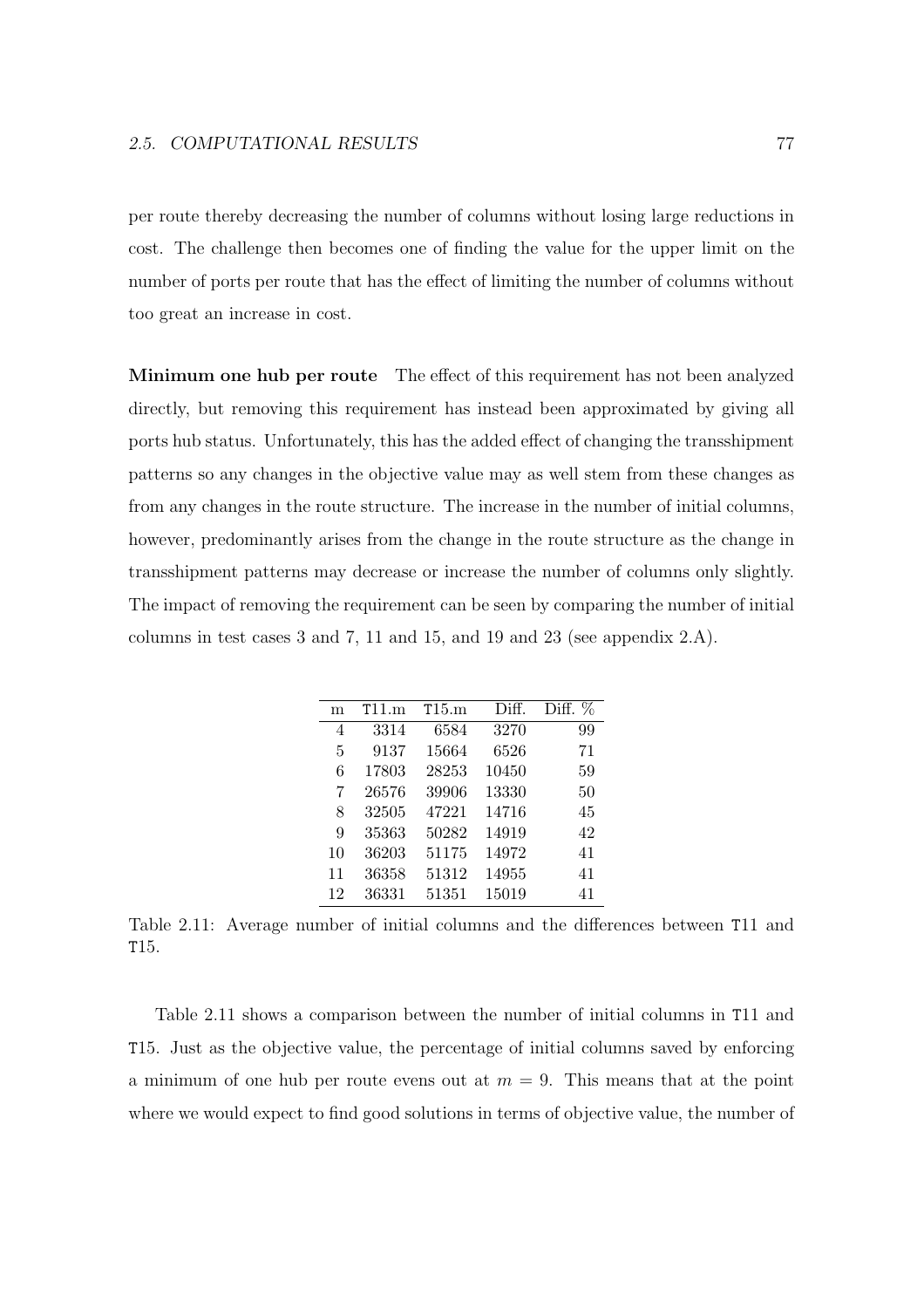initial columns will decrease with approximately 40% if the requirement is implemented. When looking at the solutions produced for T15.9, only one out of the 10 runs features a route that does not include a hub. It is therefore likely that if the transshipment pattern is not changed, then the impact of requiring a minimum of one hub per route only decreases the number of initial columns and has little or no effect on the quality of the solution in terms of objective value.

**Regional restrictions** There are two restrictions related to regional aspects. Firstly, there is an upper limit on the number of regions a route can visit. This limit is fixed to 2 regions for the three groups of instances. Secondly, in any visited region there must be at least 2 port visits or a hub visit. Again, instead of analyzing these restrictions directly, an approximation has been made. Rather than removing the restrictions, all ports have been assigned to the same region. This has been done in the construction of instance subsets T8, T16, and T24.

Among the instances with 7 ports, instance subsets T3 and T8 are the ones to consider as they only differ in the number of regions the ports are assigned to. The implementation of the regional restrictions ensures a decrease in the number of initial columns of 64% for  $m = 4$  and 72% for  $m = 5$ , respectively, m being the maximum number of ports per route. Interestingly, the objective values are the same for the two instances. This means that the restrictions have not cut off the best solution. Hence the regional division and restrictions can be enforced without impacting the objective value of the solution.

Among the instances with 15 ports, T11 and T16 illustrate the consequences of imposing the regional restrictions. The percentage of initial columns that can be saved by implementing the restrictions increases as the number of ports per route increases. For  $m = 4$  there is a saving of 66%, while the saving for  $m = 11$  is 90%. These are significant reductions and they are most likely the reasons why T11 is solved in all 10 runs for all values of m while instances T16.10 and T16.12 cannot be solved and T16.11 is only solved in 3 of the 10 runs. However, the reduced number of columns and the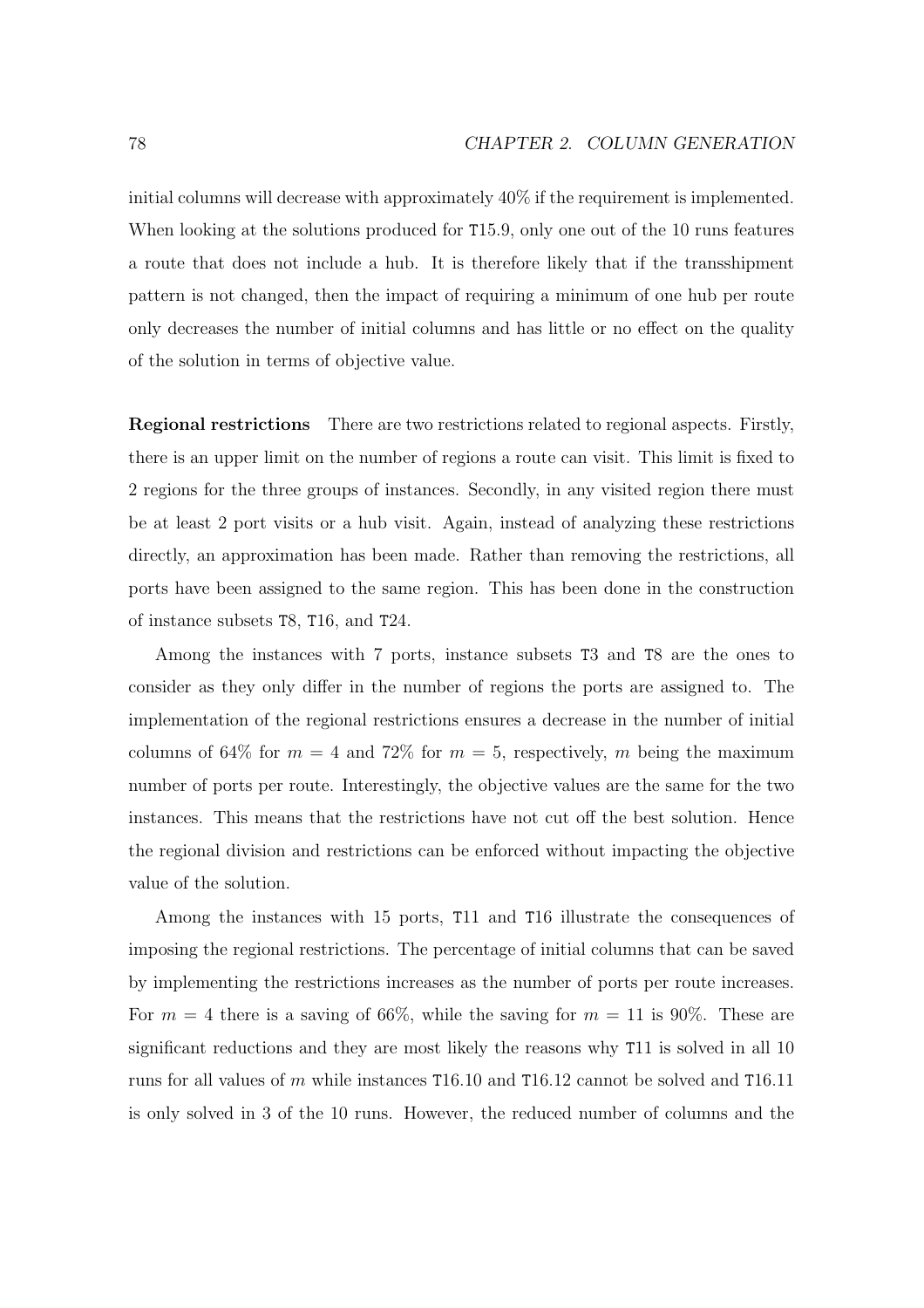increased solvability come at a cost. The cost of the solutions to T11 is 7% to 31% higher than the cost of the solution to T16. The cost difference increases as the number of ports per route increases. Hence, for this group of instances the regional requirement seriously hampers the efforts of finding a good solution, most likely because the division of ports into regions has been too restrictive.

Among the instances with 25 ports, the comparison is between T19 and T24. As in the previous comparisons, the regional restrictions result in a large decrease in the number of initial columns, which in turn results in greater solvability. In this case the increased solvability comes at a very low cost as the increase in the objective value is 1.4% for  $m = 4$  and 0.2% for  $m = 5$ . This could indicate that the division of ports into regions implemented in this group of instances is a good fit.

Hence, the conclusion must be that the regional restrictions can greatly diminish the number of initial columns with no or little impact on the quality of the solution.

# **2.6 Concluding remarks and future research**

In this paper we present a new mathematical model for the simultaneous routing of ships and cargo in liner shipping which also considers various deployment issues such as which ships to use on which routes and what speed the ships should maintain. The model also incorporates major aspects of the problem such as transshipment and that the time spent in port is dependent on the ship type, the port and the amount of cargo to be loaded and discharged. In addition, a heuristic is developed based on Dantzig-Wolfe decomposition and column generation. As part of the heuristic, several methods for assigning cargo to routes are tested, with Random being the better method in terms of solution quality. Various methods for restricting the set of allowable routes are tested as well. If employed correctly, the methods can aid in reducing the number of initial columns while not hindering good solutions. Lastly, in order to speed up the solution process, discrete dual-feasible function (DFF) cuts are added to the problem before CPLEX is used.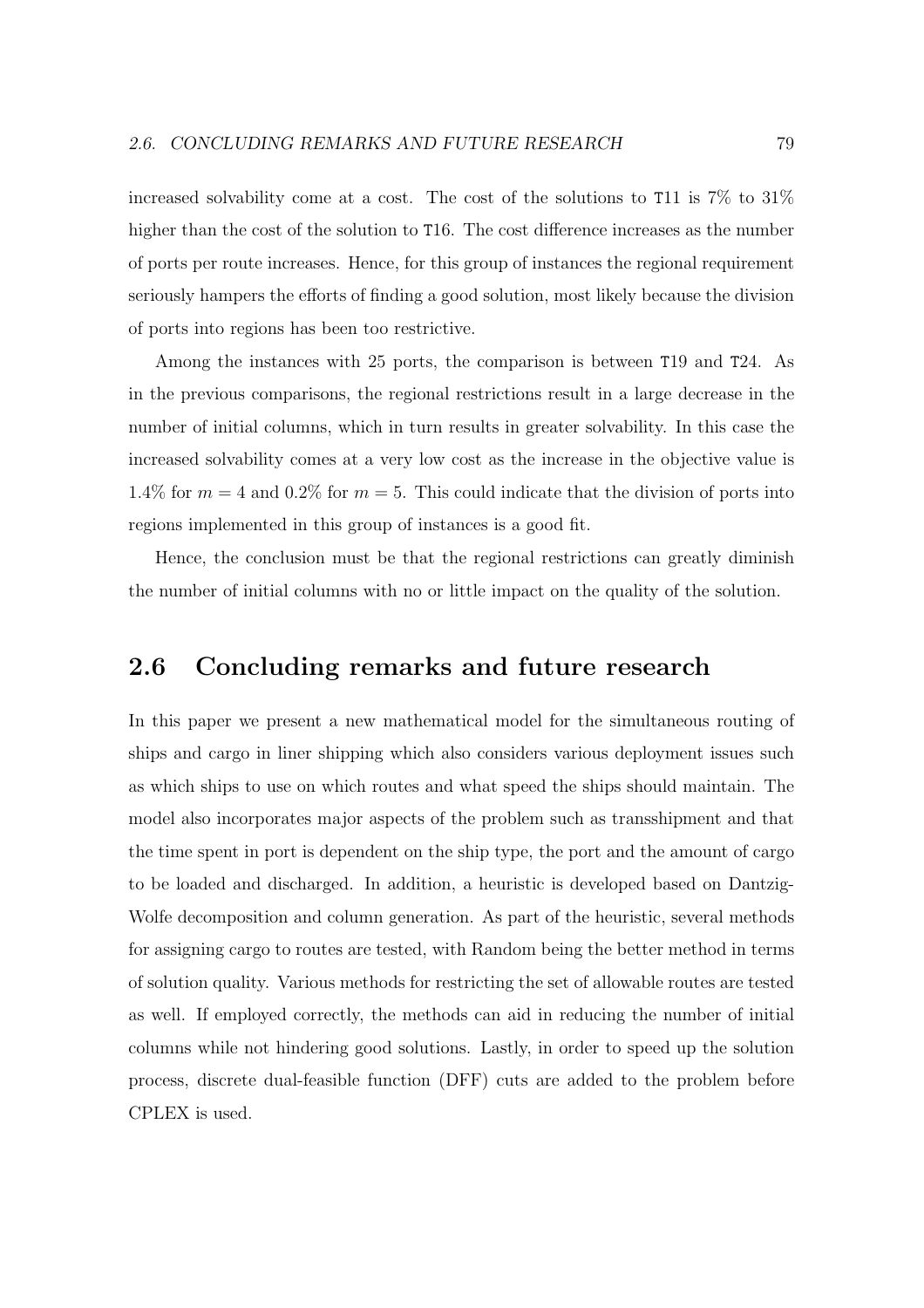The developed heuristic can solve problems of the size of feeder networks and will do so reasonably fast. The best cargo assigning method is Random which never spends more than 47.5 minutes reaching a final solution. Considering that the problem is tactical and therefore only solved every 4–6 months, it is viable to spend a lot more time on solving the problem. This leaves computing time for more sophisticated features as discussed below. The discussed features are likely to increase the computing time, however, they are also likely to increase the size of the problems the heuristic can solve. The current heuristic can thus be regarded as a possible solution method for feeder networks and as a stepping stone for solving larger problems such as regional networks.

Next, we present some directions for future research. These fall into three distinct areas.

The first area of future research focuses on creating standards. Two standards are needed. First and foremost, a standard should be defined for the problem of routing ships and cargo in a liner shipping setting. Secondly, a benchmark suite which meshes with the agreed upon definition of the problem should be constructed. Together, the two standards will allow comparisons between results by different authors.

The second area is concerned with other methods for solving the problem presented in this paper. Currently the heuristic uses the MIP solver in CPLEX to find integer solutions. This prevents the heuristic from finding solutions to larger problems. Hence, finding a more efficient method for determining the integer solutions should allow the heuristic as a whole to solve larger problems. Another promising avenue for future research would be to base the column generation on pricing information. This would allow the heuristic to take into account the benefit of adding a certain port or cargo to a route. To get the full benefit of the pricing information the problem could be decomposed into a master problem and a pricing problem and solved by column generation and lagrangian relaxation. This method would follow the mathematical model more closely and could possibly allow non-elementary routes as well as more complex transshipment patterns.

The last area of future research is concerned with variations on the problem pre-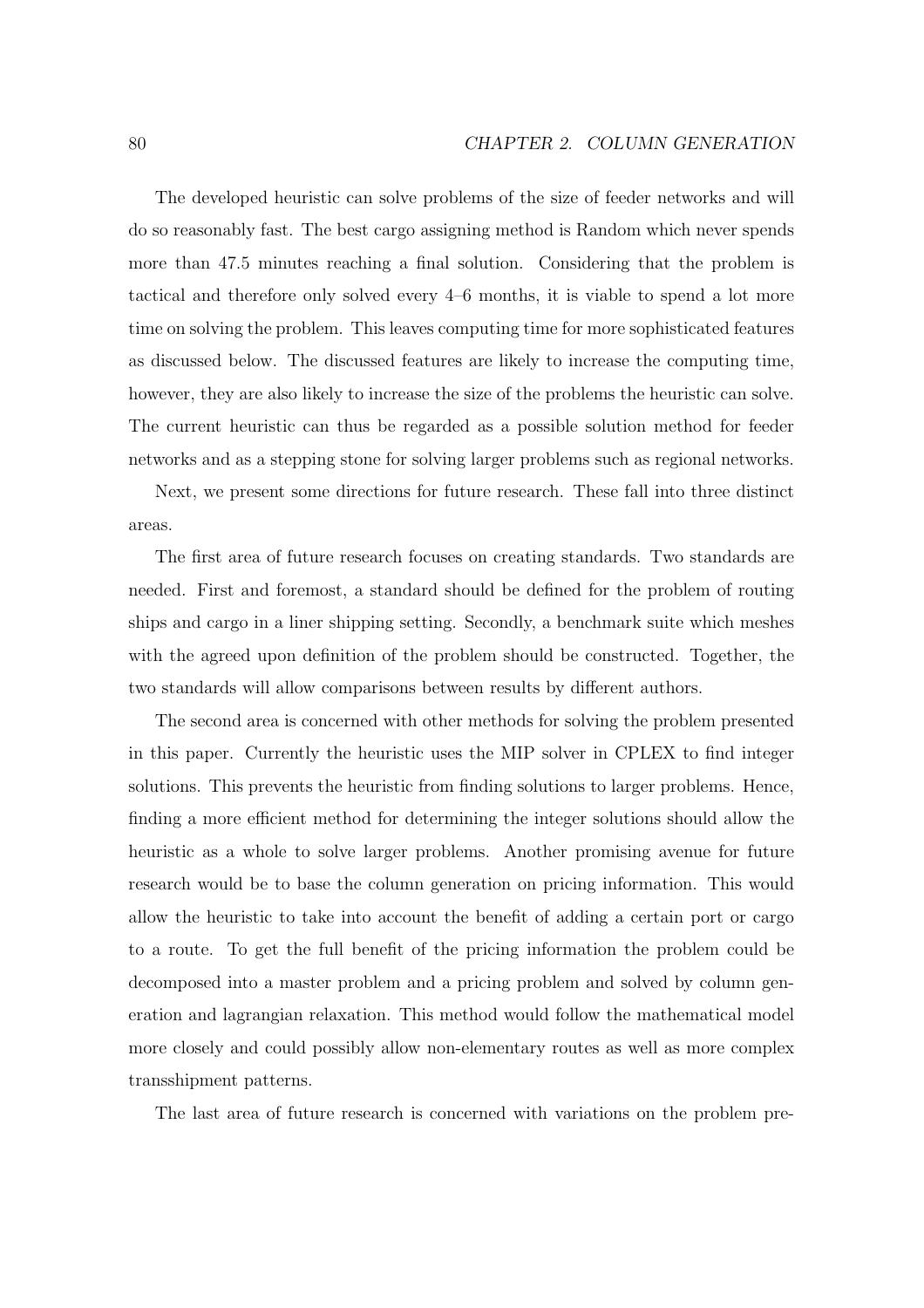sented in this paper. There are numerous interesting variations and we have sought only to highlight a few. One variation would be to change the problem from minimizing the cost as is currently done to maximizing the profit. The change would include the distinction between required cargo that must be transported and optional cargo that may or may not be transported. Another variation is to include restrictions on when port calls can be made to busy ports. Such time slots would have capacity constraints with regards to the number of containers that can be loaded/discharged. A third possible variation springs from the fact that trade is not balanced which leads to a surplus or deficit of empty containers in many ports. Taking into consideration empty containers leads to a need for balancing flows in and out of ports over time.

### **2.A Detailed results**

Table 2.12 shows detailed results obtained by using each solution method on each individual test instance. The columns show the test instance, the method used, the objective value of the solution, the number of cargos which are not transported, the time in seconds spent on finding the initial columns and on the entire method, respectively, the number of LP and MIP iterations, respectively, the number of initial columns, and finally the total number of columns generated. The entry  $\leftarrow$  in the 'Obj.' column is used to indicate that the method in question is unable to solve that specific instance, in which case the remainder of the row is kept blank.

Each line for the methods MaxVol, MaxDist, and Greedy shows the eight performance measures corresponding to a single solution.

In contrast, Random produces 10 solutions for each instance. For each of the performance measures, the lines for Random Avg., Random Min., and Random Max. show the average, minimum, and maximum value of the 10 values of that performance measure. As such, the values for Random Min. and Random Max. may be taken from up to eight different solutions. The results for Random Min. and Random Max. are reported only when different from Random Avg.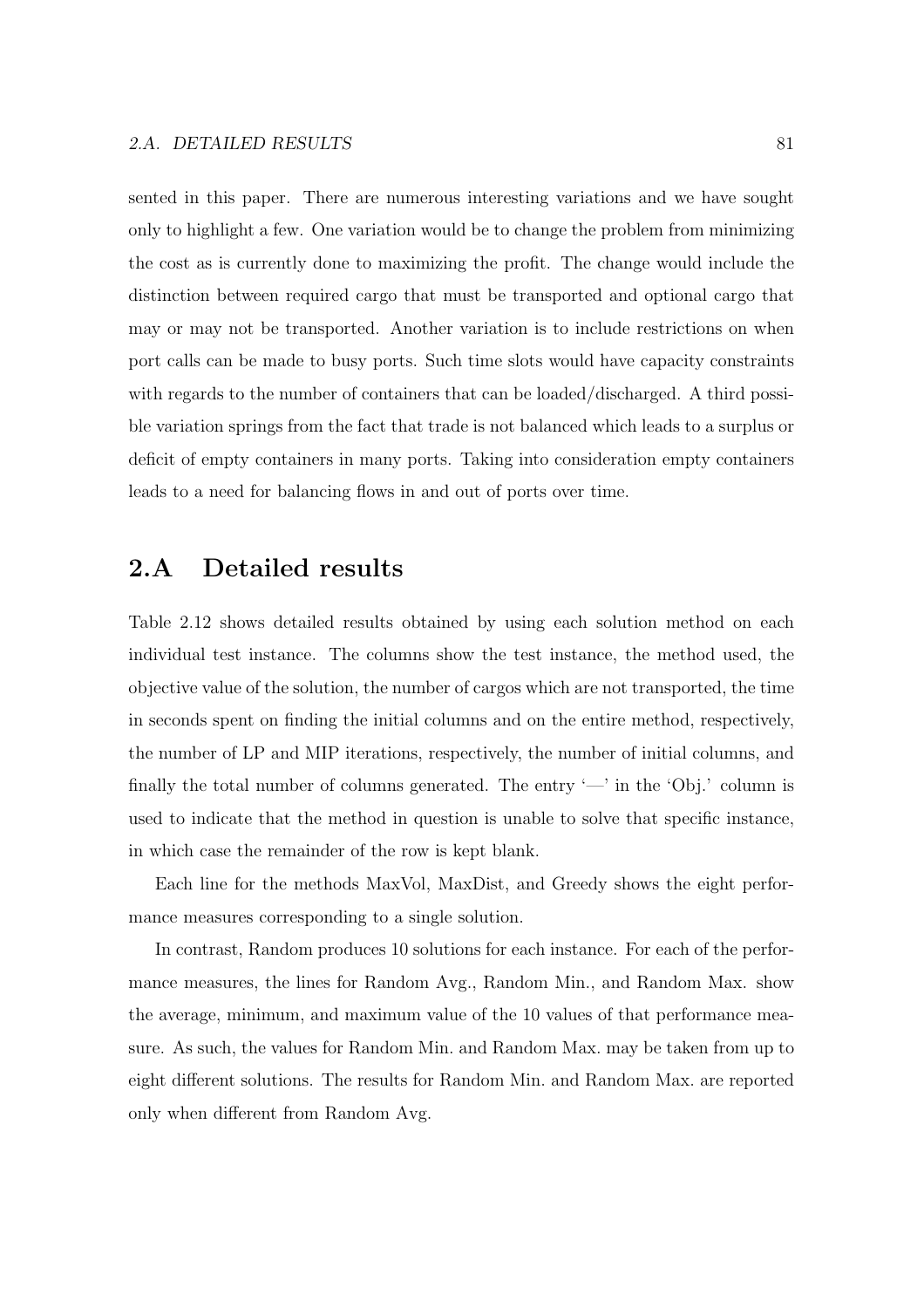|                  |             |        | Not              | Time             |                  |                     | Iterations   | No. of columns |         |
|------------------|-------------|--------|------------------|------------------|------------------|---------------------|--------------|----------------|---------|
| Instance         | Method      | Obj.   | transp.          | Initial          | Total            | $\operatorname{LP}$ | <b>MIP</b>   | Initial        | Total   |
| T1.4             | MaxVol      | 710406 | $\boldsymbol{0}$ | $\boldsymbol{0}$ | $\overline{0}$   | $\overline{2}$      | $\,1\,$      | 89             | 99      |
| T1.4             | MaxDist     | 710406 | $\boldsymbol{0}$ | $\boldsymbol{0}$ | $\boldsymbol{0}$ | $\overline{2}$      | $\,1\,$      | 89             | 99      |
| T1.4             | Greedy      | 710406 | $\overline{0}$   | $\overline{0}$   | $\overline{0}$   | $\overline{2}$      | $\mathbf 1$  | 91             | 101     |
| T1.4             | Random Avg. | 710406 | $\boldsymbol{0}$ | $\boldsymbol{0}$ | $\boldsymbol{0}$ | $\overline{2}$      | $\mathbf 1$  | 91             | 101     |
| T1.5             | MaxVol      | 710406 | $\overline{0}$   | $\overline{0}$   | $\overline{0}$   | $\overline{2}$      | $\mathbf 1$  | 92             | $102\,$ |
| T1.5             | MaxDist     | 710406 | $\overline{0}$   | $\boldsymbol{0}$ | $\overline{0}$   | $\overline{2}$      | $\mathbf{1}$ | 92             | 102     |
| T1.5             | Greedy      | 710406 | $\overline{0}$   | $\boldsymbol{0}$ | $\overline{0}$   | $\overline{2}$      | $\,1\,$      | 94             | 104     |
| T1.5             | Random Avg. | 710406 | $\boldsymbol{0}$ | $\boldsymbol{0}$ | $\overline{0}$   | $\overline{2}$      | $\mathbf 1$  | 94             | 104     |
| T2.4             | MaxVol      | 740486 | $\boldsymbol{0}$ | $\overline{0}$   | $\boldsymbol{0}$ | $\overline{2}$      | $\mathbf 1$  | 108            | 114     |
| T2.4             | MaxDist     | 740486 | $\boldsymbol{0}$ | $\overline{0}$   | $\boldsymbol{0}$ | $\overline{2}$      | $\mathbf 1$  | 102            | 108     |
| T2.4             | Greedy      | 740486 | $\overline{0}$   | $\boldsymbol{0}$ | $\boldsymbol{0}$ | $\overline{2}$      | $1\,$        | 109            | 115     |
| T2.4             | Random Avg. | 740486 | $\overline{0}$   | $\boldsymbol{0}$ | $\overline{0}$   | $\overline{2}$      | $\mathbf{1}$ | 110            | 116     |
| T2.5             | MaxVol      | 740486 | $\overline{0}$   | $\boldsymbol{0}$ | $\overline{0}$   | $\overline{2}$      | $\mathbf 1$  | 113            | 119     |
| T2.5             | MaxDist     | 740486 | $\boldsymbol{0}$ | $\overline{0}$   | $\boldsymbol{0}$ | $\overline{2}$      | $\mathbf 1$  | 108            | 114     |
| T2.5             | Greedy      | 740486 | $\boldsymbol{0}$ | $\boldsymbol{0}$ | $\overline{0}$   | $\overline{2}$      | $\mathbf 1$  | 114            | 120     |
| T2.5             | Random Avg. | 740486 | $\overline{0}$   | $\overline{0}$   | $\overline{0}$   | $\overline{2}$      | $\mathbf 1$  | 115            | 121     |
| T3.4             | MaxVol      | 620015 | $\overline{0}$   | $\boldsymbol{0}$ | $\overline{0}$   | $\overline{2}$      | $\mathbf{1}$ | 115            | 127     |
| T3.4             | MaxDist     | 620015 | $\overline{0}$   | $\boldsymbol{0}$ | $\overline{0}$   | $\overline{2}$      | $\mathbf 1$  | 115            | 127     |
| T3.4             | Greedy      | 620015 | $\boldsymbol{0}$ | $\overline{0}$   | $\overline{0}$   | $\overline{2}$      | $\mathbf 1$  | 119            | 123     |
| T3.4             | Random Avg. | 620015 | $\boldsymbol{0}$ | $\boldsymbol{0}$ | $\boldsymbol{0}$ | $\overline{2}$      | $\mathbf 1$  | 119            | 123     |
| T3.5             | MaxVol      | 620015 | $\overline{0}$   | $\boldsymbol{0}$ | $\overline{0}$   | $\overline{2}$      | $\mathbf 1$  | 120            | $132\,$ |
| T3.5             | MaxDist     | 620015 | $\overline{0}$   | $\boldsymbol{0}$ | $\overline{0}$   | $\overline{2}$      | $\,1\,$      | 120            | 132     |
| T3.5             | Greedy      | 620015 | $\overline{0}$   | $\boldsymbol{0}$ | $\overline{0}$   | $\overline{2}$      | $\mathbf 1$  | 124            | 128     |
| T3.5             | Random Avg. | 620015 | $\boldsymbol{0}$ | $\overline{0}$   | $\boldsymbol{0}$ | $\overline{2}$      | $\mathbf 1$  | 124            | 128     |
| T4.4             | MaxVol      | 674750 | $\boldsymbol{0}$ | $\boldsymbol{0}$ | $\boldsymbol{0}$ | $\overline{2}$      | $\mathbf 1$  | 141            | 151     |
| T4.4             | MaxDist     | 674750 | $\overline{0}$   | $\overline{0}$   | $\overline{0}$   | $\overline{2}$      | $\mathbf{1}$ | 131            | 138     |
| T4.4             | Greedy      | 674750 | $\overline{0}$   | $\boldsymbol{0}$ | $\boldsymbol{0}$ | $\overline{2}$      | $\mathbf{1}$ | 144            | 154     |
| T4.4             | Random Avg. | 674750 | $\overline{0}$   | $\boldsymbol{0}$ | $\overline{0}$   | $\overline{2}$      | $\mathbf 1$  | 145            | 156     |
| T4.5             | MaxVol      | 674750 | $\boldsymbol{0}$ | $\overline{0}$   | $\overline{0}$   | $\overline{2}$      | $\mathbf 1$  | 150            | 160     |
| T4.5             | MaxDist     | 674750 | $\boldsymbol{0}$ | $\overline{0}$   | $\boldsymbol{0}$ | $\overline{2}$      | $\mathbf 1$  | 141            | 148     |
| T4.5             | Greedy      | 674750 | $\boldsymbol{0}$ | $\overline{0}$   | $\overline{0}$   | $\overline{2}$      | $\mathbf 1$  | 153            | 163     |
| T4.5             | Random Avg. | 674750 | $\theta$         | $\overline{0}$   | $\theta$         | $\overline{2}$      | 1            | 154            | 165     |
| T <sub>5.4</sub> | MaxVol      | 783647 | $\boldsymbol{0}$ | $\overline{0}$   | $\boldsymbol{0}$ | $\sqrt{2}$          | $\mathbf{1}$ | 113            | 117     |
| $\mathtt{T}5.4$  | MaxDist     | 783647 | $\boldsymbol{0}$ | $\overline{0}$   | $\boldsymbol{0}$ | $\sqrt{2}$          | $\,1\,$      | 113            | 117     |
| T5.4             | Greedy      | 783647 | $\boldsymbol{0}$ | $\boldsymbol{0}$ | $\boldsymbol{0}$ | $\overline{2}$      | $\,1\,$      | 113            | 117     |
| T5.4             | Random Avg. | 783647 | 0                | $\overline{0}$   | $\boldsymbol{0}$ | $\overline{2}$      | $\mathbf{1}$ | 113            | 117     |
| $\mathtt{T}5.5$  | MaxVol      | 783647 | 0                | $\overline{0}$   | $\overline{0}$   | $\overline{2}$      | $\mathbf{1}$ | 119            | 123     |
| $\mathtt{T}5.5$  | MaxDist     | 783647 | $\theta$         | $\overline{0}$   | $\overline{0}$   | $\overline{2}$      | $\mathbf{1}$ | 119            | 123     |
| $\mathtt{T}5.5$  | Greedy      | 783647 | $\boldsymbol{0}$ | $\overline{0}$   | 0                | $\sqrt{2}$          | $\,1\,$      | 119            | 123     |
| $\mathtt{T}5.5$  | Random Avg. | 783647 | $\boldsymbol{0}$ | $\boldsymbol{0}$ | $\boldsymbol{0}$ | $\boldsymbol{2}$    | $\mathbf{1}$ | 119            | 123     |

Table 2.12: Performance of the four cargo assignment methods.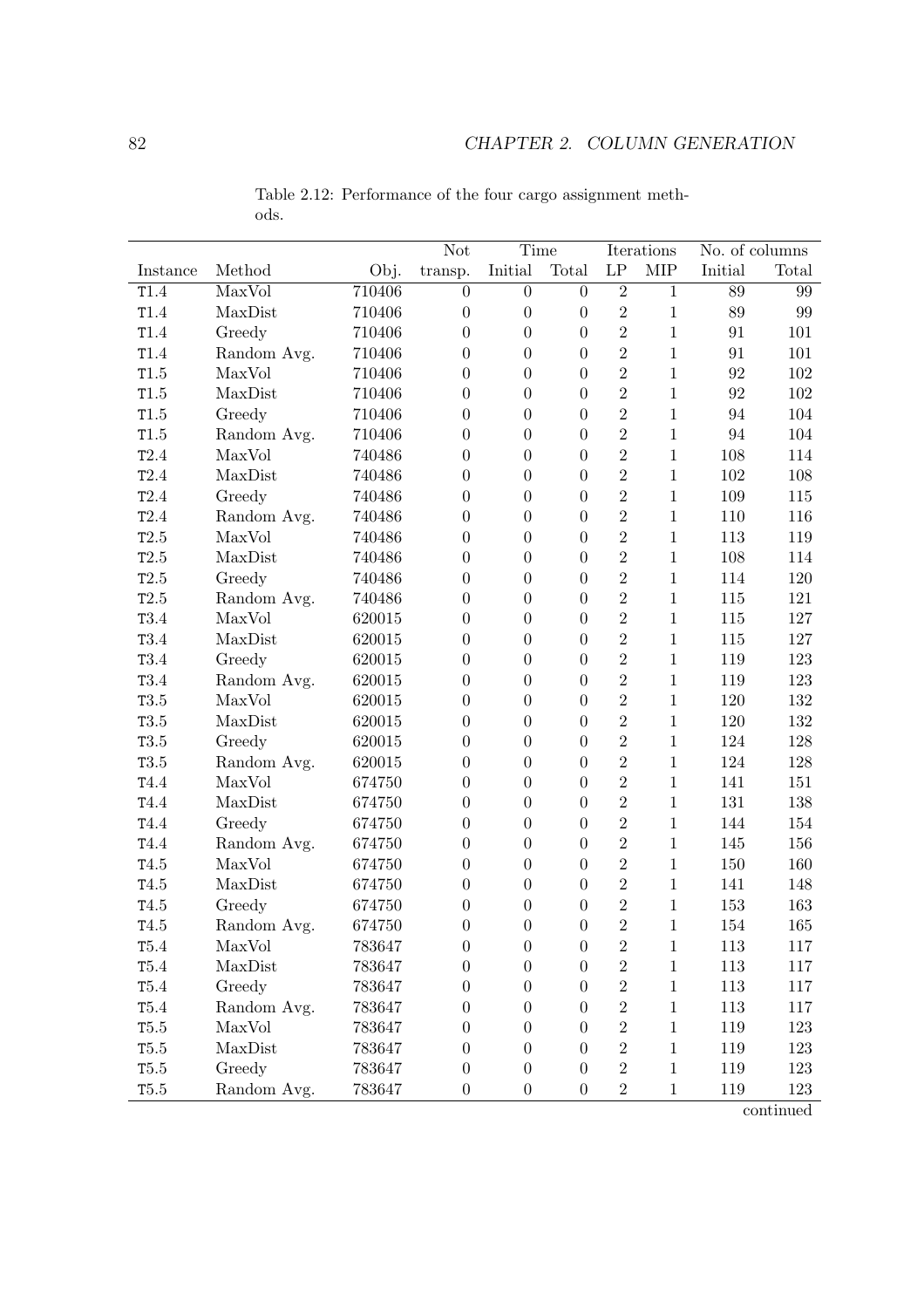|                  |                            |         | Not              | Time             |                  |                     | Iterations     | No. of columns |         |
|------------------|----------------------------|---------|------------------|------------------|------------------|---------------------|----------------|----------------|---------|
| Instance         | Method                     | Obj.    | transp.          | Initial          | Total            | $\operatorname{LP}$ | <b>MIP</b>     | Initial        | Total   |
| T <sub>6.4</sub> | $\overline{\text{MaxVol}}$ | 778619  | $\overline{0}$   | $\overline{0}$   | $\overline{0}$   | $\overline{2}$      | $\mathbf{1}$   | 113            | 117     |
| T <sub>6.4</sub> | MaxDist                    | 778619  | $\overline{0}$   | $\boldsymbol{0}$ | $\boldsymbol{0}$ | $\overline{2}$      | $\mathbf{1}$   | 113            | 117     |
| T6.4             | Greedy                     | 778619  | $\overline{0}$   | $\boldsymbol{0}$ | $\boldsymbol{0}$ | $\overline{2}$      | $\mathbf{1}$   | 113            | 117     |
| T6.4             | Random Avg.                | 778619  | $\overline{0}$   | $\boldsymbol{0}$ | $\boldsymbol{0}$ | $\overline{2}$      | $\mathbf{1}$   | 113            | 117     |
| T6.5             | MaxVol                     | 778619  | $\theta$         | $\overline{0}$   | $\overline{0}$   | $\overline{2}$      | $\mathbf{1}$   | 119            | 123     |
| T6.5             | MaxDist                    | 778619  | $\overline{0}$   | $\boldsymbol{0}$ | $\overline{0}$   | $\overline{2}$      | $\mathbf{1}$   | 119            | 123     |
| T6.5             | Greedy                     | 778619  | $\overline{0}$   | $\boldsymbol{0}$ | $\overline{0}$   | $\overline{2}$      | $\mathbf{1}$   | 119            | 123     |
| T6.5             | Random Avg.                | 778619  | $\boldsymbol{0}$ | $\boldsymbol{0}$ | $\boldsymbol{0}$ | $\overline{2}$      | $\mathbf{1}$   | 119            | 123     |
| T7.4             | MaxVol                     | 1298333 | $\boldsymbol{0}$ | $\boldsymbol{0}$ | $\boldsymbol{0}$ | $\overline{2}$      | $\mathbf{1}$   | 193            | $207\,$ |
| T7.4             | MaxDist                    | 1298333 | $\overline{0}$   | $\boldsymbol{0}$ | $\overline{0}$   | $\overline{2}$      | $\mathbf{1}$   | 193            | 207     |
| T7.4             | Greedy                     | 1298333 | $\overline{0}$   | $\boldsymbol{0}$ | $\boldsymbol{0}$ | $\overline{2}$      | $\mathbf{1}$   | 193            | 207     |
| T7.4             | Random Avg.                | 1298333 | $\theta$         | $\boldsymbol{0}$ | $\overline{0}$   | $\overline{2}$      | $\mathbf{1}$   | 193            | 207     |
| T7.5             | MaxVol                     | 1164219 | $\overline{0}$   | $\boldsymbol{0}$ | $\boldsymbol{0}$ | $\overline{2}$      | $\mathbf{1}$   | 201            | $215\,$ |
| T7.5             | MaxDist                    | 1164219 | $\boldsymbol{0}$ | $\boldsymbol{0}$ | $\boldsymbol{0}$ | $\overline{2}$      | $\mathbf{1}$   | 201            | $215\,$ |
| T7.5             | Greedy                     | 1164219 | $\overline{0}$   | $\boldsymbol{0}$ | $\overline{0}$   | $\overline{2}$      | $\mathbf{1}$   | 201            | $215\,$ |
| T7.5             | Random Avg.                | 1164219 | $\theta$         | $\overline{0}$   | $\overline{0}$   | $\overline{2}$      | $\mathbf{1}$   | 201            | 214     |
| T8.4             | MaxVol                     | 620015  | $\overline{0}$   | $\boldsymbol{0}$ | $\overline{0}$   | $\overline{2}$      | $\mathbf{1}$   | $\,295$        | 307     |
| T8.4             | MaxDist                    | 620015  | $\boldsymbol{0}$ | $\boldsymbol{0}$ | $\boldsymbol{0}$ | $\overline{2}$      | $\mathbf{1}$   | 321            | 333     |
| T8.4             | Greedy                     | 620015  | $\boldsymbol{0}$ | $\boldsymbol{0}$ | $\boldsymbol{0}$ | $\overline{2}$      | $\mathbf 1$    | 326            | 330     |
| T8.4             | Random Avg.                | 620015  | $\overline{0}$   | $\boldsymbol{0}$ | $\boldsymbol{0}$ | $\overline{2}$      | $\,1$          | 334            | 338     |
| T8.5             | MaxVol                     | 620015  | $\theta$         | $\boldsymbol{0}$ | $\boldsymbol{0}$ | $\overline{2}$      | $\mathbf{1}$   | 376            | 388     |
| T8.5             | MaxDist                    | 620015  | $\overline{0}$   | $\boldsymbol{0}$ | $\overline{0}$   | $\overline{2}$      | $\mathbf{1}$   | 411            | 423     |
| T8.5             | Greedy                     | 620015  | $\overline{0}$   | $\boldsymbol{0}$ | $\overline{0}$   | $\overline{2}$      | $\mathbf{1}$   | 428            | 432     |
| T8.5             | Random Avg.                | 620015  | $\boldsymbol{0}$ | $\boldsymbol{0}$ | $\boldsymbol{0}$ | $\overline{2}$      | $\mathbf{1}$   | 440            | 444     |
| T8.6             | MaxVol                     | 620015  | $\overline{0}$   | $\boldsymbol{0}$ | $\boldsymbol{0}$ | $\overline{2}$      | $\mathbf{1}$   | 404            | 416     |
| T8.6             | MaxDist                    | 620015  | $\overline{0}$   | $\overline{0}$   | $\overline{0}$   | $\overline{2}$      | $\mathbf{1}$   | 438            | 450     |
| T8.6             | Greedy                     | 620015  | $\overline{0}$   | $\boldsymbol{0}$ | $\overline{0}$   | $\overline{2}$      | $\mathbf{1}$   | 466            | 470     |
| T8.6             | Random Avg.                | 620015  | $\overline{0}$   | $\boldsymbol{0}$ | $\boldsymbol{0}$ | $\overline{2}$      | $\mathbf{1}$   | 481            | 485     |
| T8.7             | MaxVol                     | 620015  | $\boldsymbol{0}$ | $\boldsymbol{0}$ | $\boldsymbol{0}$ | $\overline{2}$      | $\mathbf 1$    | 407            | 419     |
| T8.7             | MaxDist                    | 620015  | $\boldsymbol{0}$ | $\boldsymbol{0}$ | $\boldsymbol{0}$ | $\overline{2}$      | $\mathbf{1}$   | 438            | 450     |
| T8.7             | Greedy                     | 620015  | $\overline{0}$   | $\boldsymbol{0}$ | $\overline{0}$   | $\overline{2}$      | $\mathbf{1}$   | 472            | 476     |
| T8.7             | Random Avg.                | 620015  | 0                | $\Omega$         | $\Omega$         | $\overline{2}$      | 1              | 489            | 493     |
| T <sub>9.4</sub> | MaxVol                     | 1800442 | 0                | 1                | 2                | 3                   | $\sqrt{2}$     | 2981           | 3039    |
| T9.4             | MaxDist                    | 1901239 | 0                | 3                | 5                | 3                   | $\sqrt{2}$     | 2205           | 2316    |
| $\mathtt{T}9.4$  | Greedy                     | 1803325 | 0                | $\boldsymbol{0}$ | $\overline{0}$   | 3                   | $\sqrt{2}$     | 2510           | 2557    |
| T9.4             | Random Avg.                | 1780996 | 0                | $\overline{0}$   | 0                | 3                   | $\sqrt{2}$     | 2524           | 2583    |
| T9.4             | Random Min.                | 1761507 | 0                | $\boldsymbol{0}$ | 0                | 3                   | $\mathbf 1$    | 2499           | 2541    |
| T9.4             | Random Max.                | 1803325 | 0                | 0                | 1                | 4                   | $\overline{2}$ | 2552           | 2638    |
| $\mathtt{T}9.5$  | MaxVol                     | 1503865 | 0                | $\overline{4}$   | 6                | 5                   | $\sqrt{2}$     | 7198           | 7288    |
| T9.5             | MaxDist                    | 1518044 | $\boldsymbol{0}$ | 12               | 13               | $\boldsymbol{3}$    | $\,2$          | 5100           | 5156    |

Table 2.12: Performance of the four cargo assignment methods, continued.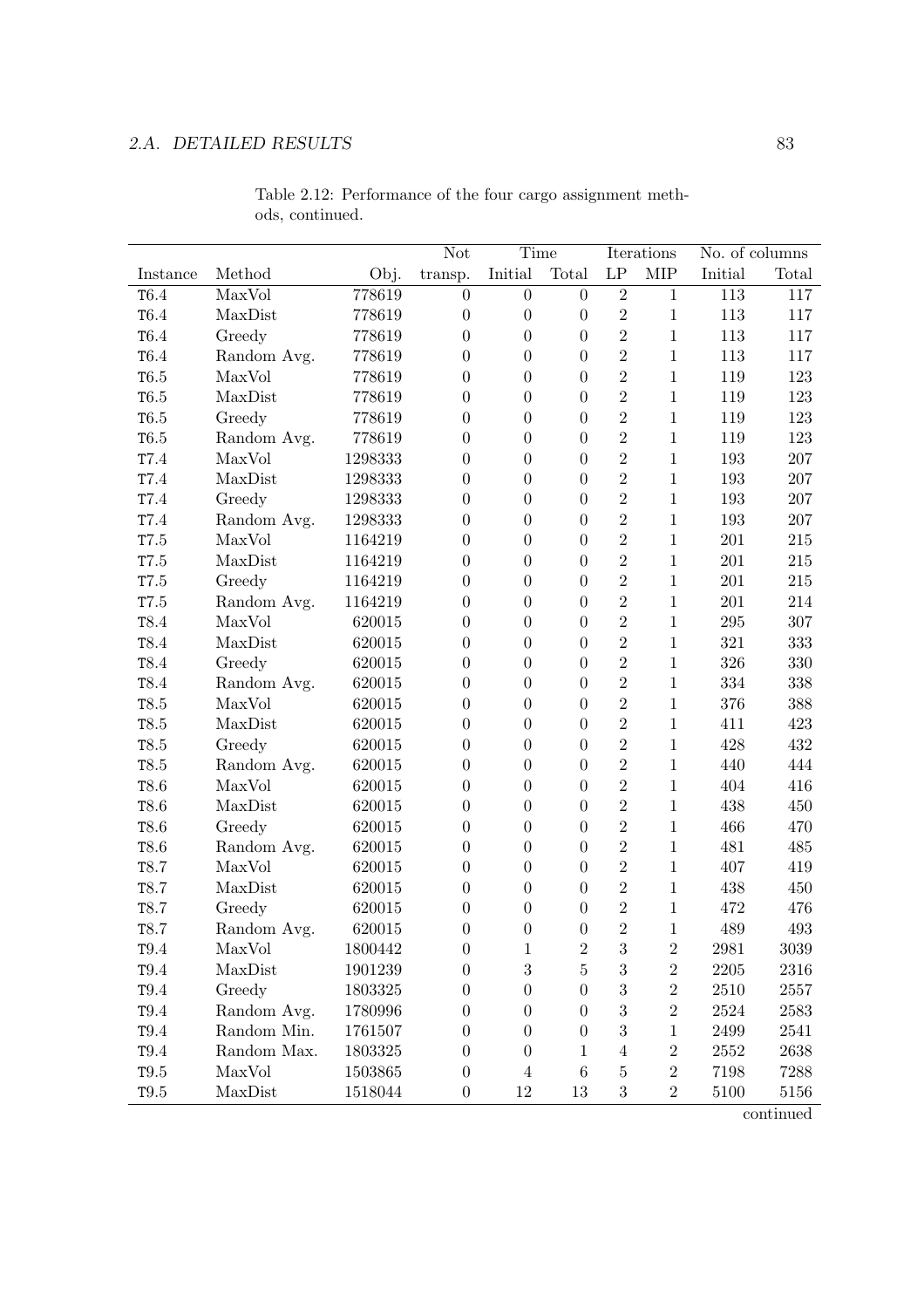|                   |             |         | <b>Not</b>       | Time             |                  |                     | Iterations       |         | No. of columns |
|-------------------|-------------|---------|------------------|------------------|------------------|---------------------|------------------|---------|----------------|
| Instance          | Method      | Obj.    | transp.          | $\it Initial$    | Total            | $\operatorname{LP}$ | <b>MIP</b>       | Initial | Total          |
| T9.5              | Greedy      | 1503865 | $\overline{0}$   | $\boldsymbol{0}$ | $\overline{2}$   | $\overline{4}$      | $\overline{2}$   | 6621    | 6721           |
| $\mathtt{T}9.5$   | Random Avg. | 1505533 | $\overline{0}$   | $\overline{0}$   | $\mathbf{1}$     | $\sqrt{3}$          | $\overline{2}$   | 6600    | 6665           |
| $\mathtt{T}9.5$   | Random Min. | 1480780 | $\overline{0}$   | $\overline{0}$   | $\mathbf{1}$     | 3                   | $\overline{2}$   | 6548    | 6606           |
| $\mathtt{T}9.5$   | Random Max. | 1543630 | $\boldsymbol{0}$ | $\boldsymbol{0}$ | $\overline{2}$   | $\overline{4}$      | $\overline{2}$   | 6656    | 6718           |
| T9.6              | MaxVol      | 1415185 | $\overline{0}$   | 11               | $15\,$           | 3                   | 3                | 11433   | 11504          |
| T9.6              | MaxDist     | 1347519 | $\theta$         | 30               | 31               | 3                   | $\mathbf{1}$     | 7879    | 7899           |
| T9.6              | Greedy      | 1391944 | $\theta$         | $\boldsymbol{0}$ | $\boldsymbol{0}$ | 3                   | $\mathbf{1}$     | 12656   | 12710          |
| T9.6              | Random Avg. | 1396993 | $\overline{0}$   | $\boldsymbol{0}$ | 3                | 3                   | $\overline{2}$   | 12524   | 12596          |
| T9.6              | Random Min. | 1381622 | $\boldsymbol{0}$ | $\boldsymbol{0}$ | $\overline{2}$   | 3                   | $\overline{2}$   | 12471   | 12549          |
| T9.6              | Random Max. | 1447049 | $\boldsymbol{0}$ | $\boldsymbol{0}$ | $\bf 5$          | $\overline{5}$      | $\sqrt{3}$       | 12557   | 12631          |
| $\mathtt{T}9.7$   | MaxVol      | 1382230 | $\theta$         | 21               | $23\,$           | 3                   | $\overline{2}$   | 13836   | 13874          |
| $\mathtt{T}9.7$   | MaxDist     | 1328247 | $\boldsymbol{0}$ | $52\,$           | $54\,$           | $\overline{2}$      | $\overline{2}$   | 9486    | 9524           |
| $\mathtt{T}9.7$   | Greedy      | 1391944 | $\overline{0}$   | $\overline{0}$   | $\,6\,$          | 3                   | 3                | 18616   | 18701          |
| $\mathtt{T}9.7$   | Random Avg. | 1319518 | $\boldsymbol{0}$ | $\overline{0}$   | $\overline{4}$   | $\overline{3}$      | $\overline{2}$   | 18376   | 18416          |
| $\mathtt{T}9.7$   | Random Min. | 1278223 | $\boldsymbol{0}$ | $\boldsymbol{0}$ | $\mathbf{1}$     | $\overline{2}$      | $\,1$            | 18326   | 18362          |
| T9.7              | Random Max. | 1350093 | $\overline{0}$   | $\boldsymbol{0}$ | $\overline{7}$   | $\overline{4}$      | 3                | 18431   | 18476          |
| T9.8              | MaxVol      | 1315924 | $\theta$         | 27               | 30               | $\overline{2}$      | $\overline{2}$   | 14621   | 14656          |
| T9.8              | MaxDist     | 1282544 | $\overline{0}$   | 69               | 69               | $\overline{2}$      | $\mathbf{1}$     | 10095   | 10104          |
| $\mathtt{T}9.8$   | Greedy      | 1391944 | $\boldsymbol{0}$ | $\boldsymbol{0}$ | $8\,$            | 3                   | $\boldsymbol{3}$ | 22591   | 22694          |
| $\mathtt{T}9.8$   | Random Avg. | 1260238 | $\boldsymbol{0}$ | $\boldsymbol{0}$ | $\sqrt{3}$       | 3                   | $\overline{2}$   | 22325   | 22368          |
| T9.8              | Random Min. | 1235444 | $\theta$         | $\boldsymbol{0}$ | $\mathbf{1}$     | $\overline{2}$      | $\mathbf{1}$     | 22233   | 22274          |
| T9.8              | Random Max. | 1284533 | $\theta$         | $\mathbf{1}$     | $\overline{5}$   | 3                   | $\overline{2}$   | 22412   | 22472          |
| $\mathtt{T}9.9$   | MaxVol      | 1315924 | $\theta$         | 30               | 32               | $\overline{2}$      | $\overline{2}$   | 14792   | 14828          |
| $\mathtt{T}9.9$   | MaxDist     | 1282544 | $\boldsymbol{0}$ | 64               | 64               | $\overline{2}$      | $\mathbf{1}$     | 10239   | 10248          |
| $\mathtt{T}9.9$   | Greedy      | 1391944 | $\boldsymbol{0}$ | $\mathbf{1}$     | $\boldsymbol{9}$ | 3                   | $\sqrt{3}$       | 24415   | 24518          |
| $\mathtt{T}9.9$   | Random Avg. | 1262821 | $\overline{0}$   | $\mathbf{1}$     | $\bf 5$          | 3                   | $\sqrt{2}$       | 24164   | 24217          |
| T9.9              | Random Min. | 1235444 | $\overline{0}$   | $\mathbf{1}$     | $\overline{2}$   | $\overline{2}$      | $\mathbf{1}$     | 24052   | 24121          |
| $\mathtt{T}9.9$   | Random Max. | 1282544 | $\overline{0}$   | 3                | 15               | 8                   | $\overline{2}$   | 24256   | 24316          |
| T9.10             | MaxVol      | 1315924 | $\boldsymbol{0}$ | 32               | 34               | $\overline{2}$      | $\overline{2}$   | 14812   | 14851          |
| T9.10             | MaxDist     | 1282544 | $\boldsymbol{0}$ | 67               | 67               | $\overline{2}$      | $\mathbf{1}$     | 10251   | 10260          |
| T9.10             | Greedy      | 1391944 | $\boldsymbol{0}$ | $\mathbf{1}$     | $\boldsymbol{9}$ | 3                   | $\sqrt{3}$       | 24961   | 25064          |
| T9.10             | Random Avg. | 1254541 | $\boldsymbol{0}$ | 1                | $\overline{5}$   | 3                   | $\overline{2}$   | 24694   | 24756          |
| T9.10             | Random Min. | 1232033 | $\boldsymbol{0}$ | 1                | 1                | $\boldsymbol{2}$    | 1                | 24581   | 24652          |
| T9.10             | Random Max. | 1268141 | 0                | $\boldsymbol{3}$ | $12\,$           | $\overline{5}$      | $\sqrt{2}$       | 24773   | 24849          |
| T <sub>9.11</sub> | MaxVol      | 1315924 | $\boldsymbol{0}$ | 31               | 34               | $\overline{2}$      | $\sqrt{2}$       | 14815   | 14854          |
| T9.11             | MaxDist     | 1282544 | 0                | 67               | 67               | $\overline{2}$      | 1                | 10251   | 10260          |
| T9.11             | Greedy      | 1391944 | 0                | $\mathbf 1$      | 9                | 3                   | $\sqrt{3}$       | 25052   | 25158          |
| T9.11             | Random Avg. | 1245071 | 0                | 1                | $\overline{5}$   | 3                   | $\overline{2}$   | 24785   | 24832          |
| T9.11             | Random Min. | 1220384 | 0                | 1                | $\overline{2}$   | $\overline{2}$      | $\mathbf 1$      | 24707   | 24731          |
| T9.11             | Random Max. | 1275933 | $\boldsymbol{0}$ | $\sqrt{3}$       | 10               | $\overline{4}$      | $\boldsymbol{3}$ | 24905   | 24923          |

Table 2.12: Performance of the four cargo assignment methods, continued.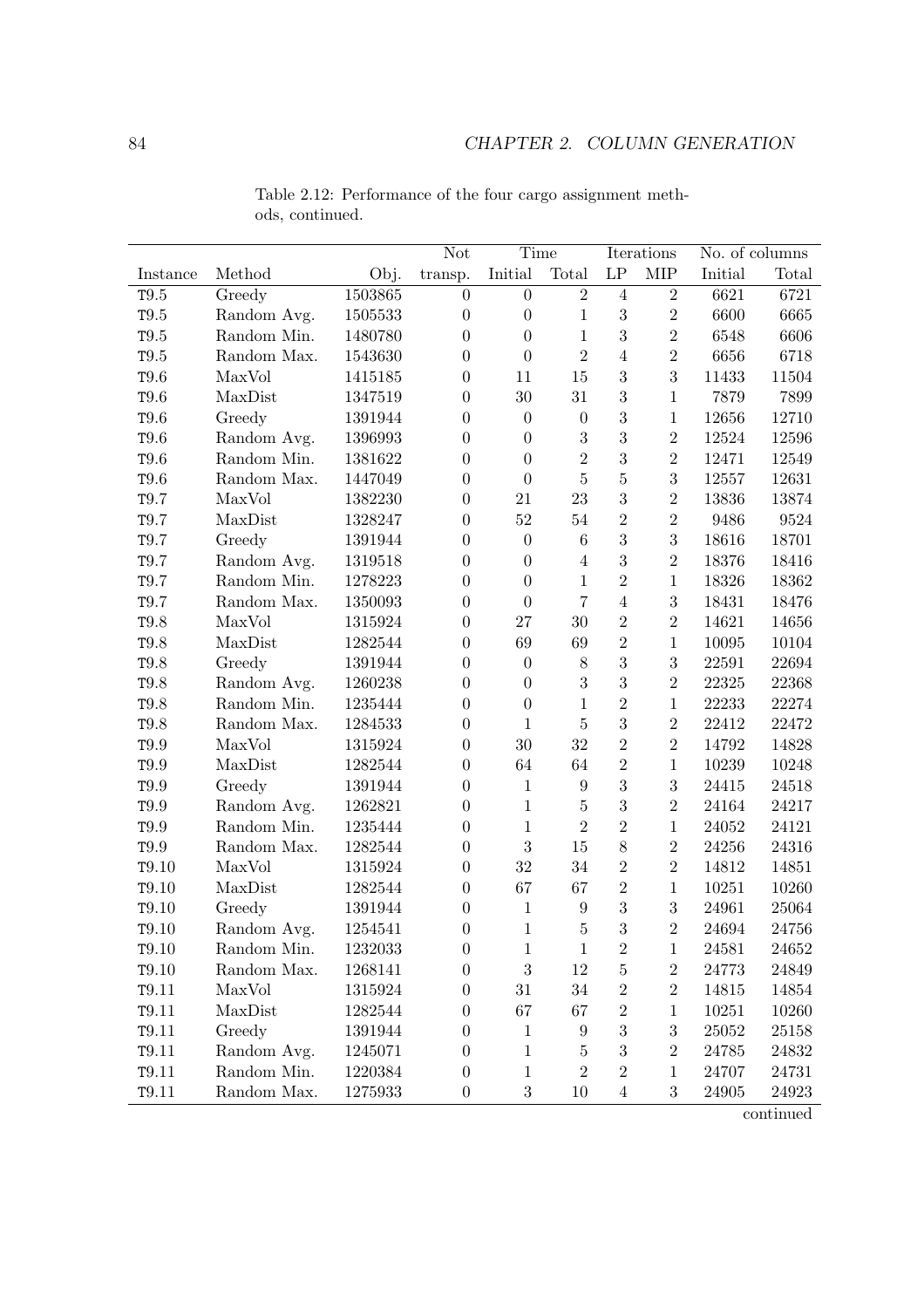|                   |             |             | Not              | Time             |                  |                | Iterations       | No. of columns |           |
|-------------------|-------------|-------------|------------------|------------------|------------------|----------------|------------------|----------------|-----------|
| Instance          | Method      | Obj.        | transp.          | Initial          | Total            | LP             | ${\rm MIP}$      | Initial        | Total     |
| T9.12             | MaxVol      | 1315924     | $\overline{0}$   | 32               | 34               | $\overline{2}$ | $\overline{2}$   | 14815          | 14854     |
| T9.12             | MaxDist     | 1282544     | $\overline{0}$   | 67               | 68               | $\overline{2}$ | $\mathbf{1}$     | 10251          | 10260     |
| T9.12             | Greedy      | 1391944     | $\boldsymbol{0}$ | $\mathbf{1}$     | $\boldsymbol{9}$ | 3              | $\overline{3}$   | 25059          | 25162     |
| T9.12             | Random Avg. | 1242708     | $\boldsymbol{0}$ | $\mathbf{1}$     | $\overline{5}$   | 3              | $\overline{2}$   | 24808          | 24860     |
| T9.12             | Random Min. | 1229219     | $\overline{0}$   | $\mathbf{1}$     | $\overline{2}$   | $\overline{2}$ | $\mathbf{1}$     | 24677          | 24688     |
| T9.12             | Random Max. | 1261834     | $\overline{0}$   | 3                | 16               | $\overline{5}$ | 3                | 24887          | 24968     |
| T10.4             | MaxVol      | 3209736     | $\overline{0}$   | $\overline{2}$   | 12               | $\overline{5}$ | 3                | 3754           | 3915      |
| T10.4             | MaxDist     | 12696168    | $\mathbf{1}$     | $\,6$            | $52\,$           | 3              | $\overline{3}$   | 2911           | 3029      |
| T10.4             | Greedy      | 3076185     | $\boldsymbol{0}$ | $\overline{0}$   | 12               | $\overline{4}$ | 3                | 3548           | 3672      |
| T10.4             | Random Avg. | 4160453     | $\overline{0}$   | $\overline{0}$   | 20               | $\overline{5}$ | 3                | 3567           | 3705      |
| T10.4             | Random Min. | 3037434     | $\overline{0}$   | $\boldsymbol{0}$ | $\overline{7}$   | 3              | $\overline{2}$   | 3547           | 3655      |
| T10.4             | Random Max. | 12761672    | 1                | $\boldsymbol{0}$ | 64               | $\overline{7}$ | $\overline{4}$   | 3590           | 3744      |
| $\mathtt{T}10.5$  | MaxVol      | 2414792     | $\boldsymbol{0}$ | $\overline{7}$   | 61               | $\overline{4}$ | 3                | 9043           | 9188      |
| $\mathtt{T}10.5$  | MaxDist     | 2172496     | $\boldsymbol{0}$ | 20               | 24               | 3              | $\overline{2}$   | 7084           | 7175      |
| $\mathtt{T}10.5$  | Greedy      | 2077207     | $\overline{0}$   | $\overline{0}$   | $\bf 5$          | 3              | 3                | 9286           | 9386      |
| $\mathtt{T}10.5$  | Random Avg. | 2092411     | $\overline{0}$   | $\overline{0}$   | $\overline{4}$   | $\overline{5}$ | $\overline{2}$   | 9395           | 9520      |
| $\mathtt{T}10.5$  | Random Min. | 2048201     | $\overline{0}$   | $\overline{0}$   | $\overline{2}$   | 3              | $\overline{2}$   | 9371           | 9485      |
| $\mathtt{T}10.5$  | Random Max. | $2135535\,$ | $\boldsymbol{0}$ | $\overline{0}$   | 8                | $\overline{7}$ | 3                | 9421           | 9561      |
| T10.6             | MaxVol      | 2241432     | $\boldsymbol{0}$ | 19               | 74               | $\overline{5}$ | 3                | 14966          | 15080     |
| T10.6             | MaxDist     | 2082450     | $\overline{0}$   | $45\,$           | 56               | 3              | 3                | 11480          | 11604     |
| T10.6             | Greedy      | 2061278     | $\overline{0}$   | $\boldsymbol{0}$ | 31               | $\overline{6}$ | $\overline{4}$   | 17231          | 17343     |
| T10.6             | Random Avg. | 2018685     | $\boldsymbol{0}$ | $\overline{0}$   | 46               | $\overline{4}$ | 3                | 17416          | 17515     |
| T10.6             | Random Min. | 1924445     | $\boldsymbol{0}$ | $\overline{0}$   | 18               | 3              | $\overline{2}$   | 17357          | 17453     |
| T10.6             | Random Max. | 2105893     | $\boldsymbol{0}$ | $\boldsymbol{0}$ | 69               | $\overline{5}$ | $\overline{4}$   | 17462          | 17565     |
| T10.7             | MaxVol      | 2081114     | $\boldsymbol{0}$ | 30               | 99               | $\overline{5}$ | $\boldsymbol{3}$ | 18920          | 19065     |
| T10.7             | MaxDist     | 2086604     | $\overline{0}$   | 76               | 125              | $\overline{4}$ | 3                | 14717          | 14782     |
| T10.7             | Greedy      | 1919437     | $\overline{0}$   | $\theta$         | 51               | $\overline{4}$ | 3                | 24497          | 24576     |
| T10.7             | Random Avg. | 1943696     | $\boldsymbol{0}$ | $\boldsymbol{0}$ | 96               | $\overline{4}$ | 3                | 24743          | 24832     |
| T10.7             | Random Min. | 1862857     | $\boldsymbol{0}$ | $\boldsymbol{0}$ | 14               | 3              | $\overline{2}$   | 24684          | 24770     |
| T10.7             | Random Max. | 1988348     | $\boldsymbol{0}$ | $\overline{2}$   | 319              | $\overline{5}$ | $\overline{4}$   | 24843          | 24916     |
| T10.8             | MaxVol      | 2026612     | $\boldsymbol{0}$ | $39\,$           | 64               | $\overline{5}$ | $\overline{2}$   | 20566          | 20677     |
| T10.8             | MaxDist     | 1987600     | $\Omega$         | 104              | 149              | 5              | 3                | 16550          | 16673     |
| T10.8             | Greedy      | 1801287     | $\boldsymbol{0}$ | $\mathbf{1}$     | 15               | 6              | $\boldsymbol{2}$ | 29057          | 29148     |
| T10.8             | Random Avg. | 1857396     | $\boldsymbol{0}$ | $\mathbf 1$      | 62               | $\overline{4}$ | $\boldsymbol{2}$ | 29306          | 29389     |
| T10.8             | Random Min. | 1801049     | 0                | $\boldsymbol{0}$ | 22               | 3              | $\boldsymbol{2}$ | 29228          | $29317\,$ |
| T10.8             | Random Max. | 1930331     | 0                | 3                | 173              | 6              | 4                | 29385          | 29464     |
| T10.9             | MaxVol      | 2125245     | 0                | 43               | 111              | $\overline{4}$ | $\boldsymbol{2}$ | 21074          | 21175     |
| T10.9             | MaxDist     | 1868885     | 0                | 93               | 111              | $\overline{4}$ | 3                | 17275          | 17415     |
| T10.9             | Greedy      | 1718279     | $\boldsymbol{0}$ | $\mathbf 1$      | 10               | $\overline{4}$ | $\boldsymbol{2}$ | 31002          | 31066     |
| T <sub>10.9</sub> | Random Avg. | 1740013     | $\boldsymbol{0}$ | $\mathbf{1}$     | 21               | $\overline{4}$ | $\overline{2}$   | 31203          | 31264     |

Table 2.12: Performance of the four cargo assignment methods, continued.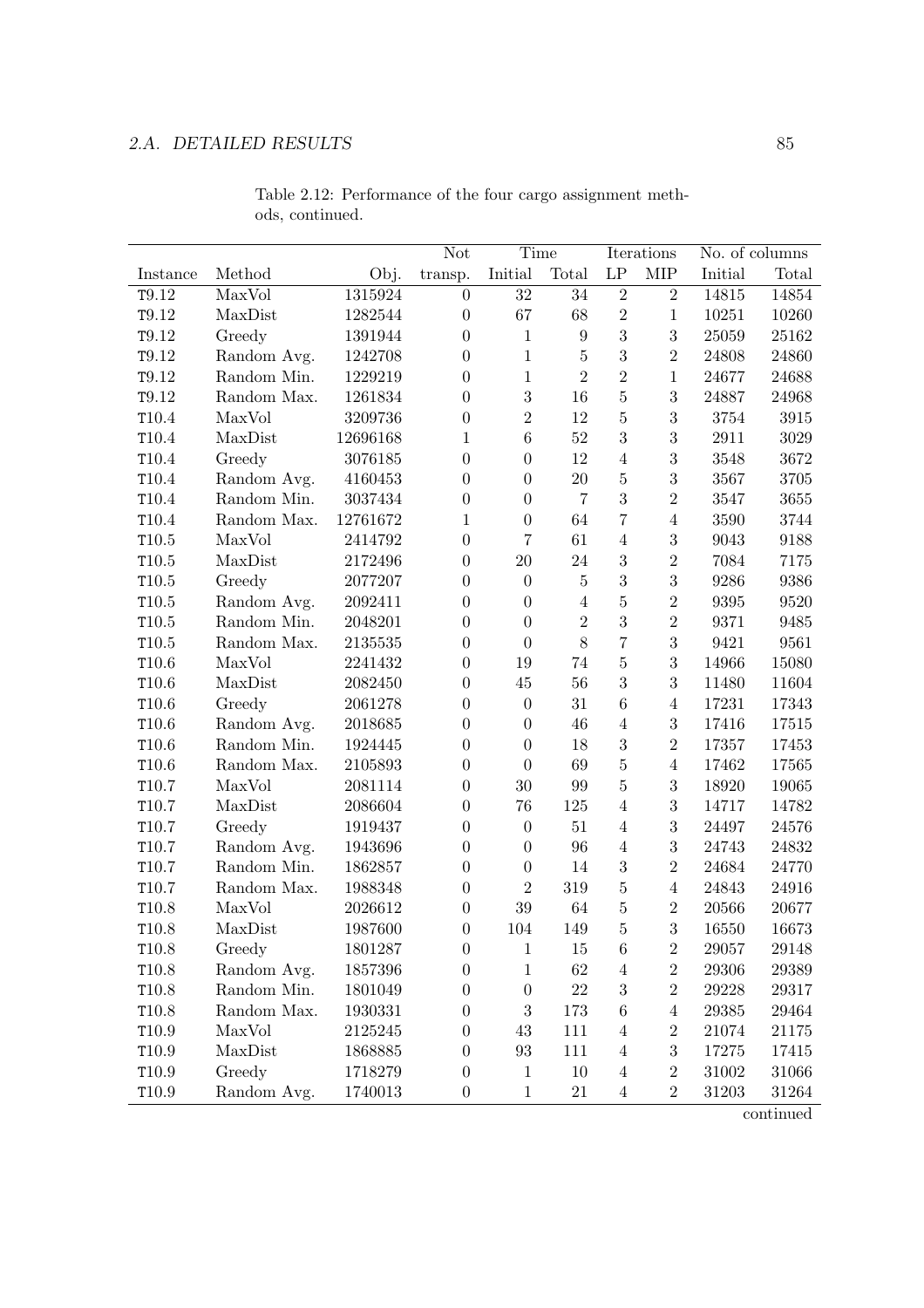|                   |             |         | Not              | Time             |                  |                  | Iterations       |         | No. of columns |
|-------------------|-------------|---------|------------------|------------------|------------------|------------------|------------------|---------|----------------|
| Instance          | Method      | Obj.    | transp.          | Initial          | Total            | LP               | <b>MIP</b>       | Initial | Total          |
| T10.9             | Random Min. | 1718279 | $\boldsymbol{0}$ | $\mathbf{1}$     | $8\,$            | $\overline{3}$   | $\overline{2}$   | 31103   | 31162          |
| T10.9             | Random Max. | 1786439 | $\boldsymbol{0}$ | 3                | 46               | $\overline{5}$   | $\overline{2}$   | 31291   | 31349          |
| $\mathtt{T}10.10$ | MaxVol      | 2008780 | $\overline{0}$   | 44               | 84               | $\overline{4}$   | $\overline{2}$   | 21199   | 21304          |
| T10.10            | MaxDist     | 1914921 | $\boldsymbol{0}$ | 96               | 101              | $\overline{4}$   | $\mathbf{1}$     | 17479   | 17555          |
| T10.10            | Greedy      | 1721556 | $\boldsymbol{0}$ | $\mathbf 1$      | 18               | $\sqrt{3}$       | $\,2$            | 31524   | 31573          |
| T10.10            | Random Avg. | 1727040 | $\overline{0}$   | $\mathbf{1}$     | 21               | 3                | $\overline{2}$   | 31693   | 31756          |
| T10.10            | Random Min. | 1704001 | $\boldsymbol{0}$ | $\mathbf{1}$     | $8\,$            | $\overline{2}$   | $\overline{2}$   | 31650   | 31696          |
| T10.10            | Random Max. | 1770631 | $\boldsymbol{0}$ | 3                | 66               | $\overline{5}$   | 3                | 31759   | 31814          |
| T10.11            | MaxVol      | 2008780 | $\boldsymbol{0}$ | $45\,$           | 80               | $\overline{4}$   | $\overline{2}$   | 21222   | 21327          |
| T10.11            | MaxDist     | 1905260 | $\boldsymbol{0}$ | 96               | 107              | $\overline{5}$   | $\overline{2}$   | 17506   | 17588          |
| T10.11            | Greedy      | 1721556 | $\overline{0}$   | 1                | 21               | $\overline{4}$   | $\sqrt{2}$       | 31609   | 31666          |
| T10.11            | Random Avg. | 1735150 | $\boldsymbol{0}$ | $\mathbf{1}$     | 21               | 3                | $\overline{2}$   | 31788   | 31843          |
| T10.11            | Random Min. | 1721440 | $\boldsymbol{0}$ | $\mathbf{1}$     | $\overline{7}$   | $\overline{2}$   | $\overline{2}$   | 31691   | 31735          |
| T10.11            | Random Max. | 1786118 | $\boldsymbol{0}$ | 3                | 38               | $\overline{5}$   | $\overline{2}$   | 31886   | 31934          |
| T10.12            | MaxVol      | 2008780 | $\boldsymbol{0}$ | 44               | $80\,$           | $\overline{4}$   | $\sqrt{2}$       | 21222   | 21327          |
| T10.12            | MaxDist     | 1905185 | $\overline{0}$   | 98               | 108              | $\overline{4}$   | $\mathbf{1}$     | 17509   | 17581          |
| T10.12            | Greedy      | 1721556 | $\boldsymbol{0}$ | $\mathbf{1}$     | 18               | $\overline{4}$   | $\overline{2}$   | 31616   | 31673          |
| T10.12            | Random Avg. | 1726830 | $\boldsymbol{0}$ | $\mathbf 1$      | 22               | $\overline{4}$   | $\overline{2}$   | 31821   | 31885          |
| T10.12            | Random Min. | 1704001 | $\boldsymbol{0}$ | $\mathbf{1}$     | $\overline{7}$   | 3                | $\overline{2}$   | 31731   | 31794          |
| T10.12            | Random Max. | 1781231 | $\boldsymbol{0}$ | 3                | $58\,$           | $\overline{7}$   | $\overline{2}$   | 31899   | 31950          |
| T11.4             | MaxVol      | 1627248 | $\overline{0}$   | $\mathbf{1}$     | $\overline{2}$   | 3                | $\overline{2}$   | 3953    | 3998           |
| T11.4             | MaxDist     | 1652337 | $\boldsymbol{0}$ | $\overline{4}$   | $\overline{4}$   | 3                | $\overline{2}$   | 2883    | 2934           |
| T11.4             | Greedy      | 1652337 | $\boldsymbol{0}$ | $\boldsymbol{0}$ | $\boldsymbol{0}$ | 3                | $\overline{2}$   | 3298    | 3362           |
| T11.4             | Random Avg. | 1640711 | $\boldsymbol{0}$ | $\boldsymbol{0}$ | $\mathbf{1}$     | 3                | $\overline{2}$   | 3314    | 3367           |
| T11.4             | Random Min. | 1632323 | $\boldsymbol{0}$ | $\overline{0}$   | $\boldsymbol{0}$ | 3                | $\overline{2}$   | 3293    | 3329           |
| T11.4             | Random Max. | 1652621 | $\boldsymbol{0}$ | $\overline{0}$   | 3                | $\overline{5}$   | 3                | 3346    | 3397           |
| T11.5             | MaxVol      | 1379493 | $\boldsymbol{0}$ | $\overline{4}$   | 9                | $\overline{4}$   | $\overline{2}$   | 9979    | 10060          |
| T11.5             | MaxDist     | 1375244 | $\boldsymbol{0}$ | 14               | 18               | 3                | $\overline{2}$   | 6967    | 7030           |
| T11.5             | Greedy      | 1365445 | $\boldsymbol{0}$ | $\boldsymbol{0}$ | 31               | 3                | $\boldsymbol{3}$ | 9145    | 9202           |
| T11.5             | Random Avg. | 1349672 | $\boldsymbol{0}$ | $\boldsymbol{0}$ | 9                | $\overline{4}$   | $\sqrt{2}$       | 9137    | 9204           |
| T11.5             | Random Min. | 1332532 | $\boldsymbol{0}$ | $\boldsymbol{0}$ | $\mathbf{1}$     | 3                | $\overline{2}$   | 9062    | 9148           |
| T11.5             | Random Max. | 1379493 | $\overline{0}$   | $\overline{0}$   | 28               | $\overline{5}$   | $\overline{2}$   | 9170    | 9240           |
| T11.6             | MaxVol      | 1290220 | $\boldsymbol{0}$ | 12               | 15               | $\sqrt{3}$       | $\sqrt{2}$       | 16199   | 16262          |
| T11.6             | MaxDist     | 1232539 | $\boldsymbol{0}$ | $32\,$           | $33\,$           | $\sqrt{3}$       | $\mathbf{1}$     | 11000   | 11016          |
| T11.6             | Greedy      | 1347262 | $\boldsymbol{0}$ | $\boldsymbol{0}$ | 22               | $\overline{4}$   | $\sqrt{3}$       | 18029   | 18118          |
| T11.6             | Random Avg. | 1244637 | $\boldsymbol{0}$ | $\boldsymbol{0}$ | $\overline{4}$   | $\sqrt{3}$       | $\boldsymbol{3}$ | 17803   | 17852          |
| T11.6             | Random Min. | 1226876 | $\boldsymbol{0}$ | $\boldsymbol{0}$ | $\boldsymbol{0}$ | $\sqrt{2}$       | 1                | 17726   | 17760          |
| T11.6             | Random Max. | 1285195 | $\overline{0}$   | $\boldsymbol{0}$ | $\overline{7}$   | 4                | $\sqrt{3}$       | 17915   | 17973          |
| T11.7             | MaxVol      | 1245871 | $\boldsymbol{0}$ | $21\,$           | $31\,$           | $\boldsymbol{6}$ | $\sqrt{2}$       | 19772   | 19811          |
| T11.7             | MaxDist     | 1212797 | $\boldsymbol{0}$ | $57\,$           | $59\,$           | $\sqrt{3}$       | $\sqrt{2}$       | 13385   | 13416          |

Table 2.12: Performance of the four cargo assignment methods, continued.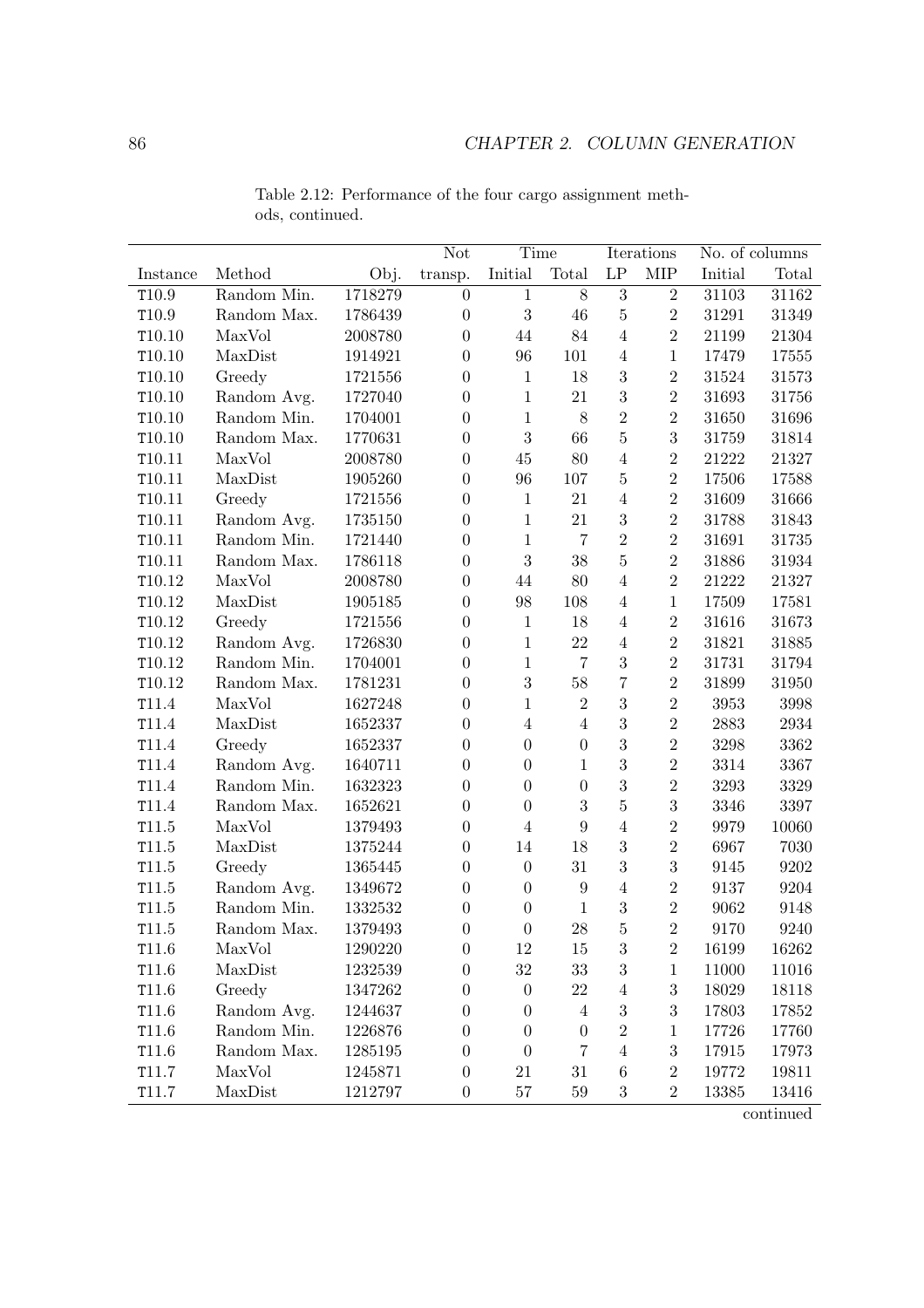|                   |             |         | Not              | Time             |                  |                  | Iterations       | No. of columns |       |
|-------------------|-------------|---------|------------------|------------------|------------------|------------------|------------------|----------------|-------|
| Instance          | Method      | Obj.    | transp.          | Initial          | Total            | $\mathrm{LP}$    | <b>MIP</b>       | Initial        | Total |
| T11.7             | Greedy      | 1324909 | $\overline{0}$   | $\overline{0}$   | 34               | $\overline{4}$   | 3                | 26957          | 27038 |
| T11.7             | Random Avg. | 1179237 | $\boldsymbol{0}$ | $\overline{0}$   | $5\,$            | $\sqrt{3}$       | $\overline{2}$   | 26576          | 26611 |
| T11.7             | Random Min. | 1157533 | $\boldsymbol{0}$ | $\overline{0}$   | $\mathbf{1}$     | $\overline{2}$   | $\mathbf{1}$     | 26488          | 26523 |
| T11.7             | Random Max. | 1198748 | $\boldsymbol{0}$ | $\boldsymbol{0}$ | 8                | 3                | $\overline{2}$   | 26689          | 26728 |
| T11.8             | MaxVol      | 1226827 | $\overline{0}$   | 27               | 34               | $\overline{4}$   | $\overline{2}$   | 20959          | 21010 |
| T11.8             | MaxDist     | 1194058 | $\boldsymbol{0}$ | 76               | 76               | $\overline{2}$   | $\mathbf{1}$     | 14308          | 14327 |
| T11.8             | Greedy      | 1316230 | $\boldsymbol{0}$ | $\boldsymbol{0}$ | 46               | 3                | 3                | 32964          | 33020 |
| T11.8             | Random Avg. | 1152987 | $\boldsymbol{0}$ | $\overline{0}$   | $\bf 5$          | 3                | $\overline{2}$   | 32505          | 32542 |
| T11.8             | Random Min. | 1108372 | $\boldsymbol{0}$ | $\boldsymbol{0}$ | $\overline{2}$   | $\overline{2}$   | $\mathbf{1}$     | 32450          | 32487 |
| T11.8             | Random Max. | 1188756 | $\boldsymbol{0}$ | $\mathbf{1}$     | 11               | $\overline{4}$   | $\,2$            | 32598          | 32654 |
| T11.9             | MaxVol      | 1226827 | $\boldsymbol{0}$ | 31               | 37               | $\overline{4}$   | $\overline{2}$   | 21222          | 21273 |
| T11.9             | MaxDist     | 1194058 | $\boldsymbol{0}$ | 67               | 68               | $\overline{2}$   | $\mathbf{1}$     | 14532          | 14553 |
| T11.9             | Greedy      | 1316230 | $\boldsymbol{0}$ | $\mathbf 1$      | 44               | 3                | $\overline{3}$   | 35738          | 35794 |
| T11.9             | Random Avg. | 1132590 | $\boldsymbol{0}$ | $\mathbf{1}$     | $\boldsymbol{6}$ | 3                | $\sqrt{2}$       | 35363          | 35395 |
| T11.9             | Random Min. | 1108372 | $\boldsymbol{0}$ | $\mathbf{1}$     | $\mathbf{1}$     | $\overline{2}$   | $\mathbf{1}$     | 35206          | 35239 |
| T11.9             | Random Max. | 1167493 | $\overline{0}$   | 3                | 14               | 3                | $\overline{2}$   | 35525          | 35540 |
| T11.10            | MaxVol      | 1226827 | $\boldsymbol{0}$ | 32               | 39               | $\overline{4}$   | $\overline{2}$   | 21254          | 21305 |
| T11.10            | MaxDist     | 1194058 | $\boldsymbol{0}$ | 70               | 70               | $\overline{2}$   | $\mathbf{1}$     | 14522          | 14573 |
| T11.10            | Greedy      | 1316230 | $\boldsymbol{0}$ | $\mathbf{1}$     | 42               | 3                | 3                | 36576          | 36632 |
| T11.10            | Random Avg. | 1136385 | $\boldsymbol{0}$ | $\mathbf{1}$     | $\boldsymbol{6}$ | 3                | $\mathbf{1}$     | 36203          | 36238 |
| T11.10            | Random Min. | 1108372 | $\boldsymbol{0}$ | $\mathbf{1}$     | $\overline{2}$   | $\overline{2}$   | $\mathbf{1}$     | 36133          | 36162 |
| T11.10            | Random Max. | 1167472 | $\boldsymbol{0}$ | 3                | 10               | $\overline{4}$   | $\overline{2}$   | 36288          | 36322 |
| T11.11            | MaxVol      | 1226827 | $\boldsymbol{0}$ | 32               | 38               | $\overline{4}$   | $\overline{2}$   | 21259          | 21310 |
| T11.11            | MaxDist     | 1194058 | $\boldsymbol{0}$ | 70               | $71\,$           | $\overline{2}$   | $\mathbf{1}$     | 14522          | 14573 |
| T11.11            | Greedy      | 1316230 | $\boldsymbol{0}$ | $\mathbf{1}$     | 32               | 3                | 3                | 36719          | 36775 |
| T11.11            | Random Avg. | 1121296 | $\overline{0}$   | $\mathbf{1}$     | $5\,$            | 3                | $\overline{2}$   | 36358          | 36396 |
| T11.11            | Random Min. | 1108372 | $\boldsymbol{0}$ | $\mathbf{1}$     | $\overline{2}$   | $\overline{2}$   | 1                | 36168          | 36233 |
| T11.11            | Random Max. | 1164562 | $\boldsymbol{0}$ | 3                | 9                | $\overline{4}$   | $\overline{2}$   | 36520          | 36531 |
| T11.12            | MaxVol      | 1226827 | $\boldsymbol{0}$ | 32               | 38               | $\overline{4}$   | $\overline{2}$   | 21259          | 21310 |
| T11.12            | MaxDist     | 1194058 | $\boldsymbol{0}$ | 70               | 70               | $\overline{2}$   | $\mathbf{1}$     | 14522          | 14573 |
| T11.12            | Greedy      | 1316230 | $\boldsymbol{0}$ | $\mathbf{1}$     | 53               | 3                | 3                | 36730          | 36786 |
| T11.12            | Random Avg. | 1124908 | 0                | 1                | $\overline{7}$   | 3                | $\overline{2}$   | 36331          | 36369 |
| T11.12            | Random Min. | 1108372 | $\boldsymbol{0}$ | 1                | $\boldsymbol{2}$ | $\sqrt{2}$       | 1                | 36158          | 36185 |
| T11.12            | Random Max. | 1166989 | $\boldsymbol{0}$ | 3                | 23               | $\overline{4}$   | $\boldsymbol{2}$ | 36581          | 36635 |
| T12.4             | MaxVol      | 2379565 | 0                | $\overline{2}$   | 8                | $\,4\,$          | $\boldsymbol{3}$ | 5053           | 5171  |
| T12.4             | MaxDist     | 2534906 | 0                | 7                | 21               | 5                | $\boldsymbol{3}$ | 3854           | 3996  |
| T12.4             | Greedy      | 2345580 | 0                | $\overline{0}$   | 8                | 4                | 3                | 4724           | 4857  |
| T12.4             | Random Avg. | 2431030 | 0                | $\overline{0}$   | 11               | 4                | $\overline{2}$   | 4759           | 4889  |
| T12.4             | Random Min. | 2370437 | $\boldsymbol{0}$ | $\boldsymbol{0}$ | $\overline{4}$   | $\boldsymbol{3}$ | $\overline{2}$   | 4742           | 4852  |
| T <sub>12.4</sub> | Random Max. | 2535339 | $\boldsymbol{0}$ | $\theta$         | 30               | $\,6$            | 3                | 4787           | 4934  |

Table 2.12: Performance of the four cargo assignment methods, continued.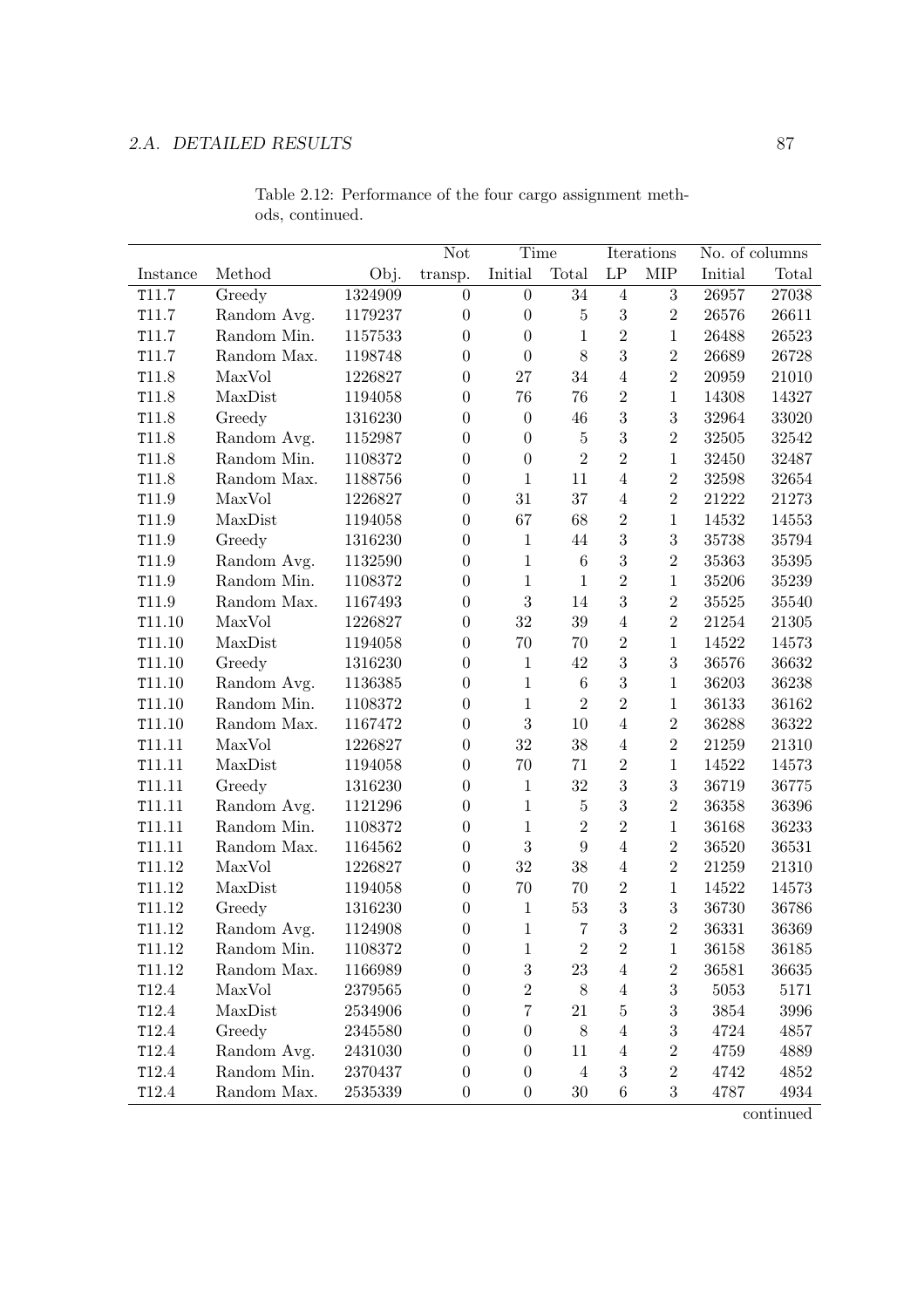|          |             |         | <b>Not</b>       | Time             |                  |                     | Iterations       |           | No. of columns |
|----------|-------------|---------|------------------|------------------|------------------|---------------------|------------------|-----------|----------------|
| Instance | Method      | Obj.    | transp.          | Initial          | Total            | $\operatorname{LP}$ | <b>MIP</b>       | Initial   | Total          |
| T12.5    | MaxVol      | 2018513 | $\boldsymbol{0}$ | $\overline{8}$   | 77               | $\,4\,$             | $\sqrt{3}$       | 12701     | 12838          |
| T12.5    | MaxDist     | 1849891 | $\theta$         | 21               | $\,29$           | $\sqrt{3}$          | $\overline{2}$   | 9828      | 9942           |
| T12.5    | Greedy      | 1797528 | $\overline{0}$   | $\overline{0}$   | $\overline{4}$   | $\overline{5}$      | $\overline{2}$   | 12952     | 13110          |
| T12.5    | Random Avg. | 1785113 | $\boldsymbol{0}$ | $\boldsymbol{0}$ | $\overline{4}$   | $\overline{4}$      | $\overline{2}$   | 13115     | 13224          |
| T12.5    | Random Min. | 1766972 | $\overline{0}$   | $\boldsymbol{0}$ | $\overline{2}$   | 3                   | $\overline{2}$   | 13027     | 13110          |
| T12.5    | Random Max. | 1804436 | $\overline{0}$   | $\boldsymbol{0}$ | $\overline{7}$   | $\overline{5}$      | 3                | 13170     | 13273          |
| T12.6    | MaxVol      | 1886749 | $\overline{0}$   | 18               | 92               | $\overline{5}$      | 3                | 21510     | 21655          |
| T12.6    | MaxDist     | 1780941 | $\boldsymbol{0}$ | 49               | 61               | 3                   | $\overline{4}$   | 16308     | 16382          |
| T12.6    | Greedy      | 1774392 | $\boldsymbol{0}$ | $\boldsymbol{0}$ | 25               | 3                   | $\boldsymbol{3}$ | $24678\,$ | 24776          |
| T12.6    | Random Avg. | 1717179 | $\boldsymbol{0}$ | $\boldsymbol{0}$ | $50\,$           | $\overline{4}$      | $\sqrt{3}$       | 24998     | 25090          |
| T12.6    | Random Min. | 1636679 | $\overline{0}$   | $\boldsymbol{0}$ | $8\,$            | 3                   | $\overline{2}$   | 24880     | 24968          |
| T12.6    | Random Max. | 1762671 | $\overline{0}$   | $\boldsymbol{0}$ | 74               | $\overline{5}$      | 3                | 25085     | 25176          |
| T12.7    | MaxVol      | 1814525 | $\overline{0}$   | 31               | $89\,$           | $\overline{4}$      | $\sqrt{2}$       | 27508     | 27627          |
| T12.7    | MaxDist     | 1766636 | $\boldsymbol{0}$ | 83               | $112\,$          | 3                   | 3                | 21211     | 21307          |
| T12.7    | Greedy      | 1728141 | $\boldsymbol{0}$ | $\boldsymbol{0}$ | 101              | $\overline{4}$      | $\boldsymbol{3}$ | 35608     | 35697          |
| T12.7    | Random Avg. | 1661353 | $\overline{0}$   | $\boldsymbol{0}$ | 120              | $\overline{4}$      | 3                | 36075     | 36161          |
| T12.7    | Random Min. | 1616142 | $\overline{0}$   | $\boldsymbol{0}$ | 32               | 3                   | $\overline{2}$   | 35964     | 36038          |
| T12.7    | Random Max. | 1693808 | $\overline{0}$   | $\overline{0}$   | 303              | $\overline{4}$      | $\overline{4}$   | 36220     | 36318          |
| T12.8    | MaxVol      | 1753603 | $\boldsymbol{0}$ | $43\,$           | 71               | $\bf 5$             | $\overline{2}$   | $30052\,$ | 30156          |
| T12.8    | MaxDist     | 1708220 | $\boldsymbol{0}$ | 107              | 133              | $\overline{4}$      | $\sqrt{3}$       | 24026     | 24112          |
| T12.8    | Greedy      | 1592956 | $\theta$         | $\mathbf{1}$     | 43               | $\sqrt{2}$          | 3                | 42576     | 42629          |
| T12.8    | Random Avg. | 1603193 | $\boldsymbol{0}$ | $\mathbf{1}$     | 97               | $\overline{4}$      | 3                | 42967     | 43040          |
| T12.8    | Random Min. | 1574743 | $\overline{0}$   | $\boldsymbol{0}$ | $58\,$           | $\boldsymbol{3}$    | $\overline{2}$   | 42892     | 42951          |
| T12.8    | Random Max. | 1618851 | $\boldsymbol{0}$ | $\mathbf{1}$     | 197              | $\overline{4}$      | $\boldsymbol{3}$ | 43133     | 43199          |
| T12.9    | MaxVol      | 1761120 | $\boldsymbol{0}$ | 49               | 101              | $\overline{4}$      | $\overline{2}$   | 30850     | 30948          |
| T12.9    | MaxDist     | 1637728 | $\overline{0}$   | 95               | $125\,$          | $\,6\,$             | 3                | 25153     | 25287          |
| T12.9    | Greedy      | 1548192 | $\overline{0}$   | $\mathbf{1}$     | 16               | 3                   | $\overline{2}$   | 45587     | 45648          |
| T12.9    | Random Avg. | 1561487 | $\overline{0}$   | $\mathbf{1}$     | 80               | $\overline{4}$      | $\boldsymbol{3}$ | 46016     | 46087          |
| T12.9    | Random Min. | 1552218 | $\boldsymbol{0}$ | $\mathbf{1}$     | $33\,$           | 3                   | $\sqrt{2}$       | 45895     | 45970          |
| T12.9    | Random Max. | 1578389 | $\boldsymbol{0}$ | 3                | $225\,$          | $\bf 5$             | $\boldsymbol{3}$ | 46069     | 46154          |
| T12.10   | MaxVol      | 1734663 | $\boldsymbol{0}$ | $52\,$           | 108              | $\overline{4}$      | $\overline{2}$   | 31047     | $31141\,$      |
| T12.10   | MaxDist     | 1630830 | $\boldsymbol{0}$ | 99               | 113              | $\overline{5}$      | $\overline{2}$   | 25475     | 25548          |
| T12.10   | Greedy      | 1532624 | $\boldsymbol{0}$ | 1                | 10               | $\boldsymbol{3}$    | $\mathbf{1}$     | 46413     | 46439          |
| T12.10   | Random Avg. | 1534478 | 0                | $\mathbf{1}$     | $57\,$           | $\boldsymbol{3}$    | $\boldsymbol{2}$ | 46819     | 46876          |
| T12.10   | Random Min. | 1532624 | $\boldsymbol{0}$ | $\mathbf 1$      | $\boldsymbol{9}$ | $\overline{3}$      | $\mathbf{1}$     | 46724     | 46774          |
| T12.10   | Random Max. | 1542906 | 0                | $\sqrt{3}$       | 166              | $\overline{4}$      | $\sqrt{3}$       | 46951     | 47023          |
| T12.11   | MaxVol      | 1734663 | 0                | $53\,$           | 102              | $\overline{4}$      | $\sqrt{2}$       | 31084     | 31178          |
| T12.11   | MaxDist     | 1630830 | 0                | 100              | 121              | $\overline{5}$      | $\sqrt{2}$       | 25518     | 25592          |
| T12.11   | Greedy      | 1520635 | $\overline{0}$   | 1                | 11               | 3                   | $\mathbf{1}$     | 46550     | 46591          |
| T12.11   | Random Avg. | 1524721 | $\boldsymbol{0}$ | $\mathbf{1}$     | $35\,$           | $\overline{4}$      | $\sqrt{2}$       | 46955     | 47007          |

Table 2.12: Performance of the four cargo assignment methods, continued.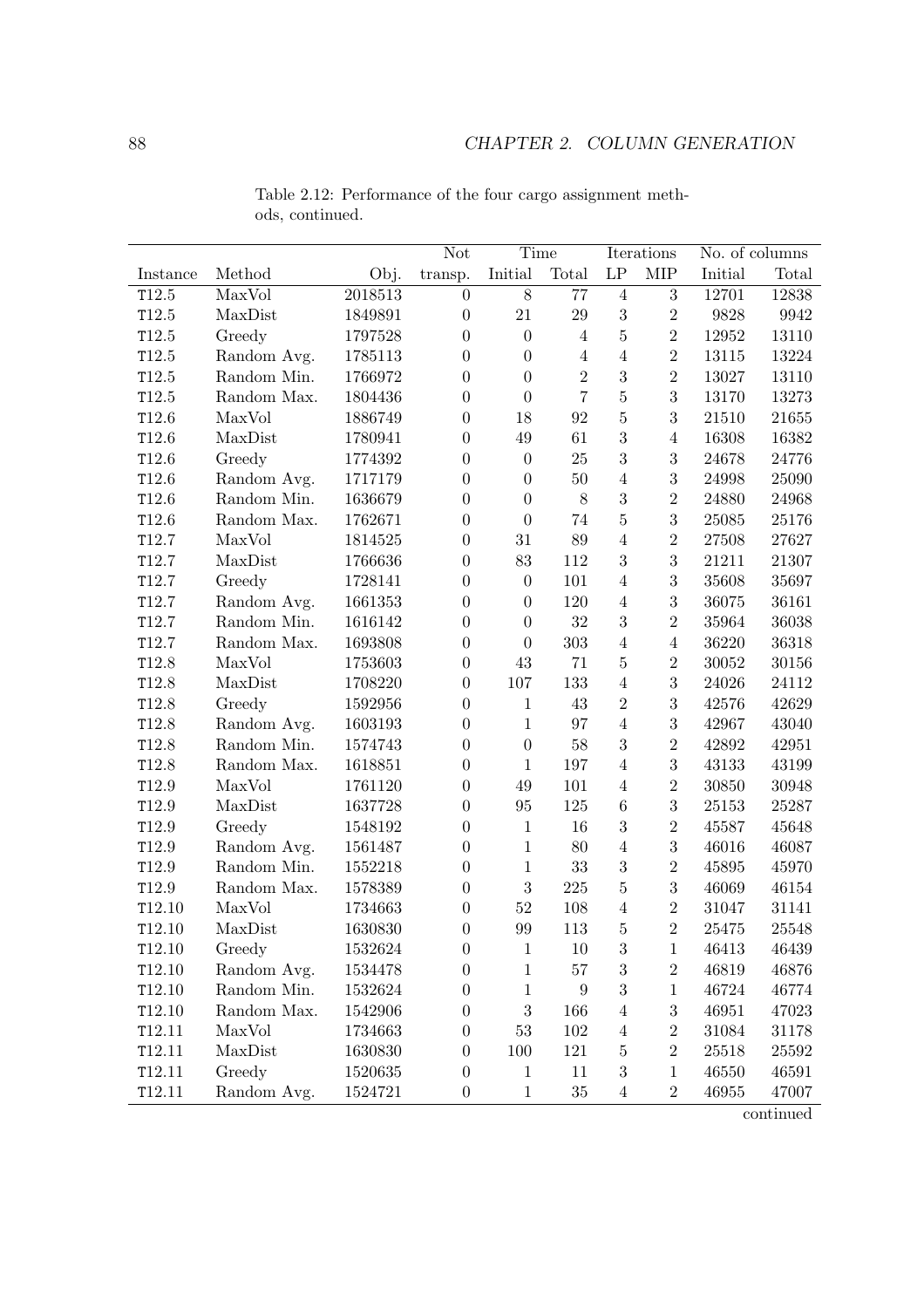|                   |             |          | Not              | Time             |                |                     | Iterations       | No. of columns |          |
|-------------------|-------------|----------|------------------|------------------|----------------|---------------------|------------------|----------------|----------|
| Instance          | Method      | Obj.     | transp.          | Initial          | Total          | $\operatorname{LP}$ | <b>MIP</b>       | Initial        | Total    |
| T12.11            | Random Min. | 1517040  | $\overline{0}$   | $\mathbf{1}$     | 12             | $\sqrt{2}$          | $\mathbf{1}$     | 46827          | 46856    |
| T12.11            | Random Max. | 1532981  | $\overline{0}$   | 3                | 123            | $\bf 5$             | 3                | 47135          | 47173    |
| T12.12            | MaxVol      | 1734663  | $\boldsymbol{0}$ | $53\,$           | 102            | $\overline{4}$      | $\,2$            | 31084          | 31178    |
| T12.12            | MaxDist     | 1630830  | $\boldsymbol{0}$ | 100              | $115\,$        | $\sqrt{3}$          | $\sqrt{3}$       | 25523          | 25581    |
| T12.12            | Greedy      | 1520635  | $\overline{0}$   | $\mathbf{1}$     | 12             | 3                   | $\mathbf{1}$     | 46561          | 46602    |
| T12.12            | Random Avg. | 1523492  | $\overline{0}$   | $\mathbf{1}$     | 26             | 3                   | $\overline{2}$   | 46952          | 46991    |
| T12.12            | Random Min. | 1516681  | $\overline{0}$   | $\mathbf{1}$     | 13             | 3                   | $\mathbf{1}$     | 46803          | 46867    |
| T12.12            | Random Max. | 1532936  | $\boldsymbol{0}$ | $\mathbf{1}$     | 62             | $\overline{4}$      | $\overline{2}$   | 47071          | 47116    |
| T13.4             | MaxVol      | 12991755 | $\mathbf 1$      | $\sqrt{3}$       | 44             | $\bf 5$             | $\sqrt{3}$       | 3306           | 3364     |
| T13.4             | MaxDist     | 3478884  | $\overline{0}$   | $\overline{2}$   | $\,6\,$        | $\overline{5}$      | $\boldsymbol{3}$ | 2360           | 2429     |
| T13.4             | Greedy      | 12770784 | 1                | $\boldsymbol{0}$ | $\bf 5$        | 3                   | 3                | 2827           | 2877     |
| T13.4             | Random Avg. | 5571512  | $\overline{0}$   | $\boldsymbol{0}$ | $\overline{6}$ | $\overline{4}$      | 3                | 2899           | $\,2959$ |
| T13.4             | Random Min. | 3218154  | $\boldsymbol{0}$ | $\boldsymbol{0}$ | $\overline{2}$ | $\sqrt{3}$          | $\sqrt{2}$       | $2855\,$       | 2879     |
| T13.4             | Random Max. | 13100864 | 1                | $\boldsymbol{0}$ | 12             | $\bf 5$             | $\boldsymbol{3}$ | 2933           | 3031     |
| T13.5             | MaxVol      | 2367267  | $\overline{0}$   | $\overline{4}$   | 20             | $\overline{4}$      | 3                | 9717           | 9809     |
| T13.5             | MaxDist     | 2271270  | $\theta$         | 10               | 15             | $\sqrt{4}$          | $\overline{2}$   | 7091           | 7183     |
| T13.5             | Greedy      | 2143632  | $\overline{0}$   | $\overline{0}$   | $\overline{4}$ | 3                   | $\overline{2}$   | 8800           | 8884     |
| T13.5             | Random Avg. | 2168435  | $\boldsymbol{0}$ | $\boldsymbol{0}$ | $\overline{7}$ | $\overline{4}$      | $\boldsymbol{3}$ | 8920           | 9009     |
| T13.5             | Random Min. | 2060779  | $\boldsymbol{0}$ | $\boldsymbol{0}$ | 3              | $\sqrt{3}$          | $\sqrt{2}$       | 8876           | 8957     |
| T13.5             | Random Max. | 2248529  | $\overline{0}$   | $\boldsymbol{0}$ | $13\,$         | $\overline{5}$      | 3                | 8970           | 9062     |
| T13.6             | MaxVol      | 2207996  | $\theta$         | 12               | 177            | $\overline{5}$      | $\boldsymbol{3}$ | 19314          | 19429    |
| T13.6             | MaxDist     | 2131098  | $\overline{0}$   | 19               | 119            | $\sqrt{3}$          | 3                | 14062          | 14129    |
| T13.6             | Greedy      | 2039818  | $\overline{0}$   | $\boldsymbol{0}$ | 63             | $\overline{4}$      | 3                | 18665          | 18735    |
| T13.6             | Random Avg. | 1985492  | $\boldsymbol{0}$ | $\boldsymbol{0}$ | 169            | $\sqrt{4}$          | $\boldsymbol{3}$ | 18856          | 18953    |
| T13.6             | Random Min. | 1824869  | $\overline{0}$   | $\boldsymbol{0}$ | $51\,$         | $\sqrt{3}$          | $\sqrt{2}$       | 18752          | 18856    |
| T13.6             | Random Max. | 2082356  | $\overline{0}$   | $\boldsymbol{0}$ | 460            | $\,6\,$             | 3                | 18919          | 19078    |
| T13.7             | MaxVol      | 1846236  | $\theta$         | 26               | 47             | $\bf 5$             | $\overline{2}$   | 28283          | 28396    |
| T13.7             | MaxDist     | 1948767  | $\overline{0}$   | 35               | 268            | $\mathbf 5$         | 3                | 20704          | 20795    |
| T13.7             | Greedy      | 1852577  | $\boldsymbol{0}$ | $\boldsymbol{0}$ | 118            | 3                   | $\sqrt{3}$       | $\bf 29731$    | 29814    |
| T13.7             | Random Avg. | 1694827  | $\boldsymbol{0}$ | $\boldsymbol{0}$ | 167            | $\sqrt{4}$          | $\boldsymbol{3}$ | 30215          | 30308    |
| T13.7             | Random Min. | 1653465  | $\boldsymbol{0}$ | $\boldsymbol{0}$ | 19             | 3                   | $\overline{2}$   | 30122          | 30244    |
| T13.7             | Random Max. | 1747016  | 0                | $\overline{0}$   | 425            | 5                   | 4                | 30305          | 30397    |
| T <sub>13.8</sub> | MaxVol      | 1891886  | 0                | 42               | 69             | 4                   | $\sqrt{2}$       | 33590          | 33683    |
| T13.8             | MaxDist     | 1781874  | $\boldsymbol{0}$ | 49               | 181            | $\overline{4}$      | $\sqrt{3}$       | 25021          | 25091    |
| T <sub>13.8</sub> | Greedy      | 1878316  | 0                | $\mathbf 1$      | 1240           | $\overline{4}$      | $\sqrt{3}$       | 37844          | 37915    |
| T13.8             | Random Avg. | 1681098  | 0                | 1                | 453            | $\overline{4}$      | $\boldsymbol{3}$ | 38475          | 38561    |
| T13.8             | Random Min. | 1598844  | 0                | $\boldsymbol{0}$ | 35             | 3                   | $\sqrt{2}$       | 38367          | 38457    |
| T13.8             | Random Max. | 1727287  | 0                | 1                | 1741           | 6                   | $\boldsymbol{3}$ | 38577          | 38655    |
| T13.9             | MaxVol      | 1870829  | 0                | 49               | 99             | 5                   | $\sqrt{3}$       | 35670          | 35768    |
| T13.9             | MaxDist     | 1780573  | $\boldsymbol{0}$ | $125\,$          | 560            | 4                   | 3                | 26993          | 27093    |

Table 2.12: Performance of the four cargo assignment methods, continued.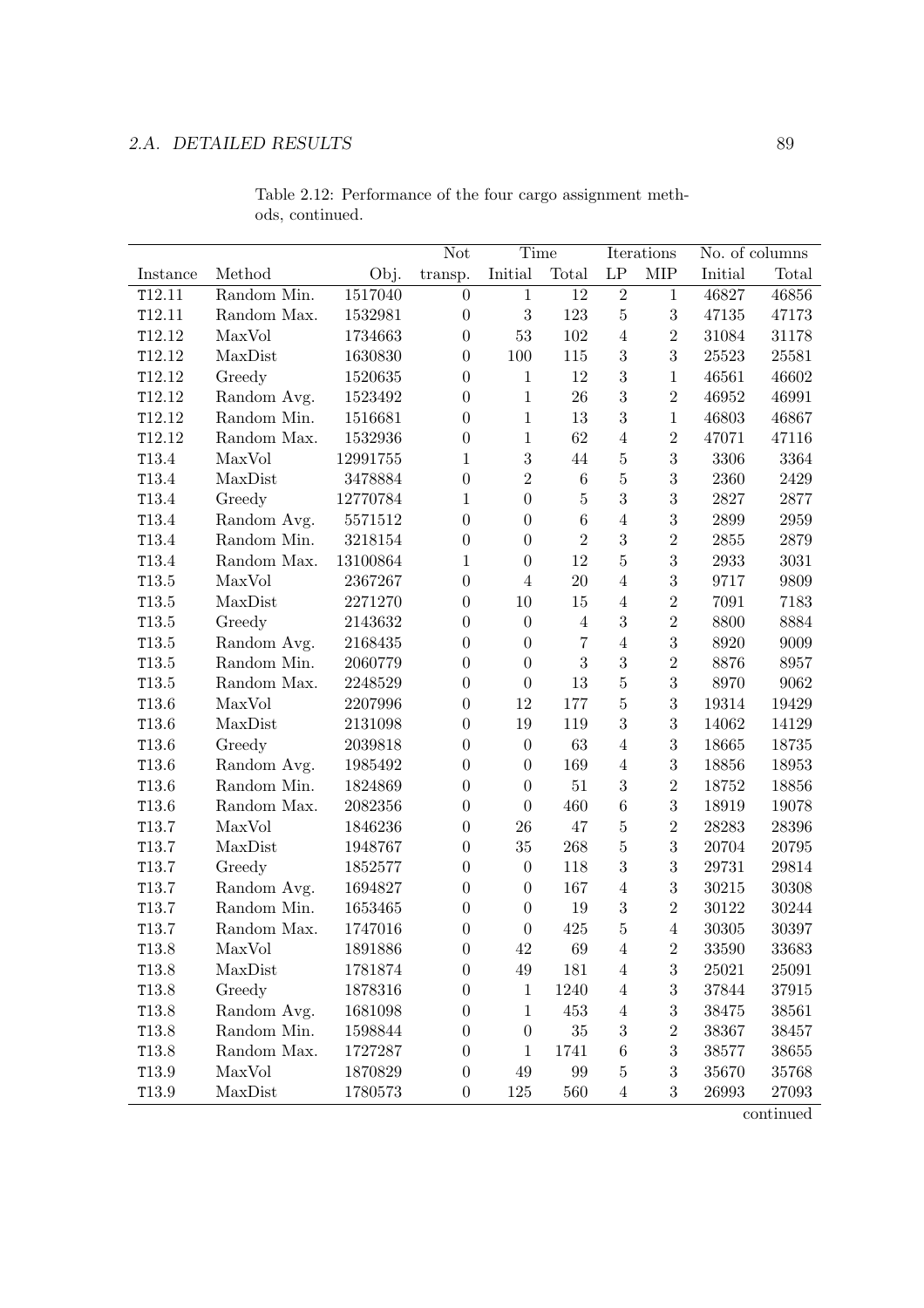|                   |             |             | <b>Not</b>       | Time             |                    |                     | Iterations       |         | No. of columns |
|-------------------|-------------|-------------|------------------|------------------|--------------------|---------------------|------------------|---------|----------------|
| Instance          | Method      | Obj.        | transp.          | Initial          | Total              | $\operatorname{LP}$ | <b>MIP</b>       | Initial | Total          |
| T13.9             | Greedy      | 1870502     | $\boldsymbol{0}$ | $\mathbf{1}$     | 367                | $\,4\,$             | $\sqrt{3}$       | 41778   | 41846          |
| T13.9             | Random Avg. | 1607225     | $\overline{0}$   | $\mathbf{1}$     | 746                | $\sqrt{3}$          | 3                | 42403   | 42492          |
| T13.9             | Random Min. | 1524281     | $\overline{0}$   | $\mathbf{1}$     | $25\,$             | 3                   | $\overline{2}$   | 42228   | 42339          |
| T13.9             | Random Max. | 1643356     | $\boldsymbol{0}$ | $\mathbf{1}$     | 2466               | $\overline{4}$      | $\overline{4}$   | 42479   | 42585          |
| T13.10            | MaxVol      | 1873919     | $\overline{0}$   | $52\,$           | 139                | $\overline{4}$      | $\boldsymbol{3}$ | 36240   | 36317          |
| T13.10            | MaxDist     | 1780014     | $\theta$         | 129              | 1184               | $\overline{4}$      | $\overline{4}$   | 27619   | 27693          |
| T13.10            | Greedy      | 1818605     | $\overline{0}$   | $\mathbf{1}$     | $248\,$            | $\overline{2}$      | 3                | 43024   | 43069          |
| T13.10            | Random Avg. | 1617621     | $\overline{0}$   | $\mathbf 1$      | 1418               | $\overline{4}$      | $\sqrt{3}$       | 43617   | 43696          |
| T13.10            | Random Min. | 1565456     | $\boldsymbol{0}$ | $\mathbf{1}$     | 154                | $\boldsymbol{3}$    | $\overline{2}$   | 43557   | 43640          |
| T13.10            | Random Max. | 1667535     | $\boldsymbol{0}$ | $\mathbf 1$      | 3562               | $\overline{4}$      | $\overline{4}$   | 43688   | 43752          |
| T13.11            | MaxVol      | 1867976     | $\boldsymbol{0}$ | $52\,$           | 120                | 3                   | $\sqrt{3}$       | 36290   | 36369          |
| T13.11            | MaxDist     | 1780014     | $\boldsymbol{0}$ | 131              | 3832               | $\overline{3}$      | $\overline{4}$   | 27749   | 27842          |
| T13.11            | Greedy      | 1806034     | $\overline{0}$   | $\mathbf{1}$     | 507                | $\overline{4}$      | 3                | 43260   | 43326          |
| T13.11            | Random Avg. | 1611920     | $\boldsymbol{0}$ | $\mathbf{1}$     | 769                | 3                   | $\boldsymbol{3}$ | 43897   | 43976          |
| T13.11            | Random Min. | 1547716     | $\boldsymbol{0}$ | $\mathbf{1}$     | 80                 | 3                   | $\,2$            | 43756   | 43842          |
| T13.11            | Random Max. | 1665478     | $\overline{0}$   | 3                | 1516               | $\overline{4}$      | $\overline{4}$   | 44108   | 44185          |
| T13.12            | MaxVol      | 1867976     | $\overline{0}$   | $54\,$           | 148                | 3                   | 3                | 36300   | 36379          |
| T13.12            | MaxDist     | 1780014     | $\overline{0}$   | 49               | 1212               | 3                   | $\overline{4}$   | 27769   | 27862          |
| T13.12            | Greedy      | 1806034     | $\boldsymbol{0}$ | $\mathbf{1}$     | $\boldsymbol{972}$ | 3                   | $\boldsymbol{3}$ | 43280   | 43340          |
| T13.12            | Random Avg. | 1598561     | $\boldsymbol{0}$ | $\mathbf 1$      | 788                | $\overline{4}$      | $\sqrt{3}$       | 43929   | 44014          |
| T13.12            | Random Min. | 1526360     | $\overline{0}$   | $\mathbf{1}$     | $39\,$             | 3                   | $\,2$            | 43725   | 43811          |
| T13.12            | Random Max. | 1651156     | $\boldsymbol{0}$ | $\mathbf{1}$     | 1758               | $\,6$               | $\overline{4}$   | 44020   | 44103          |
| T14.4             | MaxVol      | 2663310     | $\overline{0}$   | $\mathbf{1}$     | $\bf 5$            | $\overline{4}$      | $\sqrt{2}$       | 3329    | 3401           |
| T14.4             | MaxDist     | $2541509\,$ | $\boldsymbol{0}$ | $\overline{2}$   | 3                  | $\bf 5$             | $\overline{2}$   | 2375    | 2467           |
| T14.4             | Greedy      | 2623755     | $\boldsymbol{0}$ | $\overline{0}$   | $\,6\,$            | 3                   | 3                | 2849    | 2926           |
| T14.4             | Random Avg. | 2642846     | $\overline{0}$   | $\boldsymbol{0}$ | $\overline{7}$     | $\overline{4}$      | $\sqrt{3}$       | 2919    | 2995           |
| T14.4             | Random Min. | 2529893     | $\overline{0}$   | $\boldsymbol{0}$ | $\mathbf{1}$       | 3                   | $\overline{2}$   | 2904    | 2977           |
| T14.4             | Random Max. | 2793781     | $\overline{0}$   | $\boldsymbol{0}$ | 21                 | $\overline{5}$      | 3                | 2937    | 3009           |
| T14.5             | MaxVol      | 1956800     | $\boldsymbol{0}$ | $\overline{4}$   | 12                 | 3                   | 3                | 9797    | 9892           |
| T14.5             | MaxDist     | 1879024     | $\boldsymbol{0}$ | $8\,$            | $11\,$             | $\overline{4}$      | $\overline{2}$   | 7147    | 7233           |
| T14.5             | Greedy      | 1833530     | $\boldsymbol{0}$ | $\overline{0}$   | 3                  | $\overline{4}$      | 3                | 8879    | 8981           |
| T14.5             | Random Avg. | 1839340     | $\boldsymbol{0}$ | $\boldsymbol{0}$ | 4                  | $\overline{4}$      | 3                | 8995    | 9073           |
| T <sub>14.5</sub> | Random Min. | 1832401     | $\boldsymbol{0}$ | $\boldsymbol{0}$ | $\sqrt{2}$         | $\,3$               | $\sqrt{2}$       | 8948    | 9026           |
| $\texttt{T}14.5$  | Random Max. | 1853970     | 0                | $\boldsymbol{0}$ | $\boldsymbol{9}$   | 5                   | $\sqrt{3}$       | 9033    | 9139           |
| T14.6             | MaxVol      | 1914675     | $\boldsymbol{0}$ | 11               | 107                | 3                   | $\sqrt{3}$       | 19491   | 19583          |
| T14.6             | MaxDist     | 1752307     | 0                | 20               | 43                 | 3                   | $\sqrt{3}$       | 14190   | 14266          |
| T14.6             | Greedy      | 1745341     | 0                | $\boldsymbol{0}$ | 56                 | 4                   | 3                | 18834   | 18922          |
| T <sub>14.6</sub> | Random Avg. | 1750870     | 0                | $\theta$         | 353                | 4                   | $\sqrt{3}$       | 19052   | 19146          |
| T14.6             | Random Min. | 1715323     | 0                | $\boldsymbol{0}$ | 64                 | 3                   | $\boldsymbol{3}$ | 18991   | 19072          |
| T <sub>14.6</sub> | Random Max. | 1777496     | $\boldsymbol{0}$ | $\boldsymbol{0}$ | 943                | $\overline{4}$      | $\overline{4}$   | 19142   | 19237          |

Table 2.12: Performance of the four cargo assignment methods, continued.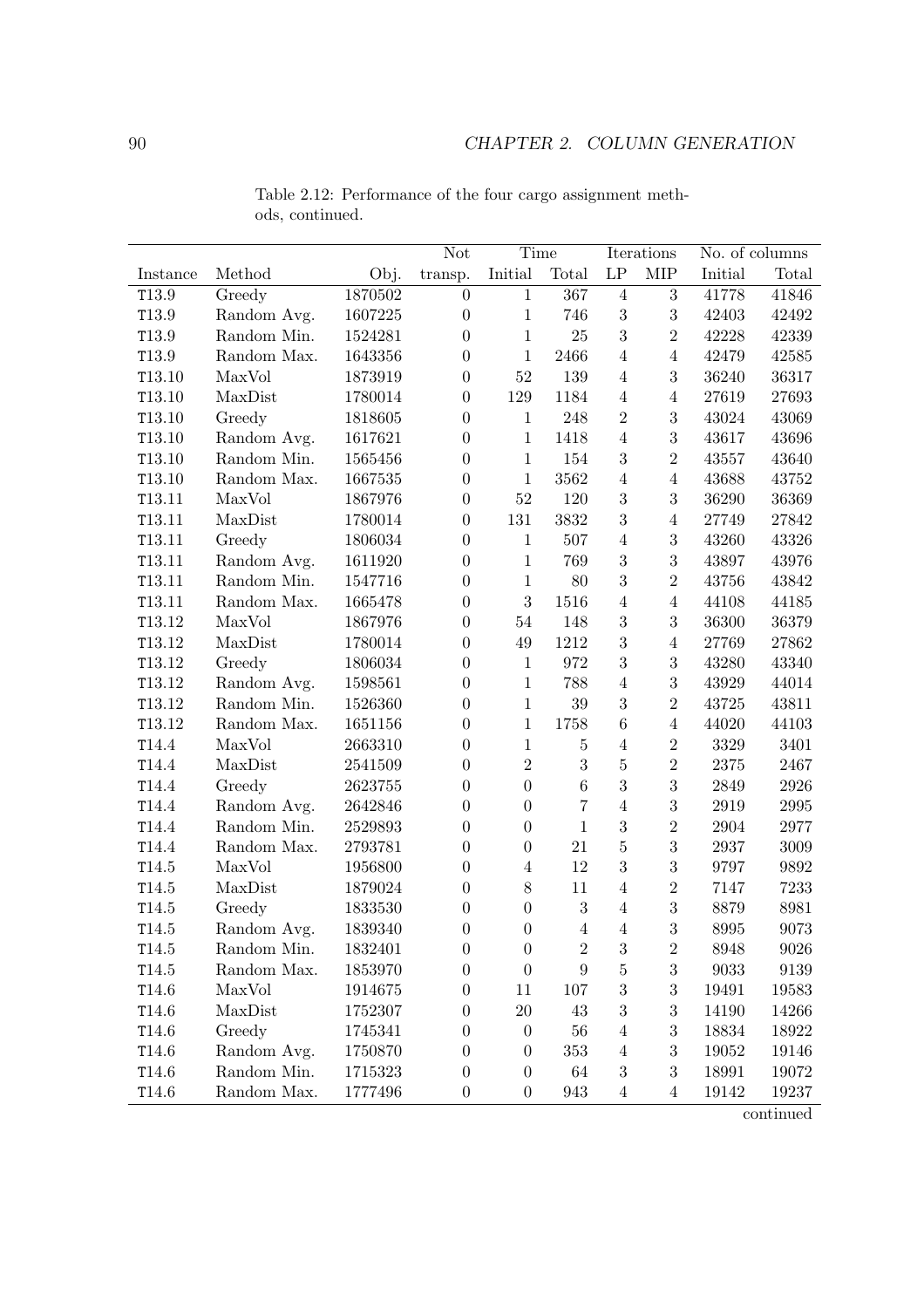|                    |             |         | Not              | Time             |                   |                     | Iterations       |         | No. of columns |
|--------------------|-------------|---------|------------------|------------------|-------------------|---------------------|------------------|---------|----------------|
| Instance           | Method      | Obj.    | transp.          | Initial          | Total             | $\operatorname{LP}$ | <b>MIP</b>       | Initial | Total          |
| T14.7              | MaxVol      | 1701238 | $\overline{0}$   | 25               | $54\,$            | 3                   | 3                | 28573   | 28650          |
| T14.7              | MaxDist     | 1692725 | $\overline{0}$   | 37               | 177               | 6                   | 3                | 20910   | 21032          |
| T14.7              | Greedy      | 1711907 | $\boldsymbol{0}$ | $\boldsymbol{0}$ | 135               | 3                   | $\boldsymbol{3}$ | 29999   | 30078          |
| T14.7              | Random Avg. | 1608047 | $\boldsymbol{0}$ | $\overline{0}$   | 622               | $\overline{4}$      | $\boldsymbol{3}$ | 30467   | $30550\,$      |
| T14.7              | Random Min. | 1570196 | $\overline{0}$   | $\overline{0}$   | $\boldsymbol{93}$ | 3                   | 3                | 30360   | 30443          |
| T14.7              | Random Max. | 1643957 | $\overline{0}$   | $\overline{0}$   | 1758              | $\overline{5}$      | $\overline{4}$   | 30601   | 30672          |
| T14.8              | MaxVol      | 1709563 | $\boldsymbol{0}$ | 43               | $105\,$           | $\overline{5}$      | 3                | 33945   | 34049          |
| T14.8              | MaxDist     | 1658438 | $\overline{0}$   | 51               | 396               | $\overline{5}$      | $\overline{4}$   | 25278   | 25392          |
| T14.8              | Greedy      | 1718848 | $\boldsymbol{0}$ | $\boldsymbol{0}$ | 1987              | $\overline{4}$      | $\sqrt{3}$       | 38176   | 38280          |
| T14.8              | Random Avg. | 1556708 | $\boldsymbol{0}$ | $\mathbf{1}$     | 1149              | 3                   | 3                | 38795   | 38872          |
| T14.8              | Random Min. | 1532033 | $\overline{0}$   | $\boldsymbol{0}$ | 315               | $\sqrt{2}$          | $\overline{2}$   | 38734   | 38801          |
| T14.8              | Random Max. | 1591913 | $\boldsymbol{0}$ | $\mathbf{1}$     | 2739              | $\overline{5}$      | 3                | 38856   | 38947          |
| T14.9              | MaxVol      | 1709628 | $\boldsymbol{0}$ | $50\,$           | 144               | $\overline{4}$      | 3                | 36049   | 36135          |
| T14.9              | MaxDist     | 1658438 | $\boldsymbol{0}$ | 46               | 446               | $\overline{4}$      | $\overline{4}$   | 27275   | 27374          |
| T14.9              | Greedy      | 1641466 | $\boldsymbol{0}$ | $\mathbf{1}$     | 589               | $\overline{4}$      | 3                | 42145   | 42236          |
| T14.9              | Random Avg. | 1525451 | $\boldsymbol{0}$ | $\mathbf{1}$     | 1033              | $\overline{4}$      | 3                | 42843   | 42929          |
| T14.9              | Random Min. | 1487207 | $\boldsymbol{0}$ | $\mathbf{1}$     | $32\,$            | $\sqrt{3}$          | $\overline{2}$   | 42751   | 42809          |
| T14.9              | Random Max. | 1579106 | $\boldsymbol{0}$ | 3                | 2041              | $\mathbf 5$         | $\overline{4}$   | 42949   | 43025          |
| T14.10             | MaxVol      | 1704028 | $\boldsymbol{0}$ | $52\,$           | 439               | 3                   | $\sqrt{3}$       | 36623   | 36720          |
| T14.10             | MaxDist     | 1658438 | $\boldsymbol{0}$ | $49\,$           | 2351              | $\overline{4}$      | $\overline{4}$   | 27907   | 27982          |
| T14.10             | Greedy      | 1632366 | $\overline{0}$   | $\mathbf{1}$     | 430               | 3                   | $\sqrt{3}$       | 43398   | 43472          |
| T14.10             | Random Avg. | 1536683 | $\overline{0}$   | $\mathbf 1$      | 1546              | 3                   | 3                | 44064   | 44142          |
| T14.10             | Random Min. | 1449890 | $\boldsymbol{0}$ | $\mathbf{1}$     | $39\,$            | 3                   | $\overline{2}$   | 43980   | 44034          |
| T14.10             | Random Max. | 1586149 | $\boldsymbol{0}$ | 3                | 3586              | $\overline{4}$      | $\overline{4}$   | 44137   | 44235          |
| T14.11             | MaxVol      | 1705083 | $\boldsymbol{0}$ | $52\,$           | 949               | $\overline{4}$      | $\,2$            | 36673   | 36757          |
| T14.11             | MaxDist     | 1716102 | $\overline{0}$   | 49               | 2202              | $\overline{5}$      | $\overline{2}$   | 28037   | 28109          |
| T14.11             | Greedy      | 1623600 | $\boldsymbol{0}$ | $\mathbf{1}$     | 633               | 3                   | 3                | 43634   | 43679          |
| T14.11             | Random Avg. | 1492417 | $\boldsymbol{0}$ | $\mathbf{1}$     | 804               | 3                   | 3                | 44361   | 44450          |
| T14.11             | Random Min. | 1445145 | $\boldsymbol{0}$ | $\mathbf{1}$     | 18                | 3                   | $\,2$            | 44259   | 44330          |
| T14.11             | Random Max. | 1548275 | $\boldsymbol{0}$ | 3                | 3792              | $\overline{4}$      | $\sqrt{3}$       | 44514   | 44605          |
| T14.12             | MaxVol      | 1705083 | $\boldsymbol{0}$ | $52\,$           | 845               | $\overline{4}$      | $\overline{2}$   | 36683   | 36767          |
| T14.12             | MaxDist     | 1716102 | $\Omega$         | 49               | 2749              | $\overline{4}$      | $\overline{2}$   | 28057   | 28129          |
| T <sub>14.12</sub> | Greedy      | 1623600 | $\boldsymbol{0}$ | 1                | 385               | $\sqrt{3}$          | 3                | 43654   | 43699          |
| T14.12             | Random Avg. | 1524318 | $\boldsymbol{0}$ | $\mathbf{1}$     | 1334              | $\sqrt{3}$          | $\boldsymbol{3}$ | 44330   | 44407          |
| T14.12             | Random Min. | 1481545 | $\overline{0}$   | 1                | $277\,$           | 3                   | $\sqrt{2}$       | 44207   | 44266          |
| T14.12             | Random Max. | 1562101 | $\theta$         | 3                | $3005\,$          | $\overline{4}$      | $\boldsymbol{3}$ | 44465   | 44549          |
| T15.4              | MaxVol      | 1833524 | $\theta$         | 1                | 4                 | 3                   | $\sqrt{2}$       | 8474    | 8542           |
| T15.4              | MaxDist     | 1818722 | $\overline{0}$   | 7                | 8                 | 3                   | $\overline{2}$   | 6087    | 6159           |
| T15.4              | Greedy      | 1821409 | $\boldsymbol{0}$ | $\boldsymbol{0}$ | $\overline{4}$    | 3                   | $\sqrt{2}$       | 6631    | 6732           |
| T <sub>15.4</sub>  | Random Avg. | 1781277 | $\boldsymbol{0}$ | $\boldsymbol{0}$ | $\overline{2}$    | 3                   | $\,2$            | 6584    | 6664           |

Table 2.12: Performance of the four cargo assignment methods, continued.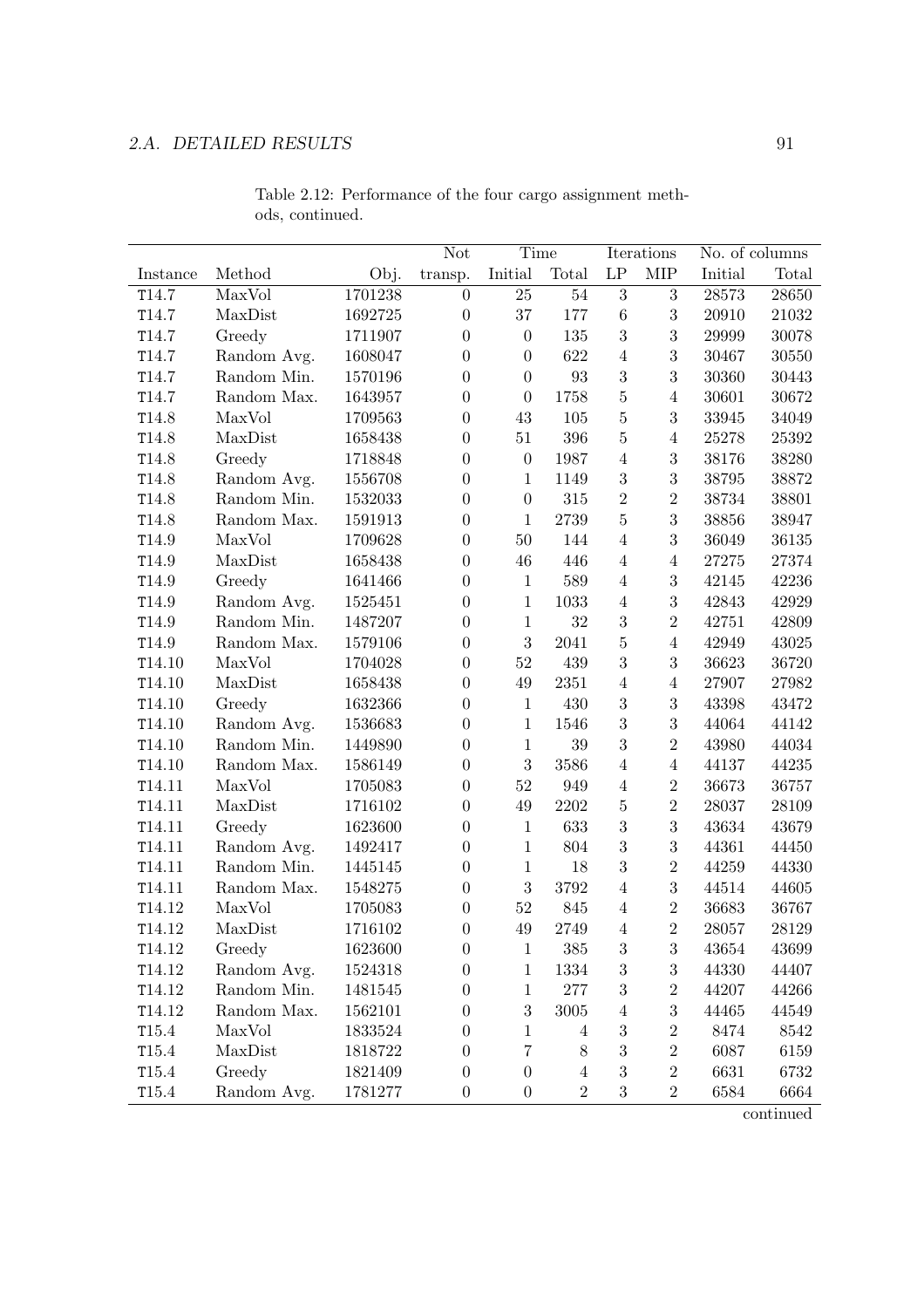|                    |             |         | Not              | Time             |                 |                  | Iterations     |         | No. of columns |
|--------------------|-------------|---------|------------------|------------------|-----------------|------------------|----------------|---------|----------------|
| Instance           | Method      | Obj.    | transp.          | Initial          | Total           | LP               | <b>MIP</b>     | Initial | Total          |
| T15.4              | Random Min. | 1754726 | $\overline{0}$   | $\boldsymbol{0}$ | $\mathbf{1}$    | $\overline{2}$   | $\overline{2}$ | 6557    | 6638           |
| T15.4              | Random Max. | 1822873 | $\boldsymbol{0}$ | $\boldsymbol{0}$ | $\sqrt{3}$      | $\overline{5}$   | $\overline{2}$ | 6610    | 6693           |
| T15.5              | MaxVol      | 1534761 | $\overline{0}$   | $\overline{7}$   | 18              | $\overline{4}$   | $\overline{2}$ | 18067   | 18168          |
| T15.5              | MaxDist     | 1530544 | $\boldsymbol{0}$ | 24               | 27              | $\overline{4}$   | $\overline{2}$ | 12892   | 12969          |
| T15.5              | Greedy      | 1485244 | $\boldsymbol{0}$ | $\boldsymbol{0}$ | $6\phantom{.}6$ | 3                | $\sqrt{2}$     | 15821   | 15915          |
| T15.5              | Random Avg. | 1494257 | $\overline{0}$   | $\overline{0}$   | 9               | $\overline{4}$   | $\overline{2}$ | 15664   | 15752          |
| T15.5              | Random Min. | 1486672 | $\boldsymbol{0}$ | $\overline{0}$   | $\overline{4}$  | 3                | $\overline{2}$ | 15581   | 15654          |
| T15.5              | Random Max. | 1505116 | $\boldsymbol{0}$ | $\overline{0}$   | 18              | $\overline{4}$   | 3              | 15702   | 15796          |
| T15.6              | MaxVol      | 1359628 | $\boldsymbol{0}$ | 17               | 21              | 3                | $\overline{2}$ | 27242   | 27328          |
| T15.6              | MaxDist     | 1345374 | $\boldsymbol{0}$ | $53\,$           | $56\,$          | 3                | $\sqrt{2}$     | 19548   | 19592          |
| T15.6              | Greedy      | 1315299 | $\overline{0}$   | $\boldsymbol{0}$ | $\overline{7}$  | 3                | $\overline{2}$ | 28528   | 28607          |
| T15.6              | Random Avg. | 1281442 | $\boldsymbol{0}$ | $\boldsymbol{0}$ | 8               | 3                | $\overline{2}$ | 28253   | 28317          |
| T15.6              | Random Min. | 1253185 | $\boldsymbol{0}$ | $\boldsymbol{0}$ | $\overline{2}$  | $\overline{2}$   | $\mathbf{1}$   | 28164   | 28257          |
| T <sub>15.6</sub>  | Random Max. | 1317142 | $\boldsymbol{0}$ | $\boldsymbol{0}$ | 24              | $\,6$            | 3              | 28307   | 28421          |
| T15.7              | MaxVol      | 1355924 | $\boldsymbol{0}$ | ${\bf 28}$       | 45              | $\sqrt{3}$       | $\overline{2}$ | 32772   | 32837          |
| T15.7              | MaxDist     | 1323649 | $\overline{0}$   | 86               | 93              | $\overline{5}$   | $\sqrt{2}$     | 24205   | 24273          |
| T15.7              | Greedy      | 1259949 | $\boldsymbol{0}$ | $\mathbf{1}$     | 13              | 3                | $\overline{2}$ | 40263   | 40336          |
| T15.7              | Random Avg. | 1211475 | $\boldsymbol{0}$ | $\mathbf 1$      | 10              | 3                | $\overline{2}$ | 39906   | 39960          |
| T15.7              | Random Min. | 1189528 | $\boldsymbol{0}$ | $\mathbf{1}$     | $\overline{7}$  | 3                | $\overline{2}$ | 39818   | 39880          |
| T15.7              | Random Max. | 1226132 | $\boldsymbol{0}$ | $\mathbf{1}$     | 18              | $\overline{5}$   | $\overline{2}$ | 40022   | 40084          |
| T15.8              | MaxVol      | 1376735 | $\boldsymbol{0}$ | $37\,$           | 64              | 3                | $\sqrt{2}$     | 34572   | 34640          |
| T15.8              | MaxDist     | 1303215 | $\boldsymbol{0}$ | 110              | 118             | $\overline{4}$   | $\overline{2}$ | 26246   | 26299          |
| T15.8              | Greedy      | 1214811 | $\boldsymbol{0}$ | $\mathbf{1}$     | $8\,$           | $\overline{4}$   | $\overline{2}$ | 47612   | 47691          |
| T15.8              | Random Avg. | 1165401 | $\boldsymbol{0}$ | $\mathbf{1}$     | 11              | $\sqrt{3}$       | $\overline{2}$ | 47221   | 47269          |
| T15.8              | Random Min. | 1126261 | $\boldsymbol{0}$ | $\mathbf{1}$     | 3               | $\overline{2}$   | $\mathbf{1}$   | 47158   | 47205          |
| T15.8              | Random Max. | 1197154 | $\boldsymbol{0}$ | $\mathbf{1}$     | 20              | $\overline{4}$   | $\sqrt{3}$     | 47339   | 47352          |
| T15.9              | MaxVol      | 1214779 | $\boldsymbol{0}$ | 41               | 42              | 3                | $\mathbf{1}$   | 34923   | 34946          |
| T15.9              | MaxDist     | 1303215 | $\boldsymbol{0}$ | 97               | 105             | 3                | $\overline{2}$ | 26702   | 26768          |
| T15.9              | Greedy      | 1214282 | $\boldsymbol{0}$ | $\mathbf{1}$     | 14              | 3                | 3              | 50724   | 50780          |
| T15.9              | Random Avg. | 1150767 | $\boldsymbol{0}$ | $\mathbf{1}$     | 12              | 3                | $\overline{2}$ | 50282   | $50325\,$      |
| T15.9              | Random Min. | 1114428 | $\boldsymbol{0}$ | $\mathbf{1}$     | $\overline{4}$  | $\overline{2}$   | $\mathbf{1}$   | 50180   | 50243          |
| T15.9              | Random Max. | 1168311 | $\boldsymbol{0}$ | 4                | 21              | 4                | 3              | 50384   | 50467          |
| T15.10             | MaxVol      | 1214779 | $\boldsymbol{0}$ | 42               | 45              | $\sqrt{3}$       | $\mathbf{1}$   | 34987   | 35010          |
| T <sub>15.10</sub> | MaxDist     | 1303215 | $\boldsymbol{0}$ | $101\,$          | $119\,$         | $\sqrt{3}$       | $\sqrt{2}$     | 26762   | 26823          |
| $\mathtt{T}15.10$  | Greedy      | 1214811 | $\boldsymbol{0}$ | 1                | 10              | $\sqrt{3}$       | $\sqrt{2}$     | 51591   | 51656          |
| T15.10             | Random Avg. | 1132516 | $\boldsymbol{0}$ | 1                | 13              | $\sqrt{2}$       | $\mathbf{1}$   | 51175   | 51197          |
| T <sub>15.10</sub> | Random Min. | 1115951 | $\boldsymbol{0}$ | $\mathbf{1}$     | $\sqrt{2}$      | $\sqrt{2}$       | $\mathbf{1}$   | 51052   | 51060          |
| T <sub>15.10</sub> | Random Max. | 1167472 | $\overline{0}$   | $\,4\,$          | 68              | 3                | $\overline{2}$ | 51272   | 51326          |
| T <sub>15.11</sub> | MaxVol      | 1214779 | $\boldsymbol{0}$ | 42               | 44              | 3                | $\mathbf{1}$   | 34992   | 35015          |
| T <sub>15.11</sub> | MaxDist     | 1303215 | $\boldsymbol{0}$ | 102              | 120             | $\boldsymbol{3}$ | $\sqrt{2}$     | 26762   | 26823          |

Table 2.12: Performance of the four cargo assignment methods, continued.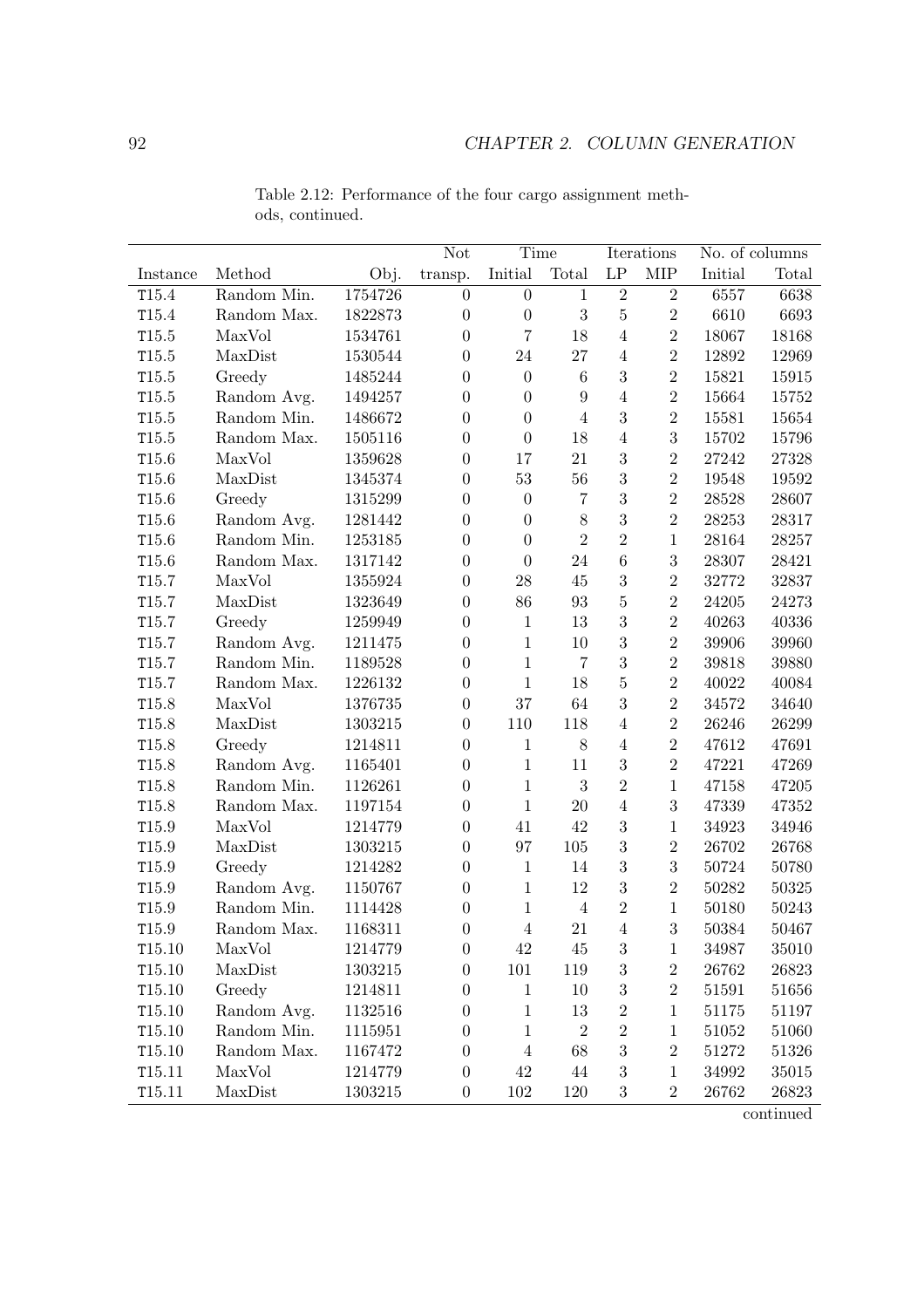|                   |             |         | Not              | Time             |                |                | Iterations              |            | No. of columns |
|-------------------|-------------|---------|------------------|------------------|----------------|----------------|-------------------------|------------|----------------|
| Instance          | Method      | Obj.    | transp.          | Initial          | Total          | LP             | ${\rm MIP}$             | Initial    | Total          |
| T15.11            | Greedy      | 1214282 | $\overline{0}$   | $\mathbf{1}$     | 17             | $\overline{4}$ | 3                       | 51734      | 51801          |
| T15.11            | Random Avg. | 1139347 | $\boldsymbol{0}$ | $\mathbf{1}$     | 11             | 3              | $\overline{2}$          | 51312      | 51358          |
| T15.11            | Random Min. | 1112938 | $\boldsymbol{0}$ | $\mathbf{1}$     | $\sqrt{3}$     | $\overline{2}$ | $\mathbf{1}$            | 51233      | 51296          |
| T15.11            | Random Max. | 1166581 | $\boldsymbol{0}$ | $\overline{4}$   | 24             | 6              | $\boldsymbol{3}$        | 51387      | 51408          |
| T15.12            | MaxVol      | 1214779 | $\boldsymbol{0}$ | 43               | 45             | 3              | $\mathbf{1}$            | 34992      | 35015          |
| T15.12            | MaxDist     | 1303215 | $\boldsymbol{0}$ | 101              | 119            | 3              | $\overline{2}$          | 26762      | 26823          |
| T15.12            | Greedy      | 1214811 | $\overline{0}$   | $\mathbf{1}$     | 22             | 3              | $\overline{2}$          | 51745      | 51821          |
| T15.12            | Random Avg. | 1137763 | $\boldsymbol{0}$ | $\mathbf{1}$     | 11             | 3              | $\overline{2}$          | 51351      | 51393          |
| T15.12            | Random Min. | 1108631 | $\boldsymbol{0}$ | $\mathbf{1}$     | $\overline{2}$ | $\overline{2}$ | $\mathbf{1}$            | 51263      | 51326          |
| T15.12            | Random Max. | 1177800 | $\overline{0}$   | $\overline{4}$   | 28             | $\overline{5}$ | 3                       | 51408      | 51475          |
| T16.4             | MaxVol      | 1602078 | $\overline{0}$   | 3                | 8              | $\overline{5}$ | 3                       | 11967      | 12079          |
| T16.4             | MaxDist     | 1600342 | $\overline{0}$   | 11               | 14             | $\overline{4}$ | $\overline{2}$          | 8334       | 8443           |
| T16.4             | Greedy      | 1513940 | $\boldsymbol{0}$ | $\overline{0}$   | $\overline{2}$ | 3              | 3                       | 9797       | 9915           |
| T16.4             | Random Avg. | 1535466 | $\boldsymbol{0}$ | $\overline{0}$   | 3              | $\overline{4}$ | $\overline{2}$          | 9813       | 9915           |
| T16.4             | Random Min. | 1524874 | $\overline{0}$   | $\overline{0}$   | $\mathbf{1}$   | 3              | $\overline{2}$          | 9768       | 9863           |
| T16.4             | Random Max. | 1579906 | $\overline{0}$   | $\overline{0}$   | 8              | 6              | $\overline{2}$          | 9847       | 9947           |
| T16.5             | MaxVol      | 1323121 | $\overline{0}$   | 20               | 46             | 6              | 3                       | 35969      | 36098          |
| T16.5             | MaxDist     | 1217904 | $\overline{0}$   | 67               | 75             | $\overline{4}$ | 3                       | 24236      | 24323          |
| T16.5             | Greedy      | 1225250 | $\boldsymbol{0}$ | $\boldsymbol{0}$ | 19             | $\overline{4}$ | $\sqrt{2}$              | 33221      | 33311          |
| T16.5             | Random Avg. | 1220348 | $\overline{0}$   | $\overline{0}$   | 15             | $\overline{4}$ | $\overline{2}$          | 33186      | 33258          |
| T16.5             | Random Min. | 1176709 | $\overline{0}$   | $\boldsymbol{0}$ | $\overline{7}$ | 3              | $\overline{2}$          | 33066      | 33144          |
| T16.5             | Random Max. | 1262351 | $\boldsymbol{0}$ | $\mathbf 1$      | 30             | $\overline{6}$ | 3                       | 33270      | 33356          |
| T16.6             | MaxVol      | 1179915 | $\boldsymbol{0}$ | 93               | 229            | 3              | 3                       | 73727      | 73794          |
| T16.6             | MaxDist     | 1112884 | $\boldsymbol{0}$ | 259              | $354\,$        | $\overline{4}$ | 3                       | 47551      | 47639          |
| T16.6             | Greedy      | 1066777 | $\boldsymbol{0}$ | $\,2$            | 47             | $\overline{4}$ | $\overline{2}$          | 82777      | 82828          |
| T16.6             | Random Avg. | 1063436 | $\overline{0}$   | $\overline{2}$   | 161            | $\overline{4}$ | 3                       | 82436      | 82499          |
| T16.6             | Random Min. | 1033076 | $\overline{0}$   | $\mathbf{1}$     | 53             | $\sqrt{3}$     | $\overline{2}$          | 82361      | 82440          |
| T16.6             | Random Max. | 1089574 | $\overline{0}$   | $\overline{6}$   | 540            | $\overline{5}$ | $\overline{4}$          | 82512      | 82578          |
| T16.7             | MaxVol      | 1135193 | $\boldsymbol{0}$ | $\,293$          | 692            | 3              | 3                       | 111399     | 111471         |
| T16.7             | MaxDist     | 1088281 | $\boldsymbol{0}$ | 710              | 1133           | $\overline{4}$ | 3                       | 72469      | 72541          |
| T16.7             | Greedy      | 1059616 | $\overline{0}$   | $\overline{4}$   | 791            | $\overline{5}$ | $\overline{4}$          | 157285     | 157354         |
| T <sub>16.7</sub> | Random Avg. | 972181  | $\Omega$         | $\overline{5}$   | 520            | $\overline{4}$ | $\overline{2}$          | 156230     | 156279         |
| T <sub>16.7</sub> | Random Min. | 915735  | $\boldsymbol{0}$ | 4                | 16             | 3              | 1                       | 156067     | 156128         |
| T16.7             | Random Max. | 1049909 | $\boldsymbol{0}$ | 14               | 1494           | 5              | 3                       | $156431\,$ | 156502         |
| T <sub>16.8</sub> | MaxVol      | 1092037 | $\boldsymbol{0}$ | 599              | 846            | 3              | $\overline{2}$          | 136150     | 136203         |
| T16.8             | MaxDist     | 1054797 | $\overline{0}$   | 1436             | 1838           | 3              | 3                       | 89105      | 89170          |
| T16.8             | Greedy      |         |                  |                  |                |                |                         |            |                |
| T16.8             | Random Avg. | 918777  | $\boldsymbol{0}$ | 8                | 192            | $\overline{4}$ | $\overline{\mathbf{2}}$ | 235853     | 235905         |
| T16.8             | Random Min. | 907303  | $\boldsymbol{0}$ | 8                | 70             | 3              | 1                       | 235568     | 235612         |
| T <sub>16.8</sub> | Random Max. | 937717  | $\boldsymbol{0}$ | $9\phantom{.0}$  | 426            | 4              | 3                       | 236223     | 236281         |

Table 2.12: Performance of the four cargo assignment methods, continued.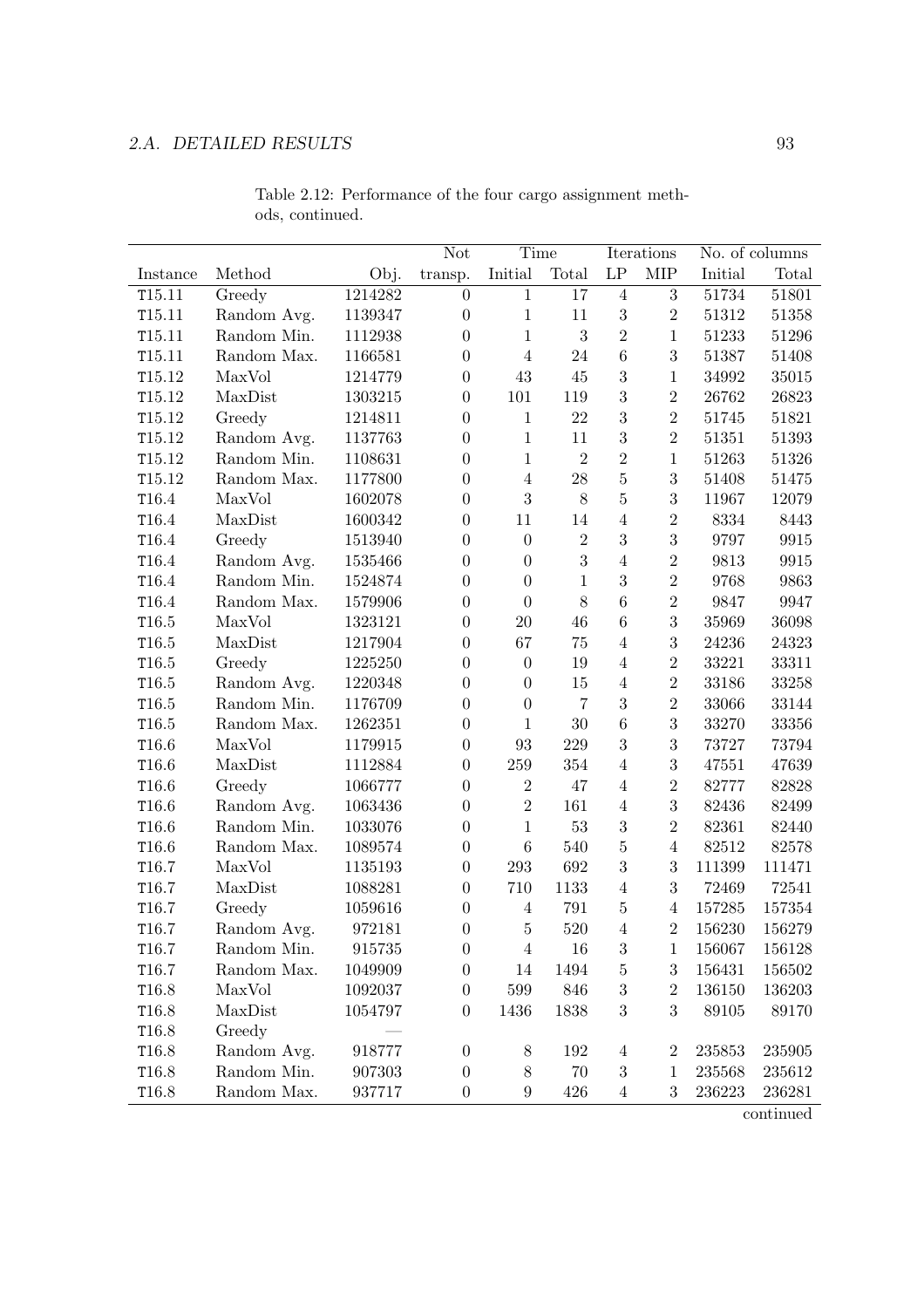|                    |             |         | <b>Not</b>       | Time             |        |                     | Iterations       |         | No. of columns |
|--------------------|-------------|---------|------------------|------------------|--------|---------------------|------------------|---------|----------------|
| Instance           | Method      | Obj.    | transp.          | Initial          | Total  | $\operatorname{LP}$ | <b>MIP</b>       | Initial | Total          |
| T16.9              | MaxVol      | 1091137 | $\boldsymbol{0}$ | 809              | 2236   | $\bf 5$             | $\sqrt{3}$       | 147146  | 147227         |
| T16.9              | MaxDist     | 1054797 | $\boldsymbol{0}$ | 1965             | 3476   | $\overline{2}$      | 3                | 97053   | 97103          |
| T16.9              | Greedy      |         |                  |                  |        |                     |                  |         |                |
| T16.9              | Random Avg. | 915507  | $\boldsymbol{0}$ | 14               | 368    | $\,4\,$             | $\,2$            | 298268  | 299129         |
| T16.9              | Random Min. | 904055  | $\boldsymbol{0}$ | 11               | 151    | $\overline{2}$      | $\sqrt{2}$       | 290939  | 298790         |
| T16.9              | Random Max. | 926031  | $\boldsymbol{0}$ | $37\,$           | 627    | $\bf 5$             | 3                | 299314  | 299360         |
| T16.10             | MaxVol      | 1091679 | $\boldsymbol{0}$ | 2349             | 3641   | $\boldsymbol{3}$    | $\overline{2}$   | 150496  | 150566         |
| T16.10             | MaxDist     | 1054797 | $\boldsymbol{0}$ | 2460             | 4127   | $\overline{4}$      | 3                | 99301   | 99372          |
| T16.10             | Greedy      |         |                  |                  |        |                     |                  |         |                |
| T16.10             | Random Avg. |         |                  |                  |        |                     |                  |         |                |
| T16.11             | MaxVol      | 1103686 | $\boldsymbol{0}$ | 1012             | 2150   | $\sqrt{3}$          | $\sqrt{3}$       | 150996  | 151055         |
| T16.11             | MaxDist     | 1054797 | $\boldsymbol{0}$ | 2676             | 3477   | 3                   | 3                | 99716   | 99768          |
| T16.11             | Greedy      |         |                  |                  |        |                     |                  |         |                |
| T16.11             | Random Avg. | 857606  | $\boldsymbol{0}$ | $15\,$           | $41\,$ | $\sqrt{3}$          | $\mathbf{1}$     | 353724  | 353742         |
| T16.11             | Random Min. | 850855  | $\boldsymbol{0}$ | 15               | $39\,$ | $\overline{2}$      | $\mathbf{1}$     | 353687  | 353718         |
| T16.11             | Random Max. | 862013  | $\boldsymbol{0}$ | 15               | 43     | 3                   | $\,2$            | 353757  | 353769         |
| T16.12             | MaxVol      | 1103686 | $\boldsymbol{0}$ | 1033             | 2046   | $\boldsymbol{3}$    | $\sqrt{3}$       | 151051  | 151110         |
| T16.12             | MaxDist     | 1054797 | $\boldsymbol{0}$ | 2770             | 3536   | 3                   | 3                | 99752   | 99804          |
| T16.12             | Greedy      |         |                  |                  |        |                     |                  |         |                |
| T16.12             | Random Avg. |         |                  |                  |        |                     |                  |         |                |
| T16.13             | MaxVol      | 1103686 | $\boldsymbol{0}$ | 1035             | 2198   | $\sqrt{3}$          | $\boldsymbol{3}$ | 151056  | 151115         |
| T16.13             | MaxDist     | 1054797 | $\boldsymbol{0}$ | 2775             | 4605   | $\overline{4}$      | 3                | 99757   | 99813          |
| T16.13             | Greedy      |         |                  |                  |        |                     |                  |         |                |
| T16.13             | Random Avg. |         |                  |                  |        |                     |                  |         |                |
| T16.14             | MaxVol      | 1103686 | $\boldsymbol{0}$ | 1018             | 2183   | $\sqrt{3}$          | $\sqrt{3}$       | 151056  | 151115         |
| T16.14             | MaxDist     | 1054797 | $\boldsymbol{0}$ | 2787             | 4612   | $\overline{4}$      | 3                | 99757   | 99813          |
| T16.14             | Greedy      |         |                  |                  |        |                     |                  |         |                |
| T16.14             | Random Avg. |         |                  |                  |        |                     |                  |         |                |
| T16.15             | MaxVol      | 1103686 | $\overline{0}$   | 1045             | 2209   | $\sqrt{3}$          | $\sqrt{3}$       | 151056  | 151115         |
| $\mathtt{T}16.15$  | MaxDist     | 1054797 | $\boldsymbol{0}$ | 2797             | 4626   | $\overline{4}$      | 3                | 99757   | 99813          |
| $\mathtt{T}16.15$  | Greedy      |         |                  |                  |        |                     |                  |         |                |
| T16.15             | Random Avg. | 842043  | $\overline{0}$   | 26               | 78     | 3                   | 1                | 360614  | 360626         |
| T <sub>16.15</sub> | Random Min. | 825405  | $\boldsymbol{0}$ | 15               | 40     | $\sqrt{2}$          | $\mathbf{1}$     | 360497  | 360512         |
| $\mathtt{T}16.15$  | Random Max. | 851578  | 0                | 47               | 135    | $\boldsymbol{3}$    | $\mathbf{1}$     | 360687  | 360695         |
| T <sub>17.4</sub>  | MaxVol      | 3129766 | $\boldsymbol{0}$ | 13               | 42     | $\boldsymbol{3}$    | $\boldsymbol{2}$ | 15061   | 15173          |
| T <sub>17.4</sub>  | MaxDist     | 2664726 | 0                | 51               | $59\,$ | $\sqrt{2}$          | $\sqrt{2}$       | 10451   | 10498          |
| T17.4              | Greedy      | 2810333 | 0                | $\boldsymbol{0}$ | 13     | 3                   | $\sqrt{2}$       | 14341   | 14437          |
| T17.4              | Random Avg. | 2685780 | 0                | 0                | 16     | 3                   | $\overline{2}$   | 14035   | 14112          |
| T <sub>17.4</sub>  | Random Min. | 2642918 | 0                | 0                | $8\,$  | 3                   | $\overline{2}$   | 13987   | 14080          |
| T17.4              | Random Max. | 2771832 | $\boldsymbol{0}$ | $\mathbf{1}$     | 28     | $\,3$               | $\sqrt{2}$       | 14105   | 14176          |

Table 2.12: Performance of the four cargo assignment methods, continued.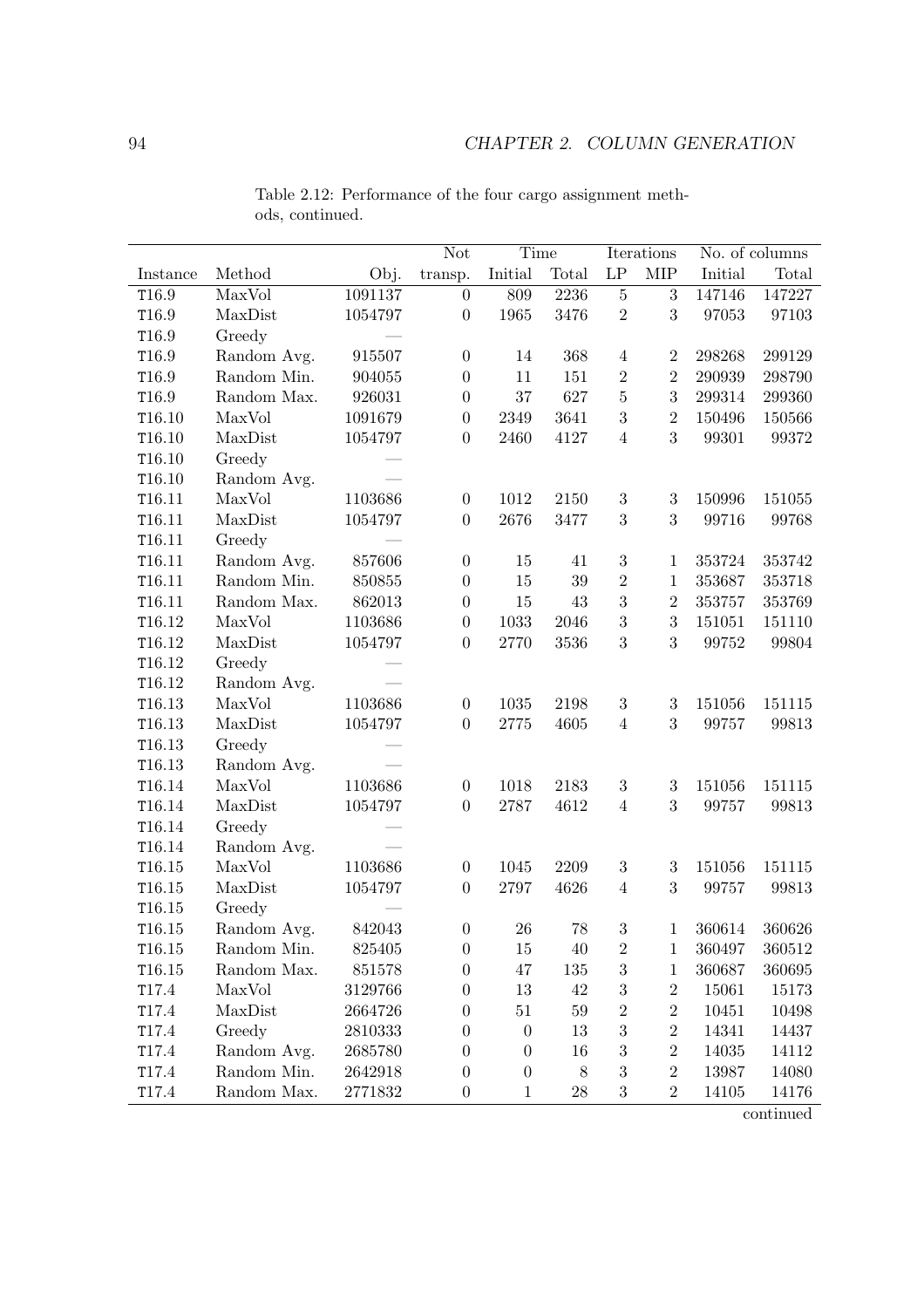|                   |             |         | Not              | Time             |                  |                     | Iterations       |         | No. of columns |
|-------------------|-------------|---------|------------------|------------------|------------------|---------------------|------------------|---------|----------------|
| Instance          | Method      | Obj.    | transp.          | Initial          | Total            | $\operatorname{LP}$ | ${\rm MIP}$      | Initial | Total          |
| T17.5             | MaxVol      | 2625167 | $\overline{0}$   | 133              | 245              | $\overline{4}$      | $\overline{2}$   | 59089   | 59246          |
| T17.5             | MaxDist     | 2328937 | $\boldsymbol{0}$ | 610              | 630              | $\bf 5$             | $\mathbf{1}$     | 42053   | 42158          |
| T17.5             | Greedy      | 2305085 | $\boldsymbol{0}$ | $\,2$            | 85               | 3                   | $\overline{3}$   | 75442   | 75510          |
| T17.5             | Random Avg. | 2279416 | $\boldsymbol{0}$ | $\overline{4}$   | 119              | 3                   | $\overline{2}$   | 73754   | 73811          |
| T17.5             | Random Min. | 2244493 | $\boldsymbol{0}$ | $\overline{2}$   | 75               | $\overline{2}$      | $\mathbf{1}$     | 73447   | 73511          |
| T17.5             | Random Max. | 2321079 | $\boldsymbol{0}$ | $\overline{7}$   | 238              | $\overline{5}$      | $\overline{2}$   | 73886   | 73945          |
| T17.6             | MaxVol      | 2275093 | $\boldsymbol{0}$ | 881              | 996              | 3                   | $\overline{2}$   | 137562  | 137647         |
| T17.6             | MaxDist     | 2172440 | $\boldsymbol{0}$ | 5638             | 6243             | $\overline{4}$      | $\overline{2}$   | 104613  | 104703         |
| T17.6             | Greedy      |         |                  |                  |                  |                     |                  |         |                |
| T17.6             | Random Avg. | 2114016 | $\boldsymbol{0}$ | 19               | 1677             | $\sqrt{3}$          | $\overline{2}$   | 254803  | 254883         |
| T17.6             | Random Min. | 2075823 | $\boldsymbol{0}$ | 10               | 988              | $\sqrt{2}$          | $\overline{2}$   | 254532  | 254613         |
| T17.6             | Random Max. | 2137340 | $\boldsymbol{0}$ | 36               | 2850             | $\overline{4}$      | 3                | 255113  | 255190         |
| T18.4             | MaxVol      | 5046950 | $\boldsymbol{0}$ | 16               | 61               | $\,4\,$             | $\overline{3}$   | 17722   | 17973          |
| T18.4             | MaxDist     | 4606837 | $\boldsymbol{0}$ | 111              | 142              | $\overline{4}$      | $\overline{2}$   | 14074   | 14256          |
| T18.4             | Greedy      | 4126127 | $\boldsymbol{0}$ | $\boldsymbol{0}$ | $\boldsymbol{6}$ | 3                   | $\overline{2}$   | 18645   | 18770          |
| T18.4             | Random Avg. | 4167236 | $\boldsymbol{0}$ | $\overline{0}$   | 59               | $\overline{5}$      | 3                | 18342   | 18525          |
| T18.4             | Random Min. | 3965338 | $\boldsymbol{0}$ | $\overline{0}$   | 15               | $\overline{4}$      | $\overline{2}$   | 18273   | 18488          |
| T18.4             | Random Max. | 4289558 | $\boldsymbol{0}$ | $\overline{0}$   | 119              | $\overline{7}$      | $\overline{4}$   | 18396   | 18579          |
| T18.5             | MaxVol      | 3610530 | $\boldsymbol{0}$ | 168              | 461              | $\overline{4}$      | 3                | 76546   | 76803          |
| T18.5             | MaxDist     | 3378763 | $\boldsymbol{0}$ | 927              | 1087             | $\overline{4}$      | $\sqrt{3}$       | 63485   | 63703          |
| T18.5             | Greedy      | 3227985 | $\boldsymbol{0}$ | $\,2$            | 102              | $\,6$               | $\overline{2}$   | 99652   | 99872          |
| T18.5             | Random Avg. | 3280457 | $\boldsymbol{0}$ | $\overline{2}$   | 1165             | $\overline{4}$      | 3                | 97936   | 98133          |
| T18.5             | Random Min. | 3165727 | $\boldsymbol{0}$ | $\overline{2}$   | 276              | $\overline{4}$      | $\overline{2}$   | 97631   | 97828          |
| T18.5             | Random Max. | 3383703 | $\boldsymbol{0}$ | $\overline{2}$   | 2341             | $\bf 5$             | $\overline{4}$   | 98128   | 98356          |
| T18.6             | MaxVol      | 3376023 | $\boldsymbol{0}$ | 1136             | 3281             | $\,6$               | 3                | 201014  | 201256         |
| T18.6             | MaxDist     | 3161563 | $\boldsymbol{0}$ | 7216             | 8944             | $\overline{5}$      | $\overline{2}$   | 182572  | 182743         |
| T18.6             | Greedy      |         |                  |                  |                  |                     |                  |         |                |
| T18.6             | Random Avg. |         |                  |                  |                  |                     |                  |         |                |
| T19.4             | MaxVol      | 2795836 | $\boldsymbol{0}$ | $13\,$           | 59               | $\sqrt{3}$          | $\sqrt{2}$       | 20288   | 20411          |
| T19.4             | MaxDist     | 2386947 | $\boldsymbol{0}$ | 44               | $51\,$           | $\sqrt{3}$          | $\,2$            | 13760   | 13824          |
| T19.4             | Greedy      | 2486331 | $\boldsymbol{0}$ | $\boldsymbol{0}$ | 12               | $\overline{4}$      | $\overline{2}$   | 19448   | 19542          |
| T19.4             | Random Avg. | 2405431 | 0                | $\theta$         | 15               | 3                   | 3                | 18927   | 18994          |
| T <sub>19.4</sub> | Random Min. | 2386871 | $\boldsymbol{0}$ | $\boldsymbol{0}$ | 8                | $\overline{2}$      | 2                | 18864   | 18915          |
| T <sub>19.4</sub> | Random Max. | 2478117 | $\boldsymbol{0}$ | $\overline{0}$   | 22               | 5                   | 3                | 19008   | 19081          |
| T <sub>19.5</sub> | MaxVol      | 2380218 | 0                | 144              | 782              | 3                   | 3                | 83715   | 83859          |
| T19.5             | MaxDist     | 2178707 | 0                | 536              | 630              | 3                   | $\overline{2}$   | 58626   | 58725          |
| T <sub>19.5</sub> | Greedy      | 2149022 | 0                | $\boldsymbol{2}$ | 125              | $\overline{4}$      | 3                | 108966  | 109041         |
| $\mathtt{T}19.5$  | Random Avg. | 2105245 | 0                | $\overline{2}$   | 172              | 3                   | $\boldsymbol{2}$ | 105956  | 106017         |
| T <sub>19.5</sub> | Random Min. | 2091354 | $\boldsymbol{0}$ | $\overline{2}$   | 72               | $\overline{2}$      | $\overline{2}$   | 105756  | 105810         |
| T <sub>19.5</sub> | Random Max. | 2123052 | $\boldsymbol{0}$ | $\overline{2}$   | 359              | 5                   | 3                | 106286  | 106344         |

Table 2.12: Performance of the four cargo assignment methods, continued.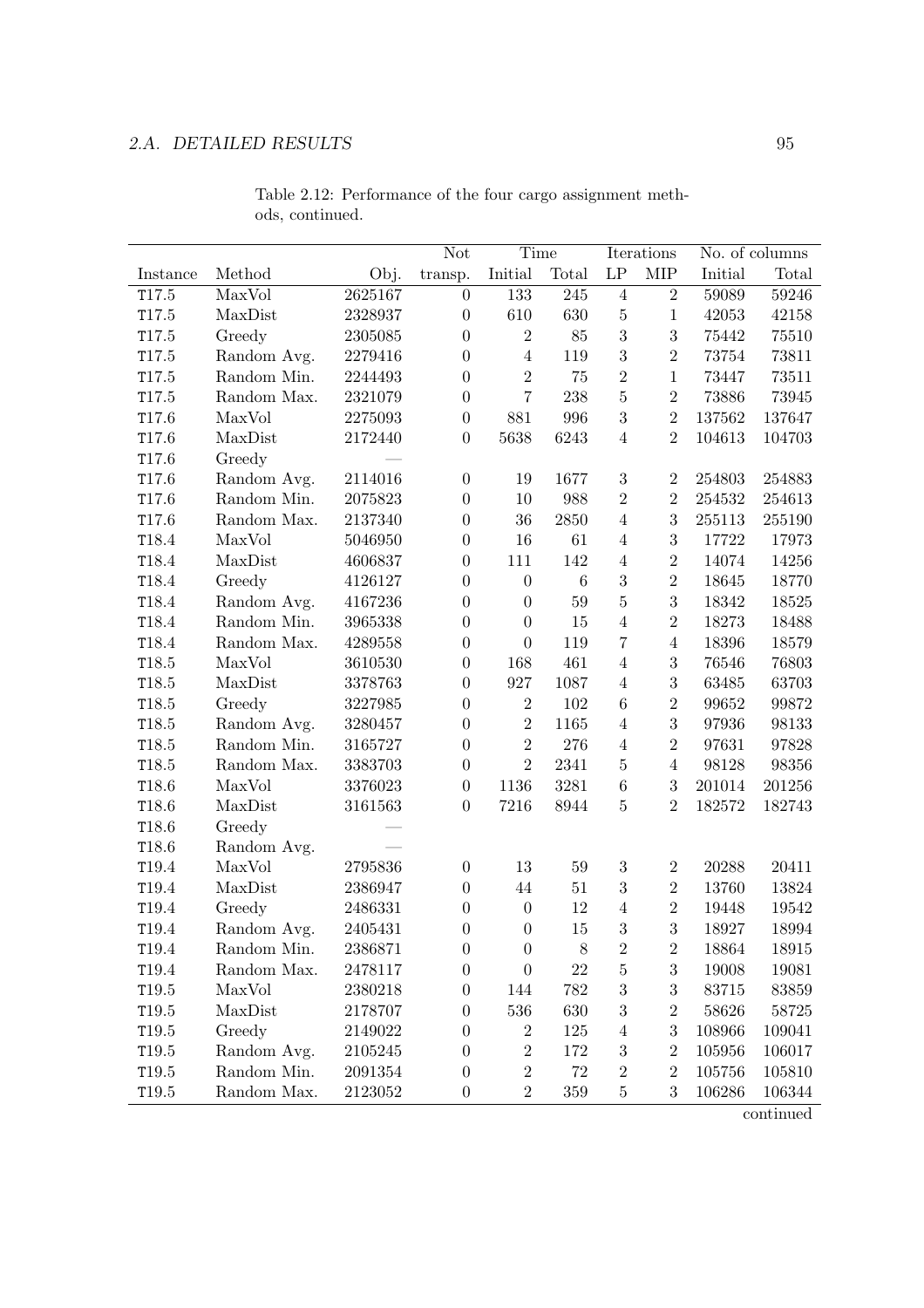|                  |             |          | Not              | Time             |                  | Iterations          |                  | No. of columns |        |
|------------------|-------------|----------|------------------|------------------|------------------|---------------------|------------------|----------------|--------|
| Instance         | Method      | Obj.     | transp.          | Initial          | Total            | $\operatorname{LP}$ | <b>MIP</b>       | Initial        | Total  |
| T19.6            | MaxVol      | 2102222  | $\boldsymbol{0}$ | 728              | 869              | $\overline{3}$      | $\overline{2}$   | 201412         | 201500 |
| T19.6            | MaxDist     |          |                  |                  |                  |                     |                  |                |        |
| T19.6            | Greedy      |          |                  |                  |                  |                     |                  |                |        |
| T19.6            | Random Avg. |          |                  |                  |                  |                     |                  |                |        |
| T20.4            | MaxVol      | 3886624  | $\boldsymbol{0}$ | 17               | 64               | $\bf 5$             | $\sqrt{3}$       | 24066          | 24355  |
| T20.4            | MaxDist     | 3710582  | $\boldsymbol{0}$ | 105              | 143              | $\overline{4}$      | $\boldsymbol{3}$ | 18663          | 18917  |
| T20.4            | Greedy      | 3620488  | $\boldsymbol{0}$ | $\boldsymbol{0}$ | 20               | $\overline{4}$      | $\overline{2}$   | 25382          | 25630  |
| T20.4            | Random Avg. | 3558735  | $\boldsymbol{0}$ | $\boldsymbol{0}$ | 126              | $\bf 5$             | $\overline{2}$   | 24870          | 25065  |
| T20.4            | Random Min. | 3507829  | $\boldsymbol{0}$ | $\overline{0}$   | $26\,$           | 3                   | $\overline{2}$   | $24785\,$      | 24962  |
| T20.4            | Random Max. | 3634296  | $\boldsymbol{0}$ | $\boldsymbol{0}$ | 299              | 8                   | 3                | 24963          | 25140  |
| $\mathtt{T}20.5$ | MaxVol      |          |                  |                  |                  |                     |                  |                |        |
| $\mathtt{T}20.5$ | MaxDist     | 3073044  | $\boldsymbol{0}$ | 862              | 1149             | $\sqrt{3}$          | $\overline{2}$   | 89691          | 89809  |
| $\mathtt{T}20.5$ | Greedy      | 2857930  | $\boldsymbol{0}$ | $\overline{2}$   | $81\,$           | $\overline{4}$      | $\overline{2}$   | 144790         | 144966 |
| $\mathtt{T}20.5$ | Random Avg. | 2951327  | $\boldsymbol{0}$ | $\overline{2}$   | $1552\,$         | $\overline{4}$      | 3                | 141721         | 141893 |
| $\mathtt{T}20.5$ | Random Min. | 2878453  | $\boldsymbol{0}$ | $\overline{2}$   | 431              | $\sqrt{3}$          | $\overline{2}$   | 141445         | 141620 |
| $\mathtt{T}20.5$ | Random Max. | 3010187  | $\overline{0}$   | $\overline{2}$   | 2770             | $6\phantom{.}6$     | 3                | 142083         | 142239 |
| T20.6            | MaxVol      |          |                  |                  |                  |                     |                  |                |        |
| T20.6            | MaxDist     |          |                  |                  |                  |                     |                  |                |        |
| T20.6            | Greedy      |          |                  |                  |                  |                     |                  |                |        |
| $\mathtt{T}20.6$ | Random Avg. |          |                  |                  |                  |                     |                  |                |        |
| T21.4            | MaxVol      | 25188035 | $\,2$            | $\,6$            | $33\,$           | $\sqrt{3}$          | $\sqrt{3}$       | 13905          | 14011  |
| T21.4            | MaxDist     | 14926024 | $\mathbf{1}$     | 81               | 296              | $\overline{4}$      | 3                | 11241          | 11341  |
| T21.4            | Greedy      | 5212985  | $\boldsymbol{0}$ | $\boldsymbol{0}$ | 13               | $\,4\,$             | 3                | 12737          | 12811  |
| T21.4            | Random Avg. | 4510016  | $\boldsymbol{0}$ | $\boldsymbol{0}$ | $10\,$           | $\,4\,$             | $\overline{2}$   | 12590          | 12655  |
| T21.4            | Random Min. | 4354774  | $\boldsymbol{0}$ | $\overline{0}$   | 3                | 3                   | $\sqrt{2}$       | 12527          | 12603  |
| T21.4            | Random Max. | 4740523  | $\boldsymbol{0}$ | $\mathbf 1$      | 28               | $\overline{5}$      | 3                | 12667          | 12726  |
| T21.5            | MaxVol      | 4195467  | $\boldsymbol{0}$ | 110              | 481              | $\boldsymbol{6}$    | 3                | 81162          | 81310  |
| T21.5            | MaxDist     | 3782680  | $\boldsymbol{0}$ | 925              | 1141             | $\bf 5$             | $\overline{2}$   | 64027          | 64162  |
| T21.5            | Greedy      | 3453252  | $\boldsymbol{0}$ | $\overline{2}$   | 758              | $\overline{4}$      | 3                | 83508          | 83598  |
| $\mathtt{T}21.5$ | Random Avg. | 3264296  | $\boldsymbol{0}$ | $\boldsymbol{3}$ | 311              | $\overline{4}$      | $\sqrt{3}$       | 81907          | 81986  |
| T21.5            | Random Min. | 3205497  | $\boldsymbol{0}$ | $\overline{2}$   | 111              | 3                   | $\overline{2}$   | 81794          | 81879  |
| T21.5            | Random Max. | 3316705  | $\boldsymbol{0}$ | $\overline{7}$   | 584              | $\overline{5}$      | 4                | 82042          | 82131  |
| T21.6            | MaxVol      | 3276176  | $\boldsymbol{0}$ | 924              | 2471             | $\overline{4}$      | $\sqrt{3}$       | 291908         | 292031 |
| $\mathtt{T}21.6$ | MaxDist     | 3134226  | $\boldsymbol{0}$ | 4211             | 8619             | $\bf 5$             | 3                | 233040         | 233172 |
| T21.6            | Greedy      |          |                  |                  |                  |                     |                  |                |        |
| T21.6            | Random Avg. | 2651878  | $\boldsymbol{0}$ | 12               | $795\,$          | $\bf 5$             | 3                | 346940         | 347032 |
| T22.4            | MaxVol      | 4073250  | $\boldsymbol{0}$ | $\,6$            | 36               | $\overline{4}$      | $\sqrt{2}$       | 13785          | 13912  |
| $\mathtt{T}22.4$ | MaxDist     | 3989482  | $\boldsymbol{0}$ | 29               | 39               | $\overline{4}$      | $\overline{2}$   | 11201          | 11322  |
| $\mathtt{T}22.4$ | Greedy      | 3549795  | $\overline{0}$   | $\boldsymbol{0}$ | $\overline{2}$   | $\boldsymbol{3}$    | $\sqrt{2}$       | 12758          | 12816  |
| T22.4            | Random Avg. | 3571863  | $\boldsymbol{0}$ | $\boldsymbol{0}$ | $\boldsymbol{9}$ | $\overline{4}$      | $\sqrt{3}$       | 12607          | 12667  |

Table 2.12: Performance of the four cargo assignment methods, continued.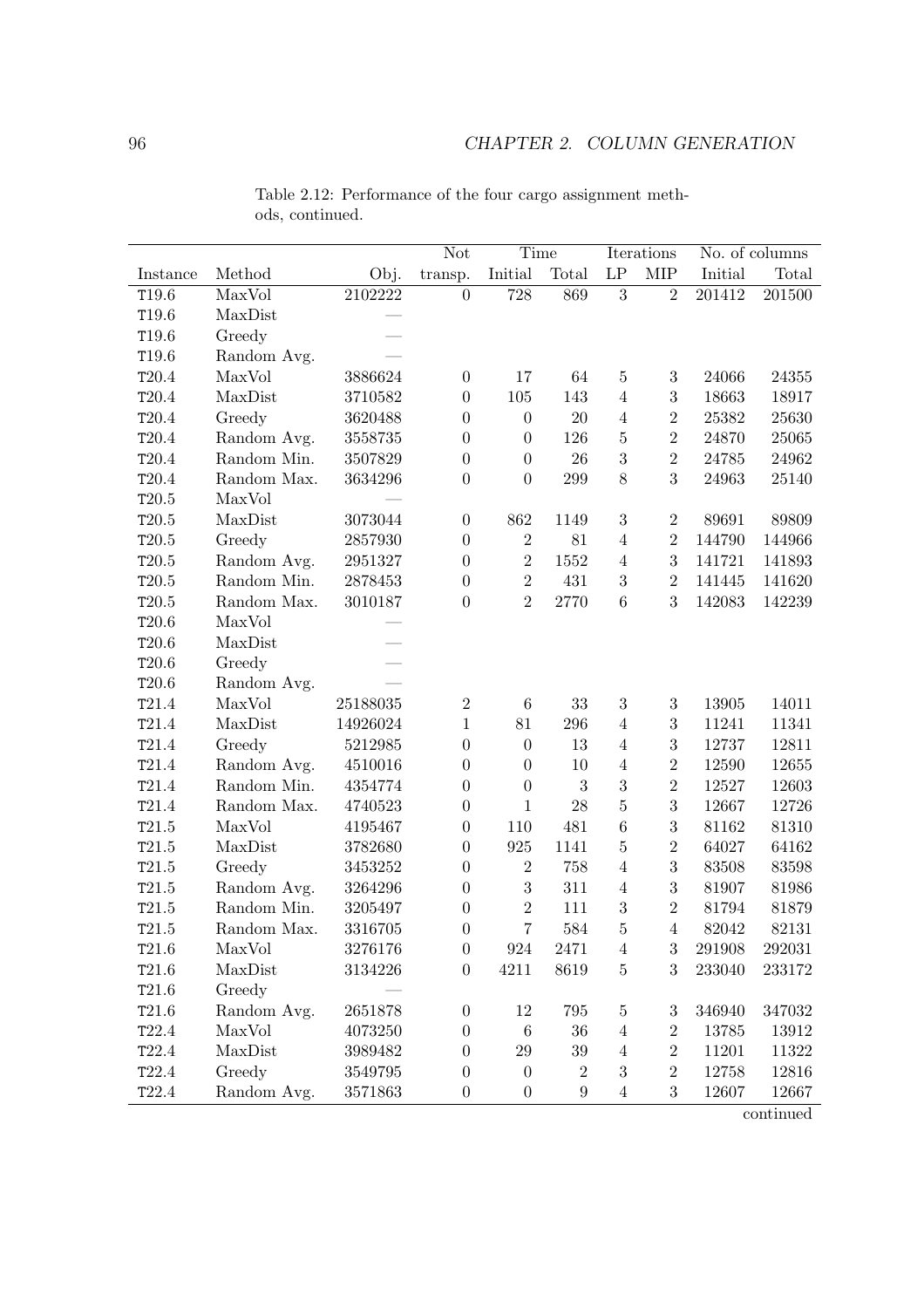|                  |             |             | <b>Not</b>       |                  | Time           |                     | Iterations       | No. of columns |        |
|------------------|-------------|-------------|------------------|------------------|----------------|---------------------|------------------|----------------|--------|
| Instance         | Method      | Obj.        | transp.          | Initial          | Total          | $\operatorname{LP}$ | <b>MIP</b>       | Initial        | Total  |
| T22.4            | Random Min. | 3530139     | $\overline{0}$   | $\boldsymbol{0}$ | $\overline{3}$ | $\overline{3}$      | $\overline{2}$   | 12551          | 12617  |
| T22.4            | Random Max. | 3691902     | $\boldsymbol{0}$ | $\mathbf{1}$     | 15             | $\mathbf 5$         | 3                | 12656          | 12730  |
| T22.5            | MaxVol      | 3323595     | $\boldsymbol{0}$ | 96               | 163            | $\overline{4}$      | $\,2$            | 79947          | 80074  |
| T22.5            | MaxDist     | 3136901     | $\boldsymbol{0}$ | $322\,$          | 476            | $\bf 5$             | $\sqrt{3}$       | 63966          | 64081  |
| T22.5            | Greedy      | 3020085     | $\theta$         | $\,2$            | 186            | $\overline{4}$      | $\sqrt{3}$       | 83725          | 83826  |
| T22.5            | Random Avg. | 2919723     | $\overline{0}$   | $\overline{4}$   | 249            | $\overline{4}$      | 3                | 82032          | 82121  |
| T22.5            | Random Min. | 2883138     | $\theta$         | $\overline{2}$   | $82\,$         | $\sqrt{3}$          | $\overline{2}$   | 81854          | 81940  |
| T22.5            | Random Max. | 2969634     | $\boldsymbol{0}$ | $\overline{7}$   | 546            | $\bf 5$             | 3                | 82216          | 82308  |
| T22.6            | MaxVol      |             |                  |                  |                |                     |                  |                |        |
| T22.6            | MaxDist     | 2823662     | $\boldsymbol{0}$ | 2506             | 3563           | $\bf 5$             | 3                | 233428         | 233552 |
| T22.6            | Greedy      |             |                  |                  |                |                     |                  |                |        |
| T22.6            | Random Avg. | 2573780     | $\boldsymbol{0}$ | 18               | 310            | $\overline{4}$      | 3                | 347684         | 347765 |
| T22.6            | Random Min. | 2541485     | $\boldsymbol{0}$ | 11               | 216            | $\sqrt{3}$          | $\sqrt{3}$       | 347329         | 347394 |
| T22.6            | Random Max. | 2595488     | $\boldsymbol{0}$ | $41\,$           | 371            | $\overline{4}$      | $\sqrt{3}$       | 348013         | 348091 |
| T23.4            | MaxVol      | 3652984     | $\boldsymbol{0}$ | 16               | 100            | $\sqrt{3}$          | $\sqrt{2}$       | 43083          | 43278  |
| T23.4            | MaxDist     | 3425154     | $\boldsymbol{0}$ | 129              | 164            | $\overline{4}$      | $\,2$            | 23646          | 23834  |
| T23.4            | Greedy      | 3343538     | $\boldsymbol{0}$ | $\boldsymbol{0}$ | $15\,$         | $\sqrt{3}$          | $\overline{2}$   | 26705          | 26867  |
| $\mathtt{T}23.4$ | Random Avg. | 3340229     | $\boldsymbol{0}$ | $\mathbf{1}$     | $39\,$         | $\sqrt{3}$          | $\sqrt{2}$       | 35850          | 36013  |
| T23.4            | Random Min. | 2869075     | $\boldsymbol{0}$ | $\boldsymbol{0}$ | 13             | $\sqrt{3}$          | $\sqrt{2}$       | 26468          | 26646  |
| T23.4            | Random Max. | 3434256     | $\boldsymbol{0}$ | $\overline{4}$   | 150            | $\mathbf 5$         | $\boldsymbol{3}$ | 119798         | 119936 |
| T23.5            | MaxVol      | 2976100     | $\boldsymbol{0}$ | 214              | 576            | $\sqrt{2}$          | $\,2$            | 150357         | 150471 |
| T23.5            | MaxDist     | 2880174     | $\boldsymbol{0}$ | 1314             | 1475           | $\overline{4}$      | 3                | 87326          | 87468  |
| T23.5            | Greedy      | 2872843     | $\overline{0}$   | $\overline{4}$   | 104            | $\overline{4}$      | $\overline{2}$   | 120827         | 120970 |
| T23.5            | Random Avg. | 2881607     | $\boldsymbol{0}$ | $\overline{4}$   | $217\,$        | $\overline{4}$      | $\,2$            | 119599         | 119737 |
| T23.5            | Random Min. | 2867923     | $\boldsymbol{0}$ | $\overline{4}$   | 142            | $\sqrt{3}$          | $\,2$            | 119373         | 119501 |
| T23.5            | Random Max. | 2894694     | $\overline{0}$   | $\overline{4}$   | $297\,$        | $\,6\,$             | $\overline{2}$   | 119867         | 119998 |
| T23.6            | MaxVol      |             |                  |                  |                |                     |                  |                |        |
| T23.6            | MaxDist     |             |                  |                  |                |                     |                  |                |        |
| T23.6            | Greedy      |             |                  |                  |                |                     |                  |                |        |
| T23.6            | Random Avg. |             |                  |                  |                |                     |                  |                |        |
| T24.4            | MaxVol      | 2773803     | $\boldsymbol{0}$ | $46\,$           | 380            | $\sqrt{3}$          | $\overline{2}$   | 68112          | 68253  |
| T24.4            | MaxDist     | 2602661     | 0                | $258\,$          | $258\,$        | $\overline{4}$      | $\overline{2}$   | 45233          | 45346  |
| T24.4            | Greedy      | 2396613     | 0                | 1                | 19             | $\sqrt{3}$          | $\boldsymbol{2}$ | 58714          | 58809  |
| T24.4            | Random Avg. | 2372841     | 0                | $\mathbf{1}$     | 47             | 3                   | $\sqrt{2}$       | 57767          | 57815  |
| T24.4            | Random Min. | 2363724     | 0                | 1                | 26             | $\overline{2}$      | $\sqrt{2}$       | 57682          | 57720  |
| T24.4            | Random Max. | 2394223     | 0                | 1                | 83             | 3                   | $\sqrt{2}$       | 57892          | 57926  |
| $\mathtt{T}24.5$ | MaxVol      | 2295209     | $\boldsymbol{0}$ | 1111             | 1678           | 4                   | $\sqrt{2}$       | 300714         | 300839 |
| T24.5            | MaxDist     | 2169276     | 0                | 4684             | 5084           | 3                   | $\sqrt{2}$       | 219541         | 219583 |
| T24.5            | Greedy      | 2126846     | 0                | 8                | 695            | 5                   | $\sqrt{3}$       | 348448         | 348559 |
| T24.5            | Random Avg. | $2100975\,$ | $\boldsymbol{0}$ | 8                | 363            | $\boldsymbol{3}$    | 2                | 341610         | 341683 |

Table 2.12: Performance of the four cargo assignment methods, continued.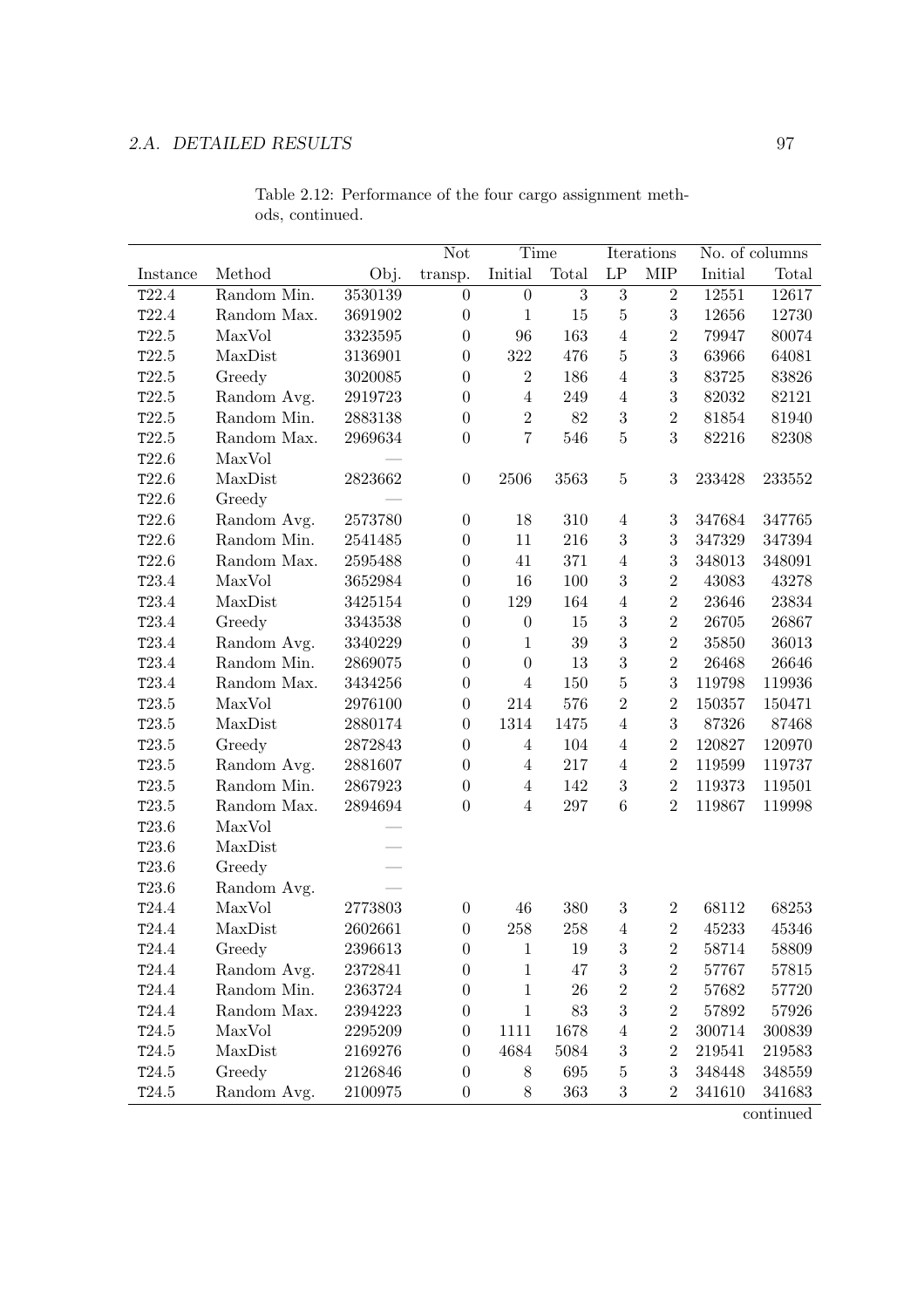|          |             |         | Not      | Time    |       | Iterations |             | No. of columns |        |
|----------|-------------|---------|----------|---------|-------|------------|-------------|----------------|--------|
| Instance | Method      | Obi.    | transp.  | Initial | Total | LP         | MIP         | Initial        | Total  |
| T24.5    | Random Min. | 2096402 |          |         | 257   | 3          | $2^{\circ}$ | 341442         | 341517 |
| T24.5    | Random Max. | 2105547 | $\theta$ | 8       | 469   | 3          | $^{2}$      | 341778         | 341849 |
| T24.6    | MaxVol      |         |          |         |       |            |             |                |        |
| T24.6    | MaxDist     |         |          |         |       |            |             |                |        |
| T24.6    | Greedy      |         |          |         |       |            |             |                |        |
| T24.6    | Random Avg. |         |          |         |       |            |             |                |        |

Table 2.12: Performance of the four cargo assignment methods, continued.

## **2.B Average performances**

Tables 2.13, 2.14, and 2.15 show average performance measures for the four methods for the two groups of instances T9–T16 and T17–T24. Moreover, a performance measure over the two groups combined has been calculated as a weighted average using as weights the number of solved test instances as shown in table 2.4. This performance measure for the two groups combined is shown under the heading 'All' in all three tables.

In table 2.13 the average is taken over all solved test instances.

|         |        | $Cost($ \$)            |          | Time (seconds) |                        |     |  |  |
|---------|--------|------------------------|----------|----------------|------------------------|-----|--|--|
| Method  |        | $T9 - T16$ $T17 - T24$ | All      |                | $T9 - T16$ $T17 - T24$ | All |  |  |
| MaxVol  | 268625 | 1456499                | 508727   | 131            | 289                    | 163 |  |  |
| MaxDist | 222345 | 694686                 | - 321785 | 488            | 1669                   | 737 |  |  |
| Random  | 51880  | 13545                  | 43787    | 132            | 196                    | 146 |  |  |
| Greedy  | 211224 | 88839                  | 187632   | 87             | 50                     | 80  |  |  |

Table 2.13: The average additional cost and time compared to the best solution.

In tables 2.14 and 2.15 the average is taken over all those solved test instances where the solution is not the best solution.

In relation to the index values in table 2.14, the best solutions have index 100. The numbers reported as 'Average cost index' are the average index values for all observations that do not contain the best objective value. The numbers reported in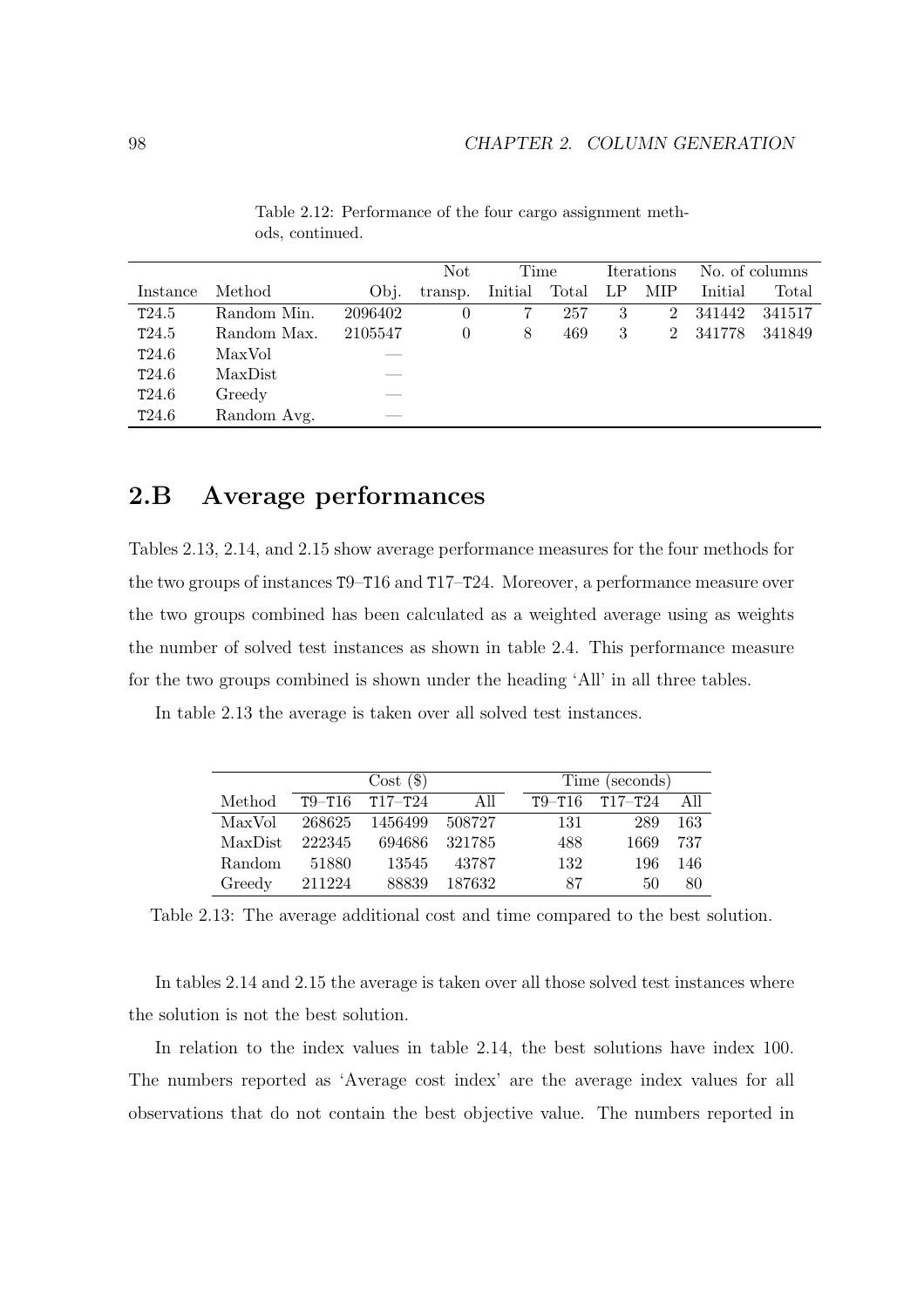columns 'Average time index' are the average index values of the time used to reach a solution for all observations that do not contain the best time.

|                | Average cost index $(\$)$ |             |      |  | Average time index (seconds) |             |      |  |
|----------------|---------------------------|-------------|------|--|------------------------------|-------------|------|--|
| Method         | $T9 - T16$                | $T17 - T24$ | A 11 |  | $T9 - T16$                   | $T17 - T24$ |      |  |
| MaxVol         | 114                       | 139         | 119  |  | 672                          | 654         | 668  |  |
| <b>MaxDist</b> | 112                       | 120         | 114  |  | 980                          | 1091        | 1003 |  |
| Random         | 105                       | 101         | 104  |  | 330                          | 477         | 361  |  |
| Greedy         | 113                       | 104         | 111  |  | 419                          | 172         | 371  |  |

Table 2.14: The average index compared to the best solution but excluding best solutions.

| $Cost($ \$) |            |                |          |  |            | Time (seconds) |      |
|-------------|------------|----------------|----------|--|------------|----------------|------|
| Method      | $T9 - T16$ | $T17 - T24$    | All      |  | $T9 - T16$ | $T17- T24$     | -A11 |
| MaxVol      | 278893     | 1537415 533275 |          |  | 172        | 366            | 211  |
| MaxDist     | 252665     | 817277         | - 371531 |  | 501        | 1669           | 747  |
| Random      | 136426     | 36764          | 115386   |  | 209        | 266            | 221  |
| Greedy      | 301107     | 129221         | 267972   |  | 167        | 202            | 174  |

Table 2.15: The average additional cost and time compared to the best solution but excluding best solutions.

## **2.C Port information**

```
http://www.portgot.se/prod/hamnen/ghab/dalis2b.nsf
```

```
http://www.aarhushavn.dk/en/welcome.htm
```

```
http://www.portoffelixstowe.co.uk/
```

```
http://webserver.apba.es/portal/page?_pageid=388,171476&_dad=portal&_schema=
PORTAL
```
http://www.hafen-hamburg.de/en/overview/Container%20Terminals

http://www.bremenports.de/623\_2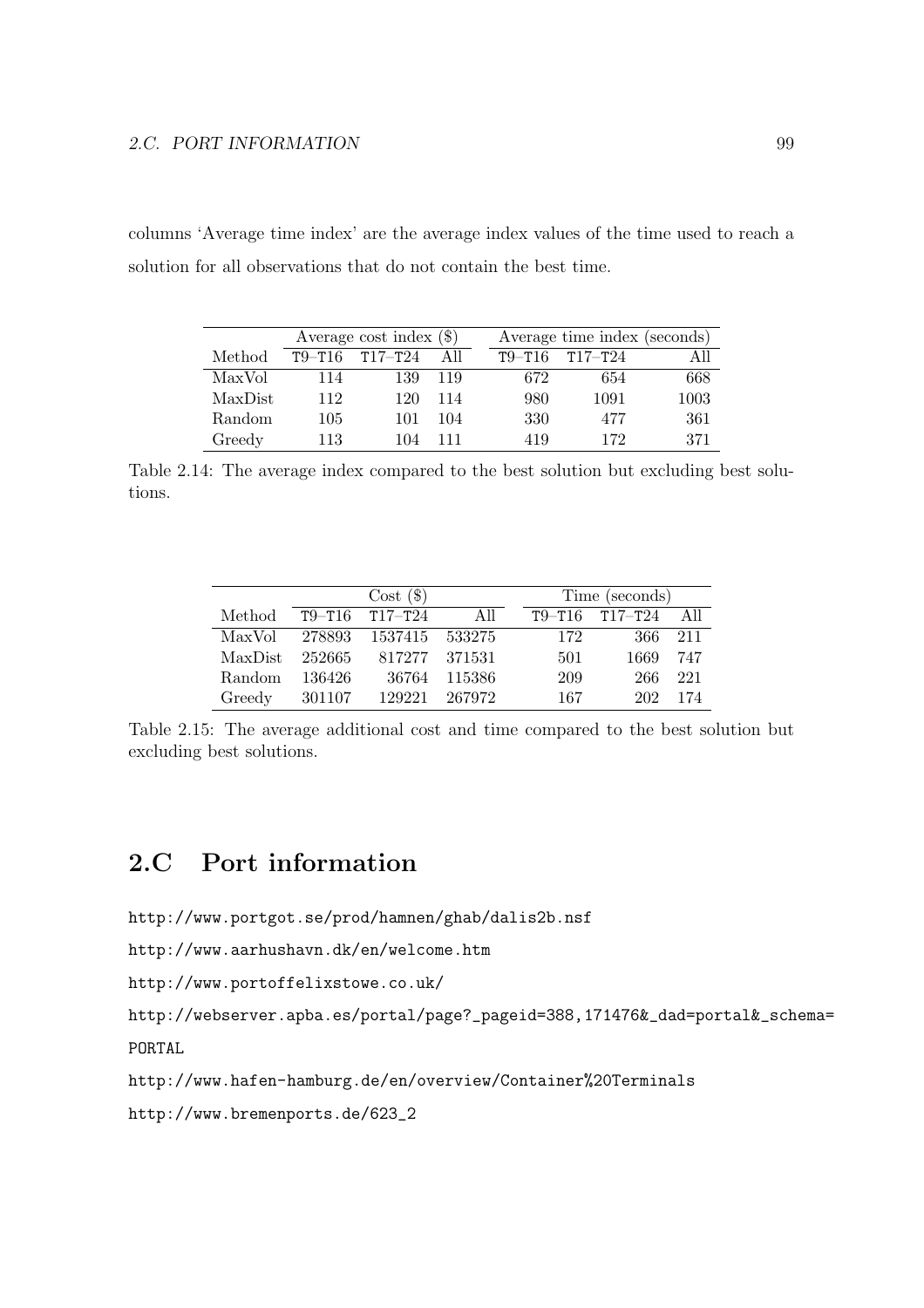http://www.dunkerque-port.fr/en/ http://www.havre-port.net/pahweb.html http://www.portdebarcelona.es/en/home\_apb http://www.valenciaport.com/en-US/paginas/default\_en\_us.aspx http://www.zeebruggeport.be/en http://www.marseille-port.fr/v\_anglaise/index.htm http://www.nycterminal.com/t3/index.php?id=106 http://www.port-of-charleston.com/ http://www.scspa.com/charleston/default.asp http://www.nationalportauthorityliberia.org/index.html http://www.paa-ci.org/ http://ghanaports.gov.gh/GPHA/index.php http://www.togoport.net/togoport/ http://www.portdakar.sn/?lang=en

http://www.portofrotterdam.com/en/Pages/default.aspx

## **2.D Productivity information**

http://www.apmterminals.com http://www.eurogate.de/live/eg\_site\_en/show.php3?id=17&nodeid=17&\_language= en http://www.t-p-o.fr/index-gb.asp http://www.internationalpsa.com/factsheet/map.html http://www.setv.ci/content/view/5/6/lang,en/ http://www.hph.com/globalbusiness/ports.aspx http://www.otal.com http://www.unctad.org/en/docs/rmt2010ch5\_en.pdf http://www.beckettrankine.com/downloads/BCT.PDF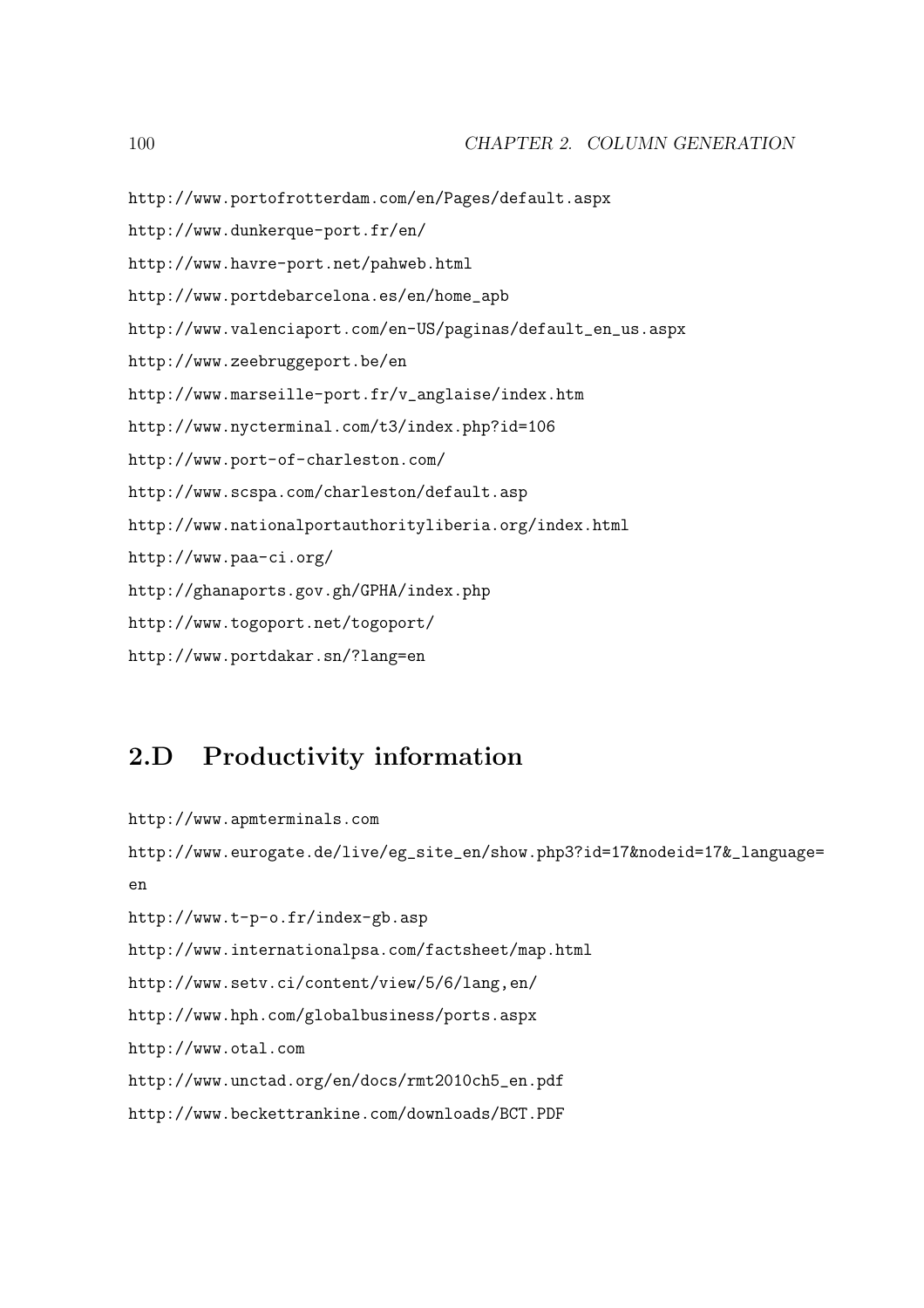## **2.E Ship information**

```
http://www.hanse-bereederung.de/fleet/containerships.php
http://www.harperpetersen.com/ships/18.html
http://www.rickmers.com/index.php?id=488&no_cache=1
http://www.wehrship.de/index.php?id=22&L=1
http://www.cma-cgm.com/ProductsServices/ContainerShipping/VesselFleet/Default.
aspx
http://www.cosco.com/en/fleet/BoatList.jsp?parCatName=Container%20ship&leftnav=
/7/1
http://www.evergreen-line.com/static/jsp/vessel.jsp
http://www.hapag-lloyd.com/en/fleet/hapag_lloyd_vessels.html
```
## **Bibliography**

- Agarwal, R. and Ö. Ergun  $(2008)$ . Ship scheduling and network design for cargo routing in liner shipping. Transportation Science 42, 175–196.
- Alphaliner (2011). Alphaliner top 100 operated fleets as per 27 june 2011. http: //www.alphaliner.com/top100/index.php.
- Alvarez, J. (2009). Joint routing and deployment of a fleet of container vessels. Maritime Economics & Logistics 11, 186–208.
- Appelgren, L. (1969). A column generation algorithm for a ship scheduling problem. Transportation Science 42, 175–196.
- Bausch, D., G. Brown, and D. Ronen (1998). Scheduling short-term marine transport of bulk products. Maritime Policy & Management 25, 335–348.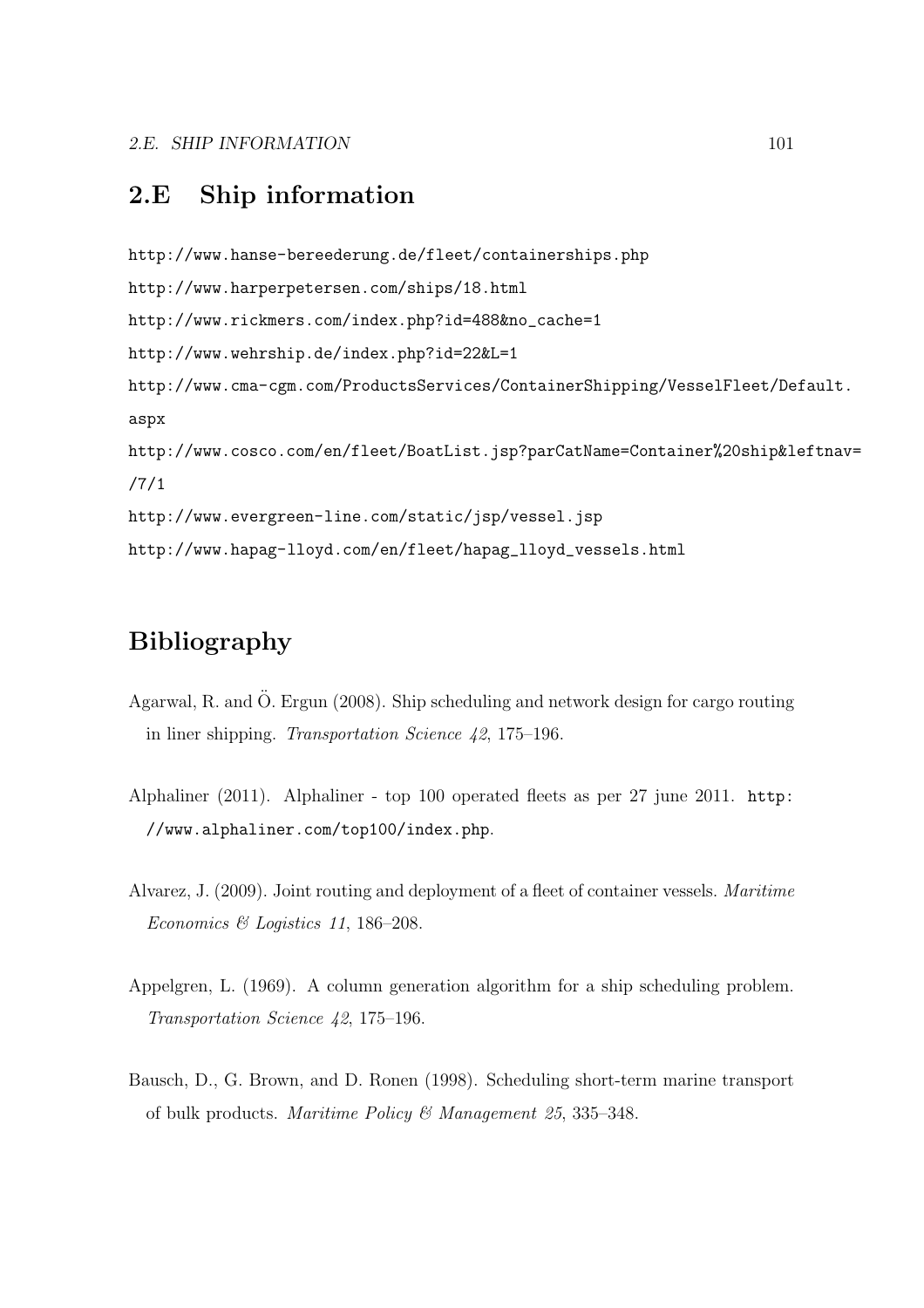- Bendall, H. B. and A. F. Stent (2001). A scheduling model for a high speed containership service: A hub and spoke short-sea application. International Journal of Maritime Economics 3, 262–277.
- Boffey, T. B., E. D. Edmond, A. I. Hinxman, and C. J. Pursglove (1979). Two approaches to scheduling container ships with an application to the north atlantic route. Journal of the Operational Research Society 30, 413–425.
- Brønmo, G., B. Nygreen, and J. Lysgaard (2010). Column generation approaches to ship scheduling with flexible cargo sizes. European Journal of Operational Research 200, 139–150.
- Brooks, M. R. (1985). An alternative theoretical approach to the evaluation of liner shipping part ii. choice criteria. *Maritime Policy* & *Management 12*, 145–155.
- Christiansen, M. and K. Fagerholt (2002). Robust ship scheduling with multiple time windows. Naval Research Logistics 49, 611–625.
- Christiansen, M., K. Fagerholt, and D. Ronen (2004). Ship routing and scheduling: Status and perspective. Transportation Science 38, 1–18.
- Christiansen, M. and B. Nygreen (1998). A method for solving ship routing problems with inventory constraints. Annals of Operations Research 81, 357–378.
- Clautiaux, F., C. Alves, and J. de Carvalho (2010). A survey of dual-feasible and superadditive functions. Annals of Operations Research 179, 317–342.
- CMA-CMG (2011). Line services. http://www.cma-cgm.com/eBusiness/Schedules/ LineServices/Default.aspx.
- COSCO (2011). Liner. http://www.cosco.com/en/business\_areas/liner.jsp? catId=390&leftnav=/2/1.
- Dror, M. and P. Trudeau (1990). Split delivery routing. Naval Research Logistics 37, 383–402.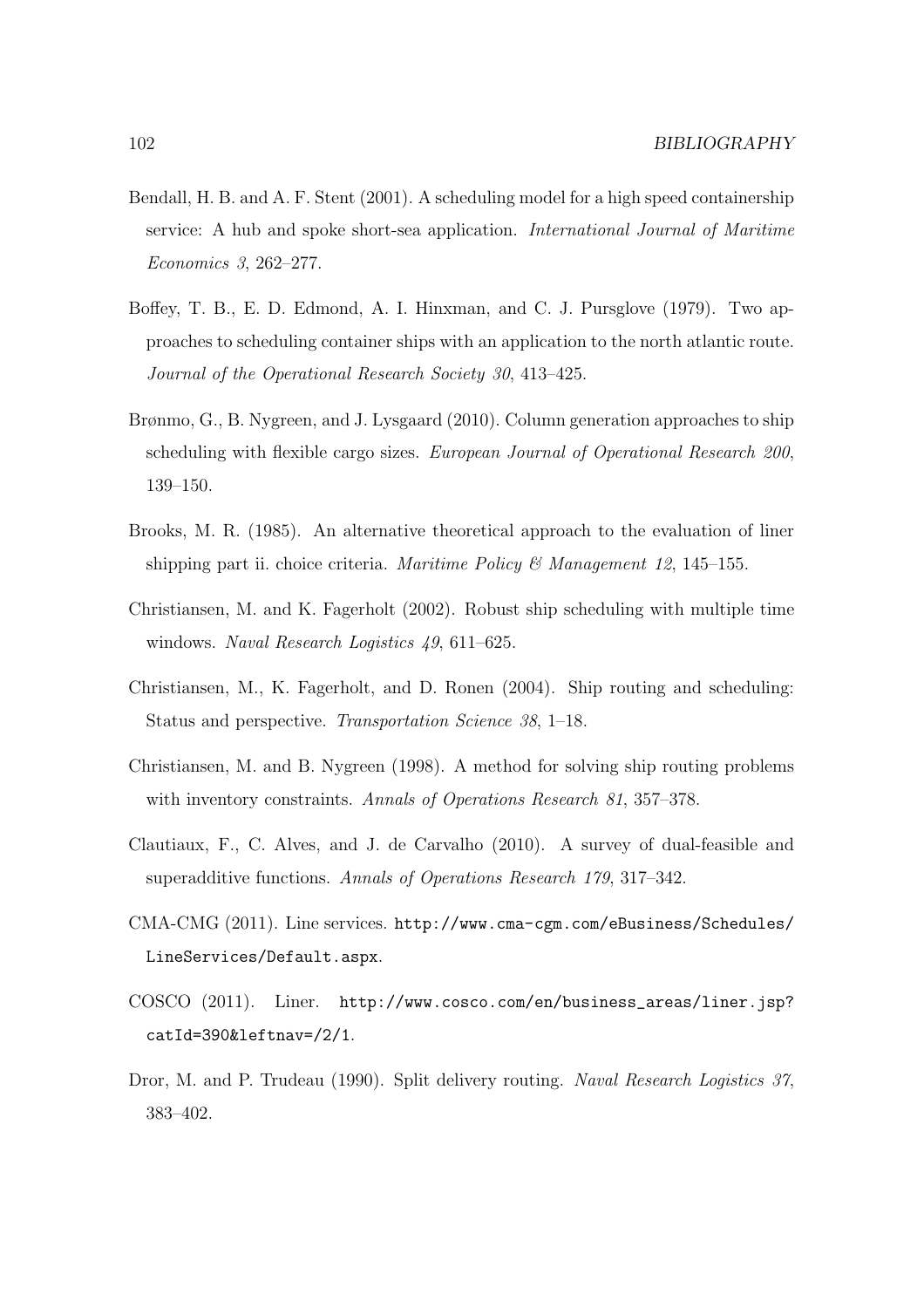- Evergreen (2011). Routing network. http://www.shipmentlink.com/tvs2/jsp/ TVS2\_LongTermMenu.jsp?type=S.
- Fagerholt, K. (1999). Optimal fleet design in a ship routing problem. International Transactions in Operational Research 6, 453–464.
- Fagerholt, K. (2004). Designing optimal routes in a liner shipping problem. Maritime Policy & Management 31, 259-268.
- Fekete, S. and J. Schepers (2001). New classes of fast lower bounds for bin packing problems. Mathematical Programming 91, 11–31.
- Hapag-Lloyd (2011). Service network. http://www.hapag-lloyd.com/en/products\_ and\_services/interactive\_service\_finder.html.
- Kim, S. and K. K. Lee (2005). An optimization-based decision support system for ship scheduling. Computers and Industrial Engineering 163, 689–692.
- Kjeldsen, K. (2011). Classification of ship routing and scheduling problems in liner shipping. INFOR 49, 125–138.
- Lane, D. E., T. D. Heaver, and D. Uyeno (1987). Planning and scheduling for efficiency in liner shipping. Maritime Policy & Management  $14$ , 109–125.
- Maersk (2011). Schedules by map. http://www.maerskline.com/?link/page= brochure&path=/routemaps.
- MSC (2011). Schedules. http://www.mscgva.ch/schedule.html.
- Persson, J. and M. Göthe-Lundgreen (2005). Shipment planning at oil refineries using column generation and valid inequalities. European Journal of Operational Research 163, 631–652.
- Reinhardt, L. B., B. Kallehauge, A. Nørrelund, and A. Olsen (2007). Network design models for container shipping. Technical report, Centre for Traffic and Transport, Technical University of Denmark.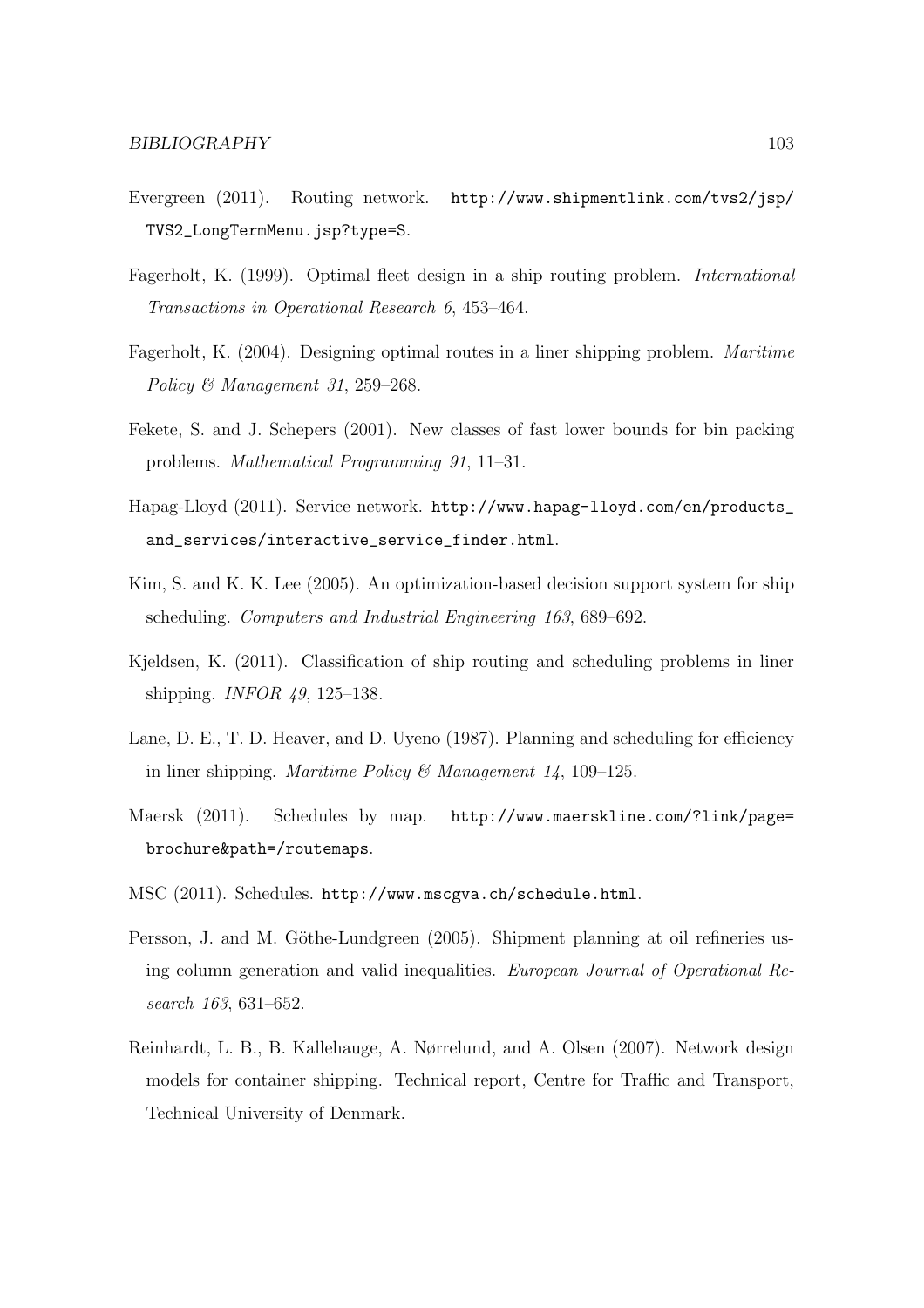- Ronen, D. (1982). The effect of oil prices on the optimal speed of ships. Journal of the Operational Research Society 33, 1035–1040.
- Ronen, D. (1983). Cargo ship routing and scheduling: Survey of models and problems. European Journal of Operational Research 12, 119–126.
- Ronen, D. (1988). Perspective on practical aspects of truck routing and scheduling. European Journal of Operational Research 35, 137–145.
- Ronen, D. (1993). Ship scheduling: The last decade. European Journal of Operational Research 71, 325–333.
- Shintani, K., A. Imai, E. Nishimura, and S. Papadimitriou (2007). The container shipping network design problem with empty container repositioning. Transportation Research Part E 43, 39–59.
- Sigurd, M. M., N. L. Ulstein, B. Nygreen, and D. M. Ryan (2007). Ship scheduling with recurring visits and visit separation requirements. In G. Desaulniers, J. Desrosiers, and M. M. Solomon (Eds.), Column Generation, Chapter 8. Springer.
- Ting, S. and G. Tzeng (2003). Ship scheduling and cost analysis for route planning in liner shipping. Maritime Economics & Logistics 5, 378–392.
- Yan, S., C.-Y. Chen, and S.-C. Lin (2009). Ship scheduling and container shipment planning for liners in short-term operations. Journal of Marine Science and Technology 14, 417–435.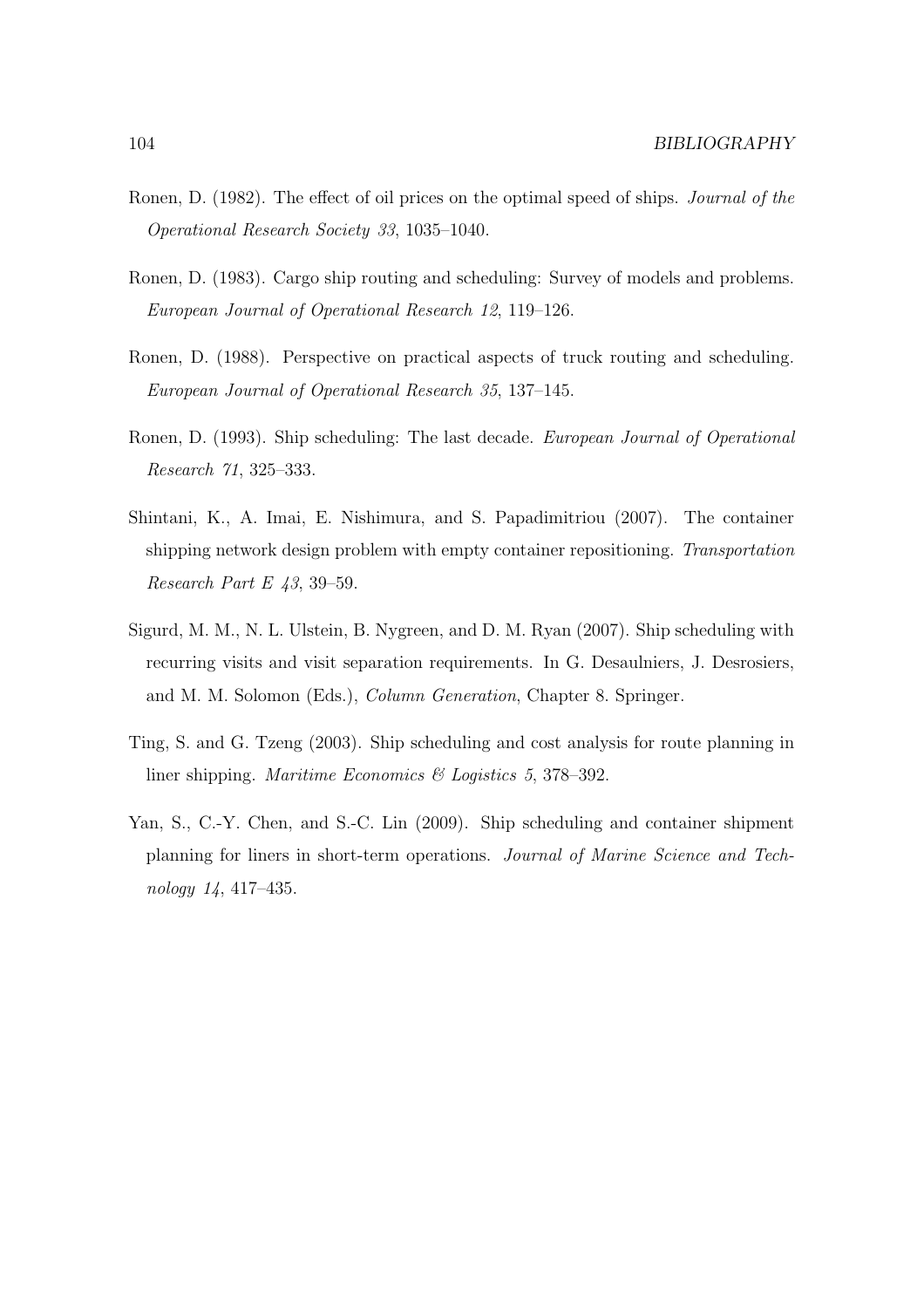## **Chapter 3**

# **Rescheduling ships and cargo in liner shipping in the event of disruptions**

Karina H. Kjeldsen<sup>a\*</sup>, Ozlem Ergun<sup>b</sup>, Jens Lysgaard<sup>a</sup> and Alan Erera<sup>b</sup> <sup>a</sup> CORAL, Department of Economics and Business, Business and Social Sciences, Aarhus University.  $<sup>b</sup>$  Department of Industrial and Systems Engineering,</sup> Georgia Institute of Technology. \*Corresponding author e-mail: kahk@asb.dk

#### **Abstract**

This paper introduces a new mathematical model for the simultaneous rescheduling of ships and cargo in liner shipping in the event of disruptions. The problem is modeled as a multicommodity flow problem with side constraints based on a time-space network. Given a list of disruptions, the planning period, and the ships and ports involved, the problem consists of constructing a set of ship sched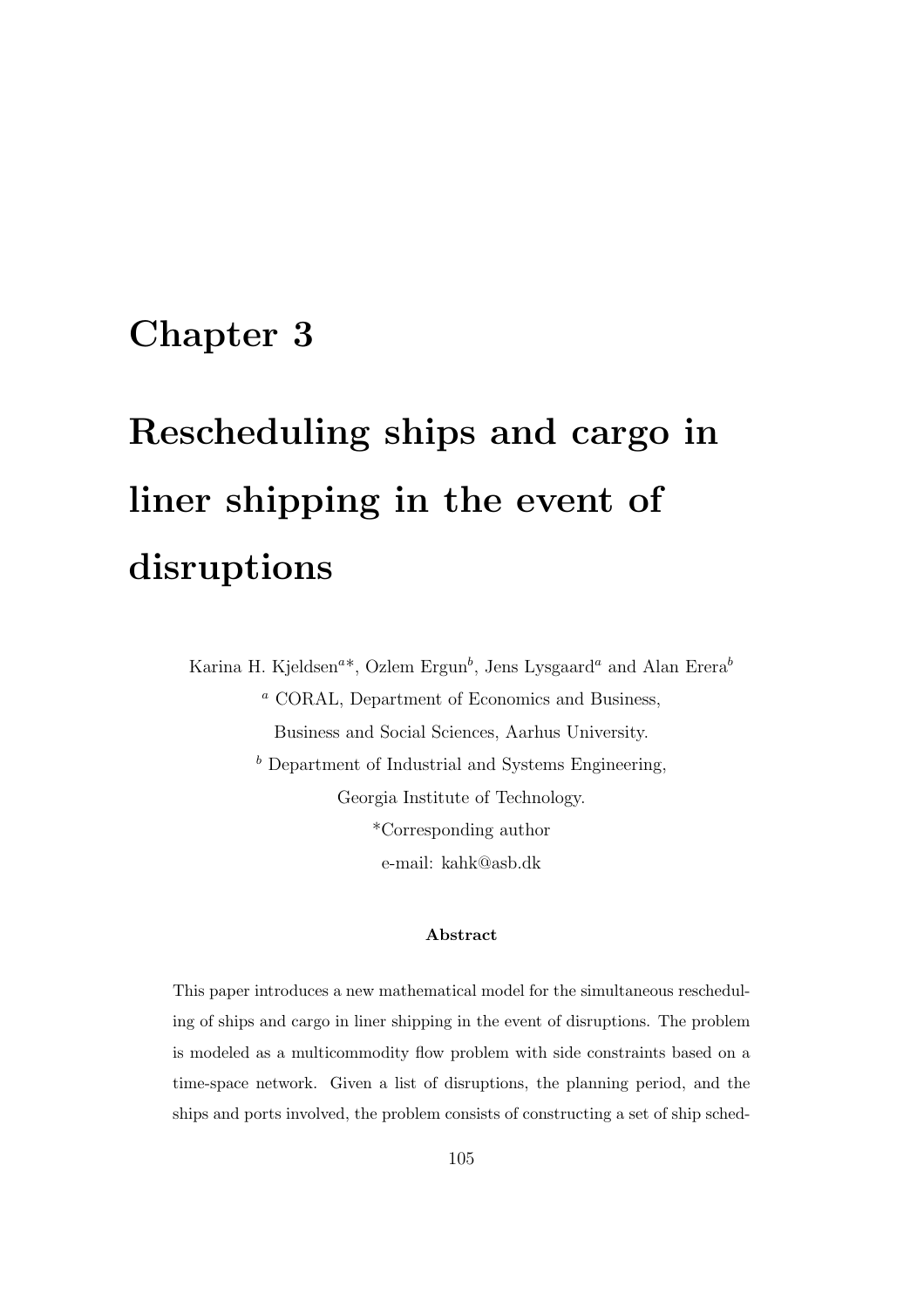ules and cargo routings that allows the resumption of scheduled service at the end of the planning period while minimizing the operating cost. To solve the problem, a Large Neighborhood Search (LNS) heuristic is developed. The heuristic, which alternates between a construction and a repair phase, iteratively destroys and repairs parts of the solution. The aim of the construction phase is to produce a set of feasible ship schedules given the disruptions while the repair phase attempts to repair the cargo routings destroyed by the construction phase. To diversify the search, randomness is included in both phases. The LNS is tested on 20 test instances and the best objective value for each test instances is found within 3 minutes.

**K**ey words: Disruption management, maritime transportation, liner shipping, transportation

## **3.1 Introduction**

In liner shipping, ships operate on closed routes consisting of a sequence of ports where each port may appear more than once in the sequence. Once a ship is assigned to a route, it will perform multiple voyages on the route. In liner shipping, the cargo is mostly containerized and each cargo is characterized by an origin port, a destination port, a volume, a time at which the cargo becomes available for loading at the origin port, the planned delivery time at the destination port, and the cost of delivering the cargo later than planned. The ships are assigned to trade lanes based on ship and port characteristics. Once the ships are assigned to their respective trade lanes, the liner shipping companies create schedules based on the available ships and the forecasted cargos. While ships and cargo are the main components of the schedule, additional considerations must be made. These include berth availability in the various ports, transit time requirements, frequency of service between main hubs, and the level of buffer to be incorporated in the schedule to maintain schedule reliability. The buffer can be included in one of two ways. The buffer can be included as an extension of the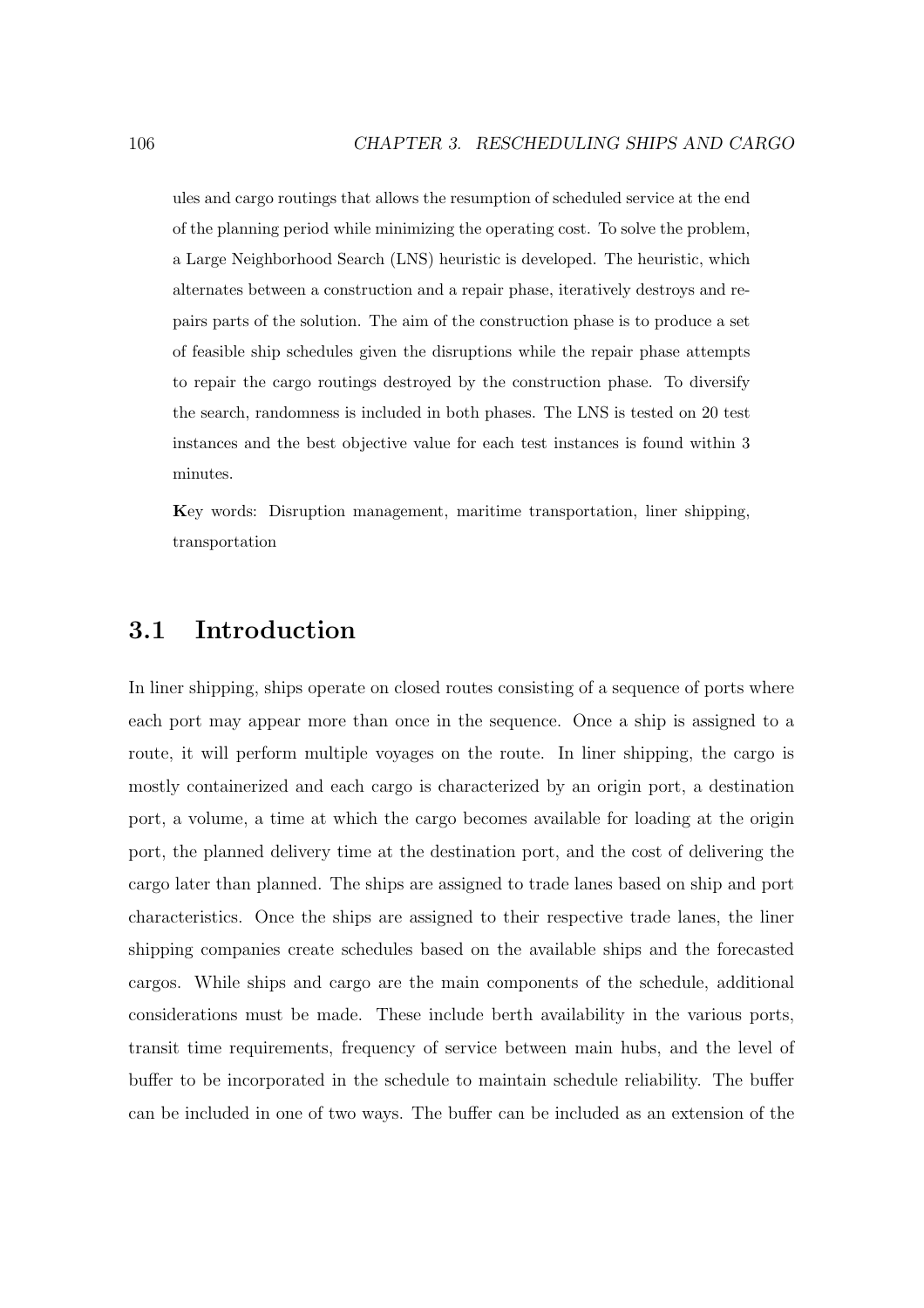port call where the scheduled port call is longer than what would normally be required. This is done for ports with high performance variability both in terms of productivity and congestion and when the volume is uncertain. The buffer can also be included by increasing the time for sailing thereby allowing the ships to not sail at maximum service speed. It is generally included to secure schedule reliability. However, in recent years lowering the speed has also been used as a way of absorbing surplus ship capacity. According to Salles (2011) more than 80% of services connecting Europe and the Far East are Extra Slow Steaming (ESS) which means that ships with a service speed of 24–25 knots are sailing 18 knots  $+/- 1$  knot. This provides a great deal of buffer for the schedule and should help increase schedule reliability.

Despite this careful planning of the schedules, the normal operation is often disrupted by unforeseen events. In fact, Christiansen et al. (2004) state that maritime operations have large operational uncertainty. Reasons for the uncertainty in liner shipping include port congestion, lower than expected port productivity, bad weather at sea, labor strikes, mechanical failures, and tidal windows. According to Notteboom (2006), port congestion and lower than expected port productivity account for 86% of schedule unreliability on the East Asia-Europe routes in the fourth quarter of 2004. Given the nature of liner shipping networks, once a disruption happens it will cascade through the network and influence other ports and ships (Notteboom and Rodrigue, 2008).

The economic impact of disruptions in liner shipping is substantial and has an effect on two fronts. There is the cost to the shipping line which includes, amongst others, increased bunker cost, increased port costs both from additional port calls and from stevedores who have to be paid even if they are not used, charter cost for additional ships to transport the cargo, and intangible costs such as loss of goodwill and loss of customers. An increase in service speed by just a couple of knots results in a dramatic increase of fuel consumption. For example, increasing service speed from 18 to 24 knots for an 6,600 TEU container vessel increases its fuel consumption by as much as 130 tons per day. With the current bunker prices of about USD 650 per ton, this translates into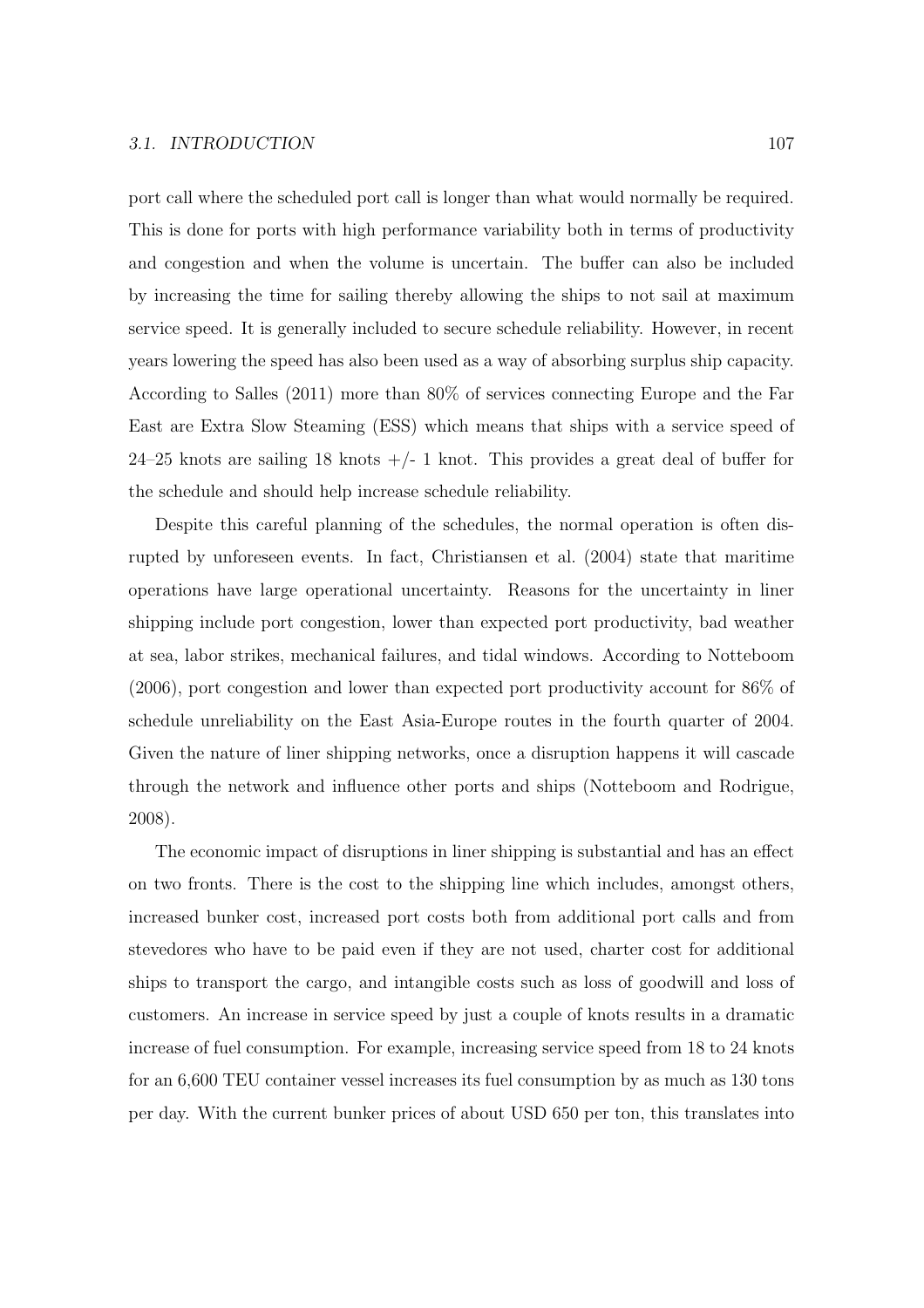an increase in cost of USD 84.500 for each day the higher speed has to be maintained. In addition to the cost to the liner shipping company, there is the cost to the customers who have cargo onboard the affected ships. Notteboom (2006) estimates that a one day delay with a ship carrying 4,000 full TEU's from the Far East to Belgium leads to extra costs for the customers of at least EUR 57,000.

Despite the high likelihood of disruptions in liner shipping, the cascading effect of unopposed disruptions, and the high cost of disruptions, very little research has been done in the area. To our knowledge, only chapter 6 in Andersen (2010) touches upon the problem and then only in a paragraph stating that the developed solution method is also capable of addressing the network recovery/rescheduling problem. However, this is only true if the disruption has already happened when the rescheduling problem is solved. If we want to start the rescheduling while a disruption is taking place or in preparation for a known future disruption, then the developed solution method cannot be used.

In contrast to the liner shipping industry, the airline industry has seen a substantial amount of research on disruption management. The research was pioneered by Teodorović and Guberinić (1984) who presented a problem where one or more aircraft are unavailable and the objective is to minimize the total passenger delay. The general survey on disruption management within airline scheduling done by Clausen et al. (2010) divides the literature into three main areas. The first area focuses on aircraft recovery, the second on crew recovery, and the third on integrated and passenger recovery where passenger recovery is considered an integrated recovery task. The integrated recovery of passengers and flights resembles the problem of rescheduling ships and cargo in liner shipping as both problems are concerned with the means of transportation (plane versus ship) as well as the transported (passengers versus cargo).

According to Kohl et al. (2007), passengers are generally given low priority in the disruption management literature. However, the next three papers focus on the passenger recovery. Bratu and Barnhart (2006) present two models that develop recovery plans for aircraft, crews, and passengers simultaneously by determining which flight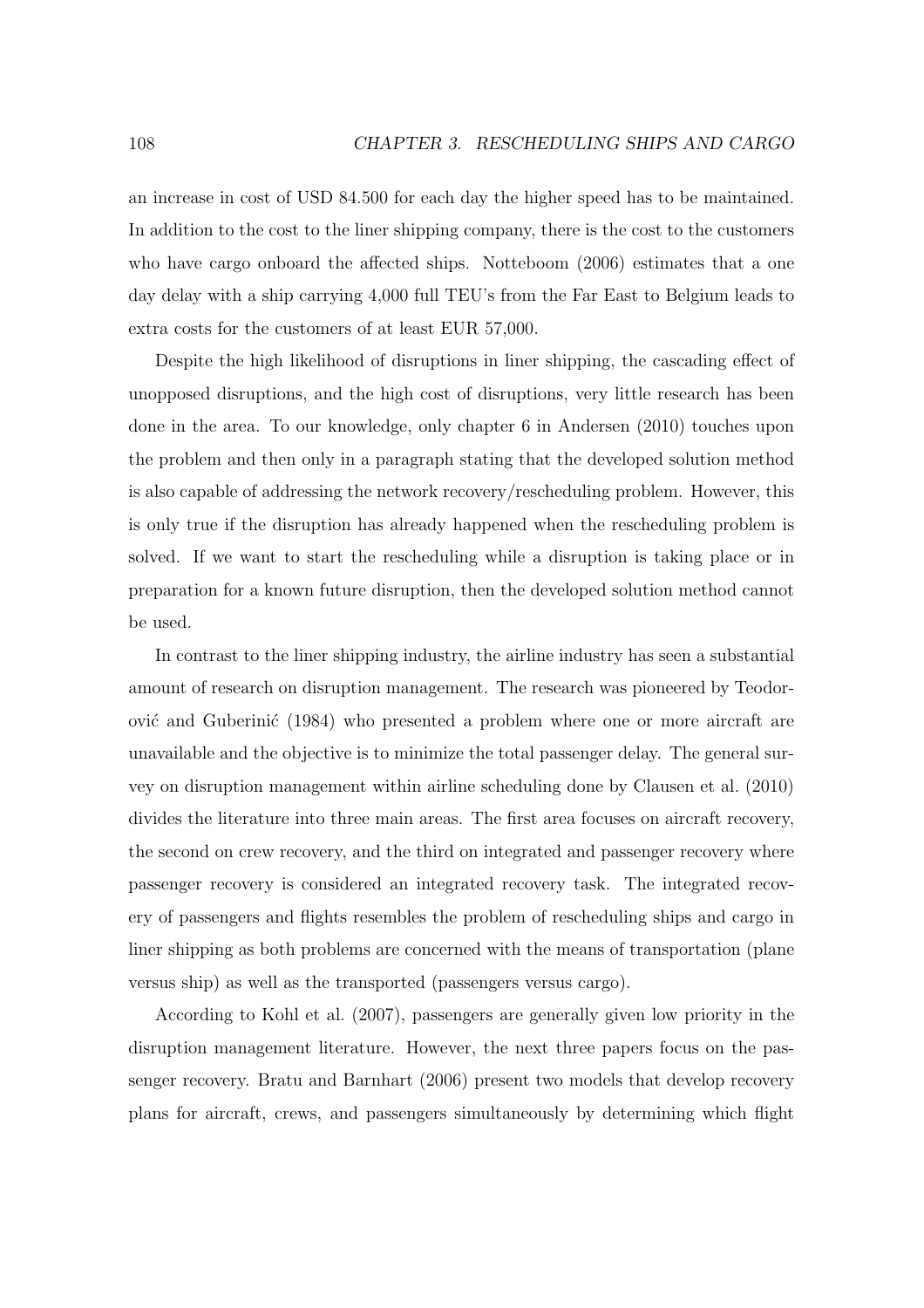leg departures to postpone and which to cancel. The objective is to minimize the airline operating costs, estimated passenger delay, and disruption costs. The models are evaluated by simulation with data provided by a major US airline. In Zhang and Hansen (2008) ground transportation is introduced as an alternative to flights when the capacity of a hub airport is temporarily reduced. The inserted ground transportation supports the passenger recovery. An integer model is presented to assist in deciding if and how to delay or cancel flights and when to substitute flights with buses. The focus of the model is to minimize passenger costs arising due to the passenger recovery and the operating cost of the transportation. The work, on which Bisaillon et al. (2011) is based, was initiated in the context of the 2009 ROADEF Challenge. The challenge consisted of the airline recovery problem combining fleet assignment, aircraft routing, and passenger assignment. To solve the problem, the authors propose a large neighborhood search heuristic with three phases where randomness in the first phase ensures a larger search space.

The purpose of this paper is to introduce the problem of rescheduling ships and cargo in liner shipping when facing one or more past, current or future known disruptions and to provide a solution method. Given the ships and cargo involved, a list of disruptions, and a recovery period, the problem consists of creating new schedules for the ships that adequately take into account the disruptions and a new routing for each cargo that allows the network to return to its normal state of operation at the end of the recovery period at the minimum cost possible. When rescheduling the ships and rerouting cargos, a number of operational constraints must be taken into account, including (but not limited to) ships' capacities, the ships' minimum and maximum service speed, and the productivity in the ports given each ship.

The remainder of this paper is organized as follows. Section 3.2 introduces the problem in more detail and section 3.3 presents the model. The solution method is introduced in section 3.4 and section 3.5 contains the computational results. This is followed by the conclusion in section 3.6.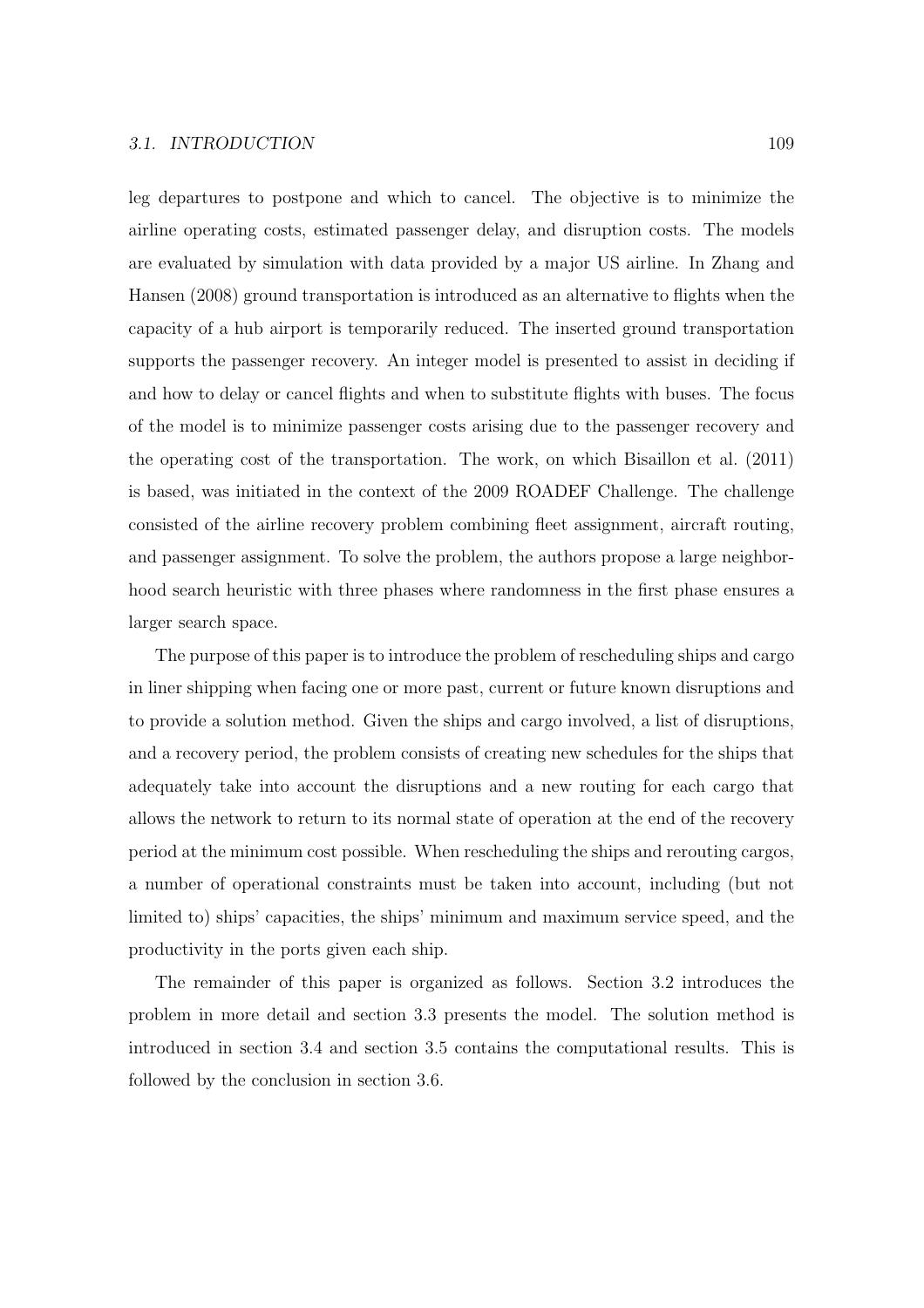## **3.2 Problem Description**

Liner shipping companies that need rescheduling of ships and cargo in the event of disruptions will most likely have a large set of published schedules. These schedules consist of a sequence of port calls where the time of each port call is fixed as illustrated by table 3.1. In addition, the network will be such that transshipping cargo between different services is an integrated part of operating the network. The vast majority of transshipments takes place at designated hub ports which are always frequented by two or more routes on a regular basis. Non-hub ports can have transshipment capabilities, but, these ports are only used for smaller volumes or in the case of emergencies.

|                 | Arrival    |       | Departure  |       |
|-----------------|------------|-------|------------|-------|
| Port Name       | Date       | Time  | Date       | Time  |
| Algeciras       | 05-02-2012 | 14:00 | 06-02-2012 | 20:00 |
| Suez Canal      | 11-02-2012 | 19:00 | 12-02-2012 | 17:00 |
| Tanjung Pelepas | 24-02-2012 | 23:00 | 26-02-2011 | 02:00 |
| Vung Tau        | 28-02-2012 | 01:00 | 28-02-2012 | 17:00 |
| Nansha New Port | 02-03-2012 | 12:00 | 03-03-2012 | 03:00 |
| Yantian         | 03-03-2012 | 13:00 | 04-03-2012 | 12:00 |
| Hong Kong       | 04-03-2012 | 18:00 | 05-03-2012 | 06:00 |
| Los Angeles     | 18-03-2012 | 18:00 | 22-03-2012 | 03:00 |

Table 3.1: Schedule for Grete Maersk sailing between Europe and the US West coast as found on Maerskline.com.

When disruptions happen in a liner shipping network, their effect on the network needs to be contained both in time and space. The containment in time leads to a decision on the end time of the planning period by which time the ships and cargos must be back on schedule. The containment in space leads to a decision on which ships and ports are to be used in getting the network back on schedule. All ports and ships that are directly involved in the disruptions are included but other ships and ports can also be include depending on their proximity to the disruptions and their perceived ability to alleviate the effects of the disruptions.

The challenge is to find new ship schedules and cargo routings that minimize the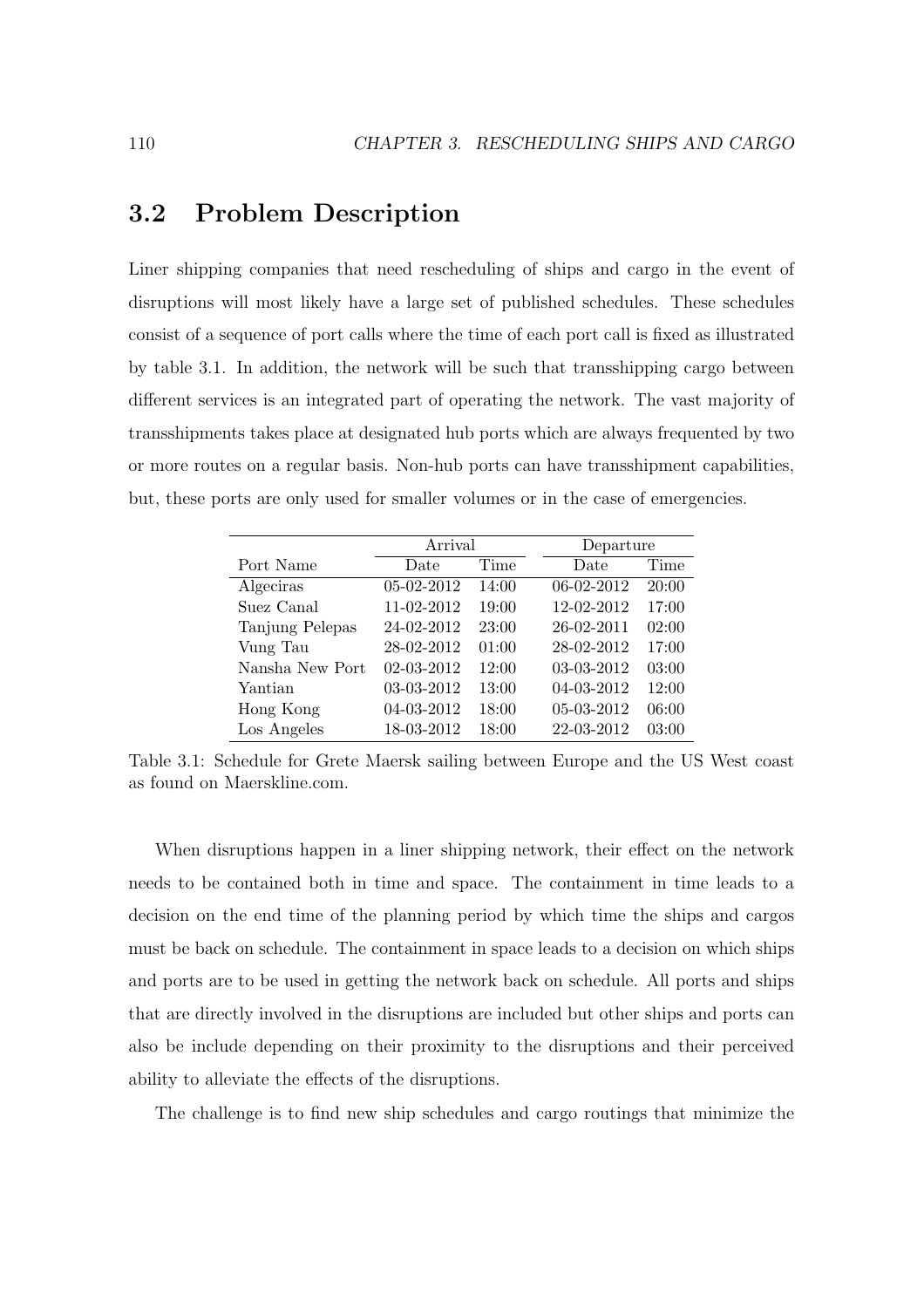operational cost given the capacity constraints and port productivity constraints. The operational cost consists of the cost of fuel for sailing, all port related costs, the cost of transshipments, and the delay cost. The latter cost is the cost of delivering cargo after their planned time of delivery. The cost can be an actual cost stipulated in the contract between the shipper and the liner shipping company or it can be an estimated cost covering intangibles such as lost future sales.

Disruptions in liner shipping have many causes. As mentioned in section 3.1, Notteboom (2006) estimates that port congestion and lower than expected port productivity account for the majority of schedule unreliability on the East Asia–Europe routes. Other common sources of disruption are poor weather which can both delay ships on route and close ports, mechanical problems onboard ships, unexpected waiting time in connection with pilot, towage, bunkering, and tidal windows in ports and access channels. Other less common sources of disruption are strikes, civil unrest, search and rescue missions, ship arrests, and waiting for cargo. More severe disruptions exist and they will likely result in the ship being out of the network for the foreseeable future. Such disruptions include fire incidents, ship collisions, ship grounding, and piracy. Due to the expected length of such disruption these types of incidents are not considered in this article.

When a liner shipping company decides to react to disruptions by rescheduling their ships and cargo, the following information concerning the disruptions must be available. The starting time and ending time of each disruption must be known. A disruption may already have started or it can be starting in the near future. The ending time of the disruptions must also be within the foreseeable future. In addition, the ships and ports involved in each disruption must be known.

Liner shipping companies can use a number of actions to try to recover from disruptions. Notteboom (2006) cites four common actions taken to recover schedules: rearranging the port calls, increasing the speed, omitting port calls, and 'cut and run' which means that the ship departs before all load moves and in some cases even all discharge moves have been performed. In addition, the author mentions the possibility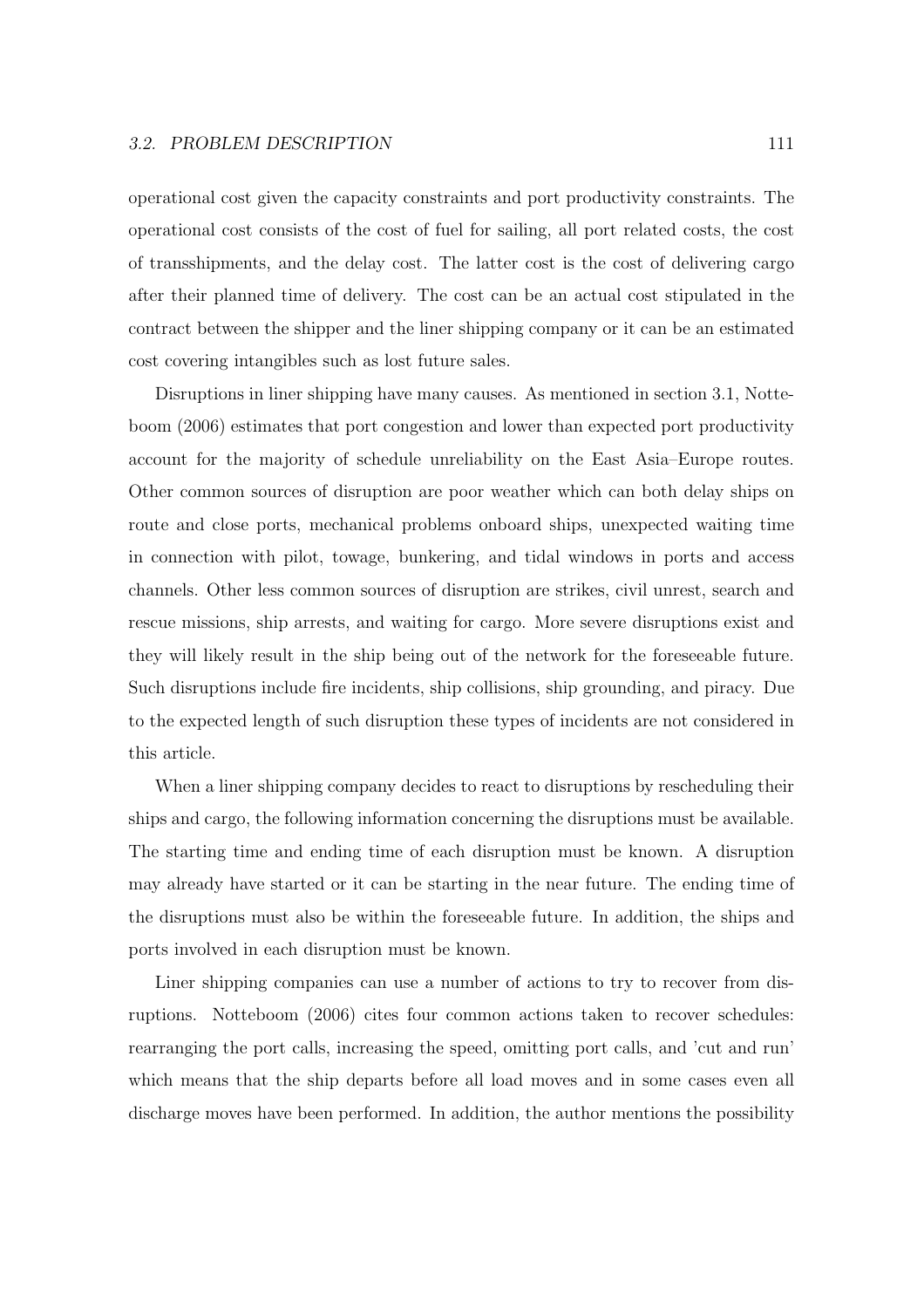of using ships that are not yet in service for recovering the schedules. For major disruptions this notion can be extended and shipping lines will then charter a ship merely for the purpose of recovering from a disruption. Finally, the author mentions the possibility of increasing port productivity as a way to recover from disruptions. However, this action can only be used to recover small amounts of time and only in a limited number of ports around the world. Another method for schedule recovery is discharging cargo in another port than the final port and then routing the cargo via another mode of transportation to the final port. Trains and trucks are used for this purpose quite often in Europe due to the relatively small distances. However, the method was also used during the 2002 US West Coast lockout of longshoremen where cargo was discharged in Mexico for intermodal transport to the US.

## **3.3 Modeling and notation**

We formulate the simultaneous ship and cargo rescheduling in the event of disruptions problem as a multicommodity flow problem with side constraints on a time-space network given by a multigraph  $G = (V, A)$  with vertex set V and arc set A. The elements V and A are described in the following.

#### **3.3.1 Vertices**

Each vertex in  $V = V_P \cup V_O \cup V_D$  represents a specific physical location at a specific time, where  $V_P$  represents ports,  $V_O$  represents origins of ships, and  $V_D$  represents destinations of ships. The three sets are mutually exclusive.  $V_O$  contains a distinct vertex for each ship, where  $O<sup>h</sup>$  denotes the origin vertex of ship h.  $V<sub>D</sub>$  contains a set of distinct vertices for each ship, where  $D<sup>h</sup>$  denotes the possible destination vertices of ship h. For any h, all vertices in  $D<sup>h</sup>$  represent the same location and cover a time interval  $[\Theta^h_-\,;\Theta^h_+]$ , and we consider the rescheduling of ship h to be completed once the ship reaches one of the vertices in  $D^h$ .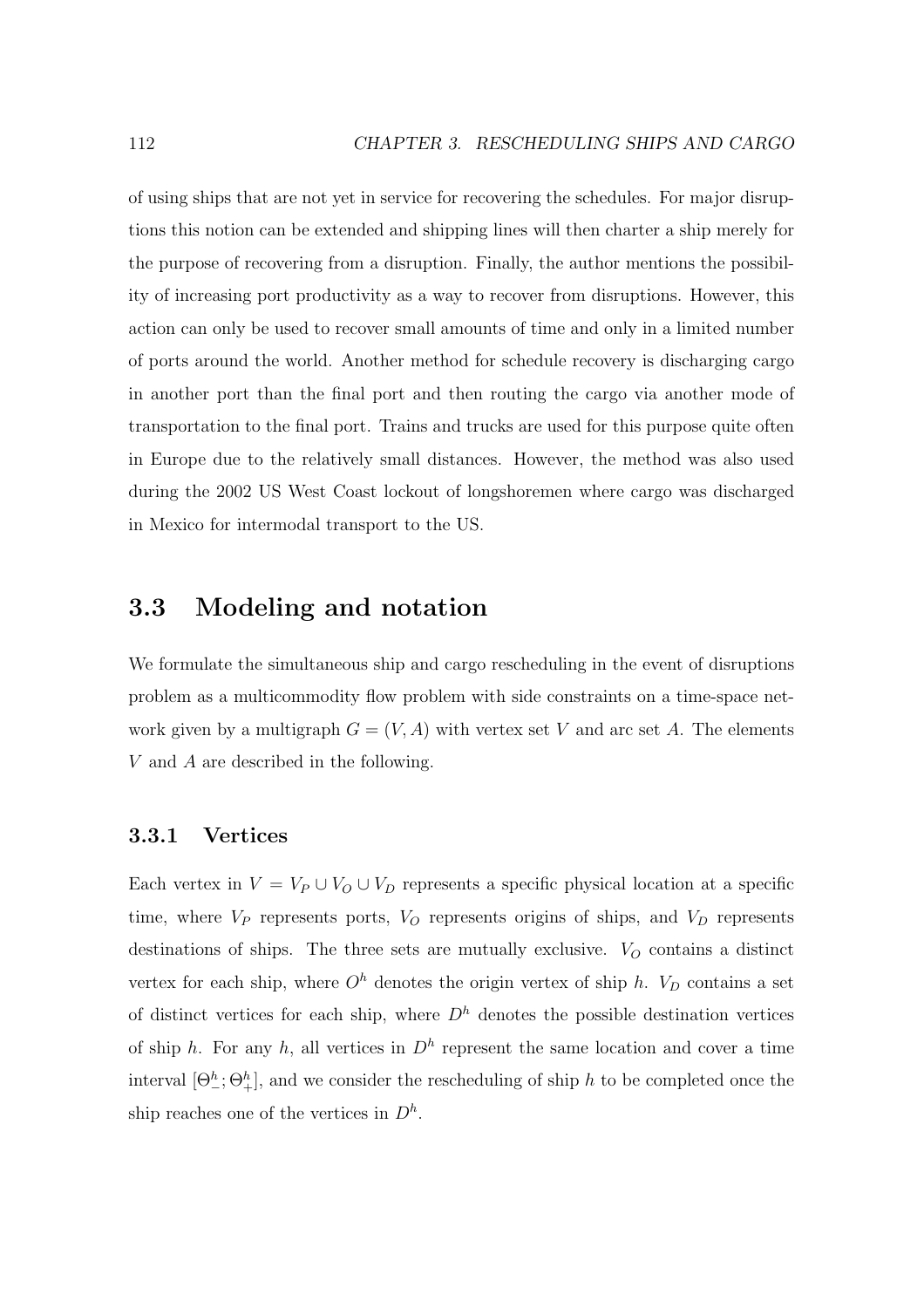We use the notation  $v_{pt}$  to denote the vertex representing location  $p \in V$  at time t. Moreover, when convenient, we use a single letter without subscripts to denote a vertex in V; for any such  $i \in V$  we let *location*(i) and  $time(i)$  denote the location and time, respectively, of vertex i. As such,  $i = v_{pt}$  is equivalent to  $p = location(i)$  and  $t = time(i).$ 

The planning period starts at  $t = 1$  and ends at  $t = T$ . All origin vertices represent the location of ships at time 0, i.e.,  $time(i)=0 \ \forall i \in V_O$ . All destination vertices are placed in time after the end of the planning period, i.e.,  $time(i) > T \ \forall i \in V_D$ .

#### **3.3.2 Arcs and associated variables**

The arc set A is composed of a number of different types of arcs, all representing flows of ships and cargos. Any arc  $(i, j) \in A$  is directed from  $i = v_{pt}$  to  $j = v_{p't'}$  where  $t' > t$ , i.e., any arc points forward in time.

In general, for any ordered pair of vertices  $(i, j) \in A$ , there may be zero, one, or multiple (i.e., parallel) arcs from i to j. The possibility of parallel arcs implies that it is convenient to introduce several subsets of  $A$ , where each subset represents a distinct type of flow on ships or cargos.

We introduce an extended notation in order to be able to specify the particular type of an arc. For the ships, we have the following three types of arcs:

- **Voyage arcs**  $(v_{pt}, v_{p't'})_{\text{VOY}}^h$  represents that ship h sails from  $v_{pt}$  to  $v_{p't'}$ , where  $p \neq p'$ . We let the binary variable  $x(v_{pt}, v_{p't'})_{\text{VOY}}^h$  take the value 1 if and only if (iff) the corresponding arc is used. Moreover, we let  $x^h(i+)$  denote the sum of x-variables associated with voyage arcs for ship h out of vertex  $i \in V$  and we let  $x^h(-i)$ denote the sum of x-variables associated with voyage arcs for ship  $h$  into vertex  $i \in V$ . In addition,  $X^h$  is the set of all voyage arcs for ship h.
- **Berthing arcs**  $(v_{pt}, v_{p,t+1})^h_B$  represents that ship h is berthed and under operation in port p from time t to  $t + 1$ . We let the binary variable  $y^h(i+)$  take the value 1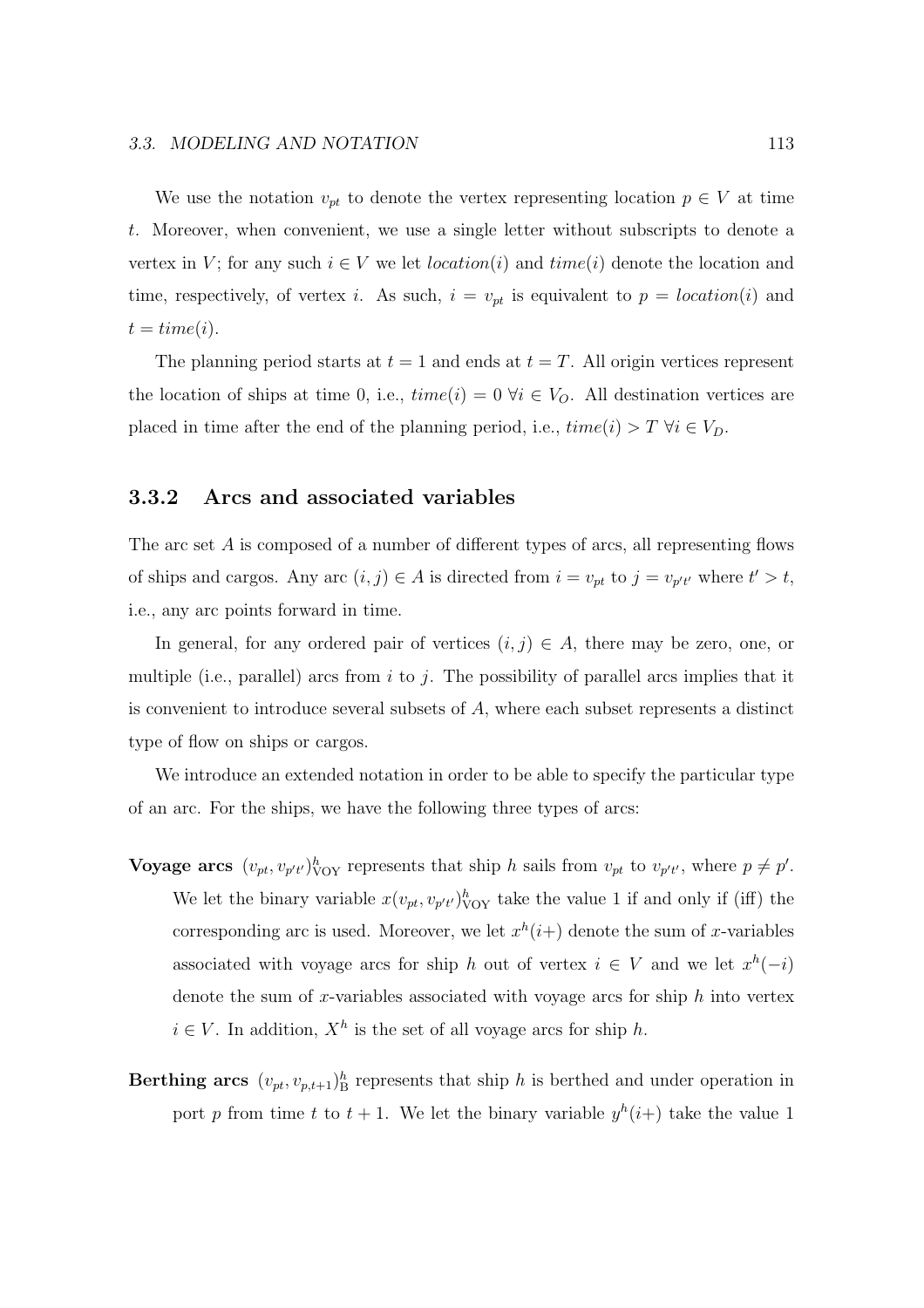iff the berthing arc out of  $i = v_{pt}$  is used. Similarly, we let the binary variable  $y^h(-i)$  take the value 1 iff the berthing arc into  $i = v_{pt}$  is used.

**Waiting arcs**  $(v_{pt}, v_{p,t+1})_W^h$  represents that ship h waits in port p from time t to  $t + 1$ . We let the binary variable  $w^h(i+)$  take the value 1 iff the waiting arc out of  $i = v_{pt}$  is used. Similarly, we let the binary variable  $w^{h}(-i)$  take the value 1 iff the waiting arc into  $i = v_{pt}$  is used.

In addition, we have the following four types of arcs for the cargos:

- **Onboard arcs**  $(v_{pt}, v_{p't'})_0^{mh}$  represents the transport of cargo m onboard ship h from  $v_{pt}$  to  $v_{p't'}$ , including any situation where a cargo is onboard a ship while the ship is at port (in such a situation, the corresponding arc has  $p = p'$  and  $t' = t+1$ ). We let the continuous variable  $u(v_{pt}, v_{p't'})_O^{mh}$  denote the fraction of cargo m transported on ship h from  $v_{pt}$  to  $v_{p't'}$ . Moreover, we let  $u^{mh}(i+)$  denote the sum of u-variables associated with onboard arcs for cargo m on ship h out of vertex  $i \in V$  and we let  $u^{mh}(-i)$  denote the sum of u-variables associated with onboard arcs for cargo m on ship h into vertex  $i \in V$ . In addition,  $U^{mh}$  is the set of all onboard arcs for cargo  $m$  on ship  $h$ .
- **Port arcs**  $(v_{pt}, v_{p,t+1})^m$  represents that cargo m is waiting in port p (for initial loading or for transshipment purposes) from time t to  $t+1$ . We let the continuous variable  $z^m(i+)$ , where  $i = v_{pt}$ , represent the fraction of cargo m being held in port p from time t to  $t + 1$ . Similarly, we let the continuous variable  $z^m(-i)$ , where  $i = v_{pt}$ , represent the fraction of cargo m being held in port p from time  $t - 1$  to t.
- **Loading arcs**  $(v_{pt}, v_{p,t+1})$ <sup>th</sup> represents that cargo m is being loaded on ship h in port p from time t to  $t + 1$ . We let the continuous variable  $s^{mh}(i+)$ , where  $i = v_{pt}$ , denote the fraction of cargo  $m$  being loaded on ship  $h$  in port  $p$  from time  $t$  to t+1. Similarly, we let the continuous variable  $s^{mh}(-i)$ , where  $i = v_{pt}$ , denote the fraction of cargo m being loaded on ship h in port p from time  $t - 1$  to t.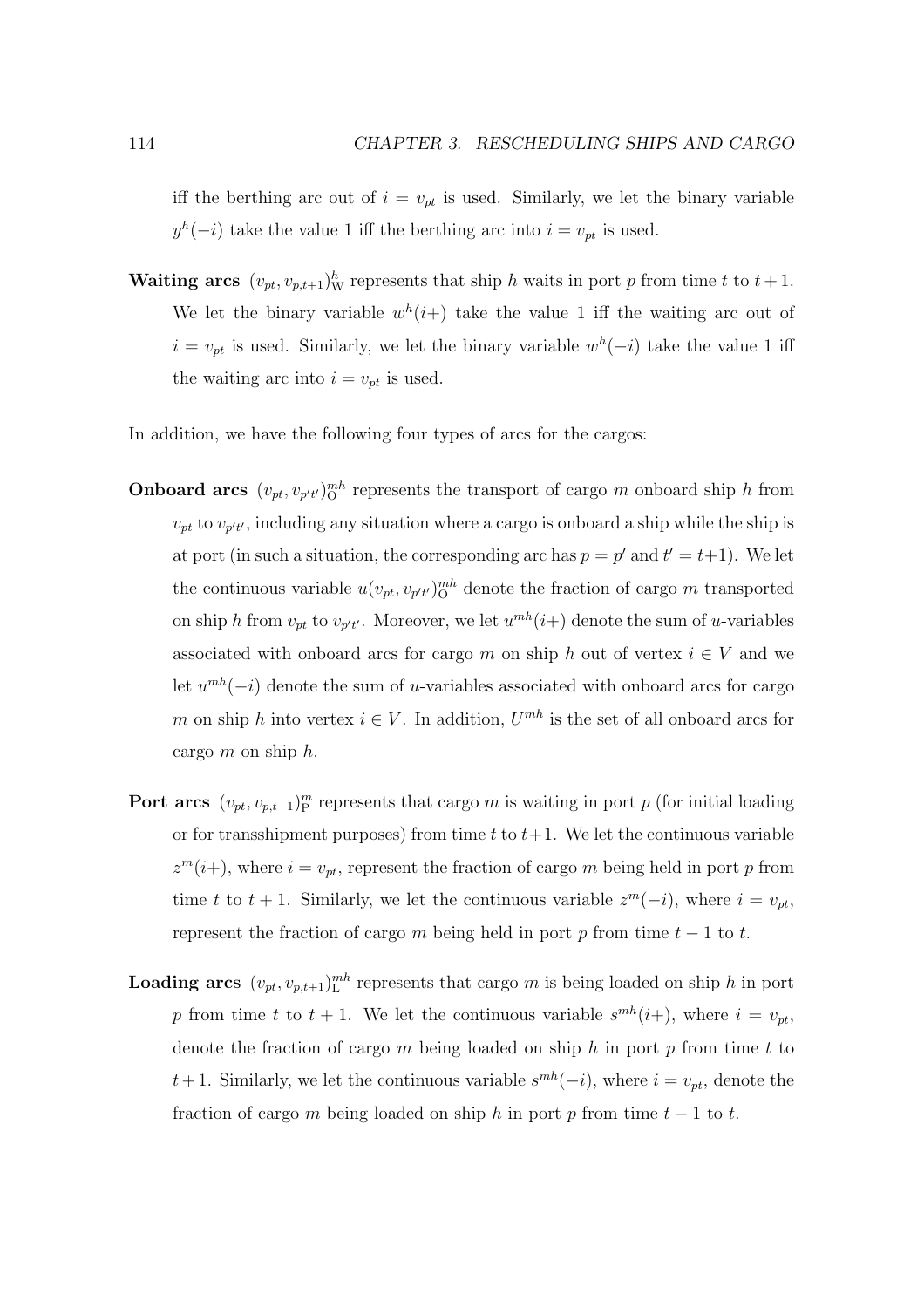**Discharge arcs**  $(v_{pt}, v_{p,t+1})_{D}^{mh}$  represents that cargo m is being discharged from ship h in port p from time t to  $t + 1$ . We let the continuous variable  $r^{mh}(i+)$ , where  $i = v_{pt}$ , denote the fraction of cargo m being discharged from ship h in port p from time t to  $t + 1$ . Similarly, we let the continuous variable  $r^{mh}(-i)$ , where  $i = v_{pt}$ , denote the fraction of cargo m being discharged from ship h in port p from time  $t-1$  to  $t$ .

#### **3.3.3 Ship flows**

Each ship h has a capacity,  $CAP<sup>h</sup>$ , which is the maximum number of TEUs the ship can carry at any given time.

**Voyage arcs** The time span  $t' - t$  of a voyage arc  $(v_{pt}, v_{p't'})^h_{VOY}$  from location p to  $p'$  is determined by the chosen speed. Since the speed is variable, there can be several voyage arcs from a given  $v_{pt} \in V$  arriving at port p' at different times.

Two costs are associated with each voyage arc  $(v_{pt}, v_{p't'})^h_{\text{VOY}}$ . One is the fuel cost  $SC_{ij}^h$ , where  $i = v_{pt}$  and  $j = v_{p't'}$ , of sailing ship h from location p to p' at the speed corresponding to the time span  $t' - t$ . The second cost is the cost of calling the destination port  $p'$  of the voyage arc,  $PC_j^h$ , which includes all one-off costs incurred when a ship calls a port such as pilots and certain harbor dues.

**Berthing arcs** When a ship is in port and under operation, it is represented by a berthing arc. The cost  $BC_i^h$  of a berth arc is the cost of having ship h berthed at p for one time unit. This cost encompasses all costs connected with a port stay that are paid as a function of the time spent at berth. If a port is closed due to a disruption, the flow on the associated berthing arcs is fixed to 0.

**Waiting arcs** When a ship is waiting, it is denoted by a waiting arc. There is no cost associated with the waiting arcs. A waiting arc can appear in one of two places: either it appears between two berthing arcs or it follows a voyage arc. In the latter case, the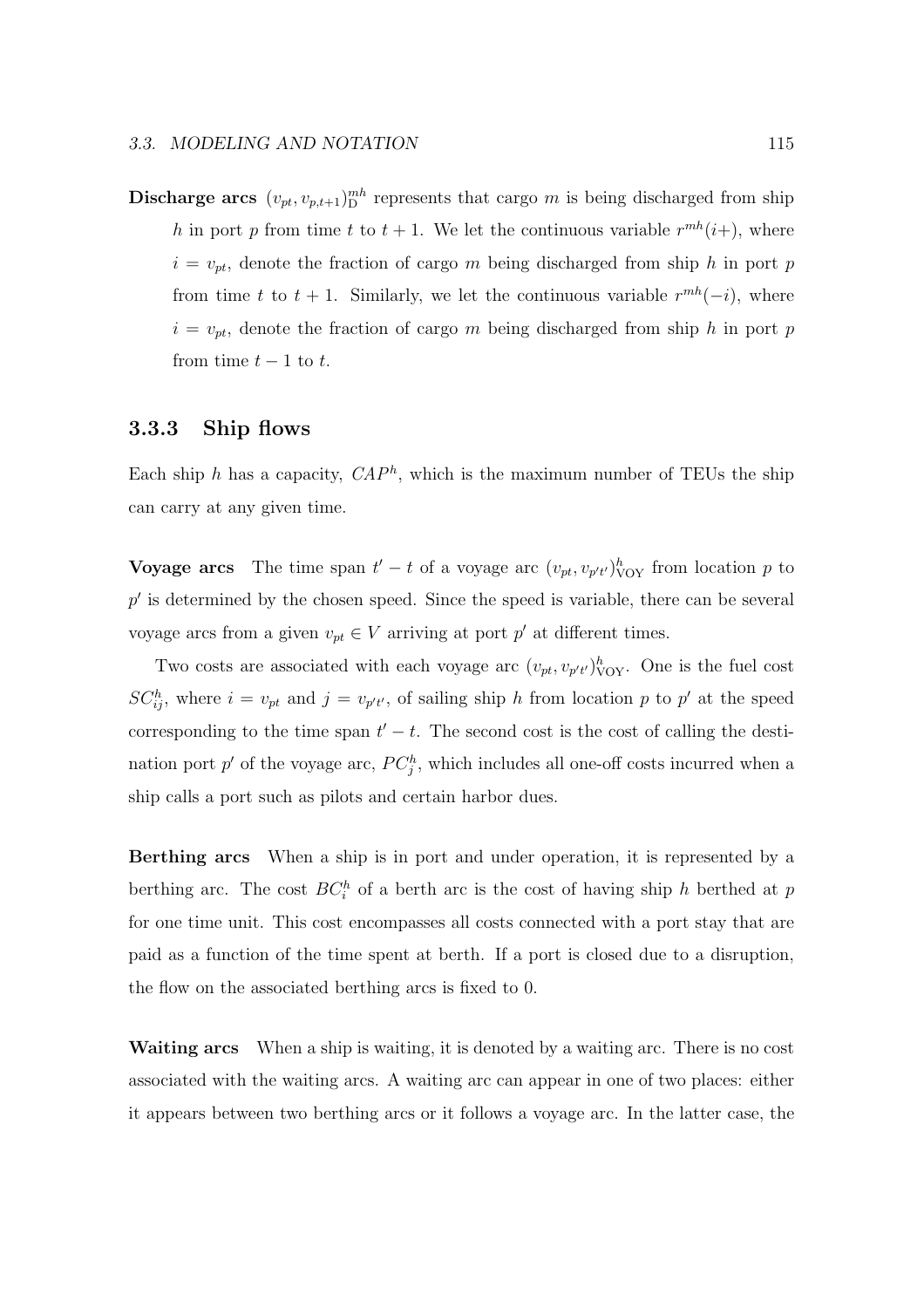speed of the voyage arc must be the minimum possible speed for that arc, otherwise it would be cheaper to lower the speed and deleting the waiting arc.

The operational constraint, ship-port compatibility, is incorporated directly in the time-space network, i.e., compatibility is ensured when creating the individual arcs. Ship-port compatibility can be lacking for a number of reasons. First of all, the lack of compatibility can be permanent as is the case if the ship is too large to enter the port or if neither the port nor the ship has cranes, as this means that there is no possibility of loading or discharging cargo. Secondly, the lack of compatibility can be temporary as is the case if the port is closed at certain times, for example at night, or if tides reduce the draft so significantly that ships are unable to safely enter the port.

A ship can enter the planning period in one of three ways. Firstly, the ship can be berthed at the start of the planning period. Secondly, the ship can be at a port waiting. Lastly, the ship can be at sea, in which case there will be a limited number of possible first ports in the planning period; this limit arises due to the fact that the possibilities will most likely have to be calculated manually by the ship's crew as they are the only ones who know the ship's current position. To ensure that exactly one arc is used for each ship for entering the planning period, constraints (3.2) are added.

Once the planning period ends, ship  $h$  must finish at one of its destination vertices. This gives rise to constraints (3.3).

#### **3.3.4 Cargo flows**

The set of cargos is denoted M and indexed by  $m$ . Each cargo is designated by a volume  $G^m$ , an origin vertex  $O_c^m = v_{pt}$  where p is the origin port of cargo m and t is the time at which cargo  $m$  becomes available for loading, and a destination vertex  $D_c^m = v_{p't'}$  where p' is the destination port of cargo m and t' is the planned delivery time of cargo m at the destination.

If the planned delivery time for a cargo is later than the end of the planning period,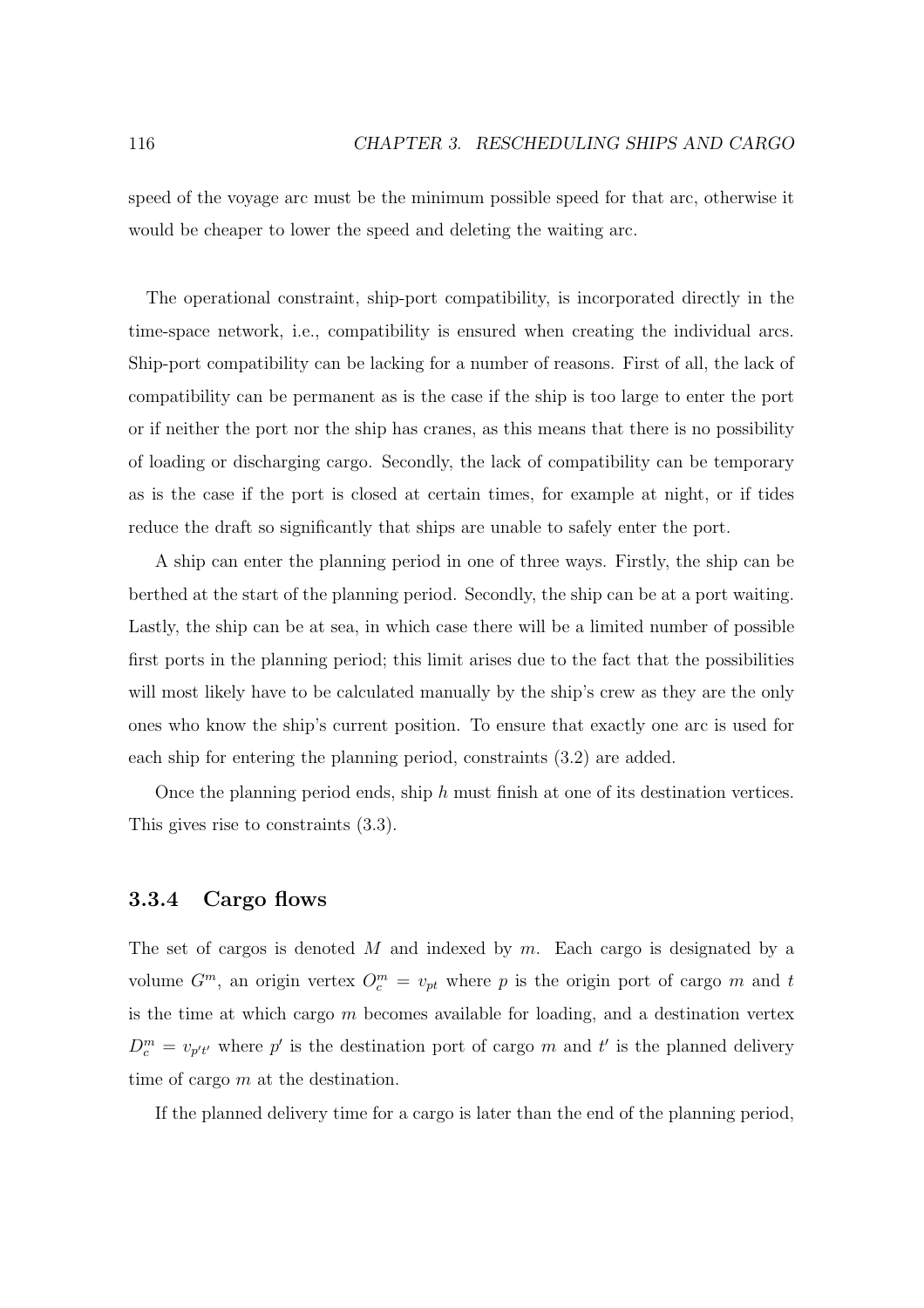we require that the cargo be onboard a ship at the end of the planning period. That is, we do not permit the cargo to be delivered during the planning period.

However, if a cargo is planned to be delivered during the planning period, the cargo must still be delivered during the planning period after disruptions have been taken into account.

In any case, we let  $B_{-}^{m}$  denote the set of vertices representing the destination of cargo m at the various times in the planning period at which cargo  $m$  may be delivered at the destination. That is,  $B_-^m = \emptyset$  if  $time(D_c^m) > T$ , and  $B_-^m = \{v_{pt}|p = location(D_c^m) \wedge \emptyset\}$  $time(Q_c^m) + 1 \le t \le T\}$  if  $time(D_c^m) \le T$ . Similarly, we let  $B_+^m$  denote the set of vertices representing the destination of cargo  $m$  at the various times after the planning period at which cargo m may be delivered at the destination. That is,  $B^m_+ = \{v_{pt}|p =$  $location(D_c^m) \wedge T < t \leq time(D_c^m)$  if  $time(D_c^m) > T$ , and  $B_+^m = \emptyset$  if  $time(D_c^m) \leq T$ .

Each cargo also has a unique delay cost,  $FC_i^m$ , which is the cost of delivering cargo m at  $time(i)$ . As long as the cargo is not late, i.e.  $time(i) \leq time(D_c^m)$ , the delay cost will be 0. When the cargo is delivered after the planned delivery time, the cost of the delay will be a non-decreasing function of the delay.

**Onboard arcs** The transport of a cargo from one vertex to another onboard ship h is modeled by an onboard arc. An onboard arc must mirror a voyage arc, a berth arc or a waiting arc while also adhering to the capacity constraints on the ships. This gives rise to constraints (3.9) and (3.10).

**Port arcs** When a cargo is waiting in port either for the initial loading or for transshipment purposes, it is modeled by a port arc.

**Loading arcs** When a cargo is being loaded onboard a ship, it is modeled by a loading arc.

**Discharge arcs** Once a cargo has been loaded it must also be discharged, this is modeled by a discharge arc.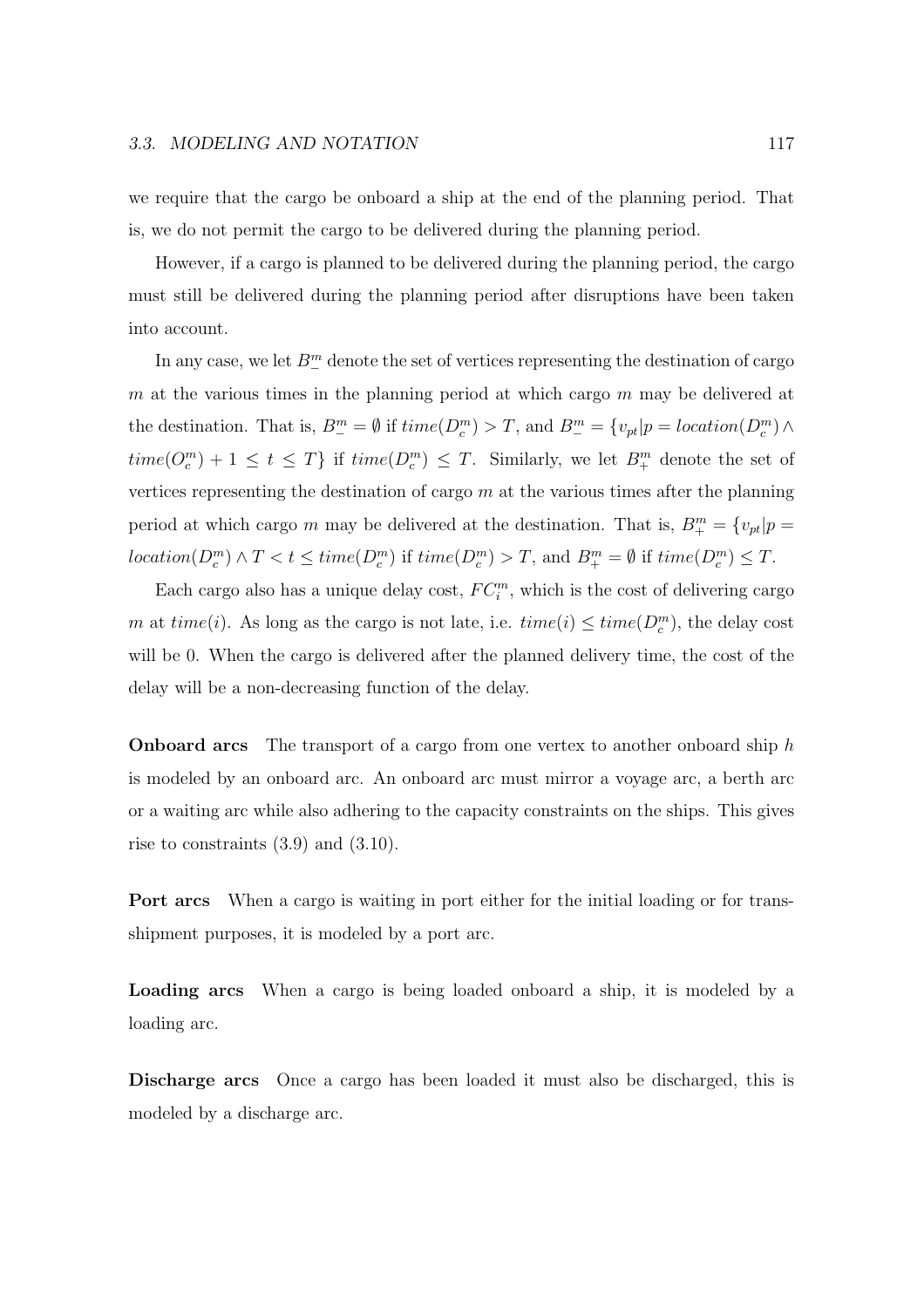Since cargo can only be loaded on or discharged from ship  $h$  if ship  $h$  is in port, the cargo loading arcs and cargo discharge arcs must mirror a berth arc for ship  $h$ . When loading and discharging cargo, the productivity  $PROD_j^h$  of a port p for a given ship h must be taken into consideration. These two limitations give rise to constraint (3.8). The costs of loading cargo in  $location(Q_c^m)$  and discharging cargo in  $location(D_c^m)$  are not considered as the costs cannot be avoided given that all cargo should be transported. However, the cost of transshipment changes with changing routings and must be captured. The transshipment cost per TEU,  $TC_j$ , in port j is incurred for any cargo m which requires a load on another ship in order for the cargo to arrive at  $location(D_c^m)$ , i.e., the cost is incurred for all cargos except those for which port  $j$  is the destination  $location(D_c^m)$ . In case a port is unable to handle transshipments, the transshipment cost,  $TC_j$ , is fixed at a prohibitively high rate. This will ensure that the port is not used for transshipment.

There are three possible ways in which a cargo can become available for onwards shipping. The first two are related to the way the ships operate when entering the planning horizon. Firstly, the cargo can be onboard a ship which is at sea at the start of the planning horizon. Secondly, the cargo can be onboard a ship which is in port at the start of the planning horizon. The third possibility is that the cargo becomes available in a port during the planning period. Constraints (3.8), (3.9), and (3.10) ensure that in case a cargo enters the planning horizon in the first or second way, then there will be a ship carrying the cargo at sea or in port. Regardless of how a cargo becomes available for onward shipping, it can only become available once. This is ensured by constraint (3.5).

By the end of the planning period all cargos must either be delivered at their individual destination ports or be en route for timely delivery. This gives rise to constraint (3.6) which ensures that either a ship carries the cargo towards the destination or the cargo has already been unloaded at the destination port before the end of the planning horizon.

A number of constraints are required to ensure that the cargos move correctly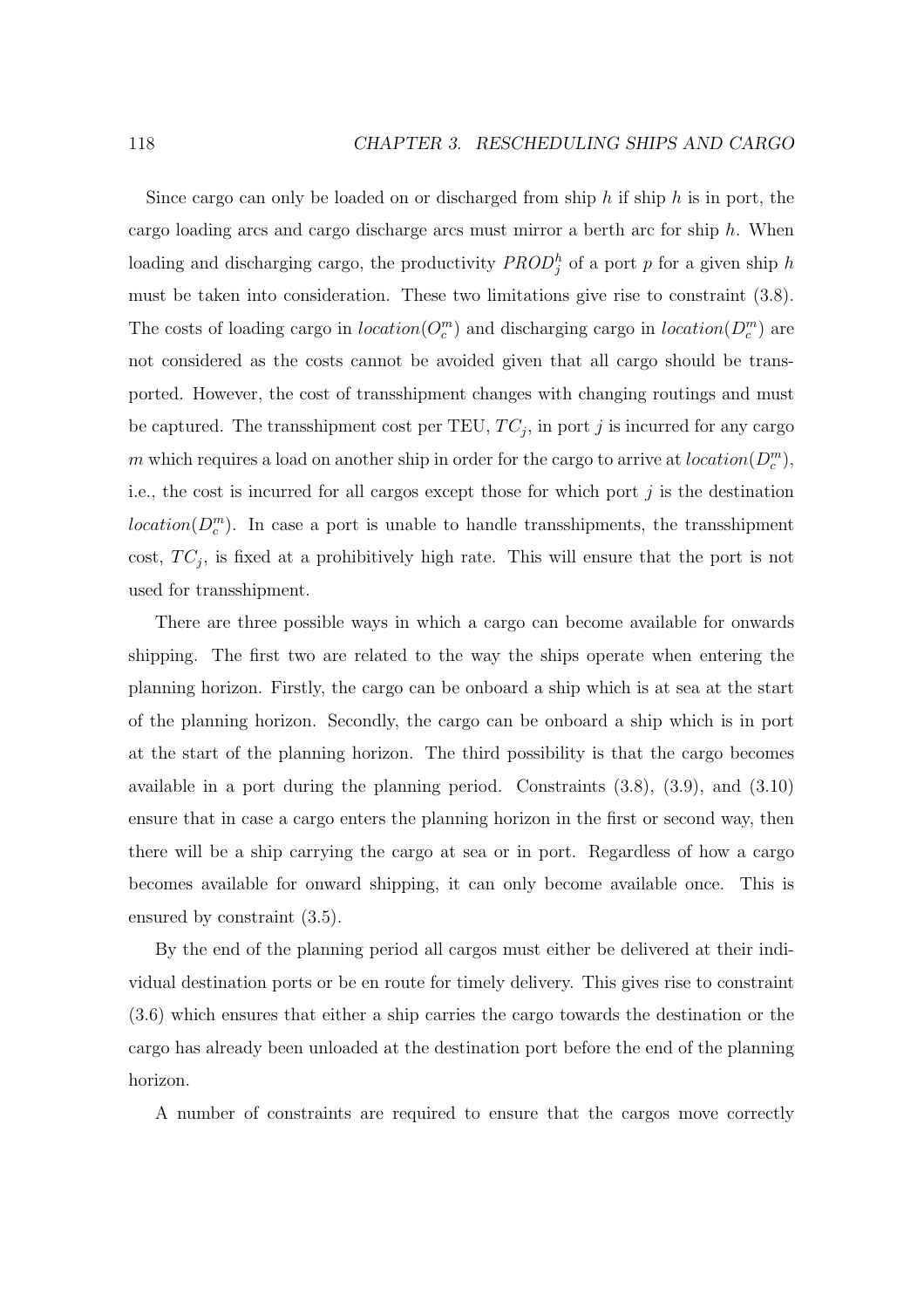between ports and ships. Constraints (3.11) are required to ensure that before loading a cargo in p at time t the cargo must have either been discharged from a ship in p at time  $t - 1$  or it must have been waiting in p at time  $t - 1$ . Constraints (3.12) are included to ensure that cargos are onboard ship  $h$  before they are discharged from the ship. Constraints (3.13) are required to guarantee that a cargo is only transported on ship h from port p at time t if the cargo was loaded onboard ship h in port p at time  $t-1$  or was already onboard ship h in port p at time  $t-1$ .

#### **3.3.5 Mathematical Model**

Given the timespace network as well as the operating constraints, the model can be formulated as a mixed integer program. The objective of the model is to reschedule the ships and the cargos at minimum cost. The model is formulated as follows:

$$
\min \qquad \sum_{h \in H} \sum_{(i,j) \in X^h} x(i,j)_{\text{VOY}}^h (SC_{ij}^h + PC_j^h) + \sum_{h \in H} \sum_{i \in V} y^h(i+) BC_i^h
$$
\n
$$
+ \sum_{h \in H} \sum_{m \in M} \sum_{i \in B^m} FC_i^m r^{mh}(-i) + \sum_{h \in H} \sum_{m \in M} \sum_{i \in V \backslash B^m} r^{mh}(-i) G^m T C_i \qquad (3.1)
$$

s.t. 
$$
y^{h}(O^{h}+) + w^{h}(O^{h}+) + x^{h}(O^{h}+) = 1, \quad \forall h \in H
$$
 (3.2)

$$
\sum_{i \in D^h} x^h(-i) = 1, \quad \forall h \in H \tag{3.3}
$$

$$
y^{h}(i+) + w^{h}(i+) + x^{h}(i+)
$$
  
-  $y^{h}(-i) - w^{h}(-i) - x^{h}(-i) = 0, \quad \forall h \in H, \forall i \in V_P$  (3.4)

$$
\sum_{h \in H} \left( s^{mh} (O_c^m) + u^{mh} (O_c^m) \right) + z^m (O_c^m) = 1, \quad \forall m \in M \tag{3.5}
$$

$$
\sum_{h \in H} \left( \sum_{i \in B_{\perp}^m} r^{mh}(-i) + \sum_{i \in B_{\perp}^m} u^{mh}(-i) \right) = 1, \quad \forall m \in M
$$
\n
$$
\sum_{i \in B_{\perp}^m} \left( \sum_{j \in B_{\perp}^m} r^{mh}(j+1) + \sum_{j \in B_{\perp}^m} u^{mh}(j+1) \right) + \sum_{j \in B_{\perp}^m} u^{mh}(j+1) \tag{3.6}
$$

$$
\sum_{h \in H} \left( s^{mh}(i+) + r^{mh}(i+) + u^{mh}(i+) \right) + z^m(i+)
$$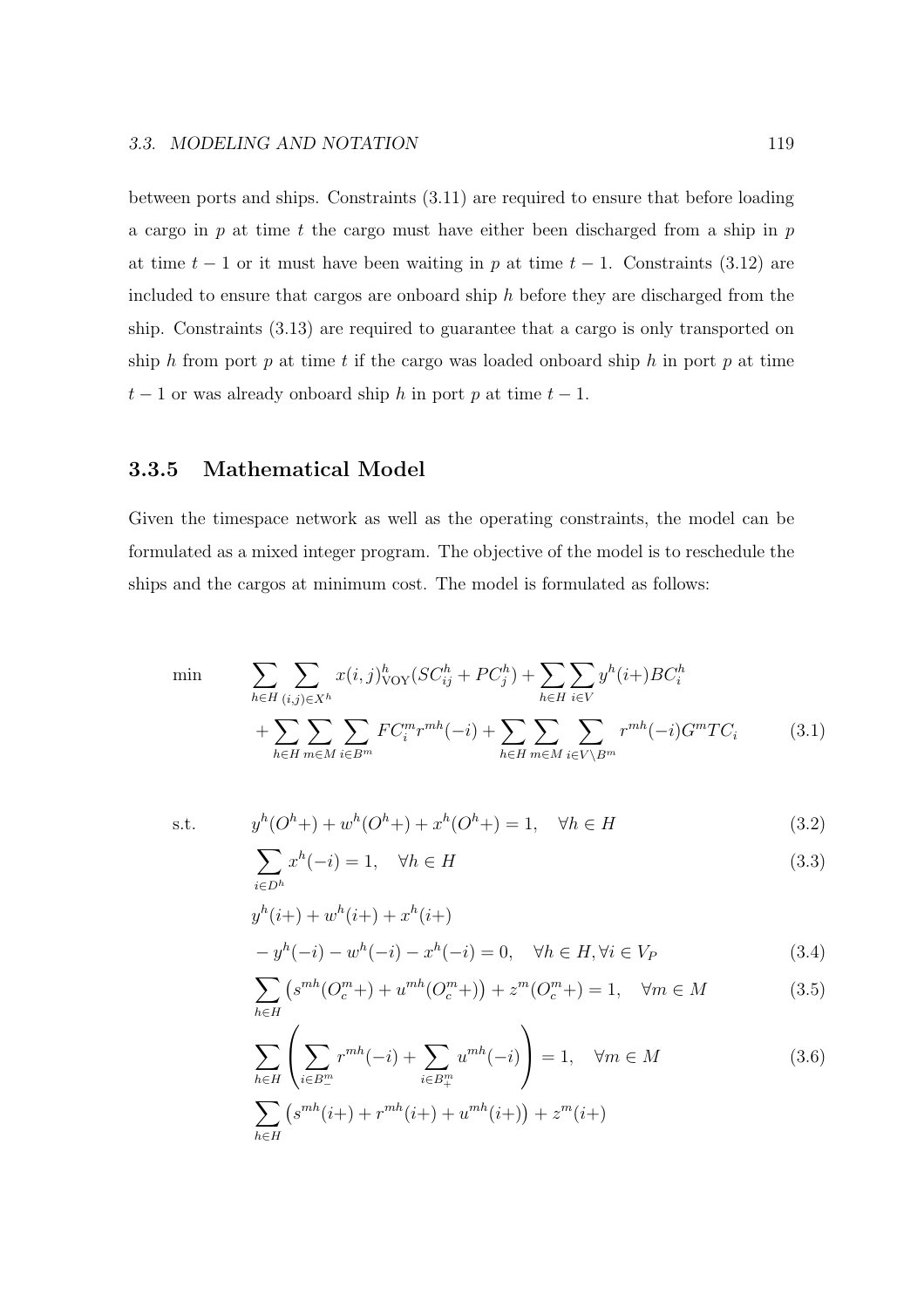$$
-\sum_{h \in H} \left( s^{mh}(-i) + r^{mh}(-i) + u^{mh}(-i) \right) - z^{m}(-i) = 0,
$$
  

$$
\forall m \in M, i \in V_P \setminus \{ B_{-}^{m} \cup O_c^{m} \}
$$
 (3.7)

$$
\sum_{m \in M} \left( s^{mh}(i+) + r^{mh}(i+) \right) G^m \le y^h(i+) PROD^h(i+),
$$
  

$$
\forall h \in H, i \in V \setminus V_D
$$
 (3.8)

$$
\sum_{m \in M} u(i,j)_O^{mh} G^m \le x(i,j)_{\text{VOY}}^h C A P^h, \forall h \in H, (i,j) \in X^h \tag{3.9}
$$

$$
\sum_{m \in M} u(i,j)_0^{mh} G^m \le (y^h(i+) + w^h(i+)) \, CAP^h,
$$
  

$$
\forall h \in H, (i,j) \in U^{mh}, port(i) = port(j)
$$
 (3.10)

$$
\sum_{c \in H} r^{mc}(-i) + z^m(-i) = s^{mh}(i+) + z^m(i+),
$$

$$
\forall h \in H, m \in M, i \in V_P \setminus \{B^m_{-} \cup O^m_{c}\}\tag{3.11}
$$

$$
u^{mh}(-i) \ge r^{mh}(i+), \quad \forall h \in H, m \in M, i \in V_P
$$
\n
$$
(3.12)
$$

$$
s^{mh}(-i) + u^{mh}(-i) \ge u^{mh}(i+), \quad \forall h \in H, m \in M, i \in V_P \setminus \{O_c^m\} \tag{3.13}
$$

$$
x^{h}(i+) = \sum_{j|(i,j)\in X^{h}} x(i,j)_{\text{VOY}}^{h}, \quad \forall h \in H, i \in V
$$
\n
$$
(3.14)
$$

$$
x^{h}(-i) = \sum_{j|(j,i)\in X^{h}} x(j,i)_{\text{VOY}}^{h}, \quad \forall h \in H, i \in V
$$
\n
$$
(3.15)
$$

$$
y^{h}(v_{pt}+) = y^{h}(-v_{p,t+1}), \quad \forall h \in H, p \in V_O \cup V_P, t \in \{0, ..., T-1\} \quad (3.16)
$$

$$
w^{h}(v_{pt}+) = w^{h}(-v_{p,t+1}), \quad \forall h \in H, p \in V_O \cup V_P, t \in \{0, ..., T-1\} \quad (3.17)
$$

$$
u^{mh}(i+) = \sum_{j|(i,j)\in U^{mh}} u(i,j)_{O}^{mh}, \quad \forall m \in M, h \in H, i \in V
$$
 (3.18)

$$
u^{mh}(-i) = \sum_{j|(j,i)\in U^{mh}} u(j,i)_{O}^{mh}, \quad \forall m \in M, h \in H, i \in V
$$
 (3.19)

$$
z^{m}(v_{pt}+) = z^{m}(-v_{p,t+1}), \quad \forall m \in M, p \in V_P, t \in \{1, ..., T-1\}
$$
 (3.20)

$$
s^{mh}(v_{pt}+) = s^{mh}(-v_{p,t+1}),
$$
  
\n
$$
\forall m \in M, h \in H, p \in V_P, t \in \{1, ..., T-1\}
$$
\n(3.21)

$$
r^{mh}(v_{pt}+) = r^{mh}(-v_{p,t+1}),
$$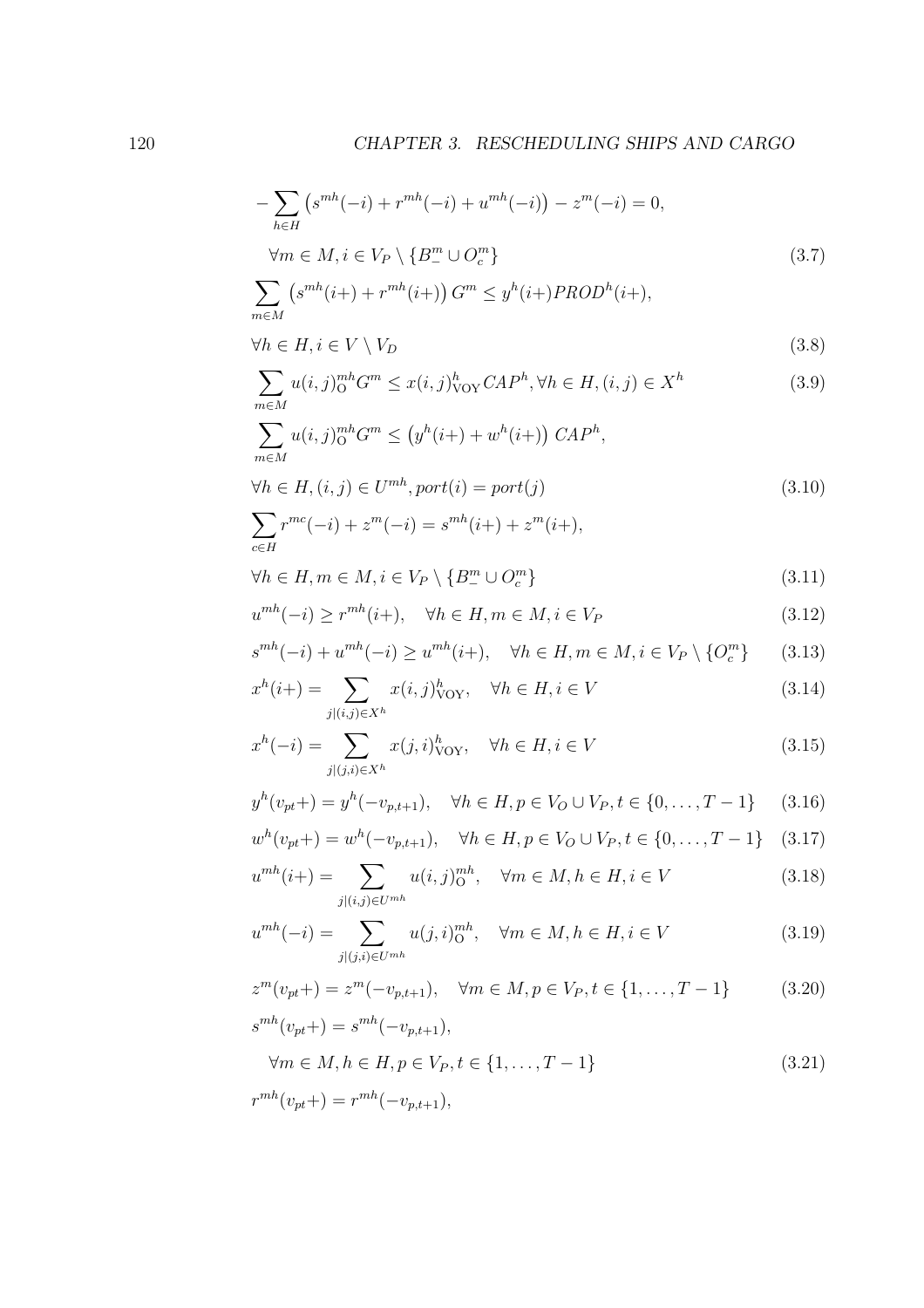$$
\forall m \in M, h \in H, p \in V_O \cup V_P, t \in \{0, \dots, T - 1\}
$$
\n(3.22)

$$
x(i,j)_{\text{VOY}}^h \in \{0,1\}, \quad \forall h \in H, (i,j) \in X^h \tag{3.23}
$$

$$
x^{h}(i+), y^{h}(i+), w^{h}(i+) \in \{0, 1\}, \quad \forall h \in H, i \in V
$$
\n(3.24)

$$
0 \le u(i,j)_{O}^{mh} \le 1, \quad \forall m \in M, h \in H, (i,j) \in U^{mh}
$$
\n(3.25)

$$
0 \le u^{mh}(i+) \le 1, \quad \forall h \in H, m \in M, i \in V \tag{3.26}
$$

$$
0 \le z^m(i+) \le 1, \quad \forall m \in M, i \in V \tag{3.27}
$$

$$
0 \le s^{mh}(i+) \le 1, \quad \forall h \in H, m \in M, i \in V
$$
\n
$$
(3.28)
$$

$$
0 \le r^{mh}(i+) \le 1, \quad \forall h \in H, m \in M, i \in V
$$
\n
$$
(3.29)
$$

Equation (3.1) defines the objective which is to be minimized. There are four terms in the objective. The first term is the fuel cost of sailing the chosen routes and the cost associated with calling the ports. The second term is the cost of the ships staying at the berths. The third term is the cost of delaying the cargo past the original delivery time. The last term is the cost incurred as a result of transshipping cargo.

Constraints (3.2) guarantee that each ship enters the planning period exactly once while constraints  $(3.3)$  ensure that each ship sails to its destination port in time to ensure that the ship is capable to commencing the previously scheduled port call on time. Constraints (3.4) ensure a constant, connected flow for each ship from its origin  $O<sup>h</sup>$  to its destination  $D<sup>h</sup>$ . Together the three constraints (3.2), (3.3), and (3.4) ensure that each ship performs at most one activity at a time.

Constraints  $(3.5)$ – $(3.7)$  have similar effects for the cargo as had the previous 3 constraint types described for the ships. Constraints (3.5) ensure that cargo only becomes available once, while constraints (3.6) ensure the cargo is delivered to the destination port,  $location(D_c^m)$ . Constraints (3.7) guarantee that the cargo flow is connected and that cargo arriving at a port will also depart the port unless the port is the destination port. Together the constraints ensure that, at any vertex in the time-space network, the fraction of cargo flowing is less than or equal to one.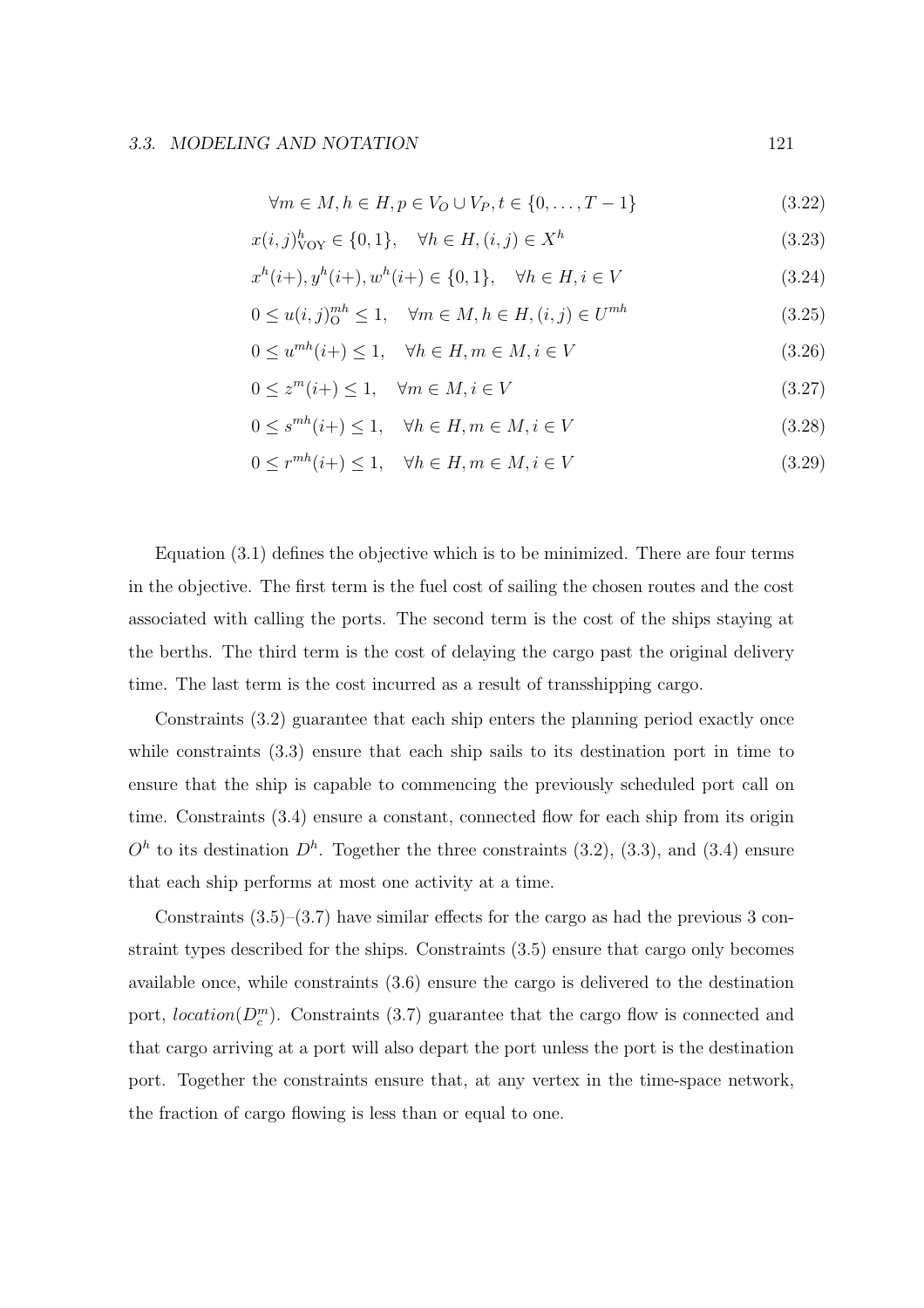Constraints (3.8) ensure that cargo is only loaded on (discharged from) a ship in a port if the ship is actually in the port when the loading (discharge) is attempted. Furthermore, the constraints ensure that the volume of cargo planned for loading (discharge) in a given port can be handled productivity-wise given the port and ship.

Constraints (3.9) guarantee that cargo  $m$  is only onboard ship  $h$  from  $i$  to  $j$ , where  $location(i) \neq location(j)$ , if ship h is sailing from i to j. Constraints (3.10) guarantee that cargo m is only onboard ship h from i to j, where  $location(i) = location(j)$ , if ship h is either berthed or waiting at location(i) from time time(i) to time(j). In addition, (3.9) and (3.10) ensure that at any given time the total volume of cargo onboard a ship is less than or equal to the capacity of the ship.

Constraints  $(3.11)$ – $(3.13)$  ensure that cargo movements happen in the correct order. Constraints (3.11) ensure that before a cargo is eligible for loading or for waiting in port it must have been discharged from a ship or already be waiting in port. Constraints (3.12) guarantee that a cargo is onboard the ship in the period prior to any attempt of discharging the cargo from the same ship. Constraints (3.13) ensure that if a cargo is onboard a ship in the current period, then the cargo was either onboard the same ship in the previous period or the cargo was loaded onto the ship in the previous period.

Constraints (3.14) and (3.15) ensure that the relationship between the summary variable  $x^h(i+)$   $(x^h(i-))$  and the variables  $x(i, j)_{\text{VOY}}^h$   $(x(j, i)_{\text{VOY}}^h)$  described in section 3.3.2 is maintained. Constraints (3.16) and (3.17) ensure that the model recognizes the head and tail of a berthing (waiting) arc as pertaining to the same arc. Constraints (3.18) and (3.19) ensure that the relationship between the summary variable  $u^{mh}(i+)$  $(u^{mh}(i-))$  and the variables  $u(i, j)_{\text{O}}^{mh}(u(j, i)_{\text{O}}^{mh})$  described in section 3.3.2 is maintained. Constraints (3.20), (3.21), and (3.22) ensure that the model recognizes the head and tail of a port (loading or discharge) arc as pertaining to the same arc.

Constraints (3.23) and (3.24) ensure that the variables pertaining to the ships are binary and constraints  $(3.25)-(3.29)$  ensure that the variables pertaining to the cargo are continuous and remain between zero and one.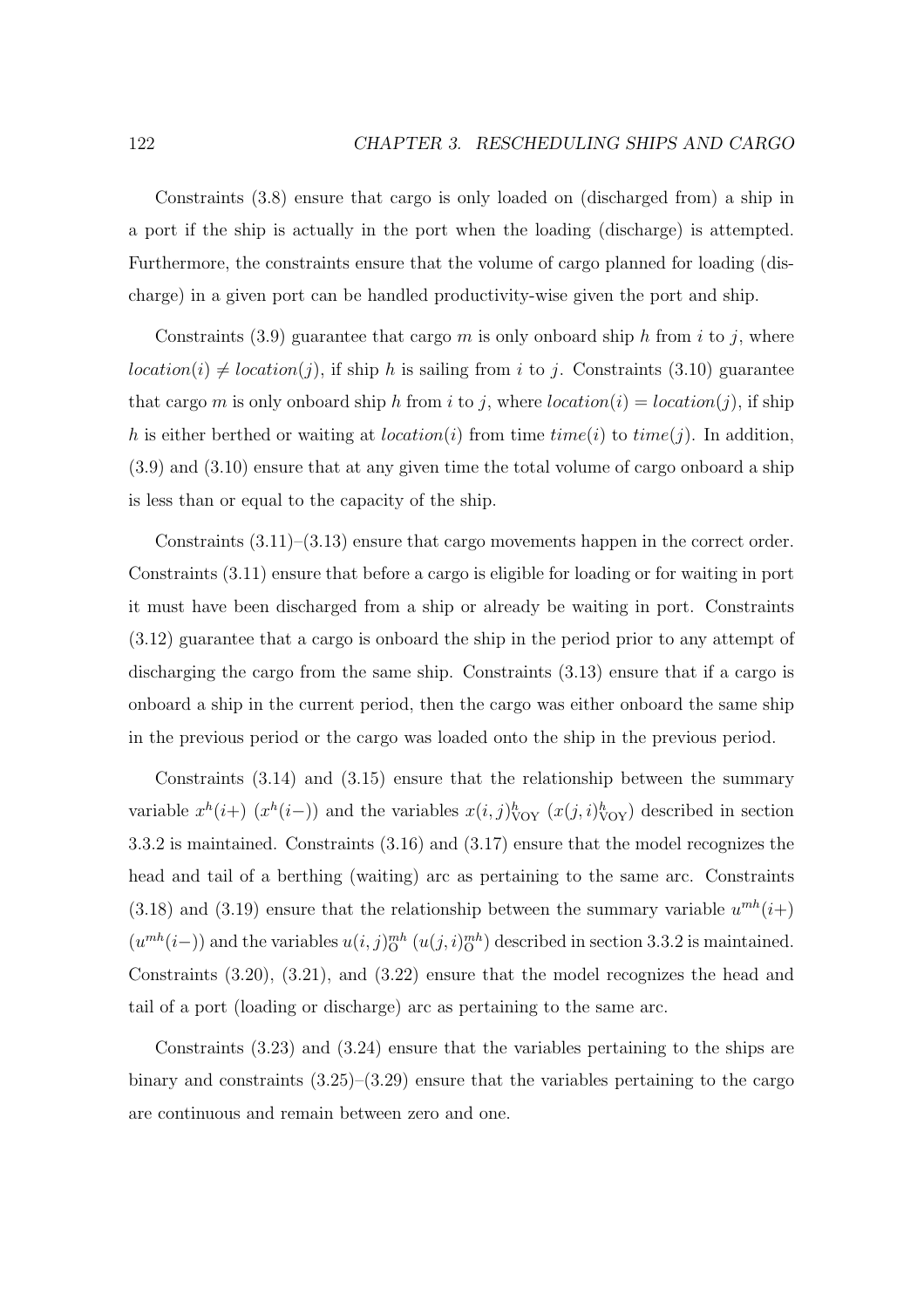## **3.4 Solution method**

The model presented in the previous section can be solved by the MIP-solver in a commercial solver such as CPLEX. However, it takes CPLEX 90 minutes to solve a problem with 42 time periods, 3 ships, 6 ports, and 11 cargos. Most of the rescheduling problems in the industry will be much larger than this example. In addition, the time available for deciding on a suitable solution will be in the range 60 to 120 minutes. Hence, given the size of the real rescheduling problems and the time available for solving them, we develop a heuristic as the most viable approach to solving the problems.

The developed heuristic is a Large Neighborhood Search (LNS) heuristic. LNS is a general heuristic search paradigm that was originally proposed by Shaw (1998). It closely resembles the Ruin and Recreate heuristic presented by Schrimpf et al. (2000). The basic idea behind LNS is to improve the initial solution by repeatedly destroying and repairing parts of the solution. Rather than generating an initial solution, the original schedule is used as the initial solution. This approach is used due to the complexity of generating a feasible initial solution and because the original schedule was a good solution at the time of its creation. Though the original schedule is no longer operable due to the disruptions, good alternative solutions closely related to the original schedule are likely to exist, which makes the original schedule a good starting point for the search for good solutions.

In the context of rescheduling in liner shipping the disruptions make the current ships' schedules inoperable and the purpose of the LNS is to create a new feasible schedule for the ships and new routings for the cargos. Our method contains two phases, construction and repair, which are repeated until a given computing time is reached. The aim of the construction phase is to construct a feasible schedule for all ships involved while taking into account the disruptions. In most cases this will lead to the destruction of cargo routings. The aim of the repair phase is to repair the cargo routings by changing the schedules which must retain feasibility. In order to diversify the search, randomness is included in both the construction and repair phase. For each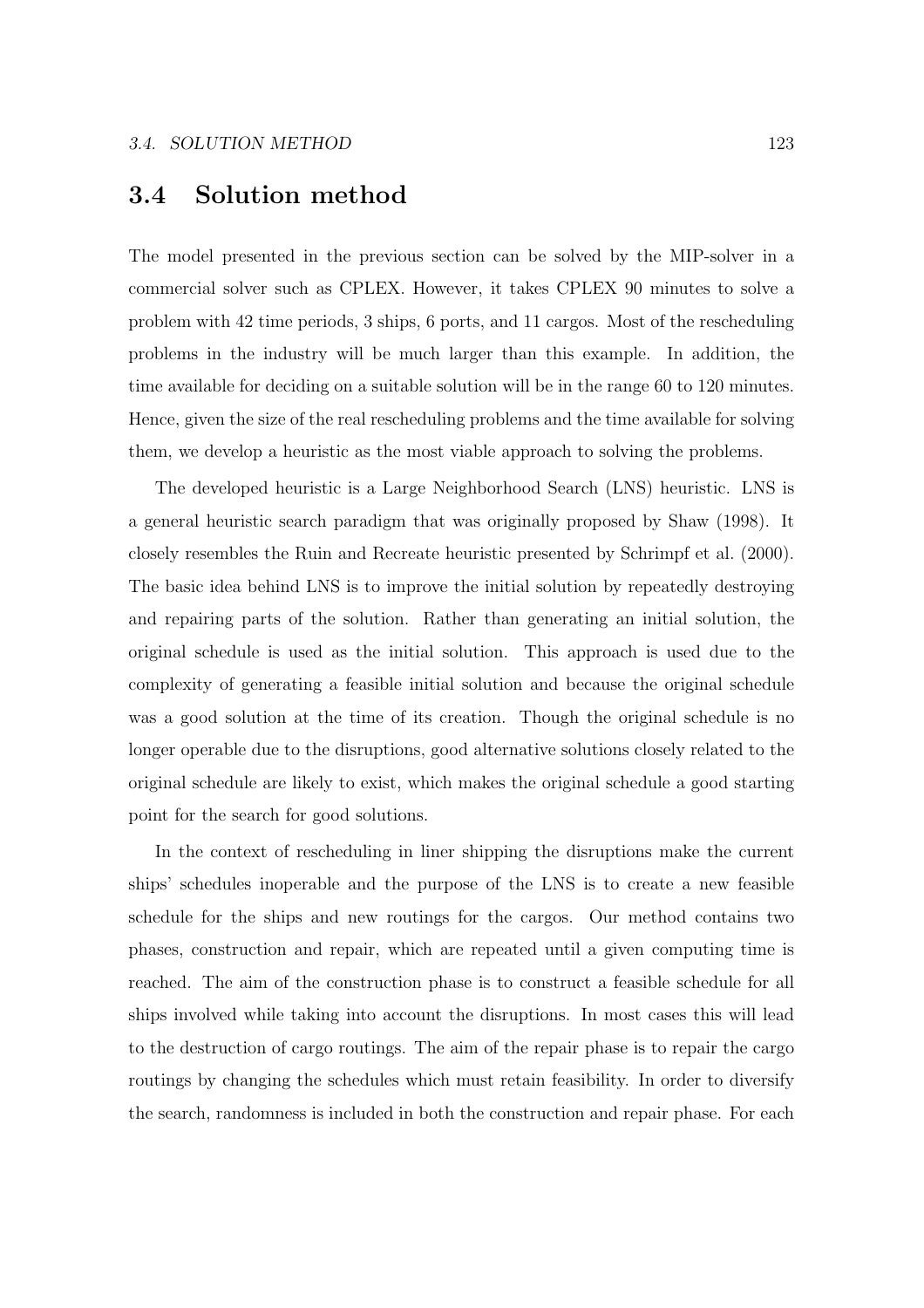iteration of the construction phase there will be multiple iterations of the repair phase.

For the purpose of the LNS, each disruption can only be concerned with one ship or one port. Since an actual disruption may affect several ships and ports, disruptions are split into one disruption for each ship or port affected. A nationwide strike in South Africa will for example lead to the closure of multiple ports which will be handled as one disruption for each affected port. In addition, there may be ships caught in the closed ports that are unable to depart which will be handled as a separate disruption for each ship. Due to this split of the actual disruptions, the LNS views each disruption as affecting either a ship or a port.

#### **3.4.1 Construction phase**

In the construction phase, the focus is on constructing a feasible schedule for the ships taking into account the disruptions. We start by randomly sorting the disruptions in order to obtain a different ordering each time the construction phase is performed. Then, starting with the original ship schedule, we try to construct a feasible schedule for each ship by advancing, delaying, and canceling port calls. When canceling a port call, the new schedule is achieved by connecting the previous port call with the subsequent port call. We consider one ship at the time and we check whether the schedule is feasible after taking the disruptions into account. During the construction phase we do not allow the amount of time set aside for a port call to be below two time periods. In addition, port calls not affected by the disruptions cannot be changed.

Each disruption either pertains to a ship or to a port. If a disruption pertains to a ship, there are four relevant scenarios for the placement of port calls vis-a-vis the disruption.

i) The ship is disrupted for the entire time that the port call should have taken place. We remove the port call from the schedule and create a leg connecting the previous port call with the subsequent port call.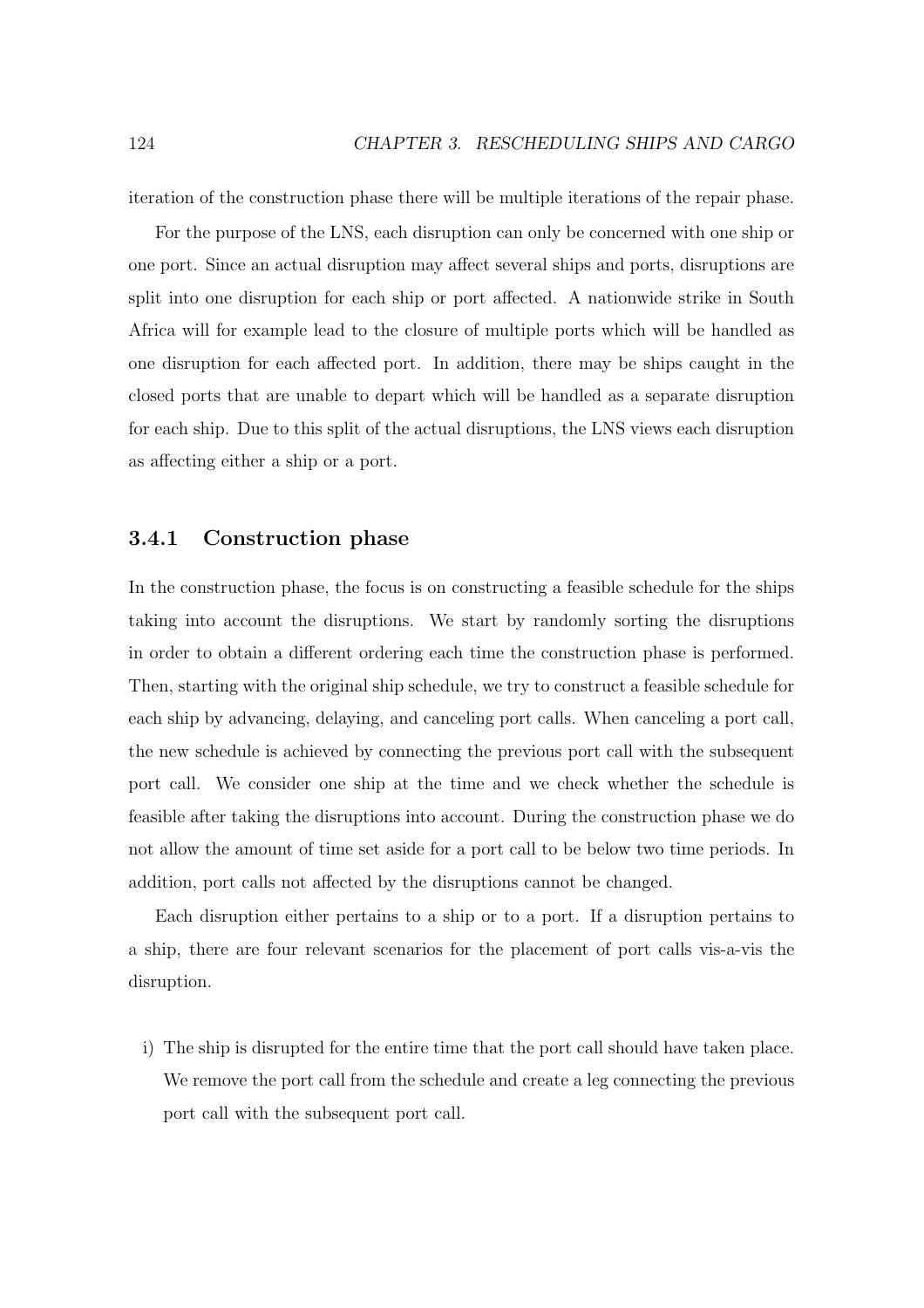- ii) The port call is before and during the disruption. We attempt to advance the port call by taking the following actions: moving waiting time, increasing the speed, decreasing the length of the port call. If these actions fail to advance the port call sufficiently for it to take place before the disruption, then the port call is canceled and we create a leg connecting the previous port call with the subsequent port call.
- iii) The disruption happens between two port calls. The speed is increased to make up for the time lost due to the disruption. Once the speed reaches the maximum speed and if the schedule is still infeasible, the length of the forward port call is diminished. If the schedule is still infeasible after the speed has been increased to the maximum and the length of the port call has been diminished to two time periods, then the port call is canceled and we create a leg connecting the previous port call with the subsequent port call.
- iv) The port call is planned to take place during and after the disruption. We attempt to delay the arrival at the port to after the disruption is over. This is done by decreasing the speed before the port call and increasing the speed after the port call. In addition, the length of the port call can be diminished. If the schedule is still infeasible, the port call is canceled and a leg is created connecting the previous port call with the subsequent port call.

If a disruption pertains to a port, we consider the inbound and outbound legs connected to the disrupted port.

- i) We begin by advancing the port call in an effort to finish it before the disruption commences. We start by decreasing the waiting time for the current port call. We proceed by increasing the speed of the ship on the inbound leg, the speed is increased until feasibility is obtained or until the speed reaches the upper limit for the ship's speed.
- ii) If advancing the port call does not ensure feasibility, we attempt to delay the port call so that it begins after the disruption is over. We decrease the speed on the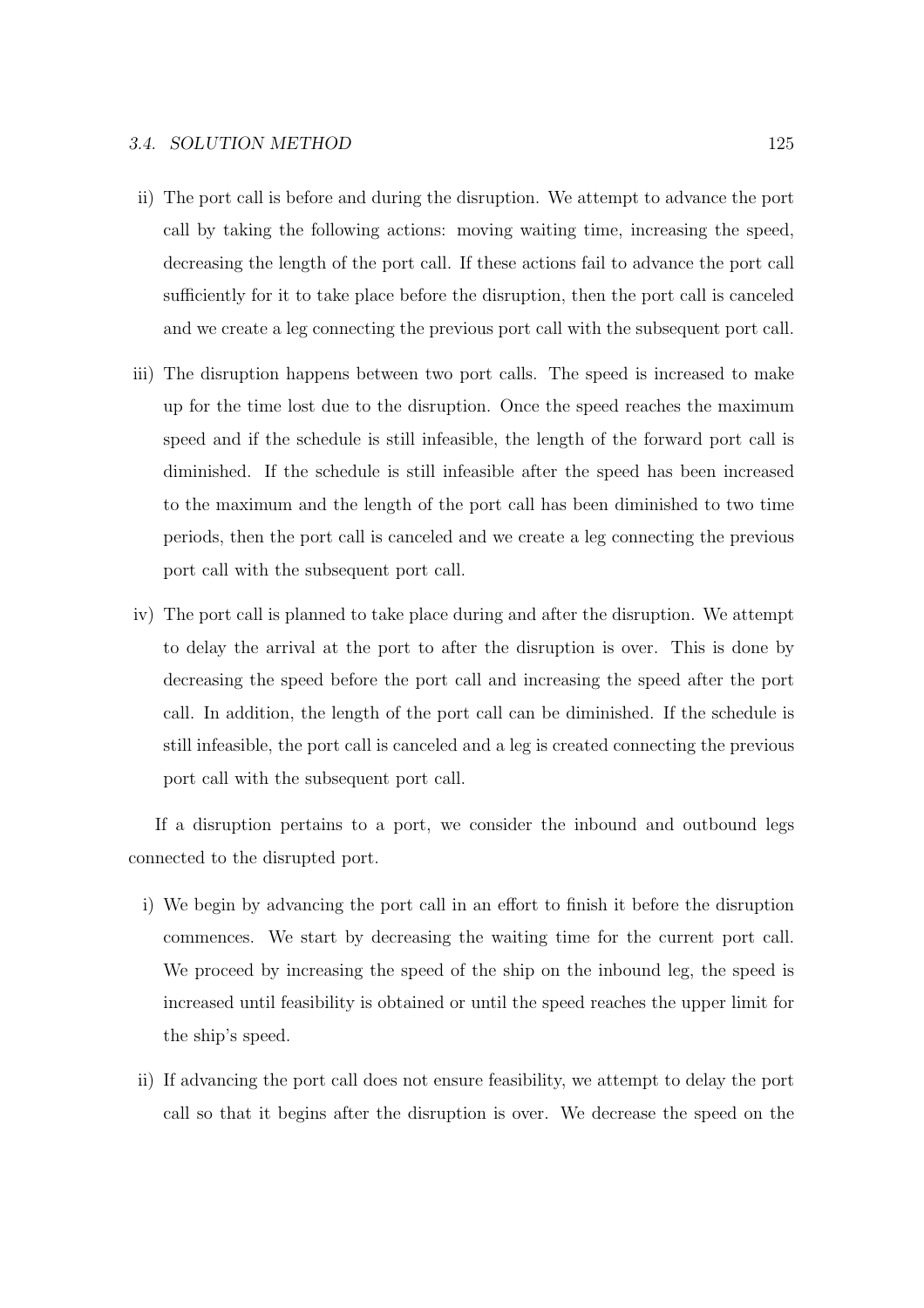inbound leg until either feasibility is obtained or the speed reaches the lower limit for the ship's speed. Feasibility is not obtained unless the speed on the outbound leg does not surpass the upper limit for ship's speed while arriving at the subsequent port on time. If feasibility is not obtained, we maintain the low speed and further delay the arrival at the port by increasing the waiting time. This is done as long as the subsequent port can be reached on time using the maximum speed for the ship.

iii) If the schedule is still infeasible, we remove the port call and connect the previous port and the subsequent port.

Before proceeding to the next phase of the LNS a new solution is found by using the LP solver in CPLEX. We are using the LP solver rather than the MIP solver because the ship-related arcs are already established, and hence the LP solver is used solely for the cargo routings.

#### **3.4.2 Repair phase**

In the second phase, the repair phase, the focus is on making the solution feasible with respect to the cargos that cannot be accommodated after the construction phase. In order for the solution to remain feasible with respect to the ships, none of the existing port calls are moved or deleted. Instead the repair phase uses four procedures in an attempt to increase the length of the existing port calls and the possibility of adding new port calls between existing ones. The port calls are extended as this provides additional time for loading (discharging) cargo.

- 1) The procedure advances the start of the port call by diminishing the waiting time before the port call.
- 2) The procedure delays the departure of the port call by diminishing the waiting time before the next port call.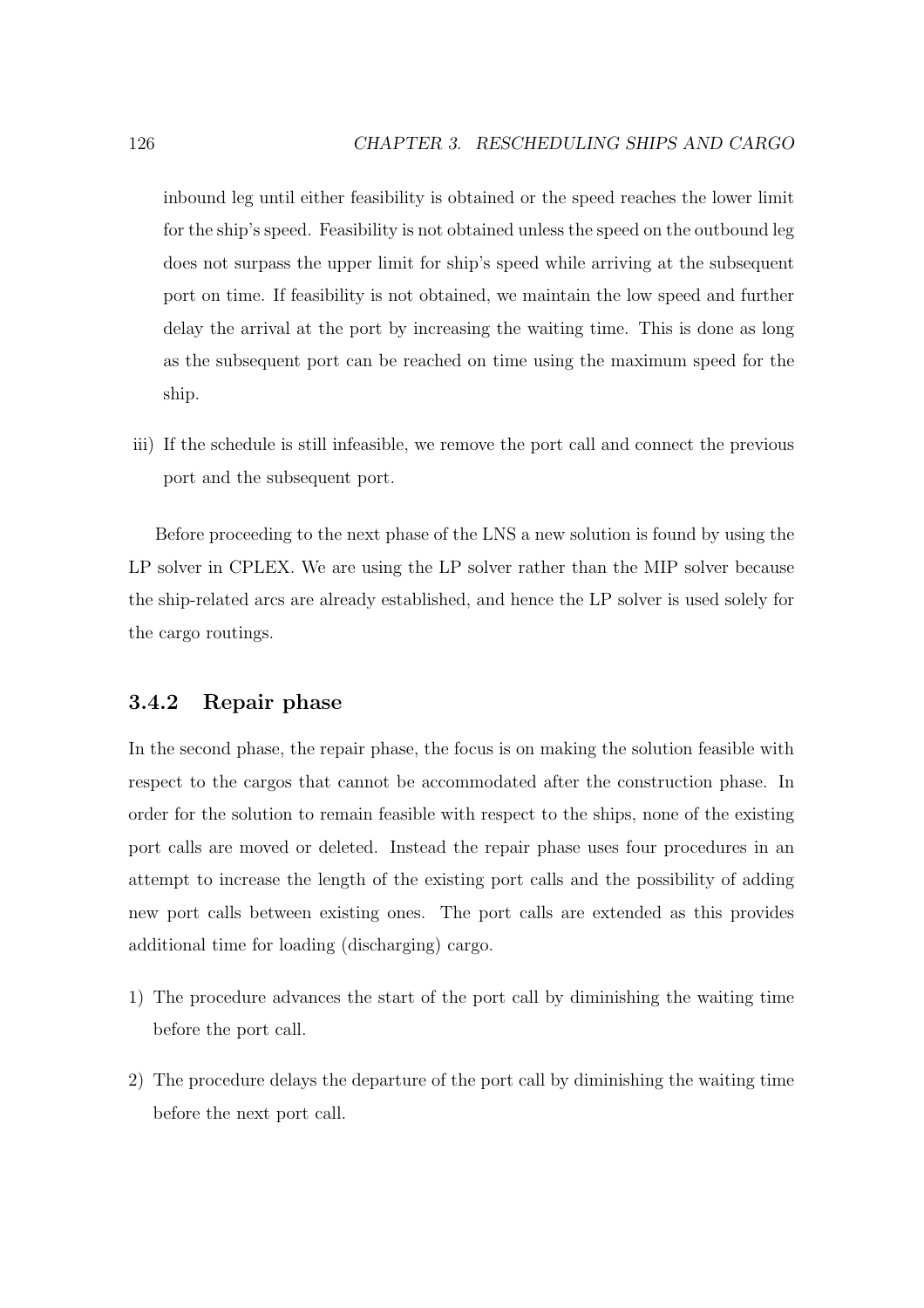- 3) The procedure delays the departure of the port call by increasing the outbound speed.
- 4) The procedure advances the start of the port call by increasing the inbound speed.

These four procedures are used in different order depending on the problem at hand. However, in all cases the procedures related to waiting times are used first as these are not associated with any cost, whereas increasing the speed adds to the cost of sailing. The existing port calls can be extended with as little as one time period. Likewise, new port calls can be created for cargo volumes requiring as little as one time period for the port call.

The repair phase starts by randomly sorting both cargos and ships in order to treat the cargos and the ships in a different order each time the repair phase is performed. The cargos not yet accommodated are either onboard a ship at the beginning of the planning period or they become available during the planning period. Since there is no origin port for the onboard cargo the two types of cargo are dealt with separately.

**Onboard cargo** For the onboard cargo, there are three ways of changing the schedules to accommodating more cargo.

- 1) If the ship on which the cargo is onboard calls the destination port of the cargo, an attempt is made to lengthen the port call.
- 2) The cargo is sought transshipped. This is done by discharging the cargo from the current ship in a port (the transshipment port) and then having another ship transport it from that transshipment port to the destination port. In order for a transshipment to take place, the current ship must depart the transshipment port before the second ship arrives. The three port calls are lengthened as needed and possible.
- 3) If part of the cargo is still not accommodated, then an attempt is made for the current ship to make an inducement call to the destination port.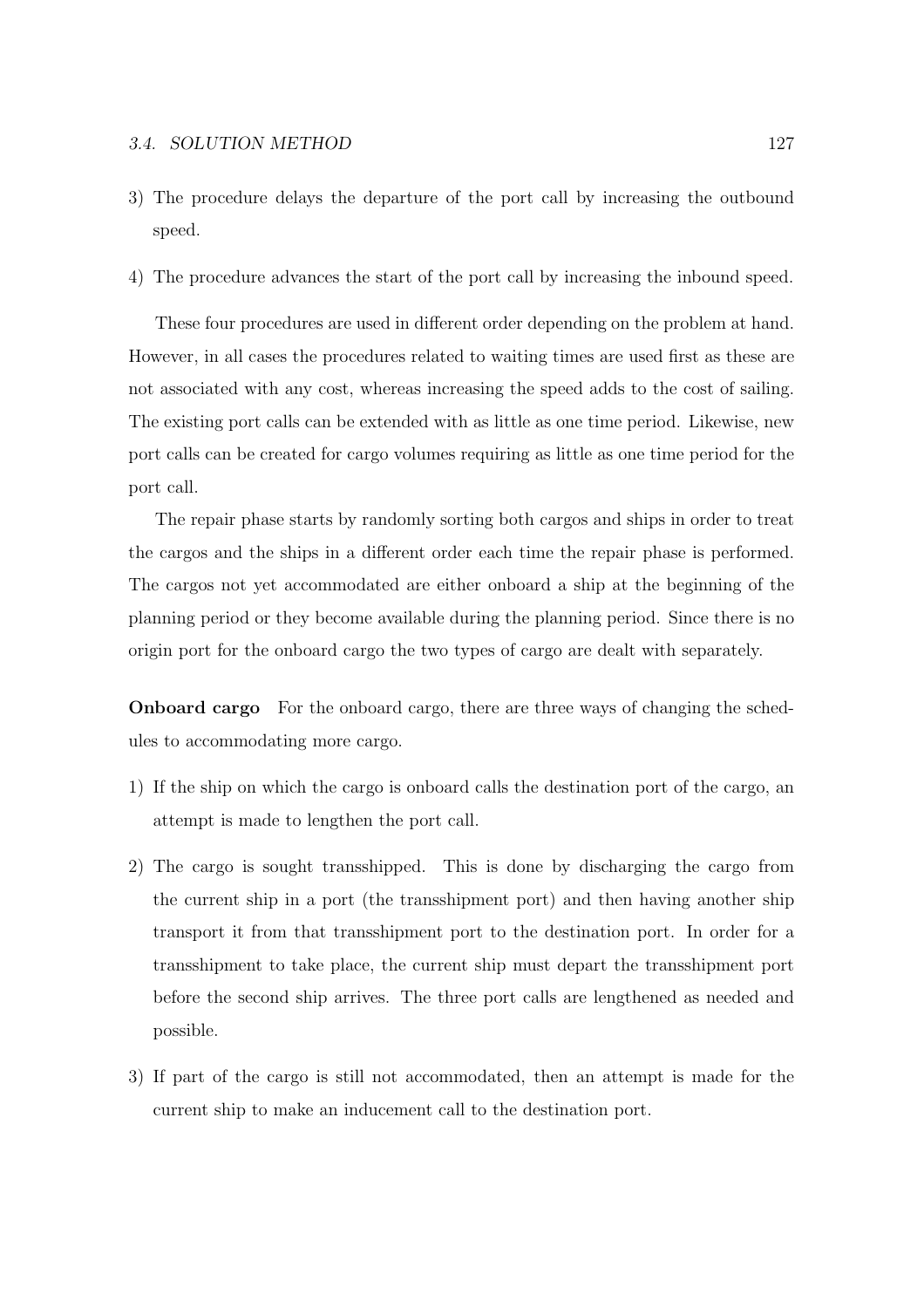**Cargo that becomes available** For the cargo that becomes available during the planning period there are four ways of changing the schedule to accommodate more cargo.

- 1) If a ship calls both the origin and the destination port of the cargo, then an attempt is made to lengthen the two port calls to accommodate more cargo.
- 2) An attempt is made to transship the cargo. For this purpose two ships are needed. The first ship must call the origin of the cargo after the cargo becomes available but before calling the transshipment port. The second ship must call the established transshipment port after the first ship has departed and before calling the destination port of the cargo. All four port calls are lengthened as needed.
- 3) For all ships that call the origin port of the cargo after the cargo becomes available, an attempt is made to insert a port call to the destination port after the port call at the origin port. The port call is extended to the degree needed.
- 4) For all ships that call the destination port of the cargo after the cargo becomes available, an attempt is made to insert a port call to the origin port of the cargo prior to the port call at the destination port. The inserted port call has to commence after the cargo becomes available.

Based on the schedule achieved through the previous steps a final attempt is made to accommodate the remaining cargo by extending the port calls to the origin and/or destination ports. This is done to take full advantage of the newly added port calls. The solution for the current iteration is found by employing the LP solver in CPLEX.

# **3.5 Computational experiments**

In this section, we describe how the test instances are generated and we present the results of the computational study. The heuristic is implemented in  $C++$  in a Windows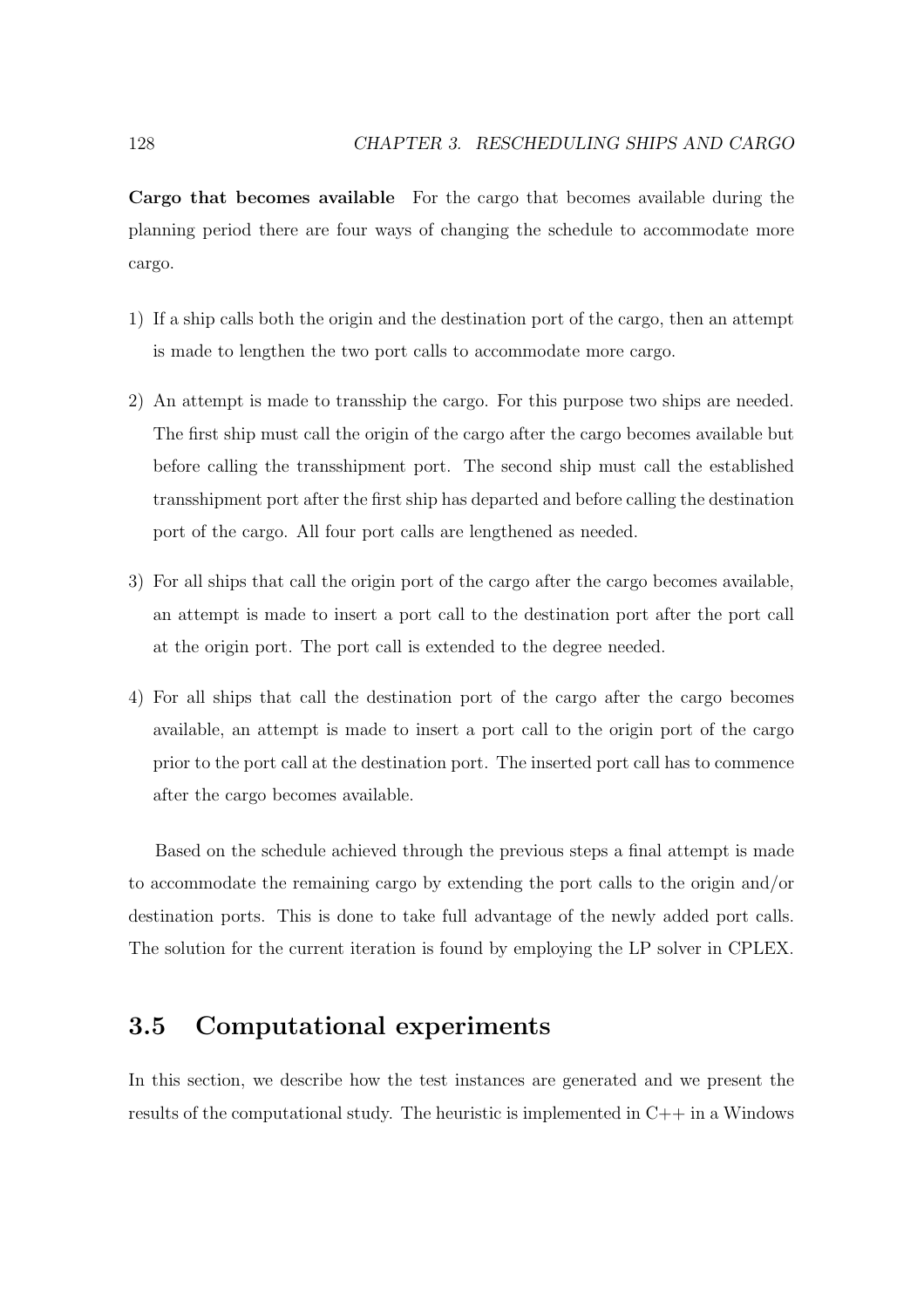environment with extensive use of CPLEX 12.0. All computational experiments are performed on a HP EliteBook with an 2.53 GHz Intel Duo P8700 processor and 1.86 GB RAM. All reported times are rounded to full seconds of CPU time.

For the computational experiments, we have used a maximum computing time of 1,800 seconds. Within the computing time, the construction phase has a maximum number of iterations which is calculated as the number of disruptions squared. Likewise, the number of iterations in the repair phase is limited to twice the number of cargos. However, the repair phase will terminate after 100 iterations without improvement to the solution either in terms of objective value or amount of cargo not transported.

#### **3.5.1 Data**

The computational experiments are conducted on generated data rather than actual data. The test instances span from small instances with 50 cargos, up to large instances with more than 400 cargos.

The generation of data starts with one or more randomly generated disruptions. Each disruption pertains either to a ship or a cargo. In addition, each disruption has a starting time and finishing time. When the disruption is known, the length of the planning period must be fixed. The planning period is the time after which ships should be back on schedule at the next port of call and cargos with planned delivery time before the end of the planning period should be delivered and cargos with planned delivery after the end of the planning period must be onboard the planned ship. Since most services in the liner shipping industry are weekly, we have chosen to use 10 and 17 days as the length of the planning period, as this will ensure that 1 (10 days) or 2 (17 days) ships are available for rescheduling on most of the involved services.

With a planning period of 10 or 17 days, the size of the time-space network becomes very large if the time period of the time-space network is one hour. Therefore, we have chosen to fix the length of a time period to 4 hours. By extending the length of each time period to 4 hours we decrease the size of the time-space network while at the same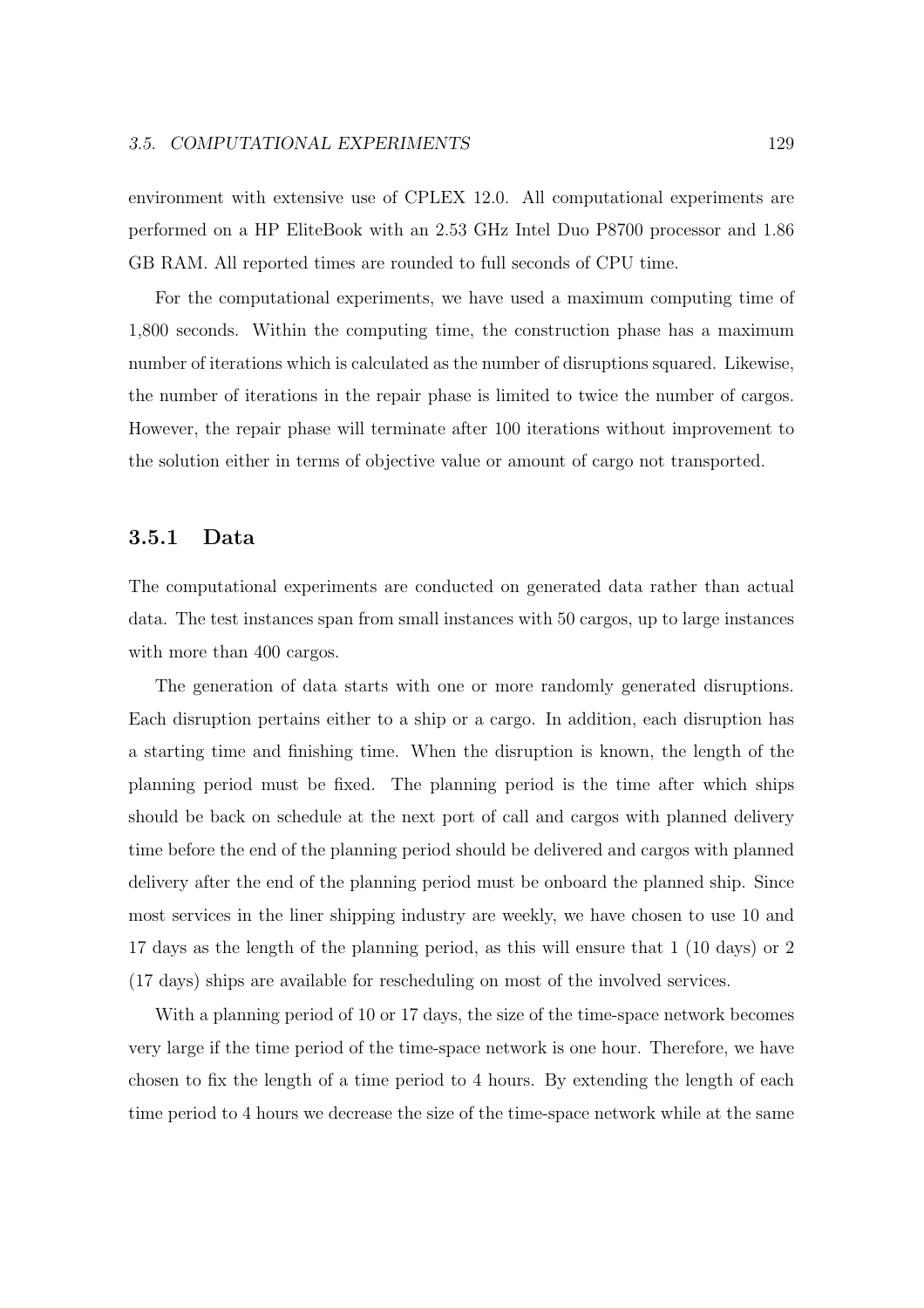time ensuring that the rescheduling of ships and cargo is done in a timely manner. As a result, a planning period of 10 days equals 60 time periods while a planning period of 17 days gives 102 time periods.

Once the disruptions and number of time periods have been established, the ships and ports to be included in the heuristic can be established. The ships and ports may be involved in the heuristic in three ways. For the test instances all the ships and their schedules are taken from the publicly available schedules for the major shipping lines.

- i) Affected ships are affected if they are disrupted or if they are scheduled to call a port while the port is disrupted. Ports are affected if they are disrupted or if a ship's disruption is expected to directly affect the ship's call to the port.
- ii) Included ships are included when they have a scheduled call to an affected port during the planning period. All ports to which *affected* or *included* ships have scheduled port calls during the planning period are considered included as are origins and destinations of the affected and included ships.
- iii) *Possible* ships are termed *possible* when they are candidates for inducement calls to affected ports. The term possible is used for ports to which possible ships have scheduled port calls during the planning period as well as for origins and destinations of possible ships.

Given the information on *affected, included*, and *possible* ports and ships, the cargo is randomly generated while taking into account the schedules. The generated volume of each cargo lies within the interval 15 to 200 TEU while the generated daily delay cost per TEU lies in the interval 100 to 2,000 USD. The cost of not transporting cargo is 1,000,000 USD per TEU which should be significant enough to ensure that as much cargo as possible is transported. All test instances are generated such that all cargo can be transported without incurring any delay cost.

To test the heuristic, 20 test instances have been generated. Each test instance is characterized by the disruptions, the length of the planning period, the number of ships,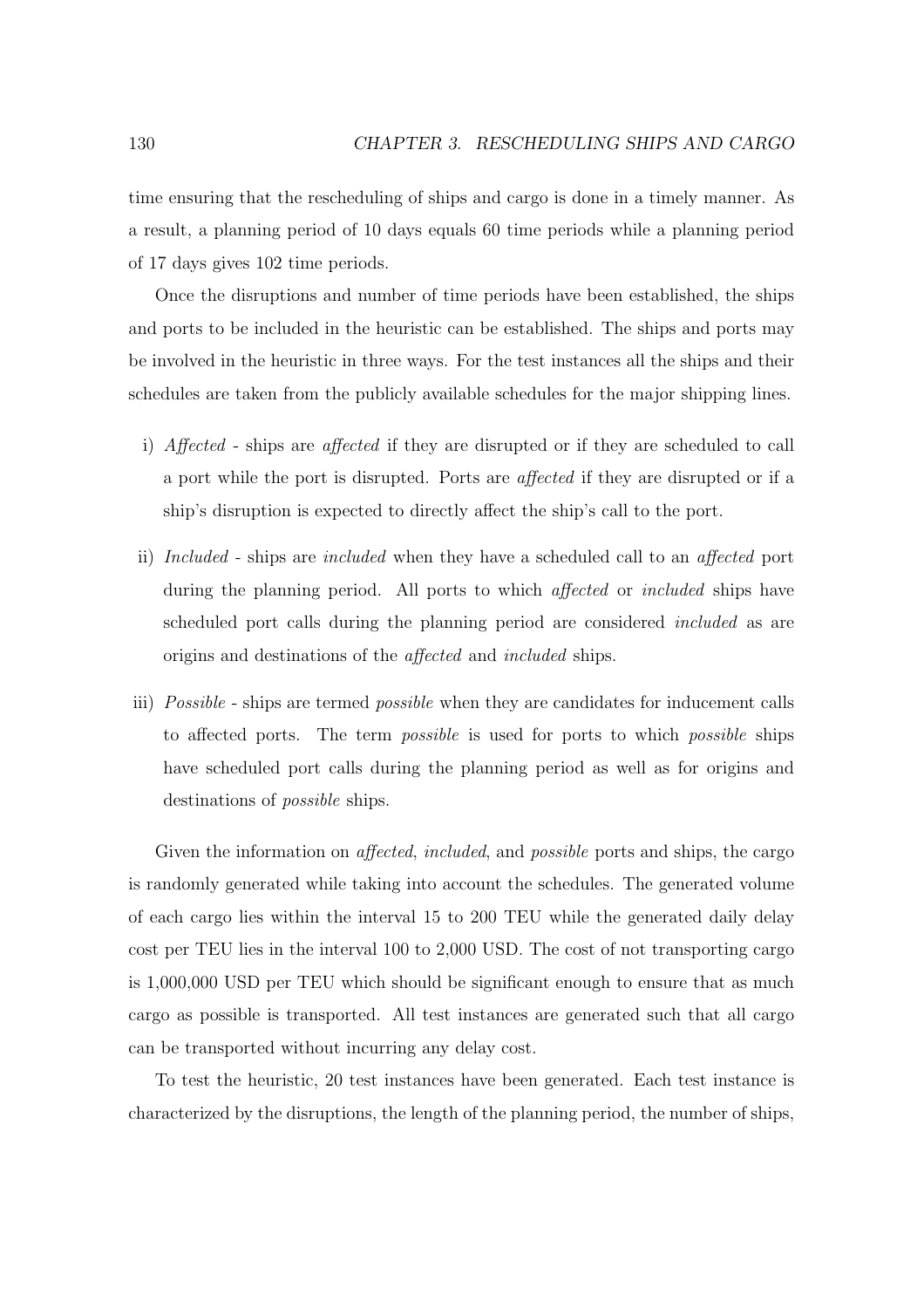the number of ports and the cargos as shown in table 3.2. The test instances are based on 5 disruptions. The first two disruptions, A and B, each lead to 4 test instances; 2 test instances with 60 time periods and 2 test instances with 102 time periods. Given the number of time periods, the first test instance contains the affected and included ships, whereas the larger instance also includes the possible ships. The same is the case for the ports.

| Test             |                                     | Time    |                | No. of         |        |
|------------------|-------------------------------------|---------|----------------|----------------|--------|
| instance         | Disruption                          | periods | ships          | ports          | cargos |
| 1                | Α                                   | 60      | $\overline{2}$ | 4              | 40     |
| $\overline{2}$   | A                                   | 60      | 3              | $\overline{5}$ | 46     |
| 3                | A                                   | 102     | 4              | 6              | 100    |
| 4                | A                                   | 102     | 7              | 8              | 200    |
| $\overline{5}$   | Β                                   | 60      | 3              | $\overline{4}$ | $50\,$ |
| 6                | Β                                   | 60      | 6              | 7              | 102    |
| 7                | Β                                   | 102     | $\overline{4}$ | 6              | 103    |
| 8                | Β                                   | 102     | 7              | 8              | 200    |
| $\boldsymbol{9}$ | $\mathcal{C}$                       | 60      | $\overline{5}$ | 10             | 193    |
| 10               | $\mathcal C$                        | 60      | 9              | 12             | 389    |
| 11               | $\mathcal{C}$                       | 102     | 8              | 16             | 449    |
| 12               | D                                   | 60      | 5              | 10             | 193    |
| 13               | D                                   | 60      | 9              | 12             | 389    |
| 14               | D                                   | 102     | 8              | 16             | 449    |
| 15               | E                                   | 60      | 5              | 10             | 193    |
| 16               | E                                   | 60      | 9              | 12             | 389    |
| 17               | E                                   | 102     | 8              | 16             | 449    |
| 18               | ${\mathcal{D}}$ and ${\mathcal{E}}$ | 60      | 5              | 10             | 193    |
| 19               | and E<br>D                          | 60      | 9              | 12             | 389    |
| 20               | D and E                             | 102     | 8              | 16             | 449    |

Table 3.2: The test instances generated for testing the performance of the heuristic.

The three disruptions C, D, and E are similar in that the affected, included, and possible ships and ports are identical. Each disruption leads to 3 test instances; 1 test instance with 60 time periods with the affected and included ships and ports, 1 test instance with 60 time periods and the affected, included, and possible ships and ports, and 1 test instance with 102 time periods with the affected and included ships and ports. The last 3 test instances with the 2 disruptions D and E, have the same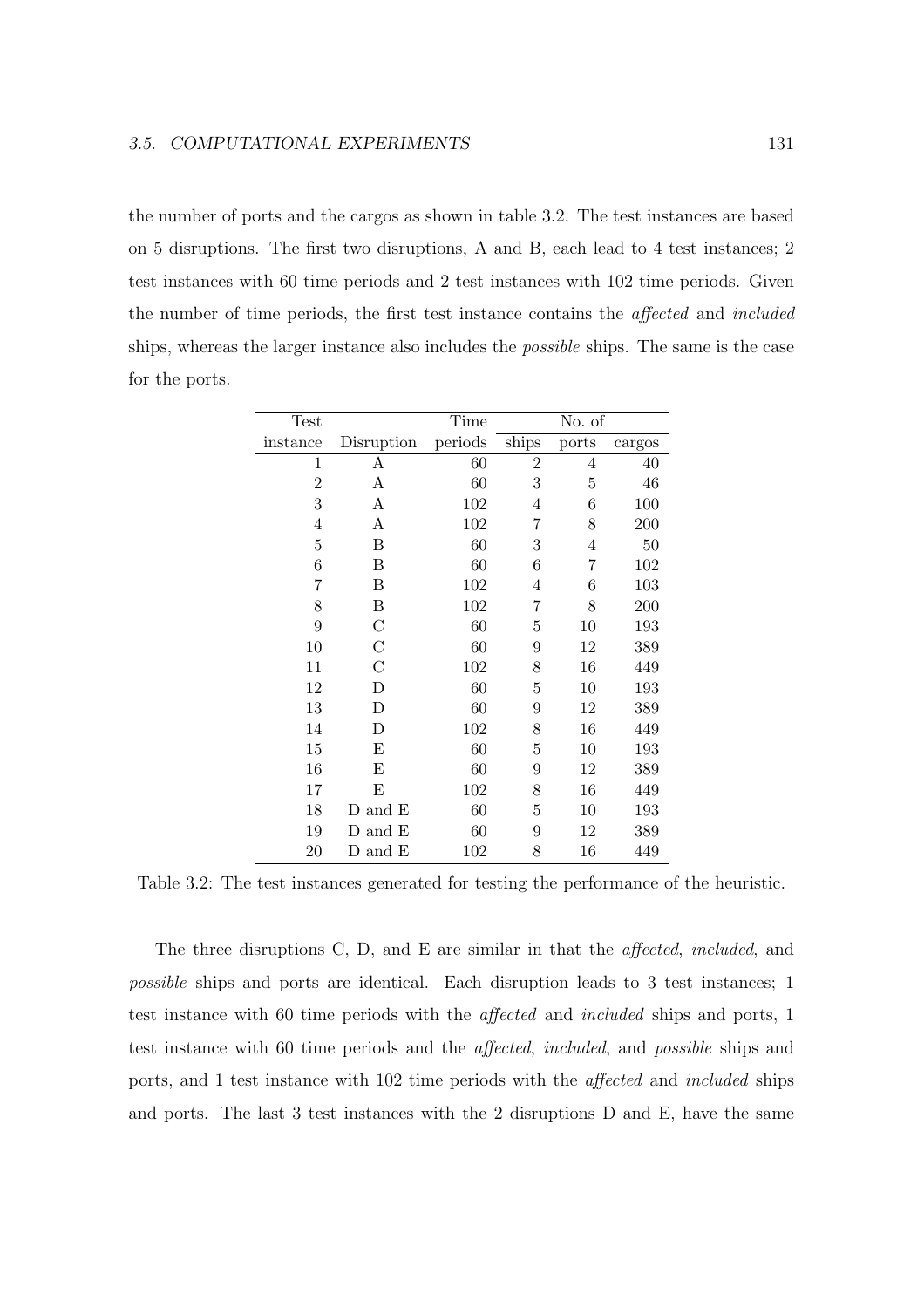characteristics.

### **3.5.2 Performance of the heuristic**

The performance of the heuristic on the generated test instances is summarized in table 3.3. As expected, the heuristic's computing time increases as the size of the test instances increases and as the number of disruptions increases, with several test instances pushing the heuristic to terminate based on the 1,800 seconds upper time limit. However, it is worth noting that despite the occasional long run time, the best objective value for all test instances was found within 152 seconds.

The cost of disruption is reported in 1,000 USD and it is the difference between the operational cost with and without the disruption. The operational cost consists of the sailing cost, the transshipment cost, the port and berth costs as well as the delay cost. When the cost of disruption is negative, it is most often due to a decrease in speed and omitted or shortened port calls.

Since all affected and included ships and ports are included in the smallest test instance created for a disruption, and given that all cargo can be transported when there are no disruptions, it should be impossible for the volume of cargo not transported to increase when the possible ships and ports are added to the test instances. Therefore, the amount of cargo not transported in test instance 4 represents an anomaly. Test instance 4 can be separated into two parts; test instance 3 and the possible ships and ports and the cargo associated with the aforementioned. Given disruption A, the possible ships and ports and the associated cargo have been tested by the heuristic and the ships are able to transport all cargo without any delay cost. Hence test instance 4 should have the same volume of not transported cargo as test instance 3 at the most. We are unable to establish the cause of this anomaly.

Given a number of time periods, if the volume of cargo not transported remains the same, then the cost of disruption will remain the same or decrease as the possible ships and ports are added. In addition, increasing the number of time periods will result in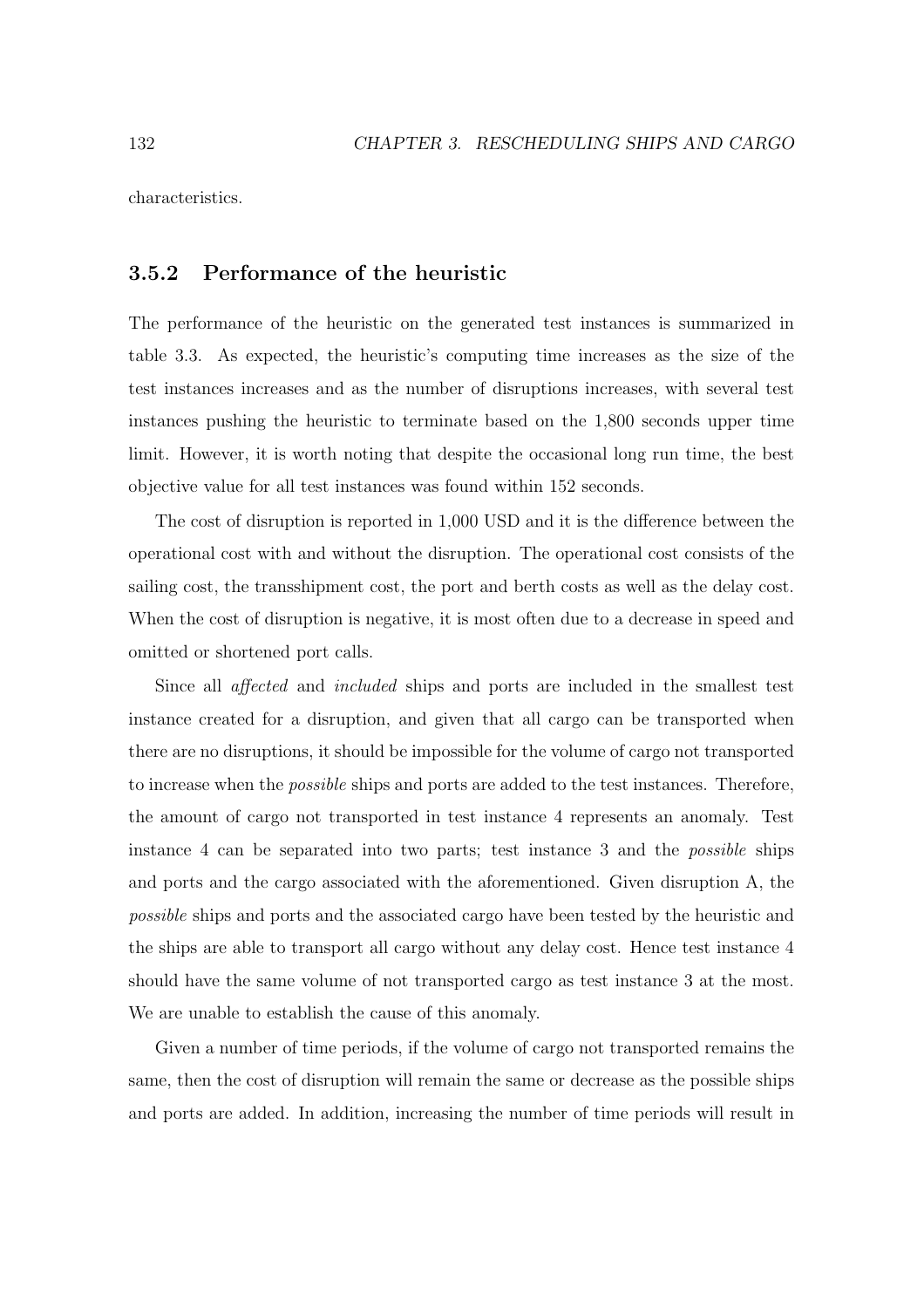#### 3.6. CONCLUSION 133

| Test           | Time (secs.) |                | Disruption cost | Not transported |
|----------------|--------------|----------------|-----------------|-----------------|
| instance       | Total        | Best obj.      | $(1,000$ USD)   | cargo (TEU)     |
| 1              | 17           | $\mathbf{1}$   | $-1,279$        | 354             |
| $\overline{2}$ | 35           | 13             | $-1,302$        | 354             |
| 3              | 117          | 12             | 214             | 269             |
| $\overline{4}$ | 411          | 9              | 175             | 284             |
| 5              | 33           | 10             | 3,785           | 1,290           |
| 6              | 205          | 6              | 3,785           | 1,290           |
| 7              | 109          | $\overline{2}$ | 997             | 1,040           |
| 8              | 451          | 59             | 996             | 1,040           |
| 9              | 214          | 5              | $-2,144$        | 554             |
| 10             | 789          | 16             | $-2,144$        | 554             |
| 11             | 1,800        | 37             | 61              | 420             |
| 12             | 213          | $\overline{5}$ | $-1,015$        | 554             |
| 13             | 792          | 15             | $-1,015$        | 554             |
| 14             | 1,800        | 99             | $-106$          | 420             |
| 15             | 220          | $\overline{5}$ | 1,255           | $\overline{2}$  |
| 16             | 912          | 17             | 1,253           | $\overline{2}$  |
| 17             | 1,800        | 152            | 1,473           | $\overline{0}$  |
| 18             | 896          | 5              | 243             | 556             |
| 19             | 1,800        | 33             | 240             | 556             |
| 20             | 1,800        | 110            | 1,120           | 420             |

the same or a lower volume of cargo not transported.

Table 3.3: A summary of the results obtained from running the heuristic on the generated test instances.

The results clearly show that it is more effective to extend the planning period than to include the possible ships and ports in an attempt to decrease the volume of cargo not transported. This may partially be due to the fact that the heuristic only allows inducement calls to the origin or destination port of the cargo, thereby excluding the possibility of inducement calls for transhipment purposes or to both the origin and the destination ports.

## **3.6 Conclusion**

In this paper, we present a new dedicated mathematical model for the simultaneous rescheduling of ships and cargo in liner shipping in the event of disruptions. The model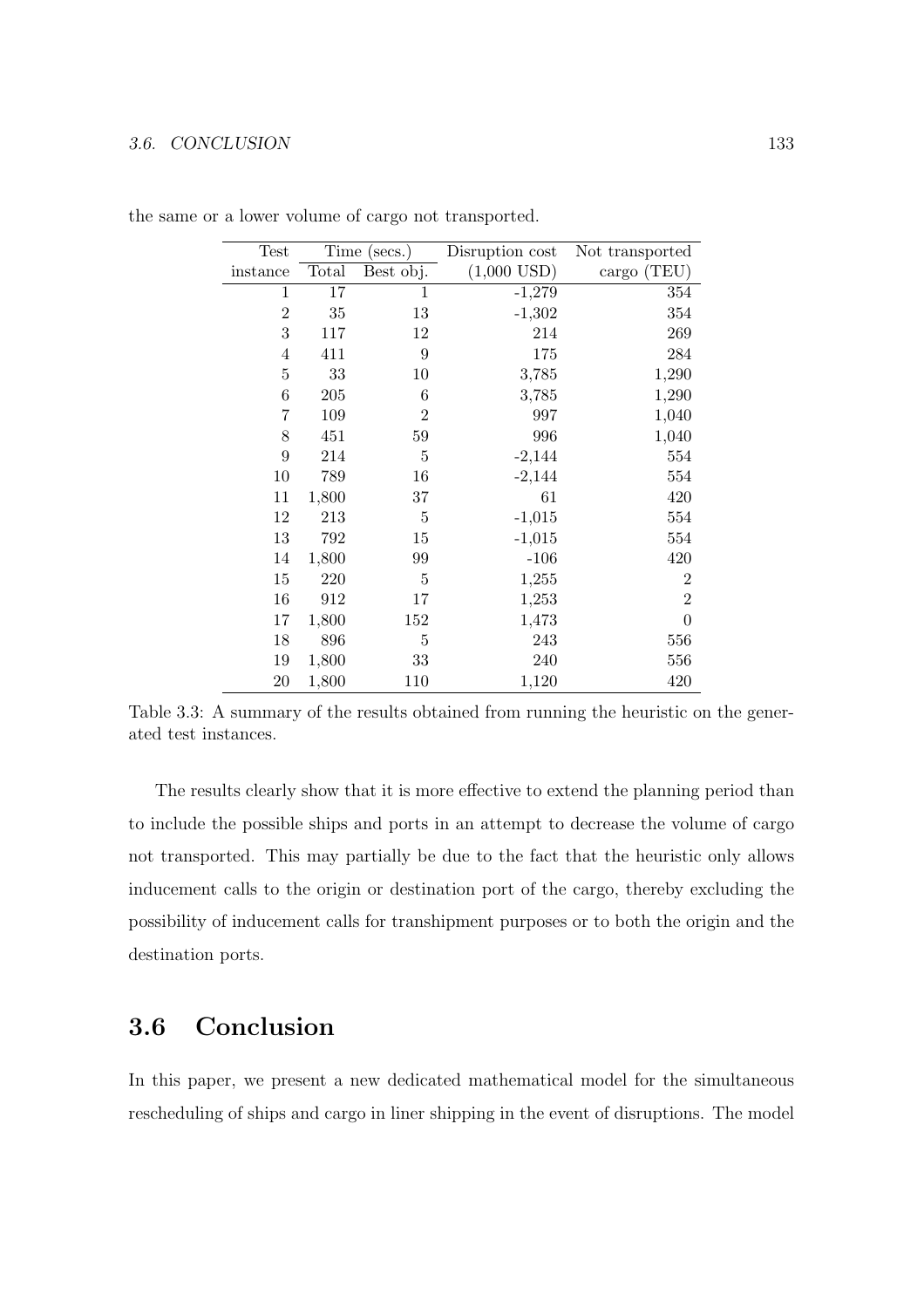is a multicommodity flow problem with side constraints based on a time-space network. The model is able to handle past, present and future disruptions.

We develop a Large Neighborhood Search (LNS) heuristic to solve the problem. The LNS consists of a construction phase, which constructs a feasible schedule for all ships involved while taking into account the disruptions, and a repair phase, which attempts to repair the cargo routings by changing the schedules while maintaining schedule feasibility. The LNS is tested on 20 test instances and the best objective value for all test instances is found within 3 minutes.

A number of possible extensions of the model warrant further research. As mentioned in section 3.5.2, it may be beneficial to add a procedure in the repair phase that considers inducement calls for transshipment purposes and inducement calls to both origin and destination of a cargo. Both procedures should increase the effectiveness of including the possible ships and ports in a test case, thereby decreasing the volume of cargo not transported. Another addition to the LNS that may improve both the cost and the volume of cargo not transported would be a local search implemented after the repair phase to search the immediate area around the best solutions found.

Another possible extension of the model is the inclusion of intermodal transport. As mentioned in section 3.2, intermodal transportation is widely used as a way of recovering from a disruption and therefore it would be interesting to include the possibility in the model. Given the time-space network, the intermodal transportation could be included as arcs with given time requirement and cost that connect two ports but do not require the presence of a ship. Another method for recovering from a disruption mentioned in section 3.2, namely using additional ships chartered for the specific purpose, would also be an interesting extension.

Including time windows would be another interesting extension of the problem. Within liner shipping time windows can be qualified in a number of ways. They can be given as a fixed time period within which any one ship can be operated and the port productivity will be the standard rate for that ship. However, a time window can also be given as the number of moves the port is able to provide within a given time period,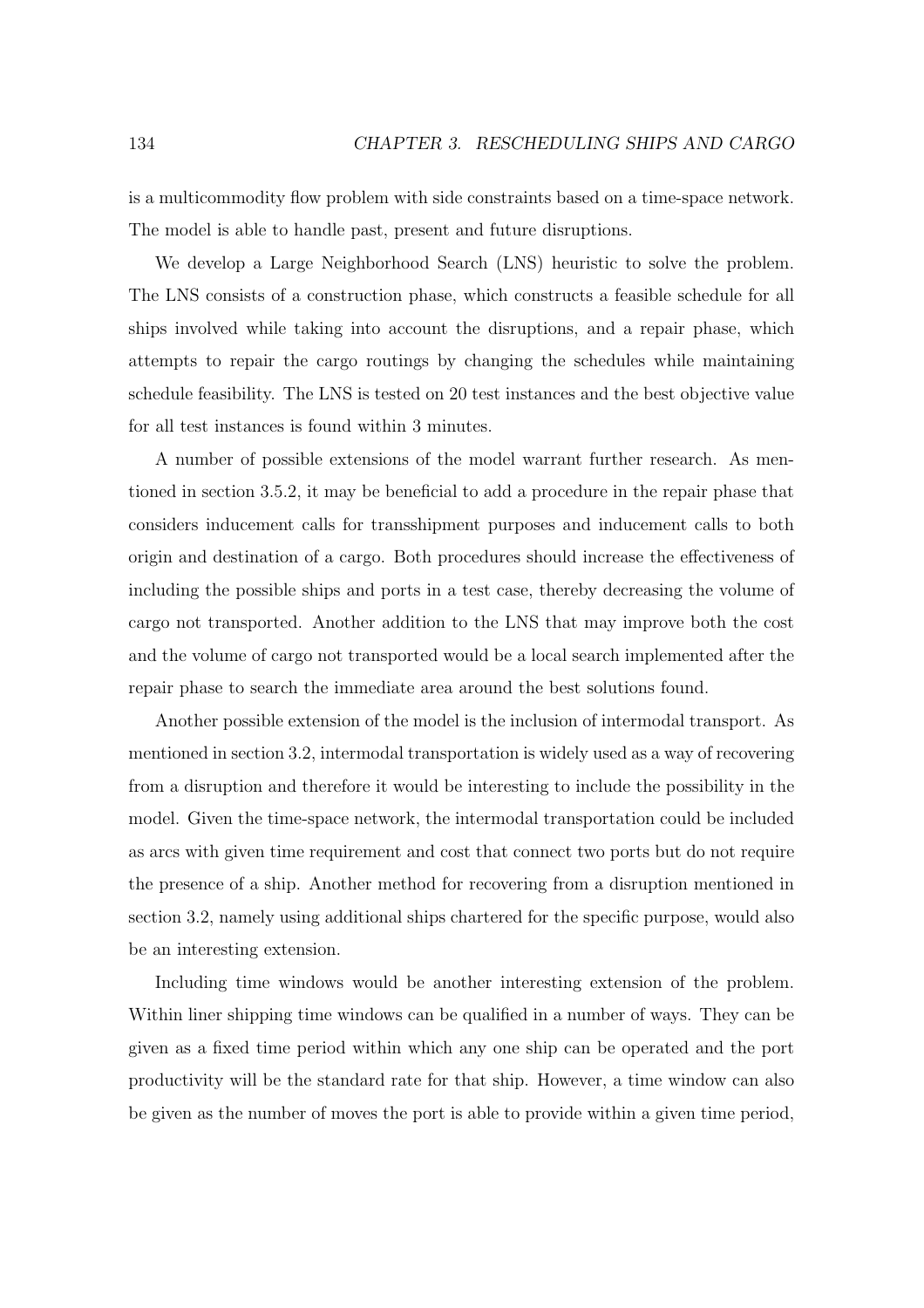in which case the normal productivity rate for the port can no longer be used. Hard time windows could be incorporated into the time-space network by not creating the berthing edges outside of the time window. This has the advantage of greatly pruning the possible decision tree for each ship. The inclusion of time windows would have the additional effect of making the ships interdependent and not independent as in the present model.

## **Bibliography**

- Andersen, M. W. (2010). Service Network Design and Management in Liner Container Shipping Applications. Ph. D. thesis, Technical University of Denmark.
- Bisaillon, S., J.-F. Cordeau, G. Laporte, and F. Pasin (2011). A large neighbourhood search heuristic for the aircraft and passenger recovery problem.  $\angle QOR: A$  Quarterly Journal of Operations Research 9, 139–157.
- Bratu, S. and C. Barnhart (2006). Flight operations recovery: New approaches considering passenger recovery. Journal of Scheduling 9, 279–298.
- Christiansen, M., K. Fagerholt, and D. Ronen (2004). Ship routing and scheduling: Status and perspective. Transportation Science 38, 1–18.
- Clausen, J., A. Larsen, J. Larsen, and N. Rezanova (2010). Disruption management in the airline industry - concepts, models and methods. Computers  $\mathcal C$  Operations Research 37, 809–821.
- Kohl, N., A. Larsen, J. Larsen, A. Ross, and S. Tiourine (2007). Airline disruption management - perspectives, experiences and outlook. Journal of Air Transport Management 13, 149–162.
- Notteboom, T. (2006). The time factor in liner shipping services. Maritime Economics & Logistics 8, 19–39.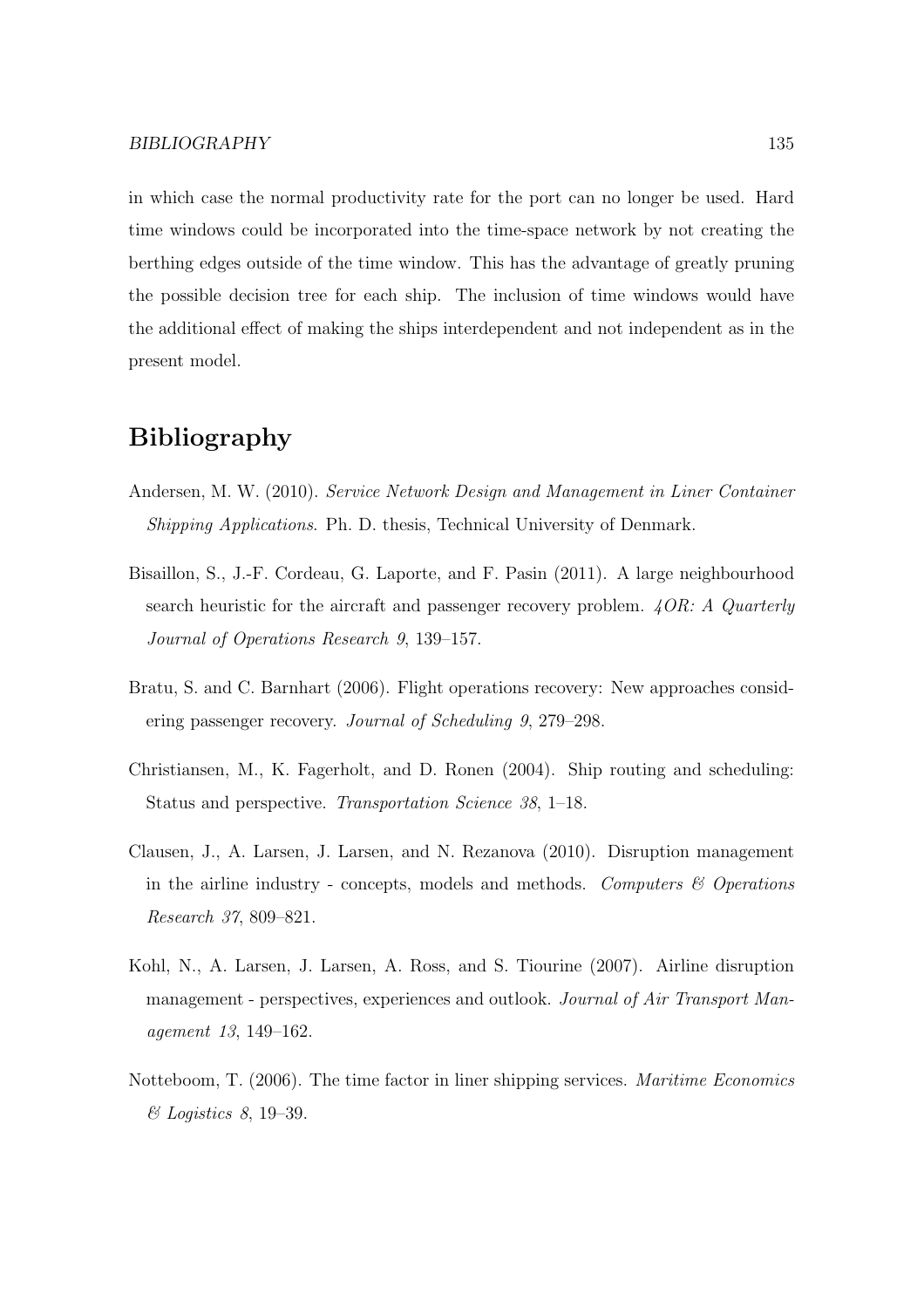- Notteboom, T. and J.-P. Rodrigue (2008). Containerisation, box logistics and global supply chains: The integration of ports and liner shipping networks. *Maritime Eco*nomics  $\mathcal{B}$  Logistics 10, 152–174.
- Salles, B. R. (2011). Annual review 2011. Technical report, Barry Rogliano Salles.
- Schrimpf, G., J. Schneider, H. Stamm-Wilbrandt, and G. Dueck (2000). Record breaking optimization results using the ruin and recreate principle. Journal of Computational Physics 159, 139–171.
- Shaw, P. (1998). Using constraint programming and local search methods to solve vehicle routing problems. In M. Maher and J.-F. Puget (Eds.), Principles and Practise of Constraint Programming - CP98, volume 1520 of Lecture Notes in Computer Science, pp. 417–431. Springer Berlin.
- Teodorović, D. and S. Guberinić (1984). Optimal dispatching strategy on an airline network. European Journal of Operational Research 15, 178–182.
- Zhang, Y. and M. Hansen (2008). Real-time intermodal substitution: Strategy for airline recovery from schedule perturbation and for mitigation of airport congestion. Transportation Research Records 2052, 90–99.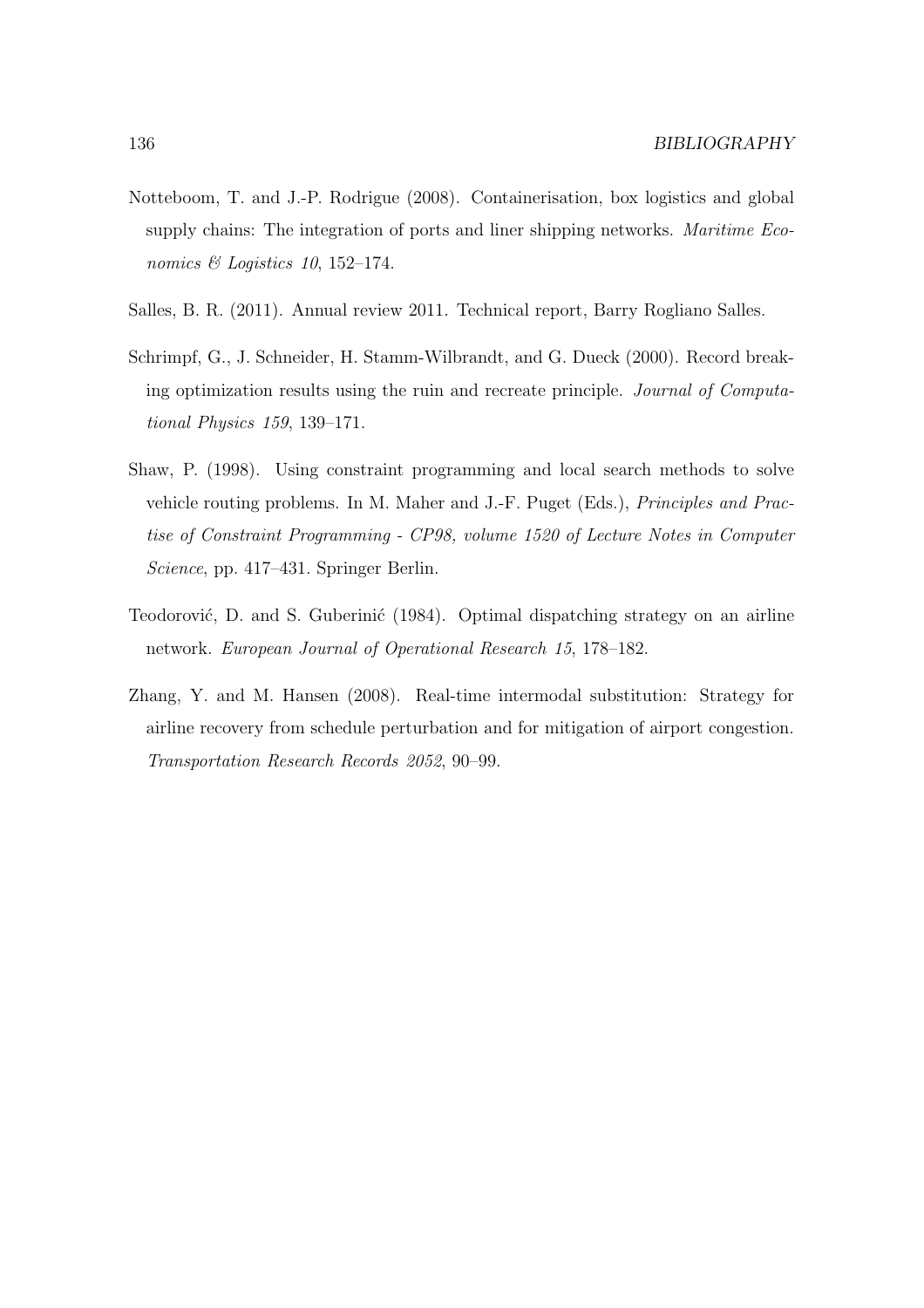# **DEPARTMENT OF ECONOMICS AND BUSINESS**

AARHUS UNIVERSITY BUSINESS AND SOCIAL SCIENCES [www.econ.au.dk](http://www.econ.au.dk/)

## **PhD Theses** since 1 July 2011

| 2011-4     | Anders Bredahl Kock: Forecasting and Oracle Efficient Econometrics                                                        |
|------------|---------------------------------------------------------------------------------------------------------------------------|
| $2011 - 5$ | Christian Bach: The Game of Risk                                                                                          |
| $2011 - 6$ | Stefan Holst Bache: Quantile Regression: Three Econometric Studies                                                        |
| 2011:12    | Bisheng Du: Essays on Advance Demand Information, Prioritization and Real Opions<br>in Inventory Management               |
| 2011:13    | Christian Gormsen Schmidt: Exploring the Barriers to Globalization                                                        |
| 2011:16    | Dewi Fitriasari: Analyses of Social and Environmental Reporting as a Practice of<br><b>Accountability to Stakeholders</b> |
| 2011:22    | Sanne Hiller: Essays on International Trade and Migration: Firm Behavior, Networks<br>and Barriers to Trade               |
| $2012 - 1$ | Johannes Tang Kristensen: From Determinants of Low Birthweight to Factor-Based<br>Macroeconomic Forecasting               |
| 2012-2     | Karina Hjortshøj Kjeldsen: Routing and Scheduling in Liner Shipping                                                       |